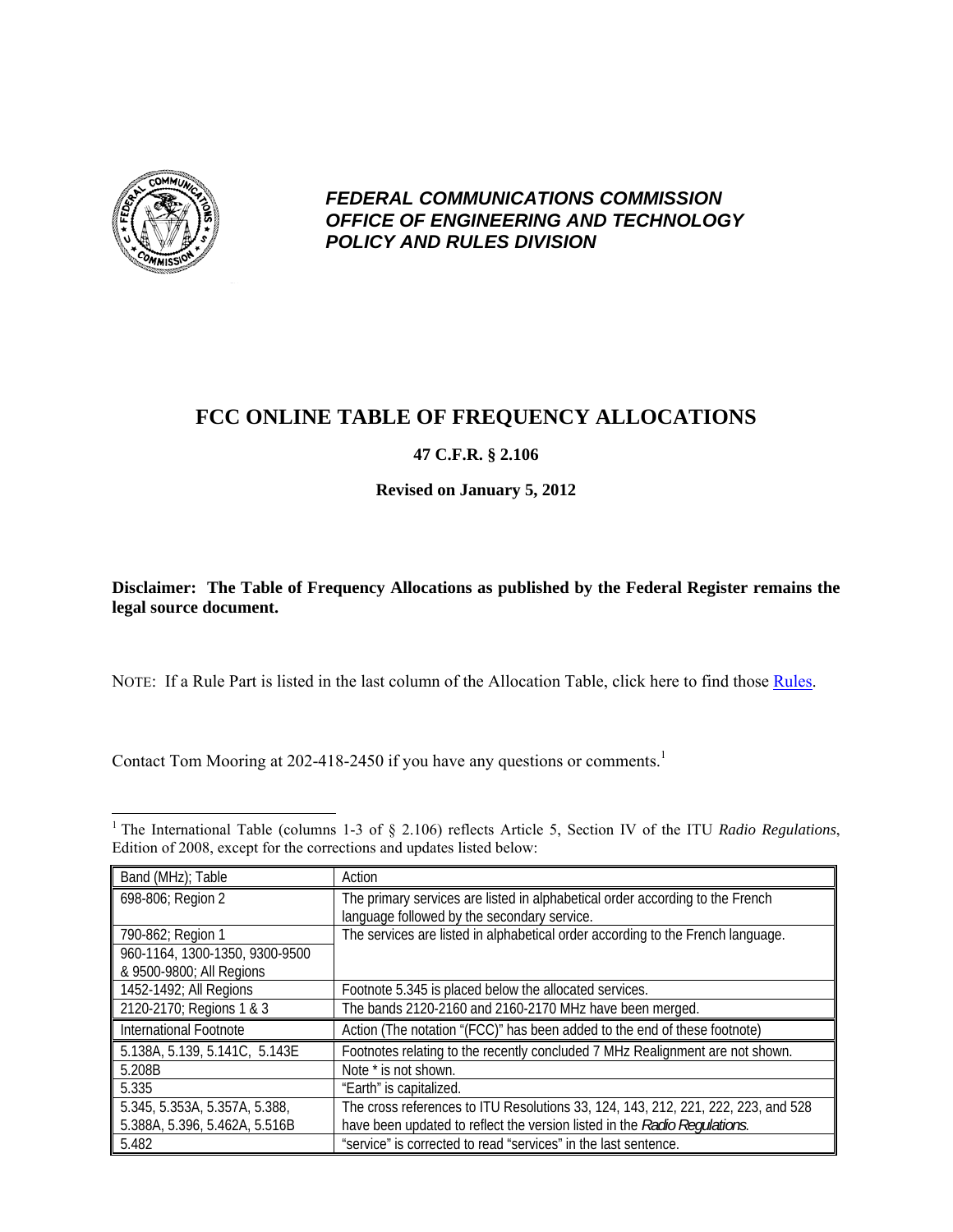| Table of Frequency Allocations<br>0-160 kHz (VLF/LF) |                          |                                              |                                                      |                     | Page 1                   |  |
|------------------------------------------------------|--------------------------|----------------------------------------------|------------------------------------------------------|---------------------|--------------------------|--|
|                                                      | International Table      |                                              |                                                      | United States Table |                          |  |
| Region 1 Table                                       | Region 2 Table           | Region 3 Table                               | Federal Table                                        | Non-Federal Table   |                          |  |
| Below 9 (Not Allocated)                              |                          |                                              | Below 9 (Not Allocated)                              |                     |                          |  |
| 5.53 5.54                                            |                          |                                              | 5.53 5.54                                            |                     |                          |  |
| $9 - 14$                                             |                          |                                              | $9 - 14$                                             |                     |                          |  |
| <b>RADIONAVIGATION</b>                               |                          |                                              | RADIONAVIGATION US18                                 |                     |                          |  |
|                                                      |                          |                                              | US <sub>2</sub>                                      |                     |                          |  |
| 14-19.95                                             |                          |                                              | 14-19.95                                             | 14-19.95            |                          |  |
| <b>FIXED</b>                                         |                          |                                              | <b>FIXED</b>                                         | Fixed               |                          |  |
| MARITIME MOBILE 5.57                                 |                          |                                              | MARITIME MOBILE 5.57                                 |                     |                          |  |
| 5.55 5.56                                            |                          |                                              | US2                                                  | US2                 |                          |  |
| 19.95-20.05                                          |                          |                                              | 19.95-20.05                                          |                     |                          |  |
| STANDARD FREQUENCY AND TIME SIGNAL (20 kHz)          |                          |                                              | STANDARD FREQUENCY AND TIME SIGNAL (20 kHz)          |                     |                          |  |
|                                                      |                          |                                              | US <sub>2</sub>                                      |                     |                          |  |
| 20.05-70                                             |                          |                                              | 20.05-59                                             | 20.05-59            |                          |  |
| <b>FIXED</b><br>MARITIME MOBILE 5.57                 |                          |                                              | <b>FIXED</b><br>MARITIME MOBILE 5.57                 | <b>FIXED</b>        |                          |  |
|                                                      |                          |                                              |                                                      |                     |                          |  |
|                                                      |                          |                                              | US <sub>2</sub>                                      | US <sub>2</sub>     |                          |  |
|                                                      |                          |                                              | 59-61<br>STANDARD FREQUENCY AND TIME SIGNAL (60 kHz) |                     |                          |  |
|                                                      |                          |                                              |                                                      | US2                 |                          |  |
|                                                      |                          |                                              | 61-70                                                | $61-70$             |                          |  |
|                                                      |                          |                                              | <b>FIXED</b>                                         | <b>FIXED</b>        |                          |  |
|                                                      |                          |                                              | MARITIME MOBILE 5.57                                 |                     |                          |  |
| 5.56 5.58                                            |                          |                                              | US2                                                  | US2                 |                          |  |
| 70-72                                                | 70-90                    | 70-72                                        | 70-90                                                | 70-90               |                          |  |
| RADIONAVIGATION 5.60                                 | <b>FIXED</b>             | RADIONAVIGATION 5.60                         | <b>FIXED</b>                                         | <b>FIXED</b>        | Private Land Mobile (90) |  |
|                                                      | MARITIME MOBILE 5.57     | Fixed                                        | MARITIME MOBILE 5.57                                 | Radiolocation       |                          |  |
|                                                      | MARITIME RADIONAVIGATION | Maritime mobile 5.57                         | Radiolocation                                        |                     |                          |  |
|                                                      | 5.60<br>Radiolocation    | 5.59                                         |                                                      |                     |                          |  |
| $72 - 84$                                            |                          | 72-84                                        |                                                      |                     |                          |  |
| <b>FIXED</b>                                         |                          | <b>FIXED</b>                                 |                                                      |                     |                          |  |
| MARITIME MOBILE 5.57<br>RADIONAVIGATION 5.60         |                          | MARITIME MOBILE 5.57<br>RADIONAVIGATION 5.60 |                                                      |                     |                          |  |
|                                                      |                          |                                              |                                                      |                     |                          |  |
| 5.56<br>$84-86$                                      |                          | 84-86                                        |                                                      |                     |                          |  |
| RADIONAVIGATION 5.60                                 |                          | RADIONAVIGATION 5.60                         |                                                      |                     |                          |  |
|                                                      |                          | Fixed                                        |                                                      |                     |                          |  |
|                                                      |                          | Maritime mobile 5.57                         |                                                      |                     |                          |  |
|                                                      |                          | 5.59                                         |                                                      |                     |                          |  |
| 86-90                                                |                          | 86-90                                        |                                                      |                     |                          |  |
| <b>FIXED</b>                                         |                          | <b>FIXED</b>                                 |                                                      |                     |                          |  |
| MARITIME MOBILE 5.57                                 |                          | MARITIME MOBILE 5.57                         |                                                      |                     |                          |  |
| <b>RADIONAVIGATION</b>                               |                          | RADIONAVIGATION 5.60                         |                                                      |                     |                          |  |
| 5.56                                                 | 5.61                     |                                              | US <sub>2</sub>                                      | US <sub>2</sub>     |                          |  |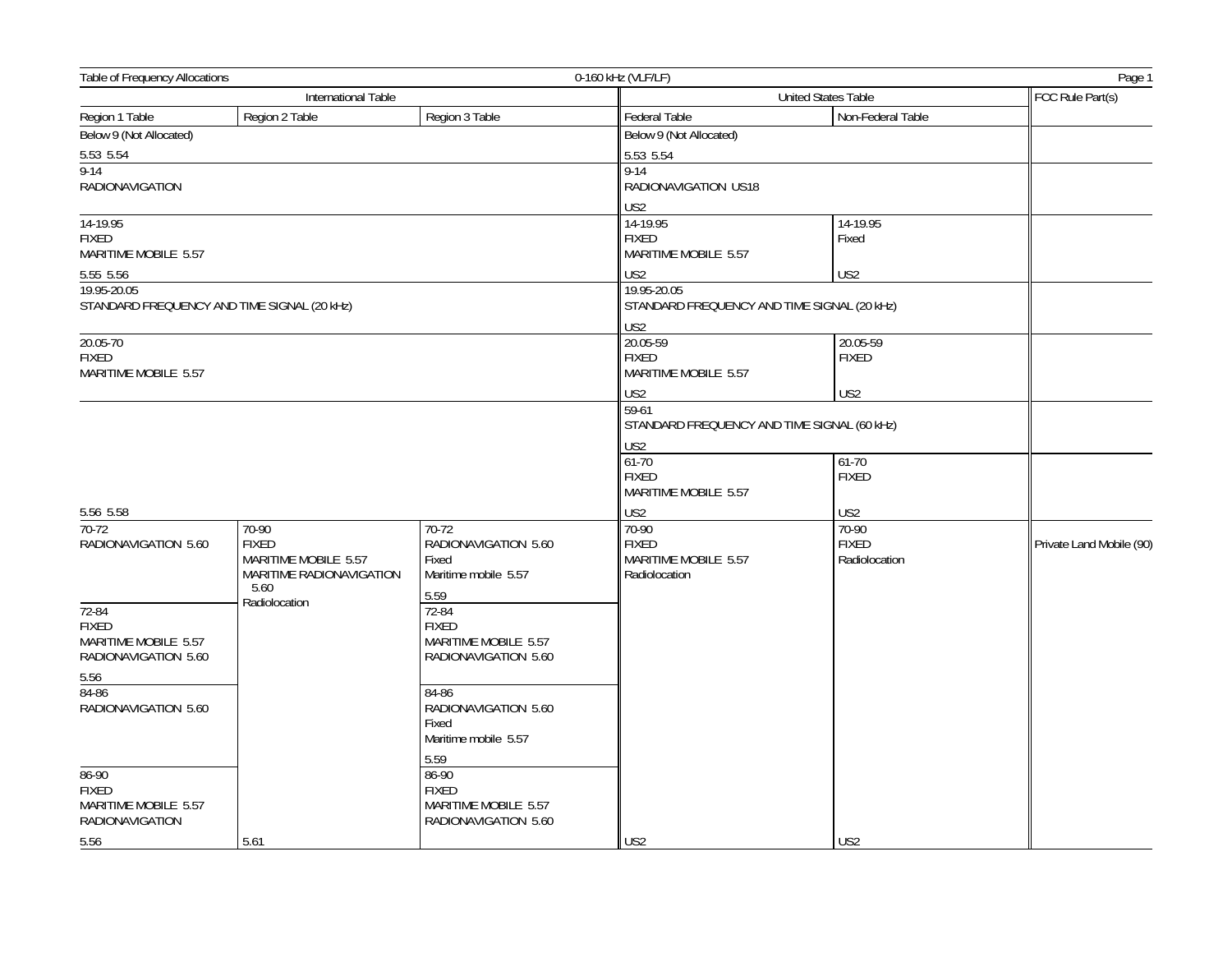| 90-110                        |                          |                                                  | 90-110                      |                                           |
|-------------------------------|--------------------------|--------------------------------------------------|-----------------------------|-------------------------------------------|
| RADIONAVIGATION 5.62<br>Fixed |                          |                                                  | RADIONAVIGATION 5.62 US18   | Aviation (87)<br>Private Land Mobile (90) |
|                               |                          |                                                  |                             |                                           |
| 5.64<br>110-112               | 110-130                  | 110-112                                          | <b>US2 US104</b><br>110-130 |                                           |
| <b>FIXED</b>                  | <b>FIXED</b>             | <b>FIXED</b>                                     | <b>FIXED</b>                | Private Land Mobile (90)                  |
| MARITIME MOBILE               | MARITIME MOBILE          | <b>MARITIME MOBILE</b>                           | MARITIME MOBILE             |                                           |
| <b>RADIONAVIGATION</b>        | MARITIME RADIONAVIGATION | RADIONAVIGATION 5.60                             | Radiolocation               |                                           |
| 5.64                          | 5.60<br>Radiolocation    | 5.64                                             |                             |                                           |
| 112-115                       |                          | 112-117.6                                        |                             |                                           |
| RADIONAVIGATION 5.60          |                          | RADIONAVIGATION 5.60                             |                             |                                           |
| 115-117.6                     |                          | Fixed                                            |                             |                                           |
| RADIONAVIGATION 5.60          |                          | Maritime mobile                                  |                             |                                           |
| Fixed<br>Maritime mobile      |                          |                                                  |                             |                                           |
| 5.64 5.66                     |                          | 5.64 5.65                                        |                             |                                           |
| 117.6-126                     |                          | 117.6-126                                        |                             |                                           |
| <b>FIXED</b>                  |                          | <b>FIXED</b>                                     |                             |                                           |
| MARITIME MOBILE               |                          | MARITIME MOBILE                                  |                             |                                           |
| RADIONAVIGATION 5.60          |                          | RADIONAVIGATION 5.60                             |                             |                                           |
| 5.64                          |                          | 5.64                                             |                             |                                           |
| 126-129                       |                          | 126-129                                          |                             |                                           |
| RADIONAVIGATION 5.60          |                          | RADIONAVIGATION 5.60                             |                             |                                           |
|                               |                          | Fixed<br>Maritime mobile                         |                             |                                           |
|                               |                          |                                                  |                             |                                           |
| 129-130                       |                          | 5.64 5.65<br>129-130                             |                             |                                           |
| <b>FIXED</b>                  |                          | <b>FIXED</b>                                     |                             |                                           |
| <b>MARITIME MOBILE</b>        |                          | <b>MARITIME MOBILE</b>                           |                             |                                           |
| RADIONAVIGATION 5.60          |                          | RADIONAVIGATION 5.60                             |                             |                                           |
| 5.64                          | 5.61 5.64                | 5.64                                             | 5.64 US2                    |                                           |
| 130-135.7                     | 130-135.7                | 130-135.7                                        | 130-160                     |                                           |
| <b>FIXED</b>                  | <b>FIXED</b>             | <b>FIXED</b>                                     | <b>FIXED</b>                | Maritime (80)                             |
| <b>MARITIME MOBILE</b>        | <b>MARITIME MOBILE</b>   | <b>MARITIME MOBILE</b><br><b>RADIONAVIGATION</b> | <b>MARITIME MOBILE</b>      |                                           |
| 5.64 5.67                     | 5.64                     | 5.64                                             |                             |                                           |
| 135.7-137.8                   | 135.7-137.8              | 135.7-137.8                                      |                             |                                           |
| <b>FIXED</b>                  | <b>FIXED</b>             | <b>FIXED</b>                                     |                             |                                           |
| <b>MARITIME MOBILE</b>        | <b>MARITIME MOBILE</b>   | <b>MARITIME MOBILE</b>                           |                             |                                           |
| Amateur 5.67A                 | Amateur 5.67A            | <b>RADIONAVIGATION</b><br>Amateur 5.67A          |                             |                                           |
| 5.64 5.67 5.67B               | 5.64                     | 5.64 5.67B                                       |                             |                                           |
| 137.8-148.5                   | 137.8-160                | 137.8-160                                        |                             |                                           |
| <b>FIXED</b>                  | <b>FIXED</b>             | <b>FIXED</b>                                     |                             |                                           |
| <b>MARITIME MOBILE</b>        | <b>MARITIME MOBILE</b>   | <b>MARITIME MOBILE</b>                           |                             |                                           |
| 5.64 5.67                     |                          | RADIONAVIGATION                                  |                             |                                           |
| 148.5-255                     | 5.64                     | 5.64                                             | 5.64 US2                    |                                           |
| <b>BROADCASTING</b>           |                          |                                                  |                             | Page 2                                    |
| 5.68 5.69 5.70                |                          |                                                  |                             |                                           |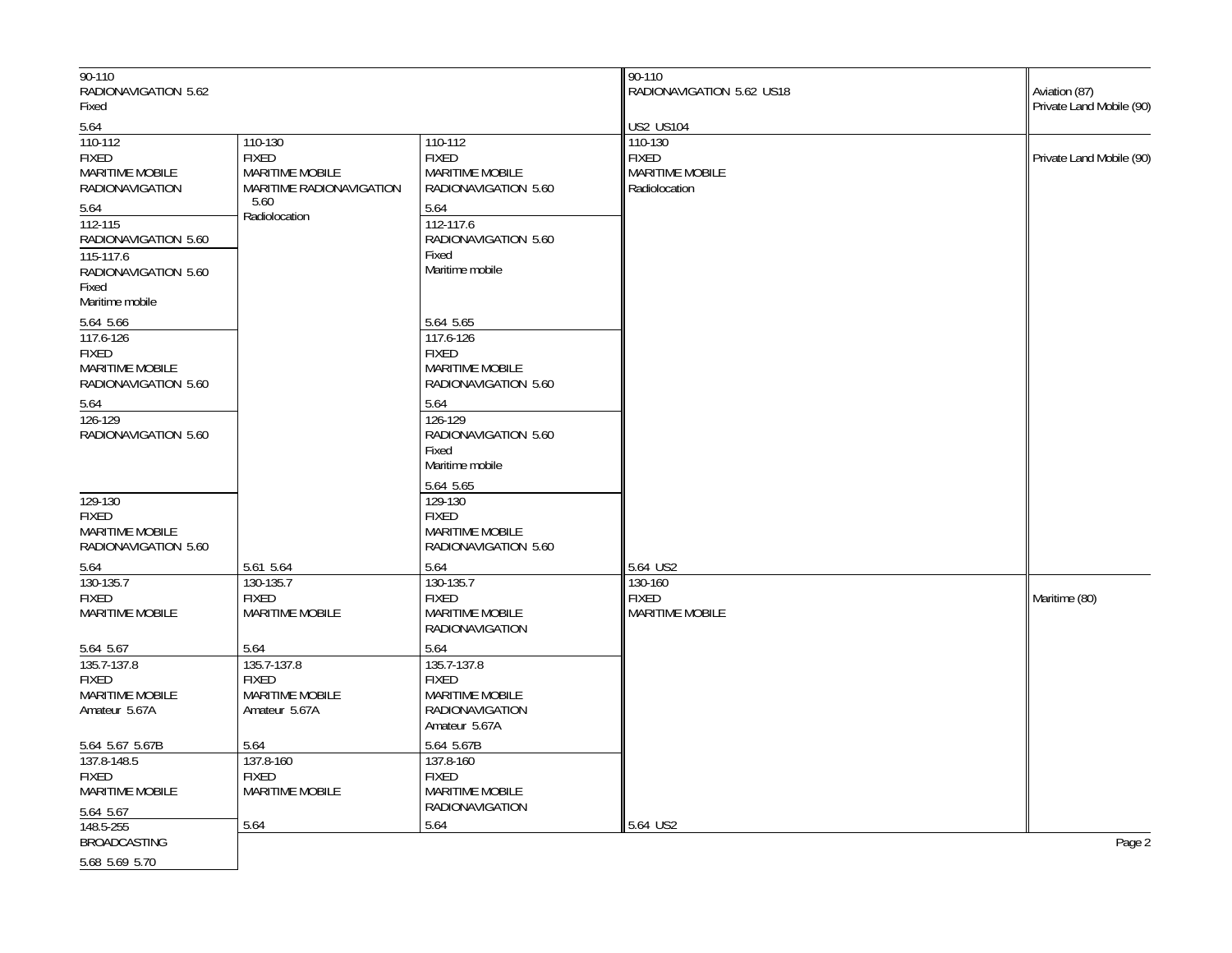| Table of Frequency Allocations<br>160-1800 kHz (LF/MF)                                                           |                                                                                                                                                                           |                                                                    |                                                                                                                           |                                                  | Page 3                         |
|------------------------------------------------------------------------------------------------------------------|---------------------------------------------------------------------------------------------------------------------------------------------------------------------------|--------------------------------------------------------------------|---------------------------------------------------------------------------------------------------------------------------|--------------------------------------------------|--------------------------------|
|                                                                                                                  | International Table                                                                                                                                                       |                                                                    |                                                                                                                           | <b>United States Table</b>                       | FCC Rule Part(s)               |
| Region 1 Table                                                                                                   | Region 2 Table                                                                                                                                                            | Region 3 Table                                                     | Federal Table                                                                                                             | Non-Federal Table                                |                                |
| (See previous page)                                                                                              | 160-190<br><b>FIXED</b>                                                                                                                                                   | 160-190<br><b>FIXED</b><br>Aeronautical radionavigation            | 160-190<br><b>FIXED</b><br><b>MARITIME MOBIILE</b><br>US <sub>2</sub>                                                     | 160-190<br><b>FIXED</b><br>US <sub>2</sub>       |                                |
|                                                                                                                  | 190-200<br>AERONAUTICAL RADIONAVIGATION                                                                                                                                   |                                                                    | 190-200<br>AERONAUTICAL RADIONAVIGATION US18<br>US <sub>2</sub>                                                           |                                                  | Aviation (87)                  |
| 255-283.5<br><b>BROADCASTING</b><br>AERONAUTICAL RADIONAVIGATION                                                 | 200-275<br>AERONAUTICAL RADIONAVIGATION<br>Aeronautical mobile                                                                                                            | 200-285<br>AERONAUTICAL RADIONAVIGATION<br>Aeronautical mobile     | 200-275<br>AERONAUTICAL RADIONAVIGATION US18<br>Aeronautical mobile<br>US <sub>2</sub>                                    |                                                  |                                |
| 5.70 5.71<br>283.5-315<br>AERONAUTICAL RADIONAVIGATION<br><b>MARITIME RADIONAVIGATION</b><br>(radiobeacons) 5.73 | 275-285<br>AERONAUTICAL RADIONAVIGATION<br>Aeronautical mobile<br>Maritime radionavigation (radiobeacons)                                                                 |                                                                    | 275-285<br>AERONAUTICAL RADIONAVIGATION<br>Aeronautical mobile<br>Maritime radionavigation (radiobeacons)                 |                                                  |                                |
| 5.72 5.74<br>315-325<br>AERONAUTICAL RADIONAVIGATION                                                             | 285-315<br>AERONAUTICAL RADIONAVIGATION<br>MARITIME RADIONAVIGATION (radiobeacons) 5.73<br>315-325<br>315-325<br>MARITIME RADIONAVIGATION<br>AERONAUTICAL RADIONAVIGATION |                                                                    | <b>US2 US18</b><br>285-325<br>MARITIME RADIONAVIGATION (radiobeacons) 5.73<br>Aeronautical radionavigation (radiobeacons) |                                                  |                                |
| Maritime radionavigation (radiobeacons)<br>5.73                                                                  | (radiobeacons) 5.73<br>Aeronautical radionavigation                                                                                                                       | MARITIME RADIONAVIGATION<br>(radiobeacons) 5.73                    |                                                                                                                           |                                                  |                                |
| 5.72 5.75                                                                                                        |                                                                                                                                                                           |                                                                    | US2 US18 US364                                                                                                            |                                                  |                                |
| 325-405<br>AERONAUTICAL<br><b>RADIONAVIGATION</b>                                                                | 325-335<br>AERONAUTICAL RADIONAVIGATION<br>Aeronautical mobile<br>Maritime radionavigation (radiobeacons)                                                                 | $325 - 405$<br>AERONAUTICAL RADIONAVIGATION<br>Aeronautical mobile | 325-335<br>AERONAUTICAL RADIONAVIGATION (radiobeacons)<br>Aeronautical mobile<br>Maritime radionavigation (radiobeacons)  |                                                  | Aviation (87)                  |
|                                                                                                                  | 335-405<br>AERONAUTICAL RADIONAVIGATION<br>Aeronautical mobile                                                                                                            |                                                                    | <b>US2 US18</b><br>335-405<br>Aeronautical mobile                                                                         | AERONAUTICAL RADIONAVIGATION (radiobeacons) US18 |                                |
| 5.72                                                                                                             |                                                                                                                                                                           |                                                                    | US <sub>2</sub>                                                                                                           |                                                  |                                |
| 405-415<br>RADIONAVIGATION 5.76                                                                                  | 405-415<br>RADIONAVIGATION 5.76<br>Aeronautical mobile                                                                                                                    |                                                                    | 405-415<br>RADIONAVIGATION 5.76 US18<br>Aeronautical mobile                                                               |                                                  | Maritime (80)<br>Aviation (87) |
| 5.72                                                                                                             |                                                                                                                                                                           |                                                                    | US <sub>2</sub>                                                                                                           |                                                  |                                |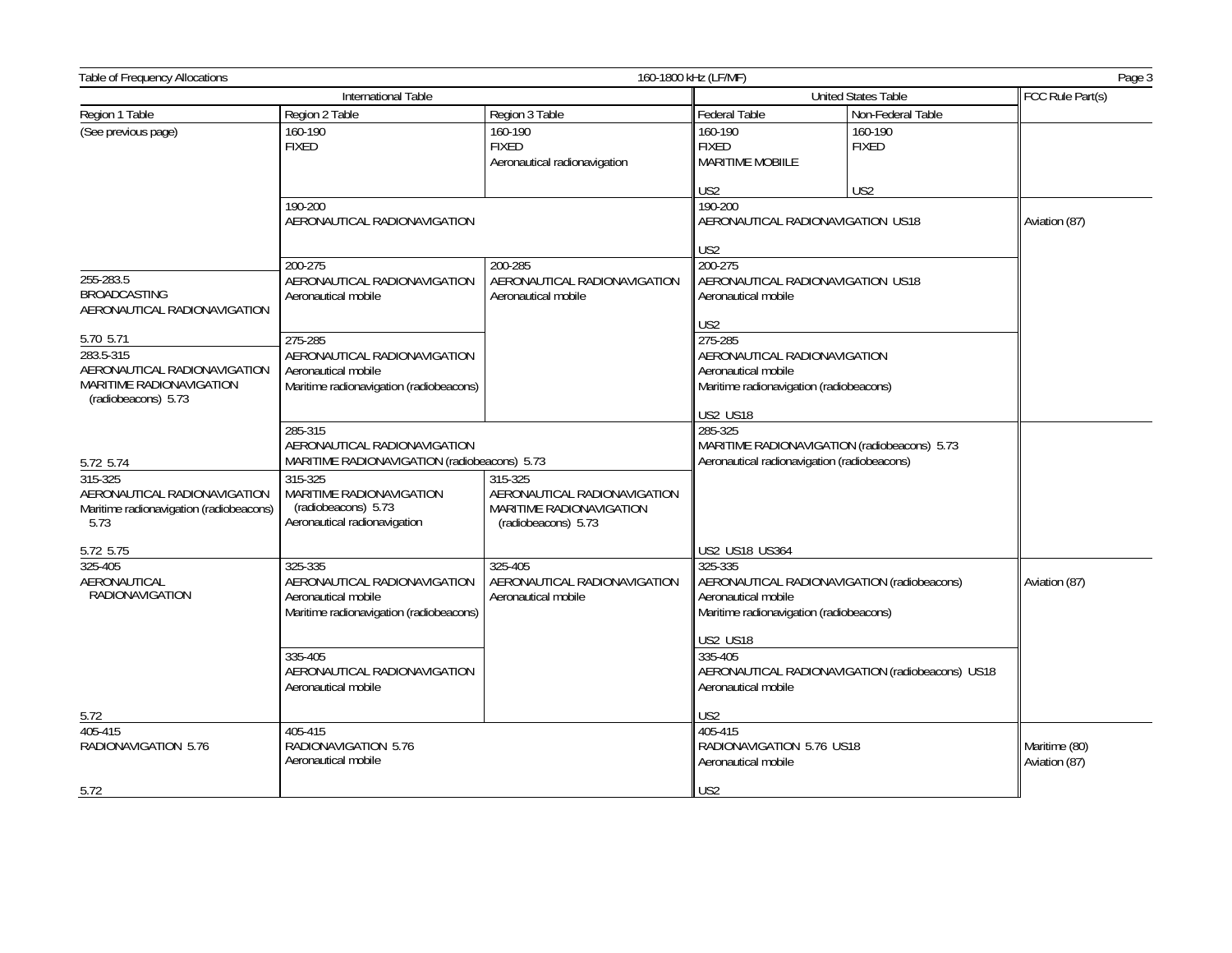| 415-435<br>MARITIME MOBILE 5.79<br>AERONAUTICAL RADIONAVIGATION               | 415-495<br>MARITIME MOBILE 5.79 5.79A<br>Aeronautical radionavigation 5.80 |                                                                                  | 415-435<br>MARITIME MOBILE 5.79<br>AERONAUTICAL RADIONAVIGATION                             |                                                  |                                                                           |
|-------------------------------------------------------------------------------|----------------------------------------------------------------------------|----------------------------------------------------------------------------------|---------------------------------------------------------------------------------------------|--------------------------------------------------|---------------------------------------------------------------------------|
| 5.72<br>435-495<br>MARITIME MOBILE 5.79 5.79A<br>Aeronautical radionavigation |                                                                            |                                                                                  | US <sub>2</sub><br>435-495<br>MARITIME MOBILE 5.79<br>5.79A<br>Aeronautical radionavigation | 435-495<br>MARITIME MOBILE 5.79<br>5.79A         |                                                                           |
| 5.72 5.82                                                                     | 5.77 5.78 5.82                                                             |                                                                                  | 5.82 US2 US231                                                                              | 5.82 US2 US231                                   |                                                                           |
| 495-505<br>MOBILE 5.82A                                                       |                                                                            |                                                                                  | 495-505<br>MOBILE (distress and calling)                                                    |                                                  |                                                                           |
| 5.82B                                                                         |                                                                            |                                                                                  |                                                                                             |                                                  |                                                                           |
| 505-526.5<br>MARITIME MOBILE 5.79 5.79A 5.84                                  | 505-510<br>MARITIME MOBILE 5.79                                            | 505-526.5<br>MARITIME MOBILE 5.79 5.79A 5.84                                     | 505-510<br>MARITIME MOBILE 5.79                                                             |                                                  | Maritime (80)                                                             |
| AERONAUTICAL RADIONAVIGATION                                                  | 510-525<br>MOBILE 5.79A 5.84<br>AERONAUTICAL RADIONAVIGATION               | AERONAUTICAL RADIONAVIGATION<br>Aeronautical mobile<br>Land mobile               | 510-525<br>MARITIME MOBILE (ships only) 5.79A 5.84                                          | AERONAUTICAL RADIONAVIGATION (radiobeacons) US18 | Maritime (80)<br>Aviation (87)                                            |
|                                                                               | 525-535                                                                    |                                                                                  | <b>US14 US225</b><br>525-535                                                                |                                                  |                                                                           |
| 5.72<br>526.5-1606.5<br><b>BROADCASTING</b>                                   | BROADCASTING 5.86<br>AERONAUTICAL RADIONAVIGATION                          | 526.5-535<br><b>BROADCASTING</b><br>Mobile                                       | MOBILE US221                                                                                | AERONAUTICAL RADIONAVIGATION (radiobeacons) US18 | Aviation (87)<br>Private Land Mobile (90)                                 |
|                                                                               |                                                                            | 5.88                                                                             | <b>US239</b>                                                                                |                                                  |                                                                           |
|                                                                               | 535-1605<br><b>BROADCASTING</b>                                            | 535-1606.5<br><b>BROADCASTING</b>                                                | 535-1605                                                                                    | 535-1605<br><b>BROADCASTING</b><br>NG1 NG5       | Radio Broadcast (AM)(73)<br>Private Land Mobile (90)                      |
| 5.87 5.87A                                                                    | 1605-1625                                                                  |                                                                                  | 1605-1615                                                                                   | 1605-1705                                        |                                                                           |
| 1606.5-1625<br><b>FIXED</b><br>MARITIME MOBILE 5.90<br><b>LAND MOBILE</b>     | BROADCASTING 5.89                                                          | 1606.5-1800<br><b>FIXED</b><br><b>MOBILE</b><br>RADIOLOCATION<br>RADIONAVIGATION | MOBILE US221 G127<br>1615-1705                                                              | BROADCASTING 5.89                                | Radio Broadcast (AM)(73)<br>Alaska Fixed (80)<br>Private Land Mobile (90) |
| 5.92<br>1625-1635<br>RADIOLOCATION                                            | 5.90<br>1625-1705<br><b>FIXED</b>                                          |                                                                                  |                                                                                             |                                                  |                                                                           |
| 5.93<br>1635-1800<br><b>FIXED</b>                                             | <b>MOBILE</b><br>BROADCASTING 5.89<br>Radiolocation                        |                                                                                  |                                                                                             |                                                  |                                                                           |
| MARITIME MOBILE 5.90                                                          | 5.90                                                                       |                                                                                  | <b>US299</b>                                                                                | <b>US299 NG1 NG5</b>                             |                                                                           |
| <b>LAND MOBILE</b>                                                            | 1705-1800<br><b>FIXED</b><br><b>MOBILE</b><br>RADIOLOCATION                |                                                                                  | 1705-1800<br><b>FIXED</b><br><b>MOBILE</b><br>RADIOLOCATION                                 |                                                  | Alaska Fixed (80)<br>Private Land Mobile (90)                             |
| 5.92 5.96                                                                     | AERONAUTICAL RADIONAVIGATION                                               | 5.91                                                                             | <b>US240</b>                                                                                |                                                  | Page 4                                                                    |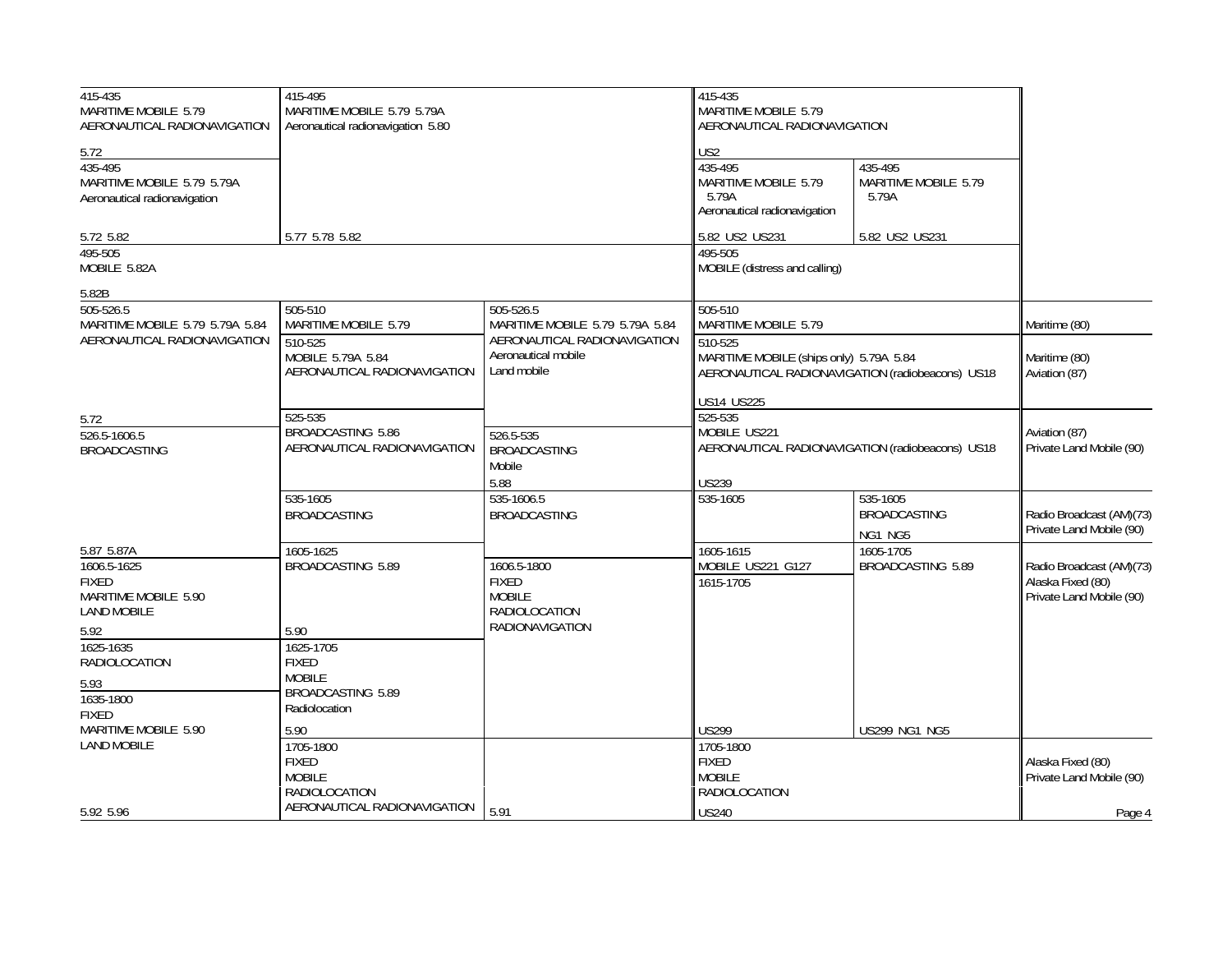| Table of Frequency Allocations<br>1800-3025 kHz (MF/HF)                                                       |                                                                                                                             |                                                   |                                            |                                                                   | Page 5                                         |
|---------------------------------------------------------------------------------------------------------------|-----------------------------------------------------------------------------------------------------------------------------|---------------------------------------------------|--------------------------------------------|-------------------------------------------------------------------|------------------------------------------------|
|                                                                                                               | International Table                                                                                                         |                                                   | <b>United States Table</b>                 |                                                                   | FCC Rule Part(s)                               |
| Region 1 Table                                                                                                | Region 2 Table                                                                                                              | Region 3 Table                                    | Federal Table                              | Non-Federal Table                                                 |                                                |
| 1800-1810<br><b>RADIOLOCATION</b>                                                                             | 1800-1850<br>AMATEUR                                                                                                        | 1800-2000<br>AMATEUR<br><b>FIXED</b>              | 1800-1900                                  | 1800-1900<br>AMATEUR                                              | Amateur Radio (97)                             |
| 5.93                                                                                                          |                                                                                                                             | MOBILE except aeronautical                        |                                            |                                                                   |                                                |
| 1810-1850<br>AMATEUR                                                                                          |                                                                                                                             | mobile<br><b>RADIONAVIGATION</b><br>Radiolocation |                                            |                                                                   |                                                |
| 5.98 5.99 5.100 5.101                                                                                         |                                                                                                                             |                                                   |                                            |                                                                   |                                                |
| 1850-2000<br><b>FIXED</b><br>MOBILE except aeronautical mobile                                                | 1850-2000<br>AMATEUR<br><b>FIXED</b><br>MOBILE except aeronautical mobile<br><b>RADIOLOCATION</b><br><b>RADIONAVIGATION</b> |                                                   | 1900-2000<br>RADIOLOCATION                 |                                                                   | Private Land Mobile (90)<br>Amateur Radio (97) |
| 5.92 5.96 5.103                                                                                               | 5.102                                                                                                                       | 5.97                                              | <b>US290</b>                               |                                                                   |                                                |
| 2000-2025<br><b>FIXED</b><br>MOBILE except aeronautical mobile (R)                                            | 2000-2065<br><b>FIXED</b><br><b>MOBILE</b>                                                                                  |                                                   | 2000-2065<br><b>FIXED</b><br><b>MOBILE</b> | 2000-2065<br><b>MARITIME MOBILE</b>                               | Maritime (80)<br>Private Land Mobile (90)      |
| 5.92 5.103<br>2025-2045<br><b>FIXED</b><br>MOBILE except aeronautical mobile (R)<br>Meteorological aids 5.104 |                                                                                                                             |                                                   |                                            |                                                                   |                                                |
| 5.92 5.103                                                                                                    |                                                                                                                             |                                                   |                                            |                                                                   |                                                |
| 2045-2160                                                                                                     |                                                                                                                             |                                                   | <b>US340</b>                               | <b>US340 NG7</b>                                                  |                                                |
| <b>FIXED</b><br>MARITIME MOBILE<br><b>LAND MOBILE</b>                                                         | 2065-2107<br>MARITIME MOBILE 5.105                                                                                          |                                                   | 2065-2107<br>MARITIME MOBILE 5.105         |                                                                   | Maritime (80)                                  |
|                                                                                                               | 5.106                                                                                                                       |                                                   | US296 US340                                |                                                                   |                                                |
| 5.92<br>2160-2170<br><b>RADIOLOCATION</b>                                                                     | 2107-2170<br><b>FIXED</b><br><b>MOBILE</b>                                                                                  |                                                   | 2107-2170<br><b>FIXED</b><br><b>MOBILE</b> | 2107-2170<br><b>FIXED</b><br>MOBILE except aeronautical<br>mobile | Maritime (80)<br>Private Land Mobile (90)      |
| 5.93 5.107                                                                                                    |                                                                                                                             |                                                   | US340                                      | <b>US340 NG7</b>                                                  |                                                |
| 2170-2173.5<br>MARITIME MOBILE                                                                                |                                                                                                                             |                                                   | 2170-2173.5<br>MARITIME MOBILE (telephony) | 2170-2173.5<br>MARITIME MOBILE                                    | Maritime (80)                                  |
|                                                                                                               |                                                                                                                             |                                                   | <b>US340</b>                               | <b>US340</b>                                                      |                                                |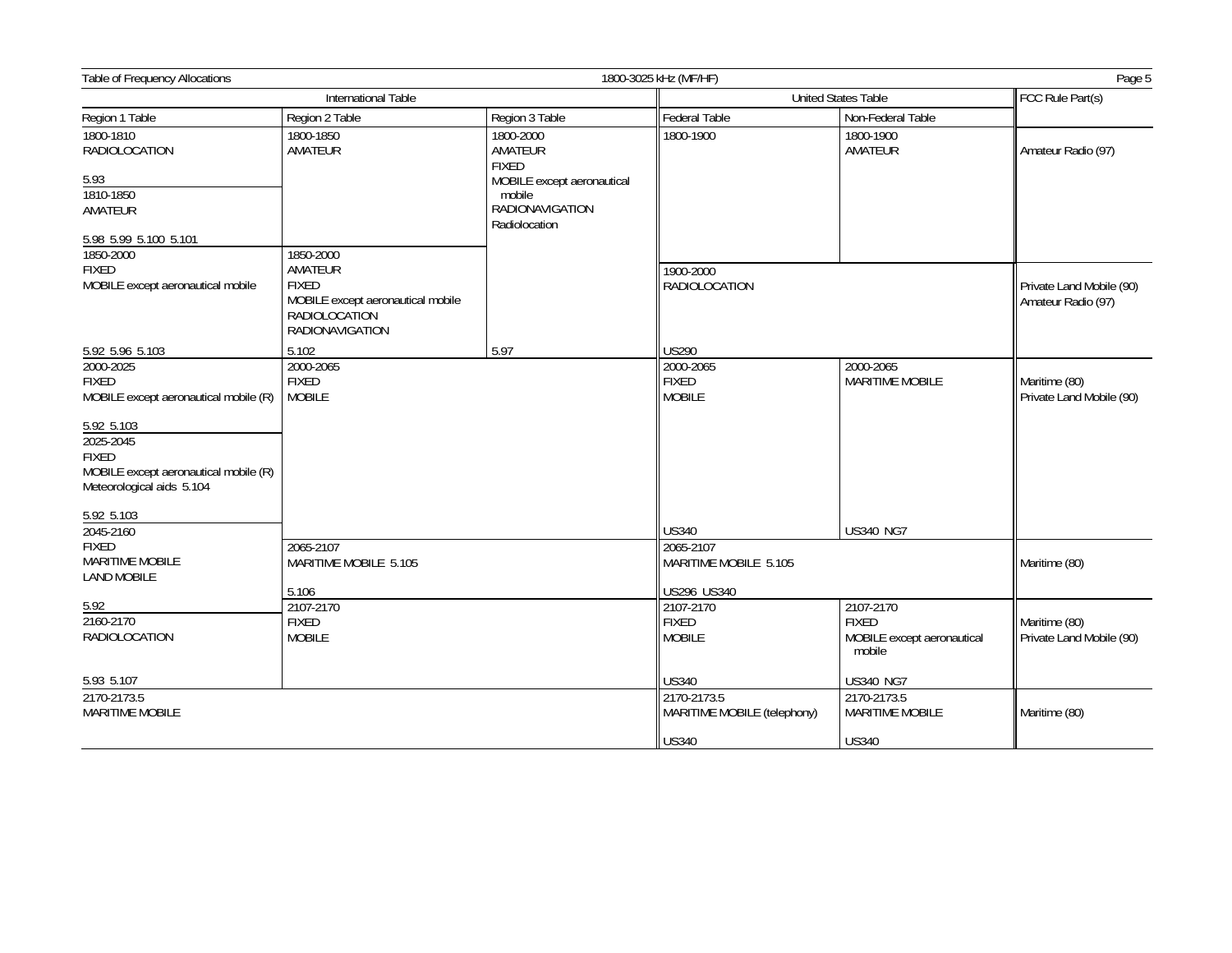| 2173.5-2190.5                                                 |                                               | 2173.5-2190.5                                 |                                       |                          |
|---------------------------------------------------------------|-----------------------------------------------|-----------------------------------------------|---------------------------------------|--------------------------|
| MOBILE (distress and calling)                                 |                                               | MOBILE (distress and calling)                 | Maritime (80)<br>Aviation (87)        |                          |
| 5.108 5.109 5.110 5.111                                       |                                               | 5.108 5.109 5.110 5.111 US279 US340           |                                       |                          |
| 2190.5-2194<br><b>MARITIME MOBILE</b>                         |                                               | 2190.5-2194<br>MARITIME MOBILE (telephony)    | 2190.5-2194<br><b>MARITIME MOBILE</b> | Maritime (80)            |
|                                                               |                                               | <b>US340</b>                                  | <b>US340</b>                          |                          |
| 2194-2300                                                     | 2194-2300                                     | 2194-2495                                     | 2194-2495                             |                          |
| <b>FIXED</b>                                                  | <b>FIXED</b>                                  | <b>FIXED</b>                                  | <b>FIXED</b>                          | Maritime (80)            |
| MOBILE except aeronautical mobile (R)                         | <b>MOBILE</b>                                 | <b>MOBILE</b>                                 | MOBILE except aeronautical<br>mobile  | Private Land Mobile (90) |
| 5.92 5.103 5.112                                              | 5.112                                         |                                               |                                       |                          |
| 2300-2498                                                     | 2300-2495                                     |                                               |                                       |                          |
| <b>FIXED</b>                                                  | <b>FIXED</b>                                  |                                               |                                       |                          |
| MOBILE except aeronautical mobile (R)                         | <b>MOBILE</b>                                 |                                               |                                       |                          |
| BROADCASTING 5.113                                            | BROADCASTING 5.113                            | <b>US22 US340</b>                             | <b>US22 US340 NG7</b>                 |                          |
|                                                               | 2495-2501                                     | 2495-2505                                     |                                       |                          |
| 5.103                                                         | STANDARD FREQUENCY AND TIME SIGNAL (2500 KHz) | STANDARD FREQUENCY AND TIME SIGNAL (2500 KHz) |                                       |                          |
| 2498-2501<br>STANDARD FREQUENCY AND TIME<br>SIGNAL (2500 kHz) |                                               |                                               |                                       |                          |
| 2501-2502                                                     |                                               |                                               |                                       |                          |
| STANDARD FREQUENCY AND TIME SIGNAL                            |                                               |                                               |                                       |                          |
| Space research                                                |                                               |                                               |                                       |                          |
| 2502-2625                                                     | 2502-2505                                     |                                               |                                       |                          |
| <b>FIXED</b>                                                  | STANDARD FREQUENCY AND TIME SIGNAL            | <b>US1 US340</b>                              |                                       |                          |
| MOBILE except aeronautical mobile (R)                         | 2505-2850                                     | 2505-2850                                     | 2505-2850                             |                          |
|                                                               | <b>FIXED</b>                                  | <b>FIXED</b>                                  | <b>FIXED</b>                          | Maritime (80)            |
| 5.92 5.103 5.114                                              | <b>MOBILE</b>                                 | MOBILE US285                                  | MOBILE except aeronautical            | Aviation (87)            |
| 2625-2650                                                     |                                               |                                               | mobile US285                          | Private Land Mobile (90) |
| <b>MARITIME MOBILE</b>                                        |                                               |                                               |                                       |                          |
| MARITIME RADIONAVIGATION                                      |                                               |                                               |                                       |                          |
| 5.92                                                          |                                               |                                               |                                       |                          |
| 2650-2850                                                     |                                               |                                               |                                       |                          |
| <b>FIXED</b>                                                  |                                               |                                               |                                       |                          |
| MOBILE except aeronautical mobile (R)                         |                                               |                                               |                                       |                          |
| 5.92 5.103                                                    |                                               | US22 US340                                    | <b>US22 US340</b>                     |                          |
| 2850-3025                                                     |                                               | 2850-3025                                     |                                       |                          |
| AERONAUTICAL MOBILE (R)                                       |                                               | AERONAUTICAL MOBILE (R)                       |                                       | Aviation (87)            |
| 5.111 5.115                                                   |                                               | 5.111 5.115 US283 US340                       |                                       | Page 6                   |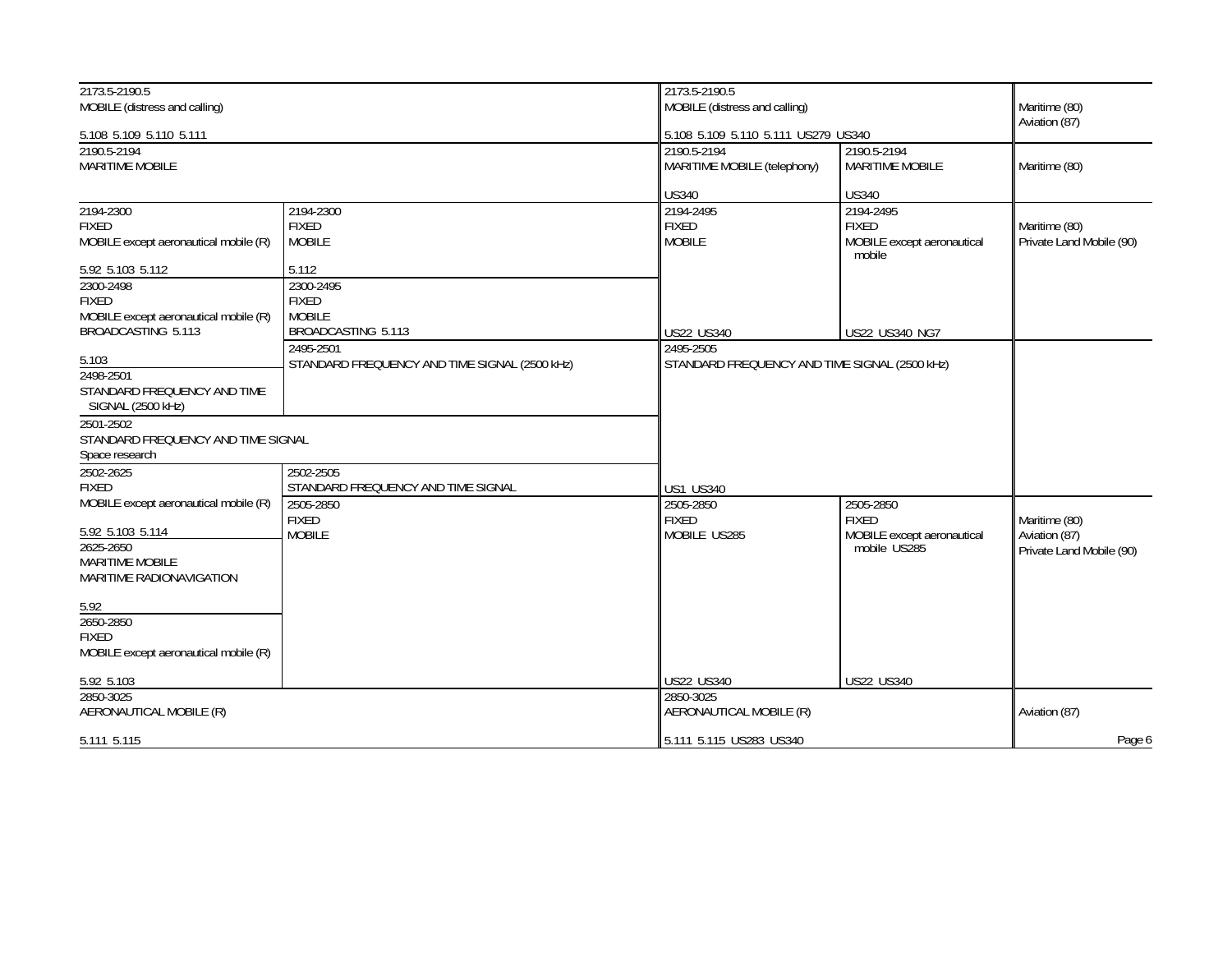| <b>Table of Frequency Allocations</b><br>3.025-5.68 MHz (HF)                                                                                                  |                                                                                                                    |                                                         |                                                                                                  | Page 7                     |                                                            |
|---------------------------------------------------------------------------------------------------------------------------------------------------------------|--------------------------------------------------------------------------------------------------------------------|---------------------------------------------------------|--------------------------------------------------------------------------------------------------|----------------------------|------------------------------------------------------------|
|                                                                                                                                                               | International Table                                                                                                |                                                         |                                                                                                  | <b>United States Table</b> |                                                            |
| Region 1 Table                                                                                                                                                | Region 2 Table                                                                                                     | Region 3 Table                                          | Federal Table                                                                                    | Non-Federal Table          |                                                            |
| 3.025-3.155<br>AERONAUTICAL MOBILE (OR)                                                                                                                       |                                                                                                                    |                                                         | 3.025-3.155<br>AERONAUTICAL MOBILE (OR)                                                          |                            |                                                            |
| $3.155 - 3.2$<br><b>FIXED</b><br>MOBILE except aeronautical mobile (R)                                                                                        |                                                                                                                    |                                                         | <b>US340</b><br>3.155-3.23<br><b>FIXED</b><br>MOBILE except aeronautical mobile (R)              |                            | Maritime (80)<br>Private Land Mobile (90)                  |
| 5.116 5.117<br>$3.2 - 3.23$<br><b>FIXED</b><br>MOBILE except aeronautical mobile (R)<br>BROADCASTING 5.113                                                    |                                                                                                                    |                                                         |                                                                                                  |                            |                                                            |
| 5.116<br>$3.23 - 3.4$<br><b>FIXED</b><br>MOBILE except aeronautical mobile<br>BROADCASTING 5.113                                                              |                                                                                                                    |                                                         | US22 US340<br>$3.23 - 3.4$<br><b>FIXED</b><br>MOBILE except aeronautical mobile<br>Radiolocation |                            | Maritime (80)<br>Aviation (87)<br>Private Land Mobile (90) |
| 5.116 5.118                                                                                                                                                   |                                                                                                                    |                                                         | <b>US340</b>                                                                                     |                            |                                                            |
| $3.4 - 3.5$<br>AERONAUTICAL MOBILE (R)                                                                                                                        |                                                                                                                    |                                                         | $3.4 - 3.5$                                                                                      | AERONAUTICAL MOBILE (R)    |                                                            |
|                                                                                                                                                               |                                                                                                                    |                                                         | US283 US340                                                                                      |                            |                                                            |
| $3.5 - 3.8$<br>AMATEUR<br><b>FIXED</b><br>MOBILE except aeronautical mobile<br>5.92<br>$3.8 - 3.9$<br><b>FIXED</b><br>AERONAUTICAL MOBILE (OR)<br>LAND MOBILE | $3.5 - 3.75$<br>AMATEUR<br>5.119<br>$3.75 - 4$<br>AMATEUR<br><b>FIXED</b><br>MOBILE except aeronautical mobile (R) | $3.5 - 3.9$<br>AMATEUR<br><b>FIXED</b><br><b>MOBILE</b> | $3.5 - 4$                                                                                        | $3.5 - 4$<br>AMATEUR       | Amateur Radio (97)                                         |
| 3.9-3.95<br>AERONAUTICAL MOBILE (OR)<br>5.123                                                                                                                 |                                                                                                                    | 3.9-3.95<br>AERONAUTICAL MOBILE<br><b>BROADCASTING</b>  |                                                                                                  |                            |                                                            |
| $3.95 - 4$<br><b>FIXED</b><br><b>BROADCASTING</b>                                                                                                             |                                                                                                                    | $3.95 - 4$<br><b>FIXED</b><br><b>BROADCASTING</b>       |                                                                                                  |                            |                                                            |
|                                                                                                                                                               | 5.122 5.125                                                                                                        | 5.126                                                   | US340                                                                                            | <b>US340</b>               |                                                            |
| $4 - 4.063$<br><b>FIXED</b><br>MARITIME MOBILE 5.127                                                                                                          |                                                                                                                    |                                                         | $4 - 4.063$<br><b>FIXED</b><br><b>MARITIME MOBILE</b>                                            |                            | Maritime (80)                                              |
| 5.126                                                                                                                                                         |                                                                                                                    |                                                         | <b>US340</b>                                                                                     |                            |                                                            |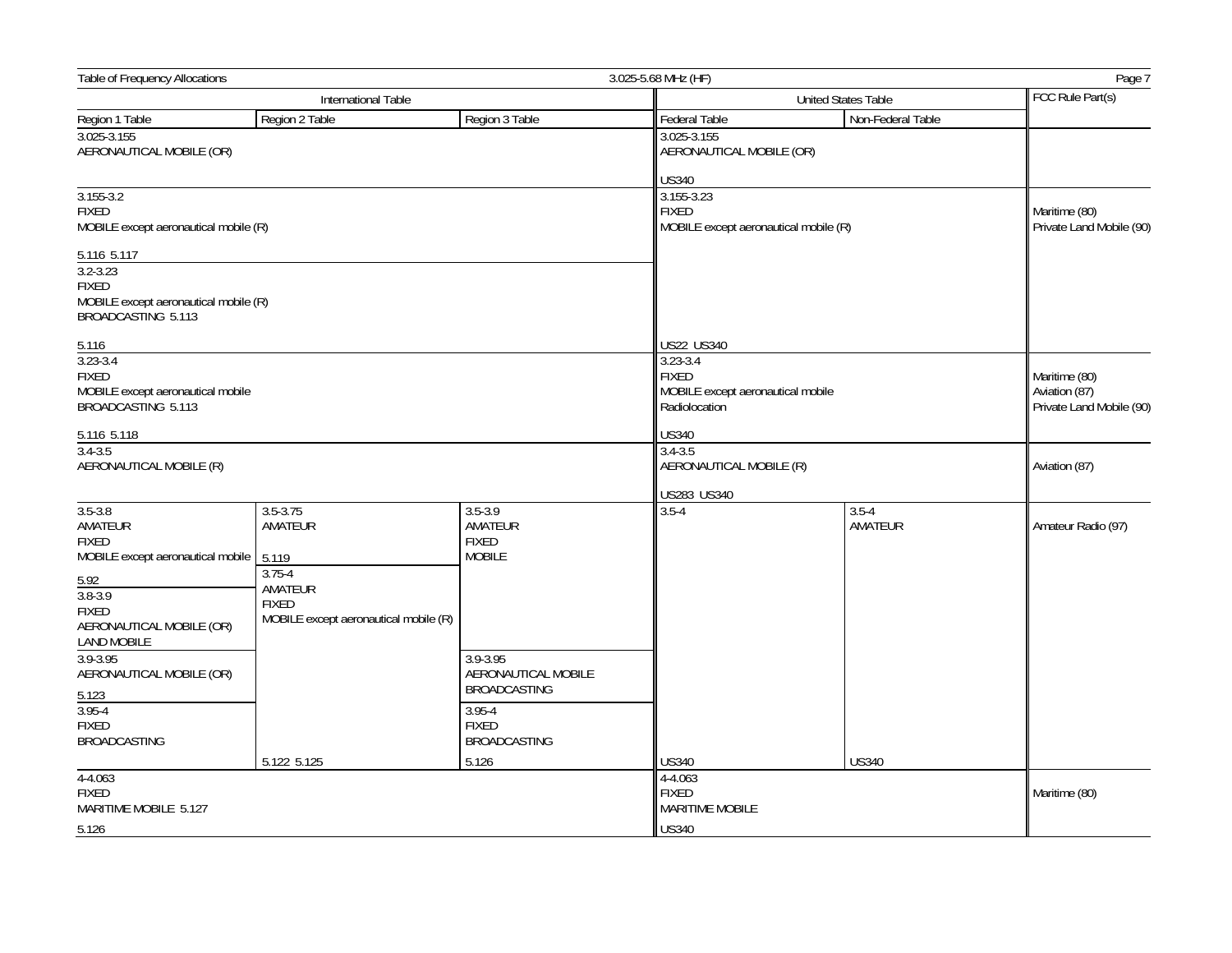| 4.063-4.438<br>MARITIME MOBILE 5.79A 5.109 5.110 5.130 5.131 5.132                                                                     |                                                                                          |                                                                             | 4.063-4.438<br>MARITIME MOBILE 5.79A 5.109 5.110 5.130 5.131 5.132 US82            |                                            | Maritime (80)                                                                    |  |
|----------------------------------------------------------------------------------------------------------------------------------------|------------------------------------------------------------------------------------------|-----------------------------------------------------------------------------|------------------------------------------------------------------------------------|--------------------------------------------|----------------------------------------------------------------------------------|--|
| 5.128                                                                                                                                  |                                                                                          |                                                                             | US296 US340                                                                        |                                            | Aviation (87)                                                                    |  |
| 4.438-4.65<br>4.438-4.65<br><b>FIXED</b><br><b>FIXED</b><br>MOBILE except aeronautical mobile (R)<br>MOBILE except aeronautical mobile |                                                                                          |                                                                             | 4.438-4.65<br><b>FIXED</b><br>MOBILE except aeronautical mobile (R)<br>US22 US340  |                                            | Maritime (80)<br>Aviation (87)<br>Private Land Mobile (90)                       |  |
| $4.65 - 4.7$<br>AERONAUTICAL MOBILE (R)                                                                                                |                                                                                          |                                                                             | 4.65-4.7<br>AERONAUTICAL MOBILE (R)                                                |                                            | Aviation (87)                                                                    |  |
| $4.7 - 4.75$<br>AERONAUTICAL MOBILE (OR)                                                                                               |                                                                                          |                                                                             | US282 US283 US340<br>4.7-4.75<br>AERONAUTICAL MOBILE (OR)<br><b>US340</b>          |                                            |                                                                                  |  |
| $4.75 - 4.85$<br><b>FIXED</b><br>AERONAUTICAL MOBILE (OR)<br><b>LAND MOBILE</b><br>BROADCASTING 5.113                                  | 4.75-4.85<br><b>FIXED</b><br>MOBILE except aeronautical mobile (R)<br>BROADCASTING 5.113 | 4.75-4.85<br><b>FIXED</b><br>BROADCASTING 5.113<br>Land mobile              | 4.75-4.85<br><b>FIXED</b><br>MOBILE except aeronautical mobile (R)<br><b>US340</b> |                                            | Maritime (80)<br>Private Land Mobile (90)                                        |  |
| 4.85-4.995<br><b>FIXED</b><br><b>LAND MOBILE</b><br>BROADCASTING 5.113                                                                 |                                                                                          |                                                                             | 4.85-4.995<br><b>FIXED</b><br><b>MOBILE</b><br><b>US340</b>                        | 4.85-4.995<br><b>FIXED</b><br><b>US340</b> | Aviation (87)<br>Private Land Mobile (90)                                        |  |
| 4.995-5.003<br>STANDARD FREQUENCY AND TIME SIGNAL (5 MHz)                                                                              |                                                                                          |                                                                             | 4.995-5.005<br>STANDARD FREQUENCY AND TIME SIGNAL (5 MHz)                          |                                            |                                                                                  |  |
| 5.003-5.005<br>STANDARD FREQUENCY AND TIME SIGNAL<br>Space research                                                                    |                                                                                          |                                                                             | <b>US1 US340</b>                                                                   |                                            |                                                                                  |  |
| 5.005-5.06<br><b>FIXED</b><br>BROADCASTING 5.113                                                                                       |                                                                                          |                                                                             | 5.005-5.06<br>FIXED US22<br><b>US340</b>                                           |                                            | Aviation (87)<br>Private Land Mobile (90)                                        |  |
| $5.06 - 5.25$<br><b>FIXED</b><br>Mobile except aeronautical mobile<br>5.133<br>$5.25 - 5.45$                                           |                                                                                          |                                                                             | $5.06 - 5.45$<br>FIXED US22<br>Mobile except aeronautical mobile                   |                                            | Maritime (80)<br>Aviation (87)<br>Private Land Mobile (90)<br>Amateur Radio (97) |  |
| <b>FIXED</b><br>MOBILE except aeronautical mobile                                                                                      |                                                                                          |                                                                             | US23 US212 US340                                                                   |                                            |                                                                                  |  |
| $5.45 - 5.48$<br><b>FIXED</b><br>AERONAUTICAL MOBILE (OR)<br><b>LAND MOBILE</b>                                                        | $5.45 - 5.48$<br>AERONAUTICAL MOBILE (R)                                                 | 5.45-5.48<br><b>FIXED</b><br>AERONAUTICAL MOBILE (OR)<br><b>LAND MOBILE</b> | 5.45-5.68<br>AERONAUTICAL MOBILE (R)                                               |                                            | Aviation (87)                                                                    |  |
| 5.48-5.68<br>AERONAUTICAL MOBILE (R)                                                                                                   |                                                                                          |                                                                             |                                                                                    |                                            | Page 8                                                                           |  |
| 5.111 5.115                                                                                                                            |                                                                                          |                                                                             | 5.111 5.115 US283 US340                                                            |                                            |                                                                                  |  |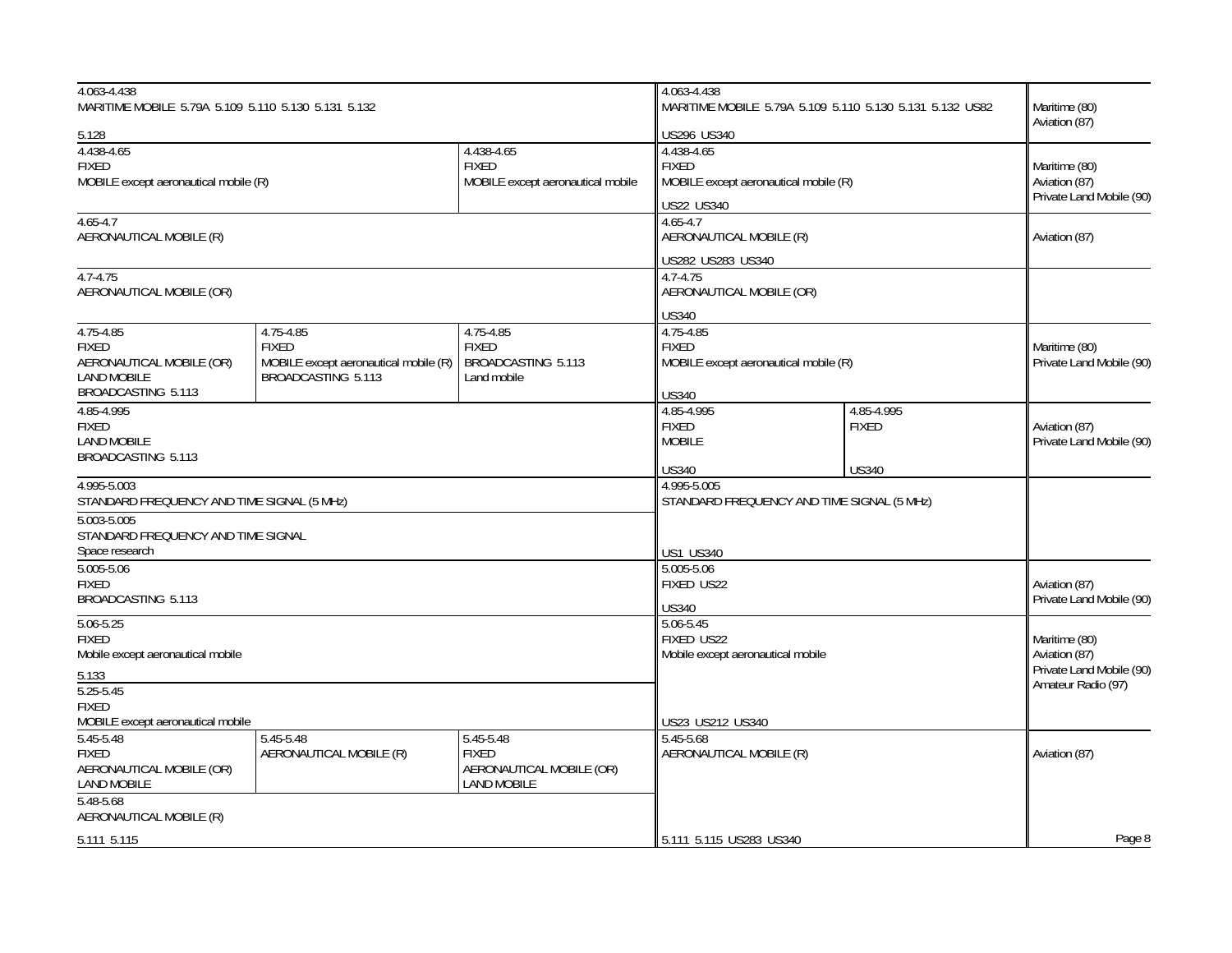| Table of Frequency Allocations                                       |                                                                   |                                                                       | 5.68-10.005 MHz (HF)                                                               |                                              | Page 9                                                     |  |
|----------------------------------------------------------------------|-------------------------------------------------------------------|-----------------------------------------------------------------------|------------------------------------------------------------------------------------|----------------------------------------------|------------------------------------------------------------|--|
|                                                                      | International Table                                               |                                                                       |                                                                                    | United States Table                          |                                                            |  |
| Region 1 Table                                                       | Region 2 Table                                                    | Region 3 Table                                                        | Federal Table                                                                      | Non-Federal Table                            |                                                            |  |
| 5.68-5.73<br>AERONAUTICAL MOBILE (OR)                                |                                                                   |                                                                       | 5.68-5.73<br>AERONAUTICAL MOBILE (OR)                                              |                                              |                                                            |  |
| 5.111 5.115                                                          |                                                                   |                                                                       | 5.111 5.115 US340                                                                  |                                              |                                                            |  |
| $5.73 - 5.9$<br><b>FIXED</b><br><b>LAND MOBILE</b>                   | 5.73-5.9<br><b>FIXED</b><br>MOBILE except aeronautical mobile (R) | $5.73 - 5.9$<br><b>FIXED</b><br>Mobile except aeronautical mobile (R) | 5.73-5.9<br><b>FIXED</b><br>MOBILE except aeronautical mobile (R)<br><b>US340</b>  |                                              | Maritime (80)<br>Aviation (87)<br>Private Land Mobile (90) |  |
| 5.9-5.95<br>BROADCASTING 5.134<br>5.136                              |                                                                   |                                                                       | $5.9 - 6.2$<br>BROADCASTING 5.134                                                  |                                              | International Broadcast<br>Stations (73F)                  |  |
| $5.95 - 6.2$<br><b>BROADCASTING</b>                                  |                                                                   |                                                                       | <b>US136 US340</b>                                                                 |                                              |                                                            |  |
| $6.2 - 6.525$<br>MARITIME MOBILE 5.109 5.110 5.130 5.132             |                                                                   |                                                                       | $6.2 - 6.525$                                                                      | MARITIME MOBILE 5.109 5.110 5.130 5.132 US82 | Maritime (80)                                              |  |
| 5.137<br>6.525-6.685<br>AERONAUTICAL MOBILE (R)                      |                                                                   |                                                                       | US296 US340<br>6.525-6.685<br>AERONAUTICAL MOBILE (R)<br>US283 US340               |                                              | Aviation (87)                                              |  |
| 6.685-6.765<br>AERONAUTICAL MOBILE (OR)                              |                                                                   |                                                                       | $6.685 - 6.765$<br>AERONAUTICAL MOBILE (OR)                                        |                                              |                                                            |  |
| $6.765 - 7$<br><b>FIXED</b><br>MOBILE except aeronautical mobile (R) |                                                                   |                                                                       | <b>US340</b><br>$6.765 - 7$<br>FIXED US22<br>MOBILE except aeronautical mobile (R) |                                              | ISM Equipment (18)<br>Private Land Mobile (90)             |  |
| 5.138                                                                |                                                                   |                                                                       | 5.138 US340                                                                        |                                              |                                                            |  |
| $7 - 7.1$<br>AMATEUR<br>AMATEUR-SATELLITE                            |                                                                   |                                                                       | $7 - 7.2$<br>$7 - 7.1$                                                             | AMATEUR<br>AMATEUR-SATELLITE                 | Amateur Radio (97)                                         |  |
| 5.140 5.141 5.141A<br>$7.1 - 7.2$<br>AMATEUR 5.142                   |                                                                   |                                                                       | <b>US340</b><br>$7.1 - 7.2$<br>AMATEUR                                             |                                              |                                                            |  |
| 5.141A 5.141B                                                        |                                                                   |                                                                       | <b>US340</b>                                                                       | <b>US340</b>                                 |                                                            |  |
| $7.2 - 7.3$<br><b>BROADCASTING</b>                                   | $7.2 - 7.3$<br>AMATEUR                                            | $7.2 - 7.3$<br><b>BROADCASTING</b>                                    | $7.2 - 7.3$                                                                        | $7.2 - 7.3$<br>AMATEUR                       | International Broadcast<br>Stations (73F)                  |  |
|                                                                      | 5.142                                                             |                                                                       | US142 US340                                                                        | US142 US340                                  | Amateur Radio (97)                                         |  |
| $7.3 - 7.4$<br>BROADCASTING 5.134                                    |                                                                   |                                                                       | $7.3 - 7.4$<br>BROADCASTING 5.134                                                  |                                              | International Broadcast<br>Stations (73F)<br>Maritime (80) |  |
| 5.143 5.143A 5.143B 5.143C 5.143D                                    |                                                                   |                                                                       | US136 US340                                                                        |                                              | Private Land Mobile (90)                                   |  |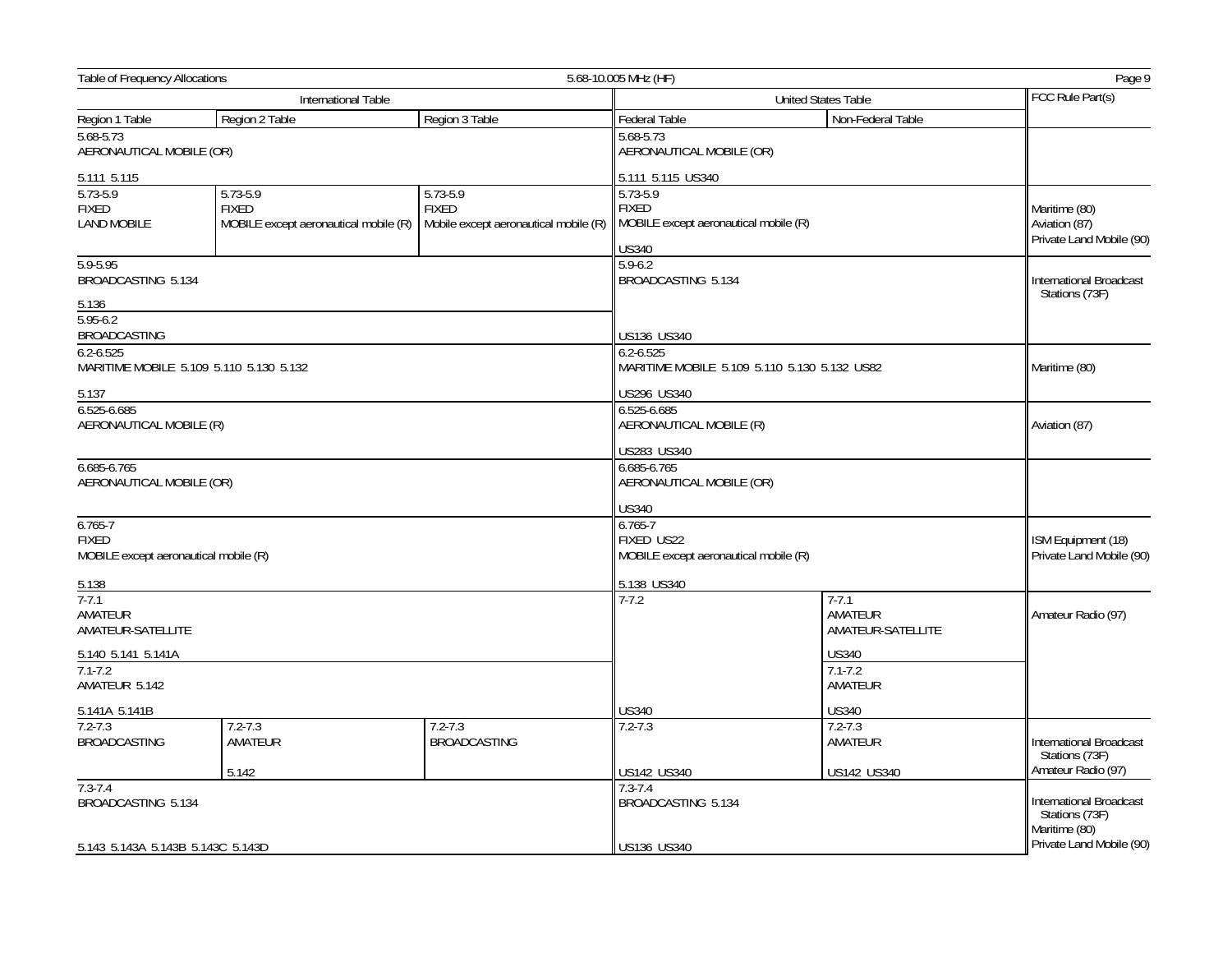| $7.4 - 7.45$                          | 7.4-7.45                                    | $7.4 - 7.45$        | $7.4 - 7.45$                                 |                                           |
|---------------------------------------|---------------------------------------------|---------------------|----------------------------------------------|-------------------------------------------|
| <b>BROADCASTING</b>                   | <b>FIXED</b>                                | <b>BROADCASTING</b> | <b>FIXED</b>                                 |                                           |
|                                       | MOBILE except aeronautical mobile (R)       |                     | MOBILE except aeronautical mobile (R)        |                                           |
| 5.143B 5.143C                         |                                             | 5.143A 5.143C       | US142 US340                                  |                                           |
| $7.45 - 8.1$                          |                                             |                     | $7.45 - 8.1$                                 |                                           |
| <b>FIXED</b>                          |                                             |                     | FIXED US22                                   | Maritime (80)                             |
| MOBILE except aeronautical mobile (R) |                                             |                     | MOBILE except aeronautical mobile (R)        | Aviation (87)                             |
|                                       |                                             |                     | <b>US340</b>                                 | Private Land Mobile (90)                  |
| 5.144<br>8.1-8.195                    |                                             |                     | 8.1-8.195                                    |                                           |
| <b>FIXED</b>                          |                                             |                     | <b>FIXED</b>                                 | Maritime (80)                             |
| <b>MARITIME MOBILE</b>                |                                             |                     | <b>MARITIME MOBILE</b>                       |                                           |
|                                       |                                             |                     |                                              |                                           |
|                                       |                                             |                     | <b>US340</b>                                 |                                           |
| 8.195-8.815                           |                                             |                     | 8.195-8.815                                  |                                           |
|                                       | MARITIME MOBILE 5.109 5.110 5.132 5.145     |                     | MARITIME MOBILE 5.109 5.110 5.132 5.145 US82 | Maritime (80)<br>Aviation (87)            |
| 5.111                                 |                                             |                     | 5.111 US296 US340                            |                                           |
| 8.815-8.965                           |                                             |                     | 8.815-8.965                                  |                                           |
| AERONAUTICAL MOBILE (R)               |                                             |                     | AERONAUTICAL MOBILE (R)                      | Aviation (87)                             |
|                                       |                                             |                     | <b>US340</b>                                 |                                           |
| 8.965-9.04                            |                                             |                     | 8.965-9.04                                   |                                           |
| AERONAUTICAL MOBILE (OR)              |                                             |                     | AERONAUTICAL MOBILE (OR)                     |                                           |
|                                       |                                             |                     |                                              |                                           |
|                                       |                                             |                     | <b>US340</b>                                 |                                           |
| $9.04 - 9.4$                          |                                             |                     | $9.04 - 9.4$                                 |                                           |
| <b>FIXED</b>                          |                                             |                     | <b>FIXED</b>                                 | Maritime (80)<br>Private Land Mobile (90) |
|                                       |                                             |                     | <b>US340</b>                                 |                                           |
| $9.4 - 9.5$                           |                                             |                     | 9.4-9.9                                      |                                           |
| BROADCASTING 5.134                    |                                             |                     | BROADCASTING 5.134                           | <b>International Broadcast</b>            |
| 5.146                                 |                                             |                     |                                              | Stations (73F)                            |
| $9.5 - 9.9$                           |                                             |                     |                                              |                                           |
| <b>BROADCASTING</b>                   |                                             |                     |                                              |                                           |
|                                       |                                             |                     | US136 US340                                  |                                           |
| 5.147<br>9.9-9.995                    |                                             |                     | 9.9-9.995                                    |                                           |
| <b>FIXED</b>                          |                                             |                     | <b>FIXED</b>                                 | Private Land Mobile (90)                  |
|                                       |                                             |                     |                                              |                                           |
|                                       |                                             |                     | US340                                        |                                           |
| 9.995-10.003                          |                                             |                     | 9.995-10.005                                 |                                           |
|                                       | STANDARD FREQUENCY AND TIME SIGNAL (10 MHz) |                     | STANDARD FREQUENCY AND TIME SIGNAL (10 MHz)  |                                           |
| 5.111                                 |                                             |                     |                                              |                                           |
| 10.003-10.005                         |                                             |                     |                                              |                                           |
|                                       | STANDARD FREQUENCY AND TIME SIGNAL          |                     |                                              |                                           |
| Space research                        |                                             |                     |                                              | Page 10                                   |
| 5.111                                 |                                             |                     | 5.111 US1 US340                              |                                           |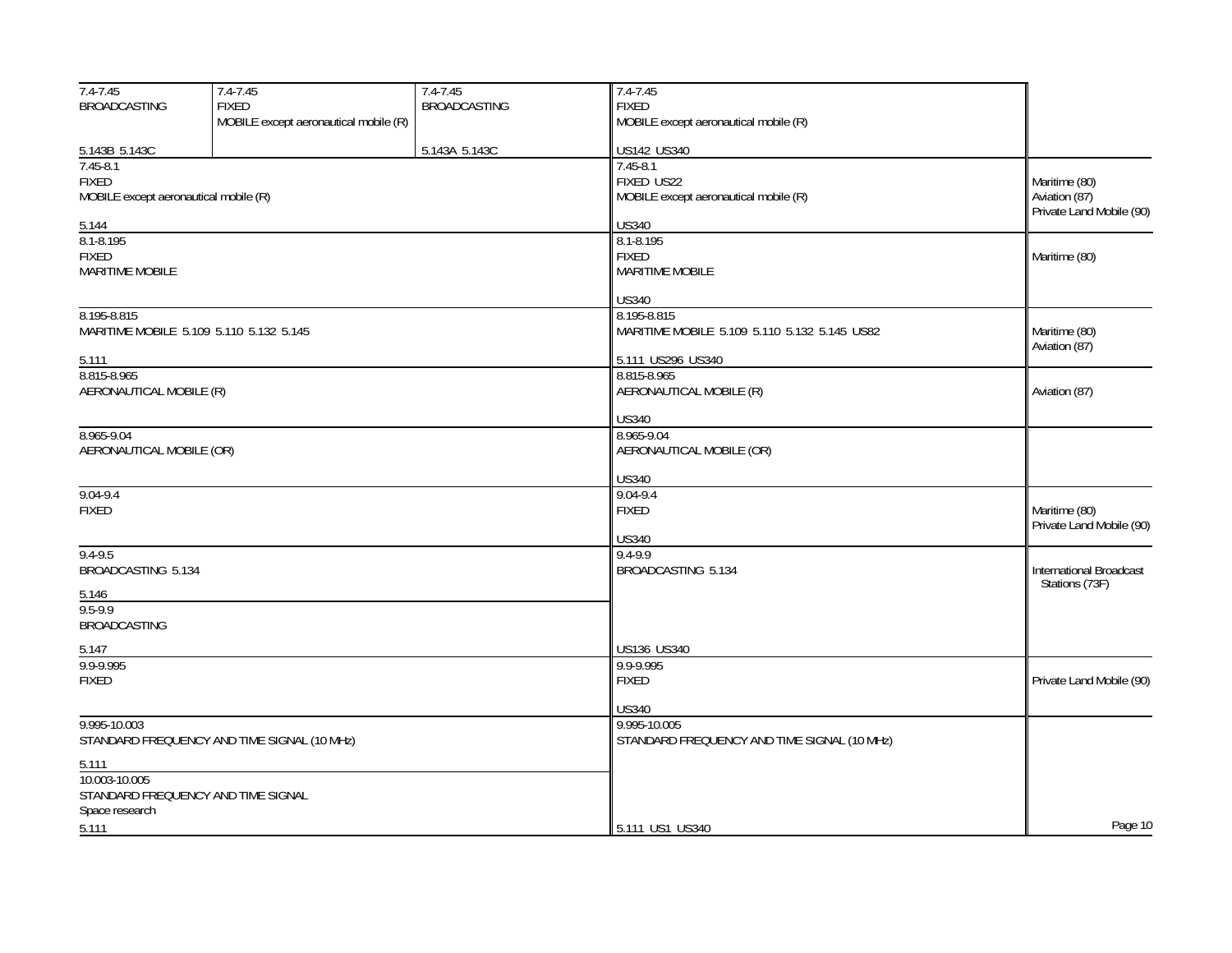| <b>Table of Frequency Allocations</b><br>10.005-15.01 MHz (HF)        |                     |                |                                                                       |                                              | Page 11                                   |  |
|-----------------------------------------------------------------------|---------------------|----------------|-----------------------------------------------------------------------|----------------------------------------------|-------------------------------------------|--|
|                                                                       | International Table |                |                                                                       | <b>United States Table</b>                   |                                           |  |
| Region 1 Table                                                        | Region 2 Table      | Region 3 Table | Federal Table                                                         | Non-Federal Table                            |                                           |  |
| 10.005-10.1<br>AERONAUTICAL MOBILE (R)                                |                     |                | 10.005-10.1<br>AERONAUTICAL MOBILE (R)                                |                                              | Aviation (87)                             |  |
| 5.111                                                                 |                     |                | 5.111 US283 US340                                                     |                                              |                                           |  |
| 10.1-10.15<br><b>FIXED</b>                                            |                     |                | 10.1-10.15                                                            | $10.1 - 10.15$<br>AMATEUR US247              | Amateur Radio (97)                        |  |
| Amateur                                                               |                     |                | US247 US340                                                           | <b>US340</b>                                 |                                           |  |
| 10.15-11.175<br><b>FIXED</b><br>Mobile except aeronautical mobile (R) |                     |                | 10.15-11.175<br><b>FIXED</b><br>Mobile except aeronautical mobile (R) |                                              | Private Land Mobile (90)                  |  |
|                                                                       |                     |                | <b>US340</b>                                                          |                                              |                                           |  |
| 11.175-11.275<br>AERONAUTICAL MOBILE (OR)                             |                     |                | 11.175-11.275<br>AERONAUTICAL MOBILE (OR)                             |                                              |                                           |  |
|                                                                       |                     |                | <b>US340</b>                                                          |                                              |                                           |  |
| 11.275-11.4<br>AERONAUTICAL MOBILE (R)                                |                     |                | 11.275-11.4<br>AERONAUTICAL MOBILE (R)                                |                                              | Aviation (87)                             |  |
|                                                                       |                     |                | US283 US340                                                           |                                              |                                           |  |
| $11.4 - 11.6$<br><b>FIXED</b>                                         |                     |                | 11.4-11.6<br><b>FIXED</b>                                             |                                              | Private Land Mobile (90)                  |  |
|                                                                       |                     |                | <b>US340</b>                                                          |                                              |                                           |  |
| 11.6-11.65<br>BROADCASTING 5.134                                      |                     |                | 11.6-12.1<br>BROADCASTING 5.134                                       |                                              | International Broadcast<br>Stations (73F) |  |
| 5.146                                                                 |                     |                |                                                                       |                                              |                                           |  |
| 11.65-12.05<br><b>BROADCASTING</b>                                    |                     |                |                                                                       |                                              |                                           |  |
| 5.147                                                                 |                     |                |                                                                       |                                              |                                           |  |
| 12.05-12.1<br>BROADCASTING 5.134                                      |                     |                |                                                                       |                                              |                                           |  |
| 5.146                                                                 |                     |                | US136 US340                                                           |                                              |                                           |  |
| 12.1-12.23<br><b>FIXED</b>                                            |                     |                | 12.1-12.23<br><b>FIXED</b>                                            |                                              | Private Land Mobile (90)                  |  |
|                                                                       |                     |                | <b>US340</b>                                                          |                                              |                                           |  |
| 12.23-13.2<br>MARITIME MOBILE 5.109 5.110 5.132 5.145                 |                     |                | 12.23-13.2                                                            | MARITIME MOBILE 5.109 5.110 5.132 5.145 US82 | Maritime (80)                             |  |
|                                                                       |                     |                | US296 US340                                                           |                                              |                                           |  |
| 13.2-13.26<br>AERONAUTICAL MOBILE (OR)                                |                     |                | 13.2-13.26<br>AERONAUTICAL MOBILE (OR)                                |                                              |                                           |  |
|                                                                       |                     |                | <b>US340</b>                                                          |                                              |                                           |  |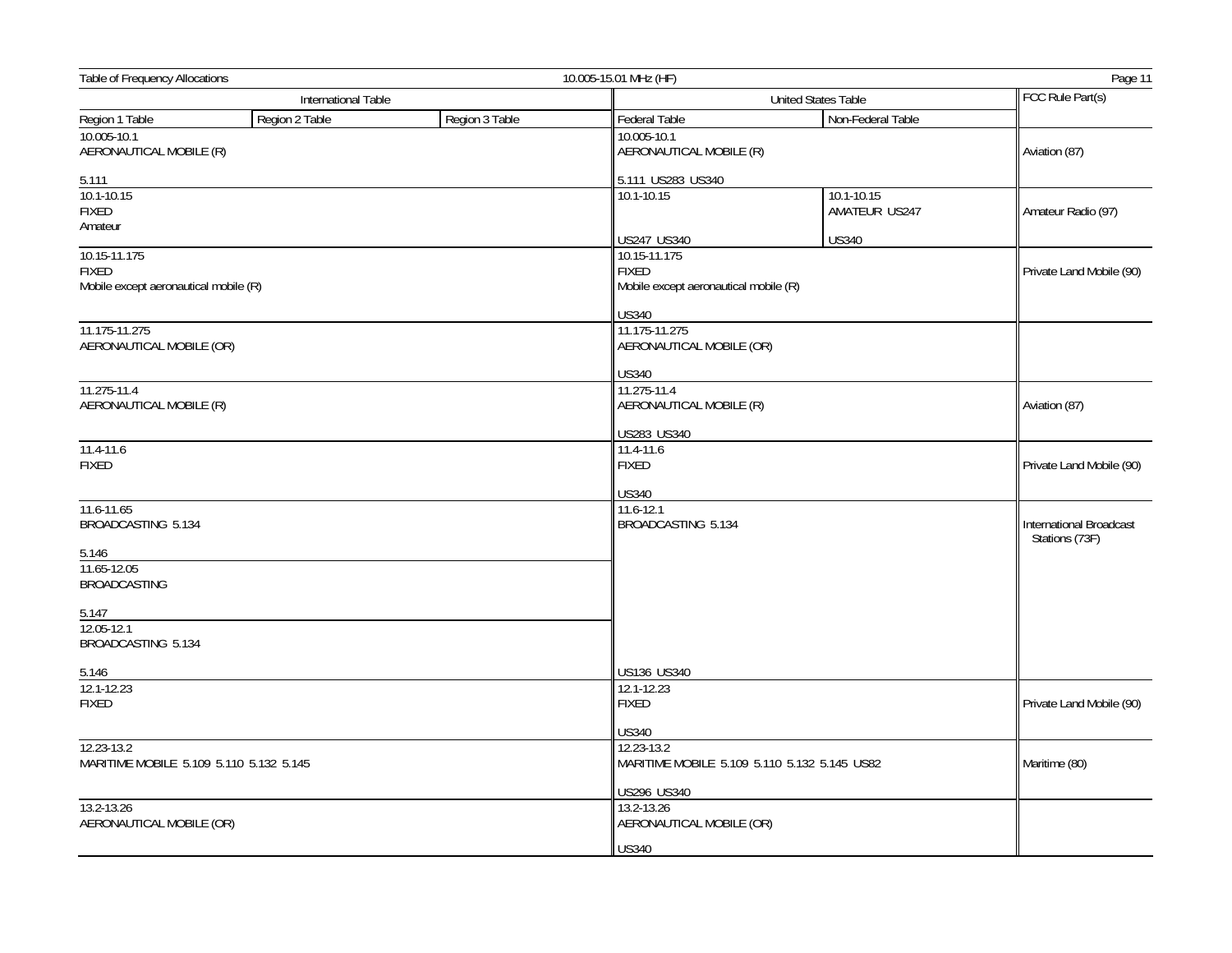| 13.26-13.36                                 | 13.26-13.36                                 |                   |                          |
|---------------------------------------------|---------------------------------------------|-------------------|--------------------------|
| AERONAUTICAL MOBILE (R)                     | AERONAUTICAL MOBILE (R)                     |                   | Aviation (87)            |
|                                             | US283 US340                                 |                   |                          |
| 13.36-13.41                                 | 13.36-13.41                                 | 13.36-13.41       |                          |
| <b>FIXED</b>                                | RADIO ASTRONOMY                             | RADIO ASTRONOMY   |                          |
| RADIO ASTRONOMY                             |                                             |                   |                          |
| 5.149                                       | US342 G115                                  | <b>US342</b>      |                          |
| 13.41-13.57                                 | 13.41-13.57                                 | 13.41-13.57       |                          |
| <b>FIXED</b>                                | <b>FIXED</b>                                | <b>FIXED</b>      | ISM Equipment (18)       |
| Mobile except aeronautical mobile (R)       | Mobile except aeronautical mobile (R)       |                   | Private Land Mobile (90) |
| 5.150                                       | 5.150 US340                                 | 5.150 US340       |                          |
| 13.57-13.6                                  | 13.57-13.87                                 |                   |                          |
| BROADCASTING 5.134                          | BROADCASTING 5.134                          |                   | International Broadcast  |
| 5.151                                       |                                             |                   | Stations (73F)           |
| 13.6-13.8                                   |                                             |                   |                          |
| <b>BROADCASTING</b>                         |                                             |                   |                          |
| 13.8-13.87                                  |                                             |                   |                          |
| BROADCASTING 5.134                          |                                             |                   |                          |
| 5.151                                       | US136 US340                                 |                   |                          |
| 13.87-14                                    | 13.87-14                                    | 13.87-14          |                          |
| <b>FIXED</b>                                | <b>FIXED</b>                                | <b>FIXED</b>      | Private Land Mobile (90) |
| Mobile except aeronautical mobile (R)       | Mobile except aeronautical mobile (R)       |                   |                          |
|                                             | <b>US340</b>                                | <b>US340</b>      |                          |
| 14-14.25                                    | 14-14.35                                    | 14-14.25          |                          |
| AMATEUR                                     |                                             | AMATEUR           | Amateur Radio (97)       |
| AMATEUR-SATELLITE                           |                                             | AMATEUR-SATELLITE |                          |
|                                             |                                             | <b>US340</b>      |                          |
| 14.25-14.35                                 |                                             | 14.25-14.35       |                          |
| AMATEUR                                     |                                             | AMATEUR           |                          |
| 5.152                                       | <b>US340</b>                                | <b>US340</b>      |                          |
| 14.35-14.99                                 | 14.35-14.99                                 | 14.35-14.99       |                          |
| <b>FIXED</b>                                | <b>FIXED</b>                                | <b>FIXED</b>      | Private Land Mobile (90) |
| Mobile except aeronautical mobile (R)       | Mobile except aeronautical mobile (R)       |                   |                          |
|                                             | <b>US340</b>                                | <b>US340</b>      |                          |
| 14.99-15.005                                | 14.99-15.01                                 |                   |                          |
| STANDARD FREQUENCY AND TIME SIGNAL (15 MHz) | STANDARD FREQUENCY AND TIME SIGNAL (15 MHz) |                   |                          |
| 5.111                                       |                                             |                   |                          |
| 15.005-15.01                                |                                             |                   |                          |
| STANDARD FREQUENCY AND TIME SIGNAL          |                                             |                   |                          |
| Space research                              | 5.111 US1 US340                             |                   | Page 12                  |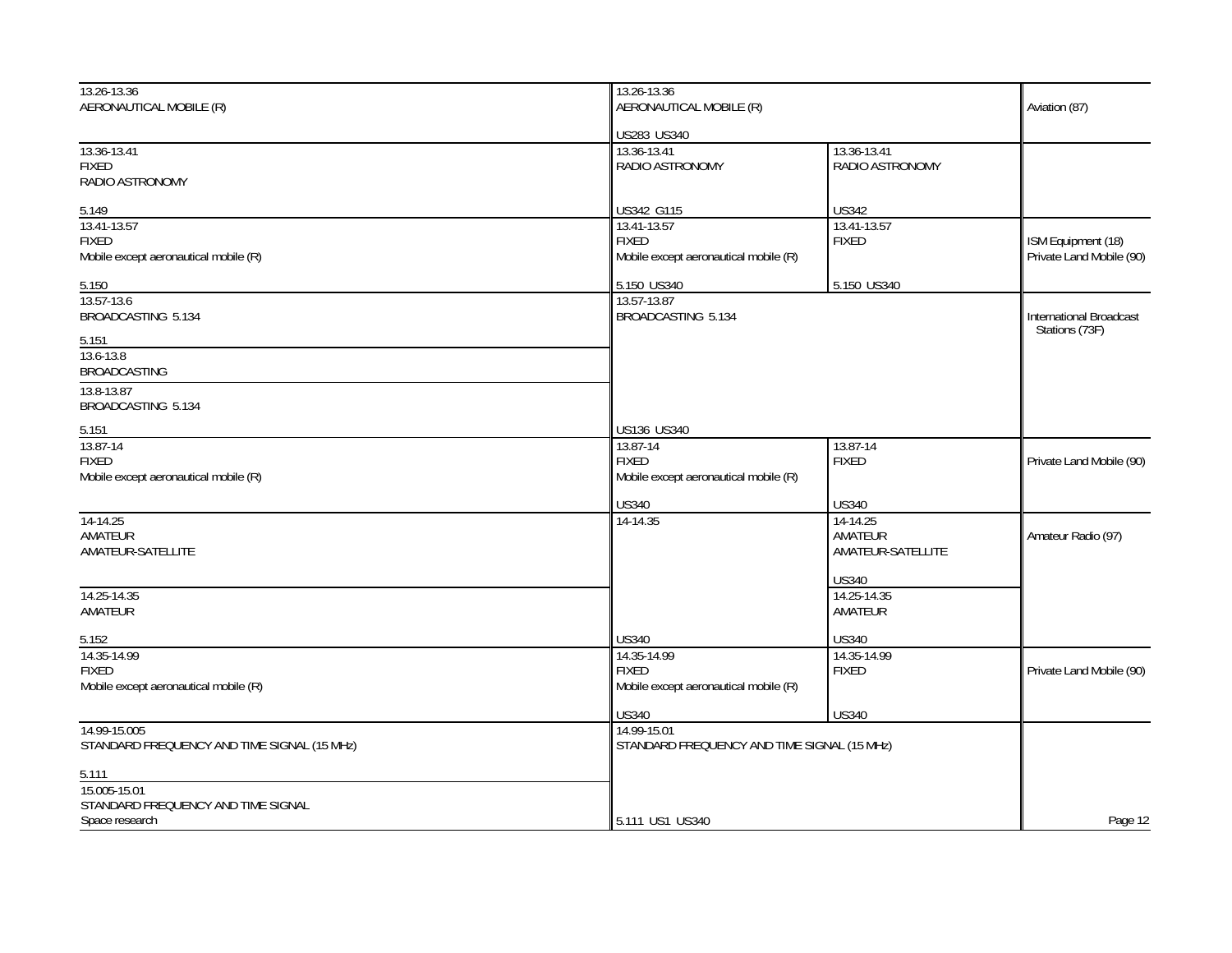| <b>Table of Frequency Allocations</b>                  |                     |                | 15.01-22.855 MHz (HF)                   |                                              |                                                  |
|--------------------------------------------------------|---------------------|----------------|-----------------------------------------|----------------------------------------------|--------------------------------------------------|
|                                                        | International Table |                |                                         | <b>United States Table</b>                   |                                                  |
| Region 1 Table                                         | Region 2 Table      | Region 3 Table | Federal Table                           | Non-Federal Table                            |                                                  |
| 15.01-15.1<br>AERONAUTICAL MOBILE (OR)                 |                     |                | 15.01-15.1<br>AERONAUTICAL MOBILE (OR)  |                                              |                                                  |
|                                                        |                     |                | <b>US340</b>                            |                                              |                                                  |
| $15.1 - 15.6$<br><b>BROADCASTING</b>                   |                     |                | 15.1-15.8<br>BROADCASTING 5.134         |                                              | International Broadcast<br>Stations (73F)        |
| 15.6-15.8<br>BROADCASTING 5.134                        |                     |                |                                         |                                              |                                                  |
| 5.146                                                  |                     |                | US136 US340                             |                                              |                                                  |
| 15.8-16.36<br><b>FIXED</b>                             |                     |                | 15.8-16.36<br><b>FIXED</b>              |                                              | Private Land Mobile (90)                         |
| 5.153                                                  |                     |                | <b>US340</b>                            |                                              |                                                  |
| 16.36-17.41<br>MARITIME MOBILE 5.109 5.110 5.132 5.145 |                     |                | 16.36-17.41                             | MARITIME MOBILE 5.109 5.110 5.132 5.145 US82 | Maritime (80)                                    |
|                                                        |                     |                | US296 US340                             |                                              |                                                  |
| 17.41-17.48<br><b>FIXED</b>                            |                     |                | 17.41-17.48<br><b>FIXED</b>             |                                              | Private Land Mobile (90)                         |
| 17.48-17.55                                            |                     |                | <b>US340</b><br>17.48-17.9              |                                              |                                                  |
| BROADCASTING 5.134                                     |                     |                | BROADCASTING 5.134                      |                                              | <b>International Broadcast</b><br>Stations (73F) |
| 5.146<br>17.55-17.9                                    |                     |                |                                         |                                              |                                                  |
| <b>BROADCASTING</b>                                    |                     |                | US136 US340                             |                                              |                                                  |
| 17.9-17.97                                             |                     |                | 17.9-17.97                              |                                              | Aviation (87)                                    |
| AERONAUTICAL MOBILE (R)                                |                     |                |                                         | AERONAUTICAL MOBILE (R)                      |                                                  |
|                                                        |                     |                | US283 US340                             |                                              |                                                  |
| 17.97-18.03<br>AERONAUTICAL MOBILE (OR)                |                     |                | 17.97-18.03<br>AERONAUTICAL MOBILE (OR) |                                              |                                                  |
|                                                        |                     |                | <b>US340</b>                            |                                              |                                                  |
| 18.030-18.052                                          |                     |                | 18.03-18.068                            |                                              |                                                  |
| <b>FIXED</b>                                           |                     |                | <b>FIXED</b>                            |                                              | Maritime (80)                                    |
| 18.052-18.068<br><b>FIXED</b>                          |                     |                |                                         |                                              | Private Land Mobile (90)                         |
| Space research                                         |                     |                | <b>US340</b>                            |                                              |                                                  |
| 18.068-18.168                                          |                     |                | 18.068-18.168                           | 18.068-18.168                                |                                                  |
| AMATEUR<br>AMATEUR-SATELLITE                           |                     |                |                                         | AMATEUR<br>AMATEUR-SATELLITE                 | Amateur Radio (97)                               |
| 5.154                                                  |                     |                | <b>US340</b>                            | <b>US340</b>                                 |                                                  |
| 18.168-18.78                                           |                     |                | 18.168-18.78                            |                                              |                                                  |
| <b>FIXED</b><br>Mobile except aeronautical mobile      |                     |                | <b>FIXED</b><br>Mobile                  |                                              | Maritime (80)<br>Private Land Mobile (90)        |
|                                                        |                     |                | <b>US340</b>                            |                                              |                                                  |
|                                                        |                     |                |                                         |                                              |                                                  |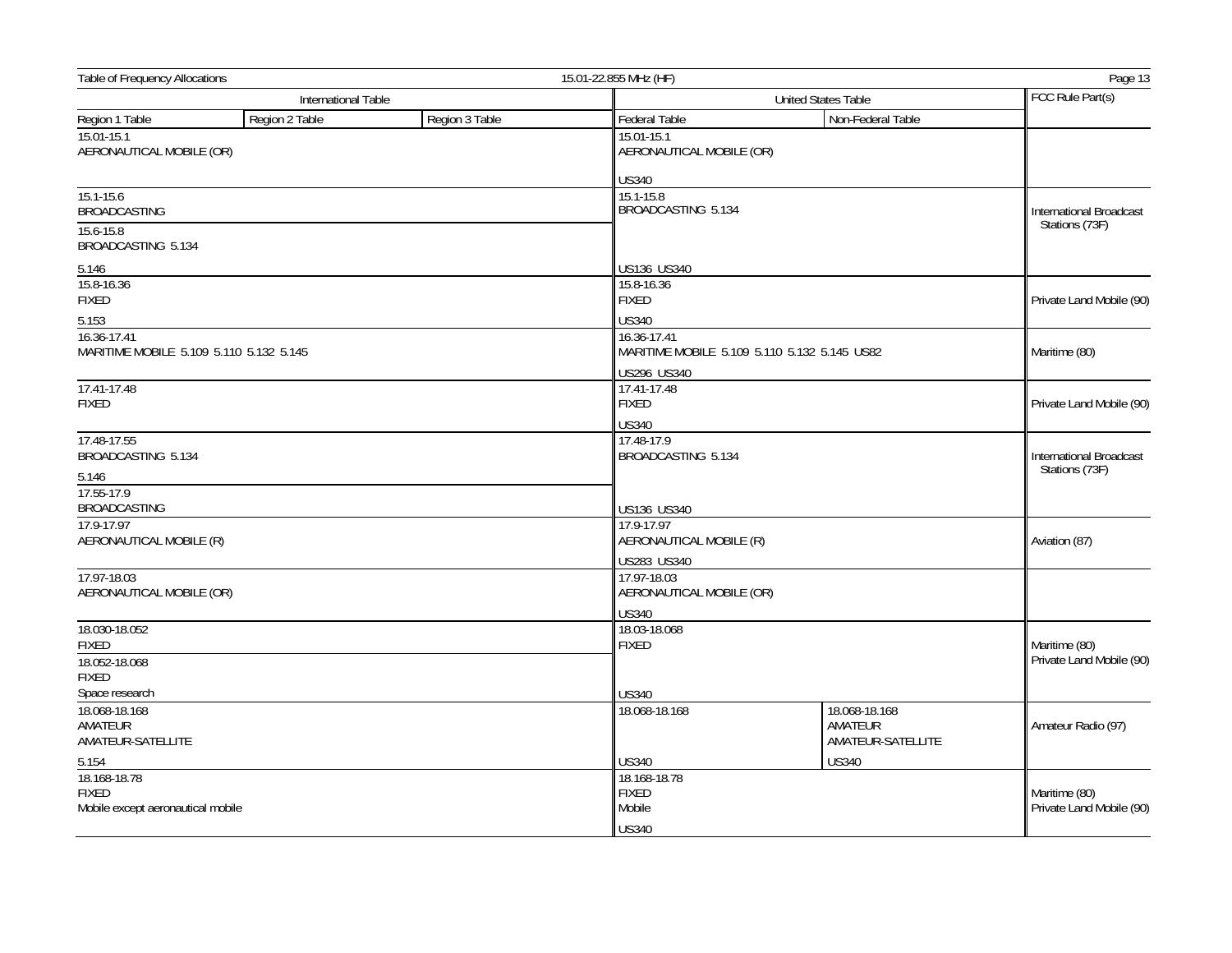| 18.78-18.9<br><b>MARITIME MOBILE</b>                                 | 18.78-18.9<br>MARITIME MOBILE US82                      |                                                          | Maritime (80)                                    |
|----------------------------------------------------------------------|---------------------------------------------------------|----------------------------------------------------------|--------------------------------------------------|
|                                                                      | US296 US340                                             |                                                          |                                                  |
| 18.9-19.02<br>BROADCASTING 5.134                                     | 18.9-19.02<br>BROADCASTING 5.134                        |                                                          | <b>International Broadcast</b><br>Stations (73F) |
| 5.146                                                                | US136 US340                                             |                                                          |                                                  |
| 19.02-19.68<br><b>FIXED</b>                                          | <b>FIXED</b>                                            | 19.02-19.68                                              |                                                  |
| 19.68-19.8<br>MARITIME MOBILE 5.132                                  | <b>US340</b><br>19.68-19.8<br>MARITIME MOBILE 5.132     |                                                          | Maritime (80)                                    |
|                                                                      | <b>US340</b>                                            |                                                          |                                                  |
| 19.8-19.99<br><b>FIXED</b>                                           | 19.8-19.99<br><b>FIXED</b>                              |                                                          | Private Land Mobile (90)                         |
| 19.99-19.995<br>STANDARD FREQUENCY AND TIME SIGNAL<br>Space research | <b>US340</b><br>19.99-20.01                             | STANDARD FREQUENCY AND TIME SIGNAL (20 MHz)              |                                                  |
| 5.111                                                                |                                                         |                                                          |                                                  |
| 19.995-20.01<br>STANDARD FREQUENCY AND TIME SIGNAL (20 MHz)          |                                                         |                                                          |                                                  |
| 5.111                                                                | 5.111 US1 US340                                         |                                                          |                                                  |
| 20.01-21<br><b>FIXED</b>                                             | $20.01 - 21$<br><b>FIXED</b>                            | 20.01-21<br><b>FIXED</b>                                 | Private Land Mobile (90)                         |
| Mobile                                                               | Mobile                                                  |                                                          |                                                  |
| 21-21.45<br>AMATEUR<br>AMATEUR-SATELLITE                             | <b>US340</b><br>21-21.45                                | <b>US340</b><br>21-21.45<br>AMATEUR<br>AMATEUR-SATELLITE | Amateur Radio (97)                               |
|                                                                      | <b>US340</b>                                            | <b>US340</b>                                             |                                                  |
| 21.45-21.85<br><b>BROADCASTING</b>                                   | 21.45-21.85<br><b>BROADCASTING</b><br><b>US340</b>      |                                                          | International Broadcast<br>Stations (73F)        |
| 21.85-21.87<br><b>FIXED 5.155A</b>                                   | 21.85-21.924<br><b>FIXED</b>                            |                                                          | Aviation (87)                                    |
| 5.155                                                                |                                                         |                                                          | Private Land Mobile (90)                         |
| 21.87-21.924<br><b>FIXED 5.155B</b>                                  | <b>US340</b>                                            |                                                          |                                                  |
| 21.924-22<br>AERONAUTICAL MOBILE (R)                                 | 21.924-22<br>AERONAUTICAL MOBILE (R)                    |                                                          | Aviation (87)                                    |
| 22-22.855<br>MARITIME MOBILE 5.132                                   | <b>US340</b><br>22-22.855<br>MARITIME MOBILE 5.132 US82 |                                                          | Maritime (80)                                    |
| 5.156                                                                | US296 US340                                             |                                                          | Page 14                                          |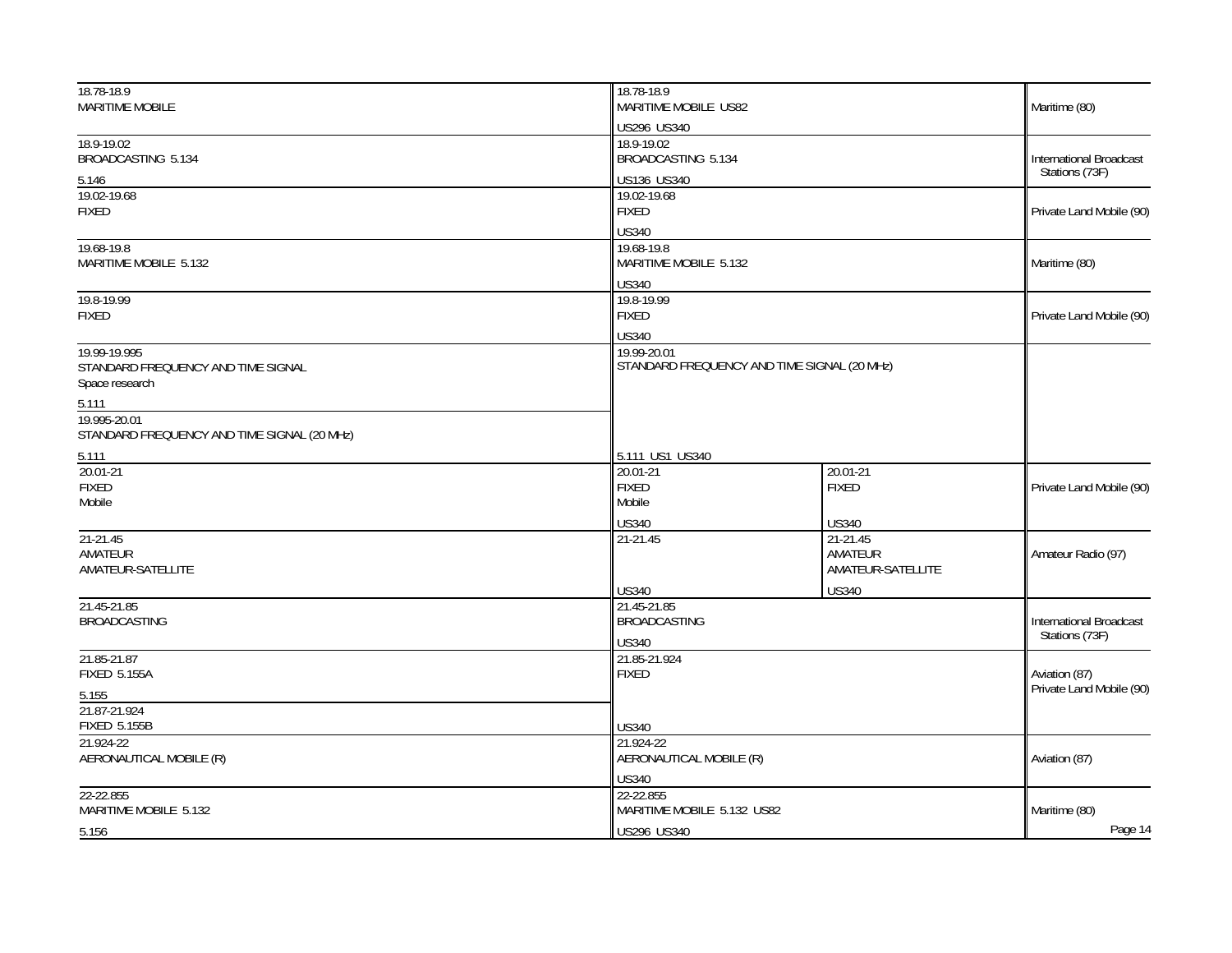| Table of Frequency Allocations                                                                  |                                             |                | 22.855-29.7 MHz (HF)<br>Page 15                                                  |                                             |                                           |
|-------------------------------------------------------------------------------------------------|---------------------------------------------|----------------|----------------------------------------------------------------------------------|---------------------------------------------|-------------------------------------------|
|                                                                                                 | International Table                         |                |                                                                                  | United States Table                         | FCC Rule Part(s)                          |
| Region 1 Table                                                                                  | Region 2 Table                              | Region 3 Table | <b>Federal Table</b>                                                             | Non-Federal Table                           |                                           |
| 22.855-23<br><b>FIXED</b>                                                                       |                                             |                | 22.855-23<br><b>FIXED</b>                                                        |                                             | Private Land Mobile (90)                  |
| 5.156                                                                                           |                                             |                | <b>US340</b>                                                                     |                                             |                                           |
| $23 - 23.2$<br><b>FIXED</b><br>Mobile except aeronautical mobile (R)                            |                                             |                | 23-23.2<br><b>FIXED</b><br>Mobile except aeronautical mobile (R)                 | 23-23.2<br><b>FIXED</b>                     |                                           |
| 5.156                                                                                           |                                             |                | <b>US340</b>                                                                     | <b>US340</b>                                |                                           |
| 23.2-23.35<br><b>FIXED 5.156A</b><br>AERONAUTICAL MOBILE (OR)                                   |                                             |                | 23.2-23.35<br>AERONAUTICAL MOBILE (OR)<br><b>US340</b>                           |                                             |                                           |
| 23.35-24<br><b>FIXED</b><br>MOBILE except aeronautical mobile 5.157<br>24-24.89<br><b>FIXED</b> |                                             |                | 23.35-24.89<br><b>FIXED</b><br>MOBILE except aeronautical mobile                 | 23.35-24.89<br><b>FIXED</b>                 | Private Land Mobile (90)                  |
| <b>LAND MOBILE</b>                                                                              |                                             |                | <b>US340</b>                                                                     | <b>US340</b>                                |                                           |
| 24.89-24.99<br>AMATEUR<br>AMATEUR-SATELLITE                                                     |                                             |                | 24.89-24.99                                                                      | 24.89-24.99<br>AMATEUR<br>AMATEUR-SATELLITE | Amateur Radio (97)                        |
|                                                                                                 |                                             |                | <b>US340</b>                                                                     | <b>US340</b>                                |                                           |
| 24.99-25.005<br>25.005-25.01<br>STANDARD FREQUENCY AND TIME SIGNAL<br>Space research            | STANDARD FREQUENCY AND TIME SIGNAL (25 MHz) |                | 24.99-25.01<br>STANDARD FREQUENCY AND TIME SIGNAL (25 MHz)<br><b>US1 US340</b>   |                                             |                                           |
| 25.01-25.07<br><b>FIXED</b><br>MOBILE except aeronautical mobile                                |                                             |                | 25.01-25.07                                                                      | 25.01-25.07<br><b>LAND MOBILE</b>           | Private Land Mobile (90)                  |
| 25.07-25.21                                                                                     |                                             |                | <b>US340</b><br>25.07-25.21                                                      | US340 NG112<br>25.07-25.21                  |                                           |
| <b>MARITIME MOBILE</b>                                                                          |                                             |                | MARITIME MOBILE US82                                                             | MARITIME MOBILE US82                        | Maritime (80)<br>Private Land Mobile (90) |
|                                                                                                 |                                             |                | US281 US296 US340                                                                | US281 US296 US340 NG112                     |                                           |
| 25.21-25.55<br><b>FIXED</b><br>MOBILE except aeronautical mobile                                |                                             |                | 25.21-25.33                                                                      | 25.21-25.33<br><b>LAND MOBILE</b>           | Private Land Mobile (90)                  |
|                                                                                                 |                                             |                | <b>US340</b><br>25.33-25.55<br><b>FIXED</b><br>MOBILE except aeronautical mobile | <b>US340</b><br>25.33-25.55                 |                                           |
|                                                                                                 |                                             |                | <b>US340</b>                                                                     | <b>US340</b>                                |                                           |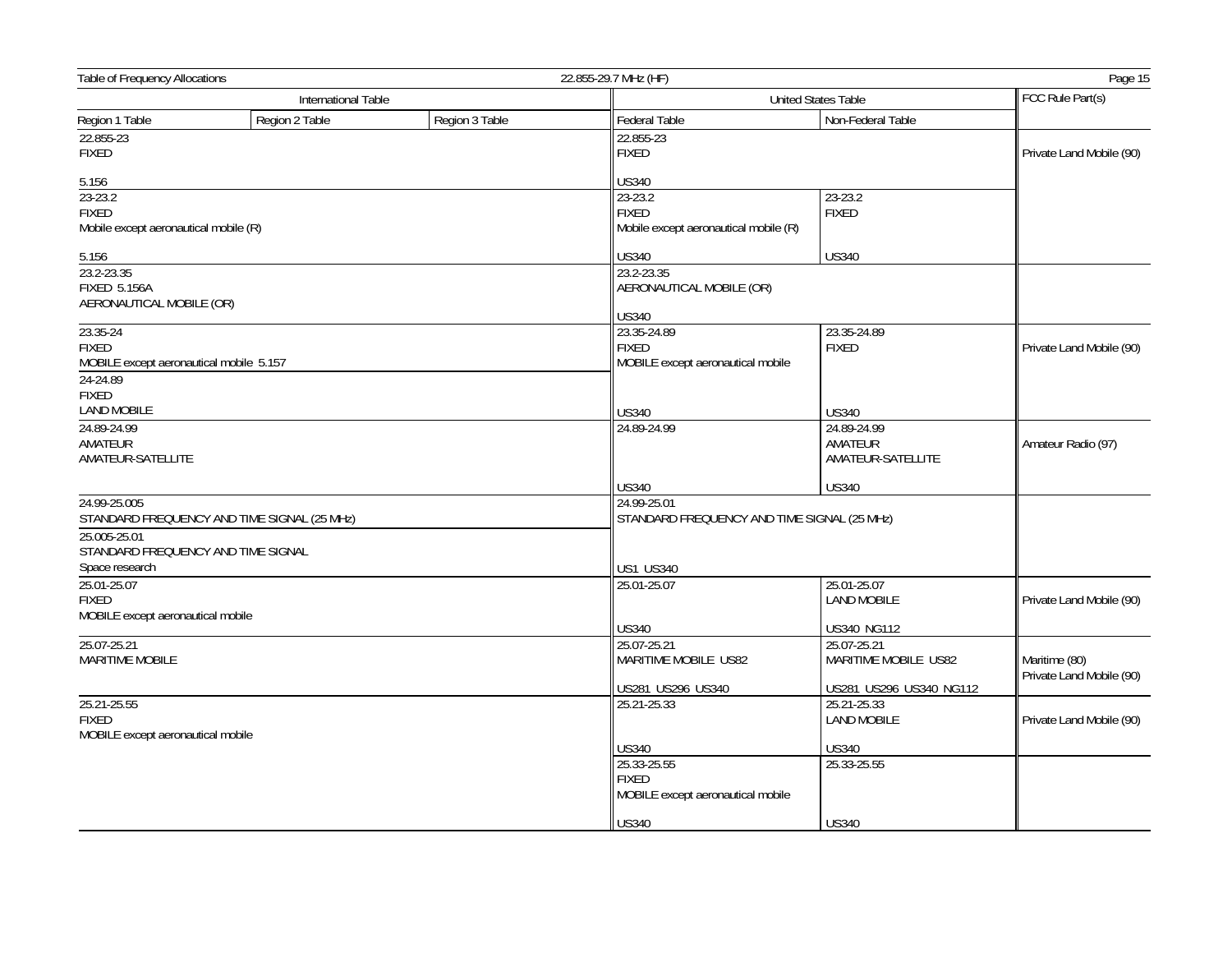| RADIO ASTRONOMY<br>RADIO ASTRONOMY US74<br><b>US342</b><br>5.149<br>25.67-26.1<br>25.67-26.1<br><b>BROADCASTING</b><br><b>BROADCASTING</b><br><b>International Broadcast</b><br>Stations (73F)<br>Remote Pickup (74D)<br><b>US25 US340</b><br>26.1-26.175<br>26.1-26.175<br>MARITIME MOBILE 5.132<br>MARITIME MOBILE 5.132<br>Remote Pickup (74D)<br>Low Power Auxiliary (74H)<br>Maritime (80)<br>US25 US340 |         |
|---------------------------------------------------------------------------------------------------------------------------------------------------------------------------------------------------------------------------------------------------------------------------------------------------------------------------------------------------------------------------------------------------------------|---------|
|                                                                                                                                                                                                                                                                                                                                                                                                               |         |
|                                                                                                                                                                                                                                                                                                                                                                                                               |         |
|                                                                                                                                                                                                                                                                                                                                                                                                               |         |
|                                                                                                                                                                                                                                                                                                                                                                                                               |         |
|                                                                                                                                                                                                                                                                                                                                                                                                               |         |
|                                                                                                                                                                                                                                                                                                                                                                                                               |         |
|                                                                                                                                                                                                                                                                                                                                                                                                               |         |
|                                                                                                                                                                                                                                                                                                                                                                                                               |         |
|                                                                                                                                                                                                                                                                                                                                                                                                               |         |
| 26.175-27.5<br>26.175-26.48<br>26.175-26.48                                                                                                                                                                                                                                                                                                                                                                   |         |
| <b>FIXED</b><br><b>LAND MOBILE</b><br>Remote Pickup (74D)                                                                                                                                                                                                                                                                                                                                                     |         |
| MOBILE except aeronautical mobile<br>Low Power Auxiliary (74H)<br><b>US340</b><br><b>US340</b>                                                                                                                                                                                                                                                                                                                |         |
| 26.48-26.95<br>26.48-26.95                                                                                                                                                                                                                                                                                                                                                                                    |         |
| <b>FIXED</b>                                                                                                                                                                                                                                                                                                                                                                                                  |         |
| MOBILE except aeronautical mobile                                                                                                                                                                                                                                                                                                                                                                             |         |
| <b>US340</b><br><b>US340</b>                                                                                                                                                                                                                                                                                                                                                                                  |         |
| 26.95-27.41<br>26.95-26.96                                                                                                                                                                                                                                                                                                                                                                                    |         |
| ISM Equipment (18)<br><b>FIXED</b>                                                                                                                                                                                                                                                                                                                                                                            |         |
|                                                                                                                                                                                                                                                                                                                                                                                                               |         |
| 5.150 US340<br>26.96-27.23                                                                                                                                                                                                                                                                                                                                                                                    |         |
| ISM Equipment (18)<br>MOBILE except aeronautical mobile                                                                                                                                                                                                                                                                                                                                                       |         |
| Personal Radio (95)                                                                                                                                                                                                                                                                                                                                                                                           |         |
| 5.150 US340                                                                                                                                                                                                                                                                                                                                                                                                   |         |
| 27.23-27.41                                                                                                                                                                                                                                                                                                                                                                                                   |         |
| ISM Equipment (18)<br><b>FIXED</b><br>Private Land Mobile (90)<br>MOBILE except aeronautical mobile                                                                                                                                                                                                                                                                                                           |         |
| Personal Radio (95)                                                                                                                                                                                                                                                                                                                                                                                           |         |
| 5.150 US340<br>5.150 US340                                                                                                                                                                                                                                                                                                                                                                                    |         |
| 5.150<br>27.41-27.54<br>27.41-27.54                                                                                                                                                                                                                                                                                                                                                                           |         |
| 27.5-28<br><b>FIXED</b><br>Private Land Mobile (90)<br>METEOROLOGICAL AIDS<br><b>LAND MOBILE</b>                                                                                                                                                                                                                                                                                                              |         |
| <b>FIXED</b>                                                                                                                                                                                                                                                                                                                                                                                                  |         |
| <b>US340</b><br><b>US340</b><br><b>MOBILE</b>                                                                                                                                                                                                                                                                                                                                                                 |         |
| 27.54-28<br>27.54-28                                                                                                                                                                                                                                                                                                                                                                                          |         |
| <b>FIXED</b><br><b>MOBILE</b>                                                                                                                                                                                                                                                                                                                                                                                 |         |
|                                                                                                                                                                                                                                                                                                                                                                                                               |         |
| US298 US340<br>US298 US340                                                                                                                                                                                                                                                                                                                                                                                    |         |
| $28-29.7$<br>28-29.7<br>28-29.7                                                                                                                                                                                                                                                                                                                                                                               |         |
| AMATEUR<br>AMATEUR<br>Amateur Radio (97)                                                                                                                                                                                                                                                                                                                                                                      |         |
| AMATEUR-SATELLITE<br>AMATEUR-SATELLITE                                                                                                                                                                                                                                                                                                                                                                        |         |
| <b>US340</b><br><b>US340</b>                                                                                                                                                                                                                                                                                                                                                                                  | Page 16 |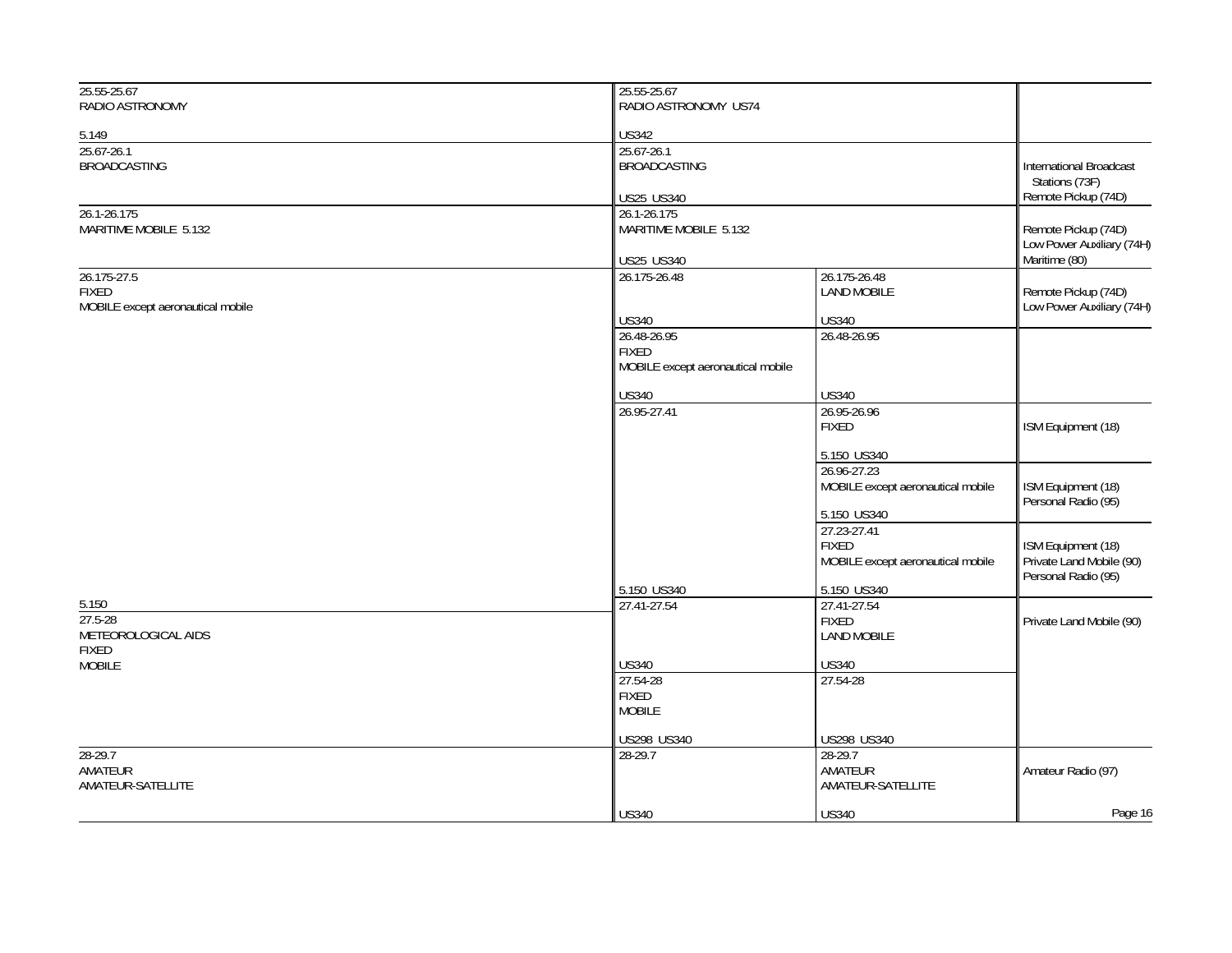| Table of Frequency Allocations                                                                                |                     | 29.7-47 MHz (HF/VHF) |                                                |                                                 |                                                |
|---------------------------------------------------------------------------------------------------------------|---------------------|----------------------|------------------------------------------------|-------------------------------------------------|------------------------------------------------|
|                                                                                                               | International Table |                      | United States Table                            |                                                 | FCC Rule Part(s)                               |
| Region 1 Table                                                                                                | Region 2 Table      | Region 3 Table       | Federal Table                                  | Non-Federal Table                               |                                                |
| 29.7-30.005<br>FIXED<br><b>MOBILE</b>                                                                         |                     |                      | 29.7-29.89                                     | 29.7-29.8<br><b>LAND MOBILE</b>                 | Private Land Mobile (90)                       |
|                                                                                                               |                     |                      |                                                | <b>US340</b>                                    |                                                |
|                                                                                                               |                     |                      |                                                | 29.8-29.89<br><b>FIXED</b>                      |                                                |
|                                                                                                               |                     |                      | <b>US340</b>                                   | <b>US340</b>                                    |                                                |
|                                                                                                               |                     |                      | 29.89-29.91<br><b>FIXED</b><br><b>MOBILE</b>   | 29.89-29.91                                     |                                                |
|                                                                                                               |                     |                      | <b>US340</b>                                   | <b>US340</b>                                    |                                                |
|                                                                                                               |                     |                      | 29.91-30                                       | 29.91-30<br><b>FIXED</b>                        |                                                |
|                                                                                                               |                     |                      | <b>US340</b>                                   | <b>US340</b>                                    |                                                |
|                                                                                                               |                     |                      | 30-30.56                                       | 30-30.56                                        |                                                |
| 30.005-30.01<br>SPACE OPERATION (satellite identification)<br><b>FIXED</b><br><b>MOBILE</b><br>SPACE RESEARCH |                     |                      | <b>FIXED</b><br><b>MOBILE</b>                  |                                                 |                                                |
| 30.01-37.5<br>FIXED<br><b>MOBILE</b>                                                                          |                     | 30.56-32             | 30.56-32<br><b>FIXED</b><br><b>LAND MOBILE</b> | Private Land Mobile (90)                        |                                                |
|                                                                                                               |                     |                      |                                                | <b>NG124</b>                                    |                                                |
|                                                                                                               |                     |                      | $32 - 33$<br><b>FIXED</b><br><b>MOBILE</b>     | 32-33                                           |                                                |
|                                                                                                               |                     |                      | 33-34                                          | $33-34$<br><b>FIXED</b><br><b>LAND MOBILE</b>   | Private Land Mobile (90)                       |
|                                                                                                               |                     |                      |                                                | <b>NG124</b>                                    |                                                |
|                                                                                                               |                     |                      | $34 - 35$<br><b>FIXED</b><br><b>MOBILE</b>     | $34 - 35$                                       |                                                |
|                                                                                                               |                     |                      | $35 - 36$                                      | $35 - 36$<br><b>FIXED</b><br><b>LAND MOBILE</b> | Public Mobile (22)<br>Private Land Mobile (90) |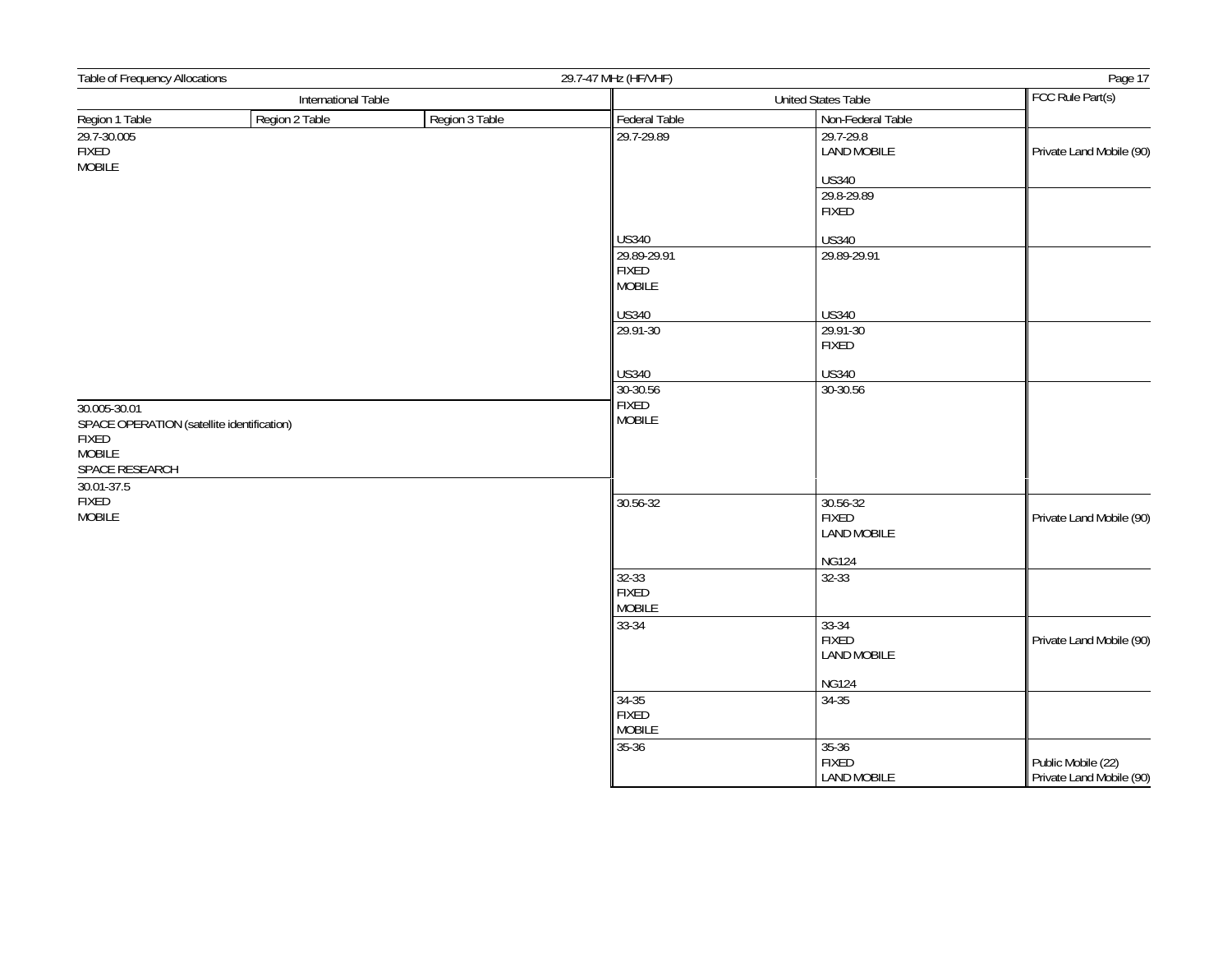|                                                                 | $36 - 37$<br><b>FIXED</b><br><b>MOBILE</b>                   | $36 - 37$                                      |                                                |
|-----------------------------------------------------------------|--------------------------------------------------------------|------------------------------------------------|------------------------------------------------|
|                                                                 | <b>US220</b>                                                 | <b>US220</b>                                   |                                                |
|                                                                 | 37-37.5                                                      | 37-37.5<br><b>LAND MOBILE</b>                  | Private Land Mobile (90)                       |
|                                                                 |                                                              | <b>NG124</b>                                   |                                                |
| 37.5-38.25<br><b>FIXED</b><br><b>MOBILE</b><br>Radio astronomy  | 37.5-38<br>Radio astronomy                                   | 37.5-38<br>LAND MOBILE<br>Radio astronomy      |                                                |
|                                                                 | <b>US342</b>                                                 | US342 NG59 NG124                               |                                                |
|                                                                 | 38-38.25<br><b>FIXED</b><br><b>MOBILE</b><br>RADIO ASTRONOMY | 38-38.25<br>RADIO ASTRONOMY                    |                                                |
| 5.149                                                           | <b>US81 US342</b>                                            | <b>US81 US342</b>                              |                                                |
| 38.25-39.986                                                    | 38.25-39                                                     | 38.25-39                                       |                                                |
| <b>FIXED</b><br><b>MOBILE</b>                                   | <b>FIXED</b><br><b>MOBILE</b>                                |                                                |                                                |
| 39.986-40.02                                                    | $39-40$                                                      | $39-40$<br><b>LAND MOBILE</b>                  | Private Land Mobile (90)                       |
| <b>FIXED</b>                                                    |                                                              | <b>NG124</b>                                   |                                                |
| <b>MOBILE</b><br>Space research                                 | $40 - 42$<br><b>FIXED</b>                                    | 40-42                                          | ISM Equipment (18)                             |
| 40.02-40.98<br><b>FIXED</b><br><b>MOBILE</b>                    | <b>MOBILE</b>                                                |                                                | Private Land Mobile (90)                       |
| 5.150                                                           |                                                              |                                                |                                                |
| 40.98-41.015<br><b>FIXED</b><br><b>MOBILE</b><br>Space research |                                                              |                                                |                                                |
| 5.160 5.161                                                     |                                                              |                                                |                                                |
| 41.015-44                                                       | 5.150 US210 US220                                            | 5.150 US210 US220                              |                                                |
| <b>FIXED</b><br><b>MOBILE</b>                                   | 42-46.6                                                      | 42-43.69<br><b>FIXED</b><br><b>LAND MOBILE</b> | Public Mobile (22)<br>Private Land Mobile (90) |
| 5.160 5.161                                                     |                                                              | NG124 NG141<br>43.69-46.6                      |                                                |
| $44-47$                                                         |                                                              | <b>LAND MOBILE</b>                             | Private Land Mobile (90)                       |
| <b>FIXED</b><br><b>MOBILE</b>                                   |                                                              | NG124 NG141                                    |                                                |
|                                                                 | 46.6-47<br><b>FIXED</b>                                      | $46.6 - 47$                                    |                                                |
| 5.162 5.162A                                                    | <b>MOBILE</b>                                                |                                                | Page 18                                        |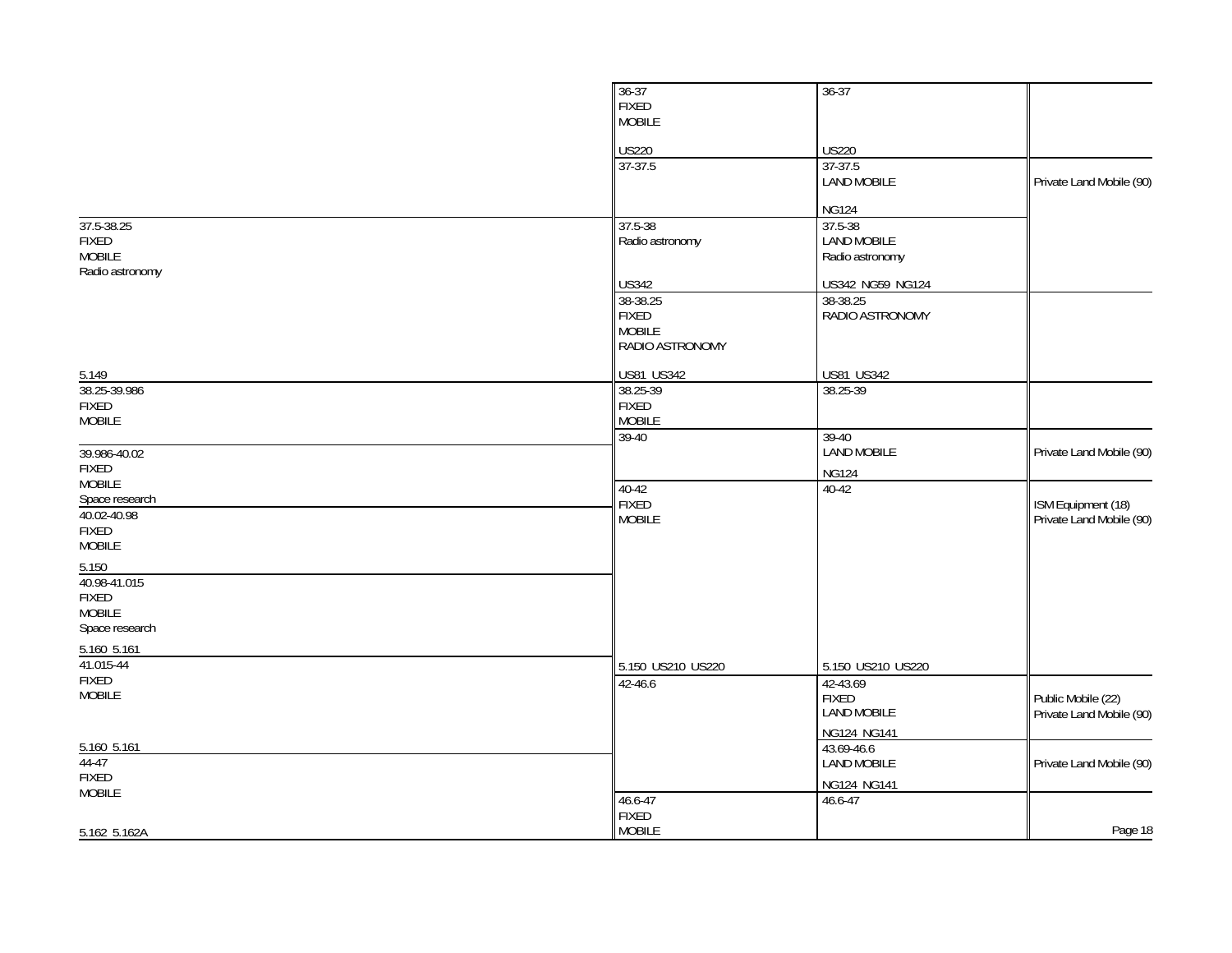| Table of Frequency Allocations                                                                       |                                                                                                                                              |                                                                                                                         | 47-137 MHz (VHF)<br>Page 19                                                                   |                                                                                 |                                                                                                |
|------------------------------------------------------------------------------------------------------|----------------------------------------------------------------------------------------------------------------------------------------------|-------------------------------------------------------------------------------------------------------------------------|-----------------------------------------------------------------------------------------------|---------------------------------------------------------------------------------|------------------------------------------------------------------------------------------------|
|                                                                                                      | International Table                                                                                                                          |                                                                                                                         | <b>United States Table</b>                                                                    |                                                                                 | FCC Rule Part(s)                                                                               |
| Region 1 Table                                                                                       | Region 2 Table                                                                                                                               | Region 3 Table                                                                                                          | Federal Table                                                                                 | Non-Federal Table                                                               |                                                                                                |
| $47-68$<br><b>BROADCASTING</b>                                                                       | 47-50<br><b>FIXED</b><br><b>MOBILE</b>                                                                                                       | 47-50<br><b>FIXED</b><br><b>MOBILE</b><br><b>BROADCASTING</b>                                                           | 47-49.6                                                                                       | 47-49.6<br><b>LAND MOBILE</b><br><b>NG124</b>                                   | Private Land Mobile (90)                                                                       |
|                                                                                                      |                                                                                                                                              | 5.162A                                                                                                                  | 49.6-50<br><b>FIXED</b><br><b>MOBILE</b>                                                      | 49.6-50                                                                         |                                                                                                |
|                                                                                                      | $50 - 54$<br>AMATEUR                                                                                                                         |                                                                                                                         | $50-73$                                                                                       | $50 - 54$<br>AMATEUR                                                            | Amateur Radio (97)                                                                             |
| 5.162A 5.163 5.164 5.165<br>5.169 5.171<br>$68 - 74.8$<br><b>FIXED</b><br>MOBILE except aeronautical | 5.162A 5.166 5.167 5.167A 5.168 5.170<br>54-68<br><b>BROADCASTING</b><br>Fixed<br>Mobile<br>5.172<br>$68-72$<br><b>BROADCASTING</b><br>Fixed | $54 - 68$<br><b>FIXED</b><br><b>MOBILE</b><br><b>BROADCASTING</b><br>5.162A<br>68-74.8<br><b>FIXED</b><br><b>MOBILE</b> |                                                                                               | $54-72$<br><b>BROADCASTING</b>                                                  | Broadcast Radio (TV)(73)<br>LPTV, TV Translator/<br>Booster (74G)<br>Low Power Auxiliary (74H) |
| mobile                                                                                               | Mobile<br>5.173<br>$72 - 73$<br><b>FIXED</b><br><b>MOBILE</b>                                                                                |                                                                                                                         |                                                                                               | NG5 NG14 NG115 NG149<br>72-73<br><b>FIXED</b><br><b>MOBILE</b><br>NG3 NG49 NG56 | Public Mobile (22)<br>Aviation (87)<br>Private Land Mobile (90)<br>Personal Radio (95)         |
|                                                                                                      | 73-74.6<br>RADIO ASTRONOMY<br>5.178<br>74.6-74.8<br><b>FIXED</b><br><b>MOBILE</b>                                                            |                                                                                                                         | 73-74.6<br>RADIO ASTRONOMY US74<br><b>US246</b><br>74.6-74.8<br><b>FIXED</b><br><b>MOBILE</b> |                                                                                 | Private Land Mobile (90)                                                                       |
| 5.149 5.175 5.177 5.179                                                                              |                                                                                                                                              | 5.149 5.176 5.179                                                                                                       | <b>US273</b>                                                                                  |                                                                                 |                                                                                                |
| 74.8-75.2<br>AERONAUTICAL RADIONAVIGATION                                                            |                                                                                                                                              |                                                                                                                         | 74.8-75.2<br>AERONAUTICAL RADIONAVIGATION                                                     |                                                                                 | Aviation (87)                                                                                  |
| 5.180 5.181<br>75.2-87.5<br><b>FIXED</b><br>MOBILE except aeronautical<br>mobile                     | 75.2-75.4<br><b>FIXED</b><br><b>MOBILE</b>                                                                                                   |                                                                                                                         | 5.180<br>75.2-75.4<br><b>FIXED</b><br><b>MOBILE</b>                                           |                                                                                 | Private Land Mobile (90)                                                                       |
|                                                                                                      | 5.179                                                                                                                                        |                                                                                                                         | <b>US273</b>                                                                                  |                                                                                 |                                                                                                |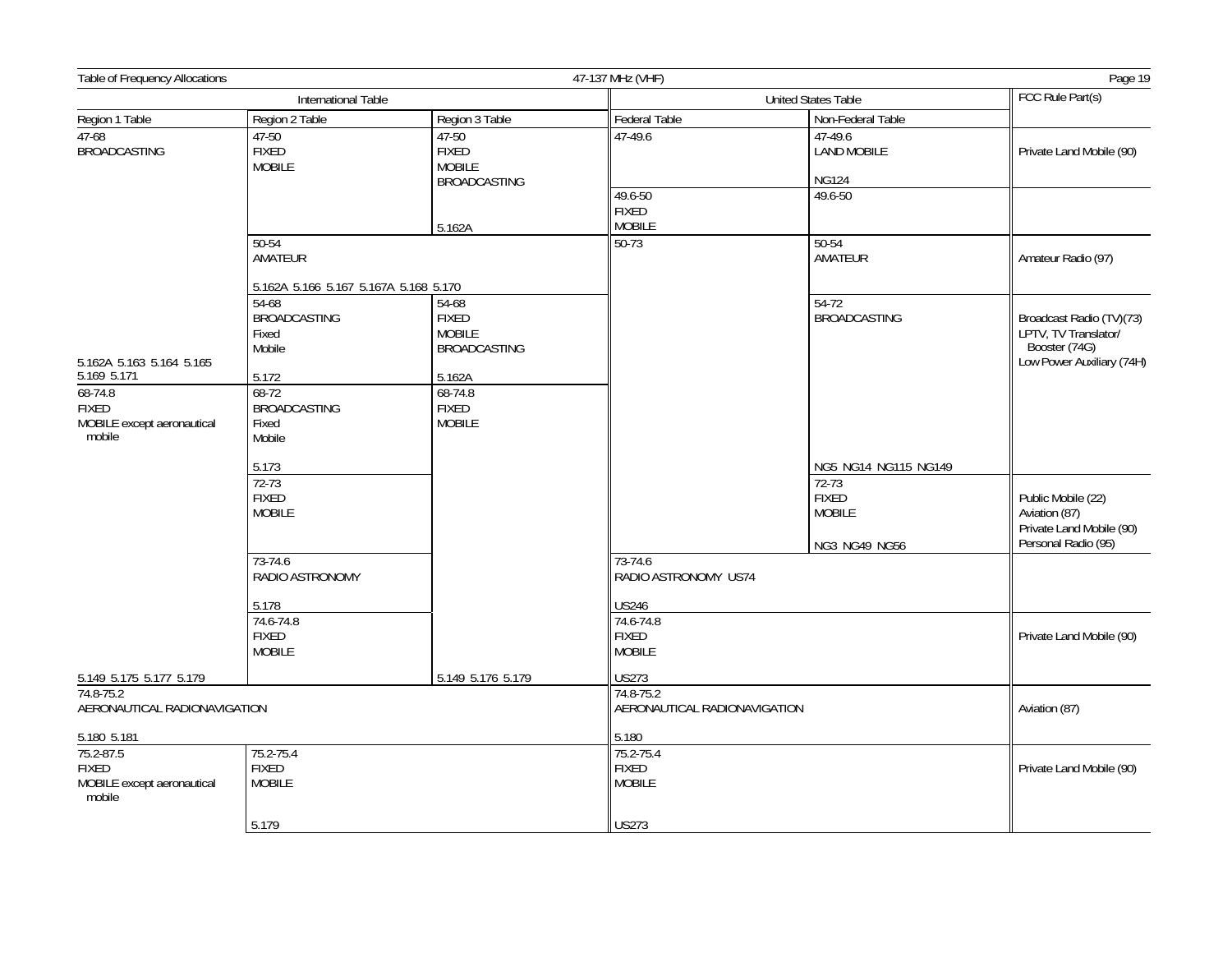|                                                                | 75.4-76<br><b>FIXED</b><br><b>MOBILE</b><br>76-88 | 75.4-87<br><b>FIXED</b><br><b>MOBILE</b><br>5.182 5.183 5.188  | 75.4-88                                   | 75.4-76<br><b>FIXED</b><br><b>MOBILE</b><br>NG3 NG49 NG56<br>76-88 | Public Mobile (22)<br>Aviation (87)<br>Private Land Mobile (90)<br>Personal Radio (95)         |
|----------------------------------------------------------------|---------------------------------------------------|----------------------------------------------------------------|-------------------------------------------|--------------------------------------------------------------------|------------------------------------------------------------------------------------------------|
| 5.175 5.179 5.187<br>87.5-100                                  | <b>BROADCASTING</b><br>Fixed<br>Mobile<br>5.185   | 87-100<br><b>FIXED</b><br><b>MOBILE</b><br><b>BROADCASTING</b> |                                           | <b>BROADCASTING</b><br>NG5 NG14 NG115 NG149                        | Broadcast Radio (TV)(73)<br>LPTV, TV Translator/<br>Booster (74G)<br>Low Power Auxiliary (74H) |
| <b>BROADCASTING</b><br>5.190<br>100-108<br><b>BROADCASTING</b> | 88-100<br><b>BROADCASTING</b>                     |                                                                | 88-108                                    | 88-108<br><b>BROADCASTING NG2</b>                                  | Broadcast Radio (FM)(73)<br>FM Translator/Booster (74L)                                        |
|                                                                |                                                   |                                                                | <b>US93</b>                               | <b>US93 NG5</b>                                                    |                                                                                                |
| 5.192 5.194<br>108-117.975                                     |                                                   |                                                                | 108-117.975                               |                                                                    |                                                                                                |
| AERONAUTICAL RADIONAVIGATION                                   |                                                   |                                                                | AERONAUTICAL RADIONAVIGATION              |                                                                    | Aviation (87)                                                                                  |
| 5.197 5.197A                                                   |                                                   |                                                                | US93 US343                                |                                                                    |                                                                                                |
| 117.975-137                                                    |                                                   |                                                                | 117.975-121.9375                          |                                                                    |                                                                                                |
| AERONAUTICAL MOBILE (R)                                        |                                                   |                                                                | AERONAUTICAL MOBILE (R)                   |                                                                    |                                                                                                |
|                                                                |                                                   |                                                                | 5.111 5.200 US26 US28 US36                |                                                                    |                                                                                                |
|                                                                |                                                   |                                                                | 121.9375-123.0875                         | 121.9375-123.0875<br>AERONAUTICAL MOBILE                           |                                                                                                |
|                                                                |                                                   |                                                                | US30 US31 US33 US80 US102<br><b>US213</b> | US30 US31 US33 US80 US102<br><b>US213</b>                          |                                                                                                |
|                                                                |                                                   |                                                                | 123.0875-123.5875<br>AERONAUTICAL MOBILE  |                                                                    |                                                                                                |
|                                                                |                                                   |                                                                | 5.200 US32 US33 US112                     |                                                                    |                                                                                                |
|                                                                |                                                   |                                                                | 123.5875-128.8125                         |                                                                    |                                                                                                |
|                                                                |                                                   |                                                                | AERONAUTICAL MOBILE (R)                   |                                                                    |                                                                                                |
|                                                                |                                                   |                                                                | <b>US26 US36</b>                          |                                                                    |                                                                                                |
|                                                                |                                                   |                                                                | 128.8125-132.0125                         | 128.8125-132.0125<br>AERONAUTICAL MOBILE (R)                       |                                                                                                |
|                                                                |                                                   |                                                                | 132.0125-136<br>AERONAUTICAL MOBILE (R)   |                                                                    |                                                                                                |
|                                                                |                                                   |                                                                | US26                                      |                                                                    |                                                                                                |
|                                                                |                                                   |                                                                | 136-137                                   | 136-137<br>AERONAUTICAL MOBILE (R)                                 |                                                                                                |
| 5.111 5.200 5.201 5.202                                        |                                                   |                                                                | <b>US244</b>                              | <b>US244</b>                                                       | Page 20                                                                                        |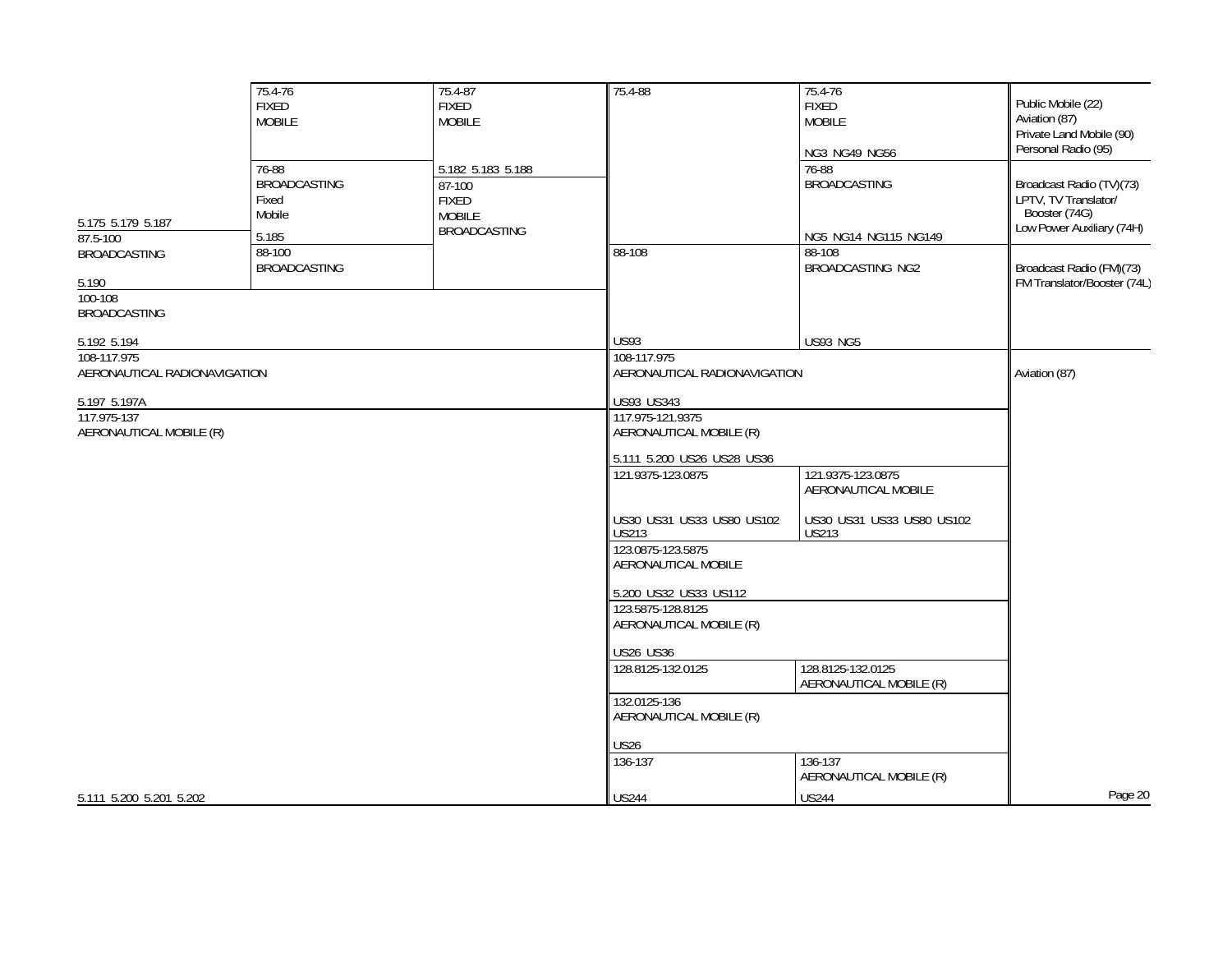| Table of Frequency Allocations<br>137-156.7625 MHz (VHF)                                                                                                                                                                                       |                                                                                          |                                                                                 |                                                                                                                                                                                      |                            | Page 21                       |
|------------------------------------------------------------------------------------------------------------------------------------------------------------------------------------------------------------------------------------------------|------------------------------------------------------------------------------------------|---------------------------------------------------------------------------------|--------------------------------------------------------------------------------------------------------------------------------------------------------------------------------------|----------------------------|-------------------------------|
|                                                                                                                                                                                                                                                | International Table                                                                      |                                                                                 |                                                                                                                                                                                      | <b>United States Table</b> | FCC Rule Part(s)              |
| Region 1 Table                                                                                                                                                                                                                                 | Region 2 Table                                                                           | Region 3 Table                                                                  | <b>Federal Table</b>                                                                                                                                                                 | Non-Federal Table          |                               |
| 137-137.025<br>SPACE OPERATION (space-to-Earth)<br>METEOROLOGICAL-SATELLITE (space-to-Earth)<br>MOBILE-SATELLITE (space-to-Earth) 5.208A 5.208B 5.209<br>SPACE RESEARCH (space-to-Earth)<br>Fixed<br>Mobile except aeronautical mobile (R)     |                                                                                          |                                                                                 | 137-137.025<br>SPACE OPERATION (space-to-Earth)<br>METEOROLOGICAL-SATELLITE (space-to-Earth)<br>MOBILE-SATELLITE (space-to-Earth) US319 US320<br>SPACE RESEARCH (space-to-Earth)     |                            | Satellite Communications (25) |
| 5.204 5.205 5.206 5.207 5.208                                                                                                                                                                                                                  |                                                                                          |                                                                                 | 5.208                                                                                                                                                                                |                            |                               |
| 137.025-137.175<br>SPACE OPERATION (space-to-Earth)<br>METEOROLOGICAL-SATELLITE (space-to-Earth)<br>SPACE RESEARCH (space-to-Earth)<br>Fixed<br>Mobile-satellite (space-to-Earth) 5.208A 5.208B 5.209<br>Mobile except aeronautical mobile (R) |                                                                                          |                                                                                 | 137.025-137.175<br>SPACE OPERATION (space-to-Earth)<br>METEOROLOGICAL-SATELLITE (space-to-Earth)<br>SPACE RESEARCH (space-to-Earth)<br>Mobile-satellite (space-to-Earth) US319 US320 |                            |                               |
| 5.204 5.205 5.206 5.207 5.208                                                                                                                                                                                                                  |                                                                                          |                                                                                 | 5.208                                                                                                                                                                                |                            |                               |
| 137.175-137.825<br>SPACE OPERATION (space-to-Earth)<br>METEOROLOGICAL-SATELLITE (space-to-Earth)<br>MOBILE-SATELLITE (space-to-Earth) 5.208A 5.208B 5.209<br>SPACE RESEARCH (space-to-Earth)<br>Fixed<br>Mobile except aeronautical mobile (R) |                                                                                          |                                                                                 | 137.175-137.825<br>SPACE OPERATION (space-to-Earth)<br>METEOROLOGICAL-SATELLITE (space-to-Earth)<br>MOBILE-SATELLITE (space-to-Earth) US319 US320<br>SPACE RESEARCH (space-to-Earth) |                            |                               |
| 5.204 5.205 5.206 5.207 5.208                                                                                                                                                                                                                  |                                                                                          |                                                                                 | 5.208                                                                                                                                                                                |                            |                               |
| 137.825-138<br>SPACE OPERATION (space-to-Earth)<br>METEOROLOGICAL-SATELLITE (space-to-Earth)<br>SPACE RESEARCH (space-to-Earth)<br>Fixed<br>Mobile-satellite (space-to-Earth) 5.208A 5.208B 5.209<br>Mobile except aeronautical mobile (R)     |                                                                                          |                                                                                 | 137.825-138<br>SPACE OPERATION (space-to-Earth)<br>METEOROLOGICAL-SATELLITE (space-to-Earth)<br>SPACE RESEARCH (space-to-Earth)<br>Mobile-satellite (space-to-Earth) US319 US320     |                            |                               |
| 5.204 5.205 5.206 5.207 5.208<br>138-143.6                                                                                                                                                                                                     | 138-143.6                                                                                |                                                                                 | 5.208<br>138-144                                                                                                                                                                     | 138-144                    |                               |
| AERONAUTICAL MOBILE (OR)                                                                                                                                                                                                                       | <b>FIXED</b><br><b>MOBILE</b><br><b>RADIOLOCATION</b><br>Space research (space-to-Earth) | 138-143.6<br><b>FIXED</b><br><b>MOBILE</b><br>Space research (space-to-Earth)   | <b>FIXED</b><br><b>MOBILE</b>                                                                                                                                                        |                            |                               |
| 5.210 5.211 5.212 5.214<br>143.6-143.65                                                                                                                                                                                                        | 143.6-143.65                                                                             | 5.207 5.213<br>143.6-143.65                                                     |                                                                                                                                                                                      |                            |                               |
| AERONAUTICAL MOBILE (OR)<br>SPACE RESEARCH (space-to-Earth)<br>5.211 5.212 5.214                                                                                                                                                               | <b>FIXED</b><br><b>MOBILE</b><br>RADIOLOCATION<br>SPACE RESEARCH (space-to-Earth)        | <b>FIXED</b><br><b>MOBILE</b><br>SPACE RESEARCH (space-to-Earth)<br>5.207 5.213 |                                                                                                                                                                                      |                            |                               |
| 143.65-144                                                                                                                                                                                                                                     | 143.65-144                                                                               | 143.65-144                                                                      |                                                                                                                                                                                      |                            |                               |
| AERONAUTICAL MOBILE (OR)                                                                                                                                                                                                                       | <b>FIXED</b><br><b>MOBILE</b><br>RADIOLOCATION                                           | <b>FIXED</b><br><b>MOBILE</b><br>Space research (space-to-Earth)                |                                                                                                                                                                                      |                            |                               |
| 5.210 5.211 5.212 5.214                                                                                                                                                                                                                        | Space research (space-to-Earth)                                                          | 5.207 5.213                                                                     | G30                                                                                                                                                                                  |                            |                               |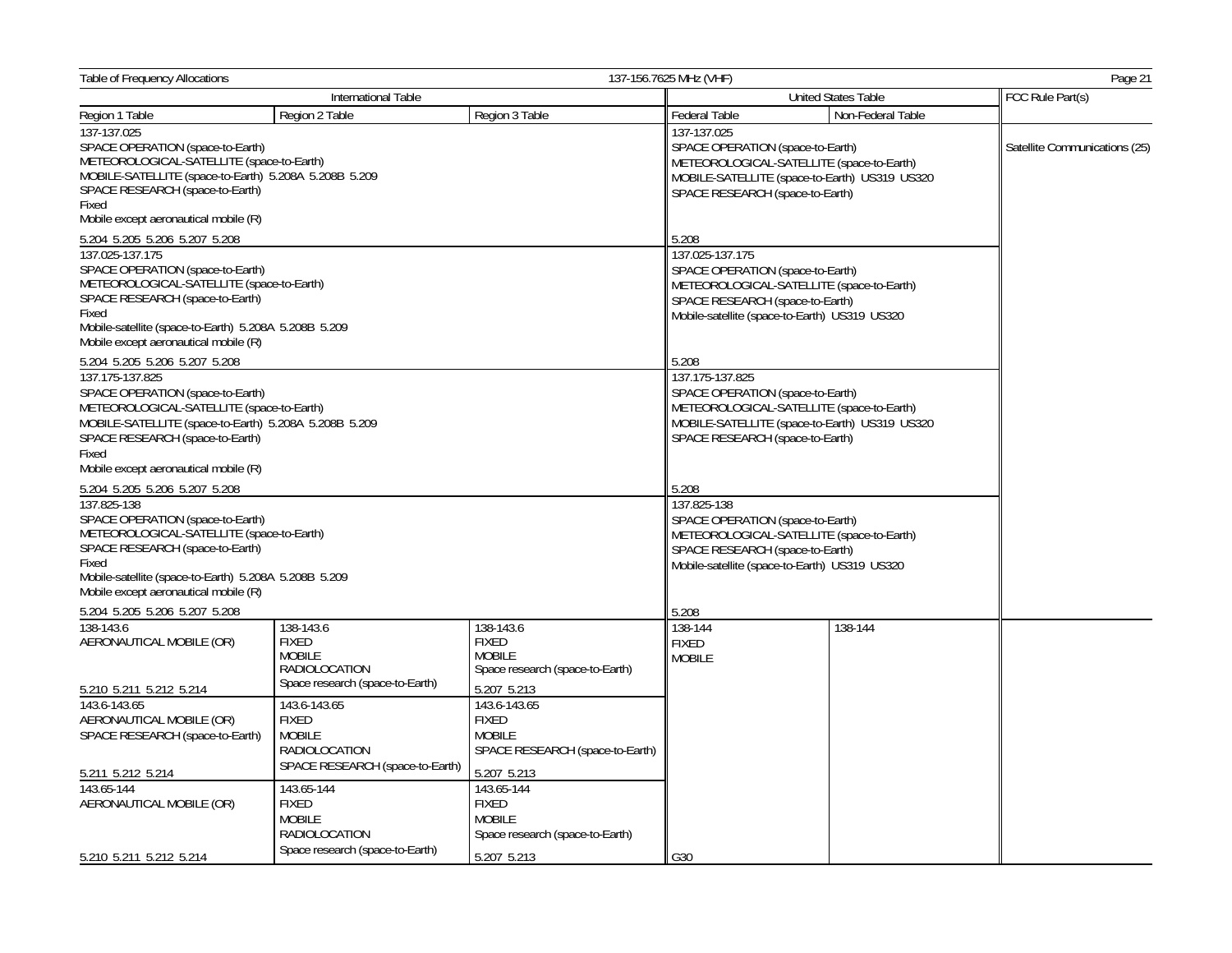| 144-146<br>AMATEUR<br>AMATEUR-SATELLITE                                                                                 |                                                                                       | 144-148                                                      | 144-146<br>AMATEUR<br>AMATEUR-SATELLITE                                                                       | Amateur Radio (97)                                                                           |                                                                       |
|-------------------------------------------------------------------------------------------------------------------------|---------------------------------------------------------------------------------------|--------------------------------------------------------------|---------------------------------------------------------------------------------------------------------------|----------------------------------------------------------------------------------------------|-----------------------------------------------------------------------|
| 5.216<br>146-148<br><b>FIXED</b><br>MOBILE except aeronautical mobile (R)                                               | 146-148<br>AMATEUR<br>5.217                                                           | 146-148<br>AMATEUR<br><b>FIXED</b><br><b>MOBILE</b><br>5.217 |                                                                                                               | 146-148<br>AMATEUR                                                                           |                                                                       |
| 148-149.9<br><b>FIXED</b><br>MOBILE except aeronautical mobile (R)<br>MOBILE-SATELLITE (Earth-to-space)<br>5.209        | 148-149.9<br><b>FIXED</b><br><b>MOBILE</b><br>MOBILE-SATELLITE (Earth-to-space) 5.209 |                                                              | 148-149.9<br><b>FIXED</b><br><b>MOBILE</b><br>MOBILE-SATELLITE<br>(Earth-to-space) US319<br>US320 US323 US325 | 148-149.9<br>MOBILE-SATELLITE<br>(Earth-to-space) US320<br><b>US323 US325</b>                | Satellite Communications (25)                                         |
| 5.218 5.219 5.221<br>149.9-150.05<br>MOBILE-SATELLITE (Earth-to-space) 5.209 5.224A<br>RADIONAVIGATION-SATELLITE 5.224B | 5.218 5.219 5.221                                                                     |                                                              | 5.218 5.219 G30<br>149.9-150.05<br>MOBILE-SATELLITE (Earth-to-space) US319 US320<br>RADIONAVIGATION-SATELLITE | 5.218 5.219 US319                                                                            |                                                                       |
| 5.220 5.222 5.223<br>150.05-153<br><b>FIXED</b><br>MOBILE except aeronautical mobile<br>RADIO ASTRONOMY                 | 150.05-156.4875<br><b>FIXED</b><br><b>MOBILE</b>                                      |                                                              | 5.223<br>150.05-150.8<br><b>FIXED</b><br><b>MOBILE</b><br>US73 G30                                            | 150.05-150.8<br><b>US73</b>                                                                  |                                                                       |
|                                                                                                                         |                                                                                       |                                                              | 150.8-152.855                                                                                                 | 150.8-152.855<br><b>FIXED</b><br>LAND MOBILE NG4 NG51<br><b>NG112</b>                        | Public Mobile (22)<br>Private Land Mobile (90)<br>Personal Radio (95) |
| 5.149<br>153-154<br><b>FIXED</b><br>MOBILE except aeronautical mobile (R)                                               |                                                                                       |                                                              | <b>US73</b><br>152.855-156.2475                                                                               | <b>US73 NG124</b><br>152.855-154<br><b>LAND MOBILE NG4</b>                                   | Remote Pickup (74D)<br>Private Land Mobile (90)                       |
| Meteorological aids<br>154-156.4875<br><b>FIXED</b><br>MOBILE except aeronautical mobile (R)                            |                                                                                       |                                                              |                                                                                                               | <b>NG124</b><br>154-156.2475<br><b>FIXED</b><br>LAND MOBILE NG112<br>5.226 NG117 NG124 NG148 | Maritime (80)<br>Private Land Mobile (90)<br>Personal Radio (95)      |
| 5.226<br>156.4875-156.5625<br>MARITIME MOBILE (distress and calling via DSC)                                            | 5.225 5.226                                                                           |                                                              | 156.2475-156.7625                                                                                             | 156.2475-156.7625<br>MARITIME MOBILE US106<br><b>US226 NG117</b>                             | Maritime (80)<br>Aviation (87)                                        |
| 5.111 5.226 5.227<br>156.5625-156.7625<br><b>FIXED</b><br>MOBILE except aeronautical mobile (R) MOBILE                  | 156.5625-156.7625<br><b>FIXED</b>                                                     |                                                              |                                                                                                               |                                                                                              |                                                                       |
| 5.226                                                                                                                   | 5.225 5.226                                                                           |                                                              | US77 US106 US226 US266   US77 US266 NG124                                                                     |                                                                                              | Page 22                                                               |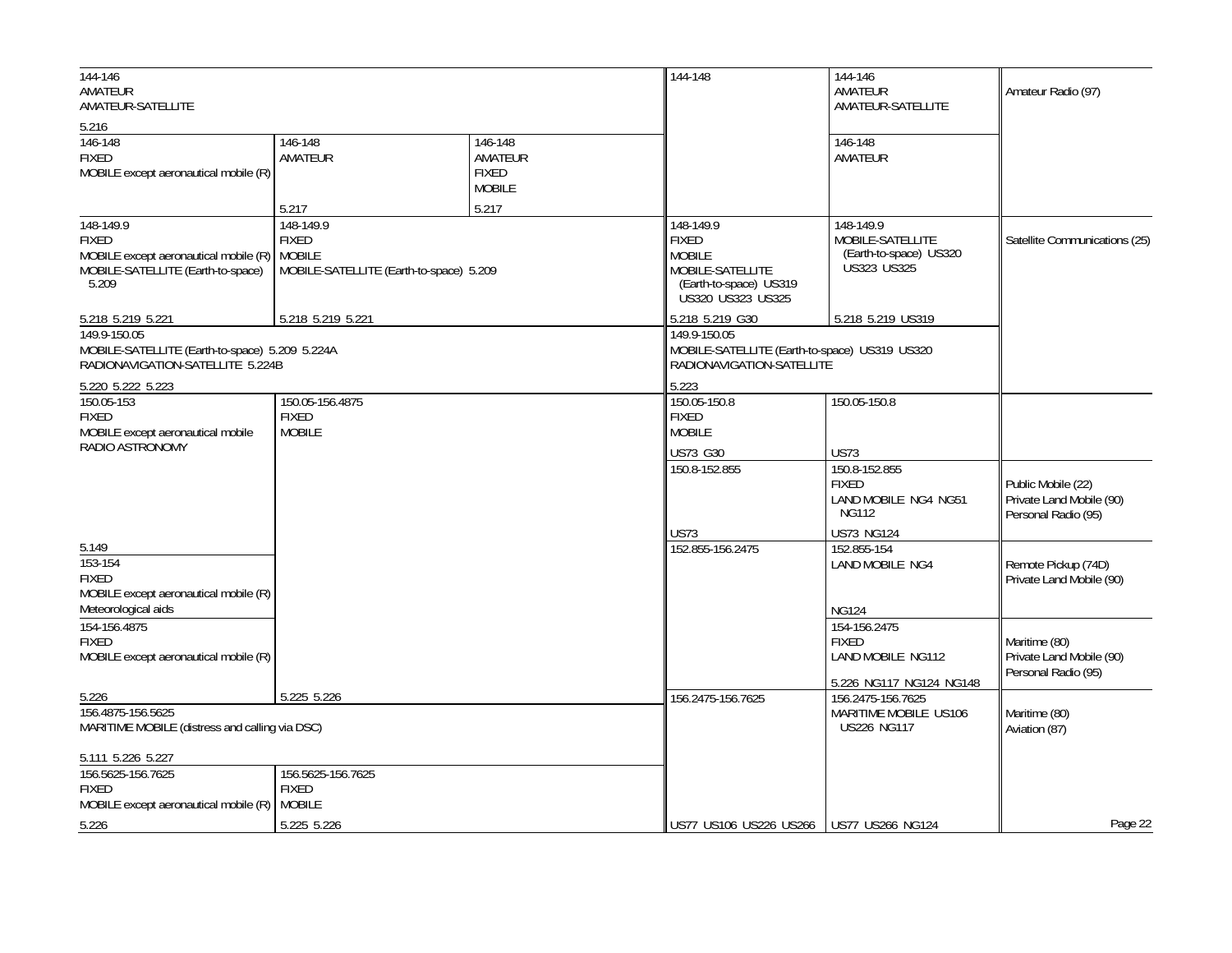| Table of Frequency Allocations         |                                |                                                 | 156.7625-267 MHz (VHF)                                     |                                                                    |                                                                        |  |
|----------------------------------------|--------------------------------|-------------------------------------------------|------------------------------------------------------------|--------------------------------------------------------------------|------------------------------------------------------------------------|--|
|                                        | International Table            |                                                 | United States Table                                        |                                                                    | FCC Rule Part(s)                                                       |  |
| Region 1 Table                         | Region 2 Table                 | Region 3 Table                                  | Federal Table                                              | Non-Federal Table                                                  |                                                                        |  |
| 156.7625-156.8375                      |                                |                                                 | 156.7625-156.8375                                          |                                                                    |                                                                        |  |
| MARITIME MOBILE (distress and calling) |                                |                                                 | MARITIME MOBILE (distress, urgency, safety and calling)    |                                                                    | Maritime (80)<br>Aviation (87)                                         |  |
| 5.111 5.226                            |                                |                                                 | 5.226 US266                                                |                                                                    |                                                                        |  |
| 156.8375-174<br><b>FIXED</b>           | 156.8375-174<br><b>FIXED</b>   |                                                 | 156.8375-157.0375                                          | 156.8375-157.0375<br>MARITIME MOBILE                               |                                                                        |  |
| MOBILE except aeronautical<br>mobile   | <b>MOBILE</b>                  |                                                 | 5.226 US77 US266                                           | 5.226 US77 US266                                                   |                                                                        |  |
|                                        |                                |                                                 | 157.0375-157.1875<br>MARITIME MOBILE US214                 | 157.0375-157.1875                                                  | Maritime (80)                                                          |  |
|                                        |                                |                                                 | 5.226 US266 G109                                           | 5.226 US214 US266                                                  |                                                                        |  |
|                                        |                                | 157.1875-161.575                                | 157.1875-157.45<br>MOBILE except aeronautical mobile US266 | Maritime (80)<br>Aviation (87)                                     |                                                                        |  |
|                                        |                                |                                                 |                                                            | 5.226 NG111                                                        | Private Land Mobile (90)                                               |  |
|                                        |                                |                                                 |                                                            | 157.45-161.575<br><b>FIXED</b><br>LAND MOBILE NG28 NG111 NG112     | Public Mobile (22)<br>Remote Pickup (74D)<br>Maritime (80)             |  |
|                                        |                                |                                                 |                                                            | 5.226 NG6 NG70 NG124 NG148 NG155                                   | Private Land Mobile (90)                                               |  |
|                                        |                                |                                                 | 161.575-161.625                                            | 161.575-161.625<br>MARITIME MOBILE                                 | Public Mobile (22)                                                     |  |
|                                        |                                |                                                 | 5.226 US77                                                 | 5.226 US77 NG6 NG17                                                | Maritime (80)                                                          |  |
|                                        |                                |                                                 | 161.625-161.9625                                           | 161.625-161.775<br>LAND MOBILE NG6<br>5.226                        | Public Mobile (22)<br>Remote Pickup (74D)<br>Low Power Auxiliary (74H) |  |
|                                        |                                |                                                 |                                                            | 161.775-161.9625<br>MOBILE except aeronautical mobile US266<br>NG6 | Maritime (80)<br>Private Land Mobile (90)                              |  |
|                                        |                                |                                                 | <b>US266</b>                                               | 5.226                                                              |                                                                        |  |
|                                        |                                |                                                 | 161.9625-161.9875<br>MARITIME MOBILE (AIS) US228           |                                                                    |                                                                        |  |
|                                        |                                |                                                 | 161.9875-162.0125                                          | 161.9875-162.0125<br>MOBILE except aeronautical mobile             |                                                                        |  |
|                                        |                                |                                                 |                                                            | 5.226                                                              |                                                                        |  |
|                                        |                                |                                                 | 162.0125-162.0375<br>MARITIME MOBILE (AIS) US228           |                                                                    |                                                                        |  |
|                                        |                                | 162.0375-173.2<br><b>FIXED</b><br><b>MOBILE</b> | 162.0375-173.2                                             | Remote Pickup (74D)<br>Private Land Mobile (90)                    |                                                                        |  |
|                                        |                                | US8 US11 US13 US73 US300<br><b>US312 G5</b>     | US8 US11 US13 US73 US300 US312                             |                                                                    |                                                                        |  |
|                                        |                                |                                                 | 173.2-173.4                                                | 173.2-173.4<br><b>FIXED</b><br>Land mobile                         | Private Land Mobile (90)                                               |  |
|                                        |                                |                                                 | 173.4-174<br><b>FIXED</b><br><b>MOBILE</b>                 | 173.4-174                                                          |                                                                        |  |
| 5.226 5.227A 5.229                     | 5.226 5.227A 5.230 5.231 5.232 |                                                 | G <sub>5</sub>                                             |                                                                    |                                                                        |  |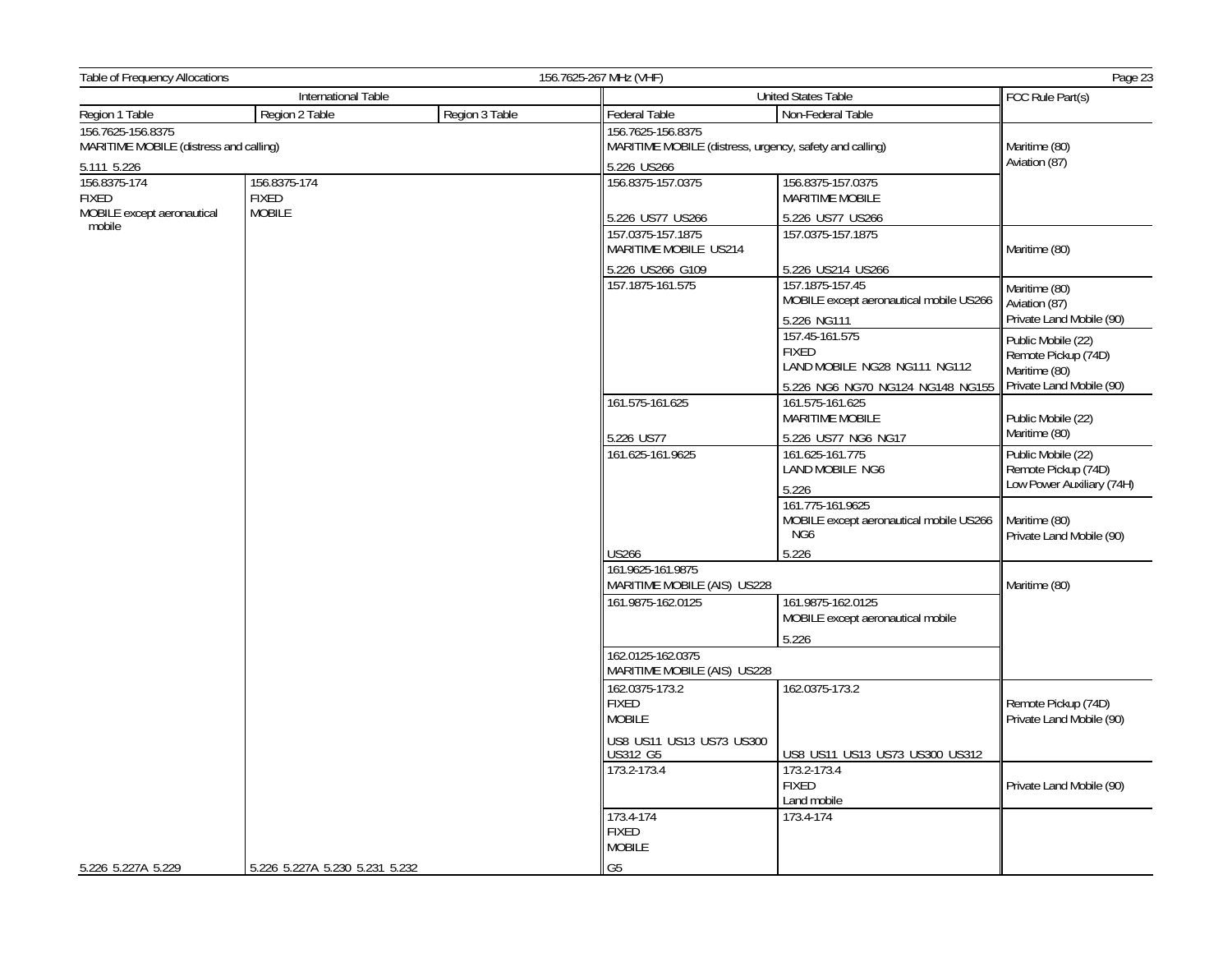| $174 - 223$                                                            | 174-216                                                                  | 174-223                                                                                     | 174-216                                       | 174-216                                                                                            |                                                                  |
|------------------------------------------------------------------------|--------------------------------------------------------------------------|---------------------------------------------------------------------------------------------|-----------------------------------------------|----------------------------------------------------------------------------------------------------|------------------------------------------------------------------|
| <b>BROADCASTING</b>                                                    | <b>BROADCASTING</b><br>Fixed<br>Mobile                                   | <b>FIXED</b><br><b>MOBILE</b><br><b>BROADCASTING</b>                                        |                                               | <b>BROADCASTING</b>                                                                                | Broadcast Radio (TV)(73)<br>LPTV, TV Translator/Booster<br>(74G) |
|                                                                        | 5.234                                                                    |                                                                                             |                                               | NG5 NG14 NG115 NG149                                                                               | Low Power Auxiliary (74H)                                        |
|                                                                        | 216-220<br><b>FIXED</b><br><b>MARITIME MOBILE</b><br>Radiolocation 5.241 |                                                                                             | 216-217<br>Fixed<br>Land mobile               | $216 - 219$<br><b>FIXED</b><br>MOBILE except aeronautical mobile                                   | Maritime (80)<br>Private Land Mobile (90)<br>Personal Radio (95) |
|                                                                        |                                                                          |                                                                                             | US210 US241 G2                                |                                                                                                    |                                                                  |
|                                                                        |                                                                          |                                                                                             | 217-220<br>Fixed<br>Mobile                    | US210 US241 NG173<br>219-220<br><b>FIXED</b><br>MOBILE except aeronautical mobile<br>Amateur NG152 | Maritime (80)<br>Private Land Mobile (90)<br>Amateur Radio (97)  |
|                                                                        | 5.242                                                                    |                                                                                             | US210 US241                                   | US210 US241 NG173                                                                                  |                                                                  |
|                                                                        | 220-225<br>AMATEUR<br><b>FIXED</b><br><b>MOBILE</b>                      |                                                                                             | 220-222<br><b>FIXED</b><br><b>LAND MOBILE</b> |                                                                                                    | Private Land Mobile (90)                                         |
|                                                                        | Radiolocation 5.241                                                      |                                                                                             | US241 US242                                   |                                                                                                    |                                                                  |
| 5.235 5.237 5.243<br>223-230<br><b>BROADCASTING</b><br>Fixed<br>Mobile |                                                                          | 5.233 5.238 5.240 5.245<br>223-230<br><b>FIXED</b><br><b>MOBILE</b><br><b>BROADCASTING</b>  | 222-225                                       | 222-225<br>AMATEUR                                                                                 | Amateur Radio (97)                                               |
|                                                                        | 225-235<br><b>FIXED</b><br><b>MOBILE</b>                                 | AERONAUTICAL<br>RADIONAVIGATION<br>Radiolocation                                            | 225-235<br><b>FIXED</b><br><b>MOBILE</b>      | 225-235                                                                                            |                                                                  |
| 5.243 5.246 5.247<br>230-235<br><b>FIXED</b><br><b>MOBILE</b>          |                                                                          | 5.250<br>230-235<br><b>FIXED</b><br><b>MOBILE</b><br>AERONAUTICAL<br><b>RADIONAVIGATION</b> |                                               |                                                                                                    |                                                                  |
| 5.247 5.251 5.252                                                      |                                                                          | 5.250                                                                                       | G27                                           |                                                                                                    |                                                                  |
| 235-267<br><b>FIXED</b><br><b>MOBILE</b>                               |                                                                          |                                                                                             | 235-267<br><b>FIXED</b><br><b>MOBILE</b>      | 235-267                                                                                            |                                                                  |
| 5.111 5.252 5.254 5.256 5.256A                                         |                                                                          |                                                                                             | 5.111 5.256 G27 G100                          | 5.111 5.256                                                                                        | Page 24                                                          |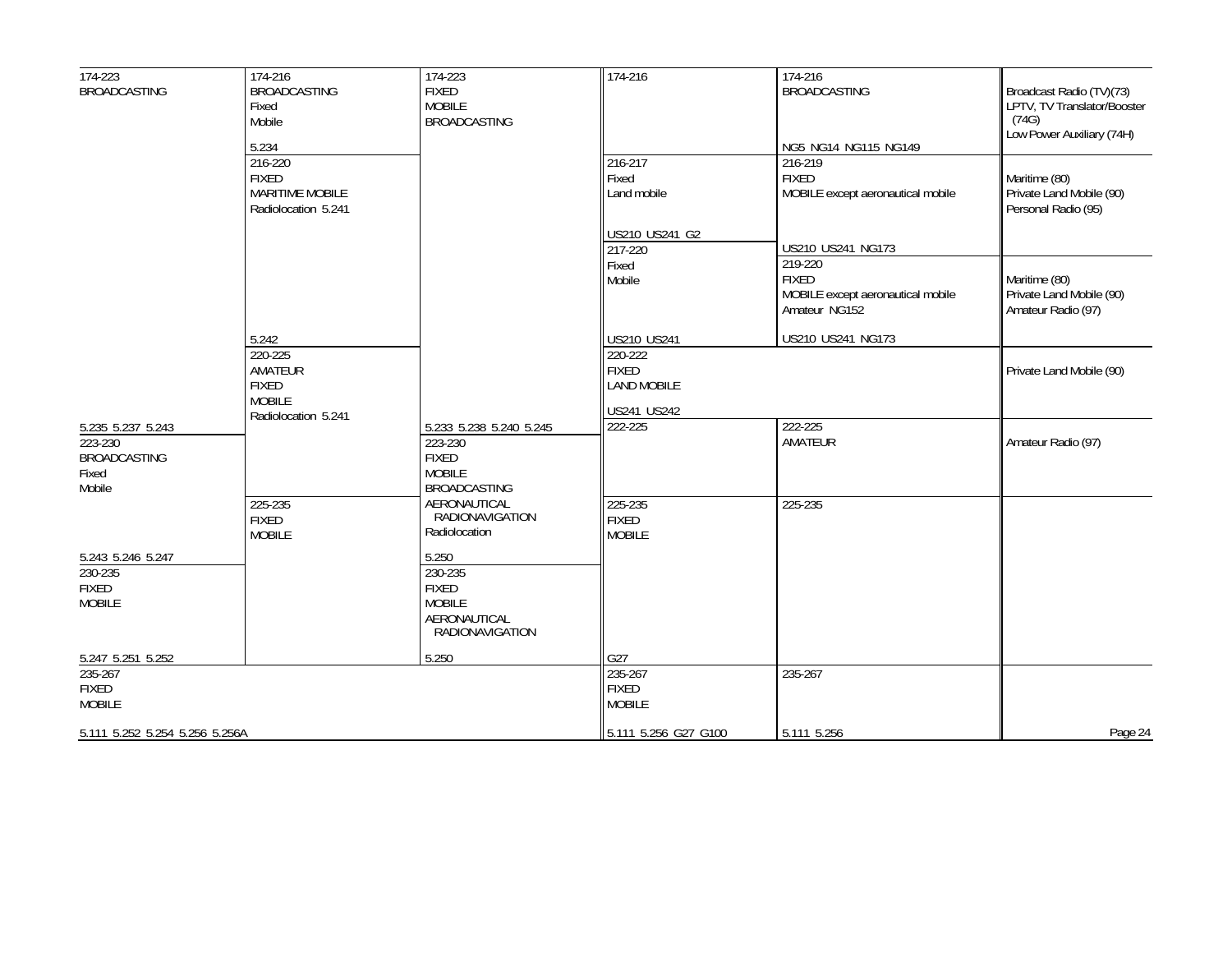| Table of Frequency Allocations                                                                         |                                                             |                | 267-410 MHz (VHF/UHF)<br>Page 25                       |                            |                  |  |
|--------------------------------------------------------------------------------------------------------|-------------------------------------------------------------|----------------|--------------------------------------------------------|----------------------------|------------------|--|
| International Table                                                                                    |                                                             |                |                                                        | <b>United States Table</b> |                  |  |
| Region 1 Table                                                                                         | Region 2 Table                                              | Region 3 Table | <b>Federal Table</b>                                   | Non-Federal Table          | FCC Rule Part(s) |  |
| $267 - 272$<br><b>FIXED</b><br><b>MOBILE</b><br>Space operation (space-to-Earth)                       |                                                             |                | 267-322<br><b>FIXED</b><br><b>MOBILE</b>               | 267-322                    |                  |  |
| 5.254 5.257                                                                                            |                                                             |                |                                                        |                            |                  |  |
| 272-273<br>SPACE OPERATION (space-to-Earth)<br>FIXED<br><b>MOBILE</b>                                  |                                                             |                |                                                        |                            |                  |  |
| 5.254                                                                                                  |                                                             |                |                                                        |                            |                  |  |
| 273-312<br><b>FIXED</b><br><b>MOBILE</b>                                                               |                                                             |                |                                                        |                            |                  |  |
| 5.254<br>312-315<br><b>FIXED</b><br>MOBILE<br>Mobile-satellite (Earth-to-space) 5.254 5.255<br>315-322 |                                                             |                |                                                        |                            |                  |  |
| FIXED<br>MOBILE                                                                                        |                                                             |                |                                                        |                            |                  |  |
| 5.254<br>322-328.6<br>FIXED<br><b>MOBILE</b><br>RADIO ASTRONOMY                                        |                                                             |                | G27 G100<br>322-328.6<br><b>FIXED</b><br><b>MOBILE</b> | 322-328.6                  |                  |  |
| 5.149                                                                                                  |                                                             |                | US342 G27                                              | <b>US342</b>               |                  |  |
| 328.6-335.4<br>AERONAUTICAL RADIONAVIGATION 5.258                                                      |                                                             |                | 328.6-335.4<br>AERONAUTICAL RADIONAVIGATION 5.258      |                            | Aviation (87)    |  |
| 5.259<br>335.4-387<br><b>FIXED</b><br><b>MOBILE</b>                                                    |                                                             |                | 335.4-399.9<br><b>FIXED</b><br>MOBILE                  | 335.4-399.9                |                  |  |
| 5.254<br>387-390<br>FIXED<br><b>MOBILE</b><br>390-399.9<br><b>FIXED</b><br><b>MOBILE</b>               | Mobile-satellite (space-to-Earth) 5.208A 5.208B 5.254 5.255 |                |                                                        |                            |                  |  |
| 5.254                                                                                                  |                                                             |                | G27 G100                                               |                            |                  |  |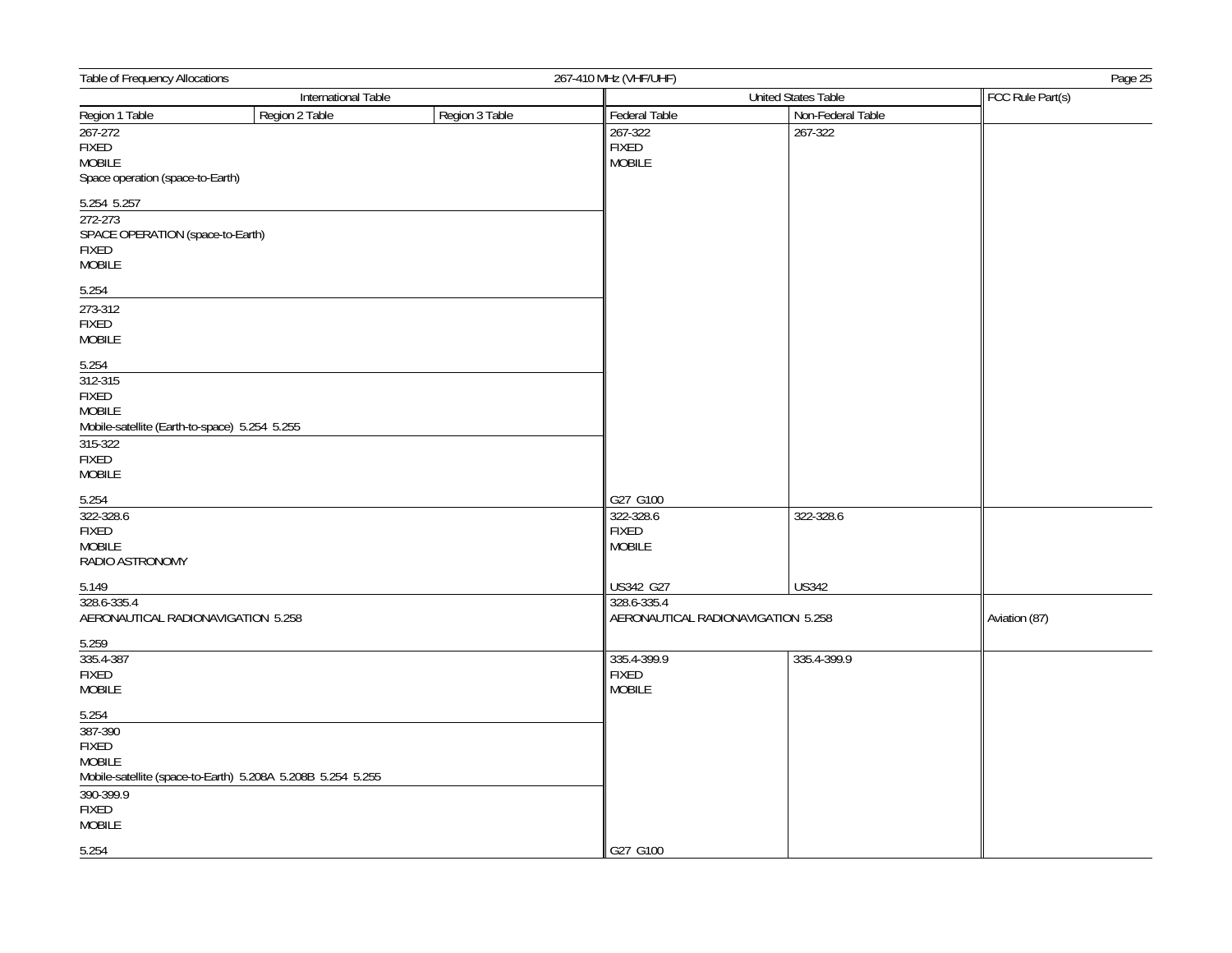| 399.9-400.05<br>MOBILE-SATELLITE (Earth-to-space) 5.209 5.224A<br>RADIONAVIGATION-SATELLITE 5.222 5.224B 5.260                                                                                                       | 399.9-400.05                                                                                                                                                                                                                                             | MOBILE-SATELLITE (Earth-to-space) US319 US320<br>RADIONAVIGATION-SATELLITE 5.260                                                                                                                     |                                                                         |
|----------------------------------------------------------------------------------------------------------------------------------------------------------------------------------------------------------------------|----------------------------------------------------------------------------------------------------------------------------------------------------------------------------------------------------------------------------------------------------------|------------------------------------------------------------------------------------------------------------------------------------------------------------------------------------------------------|-------------------------------------------------------------------------|
| 5.220                                                                                                                                                                                                                |                                                                                                                                                                                                                                                          |                                                                                                                                                                                                      |                                                                         |
| 400.05-400.15<br>STANDARD FREQUENCY AND TIME SIGNAL-SATELLITE (400.1 MHz)                                                                                                                                            | 400.05-400.15                                                                                                                                                                                                                                            | STANDARD FREQUENCY AND TIME SIGNAL-SATELLITE (400.1 MHz)                                                                                                                                             |                                                                         |
| 5.261 5.262                                                                                                                                                                                                          | 5.261                                                                                                                                                                                                                                                    |                                                                                                                                                                                                      |                                                                         |
| 400.15-401<br>METEOROLOGICAL AIDS<br>METEOROLOGICAL-SATELLITE (space-to-Earth)<br>MOBILE-SATELLITE (space-to-Earth) 5.208A 5.208B 5.209<br>SPACE RESEARCH (space-to-Earth) 5.263<br>Space operation (space-to-Earth) | 400.15-401<br>METEOROLOGICAL AIDS<br>(radiosonde) US70<br>METEOROLOGICAL-SATELLITE<br>(space-to-Earth)<br>MOBILE-SATELLITE (space-to-<br>Earth) US319 US320 US324<br><b>SPACE RESEARCH</b><br>(space-to-Earth) 5.263<br>Space operation (space-to-Earth) | 400.15-401<br>METEOROLOGICAL AIDS<br>(radiosonde) US70<br>MOBILE-SATELLITE (space-to-<br>Earth) US320 US324<br>SPACE RESEARCH<br>(space-to-Earth) 5.263<br>Space operation (space-to-Earth)          | Satellite Communications (25)                                           |
| 5.262 5.264                                                                                                                                                                                                          | 5.264                                                                                                                                                                                                                                                    | 5.264 US319                                                                                                                                                                                          |                                                                         |
| 401-402<br>METEOROLOGICAL AIDS<br>SPACE OPERATION (space-to-Earth)<br>EARTH EXPLORATION-SATELLITE (Earth-to-space)<br>METEOROLOGICAL-SATELLITE (Earth-to-space)<br>Fixed<br>Mobile except aeronautical mobile        | 401-402<br>METEOROLOGICAL AIDS<br>(radiosonde) US70<br>SPACE OPERATION<br>(space-to-Earth)<br>EARTH EXPLORATION-<br>SATELLITE (Earth-to-space)<br>METEOROLOGICAL-SATELLITE<br>(Earth-to-space)                                                           | 401-402<br>METEOROLOGICAL AIDS<br>(radiosonde) US70<br><b>SPACE OPERATION</b><br>(space-to-Earth)<br>Earth exploration-satellite<br>(Earth-to-space)<br>Meteorological-satellite<br>(Earth-to-space) | MedRadio (95I)                                                          |
|                                                                                                                                                                                                                      | <b>US64 US384</b>                                                                                                                                                                                                                                        | <b>US64 US384</b>                                                                                                                                                                                    |                                                                         |
| 402-403<br>METEOROLOGICAL AIDS<br>EARTH EXPLORATION-SATELLITE (Earth-to-space)<br>METEOROLOGICAL-SATELLITE (Earth-to-space)<br>Fixed<br>Mobile except aeronautical mobile                                            | 402-403<br>METEOROLOGICAL AIDS<br>(radiosonde) US70<br><b>EARTH EXPLORATION-</b><br>SATELLITE (Earth-to-space)<br>METEOROLOGICAL-SATELLITE<br>(Earth-to-space)                                                                                           | 402-403<br>METEOROLOGICAL AIDS<br>(radiosonde) US70<br>Earth exploration-satellite<br>(Earth-to-space)<br>Meteorological-satellite<br>(Earth-to-space)                                               |                                                                         |
|                                                                                                                                                                                                                      | <b>US64 US384</b>                                                                                                                                                                                                                                        | <b>US64 US384</b>                                                                                                                                                                                    |                                                                         |
| 403-406<br>METEOROLOGICAL AIDS<br>Fixed<br>Mobile except aeronautical mobile                                                                                                                                         | 403-406<br>METEOROLOGICAL AIDS<br>(radiosonde) US70                                                                                                                                                                                                      | 403-406<br>METEOROLOGICAL AIDS<br>(radiosonde) US70                                                                                                                                                  |                                                                         |
|                                                                                                                                                                                                                      | US64 G6                                                                                                                                                                                                                                                  | <b>US64</b>                                                                                                                                                                                          |                                                                         |
| 406-406.1<br>MOBILE-SATELLITE (Earth-to-space)<br>5.266 5.267                                                                                                                                                        | 406-406.1<br>MOBILE-SATELLITE (Earth-to-space)<br>5.266 5.267                                                                                                                                                                                            |                                                                                                                                                                                                      | Maritime (EPIRBs) (80V)<br>Aviation (ELTs) (87F)<br>Personal Radio (95) |
| 406.1-410                                                                                                                                                                                                            | 406.1-410                                                                                                                                                                                                                                                | 406.1-410                                                                                                                                                                                            |                                                                         |
| <b>FIXED</b><br>MOBILE except aeronautical mobile<br>RADIO ASTRONOMY                                                                                                                                                 | <b>FIXED</b><br><b>MOBILE</b><br>RADIO ASTRONOMY US74                                                                                                                                                                                                    | RADIO ASTRONOMY US74                                                                                                                                                                                 | Private Land Mobile (90)                                                |
| 5.149                                                                                                                                                                                                                | US13 US117 G5 G6                                                                                                                                                                                                                                         | <b>US13 US117</b>                                                                                                                                                                                    | Page 26                                                                 |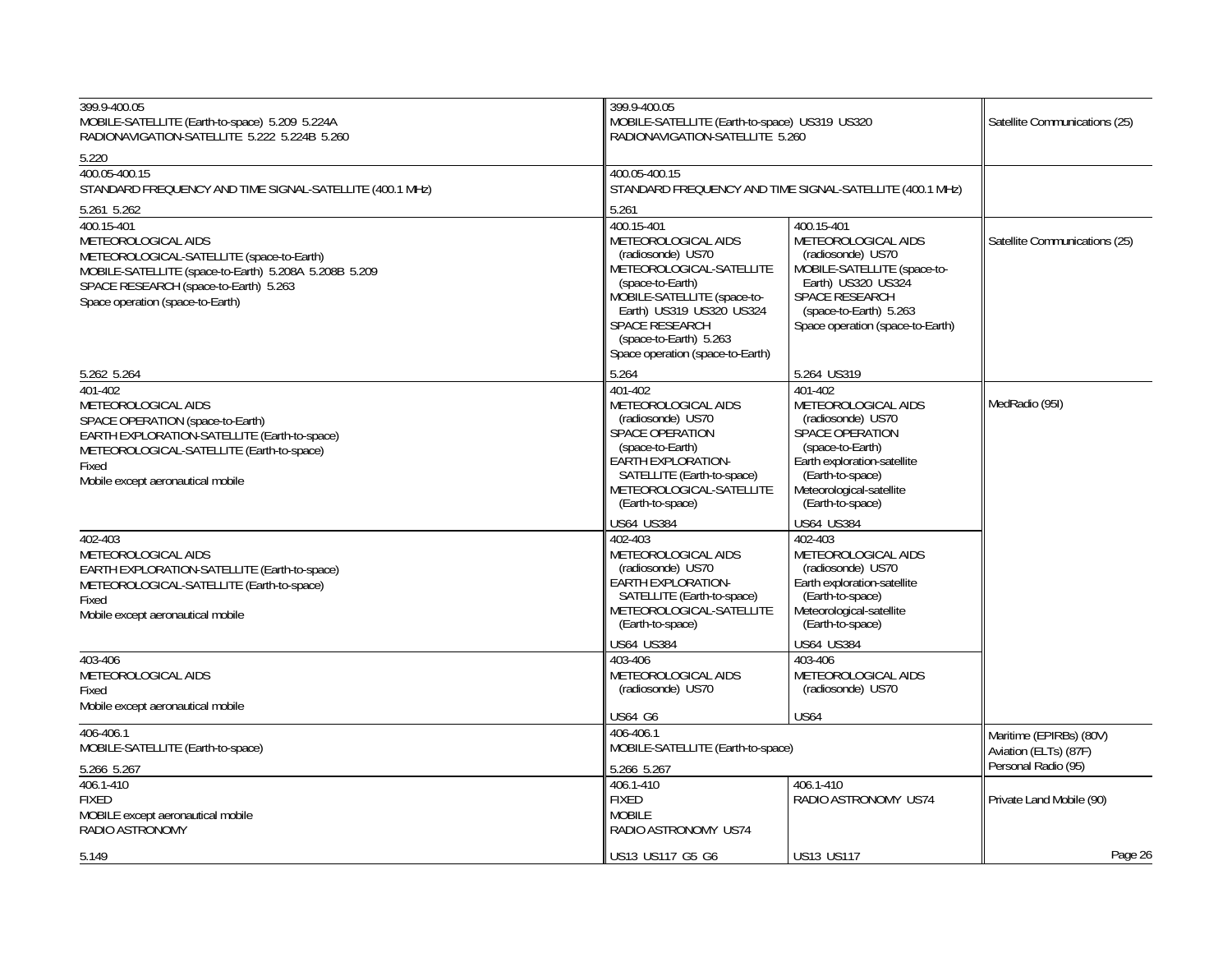| Table of Frequency Allocations                                                                        |                                                                                                         |                                                                        | Page 27<br>410-698 MHz (UHF)                                                                         |                                                                        |                                                                              |  |
|-------------------------------------------------------------------------------------------------------|---------------------------------------------------------------------------------------------------------|------------------------------------------------------------------------|------------------------------------------------------------------------------------------------------|------------------------------------------------------------------------|------------------------------------------------------------------------------|--|
| International Table                                                                                   |                                                                                                         |                                                                        |                                                                                                      | <b>United States Table</b>                                             | FCC Rule Part(s)                                                             |  |
| Region 1 Table                                                                                        | Region 2 Table                                                                                          | Region 3 Table                                                         | Federal Table                                                                                        | Non-Federal Table                                                      |                                                                              |  |
| 410-420<br><b>FIXED</b><br>MOBILE except aeronautical mobile<br>SPACE RESEARCH (space-to-space) 5.268 |                                                                                                         |                                                                        | 410-420<br><b>FIXED</b><br><b>MOBILE</b><br>SPACE RESEARCH<br>(space-to-space) 5.268<br>US13 US64 G5 | 410-420<br><b>US13 US64</b>                                            | Private Land Mobile (90)<br>MedRadio (95I)                                   |  |
| 420-430                                                                                               |                                                                                                         |                                                                        | 420-450                                                                                              | 420-450                                                                |                                                                              |  |
| <b>FIXED</b><br>MOBILE except aeronautical mobile<br>Radiolocation<br>5.269 5.270 5.271               |                                                                                                         |                                                                        | RADIOLOCATION G2 G129                                                                                | Amateur US270                                                          | Private Land Mobile (90)<br>MedRadio (95I)<br>Amateur Radio (97)             |  |
| 430-432<br>AMATEUR<br>RADIOLOCATION                                                                   | 430-432<br><b>RADIOLOCATION</b><br>Amateur                                                              |                                                                        |                                                                                                      |                                                                        |                                                                              |  |
| 5.271 5.272 5.273 5.274 5.275<br>5.276 5.277                                                          | 5.271 5.276 5.277 5.278 5.279                                                                           |                                                                        |                                                                                                      |                                                                        |                                                                              |  |
| 432-438<br>AMATEUR<br><b>RADIOLOCATION</b><br>Earth exploration-satellite (active)<br>5.279A          | 432-438<br>RADIOLOCATION<br>Amateur<br>Earth exploration-satellite (active) 5.279A                      |                                                                        |                                                                                                      |                                                                        |                                                                              |  |
| 5.138 5.271 5.272 5.276 5.277<br>5.280 5.281 5.282<br>438-440                                         | 5.271 5.276 5.277 5.278 5.279 5.281 5.282<br>438-440                                                    |                                                                        |                                                                                                      |                                                                        |                                                                              |  |
| AMATEUR<br><b>RADIOLOCATION</b>                                                                       | RADIOLOCATION<br>Amateur                                                                                |                                                                        |                                                                                                      |                                                                        |                                                                              |  |
| 5.271 5.273 5.274 5.275 5.276<br>5.277 5.283                                                          | 5.271 5.276 5.277 5.278 5.279                                                                           |                                                                        |                                                                                                      |                                                                        |                                                                              |  |
| 440-450<br><b>FIXED</b><br>MOBILE except aeronautical mobile<br>Radiolocation                         |                                                                                                         |                                                                        |                                                                                                      |                                                                        |                                                                              |  |
| 5.269 5.270 5.271 5.284 5.285 5.286                                                                   |                                                                                                         |                                                                        | 5.286 US64 US87 US230<br>US269 US270 US397 G8                                                        | 5.282 5.286 US64 US87 US230<br>US269 US397                             |                                                                              |  |
| 450-455<br><b>FIXED</b><br>MOBILE 5.286AA                                                             |                                                                                                         |                                                                        | 450-454                                                                                              | 450-454<br><b>LAND MOBILE</b>                                          | Remote Pickup (74D)<br>Low Power Auxiliary (74H)<br>Private Land Mobile (90) |  |
|                                                                                                       |                                                                                                         |                                                                        | 5.286 US64 US87                                                                                      | 5.286 US64 US87 NG112 NG124                                            | MedRadio (95I)                                                               |  |
| 5.209 5.271 5.286 5.286A 5.286B 5.286C 5.286D 5.286E                                                  |                                                                                                         |                                                                        | 454-456                                                                                              | 454-455<br><b>FIXED</b><br><b>LAND MOBILE</b><br>US64 NG12 NG112 NG148 | Public Mobile (22)<br>Maritime (80)<br>MedRadio (95I)                        |  |
| 455-456<br><b>FIXED</b><br>MOBILE 5.286AA<br>5.209 5.271 5.286A 5.286B                                | 455-456<br><b>FIXED</b><br>MOBILE 5.286AA<br>MOBILE-SATELLITE (Earth-to-<br>space) 5.286A 5.286B 5.286C | 455-456<br><b>FIXED</b><br>MOBILE 5.286AA<br>5.209 5.271 5.286A 5.286B |                                                                                                      | 455-456<br><b>LAND MOBILE</b>                                          | Remote Pickup (74D)<br>Low Power Auxiliary (74H)<br>MedRadio (95I)           |  |
| 5.286C 5.286E                                                                                         | 5.209                                                                                                   | 5.286C 5.286E                                                          | <b>US64</b>                                                                                          | <b>US64</b>                                                            |                                                                              |  |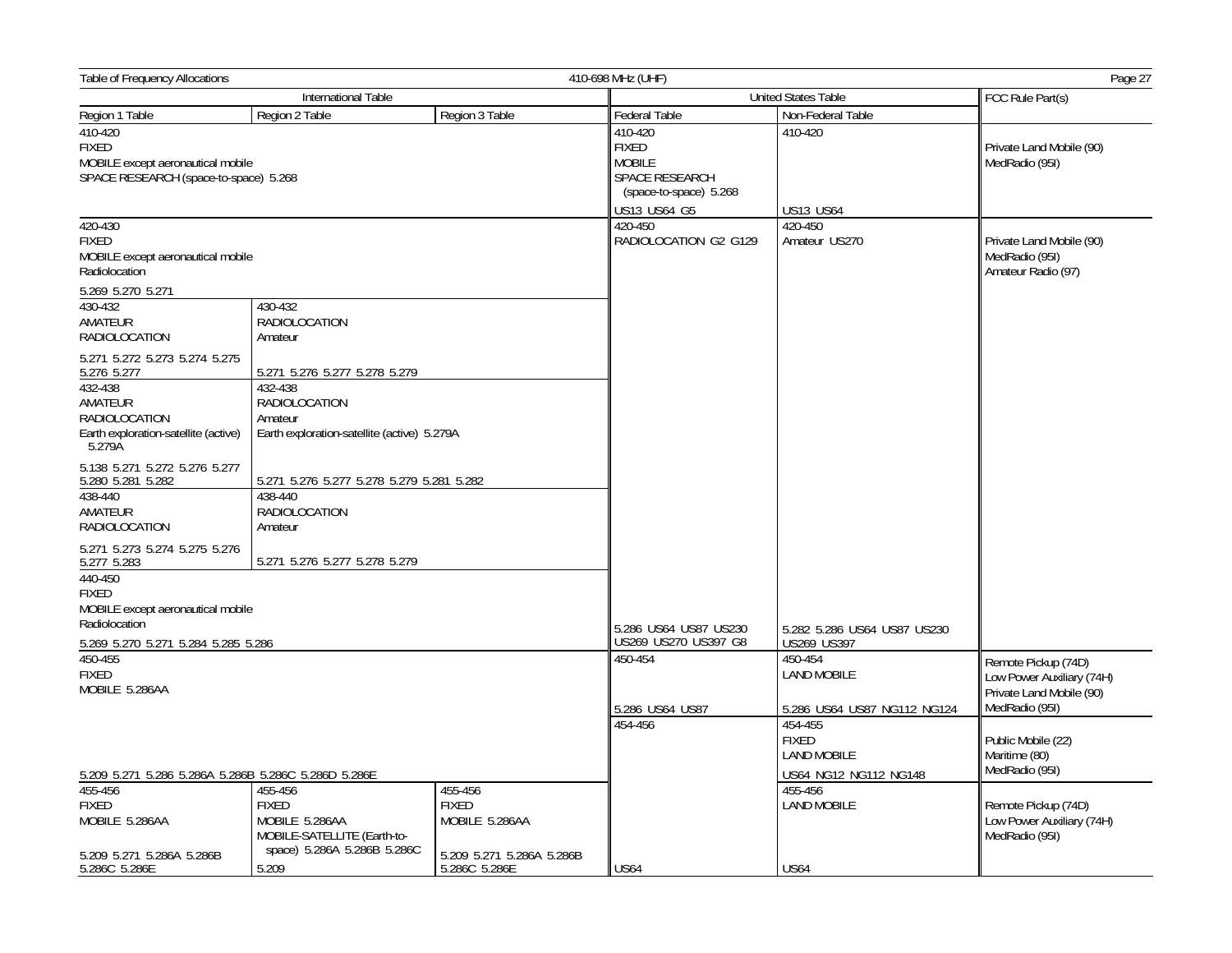| 456-459<br><b>FIXED</b><br>MOBILE 5.286AA                                       |                                                                                                         |                                                                        | 456-459                                                                                                            | 456-460<br><b>FIXED</b><br><b>LAND MOBILE</b>                                 | Public Mobile (22)<br>Maritime (80)                                                                              |
|---------------------------------------------------------------------------------|---------------------------------------------------------------------------------------------------------|------------------------------------------------------------------------|--------------------------------------------------------------------------------------------------------------------|-------------------------------------------------------------------------------|------------------------------------------------------------------------------------------------------------------|
| 5.271 5.287 5.288                                                               |                                                                                                         |                                                                        | 5.287 5.288 US64                                                                                                   |                                                                               | Private Land Mobile (90)                                                                                         |
| 459-460<br><b>FIXED</b><br>MOBILE 5.286AA<br>5.209 5.271 5.286A 5.286B          | 459-460<br><b>FIXED</b><br>MOBILE 5.286AA<br>MOBILE-SATELLITE (Earth-to-<br>space) 5.286A 5.286B 5.286C | 459-460<br><b>FIXED</b><br>MOBILE 5.286AA<br>5.209 5.271 5.286A 5.286B | 459-460                                                                                                            | 5.287 5.288 US64 NG12 NG112                                                   | MedRadio (95I)                                                                                                   |
| 5.286C 5.286E                                                                   | 5.209                                                                                                   | 5.286C 5.286E                                                          |                                                                                                                    | NG124 NG148                                                                   |                                                                                                                  |
| 460-470<br>FIXED<br>MOBILE 5.286AA<br>Meteorological-satellite (space-to-Earth) |                                                                                                         |                                                                        | 460-470<br>Meteorological-satellite<br>(space-to-Earth)                                                            | 460-462.5375<br><b>FIXED</b><br><b>LAND MOBILE</b><br>5.289 US201 US209 NG124 | Private Land Mobile (90)                                                                                         |
|                                                                                 |                                                                                                         |                                                                        |                                                                                                                    | 462.5375-462.7375<br><b>LAND MOBILE</b><br>5.289 US201                        | Personal Radio (95)                                                                                              |
|                                                                                 |                                                                                                         |                                                                        |                                                                                                                    | 462.7375-467.5375<br><b>FIXED</b><br><b>LAND MOBILE</b>                       | Private Land Mobile (90)                                                                                         |
|                                                                                 |                                                                                                         |                                                                        |                                                                                                                    | 5.287 5.289 US73 US201 US209<br><b>NG124</b>                                  |                                                                                                                  |
|                                                                                 |                                                                                                         |                                                                        |                                                                                                                    | 467.5375-467.7375<br><b>LAND MOBILE</b>                                       | Personal Radio (95)                                                                                              |
|                                                                                 |                                                                                                         |                                                                        | 5.287 5.288 5.289 US73                                                                                             | 5.287 5.289 US201<br>467.7375-470<br><b>FIXED</b><br><b>LAND MOBILE</b>       | Maritime (80)<br>Private Land Mobile (90)                                                                        |
| 5.287 5.288 5.289 5.290<br>470-790                                              | 470-512                                                                                                 | 470-585                                                                | US201 US209<br>470-608                                                                                             | 5.288 5.289 US73 US201 NG124<br>470-512                                       |                                                                                                                  |
| <b>BROADCASTING</b>                                                             | <b>BROADCASTING</b><br>Fixed<br>Mobile                                                                  | <b>FIXED</b><br><b>MOBILE</b><br><b>BROADCASTING</b>                   |                                                                                                                    | <b>FIXED</b><br><b>LAND MOBILE</b><br><b>BROADCASTING</b>                     | Public Mobile (22)<br>Broadcast Radio (TV)(73)<br>LPTV, TV Translator/Booster (74G)<br>Low Power Auxiliary (74H) |
|                                                                                 | 5.292 5.293<br>512-608                                                                                  | 5.291 5.298                                                            |                                                                                                                    | NG5 NG14 NG66 NG115 NG149<br>512-608                                          | Private Land Mobile (90)<br>Broadcast Radio (TV)(73)                                                             |
|                                                                                 | <b>BROADCASTING</b><br>5.297                                                                            | 585-610<br><b>FIXED</b>                                                |                                                                                                                    | <b>BROADCASTING</b>                                                           | LPTV, TV Translator/Booster (74G)<br>Low Power Auxiliary (74H)                                                   |
|                                                                                 | 608-614<br>RADIO ASTRONOMY<br>Mobile-satellite except aeronautical<br>mobile-satellite (Earth-to-space) | <b>MOBILE</b><br><b>BROADCASTING</b><br>RADIONAVIGATION                | NG5 NG14 NG115 NG149<br>608-614<br>LAND MOBILE (medical telemetry and medical telecommand)<br>RADIO ASTRONOMY US74 |                                                                               | Personal Radio (95)                                                                                              |
|                                                                                 |                                                                                                         | 5.149 5.305 5.306 5.307<br>610-890                                     | <b>US246</b>                                                                                                       |                                                                               |                                                                                                                  |
| 5.149 5.291A 5.294 5.296                                                        | 614-698<br><b>BROADCASTING</b><br>Fixed<br>Mobile                                                       | <b>FIXED</b><br>MOBILE 5.313A 5.317A<br><b>BROADCASTING</b>            | 614-698                                                                                                            | 614-698<br><b>BROADCASTING</b>                                                | Broadcast Radio (TV)(73)<br>LPTV, TV Translator/Booster (74G)<br>Low Power Auxiliary (74H)                       |
| 5.300 5.302 5.304 5.306                                                         | 5.293 5.309 5.311A                                                                                      |                                                                        |                                                                                                                    | NG5 NG14 NG115 NG149                                                          |                                                                                                                  |
| 5.311A 5.312                                                                    |                                                                                                         | 5.149 5.305 5.306 5.307<br>5.311A 5.320                                |                                                                                                                    |                                                                               | Page 28                                                                                                          |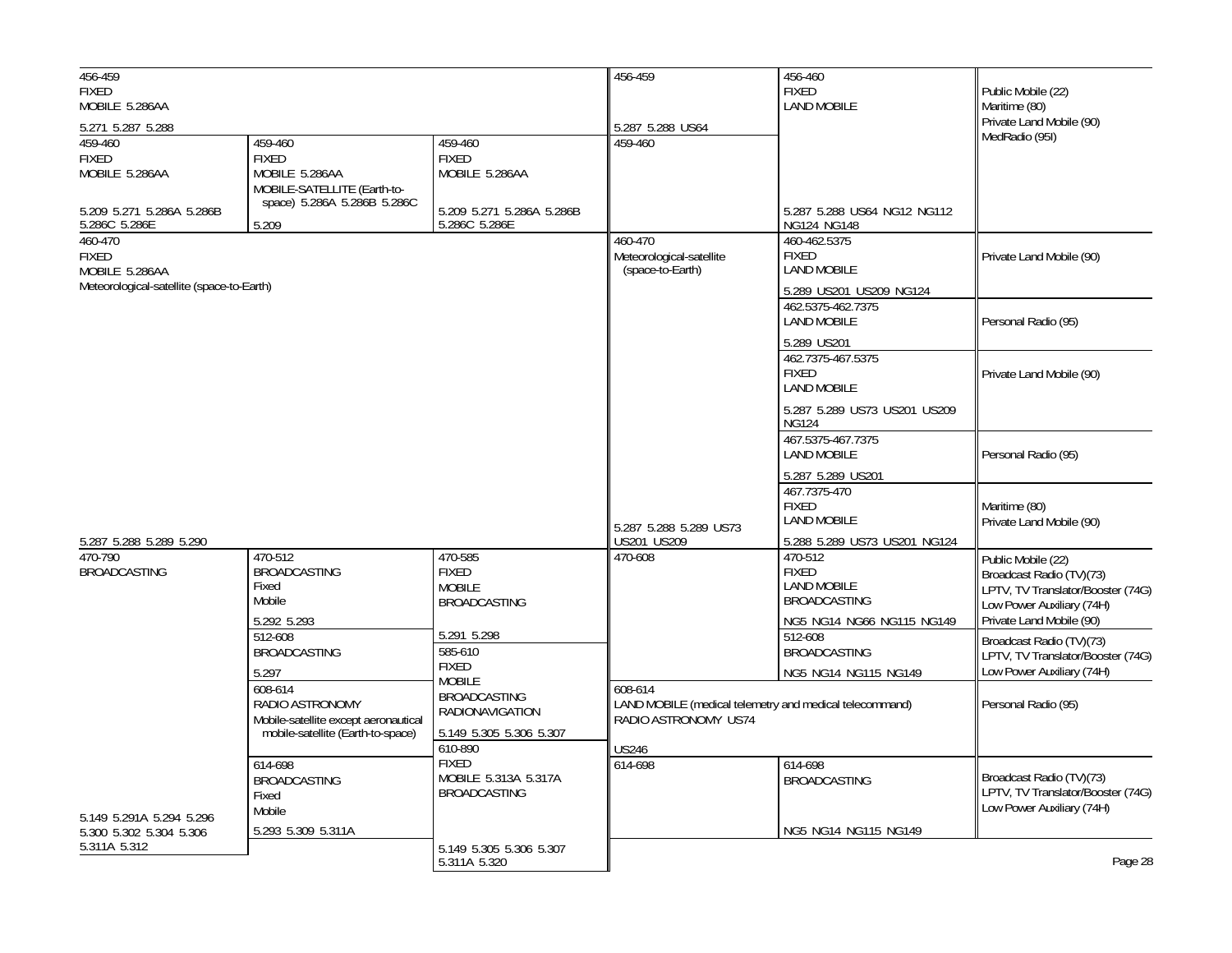| International Table<br>FCC Rule Part(s)<br><b>United States Table</b><br>Region 1 Table<br>Region 2 Table<br>Region 3 Table<br>Federal Table<br>Non-Federal Table<br>(See previous page)<br>698-806<br>698-763<br>698-763<br>(See previous page)<br><b>FIXED</b><br><b>FIXED</b><br>Wireless Communications (27)<br><b>MOBILE</b><br>LPTV and TV Translator (74G)<br>MOBILE 5.313B 5.317A<br><b>BROADCASTING</b><br><b>BROADCASTING</b><br><b>NG159</b><br>763-775<br>763-775<br><b>FIXED</b><br>Public Safety Land Mobile (90R)<br><b>MOBILE</b><br>NG158 NG159<br>775-793<br>775-793<br><b>FIXED</b><br>Wireless Communications (27)<br><b>MOBILE</b><br>LPTV and TV Translator (74G)<br><b>BROADCASTING</b><br>790-862<br><b>NG159</b><br><b>FIXED</b><br>793-805<br>793-805<br>MOBILE except aeronautical<br><b>FIXED</b><br>Public Safety Land Mobile (90R)<br>mobile 5.316B 5.317A<br><b>MOBILE</b><br><b>BROADCASTING</b><br>NG158 NG159<br>805-806<br>805-806<br><b>FIXED</b><br>Wireless Communications (27)<br><b>MOBILE</b><br>LPTV and TV Translator (74G)<br><b>BROADCASTING</b><br>5.293 5.309 5.311A<br><b>NG159</b><br>806-890<br>806-809<br>806-809<br><b>LAND MOBILE</b><br><b>FIXED</b><br>Public Safety Land Mobile (90S)<br>MOBILE 5.317A<br>809-851<br>809-849<br><b>BROADCASTING</b><br><b>FIXED</b><br>Public Mobile (22)<br>Private Land Mobile (90)<br><b>LAND MOBILE</b><br>849-851<br>AERONAUTICAL MOBILE<br>Public Mobile (22)<br>851-854<br>851-854<br><b>LAND MOBILE</b><br>Public Safety Land Mobile (90S)<br>5.312 5.314 5.315 5.316<br>854-890<br>854-894<br>5.316A 5.319<br><b>FIXED</b><br>862-890<br>Public Mobile (22)<br><b>LAND MOBILE</b><br>Private Land Mobile (90)<br><b>FIXED</b><br>MOBILE except aeronautical<br>mobile 5.317A<br>BROADCASTING 5.322<br>5.317 5.318<br>5.319 5.323 | Table of Frequency Allocations |  |  | 698-941 MHz (UHF) |  |  |  |
|-----------------------------------------------------------------------------------------------------------------------------------------------------------------------------------------------------------------------------------------------------------------------------------------------------------------------------------------------------------------------------------------------------------------------------------------------------------------------------------------------------------------------------------------------------------------------------------------------------------------------------------------------------------------------------------------------------------------------------------------------------------------------------------------------------------------------------------------------------------------------------------------------------------------------------------------------------------------------------------------------------------------------------------------------------------------------------------------------------------------------------------------------------------------------------------------------------------------------------------------------------------------------------------------------------------------------------------------------------------------------------------------------------------------------------------------------------------------------------------------------------------------------------------------------------------------------------------------------------------------------------------------------------------------------------------------------------------------------------------------------------------------------------------------------------------------------------------|--------------------------------|--|--|-------------------|--|--|--|
|                                                                                                                                                                                                                                                                                                                                                                                                                                                                                                                                                                                                                                                                                                                                                                                                                                                                                                                                                                                                                                                                                                                                                                                                                                                                                                                                                                                                                                                                                                                                                                                                                                                                                                                                                                                                                                   |                                |  |  |                   |  |  |  |
|                                                                                                                                                                                                                                                                                                                                                                                                                                                                                                                                                                                                                                                                                                                                                                                                                                                                                                                                                                                                                                                                                                                                                                                                                                                                                                                                                                                                                                                                                                                                                                                                                                                                                                                                                                                                                                   |                                |  |  |                   |  |  |  |
|                                                                                                                                                                                                                                                                                                                                                                                                                                                                                                                                                                                                                                                                                                                                                                                                                                                                                                                                                                                                                                                                                                                                                                                                                                                                                                                                                                                                                                                                                                                                                                                                                                                                                                                                                                                                                                   |                                |  |  |                   |  |  |  |
|                                                                                                                                                                                                                                                                                                                                                                                                                                                                                                                                                                                                                                                                                                                                                                                                                                                                                                                                                                                                                                                                                                                                                                                                                                                                                                                                                                                                                                                                                                                                                                                                                                                                                                                                                                                                                                   |                                |  |  |                   |  |  |  |
|                                                                                                                                                                                                                                                                                                                                                                                                                                                                                                                                                                                                                                                                                                                                                                                                                                                                                                                                                                                                                                                                                                                                                                                                                                                                                                                                                                                                                                                                                                                                                                                                                                                                                                                                                                                                                                   |                                |  |  |                   |  |  |  |
|                                                                                                                                                                                                                                                                                                                                                                                                                                                                                                                                                                                                                                                                                                                                                                                                                                                                                                                                                                                                                                                                                                                                                                                                                                                                                                                                                                                                                                                                                                                                                                                                                                                                                                                                                                                                                                   |                                |  |  |                   |  |  |  |
|                                                                                                                                                                                                                                                                                                                                                                                                                                                                                                                                                                                                                                                                                                                                                                                                                                                                                                                                                                                                                                                                                                                                                                                                                                                                                                                                                                                                                                                                                                                                                                                                                                                                                                                                                                                                                                   |                                |  |  |                   |  |  |  |
|                                                                                                                                                                                                                                                                                                                                                                                                                                                                                                                                                                                                                                                                                                                                                                                                                                                                                                                                                                                                                                                                                                                                                                                                                                                                                                                                                                                                                                                                                                                                                                                                                                                                                                                                                                                                                                   |                                |  |  |                   |  |  |  |
|                                                                                                                                                                                                                                                                                                                                                                                                                                                                                                                                                                                                                                                                                                                                                                                                                                                                                                                                                                                                                                                                                                                                                                                                                                                                                                                                                                                                                                                                                                                                                                                                                                                                                                                                                                                                                                   |                                |  |  |                   |  |  |  |
|                                                                                                                                                                                                                                                                                                                                                                                                                                                                                                                                                                                                                                                                                                                                                                                                                                                                                                                                                                                                                                                                                                                                                                                                                                                                                                                                                                                                                                                                                                                                                                                                                                                                                                                                                                                                                                   |                                |  |  |                   |  |  |  |
|                                                                                                                                                                                                                                                                                                                                                                                                                                                                                                                                                                                                                                                                                                                                                                                                                                                                                                                                                                                                                                                                                                                                                                                                                                                                                                                                                                                                                                                                                                                                                                                                                                                                                                                                                                                                                                   |                                |  |  |                   |  |  |  |
|                                                                                                                                                                                                                                                                                                                                                                                                                                                                                                                                                                                                                                                                                                                                                                                                                                                                                                                                                                                                                                                                                                                                                                                                                                                                                                                                                                                                                                                                                                                                                                                                                                                                                                                                                                                                                                   |                                |  |  |                   |  |  |  |
|                                                                                                                                                                                                                                                                                                                                                                                                                                                                                                                                                                                                                                                                                                                                                                                                                                                                                                                                                                                                                                                                                                                                                                                                                                                                                                                                                                                                                                                                                                                                                                                                                                                                                                                                                                                                                                   |                                |  |  |                   |  |  |  |
|                                                                                                                                                                                                                                                                                                                                                                                                                                                                                                                                                                                                                                                                                                                                                                                                                                                                                                                                                                                                                                                                                                                                                                                                                                                                                                                                                                                                                                                                                                                                                                                                                                                                                                                                                                                                                                   |                                |  |  |                   |  |  |  |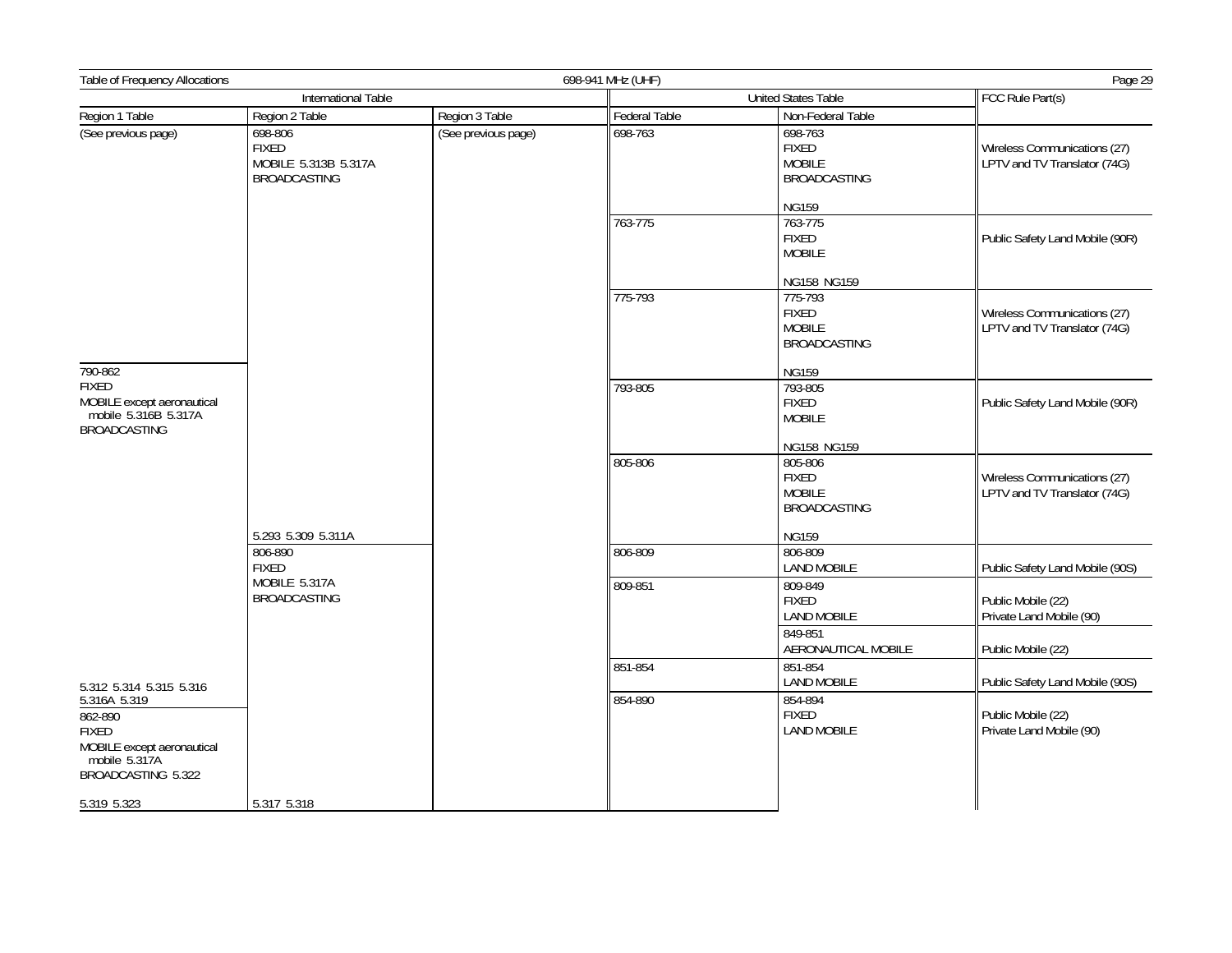| 890-942                             | 890-902                                     | 890-942             | 890-902                   | US116 US268                        |                                                   |
|-------------------------------------|---------------------------------------------|---------------------|---------------------------|------------------------------------|---------------------------------------------------|
| <b>FIXED</b>                        | <b>FIXED</b>                                | <b>FIXED</b>        |                           | 894-896                            |                                                   |
| MOBILE except aeronautical          | MOBILE except aeronautical<br>mobile 5.317A | MOBILE 5.317A       |                           | AERONAUTICAL MOBILE                | Public Mobile (22)                                |
| mobile 5.317A<br>BROADCASTING 5.322 | Radiolocation                               | <b>BROADCASTING</b> |                           | US116 US268                        |                                                   |
| Radiolocation                       |                                             | Radiolocation       |                           | 896-901                            |                                                   |
|                                     |                                             |                     |                           | <b>FIXED</b>                       | Private Land Mobile (90)                          |
|                                     |                                             |                     |                           | <b>LAND MOBILE</b>                 |                                                   |
|                                     |                                             |                     |                           | US116 US268                        |                                                   |
|                                     |                                             |                     |                           | 901-902                            |                                                   |
|                                     |                                             |                     |                           | <b>FIXED</b><br><b>MOBILE</b>      | Personal Communications (24)                      |
|                                     |                                             |                     |                           |                                    |                                                   |
|                                     | 5.318 5.325<br>902-928                      |                     | US116 US268 G2<br>902-928 | US116 US268<br>902-928             |                                                   |
|                                     | <b>FIXED</b>                                |                     | RADIOLOCATION G59         |                                    | ISM Equipment (18)                                |
|                                     | Amateur                                     |                     |                           |                                    | Private Land Mobile (90)                          |
|                                     | Mobile except aeronautical<br>mobile 5.325A |                     |                           |                                    | Amateur Radio (97)                                |
|                                     |                                             |                     |                           |                                    |                                                   |
|                                     | Radiolocation                               |                     | 5.150 US218 US267 US275   |                                    |                                                   |
|                                     | 5.150 5.325 5.326                           |                     | G11<br>928-932            | 5.150 US218 US267 US275            |                                                   |
|                                     | 928-942<br><b>FIXED</b>                     |                     |                           | 928-929<br><b>FIXED</b>            | Public Mobile (22)                                |
|                                     | MOBILE except aeronautical                  |                     |                           |                                    | Private Land Mobile (90)<br>Fixed Microwave (101) |
|                                     | mobile 5.317A<br>Radiolocation              |                     |                           | US116 US268 NG120<br>929-930       |                                                   |
|                                     |                                             |                     |                           | <b>FIXED</b>                       | Private Land Mobile (90)                          |
|                                     |                                             |                     |                           | <b>LAND MOBILE</b>                 |                                                   |
|                                     |                                             |                     |                           | US116 US268                        |                                                   |
|                                     |                                             |                     |                           | 930-931                            |                                                   |
|                                     |                                             |                     |                           | <b>FIXED</b>                       | Personal Communications (24)                      |
|                                     |                                             |                     |                           | <b>MOBILE</b>                      |                                                   |
|                                     |                                             |                     |                           | US116 US268                        |                                                   |
|                                     |                                             |                     |                           | 931-932                            |                                                   |
|                                     |                                             |                     |                           | <b>FIXED</b><br><b>LAND MOBILE</b> | Public Mobile (22)                                |
|                                     |                                             |                     |                           |                                    |                                                   |
|                                     |                                             |                     | US116 US268 G2<br>932-935 | US116 US268<br>932-935             |                                                   |
|                                     |                                             |                     | <b>FIXED</b>              | <b>FIXED</b>                       | Public Mobile (22)                                |
|                                     |                                             |                     | US268 G2                  | US268 NG120                        | Fixed Microwave (101)                             |
|                                     |                                             |                     | 935-941                   | 935-940                            |                                                   |
|                                     |                                             |                     |                           | <b>FIXED</b>                       | Private Land Mobile (90)                          |
|                                     |                                             |                     |                           | <b>LAND MOBILE</b>                 |                                                   |
|                                     |                                             |                     |                           | US116 US268                        |                                                   |
|                                     |                                             |                     |                           | 940-941                            |                                                   |
|                                     |                                             |                     |                           | <b>FIXED</b>                       | Personal Communications (24)                      |
|                                     |                                             |                     |                           | <b>MOBILE</b>                      |                                                   |
|                                     |                                             |                     | US116 US268 G2            | US116 US268                        | Page 30                                           |
| 5.323                               | 5.325                                       | 5.327               |                           |                                    |                                                   |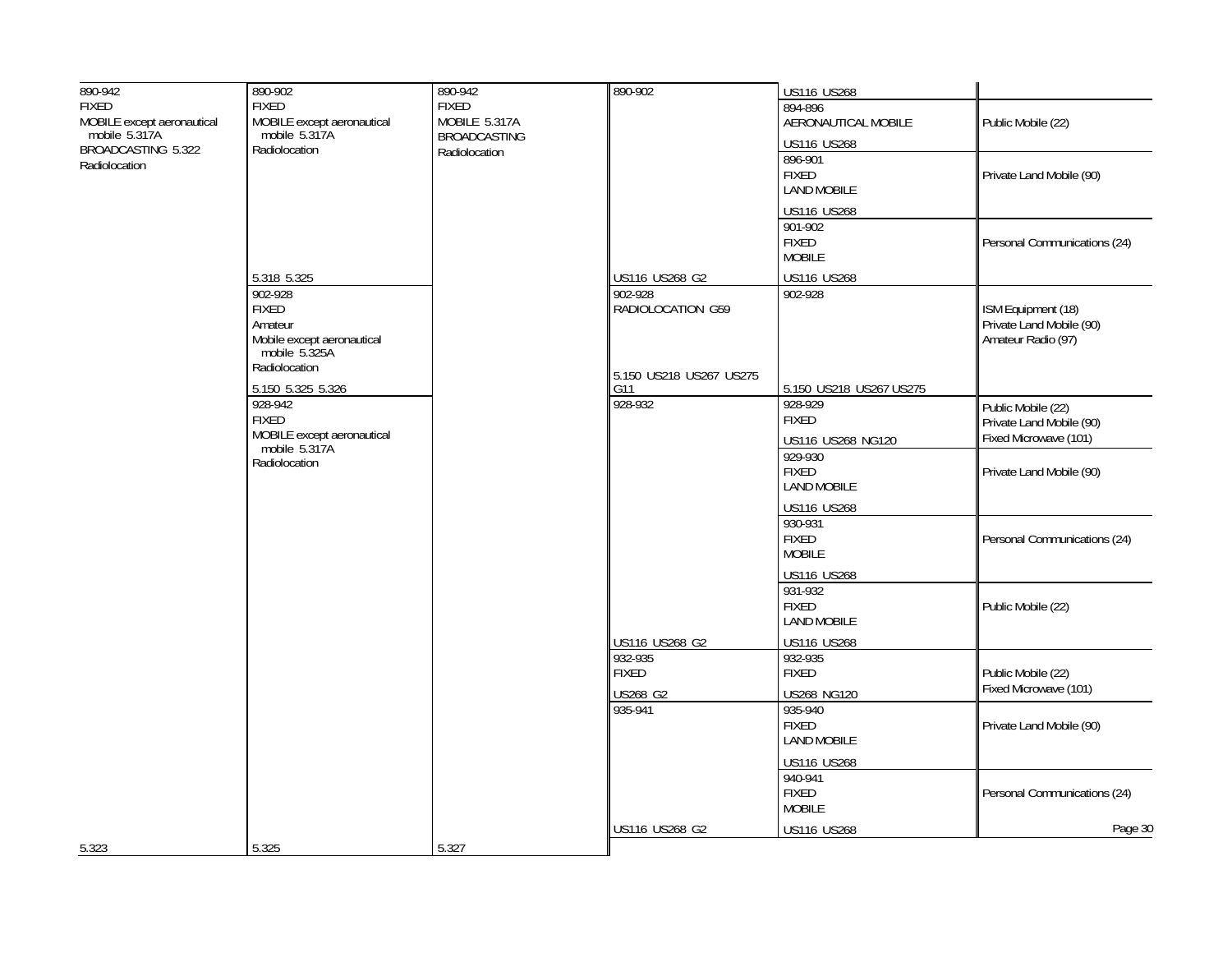| <b>Table of Frequency Allocations</b>                                                                                                                                                                     |                                                                 |                                                                                                                                                                                | 941-1525 MHz (UHF)<br>Page 31                                                                                                                                       |                                                   |                                                                                                             |  |
|-----------------------------------------------------------------------------------------------------------------------------------------------------------------------------------------------------------|-----------------------------------------------------------------|--------------------------------------------------------------------------------------------------------------------------------------------------------------------------------|---------------------------------------------------------------------------------------------------------------------------------------------------------------------|---------------------------------------------------|-------------------------------------------------------------------------------------------------------------|--|
|                                                                                                                                                                                                           | International Table                                             |                                                                                                                                                                                |                                                                                                                                                                     | <b>United States Table</b>                        | FCC Rule Part(s)                                                                                            |  |
| Region 1 Table                                                                                                                                                                                            | Region 2 Table                                                  | Region 3 Table                                                                                                                                                                 | Federal Table                                                                                                                                                       | Non-Federal Table                                 |                                                                                                             |  |
| (See previous page)<br>942-960<br><b>FIXED</b><br>MOBILE except aeronautical                                                                                                                              | (See previous page)<br>942-960<br><b>FIXED</b><br>MOBILE 5.317A | (See previous page)<br>942-960<br><b>FIXED</b><br>MOBILE 5.317A                                                                                                                | 941-944<br><b>FIXED</b><br>US268 US301 G2                                                                                                                           | 941-944<br><b>FIXED</b><br>US268 US301 NG30 NG120 | Public Mobile (22)<br>Aural Broadcast Auxiliary (74E)<br>Fixed Microwave (101)                              |  |
| mobile 5.317A<br>BROADCASTING 5.322                                                                                                                                                                       |                                                                 | <b>BROADCASTING</b><br>5.320                                                                                                                                                   | 944-960                                                                                                                                                             | 944-960<br><b>FIXED</b>                           | Public Mobile (22)<br>Aural Broadcast Auxiliary (74E)<br>Low Power Auxiliary (74H)<br>Fixed Microwave (101) |  |
| 5.323                                                                                                                                                                                                     |                                                                 |                                                                                                                                                                                | 960-1164                                                                                                                                                            | <b>NG120</b>                                      |                                                                                                             |  |
| 960-1164<br>AERONAUTICAL MOBILE (R) 5.327A<br>AERONAUTICAL RADIONAVIGATION 5.328<br>1164-1215<br>AERONAUTICAL RADIONAVIGATION 5.328<br>RADIONAVIGATION-SATELLITE (space-to-Earth) (space-to-space) 5.328B |                                                                 |                                                                                                                                                                                | AERONAUTICAL RADIONAVIGATION 5.328<br>US224 US400<br>1164-1215<br>AERONAUTICAL RADIONAVIGATION 5.328<br>RADIONAVIGATION-SATELLITE (space-to-Earth) (space-to-space) | Aviation (87)                                     |                                                                                                             |  |
| 5.328A                                                                                                                                                                                                    |                                                                 |                                                                                                                                                                                | 5.328A US224                                                                                                                                                        |                                                   |                                                                                                             |  |
| 1215-1240<br>EARTH EXPLORATION-SATELLITE (active)<br>RADIOLOCATION<br>RADIONAVIGATION-SATELLITE (space-to-Earth) (space-to-space) 5.328B 5.329 5.329A<br>SPACE RESEARCH (active)                          |                                                                 | 1215-1240<br>EARTH EXPLORATION-SATELLITE<br>(active)<br>RADIOLOCATION G56<br>RADIONAVIGATION-SATELLITE<br>(space-to-Earth) (space-to-space)<br>G132<br>SPACE RESEARCH (active) | 1215-1240<br>Earth exploration-satellite (active)<br>Space research (active)                                                                                        |                                                   |                                                                                                             |  |
| 5.330 5.331 5.332                                                                                                                                                                                         |                                                                 |                                                                                                                                                                                | 5.332                                                                                                                                                               |                                                   |                                                                                                             |  |
| 1240-1300<br>EARTH EXPLORATION-SATELLITE (active)<br><b>RADIOLOCATION</b><br>RADIONAVIGATION-SATELLITE (space-to-Earth) (space-to-space) 5.328B 5.329 5.329A<br>SPACE RESEARCH (active)<br>Amateur        |                                                                 | 1240-1300<br><b>EARTH EXPLORATION-SATELLITE</b><br>(active)<br>RADIOLOCATION G56<br><b>SPACE RESEARCH (active)</b><br>AERONAUTICAL RADIONAVIGATION                             | 1240-1300<br>AERONAUTICAL RADIONAVIGATION<br>Amateur<br>Earth exploration-satellite (active)<br>Space research (active)                                             | Amateur Radio (97)                                |                                                                                                             |  |
| 5.282 5.330 5.331 5.332 5.335 5.335A                                                                                                                                                                      |                                                                 |                                                                                                                                                                                | 5.332 5.335                                                                                                                                                         | 5.282                                             |                                                                                                             |  |
| 1300-1350<br>RADIOLOCATION<br>AERONAUTICAL RADIONAVIGATION 5.337<br>RADIONAVIGATION-SATELLITE (Earth-to-space)                                                                                            |                                                                 | 1300-1350<br>AERONAUTICAL RADIONAVIGATION<br>5.337<br>Radiolocation G2                                                                                                         | 1300-1350<br>AERONAUTICAL RADIONAVIGATION<br>5.337                                                                                                                  | Aviation (87)                                     |                                                                                                             |  |
| 5.149 5.337A                                                                                                                                                                                              |                                                                 |                                                                                                                                                                                | <b>US342</b>                                                                                                                                                        | <b>US342</b>                                      |                                                                                                             |  |
| 1350-1400<br><b>FIXED</b><br><b>MOBILE</b><br><b>RADIOLOCATION</b>                                                                                                                                        | 1350-1400<br>RADIOLOCATION 5.338A                               |                                                                                                                                                                                | 1350-1390<br><b>FIXED</b><br><b>MOBILE</b><br>RADIOLOCATION G2                                                                                                      | 1350-1390                                         |                                                                                                             |  |
|                                                                                                                                                                                                           |                                                                 |                                                                                                                                                                                | 5.334 5.339 US342 US385 G27 G114 5.334 5.339 US342 US385                                                                                                            |                                                   |                                                                                                             |  |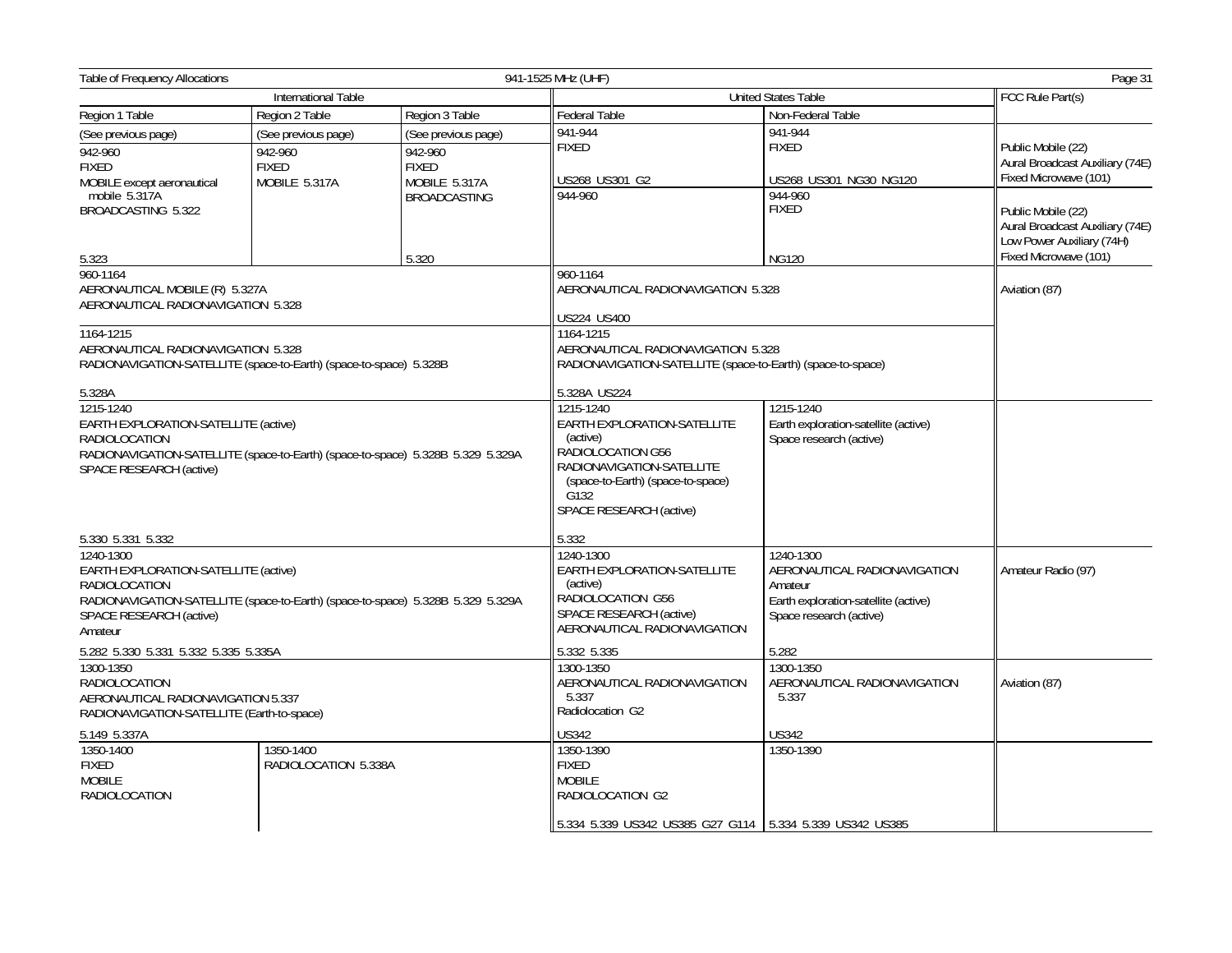|                                                                                                                                                      |                                                                                                                        | 1390-1395                                                                                              | 1390-1392<br><b>FIXED</b><br>MOBILE except aeronautical mobile<br>Fixed-satellite (Earth-to-space) US368<br>5.339 US37 US342 US385 US398<br>1392-1395<br><b>FIXED</b><br>MOBILE except aeronautical mobile                                                                             | Wireless Communications (27)                    |
|------------------------------------------------------------------------------------------------------------------------------------------------------|------------------------------------------------------------------------------------------------------------------------|--------------------------------------------------------------------------------------------------------|----------------------------------------------------------------------------------------------------------------------------------------------------------------------------------------------------------------------------------------------------------------------------------------|-------------------------------------------------|
|                                                                                                                                                      |                                                                                                                        | 5.339 US37 US342 US385 US398<br>1395-1400                                                              | 5.339 US37 US342 US385 US398                                                                                                                                                                                                                                                           |                                                 |
|                                                                                                                                                      |                                                                                                                        | LAND MOBILE (medical telemetry and medical telecommand)                                                |                                                                                                                                                                                                                                                                                        | Personal Radio (95)                             |
| 5.149 5.338 5.338A 5.339                                                                                                                             | 5.149 5.334 5.339                                                                                                      | 5.339 US37 US342 US385 US398                                                                           |                                                                                                                                                                                                                                                                                        |                                                 |
| 1400-1427<br>EARTH EXPLORATION-SATELLITE (passive)<br>RADIO ASTRONOMY<br>SPACE RESEARCH (passive)                                                    |                                                                                                                        | 1400-1427<br>EARTH EXPLORATION-SATELLITE (passive)<br>RADIO ASTRONOMY US74<br>SPACE RESEARCH (passive) |                                                                                                                                                                                                                                                                                        |                                                 |
| 5.340 5.341                                                                                                                                          |                                                                                                                        | 5.341 US246                                                                                            |                                                                                                                                                                                                                                                                                        |                                                 |
| 1427-1429<br>SPACE OPERATION (Earth-to-space)<br><b>FIXED</b><br>MOBILE except aeronautical mobile                                                   |                                                                                                                        | 1427-1429.5<br>LAND MOBILE (medical telemetry<br>and medical telecommand) US350                        | 1427-1429.5<br>LAND MOBILE (telemetry and telecommand)<br>Fixed (telemetry)                                                                                                                                                                                                            | Private Land Mobile (90)<br>Personal Radio (95) |
| 5.338A 5.341                                                                                                                                         |                                                                                                                        |                                                                                                        |                                                                                                                                                                                                                                                                                        |                                                 |
| 1429-1452<br><b>FIXED</b><br>MOBILE except aeronautical mobile   MOBILE 5.343                                                                        | 1429-1452<br><b>FIXED</b>                                                                                              | 5.341 US37 US398<br>1429.5-1432                                                                        | 5.341 US37 US350 US398<br>1429.5-1430<br>FIXED (telemetry and telecommand)<br>LAND MOBILE (telemetry and telecommand)<br>5.341 US37 US350 US398<br>1430-1432<br>FIXED (telemetry and telecommand)<br>LAND MOBILE (telemetry and telecommand)<br>Fixed-satellite (space-to-Earth) US368 |                                                 |
|                                                                                                                                                      |                                                                                                                        | 5.341 US37 US350 US398                                                                                 | 5.341 US37 US350 US398                                                                                                                                                                                                                                                                 |                                                 |
|                                                                                                                                                      |                                                                                                                        | 1432-1435                                                                                              | 1432-1435<br><b>FIXED</b><br>MOBILE except aeronautical mobile                                                                                                                                                                                                                         | Wireless Communications (27)                    |
|                                                                                                                                                      |                                                                                                                        | 5.341 US361                                                                                            | 5.341 US361                                                                                                                                                                                                                                                                            |                                                 |
| 5.338A 5.341 5.342<br>1452-1492<br><b>FIXED</b><br>MOBILE except aeronautical mobile<br>BROADCASTING 5.345<br>BROADCASTING-SATELLITE<br>5.208B 5.345 | 5.338A 5.341<br>1452-1492<br><b>FIXED</b><br>MOBILE 5.343<br>BROADCASTING 5.345<br>BROADCASTING-SATELLITE 5.208B 5.345 | 1435-1525<br>MOBILE (aeronautical telemetry)                                                           |                                                                                                                                                                                                                                                                                        | Aviation (87)                                   |
| 5.341 5.342                                                                                                                                          | 5.341 5.344                                                                                                            |                                                                                                        |                                                                                                                                                                                                                                                                                        |                                                 |
|                                                                                                                                                      |                                                                                                                        | 5.341 US78                                                                                             |                                                                                                                                                                                                                                                                                        | Page 32                                         |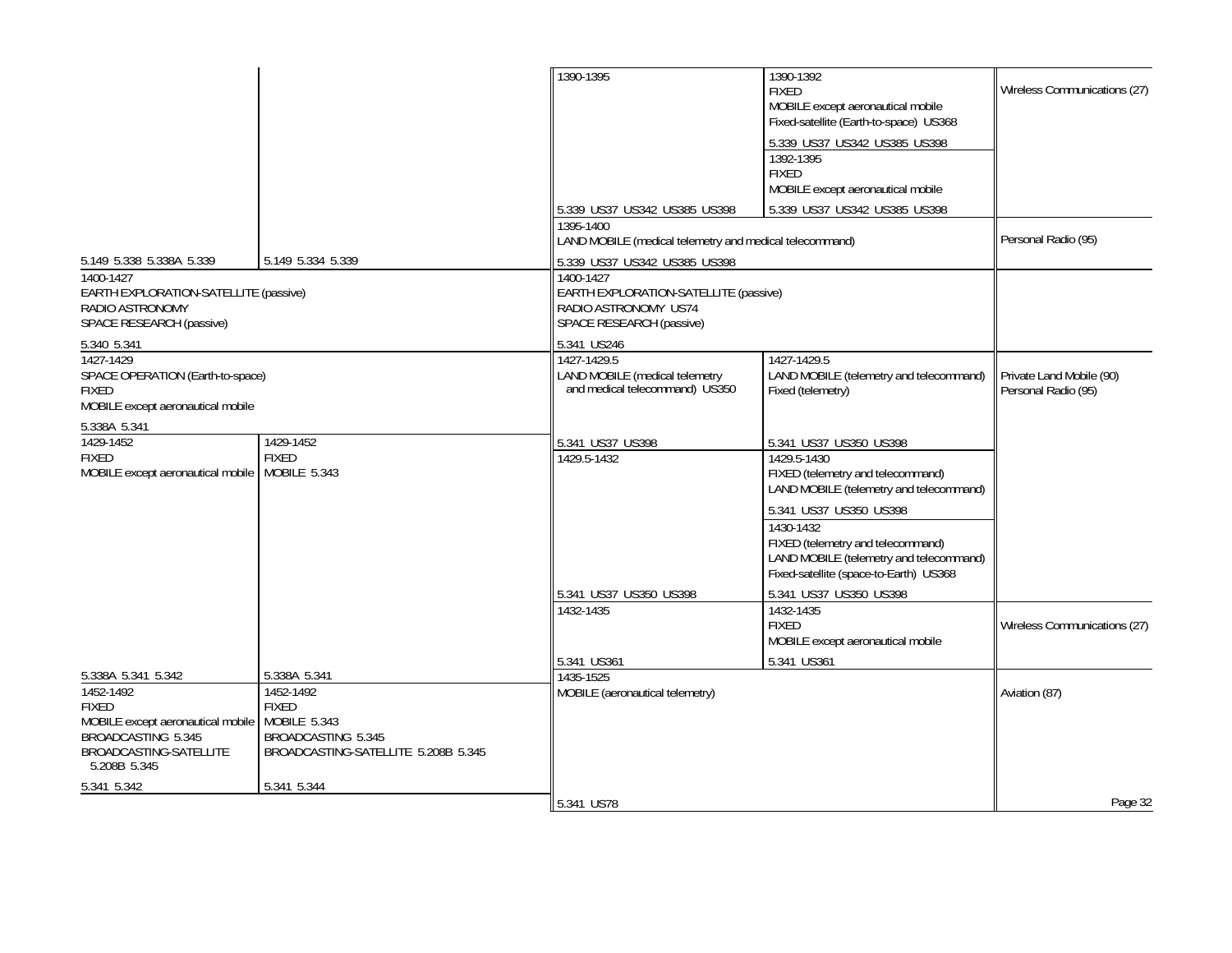| <b>Table of Frequency Allocations</b>                           | 1525-1670 MHz (UHF)<br>Page 33                                                   |                                                                 |                              |                                               |                               |
|-----------------------------------------------------------------|----------------------------------------------------------------------------------|-----------------------------------------------------------------|------------------------------|-----------------------------------------------|-------------------------------|
|                                                                 | International Table                                                              |                                                                 |                              | <b>United States Table</b>                    | FCC Rule Part(s)              |
| Region 1 Table                                                  | Region 2 Table                                                                   | Region 3 Table                                                  | Federal Table                | Non-Federal Table                             |                               |
| 1492-1518                                                       | 1492-1518                                                                        | 1492-1518                                                       | (see previous page)          |                                               |                               |
| <b>FIXED</b>                                                    | <b>FIXED</b>                                                                     | <b>FIXED</b>                                                    |                              |                                               |                               |
| MOBILE except aeronautical mobile                               | MOBILE 5.343                                                                     | <b>MOBILE</b>                                                   |                              |                                               |                               |
| 5.341 5.342                                                     | 5.341 5.344                                                                      | 5.341                                                           |                              |                                               |                               |
| 1518-1525                                                       | 1518-1525                                                                        | 1518-1525                                                       |                              |                                               |                               |
| <b>FIXED</b>                                                    | <b>FIXED</b>                                                                     | <b>FIXED</b>                                                    |                              |                                               |                               |
| MOBILE except aeronautical mobile                               | MOBILE 5.343                                                                     | <b>MOBILE</b>                                                   |                              |                                               |                               |
| MOBILE-SATELLITE (space-to-Earth)<br>5.348 5.348A 5.348B 5.351A | MOBILE-SATELLITE (space-to-Earth)<br>5.348 5.348A 5.348B 5.351A                  | MOBILE-SATELLITE (space-to-Earth)<br>5.348 5.348A 5.348B 5.351A |                              |                                               |                               |
| 5.341 5.342                                                     | 5.341 5.344                                                                      | 5.341                                                           |                              |                                               |                               |
| 1525-1530                                                       | 1525-1530                                                                        | 1525-1530                                                       | 1525-1535                    |                                               |                               |
| SPACE OPERATION (space-to-Earth)                                | SPACE OPERATION (space-to-Earth)                                                 | SPACE OPERATION (space-to-Earth)                                |                              | MOBILE-SATELLITE (space-to-Earth) US315 US380 | Satellite Communications (25) |
| <b>FIXED</b>                                                    | MOBILE-SATELLITE (space-to-Earth)                                                | <b>FIXED</b>                                                    |                              |                                               | Maritime (80)                 |
| MOBILE-SATELLITE (space-to-Earth)                               | 5.208B 5.351A                                                                    | MOBILE-SATELLITE (space-to-Earth)                               |                              |                                               |                               |
| 5.208B 5.351A<br>Earth exploration-satellite                    | Earth exploration-satellite<br>Fixed                                             | 5.208B 5.351A<br>Earth exploration-satellite                    |                              |                                               |                               |
| Mobile except aeronautical mobile 5.349   Mobile 5.343          |                                                                                  | Mobile 5.349                                                    |                              |                                               |                               |
|                                                                 |                                                                                  |                                                                 |                              |                                               |                               |
| 5.341 5.342 5.350 5.351 5.352A                                  |                                                                                  |                                                                 |                              |                                               |                               |
| 5.354                                                           | 5.341 5.351 5.354                                                                | 5.341 5.351 5.352A 5.354                                        |                              |                                               |                               |
| 1530-1535<br>SPACE OPERATION (space-to-Earth)                   | 1530-1535<br>SPACE OPERATION (space-to-Earth)                                    |                                                                 |                              |                                               |                               |
| MOBILE-SATELLITE (space-to-Earth)                               | MOBILE-SATELLITE (space-to-Earth) 5.208B 5.351A 5.353A                           |                                                                 |                              |                                               |                               |
| 5.208B 5.351A 5.353A                                            | Earth exploration-satellite                                                      |                                                                 |                              |                                               |                               |
| Earth exploration-satellite                                     | Fixed                                                                            |                                                                 |                              |                                               |                               |
| Fixed                                                           | Mobile 5.343                                                                     |                                                                 |                              |                                               |                               |
| Mobile except aeronautical mobile                               |                                                                                  |                                                                 |                              |                                               |                               |
| 5.341 5.342 5.351 5.354                                         | 5.341 5.351 5.354                                                                |                                                                 | 5.341 5.351                  |                                               |                               |
| 1535-1559                                                       |                                                                                  |                                                                 | 1535-1559                    |                                               |                               |
| MOBILE-SATELLITE (space-to-Earth) 5.208B 5.351A                 |                                                                                  |                                                                 |                              | MOBILE-SATELLITE (space-to-Earth) US308 US309 | Satellite Communications (25) |
|                                                                 |                                                                                  |                                                                 | <b>US315 US380</b>           |                                               | Maritime (80)                 |
| 5.341 5.351 5.353A 5.354 5.355 5.356 5.357 5.357A 5.359 5.362A  |                                                                                  |                                                                 | 5.341 5.351 5.356            |                                               | Aviation (87)                 |
| 1559-1610                                                       |                                                                                  |                                                                 | 1559-1610                    |                                               |                               |
| AERONAUTICAL RADIONAVIGATION                                    |                                                                                  |                                                                 | AERONAUTICAL RADIONAVIGATION |                                               | Aviation (87)                 |
|                                                                 | RADIONAVIGATION-SATELLITE (space-to-Earth) (space-to-space) 5.208B 5.328B 5.329A |                                                                 |                              | RADIONAVIGATION-SATELLITE (space-to-Earth)    |                               |
|                                                                 |                                                                                  |                                                                 | (space-to-space)             |                                               |                               |
| 5.341 5.362B 5.362C                                             |                                                                                  |                                                                 | 5.341 US208 US260 US343      |                                               |                               |
| 1610-1610.6                                                     | 1610-1610.6                                                                      | 1610-1610.6                                                     | 1610-1610.6                  |                                               |                               |
| MOBILE-SATELLITE (Earth-to-space)                               | MOBILE-SATELLITE (Earth-to-space)                                                | MOBILE-SATELLITE (Earth-to-space)                               |                              | MOBILE-SATELLITE (Earth-to-space) US319 US380 | Satellite Communications (25) |
| 5.351A                                                          | 5.351A                                                                           | 5.351A                                                          |                              | AERONAUTICAL RADIONAVIGATION US260            | Aviation (87)                 |
| AERONAUTICAL RADIONAVIGATION                                    | AERONAUTICAL RADIONAVIGATION                                                     | AERONAUTICAL RADIONAVIGATION                                    |                              | RADIODETERMINATION-SATELLITE (Earth-to-space) |                               |
|                                                                 | RADIODETERMINATION-SATELLITE<br>(Earth-to-space)                                 | Radiodetermination-satellite<br>(Earth-to-space)                |                              |                                               |                               |
|                                                                 |                                                                                  |                                                                 |                              |                                               |                               |
| 5.341 5.355 5.359 5.364 5.366                                   | 5.341 5.364 5.366 5.367 5.368<br>5.370 5.372                                     | 5.341 5.355 5.359 5.364 5.366                                   |                              |                                               |                               |
| 5.367 5.368 5.369 5.371 5.372                                   |                                                                                  | 5.367 5.368 5.369 5.372                                         |                              | 5.341 5.364 5.366 5.367 5.368 5.372 US208     |                               |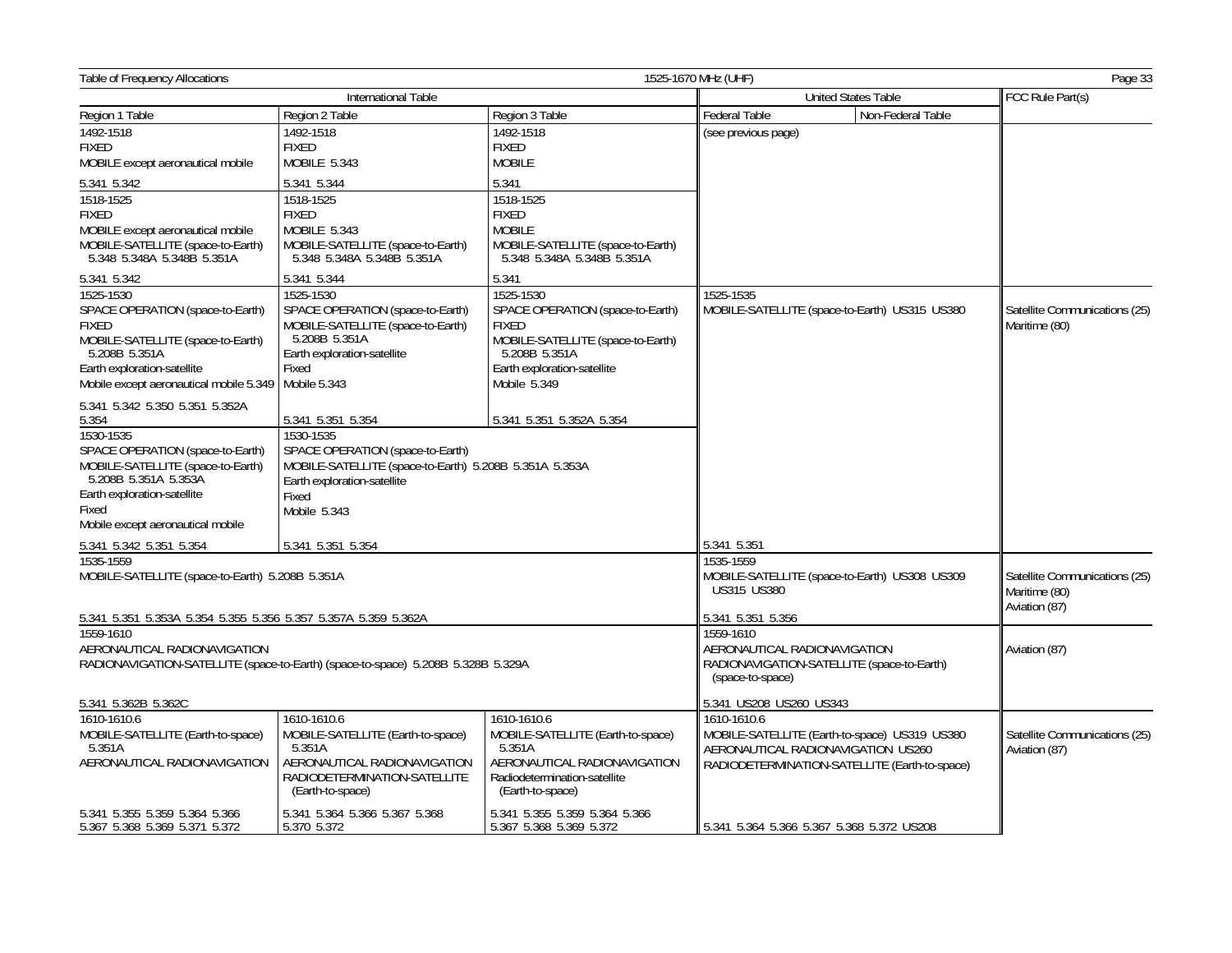| 1610.6-1613.8<br>MOBILE-SATELLITE (Earth-to-space)                                                                                                                   | 1610.6-1613.8<br>MOBILE-SATELLITE (Earth-to-space)                                                                                               | 1610.6-1613.8                                                                                                                                                            | 1610.6-1613.8<br>MOBILE-SATELLITE (Earth-to-space) US319 US380                                                                                                                             |                                                |
|----------------------------------------------------------------------------------------------------------------------------------------------------------------------|--------------------------------------------------------------------------------------------------------------------------------------------------|--------------------------------------------------------------------------------------------------------------------------------------------------------------------------|--------------------------------------------------------------------------------------------------------------------------------------------------------------------------------------------|------------------------------------------------|
| 5.351A                                                                                                                                                               | 5.351A                                                                                                                                           | MOBILE-SATELLITE (Earth-to-space)<br>5.351A                                                                                                                              | RADIO ASTRONOMY                                                                                                                                                                            |                                                |
| RADIO ASTRONOMY                                                                                                                                                      | RADIO ASTRONOMY                                                                                                                                  | RADIO ASTRONOMY                                                                                                                                                          | AERONAUTICAL RADIONAVIGATION US260                                                                                                                                                         |                                                |
| AERONAUTICAL RADIONAVIGATION                                                                                                                                         | AERONAUTICAL RADIONAVIGATION<br>RADIODETERMINATION-                                                                                              | AERONAUTICAL RADIONAVIGATION<br>Radiodetermination-satellite                                                                                                             | RADIODETERMINATION-SATELLITE (Earth-to-space)                                                                                                                                              |                                                |
|                                                                                                                                                                      | SATELLITE (Earth-to-space)                                                                                                                       | (Earth-to-space)                                                                                                                                                         |                                                                                                                                                                                            |                                                |
| 5.149 5.341 5.355 5.359 5.364<br>5.366 5.367 5.368 5.369 5.371 5.372 5.370 5.372                                                                                     | 5.149 5.341 5.364 5.366 5.367 5.368                                                                                                              | 5.149 5.341 5.355 5.359 5.364 5.366<br>5.367 5.368 5.369 5.372                                                                                                           | 5.341 5.364 5.366 5.367 5.368 5.372 US208 US342                                                                                                                                            |                                                |
| 1613.8-1626.5<br>MOBILE-SATELLITE (Earth-to-space)<br>5.351A<br>AERONAUTICAL RADIONAVIGATION<br>Mobile-satellite (space-to-Earth) 5.208B                             | 1613.8-1626.5<br>MOBILE-SATELLITE (Earth-to-space)<br>5.351A<br>AERONAUTICAL RADIONAVIGATION<br>RADIODETERMINATION-SATELLITE<br>(Earth-to-space) | 1613.8-1626.5<br>MOBILE-SATELLITE (Earth-to-space)<br>5.351A<br>AERONAUTICAL RADIONAVIGATION<br>Mobile-satellite (space-to-Earth) 5.208B<br>Radiodetermination-satellite | 1613.8-1626.5<br>MOBILE-SATELLITE (Earth-to-space) US319 US380<br>AERONAUTICAL RADIONAVIGATION US260<br>RADIODETERMINATION-SATELLITE (Earth-to-space)<br>Mobile-satellite (space-to-Earth) |                                                |
|                                                                                                                                                                      | Mobile-satellite (space-to-Earth) 5.208B                                                                                                         | (Earth-to-space)                                                                                                                                                         |                                                                                                                                                                                            |                                                |
| 5.341 5.355 5.359 5.364 5.365<br>5.366 5.367 5.368 5.369 5.371 5.372 5.370 5.372                                                                                     | 5.341 5.364 5.365 5.366 5.367 5.368                                                                                                              | 5.341 5.355 5.359 5.364 5.365 5.366<br>5.367 5.368 5.369 5.372                                                                                                           | 5.341 5.364 5.365 5.366 5.367 5.368 5.372 US208                                                                                                                                            |                                                |
| 1626.5-1660<br>MOBILE-SATELLITE (Earth-to-space) 5.351A                                                                                                              |                                                                                                                                                  |                                                                                                                                                                          | 1626.5-1660<br>MOBILE-SATELLITE (Earth-to-space) US308 US309<br><b>US315 US380</b>                                                                                                         | Satellite Communications (25)<br>Maritime (80) |
| 5.341 5.351 5.353A 5.354 5.355 5.357A 5.359 5.362A 5.374 5.375 5.376                                                                                                 |                                                                                                                                                  |                                                                                                                                                                          | 5.341 5.351 5.375                                                                                                                                                                          | Aviation (87)                                  |
| 1660-1660.5<br>MOBILE-SATELLITE (Earth-to-space) 5.351A<br>RADIO ASTRONOMY                                                                                           |                                                                                                                                                  |                                                                                                                                                                          | 1660-1660.5<br>MOBILE-SATELLITE (Earth-to-space) US308 US309<br><b>US380</b><br>RADIO ASTRONOMY                                                                                            | Satellite Communications (25)<br>Aviation (87) |
| 5.149 5.341 5.351 5.354 5.362A 5.376A                                                                                                                                |                                                                                                                                                  |                                                                                                                                                                          |                                                                                                                                                                                            |                                                |
| 1660.5-1668<br>RADIO ASTRONOMY<br>SPACE RESEARCH (passive)<br>Fixed<br>Mobile except aeronautical mobile                                                             |                                                                                                                                                  |                                                                                                                                                                          | 1660.5-1668.4<br>RADIO ASTRONOMY US74<br>SPACE RESEARCH (passive)                                                                                                                          |                                                |
| 5.149 5.341 5.379 5.379A                                                                                                                                             |                                                                                                                                                  |                                                                                                                                                                          |                                                                                                                                                                                            |                                                |
| 1668-1668.4<br>MOBILE-SATELLITE (Earth-to-space) 5.351A 5.379B 5.379C<br>RADIO ASTRONOMY<br>SPACE RESEARCH (passive)<br>Fixed<br>Mobile except aeronautical mobile   |                                                                                                                                                  |                                                                                                                                                                          |                                                                                                                                                                                            |                                                |
| 5.149 5.341 5.379 5.379A                                                                                                                                             |                                                                                                                                                  |                                                                                                                                                                          | 5.341 US246                                                                                                                                                                                |                                                |
| 1668.4-1670<br>METEOROLOGICAL AIDS<br><b>FIXED</b><br>MOBILE except aeronautical mobile<br>MOBILE-SATELLITE (Earth-to-space) 5.351A 5.379B 5.379C<br>RADIO ASTRONOMY |                                                                                                                                                  |                                                                                                                                                                          | 1668.4-1670<br>METEOROLOGICAL AIDS (radiosonde)<br>RADIO ASTRONOMY US74                                                                                                                    |                                                |
| 5.149 5.341 5.379D 5.379E                                                                                                                                            |                                                                                                                                                  |                                                                                                                                                                          | 5.341 US99 US342                                                                                                                                                                           | Page 34                                        |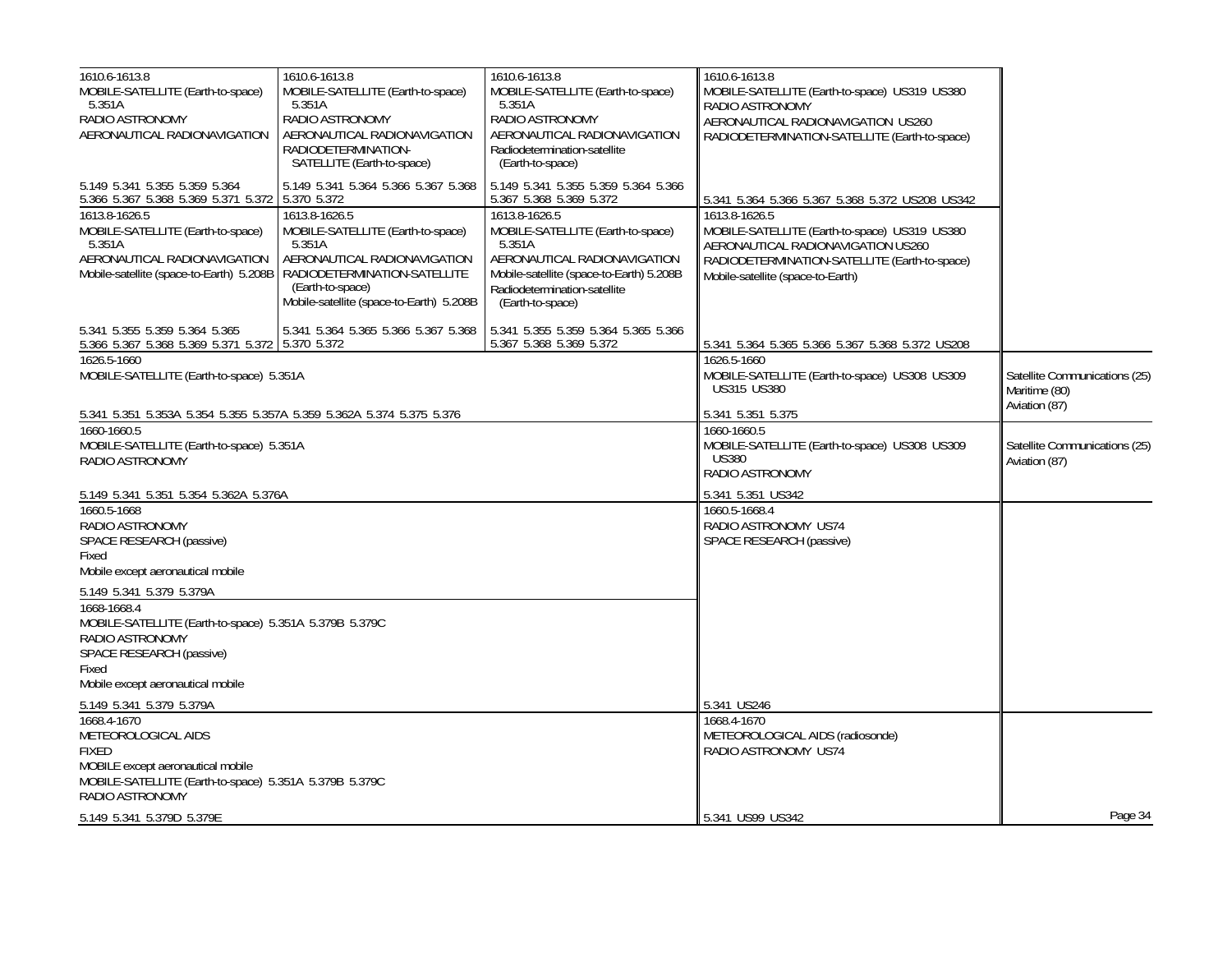| <b>Table of Frequency Allocations</b>                                                                                                                             |                                                                                        |                                                                                                                    | 1670-2200 MHz (UHF)                                                                                        |                                                                    | Page 35                                                                  |
|-------------------------------------------------------------------------------------------------------------------------------------------------------------------|----------------------------------------------------------------------------------------|--------------------------------------------------------------------------------------------------------------------|------------------------------------------------------------------------------------------------------------|--------------------------------------------------------------------|--------------------------------------------------------------------------|
| International Table                                                                                                                                               |                                                                                        |                                                                                                                    |                                                                                                            | <b>United States Table</b>                                         | FCC Rule Part(s)                                                         |
| Region 1 Table                                                                                                                                                    | Region 2 Table                                                                         | Region 3 Table                                                                                                     | <b>Federal Table</b>                                                                                       | Non-Federal Table                                                  |                                                                          |
| 1670-1675<br>METEOROLOGICAL AIDS<br><b>FIXED</b><br>METEOROLOGICAL-SATELLITE (space-to-Earth)<br><b>MOBILE</b><br>MOBILE-SATELLITE (Earth-to-space) 5.351A 5.379B |                                                                                        |                                                                                                                    | 1670-1675                                                                                                  | 1670-1675<br><b>FIXED</b><br>MOBILE except aeronautical<br>mobile  | Wireless Communications (27)                                             |
| 5.341 5.379D 5.379E 5.380A                                                                                                                                        |                                                                                        |                                                                                                                    | 5.341 US211 US362                                                                                          | 5.341 US211 US362                                                  |                                                                          |
| 1675-1690<br>METEOROLOGICAL AIDS<br><b>FIXED</b><br>METEOROLOGICAL-SATELLITE (space-to-Earth)<br>MOBILE except aeronautical mobile                                |                                                                                        |                                                                                                                    | 1675-1700<br>METEOROLOGICAL AIDS (radiosonde)<br>METEOROLOGICAL-SATELLITE (space-to-Earth)                 |                                                                    |                                                                          |
| 5.341                                                                                                                                                             |                                                                                        |                                                                                                                    |                                                                                                            |                                                                    |                                                                          |
| 1690-1700<br>METEOROLOGICAL AIDS<br>METEOROLOGICAL-SATELLITE<br>(space-to-Earth)<br>Fixed<br>Mobile except aeronautical mobile                                    | 1690-1700<br>METEOROLOGICAL AIDS<br>METEOROLOGICAL-SATELLITE (space-to-Earth)          |                                                                                                                    |                                                                                                            |                                                                    |                                                                          |
| 5.289 5.341 5.382                                                                                                                                                 | 5.289 5.341 5.381                                                                      |                                                                                                                    | 5.289 5.341 US211                                                                                          |                                                                    |                                                                          |
| 1700-1710<br><b>FIXED</b><br>METEOROLOGICAL-SATELLITE (space-to-Earth)<br>MOBILE except aeronautical mobile                                                       |                                                                                        | 1700-1710<br><b>FIXED</b><br>METEOROLOGICAL-<br>SATELLITE (space-to-Earth)<br>MOBILE except aeronautical<br>mobile | 1700-1710<br>FIXED G118<br>METEOROLOGICAL-SATELLITE<br>(space-to-Earth)                                    | 1700-1710<br>METEOROLOGICAL-SATELLITE<br>(space-to-Earth)<br>Fixed |                                                                          |
| 5.289 5.341                                                                                                                                                       |                                                                                        | 5.289 5.341 5.384                                                                                                  | 5.289 5.341                                                                                                | 5.289 5.341                                                        |                                                                          |
| 1710-1930<br><b>FIXED</b><br>MOBILE 5.384A 5.388A 5.388B                                                                                                          |                                                                                        |                                                                                                                    | 1710-1755                                                                                                  | 1710-1755<br><b>FIXED</b><br><b>MOBILE</b>                         | Wireless Communications (27)                                             |
|                                                                                                                                                                   |                                                                                        |                                                                                                                    | 5.341 US378 US385<br>1755-1850<br><b>FIXED</b><br><b>MOBILE</b><br>SPACE OPERATION<br>(Earth-to-space) G42 | 5.341 US378 US385<br>1755-1850                                     |                                                                          |
| 5.149 5.341 5.385 5.386 5.387 5.388                                                                                                                               |                                                                                        |                                                                                                                    | 1850-1980                                                                                                  | 1850-2000                                                          |                                                                          |
| 1930-1970<br><b>FIXED</b><br>MOBILE 5.388A 5.388B                                                                                                                 | 1930-1970<br><b>FIXED</b><br>MOBILE 5.388A 5.388B<br>Mobile-satellite (Earth-to-space) | 1930-1970<br><b>FIXED</b><br>MOBILE 5.388A 5.388B                                                                  |                                                                                                            | <b>FIXED</b><br><b>MOBILE</b>                                      | RF Devices (15)<br>Personal Communications (24)<br>Fixed Microwave (101) |
| 5.388                                                                                                                                                             | 5.388                                                                                  | 5.388                                                                                                              |                                                                                                            |                                                                    |                                                                          |
| 1970-1980<br><b>FIXED</b><br>MOBILE 5.388A 5.388B                                                                                                                 |                                                                                        |                                                                                                                    |                                                                                                            |                                                                    |                                                                          |
| 5.388                                                                                                                                                             |                                                                                        |                                                                                                                    |                                                                                                            |                                                                    |                                                                          |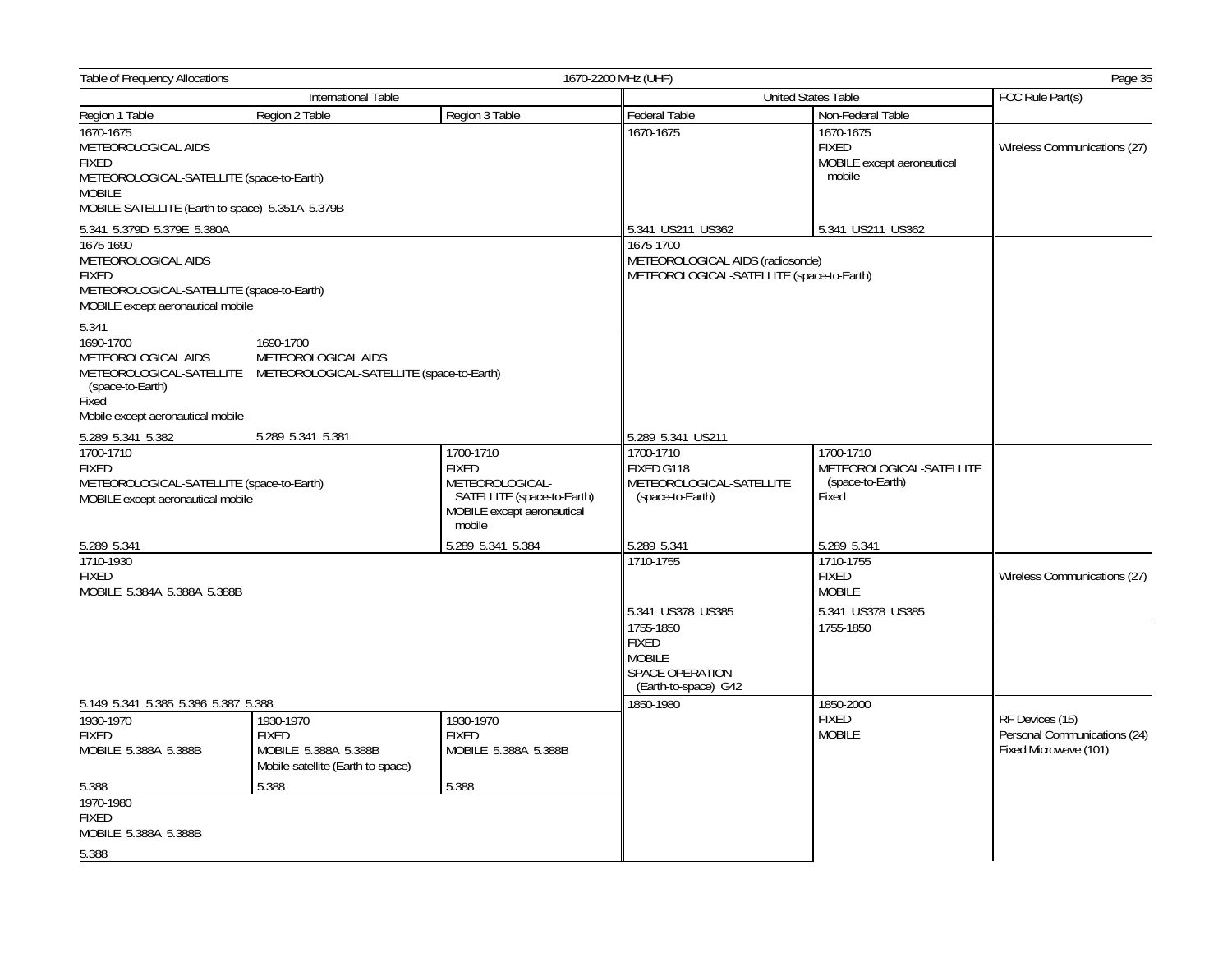| 1980-2010                                         |                                                               |                      | 1980-2025                                                        | <b>NG177</b>           |                                 |
|---------------------------------------------------|---------------------------------------------------------------|----------------------|------------------------------------------------------------------|------------------------|---------------------------------|
| <b>FIXED</b>                                      |                                                               |                      |                                                                  | 2000-2020              |                                 |
| <b>MOBILE</b>                                     |                                                               |                      |                                                                  | <b>FIXED</b>           | Satellite Communications (25)   |
| MOBILE-SATELLITE (Earth-to-space) 5.351A          |                                                               |                      |                                                                  | <b>MOBILE</b>          |                                 |
|                                                   |                                                               |                      |                                                                  | MOBILE-SATELLITE       |                                 |
| 5.388 5.389A 5.389B 5.389F                        |                                                               |                      |                                                                  | (Earth-to-space)       |                                 |
| 2010-2025                                         | 2010-2025                                                     | 2010-2025            |                                                                  |                        |                                 |
| <b>FIXED</b>                                      | <b>FIXED</b>                                                  | <b>FIXED</b>         |                                                                  | 2020-2025              |                                 |
| MOBILE 5.388A 5.388B                              | <b>MOBILE</b>                                                 | MOBILE 5.388A 5.388B |                                                                  | <b>FIXED</b>           |                                 |
|                                                   | MOBILE-SATELLITE (Earth-to-space)                             |                      |                                                                  | <b>MOBILE</b>          |                                 |
|                                                   |                                                               |                      |                                                                  |                        |                                 |
| 5.388                                             | 5.388 5.389C 5.389E                                           | 5.388                |                                                                  | <b>NG177</b>           |                                 |
| 2025-2110                                         |                                                               |                      | 2025-2110                                                        | 2025-2110              |                                 |
| SPACE OPERATION (Earth-to-space) (space-to-space) |                                                               |                      | <b>SPACE OPERATION</b>                                           | FIXED NG118            | TV Auxiliary Broadcasting (74F) |
|                                                   | EARTH EXPLORATION-SATELLITE (Earth-to-space) (space-to-space) |                      | (Earth-to-space) (space-to-space)<br>EARTH EXPLORATION-SATELLITE | MOBILE 5.391           | Cable TV Relay (78)             |
| <b>FIXED</b>                                      |                                                               |                      |                                                                  |                        | Local TV Transmission (101J)    |
| MOBILE 5.391                                      |                                                               |                      | (Earth-to-space) (space-to-space)                                |                        |                                 |
| SPACE RESEARCH (Earth-to-space) (space-to-space)  |                                                               |                      | SPACE RESEARCH                                                   |                        |                                 |
|                                                   |                                                               |                      | (Earth-to-space) (space-to-space)                                |                        |                                 |
|                                                   |                                                               |                      | 5.391 5.392 US90 US222 US346                                     | 5.392 US90 US222 US346 |                                 |
| 5.392                                             |                                                               |                      | US347 US393                                                      | <b>US347 US393</b>     |                                 |
| 2110-2120                                         |                                                               |                      | 2110-2120                                                        | 2110-2120              |                                 |
| <b>FIXED</b>                                      |                                                               |                      |                                                                  | <b>FIXED</b>           | Public Mobile (22)              |
| MOBILE 5.388A 5.388B                              |                                                               |                      |                                                                  | <b>MOBILE</b>          | Wireless Communications (27)    |
| SPACE RESEARCH (deep space) (Earth-to-space)      |                                                               |                      |                                                                  |                        | Fixed Microwave (101)           |
| 5.388                                             |                                                               |                      | <b>US252</b>                                                     | <b>US252</b>           |                                 |
| 2120-2170                                         | 2120-2160                                                     | 2120-2170            | 2120-2200                                                        | 2120-2180              |                                 |
| <b>FIXED</b>                                      | <b>FIXED</b>                                                  | <b>FIXED</b>         |                                                                  | <b>FIXED</b>           |                                 |
|                                                   |                                                               |                      |                                                                  |                        |                                 |
| MOBILE 5.388A 5.388B                              | MOBILE 5.388A 5.388B<br>Mobile-satellite (space-to-Earth)     | MOBILE 5.388A 5.388B |                                                                  | <b>MOBILE</b>          |                                 |
|                                                   | 5.388                                                         |                      |                                                                  |                        |                                 |
|                                                   | 2160-2170                                                     |                      |                                                                  |                        |                                 |
|                                                   |                                                               |                      |                                                                  |                        |                                 |
|                                                   | <b>FIXED</b>                                                  |                      |                                                                  |                        |                                 |
|                                                   | <b>MOBILE</b>                                                 |                      |                                                                  |                        |                                 |
|                                                   | MOBILE-SATELLITE (space-to-Earth)                             |                      |                                                                  |                        |                                 |
| 5.388                                             | 5.388 5.389C 5.389E                                           | 5.388                |                                                                  |                        |                                 |
| 2170-2200                                         |                                                               |                      |                                                                  | NG153 NG178            |                                 |
| <b>FIXED</b>                                      |                                                               |                      |                                                                  | 2180-2200              |                                 |
| <b>MOBILE</b>                                     |                                                               |                      |                                                                  | <b>FIXED</b>           | Satellite Communications (25)   |
| MOBILE-SATELLITE (space-to-Earth) 5.351A          |                                                               |                      |                                                                  | <b>MOBILE</b>          |                                 |
|                                                   |                                                               |                      |                                                                  | MOBILE-SATELLITE       |                                 |
|                                                   |                                                               |                      |                                                                  | (space-to-Earth)       |                                 |
|                                                   |                                                               |                      |                                                                  |                        | Page 36                         |
| 5.388 5.389A 5.389F                               |                                                               |                      |                                                                  | <b>NG168</b>           |                                 |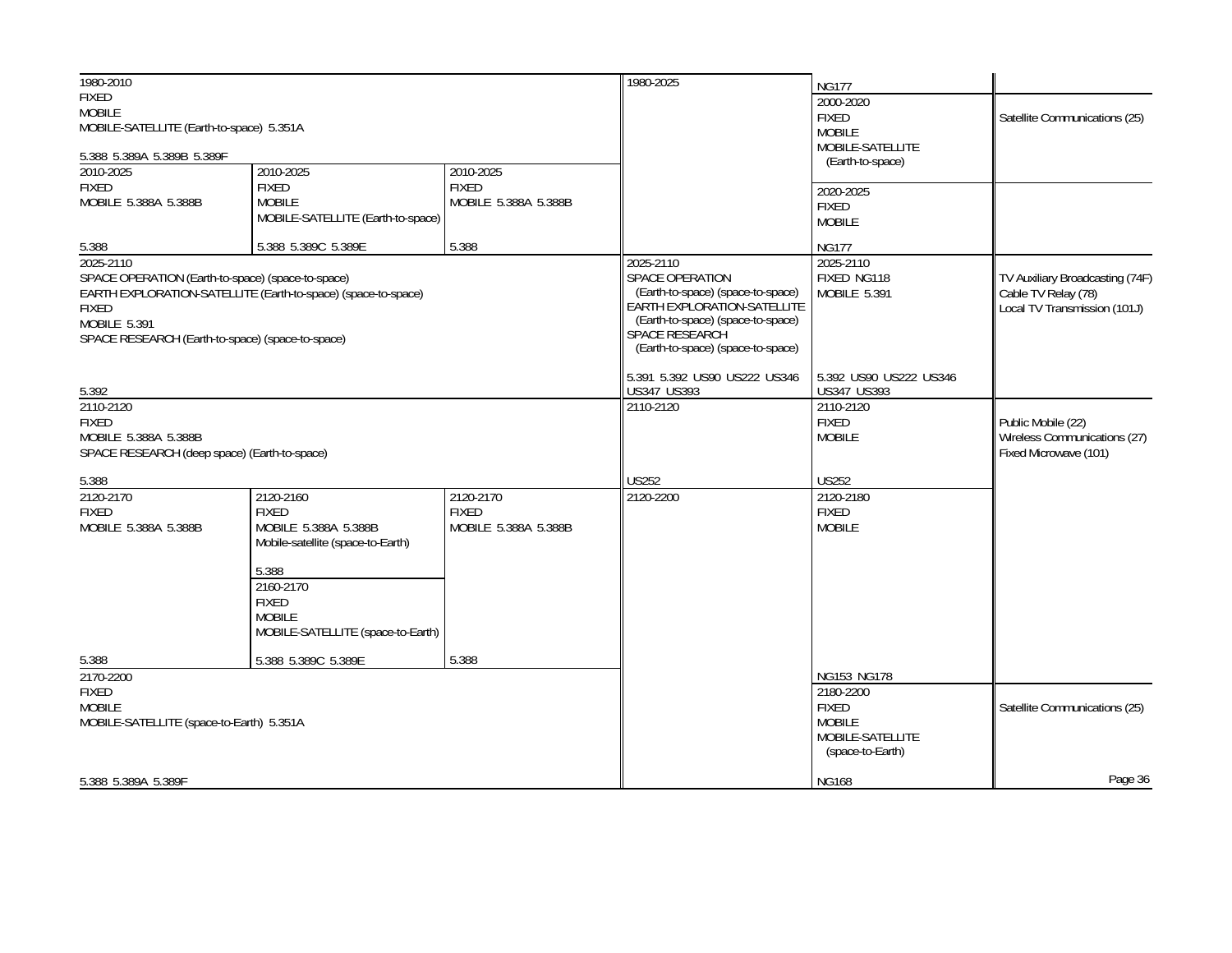| Table of Frequency Allocations                                 |                                                                                                                                                                        |                                                                                            | 2200-2655 MHz (UHF)                                                                                                                                                                                                                                                                                                                                     | Page 37                                                      |                                  |
|----------------------------------------------------------------|------------------------------------------------------------------------------------------------------------------------------------------------------------------------|--------------------------------------------------------------------------------------------|---------------------------------------------------------------------------------------------------------------------------------------------------------------------------------------------------------------------------------------------------------------------------------------------------------------------------------------------------------|--------------------------------------------------------------|----------------------------------|
| International Table                                            |                                                                                                                                                                        |                                                                                            | <b>United States Table</b>                                                                                                                                                                                                                                                                                                                              | FCC Rule Part(s)                                             |                                  |
| Region 1 Table                                                 | Region 2 Table                                                                                                                                                         | Region 3 Table                                                                             | <b>Federal Table</b>                                                                                                                                                                                                                                                                                                                                    | Non-Federal Table                                            |                                  |
| 2200-2290<br><b>FIXED</b><br>MOBILE 5.391                      | SPACE OPERATION (space-to-Earth) (space-to-space)<br>EARTH EXPLORATION-SATELLITE (space-to-Earth) (space-to-space)<br>SPACE RESEARCH (space-to-Earth) (space-to-space) |                                                                                            | 2200-2290<br>SPACE OPERATION (space-to-Earth)<br>(space-to-space)<br>EARTH EXPLORATION-SATELLITE<br>(space-to-Earth) (space-to-space)<br>FIXED (line-of-sight only)<br>MOBILE (line-of-sight only including<br>aeronautical telemetry, but excluding<br>flight testing of manned aircraft) 5.391<br>SPACE RESEARCH (space-to-Earth)<br>(space-to-space) | 2200-2290                                                    |                                  |
| 5.392                                                          |                                                                                                                                                                        |                                                                                            | 5.392 US303                                                                                                                                                                                                                                                                                                                                             | <b>US303</b>                                                 |                                  |
| 2290-2300<br><b>FIXED</b><br>MOBILE except aeronautical mobile | SPACE RESEARCH (deep space) (space-to-Earth)                                                                                                                           |                                                                                            | 2290-2300<br><b>FIXED</b><br>MOBILE except aeronautical mobile<br>SPACE RESEARCH (deep space)<br>(space-to-Earth)                                                                                                                                                                                                                                       | 2290-2300<br>SPACE RESEARCH (deep space)<br>(space-to-Earth) |                                  |
| 2300-2450<br><b>FIXED</b><br>MOBILE 5.384A                     | 2300-2450<br><b>FIXED</b><br>MOBILE 5.384A                                                                                                                             |                                                                                            | 2300-2305<br>G122                                                                                                                                                                                                                                                                                                                                       | 2300-2305<br>Amateur                                         | Amateur Radio (97)               |
| RADIOLOCATION<br>Amateur<br>Radiolocation<br>Amateur           | 2305-2310                                                                                                                                                              | 2305-2310<br><b>FIXED</b><br>MOBILE except aeronautical mobile<br>RADIOLOCATION<br>Amateur | Wireless<br>Communications (27)<br>Amateur Radio (97)                                                                                                                                                                                                                                                                                                   |                                                              |                                  |
|                                                                |                                                                                                                                                                        |                                                                                            | US338 G122                                                                                                                                                                                                                                                                                                                                              | <b>US338</b>                                                 |                                  |
|                                                                | 2310-2320<br>Fixed<br>Mobile US339<br>Radiolocation G2                                                                                                                 | 2310-2320<br><b>FIXED</b><br>MOBILE US339<br>BROADCASTING-SATELLITE<br>RADIOLOCATION       | Wireless<br>Communications (27)<br>Aviation (87)                                                                                                                                                                                                                                                                                                        |                                                              |                                  |
|                                                                |                                                                                                                                                                        |                                                                                            | <b>US327</b>                                                                                                                                                                                                                                                                                                                                            | 5.396 US327                                                  |                                  |
|                                                                |                                                                                                                                                                        |                                                                                            | 2320-2345<br>Fixed<br>Radiolocation G2                                                                                                                                                                                                                                                                                                                  | 2320-2345<br>BROADCASTING-SATELLITE                          | Satellite<br>Communications (25) |
|                                                                |                                                                                                                                                                        |                                                                                            | <b>US327</b>                                                                                                                                                                                                                                                                                                                                            | 5.396 US327                                                  |                                  |
|                                                                |                                                                                                                                                                        | 2345-2360<br>Fixed<br>Mobile US339<br>Radiolocation G2                                     | 2345-2360<br><b>FIXED</b><br>MOBILE US339<br>BROADCASTING-SATELLITE<br><b>RADIOLOCATION</b>                                                                                                                                                                                                                                                             | Wireless<br>Communications (27)<br>Aviation (87)             |                                  |
|                                                                |                                                                                                                                                                        |                                                                                            | <b>US327</b>                                                                                                                                                                                                                                                                                                                                            | 5.396 US327                                                  |                                  |
|                                                                |                                                                                                                                                                        |                                                                                            | 2360-2390<br>MOBILE US276<br>RADIOLOCATION G2 G120<br>Fixed                                                                                                                                                                                                                                                                                             | 2360-2390<br>MOBILE US276                                    | Aviation (87)                    |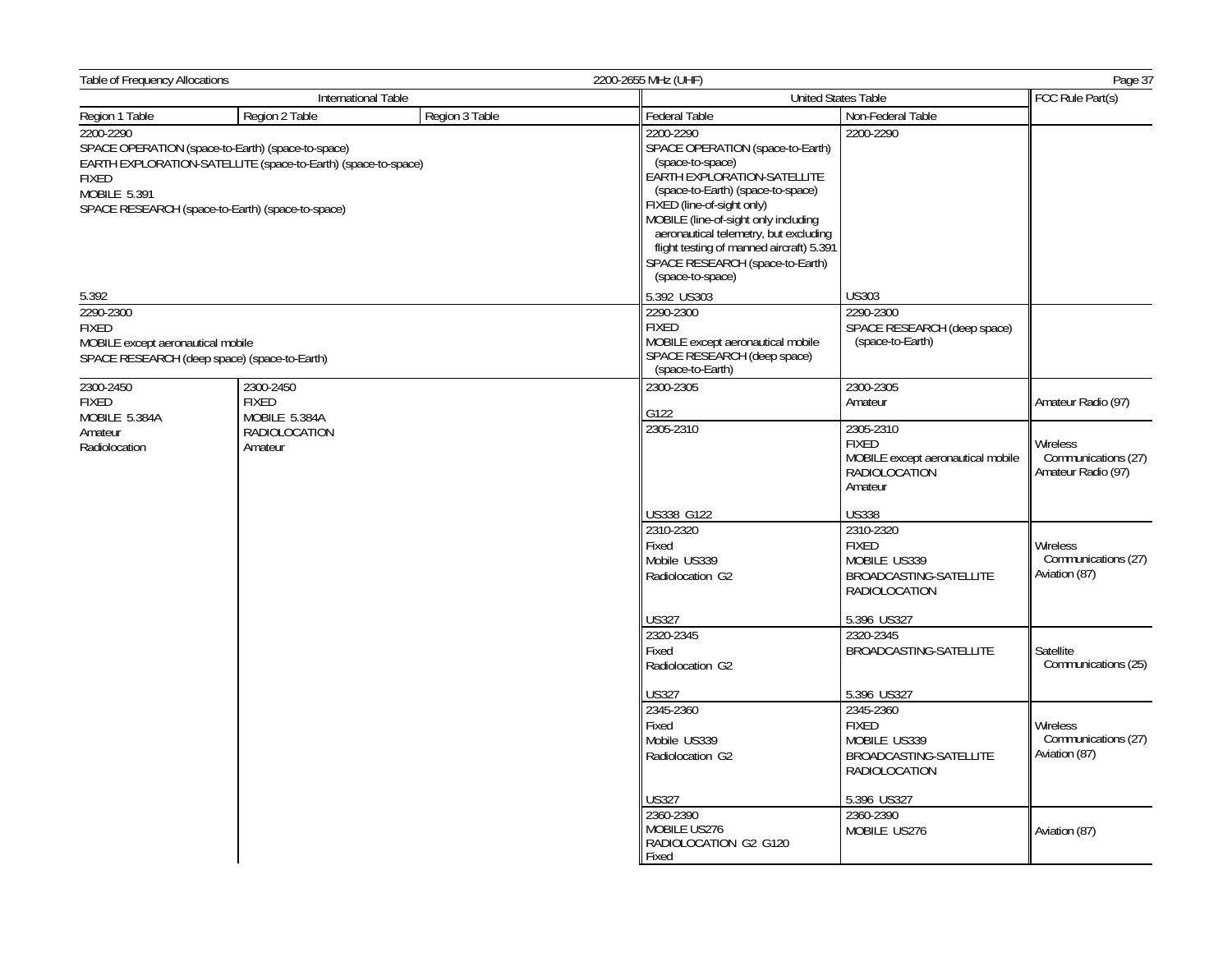|                                                                                                                         |                                                                                                                                                                             |                                                                                                                                                                                                                                                                                                         | 2390-2395<br>MOBILE US276                                                                                                        | 2390-2395<br>AMATEUR<br>MOBILE US276                                                                                                                                      | Aviation (87)<br>Amateur Radio (97)                                                         |
|-------------------------------------------------------------------------------------------------------------------------|-----------------------------------------------------------------------------------------------------------------------------------------------------------------------------|---------------------------------------------------------------------------------------------------------------------------------------------------------------------------------------------------------------------------------------------------------------------------------------------------------|----------------------------------------------------------------------------------------------------------------------------------|---------------------------------------------------------------------------------------------------------------------------------------------------------------------------|---------------------------------------------------------------------------------------------|
|                                                                                                                         |                                                                                                                                                                             |                                                                                                                                                                                                                                                                                                         | 2395-2400<br>G122                                                                                                                | 2395-2400<br>AMATEUR                                                                                                                                                      | Amateur Radio (97)                                                                          |
|                                                                                                                         |                                                                                                                                                                             |                                                                                                                                                                                                                                                                                                         | 2400-2417                                                                                                                        | 2400-2417<br>AMATEUR                                                                                                                                                      | ISM Equipment (18)<br>Amateur Radio (97)                                                    |
|                                                                                                                         |                                                                                                                                                                             |                                                                                                                                                                                                                                                                                                         | 5.150 G122<br>2417-2450<br>Radiolocation G2                                                                                      | 5.150 5.282<br>2417-2450<br>Amateur                                                                                                                                       |                                                                                             |
| 5.150 5.282 5.395                                                                                                       | 5.150 5.282 5.393 5.394 5.396                                                                                                                                               |                                                                                                                                                                                                                                                                                                         | 5.150                                                                                                                            | 5.150 5.282                                                                                                                                                               |                                                                                             |
| 2450-2483.5<br>FIXED<br><b>MOBILE</b><br>Radiolocation                                                                  | 2450-2483.5<br><b>FIXED</b><br><b>MOBILE</b><br>RADIOLOCATION                                                                                                               |                                                                                                                                                                                                                                                                                                         | 2450-2483.5                                                                                                                      | 2450-2483.5<br><b>FIXED</b><br><b>MOBILE</b><br>Radiolocation                                                                                                             | ISM Equipment (18)<br><b>TV Auxiliary</b><br>Broadcasting (74F)<br>Private Land Mobile (90) |
| 5.150 5.397                                                                                                             | 5.150                                                                                                                                                                       |                                                                                                                                                                                                                                                                                                         | 5.150 US41                                                                                                                       | 5.150 US41                                                                                                                                                                | Fixed Microwave (101)                                                                       |
| 2483.5-2500<br><b>FIXED</b><br><b>MOBILE</b><br>MOBILE-SATELLITE<br>(space-to-Earth) 5.351A<br>Radiolocation            | 2483.5-2500<br><b>FIXED</b><br><b>MOBILE</b><br>MOBILE-SATELLITE<br>$(space-to-Earth)$ 5.351A<br>RADIODETERMINATION-                                                        | 2483.5-2500<br><b>FIXED</b><br><b>MOBILE</b><br>MOBILE-SATELLITE (space-to-Earth)<br>5.351A<br><b>RADIOLOCATION</b>                                                                                                                                                                                     | 2483.5-2500<br>MOBILE-SATELLITE (space-to-<br>Earth) US319 US380 US391<br>RADIODETERMINATION-SATELLITE<br>(space-to-Earth) 5.398 | 2483.5-2495<br>MOBILE-SATELLITE (space-to-<br>Earth) US380<br>RADIODETERMINATION-SATEL-<br>LITE (space-to-Earth) 5.398<br>5.150 5.402 US41 US319 NG147                    | ISM Equipment (18)<br>Satellite<br>Communications (25)                                      |
|                                                                                                                         | SATELLITE (space-to-Earth)<br>5.398<br><b>RADIOLOCATION</b>                                                                                                                 | Radiodetermination-satellite (space-to-Earth)<br>5.398                                                                                                                                                                                                                                                  |                                                                                                                                  | 2495-2500<br><b>FIXED</b><br>MOBILE except aeronautical mobile<br>MOBILE-SATELLITE (space-to-<br>Earth) US380<br>RADIODETERMINATION-SATEL-<br>LITE (space-to-Earth) 5.398 | ISM Equipment (18)<br>Satellite<br>Communications (25)<br>Wireless<br>Communications (27)   |
| 5.150 5.371 5.397 5.398<br>5.399 5.400 5.402                                                                            | 5.150 5.402                                                                                                                                                                 | 5.150 5.400 5.402                                                                                                                                                                                                                                                                                       | 5.150 5.402 US41                                                                                                                 | 5.150 5.402 US41 US319 US391<br><b>NG147</b>                                                                                                                              |                                                                                             |
| 2500-2520<br><b>FIXED 5.410</b><br>MOBILE except aeronautical<br>mobile 5.384A                                          | 2500-2520<br><b>FIXED 5.410</b><br>FIXED-SATELLITE (space-to-<br>Earth) 5.415<br>MOBILE except aeronautical<br>mobile 5.384A                                                | 2500-2520<br><b>FIXED 5.410</b><br>FIXED-SATELLITE (space-to-Earth) 5.415<br>MOBILE except aeronautical mobile 5.384A<br>MOBILE-SATELLITE (space-to-Earth)<br>5.351A 5.407 5.414 5.414A                                                                                                                 | 2500-2655                                                                                                                        | 2500-2655<br>FIXED US205<br>MOBILE except aeronautical mobile                                                                                                             | Wireless<br>Communications (27)                                                             |
| 5.405 5.412                                                                                                             | 5.404                                                                                                                                                                       | 5.404 5.415A                                                                                                                                                                                                                                                                                            |                                                                                                                                  |                                                                                                                                                                           |                                                                                             |
| 2520-2655<br><b>FIXED 5.410</b><br>MOBILE except aeronautical<br>mobile 5.384A<br>BROADCASTING-SATELLITE<br>5.413 5.416 | 2520-2655<br><b>FIXED 5.410</b><br><b>FIXED-SATELLITE</b><br>(space-to-Earth) 5.415<br>MOBILE except aeronautical<br>mobile 5.384A<br>BROADCASTING-SATELLITE<br>5.413 5.416 | 2520-2535<br><b>FIXED 5.410</b><br>FIXED-SATELLITE (space-to-Earth) 5.415<br>MOBILE except aeronautical mobile 5.384A<br>BROADCASTING-SATELLITE 5.413 5.416<br>5.403 5.414A 5.415A<br>2535-2655<br><b>FIXED 5.410</b><br>MOBILE except aeronautical mobile 5.384A<br>BROADCASTING-SATELLITE 5.413 5.416 |                                                                                                                                  |                                                                                                                                                                           |                                                                                             |
| 5.339 5.405 5.412 5.417C<br>5.417D 5.418B 5.418C                                                                        | 5.339 5.417C 5.417D 5.418B<br>5.418C                                                                                                                                        | 5.339 5.417A 5.417B 5.417C 5.417D<br>5.418 5.418A 5.418B 5.418C                                                                                                                                                                                                                                         | 5.339 US205                                                                                                                      | 5.339                                                                                                                                                                     | Page 38                                                                                     |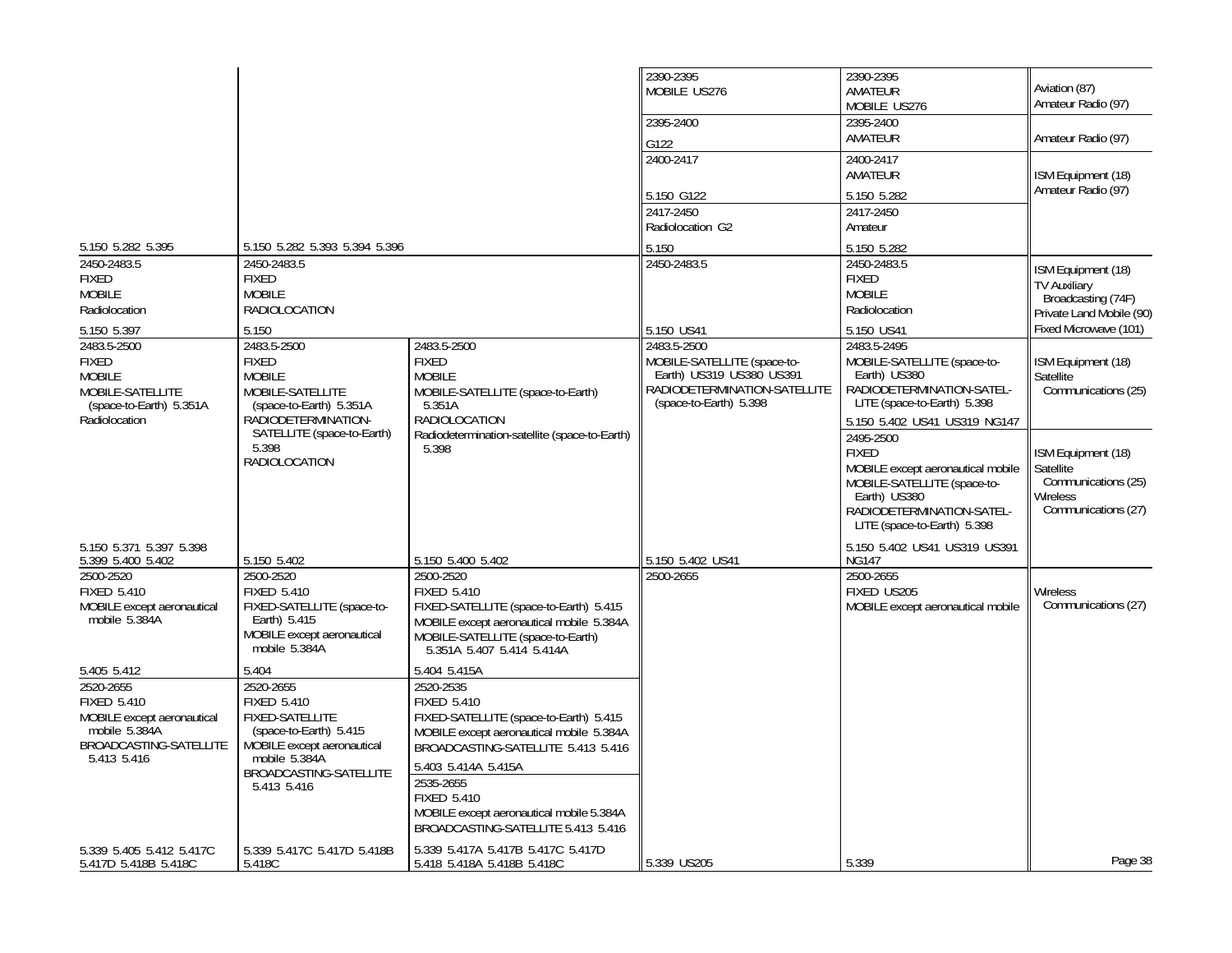| Table of Frequency Allocations<br>2655-4990 MHz (UHF/SHF)                                                                                                                                                              |                                                                                                                                                                                                                                                                               |                                                                                                                                                                                                                                                                                                 |                                                                                                                                                                                                                                |                                                                                                                                                       | Page 39                                   |
|------------------------------------------------------------------------------------------------------------------------------------------------------------------------------------------------------------------------|-------------------------------------------------------------------------------------------------------------------------------------------------------------------------------------------------------------------------------------------------------------------------------|-------------------------------------------------------------------------------------------------------------------------------------------------------------------------------------------------------------------------------------------------------------------------------------------------|--------------------------------------------------------------------------------------------------------------------------------------------------------------------------------------------------------------------------------|-------------------------------------------------------------------------------------------------------------------------------------------------------|-------------------------------------------|
|                                                                                                                                                                                                                        | International Table                                                                                                                                                                                                                                                           |                                                                                                                                                                                                                                                                                                 | <b>United States Table</b>                                                                                                                                                                                                     |                                                                                                                                                       | FCC Rule Part(s)                          |
| Region 1 Table                                                                                                                                                                                                         | Region 2 Table                                                                                                                                                                                                                                                                | Region 3 Table                                                                                                                                                                                                                                                                                  | Federal Table                                                                                                                                                                                                                  | Non-Federal Table                                                                                                                                     |                                           |
| 2655-2670<br><b>FIXED 5.410</b><br>MOBILE except aeronautical<br>mobile 5.384A<br>BROADCASTING-SATELLITE<br>5.208B 5.413 5.416<br>Earth exploration-satellite (passive)<br>Radio astronomy<br>Space research (passive) | 2655-2670<br><b>FIXED 5.410</b><br>FIXED-SATELLITE (Earth-to-space)<br>(space-to-Earth) 5.415<br>MOBILE except aeronautical mobile<br>5.384A<br>BROADCASTING-SATELLITE<br>5.413 5.416<br>Earth exploration-satellite (passive)<br>Radio astronomy<br>Space research (passive) | 2655-2670<br><b>FIXED 5.410</b><br>FIXED-SATELLITE (Earth-to-space)<br>5.415<br>MOBILE except aeronautical mobile<br>5.384A<br>BROADCASTING-SATELLITE<br>5.413 5.416<br>Earth exploration-satellite (passive)<br>Radio astronomy<br>Space research (passive)                                    | 2655-2690<br>Earth exploration-satellite (passive)<br>Radio astronomy US385<br>Space research (passive)                                                                                                                        | 2655-2690<br>FIXED US205<br>MOBILE except aeronautical mobile<br>Earth exploration-satellite (passive)<br>Radio astronomy<br>Space research (passive) | Wireless<br>Communications (27)           |
| 5.149 5.412<br>2670-2690<br><b>FIXED 5.410</b><br>MOBILE except aeronautical mobile<br>5.384A<br>Earth exploration-satellite (passive)<br>Radio astronomy<br>Space research (passive)                                  | 5.149 5.208B<br>2670-2690<br><b>FIXED 5.410</b><br>FIXED-SATELLITE (Earth-to-space)<br>(space-to-Earth) 5.208B 5.415<br>MOBILE except aeronautical mobile<br>5.384A<br>Earth exploration-satellite (passive)<br>Radio astronomy<br>Space research (passive)                   | 5.149 5.208B 5.420<br>2670-2690<br><b>FIXED 5.410</b><br>FIXED-SATELLITE (Earth-to-space)<br>5.415<br>MOBILE except aeronautical mobile<br>5.384A<br>MOBILE-SATELLITE (Earth-to-<br>space) 5.351A 5.419<br>Earth exploration-satellite (passive)<br>Radio astronomy<br>Space research (passive) |                                                                                                                                                                                                                                |                                                                                                                                                       |                                           |
| 5.149 5.412                                                                                                                                                                                                            | 5.149                                                                                                                                                                                                                                                                         | 5.149                                                                                                                                                                                                                                                                                           | <b>US205</b>                                                                                                                                                                                                                   | <b>US385</b>                                                                                                                                          |                                           |
| 2690-2700<br>EARTH EXPLORATION-SATELLITE (passive)<br>RADIO ASTRONOMY<br>SPACE RESEARCH (passive)<br>5.340 5.422<br>2700-2900<br>AERONAUTICAL RADIONAVIGATION 5.337<br>Radiolocation                                   |                                                                                                                                                                                                                                                                               |                                                                                                                                                                                                                                                                                                 | 2690-2700<br>EARTH EXPLORATION-SATELLITE (passive)<br>RADIO ASTRONOMY US74<br>SPACE RESEARCH (passive)<br><b>US246</b><br>2700-2900<br>METEOROLOGICAL AIDS<br>AERONAUTICAL RADIONAVI-<br>GATION 5.337 US18<br>Radiolocation G2 | 2700-2900                                                                                                                                             | Aviation (87)                             |
| 5.423 5.424                                                                                                                                                                                                            |                                                                                                                                                                                                                                                                               |                                                                                                                                                                                                                                                                                                 | 5.423 G15                                                                                                                                                                                                                      | 5.423 US18                                                                                                                                            |                                           |
| 2900-3100<br>RADIOLOCATION 5.424A<br>RADIONAVIGATION 5.426                                                                                                                                                             |                                                                                                                                                                                                                                                                               |                                                                                                                                                                                                                                                                                                 | 2900-3100<br>RADIOLOCATION 5.424A G56<br>MARITIME RADIONAVIGATION                                                                                                                                                              | 2900-3100<br>MARITIME RADIONAVIGATION<br>Radiolocation US44                                                                                           | Maritime (80)<br>Private Land Mobile (90) |
| 5.425 5.427                                                                                                                                                                                                            |                                                                                                                                                                                                                                                                               |                                                                                                                                                                                                                                                                                                 | 5.427 US44 US316                                                                                                                                                                                                               | 5.427 US316                                                                                                                                           |                                           |
| 3100-3300<br>RADIOLOCATION<br>Earth exploration-satellite (active)<br>Space research (active)                                                                                                                          |                                                                                                                                                                                                                                                                               |                                                                                                                                                                                                                                                                                                 | 3100-3300<br>RADIOLOCATION G59<br>Earth exploration-satellite (active)<br>Space research (active)                                                                                                                              | 3100-3300<br>Earth exploration-satellite (active)<br>Space research (active)<br>Radiolocation                                                         | Private Land Mobile (90)                  |
| 5.149 5.428                                                                                                                                                                                                            |                                                                                                                                                                                                                                                                               |                                                                                                                                                                                                                                                                                                 | <b>US342</b>                                                                                                                                                                                                                   | <b>US342</b>                                                                                                                                          |                                           |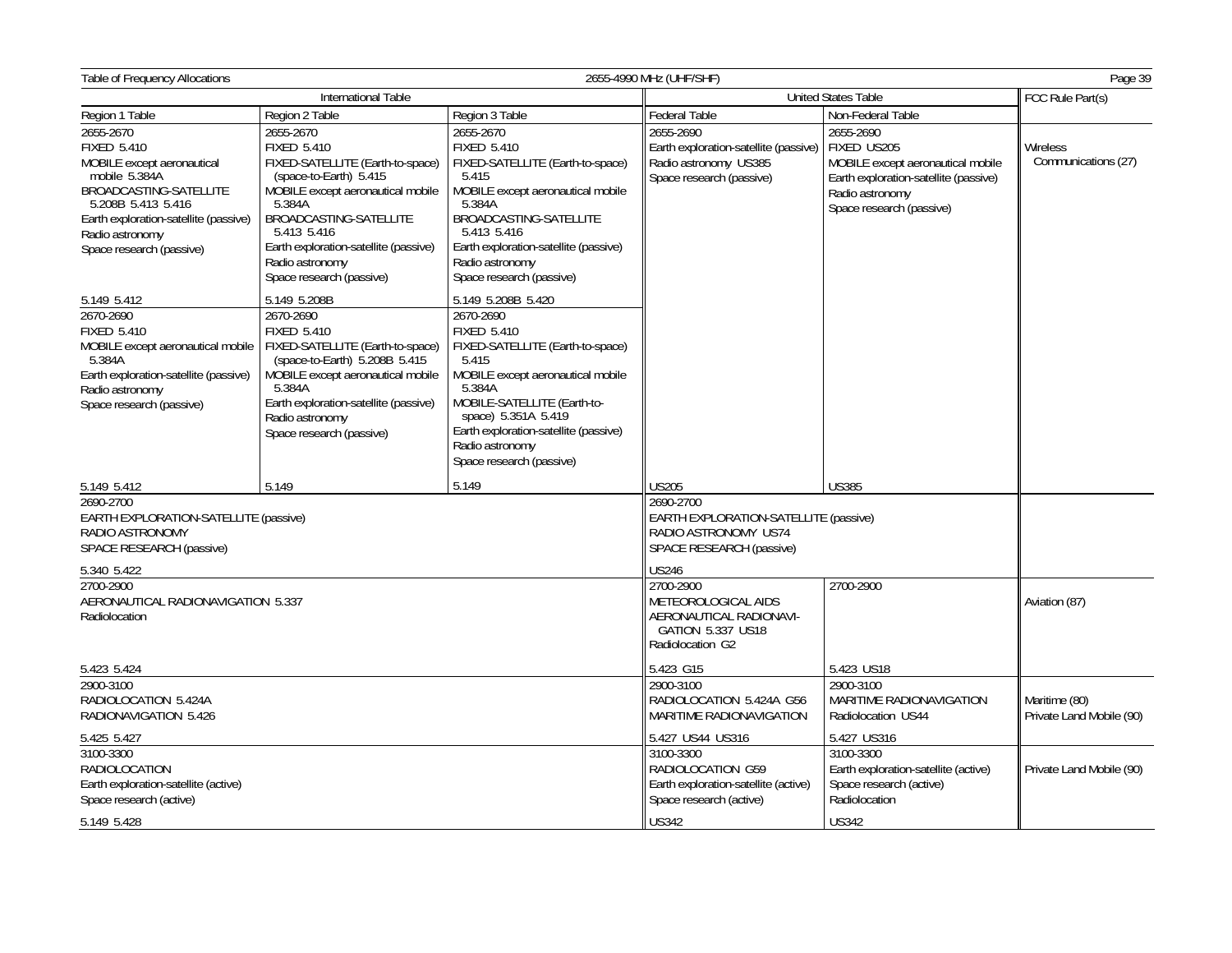| 3300-3400                                               | 3300-3400                         | 3300-3400                                   | 3300-3500                       | 3300-3500                                       |                                    |
|---------------------------------------------------------|-----------------------------------|---------------------------------------------|---------------------------------|-------------------------------------------------|------------------------------------|
| <b>RADIOLOCATION</b>                                    | RADIOLOCATION                     | <b>RADIOLOCATION</b>                        | RADIOLOCATION US108 G2          | Amateur                                         | Private Land Mobile (90)           |
|                                                         | Amateur                           | Amateur                                     |                                 | Radiolocation US108                             | Amateur Radio (97)                 |
|                                                         | Fixed                             |                                             |                                 |                                                 |                                    |
|                                                         | Mobile                            |                                             |                                 |                                                 |                                    |
| 5.149 5.429 5.430                                       | 5.149                             | 5.149 5.429                                 |                                 |                                                 |                                    |
| 3400-3600                                               | 3400-3500                         | 3400-3500                                   |                                 |                                                 |                                    |
| <b>FIXED</b>                                            | <b>FIXED</b>                      | <b>FIXED</b>                                |                                 |                                                 |                                    |
| FIXED-SATELLITE (space-to-Earth)                        | FIXED-SATELLITE (space-to-Earth)  | FIXED-SATELLITE (space-to-Earth)            |                                 |                                                 |                                    |
| Mobile 5.430A                                           | Amateur                           | Amateur                                     |                                 |                                                 |                                    |
| Radiolocation                                           | Mobile 5.431A                     | Mobile 5.432B                               |                                 |                                                 |                                    |
|                                                         | Radiolocation 5.433               | Radiolocation 5.433                         |                                 |                                                 |                                    |
|                                                         | 5.282                             | 5.282 5.432 5.432A                          | <b>US342</b>                    | 5.282 US342                                     |                                    |
|                                                         | 3500-3700                         | 3500-3600                                   | 3500-3650                       | 3500-3600                                       |                                    |
|                                                         | <b>FIXED</b>                      | <b>FIXED</b>                                | RADIOLOCATION G59               | Radiolocation                                   | Private Land Mobile (90)           |
|                                                         | FIXED-SATELLITE (space-to-Earth)  | FIXED-SATELLITE (space-to-Earth)            | AERONAUTICAL<br>RADIONAVIGATION |                                                 |                                    |
|                                                         | MOBILE except aeronautical mobile | MOBILE except aeronautical mobile<br>5.433A | (ground-based) G110             |                                                 |                                    |
| 5.431                                                   | Radiolocation 5.433               | Radiolocation 5.433                         |                                 |                                                 |                                    |
| 3600-4200                                               |                                   | 3600-3700                                   |                                 | 3600-3650                                       |                                    |
| <b>FIXED</b>                                            |                                   | <b>FIXED</b>                                |                                 | <b>FIXED-SATELLITE</b>                          | Satellite                          |
| FIXED-SATELLITE (space-to-Earth)                        |                                   | FIXED-SATELLITE (space-to-Earth)            |                                 | (space-to-Earth) US245<br>Radiolocation         | Communications (25)                |
| Mobile                                                  |                                   | MOBILE except aeronautical mobile           | US245                           |                                                 | Private Land Mobile (90)           |
|                                                         |                                   | Radiolocation 5.433                         | 3650-3700                       | 3650-3700                                       |                                    |
|                                                         |                                   |                                             |                                 | <b>FIXED</b>                                    |                                    |
|                                                         |                                   |                                             |                                 | FIXED-SATELLITE (space-to-Earth)<br>NG169 NG185 |                                    |
|                                                         |                                   |                                             |                                 | MOBILE except aeronautical mobile               |                                    |
|                                                         |                                   | 5.435                                       | US348 US349                     | US348 US349                                     |                                    |
|                                                         | 3700-4200                         |                                             | 3700-4200                       | 3700-4200                                       |                                    |
|                                                         | <b>FIXED</b>                      |                                             |                                 | <b>FIXED</b>                                    | Satellite                          |
|                                                         | FIXED-SATELLITE (space-to-Earth)  |                                             |                                 | FIXED-SATELLITE (space-to-Earth)                | Communications (25)                |
|                                                         | MOBILE except aeronautical mobile |                                             |                                 | <b>NG180</b>                                    | Fixed Microwave (101)              |
| 4200-4400                                               |                                   |                                             | 4200-4400                       |                                                 |                                    |
| AERONAUTICAL RADIONAVIGATION 5.438                      |                                   |                                             | AERONAUTICAL RADIONAVIGATION    |                                                 | Aviation (87)                      |
| 5.439 5.440                                             |                                   |                                             | 5.440 US261                     |                                                 |                                    |
| 4400-4500                                               |                                   |                                             | 4400-4500                       | 4400-4500                                       |                                    |
| <b>FIXED</b>                                            |                                   |                                             | <b>FIXED</b>                    |                                                 |                                    |
| MOBILE 5.440A                                           |                                   |                                             | <b>MOBILE</b>                   |                                                 |                                    |
| 4500-4800                                               |                                   |                                             | 4500-4800                       | 4500-4800                                       |                                    |
| <b>FIXED</b>                                            |                                   |                                             | <b>FIXED</b>                    | FIXED-SATELLITE (space-to-Earth)<br>5.441 US245 |                                    |
| FIXED-SATELLITE (space-to-Earth) 5.441<br>MOBILE 5.440A |                                   |                                             | <b>MOBILE</b>                   |                                                 |                                    |
|                                                         |                                   |                                             | <b>US245</b>                    |                                                 |                                    |
| 4800-4990<br><b>FIXED</b>                               |                                   |                                             | 4800-4940<br><b>FIXED</b>       | 4800-4940                                       |                                    |
|                                                         |                                   |                                             | <b>MOBILE</b>                   |                                                 |                                    |
| MOBILE 5.440A 5.442<br>Radio astronomy                  |                                   |                                             |                                 |                                                 |                                    |
|                                                         |                                   |                                             | US203 US342                     | US203 US342                                     |                                    |
|                                                         |                                   |                                             | 4940-4990                       | 4940-4990<br><b>FIXED</b>                       |                                    |
|                                                         |                                   |                                             |                                 | MOBILE except aeronautical mobile               | Public Safety Land Mobile<br>(90Y) |
|                                                         |                                   |                                             |                                 |                                                 |                                    |
| 5.149 5.339 5.443                                       |                                   |                                             | 5.339 US342 US385 G122          | 5.339 US342 US385                               | Page 40                            |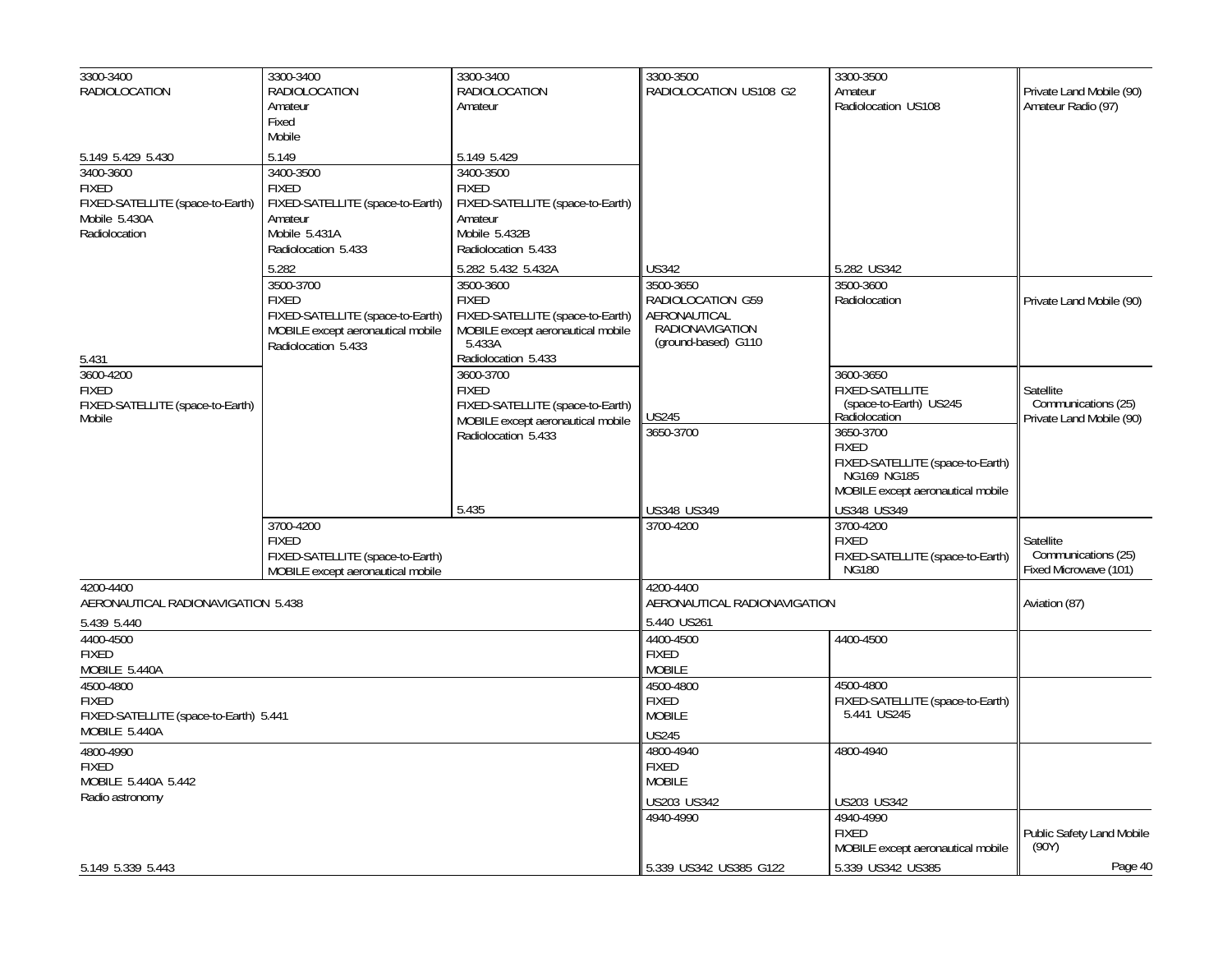| Table of Frequency Allocations<br>4990-5925 MHz (SHF)                                                                                                    |                                                                           |                |                                                                                                                                                                      |                                                                                                                                                                  |                                                                   |  |
|----------------------------------------------------------------------------------------------------------------------------------------------------------|---------------------------------------------------------------------------|----------------|----------------------------------------------------------------------------------------------------------------------------------------------------------------------|------------------------------------------------------------------------------------------------------------------------------------------------------------------|-------------------------------------------------------------------|--|
| International Table                                                                                                                                      |                                                                           |                |                                                                                                                                                                      | <b>United States Table</b>                                                                                                                                       |                                                                   |  |
| Region 1 Table                                                                                                                                           | Region 2 Table                                                            | Region 3 Table | Federal Table                                                                                                                                                        | Non-Federal Table                                                                                                                                                |                                                                   |  |
| 4990-5000<br><b>FIXED</b><br>MOBILE except aeronautical mobile<br>RADIO ASTRONOMY<br>Space research (passive)                                            |                                                                           |                | 4990-5000<br>RADIO ASTRONOMY US74<br>Space research (passive)                                                                                                        |                                                                                                                                                                  |                                                                   |  |
| 5.149                                                                                                                                                    |                                                                           |                | <b>US246</b>                                                                                                                                                         |                                                                                                                                                                  |                                                                   |  |
| 5000-5010<br>AERONAUTICAL RADIONAVIGATION<br>RADIONAVIGATION-SATELLITE (Earth-to-space)                                                                  |                                                                           |                | 5000-5010<br>AERONAUTICAL RADIONAVIGATION US260<br>RADIONAVIGATION-SATELLITE (Earth-to-space)                                                                        |                                                                                                                                                                  | Aviation (87)                                                     |  |
| 5.367                                                                                                                                                    |                                                                           |                | 5.367 US211                                                                                                                                                          |                                                                                                                                                                  |                                                                   |  |
| 5010-5030<br>AERONAUTICAL RADIONAVIGATION                                                                                                                | RADIONAVIGATION-SATELLITE (space-to-Earth) (space-to-space) 5.328B 5.443B |                | 5010-5030<br>AERONAUTICAL RADIONAVIGATION US260<br>RADIONAVIGATION-SATELLITE (space-to-Earth) (space-to-space) 5.443B                                                |                                                                                                                                                                  |                                                                   |  |
| 5.367                                                                                                                                                    |                                                                           |                | 5.367 US211                                                                                                                                                          |                                                                                                                                                                  |                                                                   |  |
| 5030-5091<br>AERONAUTICAL RADIONAVIGATION                                                                                                                |                                                                           |                | 5030-5091<br>AERONAUTICAL RADIONAVIGATION US260                                                                                                                      |                                                                                                                                                                  |                                                                   |  |
| 5.367 5.444                                                                                                                                              |                                                                           |                | 5.367 US211 US444                                                                                                                                                    |                                                                                                                                                                  |                                                                   |  |
| 5091-5150<br>AERONAUTICAL RADIONAVIGATION<br>AERONAUTICAL MOBILE 5.444B                                                                                  |                                                                           |                | 5091-5150<br>AERONAUTICAL RADIONAVIGATION US260                                                                                                                      |                                                                                                                                                                  | Satellite Communications (25)<br>Aviation (87)                    |  |
| 5.367 5.444 5.444A                                                                                                                                       |                                                                           |                | 5.367 US211 US344 US444 US444A                                                                                                                                       |                                                                                                                                                                  |                                                                   |  |
| 5150-5250<br>AERONAUTICAL RADIONAVIGATION<br>FIXED-SATELLITE (Earth-to-space) 5.447A<br>MOBILE except aeronautical mobile 5.446A 5.446B                  |                                                                           |                | 5150-5250<br>AERONAUTICAL RADIONAVIGATION<br><b>US260</b>                                                                                                            | 5150-5250<br>AERONAUTICAL RADIONAVIGATION<br><b>US260</b><br>FIXED-SATELLITE (Earth-to-space)<br>5.447A US344                                                    | RF Devices (15)<br>Satellite Communications (25)<br>Aviation (87) |  |
| 5.446 5.446C 5.447 5.447B 5.447C                                                                                                                         |                                                                           |                | US211 US307 US344                                                                                                                                                    | 5.447C US211 US307                                                                                                                                               |                                                                   |  |
| 5250-5255<br>EARTH EXPLORATION-SATELLITE (active)<br><b>RADIOLOCATION</b><br>SPACE RESEARCH 5.447D<br>MOBILE except aeronautical mobile 5.446A 5.447F    |                                                                           |                | 5250-5255<br>EARTH EXPLORATION-SATELLITE<br>(active)<br>RADIOLOCATION G59<br>SPACE RESEARCH (active) 5.447D                                                          | 5250-5255<br>Earth exploration-satellite (active)<br>Radiolocation<br>Space research                                                                             | RF Devices (15)<br>Private Land Mobile (90)                       |  |
| 5.447E 5.448 5.448A                                                                                                                                      |                                                                           |                | 5.448A                                                                                                                                                               |                                                                                                                                                                  |                                                                   |  |
| 5255-5350<br>EARTH EXPLORATION-SATELLITE (active)<br><b>RADIOLOCATION</b><br>SPACE RESEARCH (active)<br>MOBILE except aeronautical mobile 5.446A 5.447F  |                                                                           |                | 5255-5350<br>EARTH EXPLORATION-SATELLITE<br>(active)<br>RADIOLOCATION G59<br>SPACE RESEARCH (active)                                                                 | 5255-5350<br>Earth exploration-satellite (active)<br>Radiolocation<br>Space research (active)                                                                    |                                                                   |  |
| 5.447E 5.448 5.448A                                                                                                                                      |                                                                           |                | 5.448A                                                                                                                                                               | 5.448A                                                                                                                                                           |                                                                   |  |
| 5350-5460<br>EARTH EXPLORATION-SATELLITE (active) 5.448B<br>SPACE RESEARCH (active) 5.448C<br>AERONAUTICAL RADIONAVIGATION 5.449<br>RADIOLOCATION 5.448D |                                                                           |                | 5350-5460<br>EARTH EXPLORATION-SATELLITE<br>(active) $5.448B$<br>SPACE RESEARCH (active)<br>AERONAUTICAL<br>RADIONAVIGATION 5.449<br>RADIOLOCATION G56<br>US390 G130 | 5350-5460<br>AERONAUTICAL RADIONAVIGATION<br>5.449<br>Earth exploration-satellite (active)<br>5.448B<br>Space research (active)<br>Radiolocation<br><b>US390</b> | Aviation (87)<br>Private Land Mobile (90)                         |  |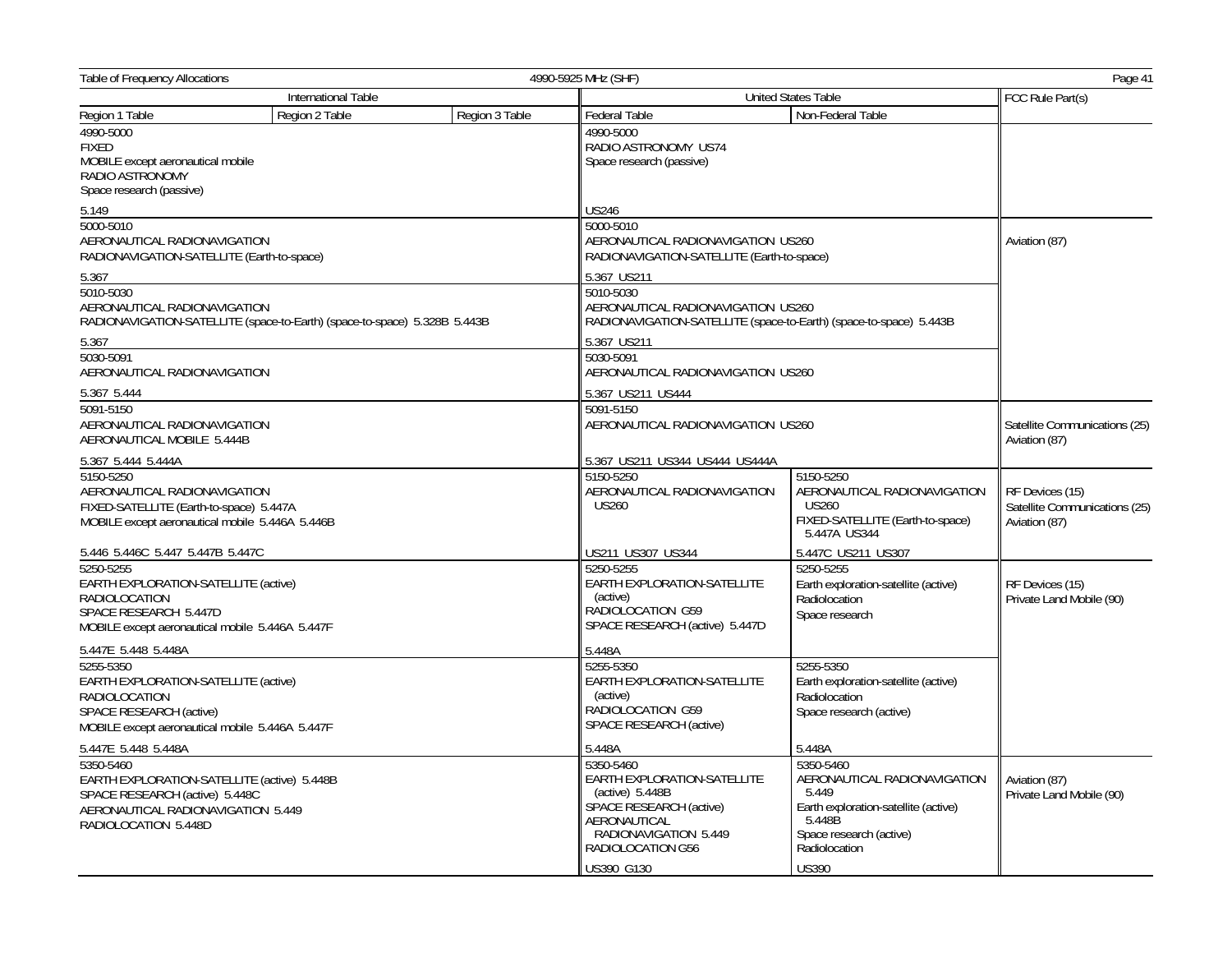| 5460-5470<br>RADIONAVIGATION 5.449<br>EARTH EXPLORATION-SATELLITE (active)<br>SPACE RESEARCH (active)<br>RADIOLOCATION 5.448D                                                              |                                                                                                            |                                                                                                           | 5460-5470<br>RADIONAVIGATION 5.449 US65<br><b>EARTH EXPLORATION-SATELLITE</b><br>(active)<br>SPACE RESEARCH (active)<br>RADIOLOCATION G56 | 5460-5470<br>RADIONAVIGATION 5.449 US65<br>Earth exploration-satellite (active)<br>Space research (active)<br>Radiolocation           | Maritime (80)<br>Aviation (87)<br>Private Land Mobile (90)                                  |
|--------------------------------------------------------------------------------------------------------------------------------------------------------------------------------------------|------------------------------------------------------------------------------------------------------------|-----------------------------------------------------------------------------------------------------------|-------------------------------------------------------------------------------------------------------------------------------------------|---------------------------------------------------------------------------------------------------------------------------------------|---------------------------------------------------------------------------------------------|
| 5.448B                                                                                                                                                                                     |                                                                                                            |                                                                                                           | 5.448B US49 G130                                                                                                                          | 5.448B US49                                                                                                                           |                                                                                             |
| 5470-5570<br>MARITIME RADIONAVIGATION<br>MOBILE except aeronautical mobile 5.446A 5.450A<br><b>EARTH EXPLORATION-SATELLITE (active)</b><br>SPACE RESEARCH (active)<br>RADIOLOCATION 5.450B |                                                                                                            |                                                                                                           | 5470-5570<br>MARITIME RADIONAVIGATION US65<br>EARTH EXPLORATION-SATELLITE<br>(active)<br>SPACE RESEARCH (active)<br>RADIOLOCATION G56     | 5470-5570<br>MARITIME RADIONAVIGATION US65<br><b>RADIOLOCATION</b><br>Earth exploration-satellite (active)<br>Space research (active) | RF Devices (15)<br>Maritime (80)<br>Private Land Mobile (90)                                |
| 5.448B 5.450 5.451                                                                                                                                                                         |                                                                                                            |                                                                                                           | 5.448B US50 G131                                                                                                                          | <b>US50</b>                                                                                                                           |                                                                                             |
| 5570-5650<br>MARITIME RADIONAVIGATION<br>MOBILE except aeronautical mobile 5.446A 5.450A                                                                                                   |                                                                                                            |                                                                                                           | 5570-5600<br>MARITIME RADIONAVIGATION US65<br>RADIOLOCATION G56                                                                           | 5570-5600<br>MARITIME RADIONAVIGATION US65<br><b>RADIOLOCATION</b>                                                                    |                                                                                             |
| RADIOLOCATION 5.450B                                                                                                                                                                       |                                                                                                            |                                                                                                           | <b>US50 G131</b>                                                                                                                          | <b>US50</b>                                                                                                                           |                                                                                             |
|                                                                                                                                                                                            |                                                                                                            |                                                                                                           | 5600-5650<br>MARITIME RADIONAVIGATION US65<br>METEOROLOGICAL AIDS<br>RADIOLOCATION G56                                                    | 5600-5650<br>MARITIME RADIONAVIGATION US65<br>METEOROLOGICAL AIDS<br>RADIOLOCATION                                                    |                                                                                             |
| 5.450 5.451 5.452                                                                                                                                                                          |                                                                                                            |                                                                                                           | 5.452 US50 G131                                                                                                                           | 5.452 US50                                                                                                                            |                                                                                             |
| 5650-5725<br>MOBILE except aeronautical mobile 5.446A 5.450A<br><b>RADIOLOCATION</b><br>Amateur<br>Space research (deep space)                                                             |                                                                                                            |                                                                                                           | 5650-5925<br>RADIOLOCATION G2                                                                                                             | 5650-5830<br>Amateur                                                                                                                  | RF Devices (15)<br>ISM Equipment (18)<br>Amateur Radio (97)                                 |
| 5.282 5.451 5.453 5.454 5.455                                                                                                                                                              |                                                                                                            |                                                                                                           |                                                                                                                                           |                                                                                                                                       |                                                                                             |
| 5725-5830<br>FIXED-SATELLITE (Earth-to-space)<br><b>RADIOLOCATION</b><br>Amateur                                                                                                           | 5725-5830<br><b>RADIOLOCATION</b><br>Amateur                                                               |                                                                                                           |                                                                                                                                           |                                                                                                                                       |                                                                                             |
| 5.150 5.451 5.453 5.455 5.456                                                                                                                                                              | 5.150 5.453 5.455                                                                                          |                                                                                                           |                                                                                                                                           | 5.150 5.282                                                                                                                           |                                                                                             |
| 5830-5850<br>FIXED-SATELLITE (Earth-to-space)<br>RADIOLOCATION<br>Amateur<br>Amateur-satellite (space-to-Earth)                                                                            | 5830-5850<br>RADIOLOCATION<br>Amateur<br>Amateur-satellite (space-to-Earth)                                |                                                                                                           |                                                                                                                                           | 5830-5850<br>Amateur<br>Amateur-satellite (space-to-Earth)                                                                            |                                                                                             |
| 5.150 5.451 5.453 5.455 5.456                                                                                                                                                              | 5.150 5.453 5.455                                                                                          |                                                                                                           |                                                                                                                                           | 5.150                                                                                                                                 |                                                                                             |
| 5850-5925<br><b>FIXED</b><br>FIXED-SATELLITE (Earth-to-space)<br><b>MOBILE</b>                                                                                                             | 5850-5925<br><b>FIXED</b><br>FIXED-SATELLITE (Earth-to-space)<br><b>MOBILE</b><br>Amateur<br>Radiolocation | 5850-5925<br><b>FIXED</b><br><b>FIXED-SATELLITE</b><br>(Earth-to-space)<br><b>MOBILE</b><br>Radiolocation |                                                                                                                                           | 5850-5925<br>FIXED-SATELLITE (Earth-to-space)<br>US245<br>MOBILE NG160<br>Amateur                                                     | ISM Equipment (18)<br>Private Land Mobile (90)<br>Personal Radio (95)<br>Amateur Radio (97) |
| 5.150                                                                                                                                                                                      | 5.150                                                                                                      | 5.150                                                                                                     | 5.150 US245                                                                                                                               | 5.150                                                                                                                                 | Page 42                                                                                     |
|                                                                                                                                                                                            |                                                                                                            |                                                                                                           |                                                                                                                                           |                                                                                                                                       |                                                                                             |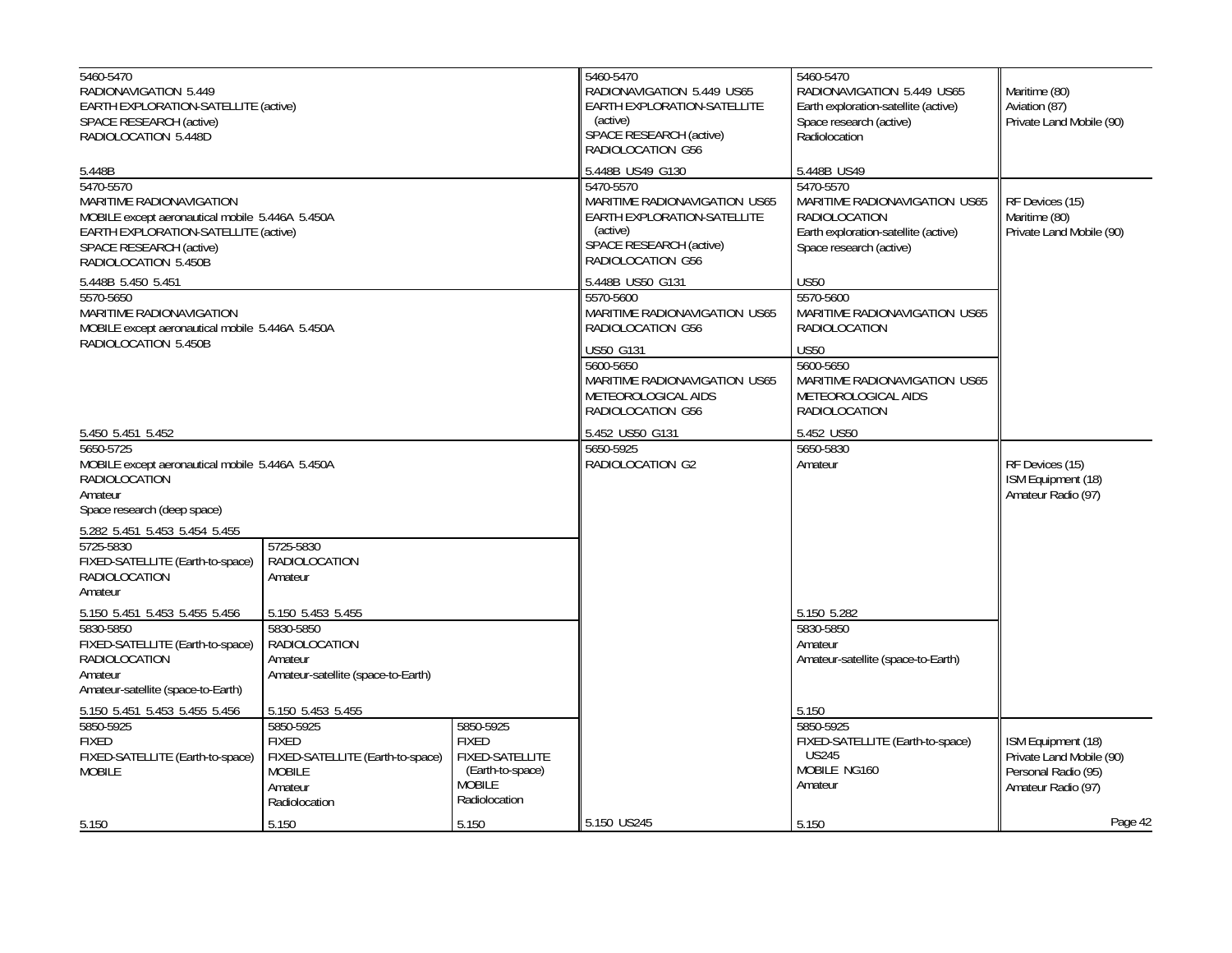| Table of Frequency Allocations                                         |                                                         |                                                                       | 5925-8025 MHz (SHF)                                                                                    |                                                                                                                |                                                        |
|------------------------------------------------------------------------|---------------------------------------------------------|-----------------------------------------------------------------------|--------------------------------------------------------------------------------------------------------|----------------------------------------------------------------------------------------------------------------|--------------------------------------------------------|
|                                                                        | International Table                                     |                                                                       |                                                                                                        | United States Table                                                                                            | FCC Rule Part(s)                                       |
| Region 1 Table                                                         | Region 2 Table                                          | Region 3 Table                                                        | Federal Table                                                                                          | Non-Federal Table                                                                                              |                                                        |
| 5925-6700<br><b>FIXED</b>                                              | FIXED-SATELLITE (Earth-to-space) 5.457A 5.457B          |                                                                       | 5925-6425                                                                                              | 5925-6425<br><b>FIXED</b><br>FIXED-SATELLITE (Earth-to-space) NG181                                            | Satellite Communications (25)<br>Fixed Microwave (101) |
| MOBILE 5.457C                                                          |                                                         | 6425-6525                                                             | 6425-6525<br>FIXED-SATELLITE (Earth-to-space)<br><b>MOBILE</b>                                         | TV Broadcast Auxiliary (74F)<br>Cable TV Relay (78)<br>Fixed Microwave (101)                                   |                                                        |
|                                                                        |                                                         |                                                                       | 5.440 5.458                                                                                            | 5.440 5.458                                                                                                    |                                                        |
|                                                                        |                                                         |                                                                       | 6525-6700                                                                                              | 6525-6700<br><b>FIXED</b><br>FIXED-SATELLITE (Earth-to-space)                                                  | Fixed Microwave (101)                                  |
| 5.149 5.440 5.458                                                      |                                                         |                                                                       | 5.458 US342                                                                                            | 5.458 US342                                                                                                    |                                                        |
| 6700-7075<br><b>FIXED</b><br><b>MOBILE</b>                             | FIXED-SATELLITE (Earth-to-space) (space-to-Earth) 5.441 |                                                                       | 6700-7125                                                                                              | 6700-6875<br><b>FIXED</b><br>FIXED-SATELLITE (Earth-to-space)<br>(space-to-Earth) 5.441<br>5.458 5.458A 5.458B | Satellite Communications (25)<br>Fixed Microwave (101) |
|                                                                        |                                                         |                                                                       | 6875-7025<br>FIXED NG118<br>FIXED-SATELLITE (Earth-to-space)<br>(space-to-Earth) 5.441<br>MOBILE NG171 | Satellite Communications (25)<br>TV Broadcast Auxiliary (74F)<br>Cable TV Relay (78)                           |                                                        |
|                                                                        |                                                         |                                                                       |                                                                                                        | 5.458 5.458A 5.458B                                                                                            |                                                        |
|                                                                        |                                                         |                                                                       | 7025-7075<br>FIXED NG118<br>FIXED-SATELLITE (Earth-to-space) NG172<br>MOBILE NG171                     | TV Broadcast Auxiliary (74F)<br>Cable TV Relay (78)                                                            |                                                        |
| 5.458 5.458A 5.458B 5.458C                                             |                                                         |                                                                       |                                                                                                        | 5.458 5.458A 5.458B                                                                                            |                                                        |
| 7075-7145<br><b>FIXED</b><br><b>MOBILE</b>                             |                                                         |                                                                       |                                                                                                        | 7075-7125<br>FIXED NG118<br>MOBILE NG171                                                                       |                                                        |
|                                                                        |                                                         |                                                                       | 5.458                                                                                                  | 5.458                                                                                                          |                                                        |
|                                                                        |                                                         |                                                                       | 7125-7145<br><b>FIXED</b>                                                                              | 7125-7235                                                                                                      |                                                        |
| 5.458 5.459                                                            |                                                         |                                                                       | 5.458 G116                                                                                             |                                                                                                                |                                                        |
| 7145-7235                                                              |                                                         |                                                                       | 7145-7190                                                                                              |                                                                                                                |                                                        |
| <b>FIXED</b><br><b>MOBILE</b><br>SPACE RESEARCH (Earth-to-space) 5.460 |                                                         | <b>FIXED</b><br>SPACE RESEARCH (deep space)<br>(Earth-to-space) US262 |                                                                                                        |                                                                                                                |                                                        |
|                                                                        |                                                         |                                                                       | 5.458 G116<br>7190-7235<br>FIXED<br>SPACE RESEARCH (Earth-to-space)<br>G133                            |                                                                                                                |                                                        |
| 5.458 5.459                                                            |                                                         |                                                                       | 5.458 G134                                                                                             | 5.458 US262                                                                                                    |                                                        |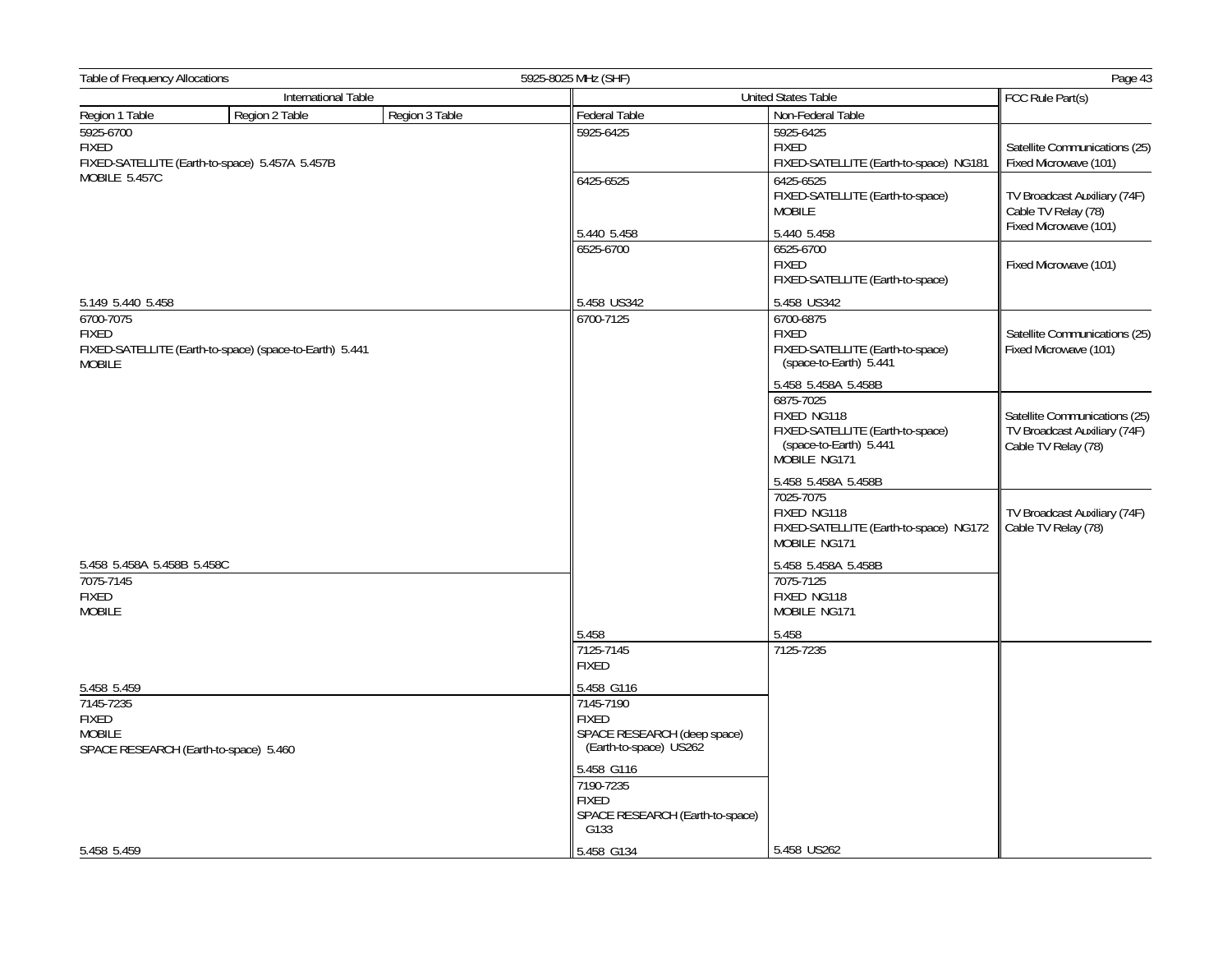| 7235-7250                                        | 7235-7250                         | 7235-7250 |         |
|--------------------------------------------------|-----------------------------------|-----------|---------|
| <b>FIXED</b>                                     | <b>FIXED</b>                      |           |         |
| <b>MOBILE</b>                                    |                                   |           |         |
|                                                  | 5.458                             | 5.458     |         |
| 5.458<br>7250-7300                               | 7250-7300                         | 7250-8025 |         |
| <b>FIXED</b>                                     | FIXED-SATELLITE (space-to-Earth)  |           |         |
|                                                  |                                   |           |         |
| FIXED-SATELLITE (space-to-Earth)                 | MOBILE-SATELLITE (space-to-Earth) |           |         |
| <b>MOBILE</b>                                    | Fixed                             |           |         |
| 5.461                                            | G117                              |           |         |
| 7300-7450                                        | 7300-7450                         |           |         |
| <b>FIXED</b>                                     | <b>FIXED</b>                      |           |         |
| FIXED-SATELLITE (space-to-Earth)                 | FIXED-SATELLITE (space-to-Earth)  |           |         |
| MOBILE except aeronautical mobile                | Mobile-satellite (space-to-Earth) |           |         |
|                                                  |                                   |           |         |
| 5.461                                            | G117                              |           |         |
| 7450-7550                                        | 7450-7550                         |           |         |
| <b>FIXED</b>                                     | <b>FIXED</b>                      |           |         |
| FIXED-SATELLITE (space-to-Earth)                 | FIXED-SATELLITE (space-to-Earth)  |           |         |
| METEOROLOGICAL-SATELLITE (space-to-Earth)        | METEOROLOGICAL-SATELLITE          |           |         |
| MOBILE except aeronautical mobile                | (space-to-Earth)                  |           |         |
|                                                  | Mobile-satellite (space-to-Earth) |           |         |
| 5.461A                                           | G104 G117                         |           |         |
| 7550-7750                                        | 7550-7750                         |           |         |
| <b>FIXED</b>                                     | <b>FIXED</b>                      |           |         |
| FIXED-SATELLITE (space-to-Earth)                 | FIXED-SATELLITE (space-to-Earth)  |           |         |
| MOBILE except aeronautical mobile                | Mobile-satellite (space-to-Earth) |           |         |
|                                                  |                                   |           |         |
|                                                  | G117                              |           |         |
| 7750-7850                                        | 7750-7850                         |           |         |
| <b>FIXED</b>                                     | <b>FIXED</b>                      |           |         |
| METEOROLOGICAL-SATELLITE (space-to-Earth) 5.461B | METEOROLOGICAL-SATELLITE          |           |         |
| MOBILE except aeronautical mobile                | (space-to-Earth)                  |           |         |
|                                                  | 5.461B                            |           |         |
| 7850-7900                                        | 7850-7900                         |           |         |
| <b>FIXED</b>                                     | <b>FIXED</b>                      |           |         |
| MOBILE except aeronautical mobile                |                                   |           |         |
| 7900-8025                                        | 7900-8025                         |           |         |
| <b>FIXED</b>                                     | FIXED-SATELLITE (Earth-to-space)  |           |         |
| FIXED-SATELLITE (Earth-to-space)                 | MOBILE-SATELLITE (Earth-to-space) |           |         |
| <b>MOBILE</b>                                    | Fixed                             |           |         |
|                                                  |                                   |           |         |
| 5.461                                            | G117                              |           | Page 44 |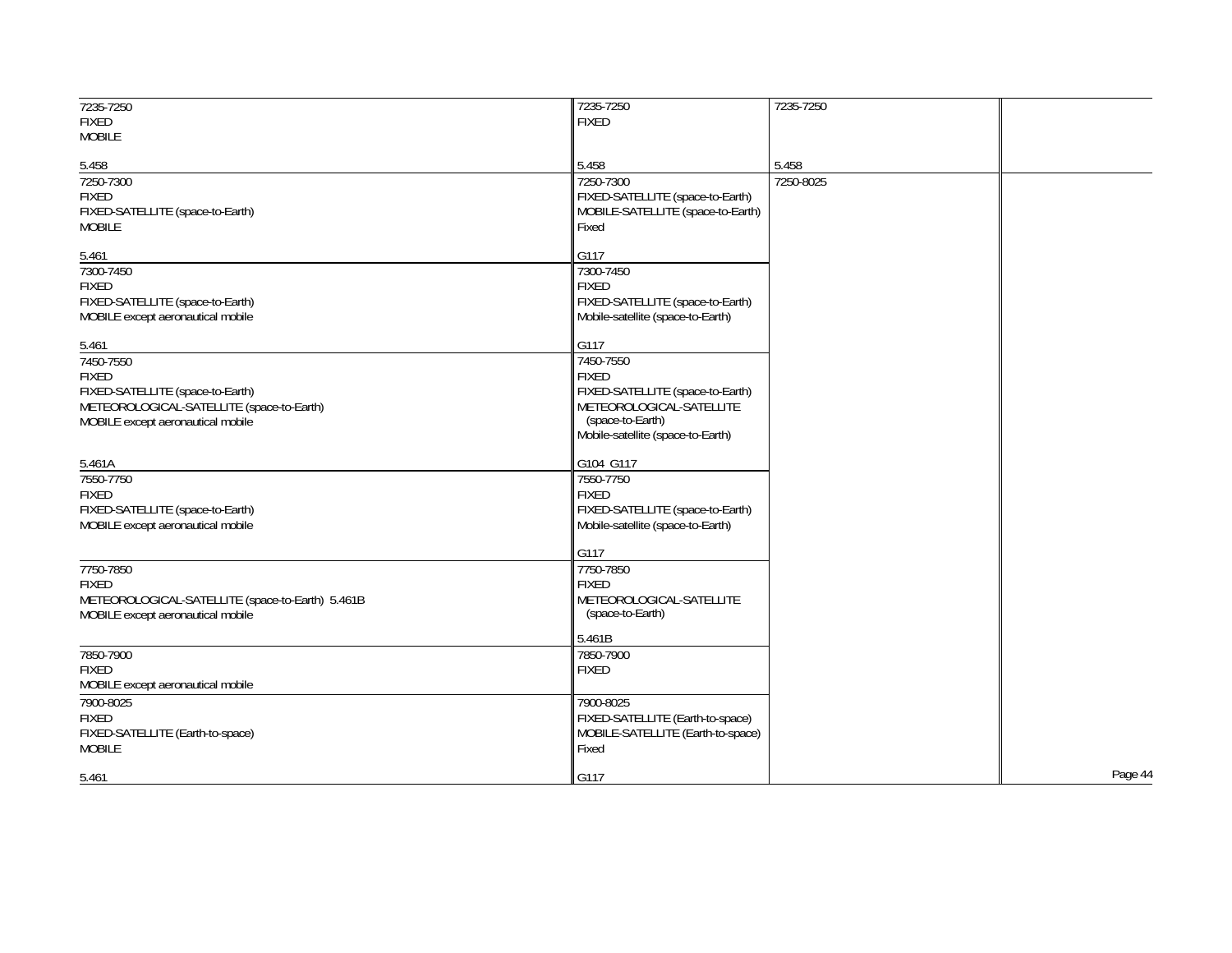| <b>International Table</b><br><b>United States Table</b><br>Region 1 Table<br>Region 3 Table<br>Region 2 Table<br>Federal Table<br>Non-Federal Table<br>8025-8175<br>8025-8175<br>8025-8400<br>EARTH EXPLORATION-SATELLITE<br>EARTH EXPLORATION-SATELLITE (space-to-Earth)<br>(space-to-Earth)<br><b>FIXED</b><br><b>FIXED</b><br>FIXED-SATELLITE (Earth-to-space)<br>FIXED-SATELLITE (Earth-to-space)<br>MOBILE 5.463<br>Mobile-satellite (Earth-to-space)<br>(no airborne transmissions) | FCC Rule Part(s)         |
|--------------------------------------------------------------------------------------------------------------------------------------------------------------------------------------------------------------------------------------------------------------------------------------------------------------------------------------------------------------------------------------------------------------------------------------------------------------------------------------------|--------------------------|
|                                                                                                                                                                                                                                                                                                                                                                                                                                                                                            |                          |
|                                                                                                                                                                                                                                                                                                                                                                                                                                                                                            |                          |
|                                                                                                                                                                                                                                                                                                                                                                                                                                                                                            |                          |
| US258 G117<br>5.462A                                                                                                                                                                                                                                                                                                                                                                                                                                                                       |                          |
| 8175-8215<br>8175-8215<br>EARTH EXPLORATION-SATELLITE<br>EARTH EXPLORATION-SATELLITE (space-to-Earth)<br>(space-to-Earth)<br><b>FIXED</b><br><b>FIXED</b><br>FIXED-SATELLITE (Earth-to-space)<br>FIXED-SATELLITE (Earth-to-space)<br>METEOROLOGICAL-SATELLITE (Earth-to-space)<br>METEOROLOGICAL-SATELLITE<br><b>MOBILE 5.463</b><br>(Earth-to-space)<br>Mobile-satellite (Earth-to-space)<br>(no airborne transmissions)                                                                  |                          |
| US258 G104 G117<br>5.462A                                                                                                                                                                                                                                                                                                                                                                                                                                                                  |                          |
| 8215-8400<br>8215-8400<br>EARTH EXPLORATION-SATELLITE<br>EARTH EXPLORATION-SATELLITE (space-to-Earth)<br>(space-to-Earth)<br><b>FIXED</b><br><b>FIXED</b><br>FIXED-SATELLITE (Earth-to-space)<br>FIXED-SATELLITE (Earth-to-space)<br><b>MOBILE 5.463</b><br>Mobile-satellite (Earth-to-space)<br>(no airborne transmissions)                                                                                                                                                               |                          |
| <b>US258</b><br>5.462A<br>US258 G117                                                                                                                                                                                                                                                                                                                                                                                                                                                       |                          |
| 8400-8500<br>8400-8450<br>8400-8450<br><b>FIXED</b><br><b>FIXED</b><br>Space research (deep space)<br>SPACE RESEARCH (deep space)<br>(space-to-Earth)<br>MOBILE except aeronautical mobile<br>(space-to-Earth)<br>SPACE RESEARCH (space-to-Earth) 5.465 5.466<br>8450-8500<br>8450-8500                                                                                                                                                                                                    |                          |
| <b>FIXED</b><br>SPACE RESEARCH (space-to-Earth)<br>SPACE RESEARCH (space-to-Earth)                                                                                                                                                                                                                                                                                                                                                                                                         |                          |
| 8500-8550<br>8500-8550<br>8500-8550<br><b>RADIOLOCATION</b><br>RADIOLOCATION G59<br>Radiolocation                                                                                                                                                                                                                                                                                                                                                                                          | Private Land Mobile (90) |
| 5.468 5.469                                                                                                                                                                                                                                                                                                                                                                                                                                                                                |                          |
| 8550-8650<br>8550-8650<br>8550-8650<br>EARTH EXPLORATION-SATELLITE (active)<br>EARTH EXPLORATION-SATELLITE<br>Earth exploration-satellite (active)<br>(active)<br>Radiolocation<br><b>RADIOLOCATION</b><br>RADIOLOCATION G59<br>SPACE RESEARCH (active)<br>Space research (active)<br>SPACE RESEARCH (active)<br>5.468 5.469 5.469A                                                                                                                                                        |                          |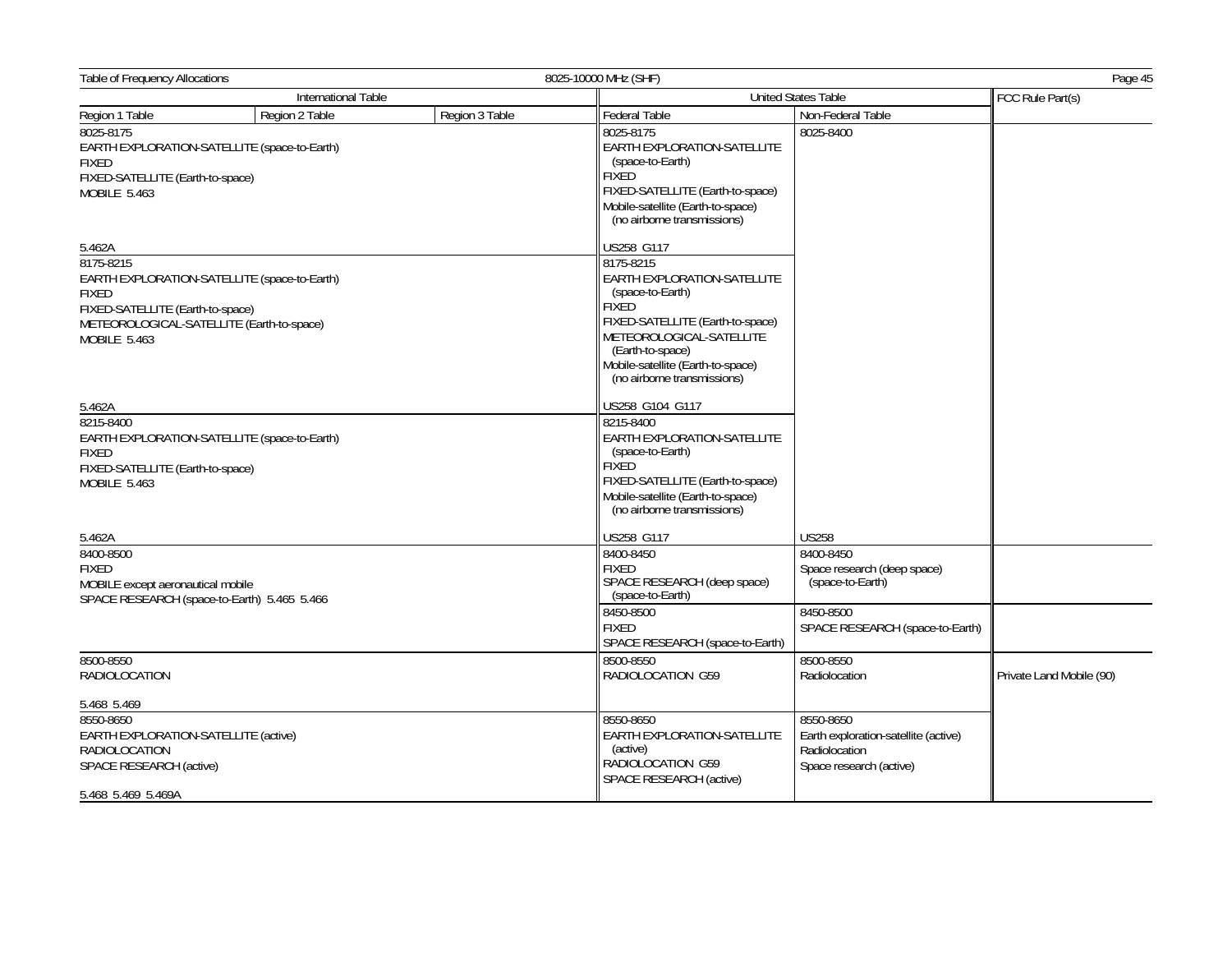| 8650-8750                                           | 8650-9000                                      | 8650-9000                                  |                                           |
|-----------------------------------------------------|------------------------------------------------|--------------------------------------------|-------------------------------------------|
| <b>RADIOLOCATION</b>                                | RADIOLOCATION G59                              | Radiolocation                              | Aviation (87)<br>Private Land Mobile (90) |
| 5.468 5.469                                         |                                                |                                            |                                           |
| 8750-8850                                           |                                                |                                            |                                           |
| <b>RADIOLOCATION</b>                                |                                                |                                            |                                           |
| AERONAUTICAL RADIONAVIGATION 5.470                  |                                                |                                            |                                           |
| 5.471                                               |                                                |                                            |                                           |
| 8850-9000                                           |                                                |                                            |                                           |
| <b>RADIOLOCATION</b>                                |                                                |                                            |                                           |
| MARITIME RADIONAVIGATION 5.472                      |                                                |                                            |                                           |
| 5.473                                               | <b>US53</b>                                    | <b>US53</b>                                |                                           |
| 9000-9200                                           | 9000-9200                                      | 9000-9200                                  |                                           |
| AERONAUTICAL RADIONAVIGATION 5.337                  | AERONAUTICAL                                   | AERONAUTICAL                               |                                           |
| <b>RADIOLOCATION</b>                                | RADIONAVIGATION 5.337                          | RADIONAVIGATION 5.337                      |                                           |
|                                                     | Radiolocation G2                               | Radiolocation                              |                                           |
| 5.471 5.473A                                        | US48 G19                                       | <b>US48</b>                                |                                           |
| 9200-9300                                           | 9200-9300                                      | 9200-9300                                  |                                           |
| <b>RADIOLOCATION</b>                                | MARITIME RADIONAVIGATION                       | <b>MARITIME RADIONAVIGATION</b>            | Maritime (80)                             |
| <b>MARITIME RADIONAVIGATION 5.472</b>               | 5.472                                          | 5.472                                      | Private Land Mobile (90)                  |
|                                                     | Radiolocation US110 G59                        | Radiolocation US110                        |                                           |
|                                                     |                                                |                                            |                                           |
| 5.473 5.474                                         | 5.474                                          | 5.474                                      |                                           |
| 9300-9500                                           | 9300-9500                                      | 9300-9500                                  |                                           |
| EARTH EXPLORATION-SATELLITE (active)                | RADIONAVIGATION US66<br>Radiolocation US51 G56 | RADIONAVIGATION US66<br>Radiolocation US51 | Maritime (80)                             |
| SPACE RESEARCH (active)<br><b>RADIOLOCATION</b>     | Meteorological aids                            | Meteorological aids                        | Aviation (87)<br>Private Land Mobile (90) |
| <b>RADIONAVIGATION</b>                              |                                                |                                            |                                           |
|                                                     |                                                | 5.427 5.474 US67 US71                      |                                           |
| 5.427 5.474 5.475 5.475A 5.475B 5.476A<br>9500-9800 | 5.427 5.474 US67 US71<br>9500-9800             | 9500-9800                                  |                                           |
| EARTH EXPLORATION-SATELLITE (active)                | EARTH EXPLORATION-SATELLITE                    | Earth exploration-satellite (active)       | Private Land Mobile (90)                  |
| SPACE RESEARCH (active)                             | (active)                                       | Space research (active)                    |                                           |
| <b>RADIOLOCATION</b>                                | SPACE RESEARCH (active)                        | Radiolocation                              |                                           |
| <b>RADIONAVIGATION</b>                              | <b>RADIOLOCATION</b>                           |                                            |                                           |
| 5.476A                                              |                                                |                                            |                                           |
| 9800-9900                                           | 9800-10000                                     | 9800-10000                                 |                                           |
| RADIOLOCATION                                       | RADIOLOCATION                                  | Radiolocation                              |                                           |
| Earth exploration-satellite (active)                |                                                |                                            |                                           |
| Space research (active)                             |                                                |                                            |                                           |
| Fixed                                               |                                                |                                            |                                           |
| 5.477 5.478 5.478A 5.478B                           |                                                |                                            |                                           |
| 9900-10000                                          |                                                |                                            |                                           |
| <b>RADIOLOCATION</b>                                |                                                |                                            |                                           |
| Fixed                                               |                                                |                                            |                                           |
| 5.477 5.478 5.479                                   | 5.479                                          | 5.479                                      | Page 46                                   |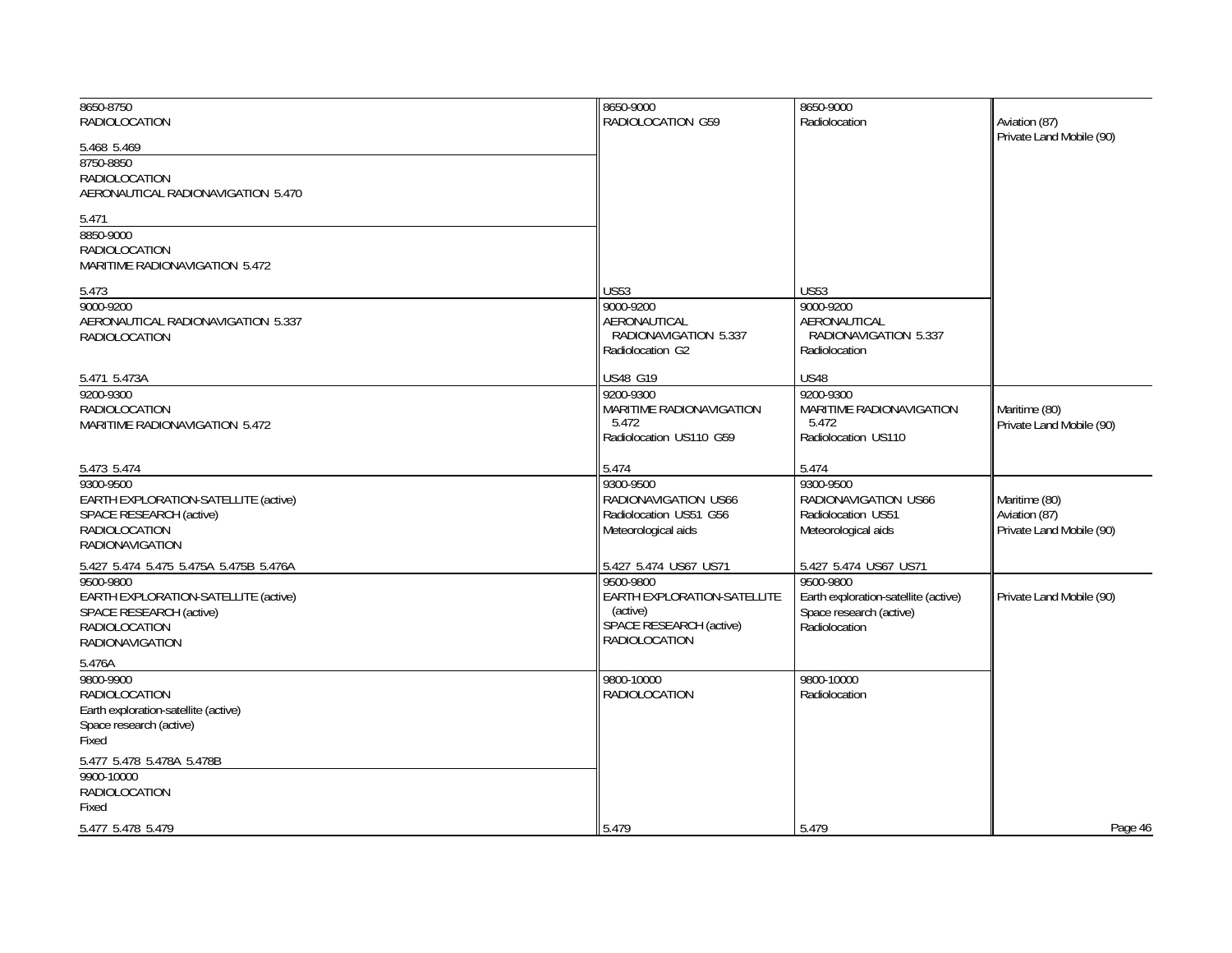| <b>Table of Frequency Allocations</b>                                                                                                                                    |                                                                                                                                                                                                                       |                                                                                                                                           | 10-14 GHz (SHF)                                                                                         |                                                                                                               | Page 47                                                |
|--------------------------------------------------------------------------------------------------------------------------------------------------------------------------|-----------------------------------------------------------------------------------------------------------------------------------------------------------------------------------------------------------------------|-------------------------------------------------------------------------------------------------------------------------------------------|---------------------------------------------------------------------------------------------------------|---------------------------------------------------------------------------------------------------------------|--------------------------------------------------------|
|                                                                                                                                                                          | International Table                                                                                                                                                                                                   |                                                                                                                                           | <b>United States Table</b>                                                                              | FCC Rule Part(s)                                                                                              |                                                        |
| Region 1 Table                                                                                                                                                           | Region 2 Table                                                                                                                                                                                                        | Region 3 Table                                                                                                                            | <b>Federal Table</b>                                                                                    | Non-Federal Table                                                                                             |                                                        |
| $10-10.45$<br><b>FIXED</b><br><b>MOBILE</b><br><b>RADIOLOCATION</b><br>Amateur                                                                                           | 10-10.45<br><b>RADIOLOCATION</b><br>Amateur                                                                                                                                                                           | 10-10.45<br><b>FIXED</b><br><b>MOBILE</b><br><b>RADIOLOCATION</b><br>Amateur                                                              | 10-10.5<br>RADIOLOCATION US58<br><b>US108 G32</b>                                                       | 10-10.45<br>Amateur<br>Radiolocation US108                                                                    | Private Land Mobile (90)<br>Amateur Radio (97)         |
| 5.479                                                                                                                                                                    | 5.479 5.480                                                                                                                                                                                                           | 5.479                                                                                                                                     |                                                                                                         | 5.479 US58 NG42                                                                                               |                                                        |
| 10.45-10.5<br>RADIOLOCATION<br>Amateur<br>Amateur-satellite<br>5.481                                                                                                     |                                                                                                                                                                                                                       |                                                                                                                                           | 5.479                                                                                                   | 10.45-10.5<br>Amateur<br>Amateur-satellite<br>Radiolocation US108<br>US58 NG42 NG134                          |                                                        |
| 10.5-10.55                                                                                                                                                               | 10.5-10.55                                                                                                                                                                                                            |                                                                                                                                           | 10.5-10.55                                                                                              |                                                                                                               |                                                        |
| <b>FIXED</b><br><b>MOBILE</b><br>Radiolocation                                                                                                                           | <b>FIXED</b><br><b>MOBILE</b><br><b>RADIOLOCATION</b>                                                                                                                                                                 | RADIOLOCATION US59                                                                                                                        |                                                                                                         | Private Land Mobile (90)                                                                                      |                                                        |
| 10.55-10.6<br><b>FIXED</b><br>MOBILE except aeronautical mobile<br>Radiolocation                                                                                         |                                                                                                                                                                                                                       |                                                                                                                                           | 10.55-10.6                                                                                              | 10.55-10.6<br><b>FIXED</b>                                                                                    | Fixed Microwave (101)                                  |
| 10.6-10.68<br>EARTH EXPLORATION-SATELLITE (passive)<br><b>FIXED</b><br>MOBILE except aeronautical mobile<br>RADIO ASTRONOMY<br>SPACE RESEARCH (passive)<br>Radiolocation |                                                                                                                                                                                                                       |                                                                                                                                           | 10.6-10.68<br>EARTH EXPLORATION-<br>SATELLITE (passive)<br>SPACE RESEARCH (passive)                     | 10.6-10.68<br>EARTH EXPLORATION-<br>SATELLITE (passive)<br>FIXED US265<br>SPACE RESEARCH (passive)            |                                                        |
| 5.149 5.482 5.482A                                                                                                                                                       |                                                                                                                                                                                                                       |                                                                                                                                           | <b>US265 US277</b>                                                                                      | <b>US277</b>                                                                                                  |                                                        |
| 10.68-10.7<br>EARTH EXPLORATION-SATELLITE (passive)<br>RADIO ASTRONOMY<br>SPACE RESEARCH (passive)                                                                       |                                                                                                                                                                                                                       |                                                                                                                                           | 10.68-10.7<br>EARTH EXPLORATION-SATELLITE (passive)<br>RADIO ASTRONOMY US74<br>SPACE RESEARCH (passive) |                                                                                                               |                                                        |
| 5.340 5.483                                                                                                                                                              |                                                                                                                                                                                                                       |                                                                                                                                           | US246 US355                                                                                             |                                                                                                               |                                                        |
| $10.7 - 11.7$<br><b>FIXED</b><br>FIXED-SATELLITE (space-to-Earth)<br>5.441 5.484A (Earth-to-space)<br>5.484<br>MOBILE except aeronautical mobile                         | $10.7 - 11.7$<br><b>FIXED</b><br>FIXED-SATELLITE (space-to-Earth) 5.441 5.484A<br>MOBILE except aeronautical mobile                                                                                                   |                                                                                                                                           | $10.7 - 11.7$<br><b>US211</b>                                                                           | 10.7-11.7<br><b>FIXED</b><br>FIXED-SATELLITE (space-to-<br>Earth) 5.441 US211 US355<br>NG104 NG182 NG186      | Satellite Communications (25)<br>Fixed Microwave (101) |
| $11.7 - 12.5$<br><b>FIXED</b><br>MOBILE except aeronautical<br>mobile<br><b>BROADCASTING</b><br>BROADCASTING-SATELLITE<br>5.492                                          | $11.7 - 12.1$<br><b>FIXED 5.486</b><br>FIXED-SATELLITE (space-to-Earth)<br>5.484A 5.488<br>Mobile except aeronautical mobile<br>5.485<br>12.1-12.2<br>FIXED-SATELLITE (space-to-Earth)<br>5.484A 5.488<br>5.485 5.489 | $11.7 - 12.2$<br><b>FIXED</b><br>MOBILE except aeronautical mobile<br><b>BROADCASTING</b><br>BROADCASTING-SATELLITE 5.492<br>5.487 5.487A | 11.7-12.2                                                                                               | $11.7 - 12.2$<br>FIXED-SATELLITE (space-to-<br>Earth) 5.485 5.488 NG143<br><b>NG183 NG187</b><br><b>NG184</b> | Satellite Communications (25)                          |
|                                                                                                                                                                          |                                                                                                                                                                                                                       |                                                                                                                                           |                                                                                                         |                                                                                                               |                                                        |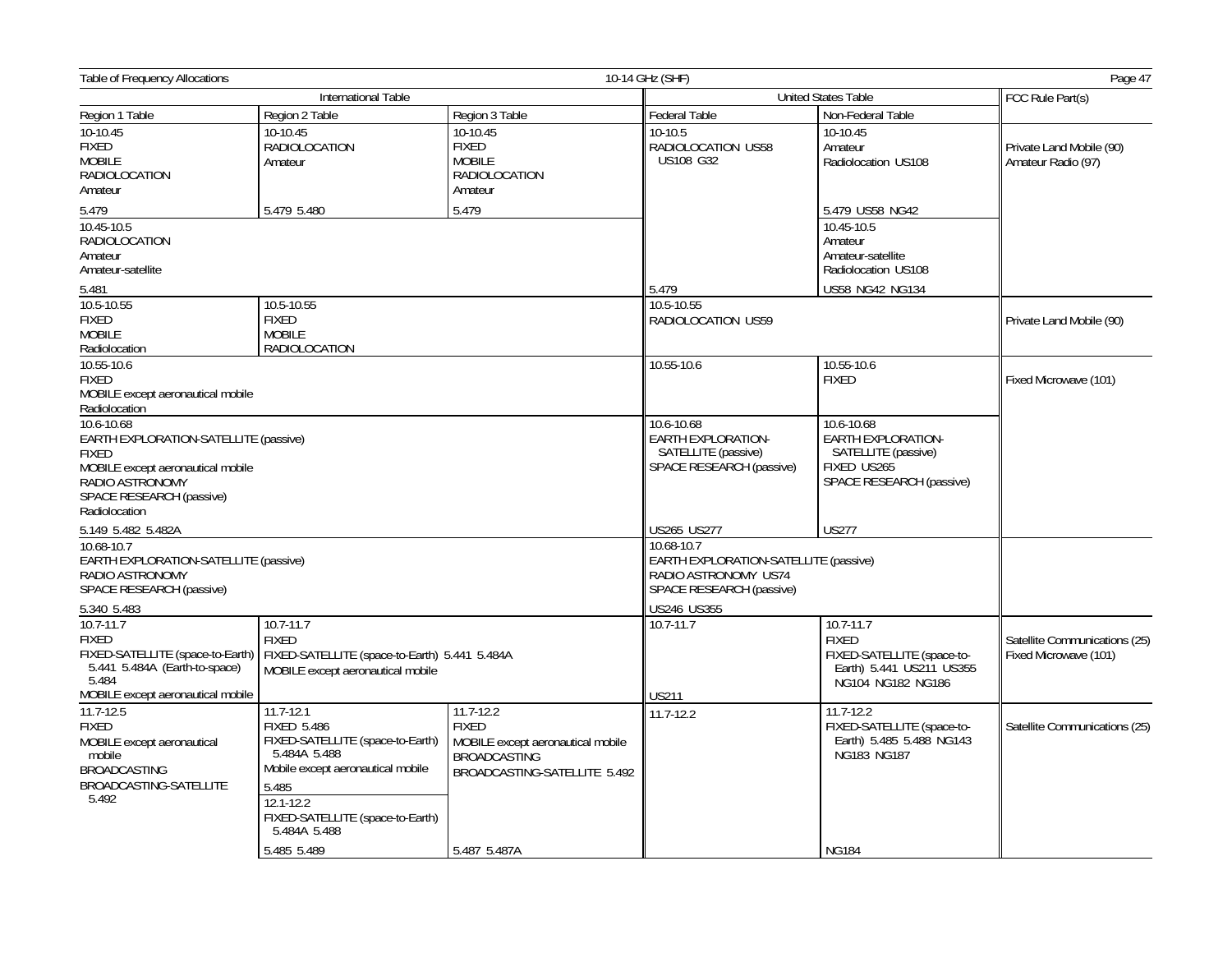| 5.487 5.487A<br>12.5-12.75<br>FIXED-SATELLITE (space-to-<br>Earth) 5.484A (Earth-to-space)<br>5.494 5.495 5.496                                                                                                               | 12.2-12.7<br><b>FIXED</b><br>MOBILE except aeronautical mobile<br><b>BROADCASTING</b><br>BROADCASTING-SATELLITE 5.492<br>5.487A 5.488 5.490<br>12.7-12.75<br><b>FIXED</b><br>FIXED-SATELLITE (Earth-to-space)<br>MOBILE except aeronautical mobile | $\overline{12.2} - 12.5$<br><b>FIXED</b><br>FIXED-SATELLITE (space-to-Earth)<br>MOBILE except aeronautical mobile<br><b>BROADCASTING</b><br>5.484A 5.487<br>12.5-12.75<br><b>FIXED</b><br>FIXED-SATELLITE (space-to-Earth)<br>5.484A<br>MOBILE except aeronautical mobile<br>BROADCASTING-SATELLITE 5.493 | 12.2-12.75                                                                                                                                                               | 12.2-12.7<br><b>FIXED</b><br>BROADCASTING-SATELLITE<br>5.487A 5.488 5.490<br>12.7-12.75<br>FIXED NG118<br>FIXED-SATELLITE<br>(Earth-to-space)<br><b>MOBILE</b>      | Satellite Communications (25)<br>Fixed Microwave (101)<br>TV Broadcast Auxiliary (74F)<br>Cable TV Relay (78)<br>Fixed Microwave (101) |
|-------------------------------------------------------------------------------------------------------------------------------------------------------------------------------------------------------------------------------|----------------------------------------------------------------------------------------------------------------------------------------------------------------------------------------------------------------------------------------------------|-----------------------------------------------------------------------------------------------------------------------------------------------------------------------------------------------------------------------------------------------------------------------------------------------------------|--------------------------------------------------------------------------------------------------------------------------------------------------------------------------|---------------------------------------------------------------------------------------------------------------------------------------------------------------------|----------------------------------------------------------------------------------------------------------------------------------------|
| 12.75-13.25<br><b>FIXED</b><br>FIXED-SATELLITE (Earth-to-space) 5.441<br><b>MOBILE</b><br>Space research (deep space) (space-to-Earth)                                                                                        |                                                                                                                                                                                                                                                    |                                                                                                                                                                                                                                                                                                           | 12.75-13.25<br><b>US251</b>                                                                                                                                              | 12.75-13.25<br>FIXED NG118<br><b>FIXED-SATELLITE</b><br>(Earth-to-space) 5.441 NG104<br><b>MOBILE</b><br><b>US251 NG53</b>                                          | Satellite Communications (25)<br>TV Broadcast Auxiliary (74F)<br>Cable TV Relay (78)<br>Fixed Microwave (101)                          |
| 13.25-13.4<br>EARTH EXPLORATION-SATELLITE (active)<br>AERONAUTICAL RADIONAVIGATION 5.497<br><b>SPACE RESEARCH (active)</b><br>5.498A 5.499                                                                                    |                                                                                                                                                                                                                                                    |                                                                                                                                                                                                                                                                                                           | 13.25-13.4<br>EARTH EXPLORATION-<br>SATELLITE (active)<br>AERONAUTICAL<br>RADIONAVIGATION 5.497<br>SPACE RESEARCH (active)<br>5.498A                                     | 13.25-13.4<br>AERONAUTICAL<br>RADIONAVIGATION 5.497<br>Earth exploration-satellite (active)<br>Space research (active)                                              | Aviation (87)                                                                                                                          |
| 13.4-13.75<br>EARTH EXPLORATION-SATELLITE (active)<br><b>RADIOLOCATION</b><br>SPACE RESEARCH 5.501A<br>Standard frequency and time signal-satellite (Earth-to-space)                                                          |                                                                                                                                                                                                                                                    |                                                                                                                                                                                                                                                                                                           | 13.4-13.75<br>EARTH EXPLORATION-<br>SATELLITE (active)<br>RADIOLOCATION G59<br>SPACE RESEARCH 5.501A<br>Standard frequency and time<br>signal-satellite (Earth-to-space) | 13.4-13.75<br>Earth exploration-satellite (active)<br>Radiolocation<br>Space research<br>Standard frequency and time<br>signal-satellite (Earth-to-space)           | Private Land Mobile (90)                                                                                                               |
| 5.499 5.500 5.501 5.501B<br>$13.75 - 14$<br>FIXED-SATELLITE (Earth-to-space) 5.484A<br><b>RADIOLOCATION</b><br>Earth exploration-satellite<br>Standard frequency and time signal-satellite (Earth-to-space)<br>Space research |                                                                                                                                                                                                                                                    |                                                                                                                                                                                                                                                                                                           | 5.501B<br>13.75-14<br>RADIOLOCATION G59<br>Standard frequency and time<br>signal-satellite (Earth-to-space)<br>Space research US337                                      | 13.75-14<br><b>FIXED-SATELLITE</b><br>(Earth-to-space) US337<br>Standard frequency and time<br>signal-satellite (Earth-to-space)<br>Space research<br>Radiolocation | Satellite Communications (25)<br>Private Land Mobile (90)                                                                              |
| 5.499 5.500 5.501 5.502 5.503                                                                                                                                                                                                 |                                                                                                                                                                                                                                                    |                                                                                                                                                                                                                                                                                                           | US356 US357                                                                                                                                                              | <b>US356 US357</b>                                                                                                                                                  | Page 48                                                                                                                                |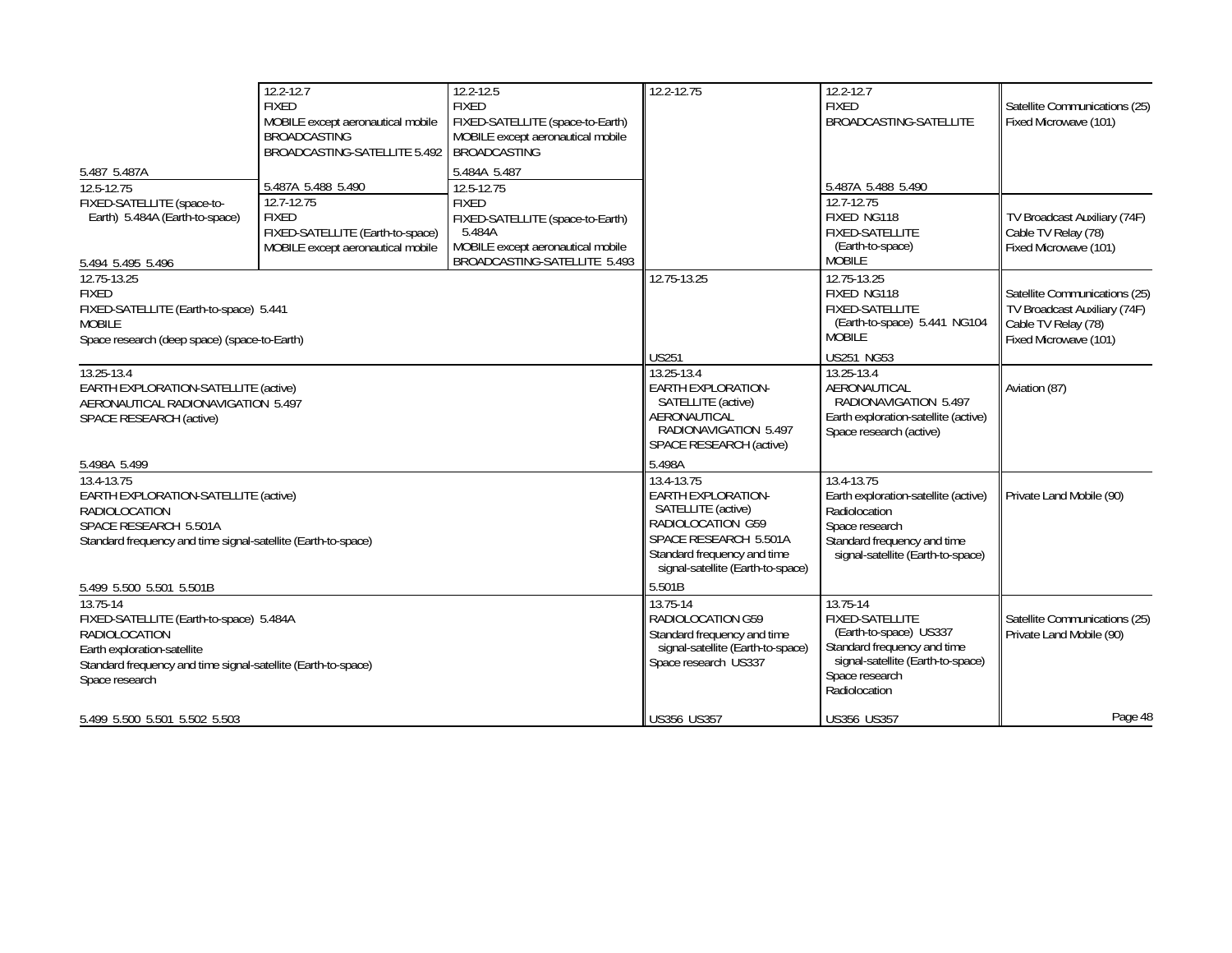| <b>Table of Frequency Allocations</b>                                                                                                                                                                                              |                                                                                                                                                         |                                                                                                                                                                                                                            | 14-17.7 GHz (SHF)                                                                                                                                     | Page 49                                                                                                |                                  |
|------------------------------------------------------------------------------------------------------------------------------------------------------------------------------------------------------------------------------------|---------------------------------------------------------------------------------------------------------------------------------------------------------|----------------------------------------------------------------------------------------------------------------------------------------------------------------------------------------------------------------------------|-------------------------------------------------------------------------------------------------------------------------------------------------------|--------------------------------------------------------------------------------------------------------|----------------------------------|
| International Table                                                                                                                                                                                                                |                                                                                                                                                         |                                                                                                                                                                                                                            | <b>United States Table</b>                                                                                                                            |                                                                                                        | FCC Rule Part(s)                 |
| Region 1 Table                                                                                                                                                                                                                     | Region 2 Table                                                                                                                                          | Region 3 Table                                                                                                                                                                                                             | Federal Table                                                                                                                                         | Non-Federal Table                                                                                      |                                  |
| $14-14.25$                                                                                                                                                                                                                         |                                                                                                                                                         |                                                                                                                                                                                                                            | $14-14.2$                                                                                                                                             | 14-14.2                                                                                                |                                  |
| FIXED-SATELLITE (Earth-to-space) 5.457A 5.457B 5.484A 5.506 5.506B<br>RADIONAVIGATION 5.504<br>Mobile-satellite (Earth-to-space) 5.504B 5.504C 5.506A<br>Space research                                                            |                                                                                                                                                         |                                                                                                                                                                                                                            | Space research                                                                                                                                        | FIXED-SATELLITE<br>(Earth-to-space) NG183 NG187<br>Mobile-satellite (Earth-to-space)<br>Space research | Satellite Communications<br>(25) |
| 5.504A 5.505                                                                                                                                                                                                                       |                                                                                                                                                         |                                                                                                                                                                                                                            | 14.2-14.4                                                                                                                                             | 14.2-14.47                                                                                             |                                  |
| 14.25-14.3<br>FIXED-SATELLITE (Earth-to-space) 5.457A 5.457B 5.484A 5.506 5.506B<br>RADIONAVIGATION 5.504<br>Mobile-satellite (Earth-to-space) 5.504B 5.506A 5.508A<br>Space research                                              |                                                                                                                                                         |                                                                                                                                                                                                                            |                                                                                                                                                       | FIXED-SATELLITE (Earth-to-space)<br>NG183 NG187<br>Mobile-satellite (Earth-to-space)                   |                                  |
| 5.504A 5.505 5.508                                                                                                                                                                                                                 |                                                                                                                                                         |                                                                                                                                                                                                                            |                                                                                                                                                       |                                                                                                        |                                  |
| 14.3-14.4<br><b>FIXED</b><br>FIXED-SATELLITE (Earth-to-space)<br>5.457A 5.457B 5.484A 5.506 5.506B<br>MOBILE except aeronautical mobile<br>Mobile-satellite (Earth-to-space) 5.504B<br>5.506A 5.509A<br>Radionavigation-satellite  | 14.3-14.4<br>FIXED-SATELLITE (Earth-to-space)<br>5.457A 5.484A 5.506 5.506B<br>Mobile-satellite (Earth-to-space)<br>5.506A<br>Radionavigation-satellite | 14.3-14.4<br><b>FIXED</b><br>FIXED-SATELLITE (Earth-to-space)<br>5.457A 5.484A 5.506 5.506B<br>MOBILE except aeronautical mobile<br>Mobile-satellite (Earth-to-space)<br>5.504B 5.506A 5.509A<br>Radionavigation-satellite |                                                                                                                                                       |                                                                                                        |                                  |
| 5.504A                                                                                                                                                                                                                             | 5.504A                                                                                                                                                  | 5.504A                                                                                                                                                                                                                     |                                                                                                                                                       |                                                                                                        |                                  |
| 14.4-14.47<br><b>FIXED</b><br>FIXED-SATELLITE (Earth-to-space) 5.457A 5.457B 5.484A 5.506 5.506B<br>MOBILE except aeronautical mobile<br>Mobile-satellite (Earth-to-space) 5.504B 5.506A 5.509A<br>Space research (space-to-Earth) |                                                                                                                                                         |                                                                                                                                                                                                                            | 14.4-14.47<br>Fixed<br>Mobile                                                                                                                         |                                                                                                        |                                  |
| 5.504A                                                                                                                                                                                                                             |                                                                                                                                                         |                                                                                                                                                                                                                            |                                                                                                                                                       | <b>NG184</b>                                                                                           |                                  |
| 14.47-14.5<br><b>FIXED</b><br>FIXED-SATELLITE (Earth-to-space) 5.457A 5.457B 5.484A 5.506 5.506B<br>MOBILE except aeronautical mobile<br>Mobile-satellite (Earth-to-space) 5.504B 5.506A 5.509A<br>Radio astronomy                 |                                                                                                                                                         |                                                                                                                                                                                                                            | 14.47-14.5<br>Fixed<br>Mobile                                                                                                                         | 14.47-14.5<br>FIXED-SATELLITE (Earth-to-space)<br>NG183 NG187<br>Mobile-satellite (Earth-to-space)     |                                  |
| 5.149 5.504A                                                                                                                                                                                                                       |                                                                                                                                                         |                                                                                                                                                                                                                            | US203 US342                                                                                                                                           | US203 US342                                                                                            |                                  |
| 14.5-14.8<br><b>FIXED</b><br>FIXED-SATELLITE (Earth-to-space) 5.510<br><b>MOBILE</b><br>Space research<br>14.8-15.35<br><b>FIXED</b>                                                                                               |                                                                                                                                                         |                                                                                                                                                                                                                            | 14.5-14.7145<br><b>FIXED</b><br>Mobile<br>Space research<br>14.7145-14.8<br><b>MOBILE</b><br>Fixed<br>Space research<br>14.8-15.1365<br><b>MOBILE</b> | 14.5-14.8<br>14.8-15.1365                                                                              |                                  |
| <b>MOBILE</b>                                                                                                                                                                                                                      |                                                                                                                                                         |                                                                                                                                                                                                                            | SPACE RESEARCH                                                                                                                                        |                                                                                                        |                                  |
| Space research                                                                                                                                                                                                                     |                                                                                                                                                         |                                                                                                                                                                                                                            | Fixed                                                                                                                                                 |                                                                                                        |                                  |
|                                                                                                                                                                                                                                    |                                                                                                                                                         |                                                                                                                                                                                                                            | <b>US310</b>                                                                                                                                          | <b>US310</b>                                                                                           |                                  |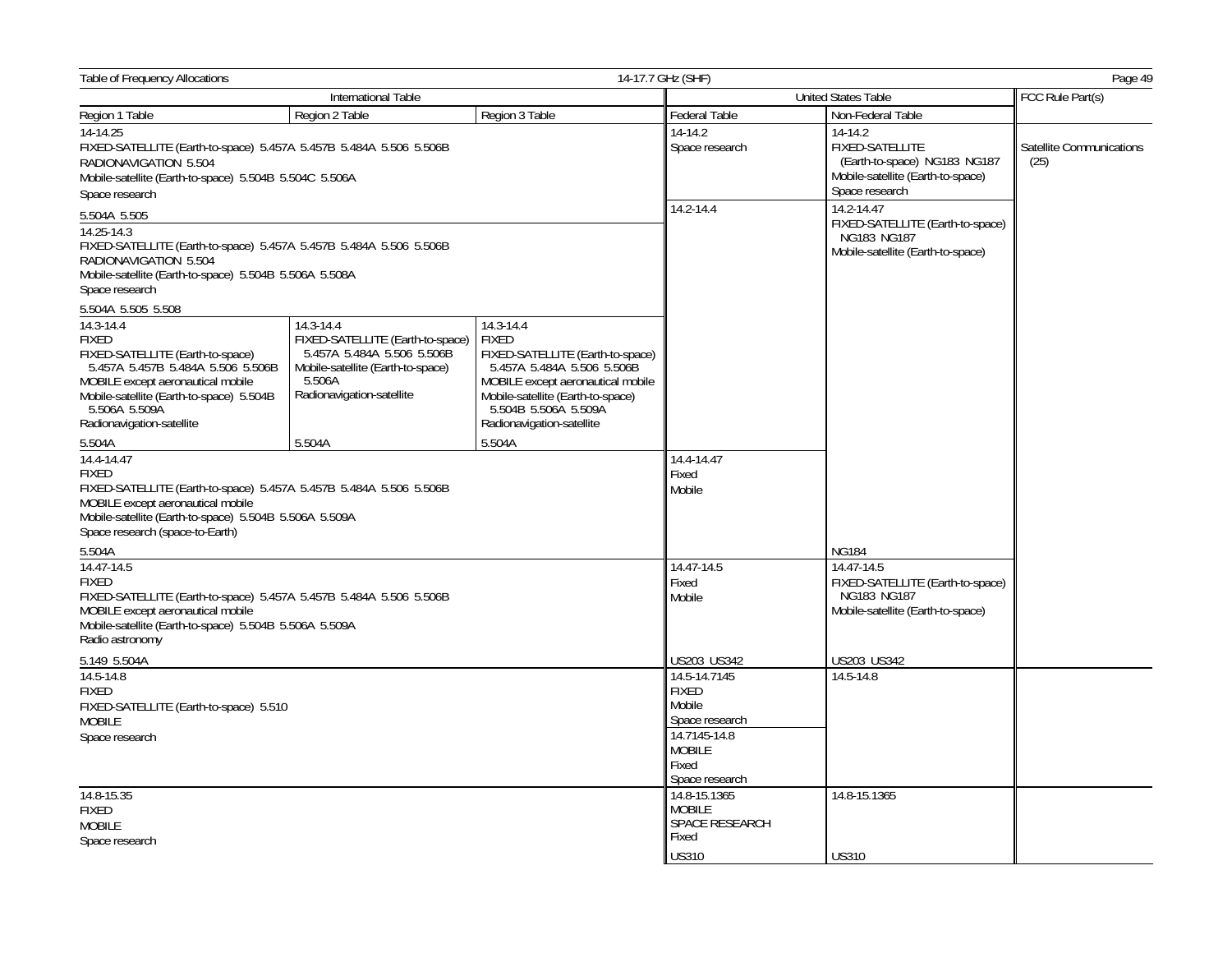|                                                                                                                                               |                                                                                                   |                                                                             | 15.1365-15.35<br><b>FIXED</b><br>SPACE RESEARCH<br>Mobile                                                                             | 15.1365-15.35                                                                                                 |                                                   |
|-----------------------------------------------------------------------------------------------------------------------------------------------|---------------------------------------------------------------------------------------------------|-----------------------------------------------------------------------------|---------------------------------------------------------------------------------------------------------------------------------------|---------------------------------------------------------------------------------------------------------------|---------------------------------------------------|
| 5.339<br>15.35-15.4<br>EARTH EXPLORATION-SATELLITE (passive)<br>RADIO ASTRONOMY<br>SPACE RESEARCH (passive)                                   |                                                                                                   |                                                                             | 5.339 US211<br>5.339 US211<br>15.35-15.4<br>EARTH EXPLORATION-SATELLITE (passive)<br>RADIO ASTRONOMY US74<br>SPACE RESEARCH (passive) |                                                                                                               |                                                   |
| 5.340 5.511<br>15.4-15.43<br>AERONAUTICAL RADIONAVIGATION                                                                                     |                                                                                                   |                                                                             | <b>US246</b><br>15.4-15.43<br>AERONAUTICAL RADIONAVIGATION US260                                                                      |                                                                                                               | Aviation (87)                                     |
| 5.511D<br>15.43-15.63                                                                                                                         |                                                                                                   |                                                                             | <b>US211</b><br>15.43-15.63                                                                                                           | 15.43-15.63                                                                                                   |                                                   |
| FIXED-SATELLITE (Earth-to-space) 5.511A<br>AERONAUTICAL RADIONAVIGATION                                                                       |                                                                                                   |                                                                             | AERONAUTICAL<br>RADIONAVIGATION US260                                                                                                 | FIXED-SATELLITE (Earth-to-space)<br>AERONAUTICAL<br>RADIONAVIGATION US260                                     | Satellite Communications<br>(25)<br>Aviation (87) |
| 5.511C                                                                                                                                        |                                                                                                   |                                                                             | 5.511C US211 US359                                                                                                                    | 5.511C US211 US359                                                                                            |                                                   |
| 15.63-15.7<br>AERONAUTICAL RADIONAVIGATION                                                                                                    |                                                                                                   |                                                                             | 15.63-15.7<br>AERONAUTICAL RADIONAVIGATION US260                                                                                      |                                                                                                               | Aviation (87)                                     |
| 5.511D                                                                                                                                        |                                                                                                   |                                                                             | <b>US211</b>                                                                                                                          |                                                                                                               |                                                   |
| 15.7-16.6<br><b>RADIOLOCATION</b>                                                                                                             |                                                                                                   |                                                                             | 15.7-16.6<br>RADIOLOCATION G59                                                                                                        | $15.7 - 17.2$<br>Radiolocation                                                                                | Private Land Mobile (90)                          |
| 5.512 5.513<br>$16.6 - 17.1$<br><b>RADIOLOCATION</b><br>Space research (deep space) (Earth-to-space)<br>5.512 5.513                           |                                                                                                   |                                                                             | 16.6-17.1<br>RADIOLOCATION G59<br>Space research (deep space)<br>(Earth-to-space)                                                     |                                                                                                               |                                                   |
| $17.1 - 17.2$<br><b>RADIOLOCATION</b>                                                                                                         |                                                                                                   |                                                                             | $17.1 - 17.2$<br>RADIOLOCATION G59                                                                                                    |                                                                                                               |                                                   |
| 5.512 5.513<br>$17.2 - 17.3$<br>EARTH EXPLORATION-SATELLITE (active)<br><b>RADIOLOCATION</b><br>SPACE RESEARCH (active)<br>5.512 5.513 5.513A |                                                                                                   |                                                                             | $17.2 - 17.3$<br><b>EARTH EXPLORATION-</b><br>SATELLITE (active)<br>RADIOLOCATION G59<br>SPACE RESEARCH (active)                      | 17.2-17.3<br>Earth exploration-satellite (active)<br>Radiolocation<br>Space research (active)                 |                                                   |
| $17.3 - 17.7$<br>FIXED-SATELLITE (Earth-to-space)<br>5.516 (space-to-Earth) 5.516A<br>5.516B<br>Radiolocation                                 | 17.3-17.7<br>FIXED-SATELLITE (Earth-to-space)<br>5.516<br>BROADCASTING-SATELLITE<br>Radiolocation | $17.3 - 17.7$<br>FIXED-SATELLITE (Earth-to-space)<br>5.516<br>Radiolocation | 17.3-17.7<br>Radiolocation US259 G59                                                                                                  | 17.3-17.7<br>FIXED-SATELLITE (Earth-to-space)<br><b>US271</b><br>BROADCASTING-SATELLITE<br><b>US402 NG163</b> | Satellite Communications<br>(25)                  |
| 5.514                                                                                                                                         | 5.514 5.515                                                                                       | 5.514                                                                       | US402 G117                                                                                                                            | <b>US259</b>                                                                                                  | Page 50                                           |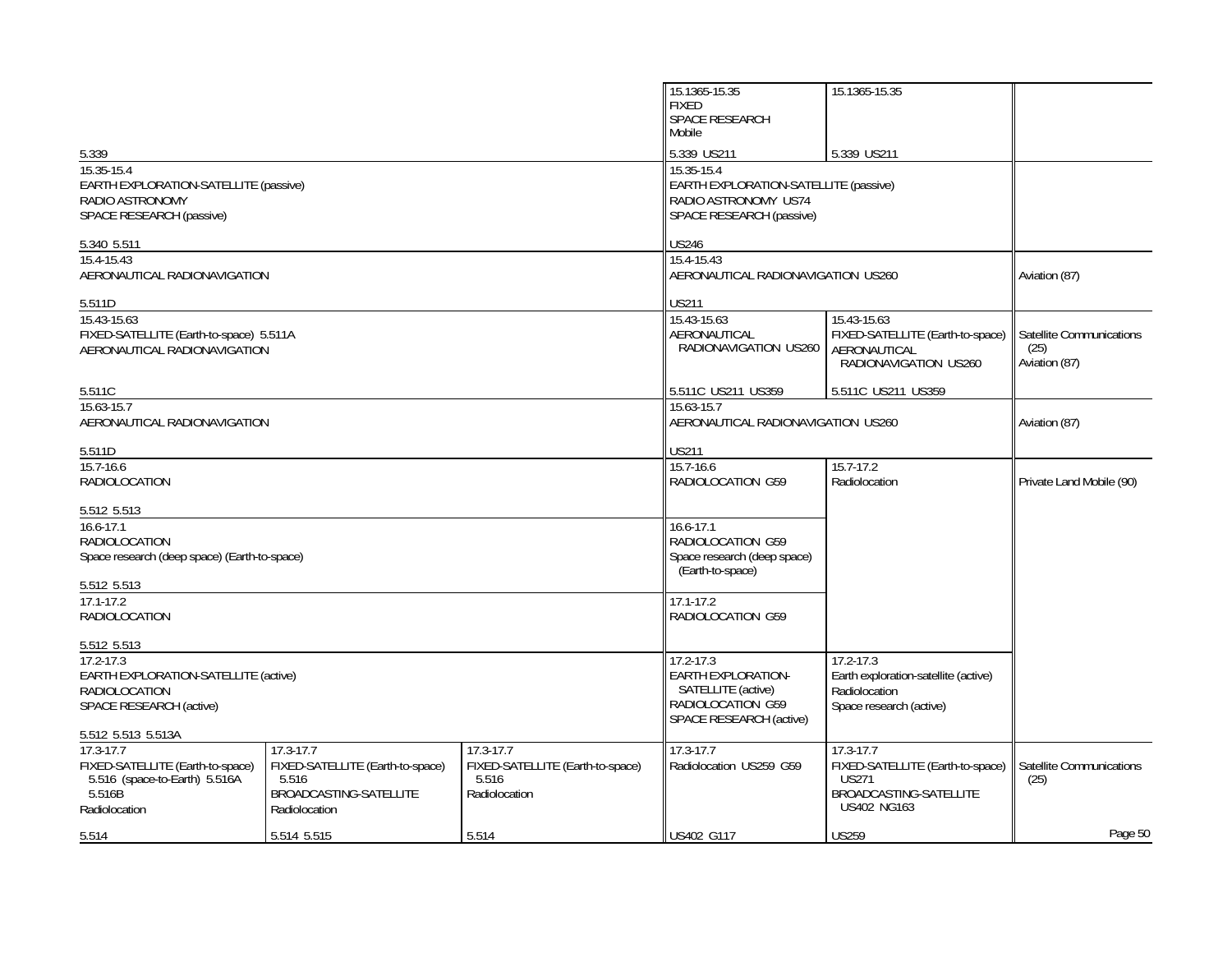| Table of Frequency Allocations                                                                                                                                             |                                                                                                                                        |                                                                                                                      | 17.7-23.6 GHz (SHF)                                                               |                                                                                                                     | Page 51                                                                                                                    |
|----------------------------------------------------------------------------------------------------------------------------------------------------------------------------|----------------------------------------------------------------------------------------------------------------------------------------|----------------------------------------------------------------------------------------------------------------------|-----------------------------------------------------------------------------------|---------------------------------------------------------------------------------------------------------------------|----------------------------------------------------------------------------------------------------------------------------|
|                                                                                                                                                                            | International Table                                                                                                                    |                                                                                                                      |                                                                                   | <b>United States Table</b>                                                                                          | FCC Rule Part(s)                                                                                                           |
| Region 1 Table                                                                                                                                                             | Region 2 Table                                                                                                                         | Region 3 Table                                                                                                       | Federal Table                                                                     | Non-Federal Table                                                                                                   |                                                                                                                            |
| 17.7-18.1<br><b>FIXED</b><br>FIXED-SATELLITE (space-to-Earth)<br>5.484A (Earth-to-space) 5.516<br>MOBILE                                                                   | $17.7 - 17.8$<br><b>FIXED</b><br>FIXED-SATELLITE (space-to-Earth)<br>5.517 (Earth-to-space) 5.516<br>BROADCASTING-SATELLITE<br>Mobile  | 17.7-18.1<br><b>FIXED</b><br>FIXED-SATELLITE (space-to-Earth)<br>5.484A (Earth-to-space) 5.516<br><b>MOBILE</b>      | 17.7-17.8                                                                         | 17.7-17.8<br>FIXED NG144<br>FIXED-SATELLITE (Earth-to-space)<br><b>US271</b>                                        | Satellite<br>Communications (25)<br><b>TV Broadcast Auxiliary</b><br>(74F)<br>Cable TV Relay (78)<br>Fixed Microwave (101) |
|                                                                                                                                                                            | 5.515<br>17.8-18.1<br><b>FIXED</b><br>FIXED-SATELLITE (space-to-Earth)<br>5.484A (Earth-to-space) 5.516<br><b>MOBILE</b>               |                                                                                                                      | <b>US401</b><br>17.8-18.3<br>FIXED-SATELLITE (space-to-<br>Earth) US334 G117      | <b>US401</b><br>17.8-18.3<br>FIXED NG144                                                                            | <b>TV Broadcast Auxiliary</b><br>(74F)<br>Cable TV Relay (78)<br>Fixed Microwave (101)                                     |
| 18.1-18.4                                                                                                                                                                  | 5.519                                                                                                                                  |                                                                                                                      | <b>US519</b>                                                                      | <b>US519 US334</b>                                                                                                  |                                                                                                                            |
| <b>FIXED</b><br><b>MOBILE</b>                                                                                                                                              | FIXED-SATELLITE (space-to-Earth) 5.484A 5.516B (Earth-to-space) 5.520                                                                  |                                                                                                                      | 18.3-18.6<br>FIXED-SATELLITE (space-to-<br>Earth) US334 G117                      | 18.3-18.6<br>FIXED-SATELLITE (space-to-Earth)<br><b>NG164</b>                                                       | Satellite<br>Communications (25)                                                                                           |
| 5.519 5.521<br>$18.4 - 18.6$<br><b>FIXED</b><br>FIXED-SATELLITE (space-to-Earth) 5.484A 5.516B<br><b>MOBILE</b><br>18.6-18.8<br>EARTH EXPLORATION-SATEL-<br>LITE (passive) | 18.6-18.8<br>EARTH EXPLORATION-SATELLITE<br>(passive)                                                                                  | 18.6-18.8<br>EARTH EXPLORATION-SATELLITE<br>(passive)                                                                | 18.6-18.8<br><b>EARTH EXPLORATION-</b><br>SATELLITE (passive)                     | <b>US334 NG144</b><br>18.6-18.8<br>EARTH EXPLORATION-SATELLITE<br>(passive)                                         |                                                                                                                            |
| <b>FIXED</b><br>FIXED-SATELLITE (space-to-Earth)<br>5.522B<br>MOBILE except aeronautical mobile<br>Space research (passive)                                                | <b>FIXED</b><br>FIXED-SATELLITE (space-to-Earth)<br>5.516B 5.522B<br>MOBILE except aeronautical mobile<br>SPACE RESEARCH (passive)     | FIXED<br>FIXED-SATELLITE (space-to-Earth)<br>5.522B<br>MOBILE except aeronautical mobile<br>Space research (passive) | FIXED-SATELLITE (space-to-<br>Earth) US255 US334 G117<br>SPACE RESEARCH (passive) | FIXED-SATELLITE (space-to-Earth)<br>US255 NG164<br>SPACE RESEARCH (passive)                                         |                                                                                                                            |
| 5.522A 5.522C<br>18.8-19.3<br><b>FIXED</b>                                                                                                                                 | 5.522A                                                                                                                                 | 5.522A                                                                                                               | <b>US254</b><br>18.8-20.2<br>FIXED-SATELLITE (space-to-                           | US254 US334 NG144<br>18.8-19.3<br>FIXED-SATELLITE (space-to-Earth)                                                  |                                                                                                                            |
| FIXED-SATELLITE (space-to-Earth) 5.516B 5.523A<br><b>MOBILE</b>                                                                                                            |                                                                                                                                        |                                                                                                                      | Earth) US334 G117                                                                 | <b>NG165</b><br><b>US334 NG144</b>                                                                                  |                                                                                                                            |
| 19.3-19.7<br><b>FIXED</b><br><b>MOBILE</b>                                                                                                                                 | FIXED-SATELLITE (space-to-Earth) (Earth-to-space) 5.523B 5.523C 5.523D 5.523E                                                          |                                                                                                                      |                                                                                   | 19.3-19.7<br>FIXED NG144<br>FIXED-SATELLITE (space-to-Earth)<br><b>NG166</b><br><b>US334</b>                        | Satellite<br>Communications (25)<br>TV Broadc't Auxiliary (74F)<br>Cable TV Relav (78)<br>Fixed Microwave (101)            |
| 19.7-20.1<br>5.484A 5.516B<br>Mobile-satellite (space-to-Earth)                                                                                                            | 19.7-20.1<br>FIXED-SATELLITE (space-to-Earth)   FIXED-SATELLITE (space-to-Earth)<br>5.484A 5.516B<br>MOBILE-SATELLITE (space-to-Earth) | 19.7-20.1<br>FIXED-SATELLITE (space-to-Earth)<br>5.484A 5.516B<br>Mobile-satellite (space-to-Earth)                  |                                                                                   | 19.7-20.1<br>FIXED-SATELLITE (space-to-Earth)<br>MOBILE-SATELLITE (space-to-Earth)<br>5.525 5.526 5.527 5.528 5.529 | Satellite<br>Communications (25)                                                                                           |
| 5.524                                                                                                                                                                      | 5.524 5.525 5.526 5.527 5.528 5.529 5.524                                                                                              |                                                                                                                      |                                                                                   | <b>US334</b>                                                                                                        |                                                                                                                            |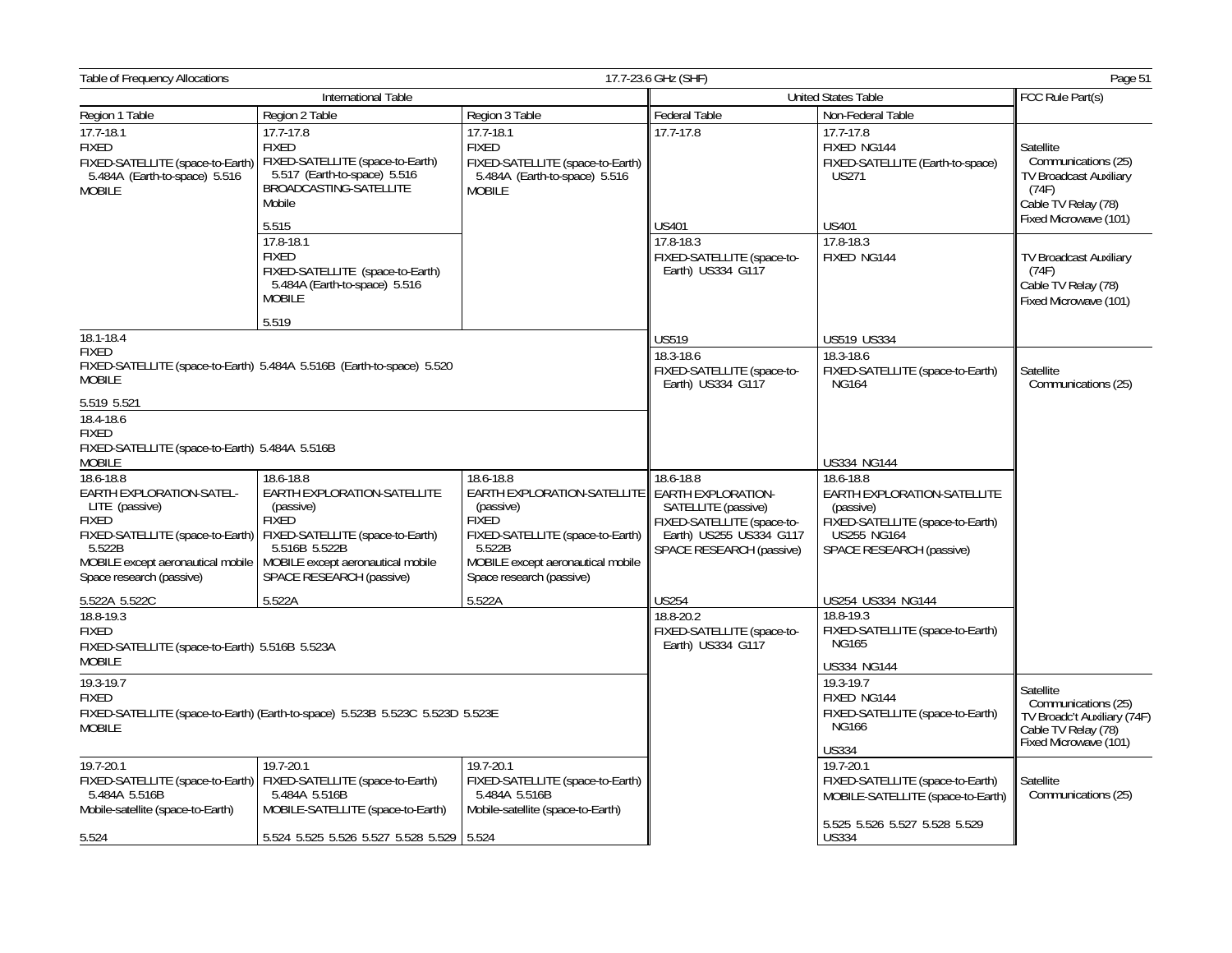| 20.1-20.2<br>FIXED-SATELLITE (space-to-Earth) 5.484A 5.516B<br>MOBILE-SATELLITE (space-to-Earth)                                                        |                                          |                                                                                                                                                         |                                                                                                                                                                     | 20.1-20.2<br>FIXED-SATELLITE (space-to-Earth)<br>MOBILE-SATELLITE (space-to-Earth) |                                                           |
|---------------------------------------------------------------------------------------------------------------------------------------------------------|------------------------------------------|---------------------------------------------------------------------------------------------------------------------------------------------------------|---------------------------------------------------------------------------------------------------------------------------------------------------------------------|------------------------------------------------------------------------------------|-----------------------------------------------------------|
| 5.524 5.525 5.526 5.527 5.528                                                                                                                           |                                          |                                                                                                                                                         |                                                                                                                                                                     | 5.525 5.526 5.527 5.528 US334                                                      |                                                           |
| $20.2 - 21.2$<br>FIXED-SATELLITE (space-to-Earth)<br>MOBILE-SATELLITE (space-to-Earth)<br>Standard frequency and time signal-satellite (space-to-Earth) |                                          |                                                                                                                                                         | 20.2-21.2<br><b>FIXED-SATELLITE</b><br>(space-to-Earth)<br>MOBILE-SATELLITE<br>(space-to-Earth)<br>Standard frequency and time<br>signal-satellite (space-to-Earth) | 20.2-21.2<br>Standard frequency and time<br>signal-satellite (space-to-Earth)      |                                                           |
| 5.524                                                                                                                                                   |                                          |                                                                                                                                                         | G117                                                                                                                                                                |                                                                                    |                                                           |
| $21.2 - 21.4$<br>EARTH EXPLORATION-SATELLITE (passive)<br><b>FIXED</b><br><b>MOBILE</b><br>SPACE RESEARCH (passive)                                     |                                          |                                                                                                                                                         | 21.2-21.4<br>EARTH EXPLORATION-SATELLITE (passive)<br><b>FIXED</b><br><b>MOBILE</b><br>SPACE RESEARCH (passive)                                                     |                                                                                    | Fixed Microwave (101)                                     |
|                                                                                                                                                         |                                          |                                                                                                                                                         | <b>US263</b>                                                                                                                                                        |                                                                                    |                                                           |
| $21.4 - 22$<br>FIXED<br><b>MOBILE</b><br>BROADCASTING-SATELLITE<br>5.208B 5.530                                                                         | 21.4-22<br><b>FIXED</b><br><b>MOBILE</b> | 21.4-22<br><b>FIXED</b><br><b>MOBILE</b><br>BROADCASTING-SATELLITE<br>5.208B 5.530                                                                      | 21.4-22<br><b>FIXED</b><br><b>MOBILE</b>                                                                                                                            |                                                                                    |                                                           |
| 22-22.21                                                                                                                                                |                                          | 5.531                                                                                                                                                   | 22-22.21                                                                                                                                                            |                                                                                    |                                                           |
| <b>FIXED</b><br>MOBILE except aeronautical mobile                                                                                                       |                                          |                                                                                                                                                         | <b>FIXED</b><br>MOBILE except aeronautical mobile                                                                                                                   |                                                                                    |                                                           |
| 5.149                                                                                                                                                   |                                          |                                                                                                                                                         | <b>US342</b>                                                                                                                                                        |                                                                                    |                                                           |
| 22.21-22.5<br>EARTH EXPLORATION-SATELLITE (passive)<br><b>FIXED</b><br>MOBILE except aeronautical mobile<br>RADIO ASTRONOMY<br>SPACE RESEARCH (passive) |                                          | 22.21-22.5<br>EARTH EXPLORATION-SATELLITE (passive)<br><b>FIXED</b><br>MOBILE except aeronautical mobile<br>RADIO ASTRONOMY<br>SPACE RESEARCH (passive) |                                                                                                                                                                     |                                                                                    |                                                           |
|                                                                                                                                                         |                                          |                                                                                                                                                         | <b>US263 US342</b>                                                                                                                                                  |                                                                                    |                                                           |
| 5.149 5.532<br>22.5-22.55<br><b>FIXED</b><br><b>MOBILE</b>                                                                                              |                                          | 22.5-22.55<br><b>FIXED</b><br><b>MOBILE</b>                                                                                                             |                                                                                                                                                                     |                                                                                    |                                                           |
|                                                                                                                                                         |                                          |                                                                                                                                                         | <b>US211</b>                                                                                                                                                        |                                                                                    |                                                           |
| 22.55-23.55<br><b>FIXED</b><br>INTER-SATELLITE 5.338A<br><b>MOBILE</b>                                                                                  |                                          |                                                                                                                                                         | 22.55-23.55<br><b>FIXED</b><br>INTER-SATELLITE US278<br><b>MOBILE</b>                                                                                               |                                                                                    | Satellite<br>Communications (25)<br>Fixed Microwave (101) |
| 5.149                                                                                                                                                   |                                          |                                                                                                                                                         | <b>US342</b>                                                                                                                                                        |                                                                                    |                                                           |
| 23.55-23.6<br><b>FIXED</b><br><b>MOBILE</b>                                                                                                             |                                          |                                                                                                                                                         | 23.55-23.6<br><b>FIXED</b><br><b>MOBILE</b>                                                                                                                         |                                                                                    | Fixed Microwave (101)                                     |
|                                                                                                                                                         |                                          |                                                                                                                                                         |                                                                                                                                                                     |                                                                                    | Page 52                                                   |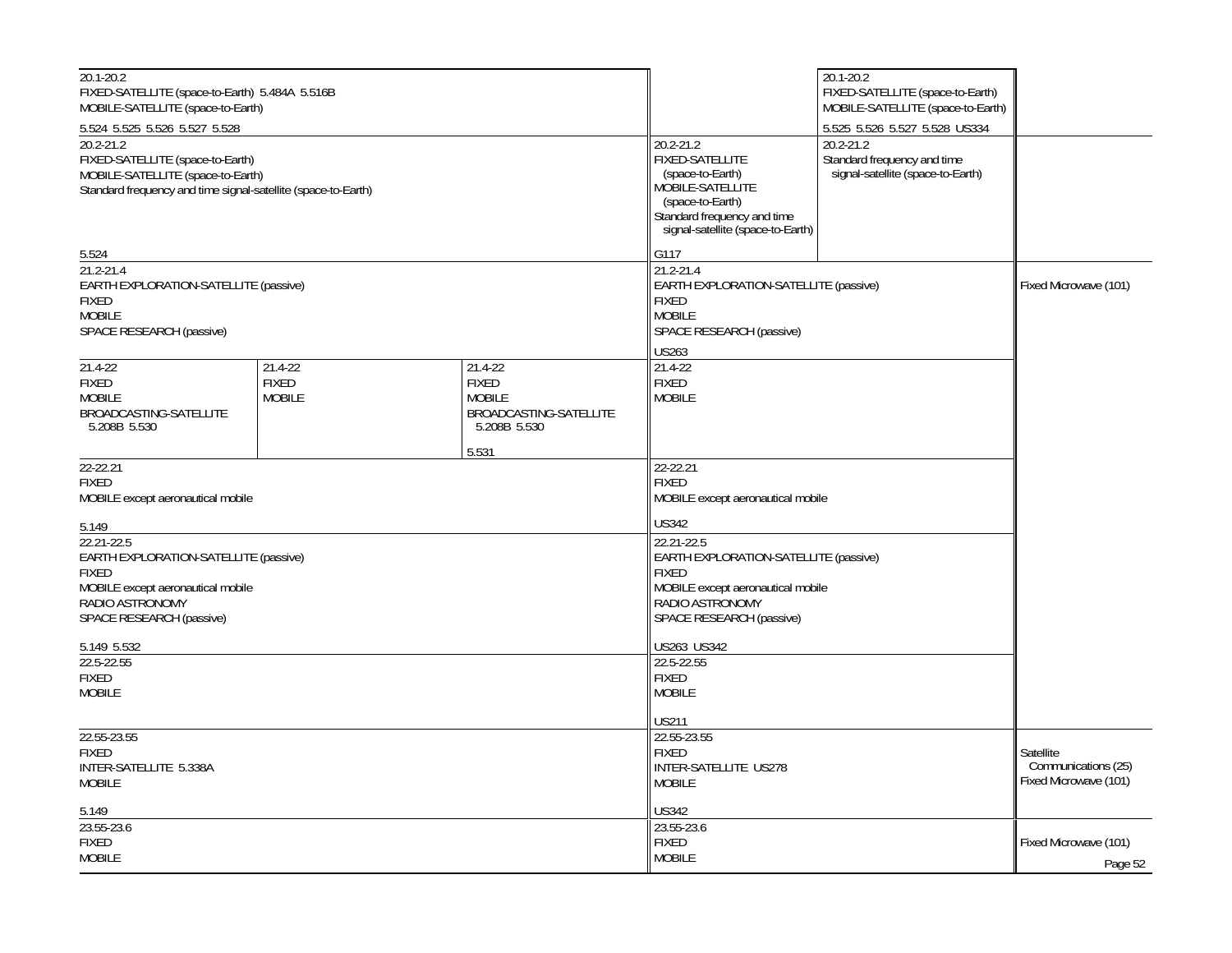| <b>Table of Frequency Allocations</b>                                                           |                                                                                      |                                                                                                      | 23.6-30 GHz (SHF)                                                                                                                        |                                                                                                         | Page 53                                                              |
|-------------------------------------------------------------------------------------------------|--------------------------------------------------------------------------------------|------------------------------------------------------------------------------------------------------|------------------------------------------------------------------------------------------------------------------------------------------|---------------------------------------------------------------------------------------------------------|----------------------------------------------------------------------|
| <b>International Table</b>                                                                      |                                                                                      |                                                                                                      | <b>United States Table</b>                                                                                                               |                                                                                                         |                                                                      |
| Region 1 Table                                                                                  | Region 2 Table                                                                       | Region 3 Table                                                                                       | <b>Federal Table</b>                                                                                                                     | Non-Federal Table                                                                                       |                                                                      |
| 23.6-24<br>EARTH EXPLORATION-SATELLITE (passive)<br>RADIO ASTRONOMY<br>SPACE RESEARCH (passive) |                                                                                      | 23.6-24<br>EARTH EXPLORATION-SATELLITE (passive)<br>RADIO ASTRONOMY US74<br>SPACE RESEARCH (passive) |                                                                                                                                          |                                                                                                         |                                                                      |
| 5.340                                                                                           |                                                                                      |                                                                                                      | <b>US246</b>                                                                                                                             |                                                                                                         |                                                                      |
| 24-24.05<br>AMATEUR<br>AMATEUR-SATELLITE                                                        |                                                                                      |                                                                                                      | 24-24.05                                                                                                                                 | 24-24.05<br>AMATEUR<br>AMATEUR-SATELLITE                                                                | ISM Equipment (18)<br>Amateur Radio (97)                             |
| 5.150                                                                                           |                                                                                      |                                                                                                      | 5.150 US211                                                                                                                              | 5.150 US211                                                                                             |                                                                      |
| 24.05-24.25<br><b>RADIOLOCATION</b><br>Amateur<br>Earth exploration-satellite (active)          |                                                                                      |                                                                                                      | 24.05-24.25<br>RADIOLOCATION G59<br>Earth exploration-satellite (active)                                                                 | 24.05-24.25<br>Amateur<br>Earth exploration-satellite (active)<br>Radiolocation                         | ISM Equipment (18)<br>Private Land Mobile (90)<br>Amateur Radio (97) |
| 5.150                                                                                           |                                                                                      |                                                                                                      | 5.150                                                                                                                                    | 5.150                                                                                                   |                                                                      |
| 24.25-24.45<br><b>FIXED</b>                                                                     | 24.25-24.45<br><b>RADIONAVIGATION</b>                                                | 24.25-24.45<br><b>RADIONAVIGATION</b><br><b>FIXED</b><br><b>MOBILE</b>                               | 24.25-24.45                                                                                                                              | 24.25-24.45<br><b>FIXED</b>                                                                             | Fixed Microwave (101)                                                |
| 24.45-24.75<br><b>FIXED</b><br><b>INTER-SATELLITE</b>                                           | 24.45-24.65<br><b>INTER-SATELLITE</b><br><b>RADIONAVIGATION</b>                      | 24.45-24.65<br><b>FIXED</b><br><b>INTER-SATELLITE</b><br><b>MOBILE</b><br><b>RADIONAVIGATION</b>     | 24.45-24.65<br><b>INTER-SATELLITE</b><br><b>RADIONAVIGATION</b>                                                                          |                                                                                                         | Satellite Communications (25)                                        |
|                                                                                                 | 5.533                                                                                | 5.533                                                                                                | 5.533                                                                                                                                    |                                                                                                         |                                                                      |
|                                                                                                 | 24.65-24.75<br><b>INTER-SATELLITE</b><br>RADIOLOCATION-SATELLITE<br>(Earth-to-space) | 24.65-24.75<br><b>FIXED</b><br>INTER-SATELLITE<br><b>MOBILE</b>                                      | 24.65-24.75<br>INTER-SATELLITE                                                                                                           | RADIOLOCATION-SATELLITE (Earth-to-space)                                                                |                                                                      |
|                                                                                                 |                                                                                      | 5.533                                                                                                |                                                                                                                                          |                                                                                                         |                                                                      |
| 24.75-25.25<br><b>FIXED</b>                                                                     | 24.75-25.25<br><b>FIXED-SATELLITE</b><br>(Earth-to-space) 5.535                      | 24.75-25.25<br><b>FIXED</b><br><b>FIXED-SATELLITE</b><br>(Earth-to-space) 5.535                      | 24.75-25.05<br><b>RADIONAVIGATION</b>                                                                                                    | 24.75-25.05<br>FIXED-SATELLITE<br>(Earth-to-space) NG167<br><b>RADIONAVIGATION</b>                      | Satellite Communications (25)<br>Aviation (87)                       |
|                                                                                                 |                                                                                      | <b>MOBILE</b>                                                                                        | 25.05-25.25                                                                                                                              | 25.05-25.25<br><b>FIXED</b><br><b>FIXED-SATELLITE</b><br>(Earth-to-space) NG167                         | Satellite Communications (25)<br>Fixed Microwave (101)               |
| 25.25-25.5<br><b>FIXED</b><br>INTER-SATELLITE 5.536<br><b>MOBILE</b>                            | Standard frequency and time signal-satellite (Earth-to-space)                        |                                                                                                      | 25.25-25.5<br><b>FIXED</b><br>INTER-SATELLITE 5.536<br><b>MOBILE</b><br>Standard frequency and time<br>signal-satellite (Earth-to-space) | 25.25-25.5<br>Inter-satellite 5.536<br>Standard frequency and time<br>signal-satellite (Earth-to-space) |                                                                      |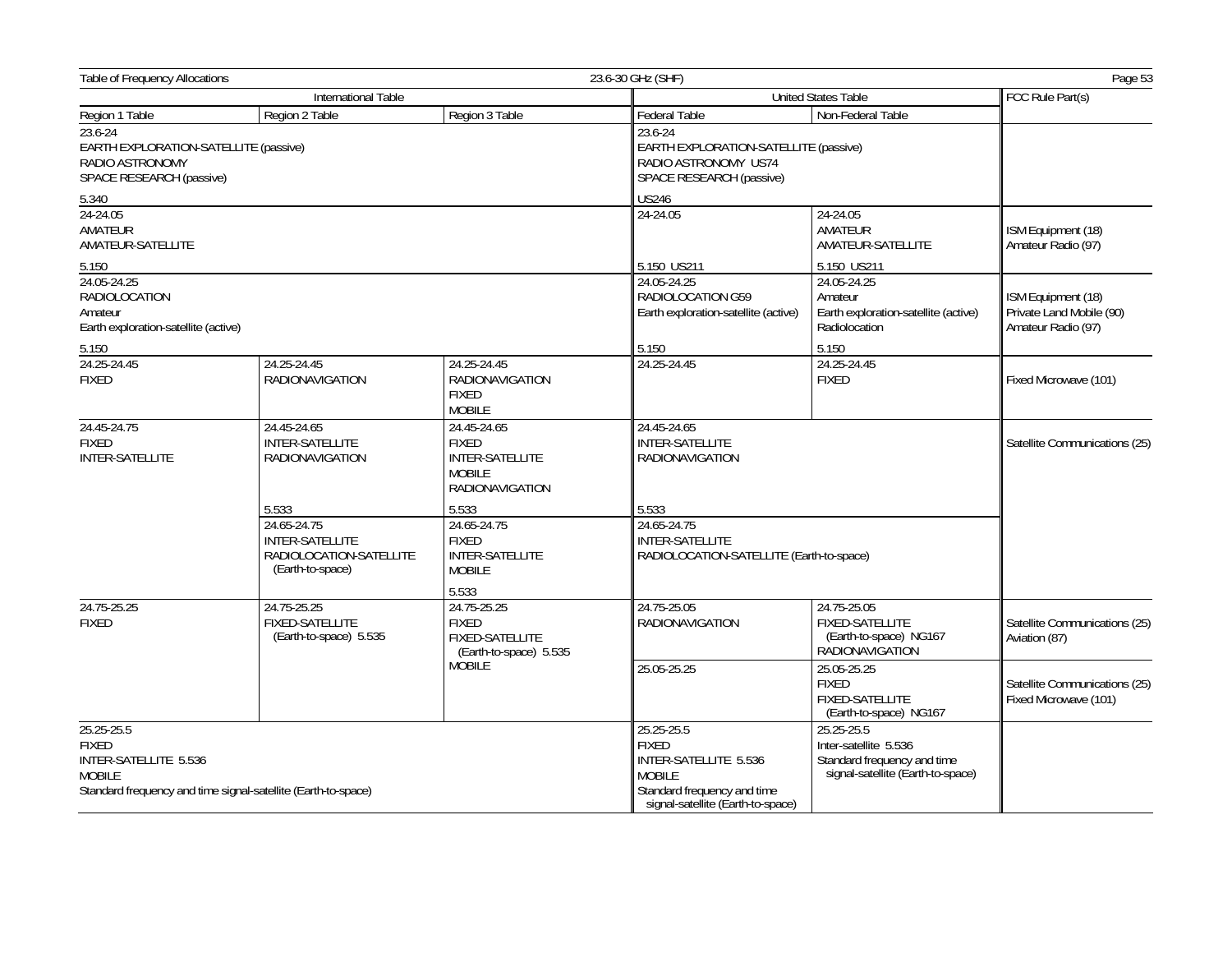| 25.5-27                                                       |                                                                           |                                                         | 25.5-27                           | 25.5-27                           |                               |
|---------------------------------------------------------------|---------------------------------------------------------------------------|---------------------------------------------------------|-----------------------------------|-----------------------------------|-------------------------------|
| EARTH EXPLORATION-SATELLITE (space-to-Earth) 5.536B           |                                                                           |                                                         | <b>EARTH EXPLORATION-</b>         | Inter-satellite 5.536             |                               |
| <b>FIXED</b>                                                  |                                                                           |                                                         | SATELLITE (space-to-Earth)        | Standard frequency and time       |                               |
| INTER-SATELLITE 5.536                                         |                                                                           |                                                         | FIXED                             | signal-satellite (Earth-to-space) |                               |
| <b>MOBILE</b>                                                 |                                                                           |                                                         | INTER-SATELLITE 5.536             |                                   |                               |
| SPACE RESEARCH (space-to-Earth) 5.536C                        |                                                                           |                                                         | <b>MOBILE</b>                     |                                   |                               |
| Standard frequency and time signal-satellite (Earth-to-space) |                                                                           |                                                         | SPACE RESEARCH                    |                                   |                               |
|                                                               |                                                                           |                                                         | (space-to-Earth)                  |                                   |                               |
|                                                               |                                                                           |                                                         | Standard frequency and time       |                                   |                               |
|                                                               |                                                                           |                                                         | signal-satellite (Earth-to-space) |                                   |                               |
|                                                               |                                                                           |                                                         | 5.536A US258                      |                                   |                               |
| 5.536A                                                        |                                                                           |                                                         |                                   | 5.536A US258                      |                               |
| $27 - 27.5$                                                   | $27-27.5$                                                                 |                                                         | 27-27.5                           | $27 - 27.5$                       |                               |
| <b>FIXED</b>                                                  | <b>FIXED</b>                                                              |                                                         | <b>FIXED</b>                      | Inter-satellite 5.536             |                               |
| INTER-SATELLITE 5.536                                         | FIXED-SATELLITE (Earth-to-space)                                          |                                                         | INTER-SATELLITE 5.536             |                                   |                               |
| <b>MOBILE</b>                                                 | INTER-SATELLITE 5.536 5.537                                               |                                                         | <b>MOBILE</b>                     |                                   |                               |
|                                                               | <b>MOBILE</b>                                                             |                                                         |                                   |                                   |                               |
| 27.5-28.5                                                     |                                                                           |                                                         | $27.5 - 30$                       | 27.5-29.5                         |                               |
| <b>FIXED 5.537A</b>                                           |                                                                           |                                                         |                                   | <b>FIXED</b>                      | Satellite Communications (25) |
| FIXED-SATELLITE (Earth-to-space) 5.484A 5.516B 5.539          |                                                                           |                                                         |                                   | FIXED-SATELLITE (Earth-to-space)  | Fixed Microwave (101)         |
| <b>MOBILE</b>                                                 |                                                                           |                                                         |                                   | <b>MOBILE</b>                     |                               |
|                                                               |                                                                           |                                                         |                                   |                                   |                               |
| 5.538 5.540                                                   |                                                                           |                                                         |                                   |                                   |                               |
| 28.5-29.1                                                     |                                                                           |                                                         |                                   |                                   |                               |
| <b>FIXED</b>                                                  |                                                                           |                                                         |                                   |                                   |                               |
| FIXED-SATELLITE (Earth-to-space) 5.484A 5.516B 5.523A 5.539   |                                                                           |                                                         |                                   |                                   |                               |
|                                                               |                                                                           |                                                         |                                   |                                   |                               |
| <b>MOBILE</b>                                                 |                                                                           |                                                         |                                   |                                   |                               |
| Earth exploration-satellite (Earth-to-space) 5.541            |                                                                           |                                                         |                                   |                                   |                               |
| 5.540                                                         |                                                                           |                                                         |                                   |                                   |                               |
| 29.1-29.5                                                     |                                                                           |                                                         |                                   |                                   |                               |
|                                                               |                                                                           |                                                         |                                   |                                   |                               |
| <b>FIXED</b>                                                  |                                                                           |                                                         |                                   |                                   |                               |
|                                                               | FIXED-SATELLITE (Earth-to-space) 5.516B 5.523C 5.523E 5.535A 5.539 5.541A |                                                         |                                   |                                   |                               |
| <b>MOBILE</b>                                                 |                                                                           |                                                         |                                   |                                   |                               |
| Earth exploration-satellite (Earth-to-space) 5.541            |                                                                           |                                                         |                                   |                                   |                               |
| 5.540                                                         |                                                                           |                                                         |                                   |                                   |                               |
| $29.5 - 29.9$                                                 | 29.5-29.9                                                                 | 29.5-29.9                                               |                                   | 29.5-29.9                         |                               |
| FIXED-SATELLITE (Earth-to-space)                              | FIXED-SATELLITE (Earth-to-space)                                          |                                                         |                                   | FIXED-SATELLITE (Earth-to-space)  | Satellite Communications (25) |
| 5.484A 5.516B 5.539                                           | 5.484A 5.516B 5.539                                                       | FIXED-SATELLITE (Earth-to-space)<br>5.484A 5.516B 5.539 |                                   | MOBILE-SATELLITE                  |                               |
| Earth exploration-satellite                                   | MOBILE-SATELLITE                                                          | Earth exploration-satellite                             |                                   | (Earth-to-space)                  |                               |
| (Earth-to-space) 5.541                                        | (Earth-to-space)                                                          | (Earth-to-space) 5.541                                  |                                   |                                   |                               |
| Mobile-satellite (Earth-to-space)                             | Earth exploration-satellite                                               | Mobile-satellite (Earth-to-space)                       |                                   |                                   |                               |
|                                                               | (Earth-to-space) 5.541                                                    |                                                         |                                   |                                   |                               |
|                                                               |                                                                           |                                                         |                                   |                                   |                               |
|                                                               | 5.525 5.526 5.527 5.529 5.540                                             |                                                         |                                   |                                   |                               |
| 5.540 5.542                                                   | 5.542                                                                     | 5.540 5.542                                             |                                   | 5.525 5.526 5.527 5.529           |                               |
| 29.9-30                                                       |                                                                           |                                                         |                                   | 29.9-30                           |                               |
| FIXED-SATELLITE (Earth-to-space) 5.484A 5.516B 5.539          |                                                                           |                                                         |                                   | FIXED-SATELLITE (Earth-to-space)  |                               |
| MOBILE-SATELLITE (Earth-to-space)                             |                                                                           |                                                         |                                   | MOBILE-SATELLITE                  |                               |
| Earth exploration-satellite (Earth-to-space) 5.541 5.543      |                                                                           |                                                         |                                   | (Earth-to-space)                  |                               |
| 5.525 5.526 5.527 5.538 5.540 5.542                           |                                                                           |                                                         |                                   | 5.525 5.526 5.527 5.543           | Page 54                       |
|                                                               |                                                                           |                                                         |                                   |                                   |                               |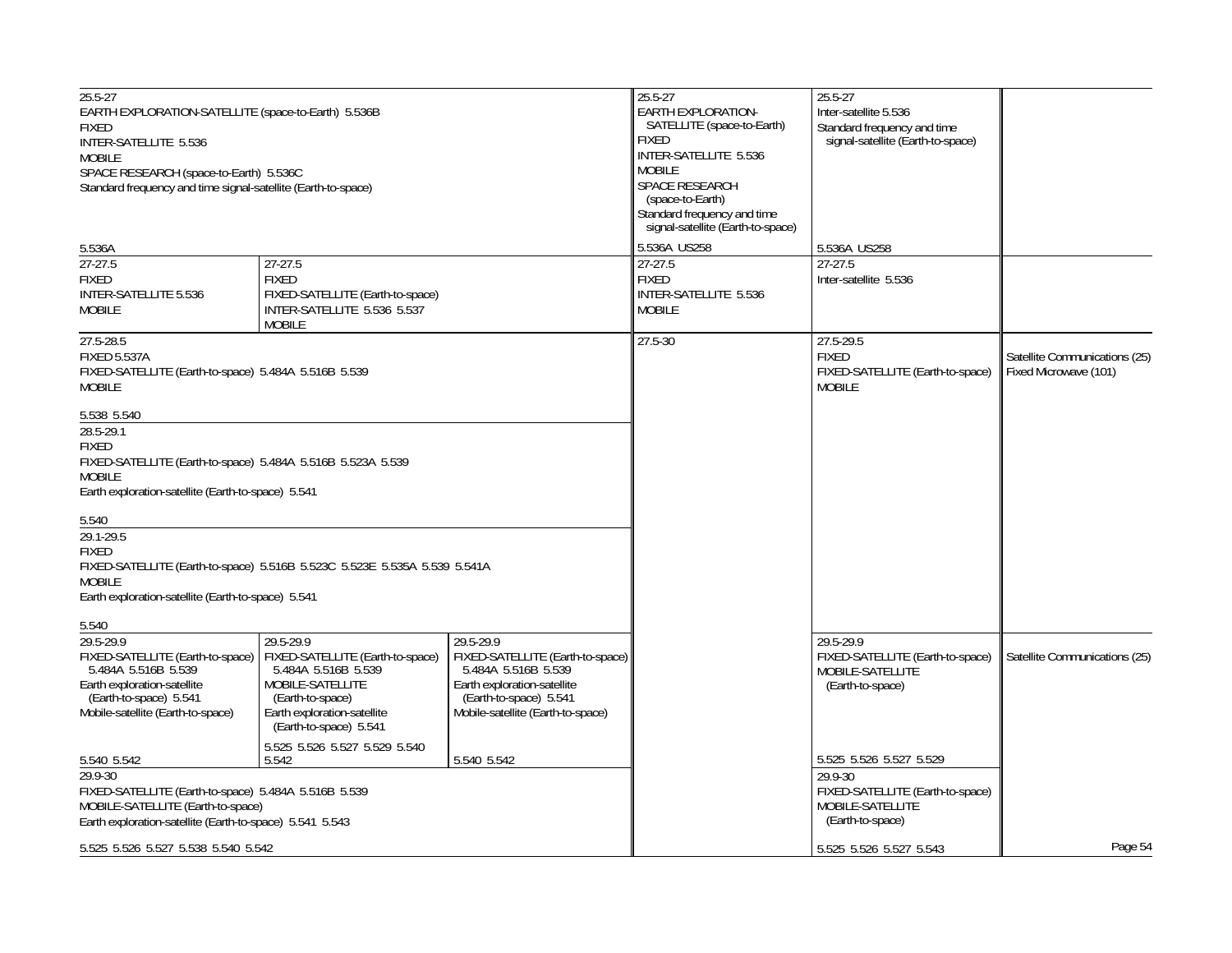| Table of Frequency Allocations                                                                                                                           |                                                                                                       |                                                                                                                                                            | 30-39.5 GHz (EHF)                                                                                 | Page 55                                                            |               |
|----------------------------------------------------------------------------------------------------------------------------------------------------------|-------------------------------------------------------------------------------------------------------|------------------------------------------------------------------------------------------------------------------------------------------------------------|---------------------------------------------------------------------------------------------------|--------------------------------------------------------------------|---------------|
|                                                                                                                                                          | International Table                                                                                   |                                                                                                                                                            | <b>United States Table</b>                                                                        | FCC Rule Part(s)                                                   |               |
| Region 1 Table                                                                                                                                           | Region 2 Table                                                                                        | Region 3 Table                                                                                                                                             | <b>Federal Table</b>                                                                              | Non-Federal Table                                                  |               |
| $30-31$<br>FIXED-SATELLITE (Earth-to-space) 5.338A<br>MOBILE-SATELLITE (Earth-to-space)<br>Standard frequency and time signal-satellite (space-to-Earth) |                                                                                                       | 30-31<br>FIXED-SATELLITE (Earth-to-space)<br>MOBILE-SATELLITE (Earth-to-space)<br>Standard frequency and time<br>signal-satellite (space-to-Earth)<br>G117 | $30-31$<br>Standard frequency and time<br>signal-satellite (space-to-Earth)                       |                                                                    |               |
| 5.542<br>$31 - 31.3$                                                                                                                                     |                                                                                                       |                                                                                                                                                            | $31 - 31.3$                                                                                       | $31 - 31.3$                                                        |               |
| FIXED 5.338A 5.543A<br><b>MOBILE</b><br>Standard frequency and time signal-satellite (space-to-Earth)<br>Space research 5.544 5.545                      |                                                                                                       | Standard frequency and time<br>signal-satellite (space-to-Earth)                                                                                           | <b>FIXED</b><br><b>MOBILE</b><br>Standard frequency and time<br>signal-satellite (space-to-Earth) | Fixed Microwave (101)                                              |               |
| 5.149                                                                                                                                                    |                                                                                                       |                                                                                                                                                            | US211 US342                                                                                       | US211 US342                                                        |               |
| 31.3-31.5<br>EARTH EXPLORATION-SATELLITE (passive)<br>RADIO ASTRONOMY<br>SPACE RESEARCH (passive)                                                        |                                                                                                       | 31.3-31.8<br>EARTH EXPLORATION-SATELLITE (passive)<br>RADIO ASTRONOMY US74<br>SPACE RESEARCH (passive)                                                     |                                                                                                   |                                                                    |               |
| 5.340                                                                                                                                                    |                                                                                                       |                                                                                                                                                            |                                                                                                   |                                                                    |               |
| 31.5-31.8<br>EARTH EXPLORATION-<br>SATELLITE (passive)<br>RADIO ASTRONOMY<br>SPACE RESEARCH (passive)<br>Fixed<br>Mobile except aeronautical mobile      | 31.5-31.8<br>EARTH EXPLORATION-<br>SATELLITE (passive)<br>RADIO ASTRONOMY<br>SPACE RESEARCH (passive) | $31.5 - 31.8$<br>EARTH EXPLORATION-<br>SATELLITE (passive)<br>RADIO ASTRONOMY<br>SPACE RESEARCH (passive)<br>Fixed<br>Mobile except aeronautical mobile    |                                                                                                   |                                                                    |               |
| 5.149 5.546                                                                                                                                              | 5.340                                                                                                 | 5.149                                                                                                                                                      | <b>US246</b>                                                                                      |                                                                    |               |
| 31.8-32<br><b>FIXED 5.547A</b><br><b>RADIONAVIGATION</b><br>SPACE RESEARCH (deep space) (space-to-Earth)                                                 |                                                                                                       |                                                                                                                                                            | 31.8-32.3<br>RADIONAVIGATION US69<br>SPACE RESEARCH (deep space)<br>(space-to-Earth) US262        | 31.8-32.3<br>SPACE RESEARCH (deep space)<br>(space-to-Earth) US262 |               |
| 5.547 5.547B 5.548<br>$32 - 32.3$<br><b>FIXED 5.547A</b><br><b>RADIONAVIGATION</b><br>SPACE RESEARCH (deep space) (space-to-Earth)                       |                                                                                                       |                                                                                                                                                            |                                                                                                   |                                                                    |               |
| 5.547 5.547C 5.548                                                                                                                                       |                                                                                                       |                                                                                                                                                            | 5.548 US211                                                                                       | 5.548 US211                                                        |               |
| $32.3 - 33$<br><b>FIXED 5.547A</b><br><b>INTER-SATELLITE</b><br><b>RADIONAVIGATION</b>                                                                   |                                                                                                       |                                                                                                                                                            | 32.3-33<br><b>INTER-SATELLITE US278</b><br>RADIONAVIGATION US69                                   |                                                                    | Aviation (87) |
| 5.547 5.547D 5.548                                                                                                                                       |                                                                                                       |                                                                                                                                                            | 5.548                                                                                             |                                                                    |               |
| 33-33.4<br><b>FIXED 5.547A</b><br><b>RADIONAVIGATION</b>                                                                                                 |                                                                                                       |                                                                                                                                                            | 33-33.4<br>RADIONAVIGATION US69                                                                   |                                                                    |               |
| 5.547 5.547E                                                                                                                                             |                                                                                                       |                                                                                                                                                            | US360 G117                                                                                        |                                                                    |               |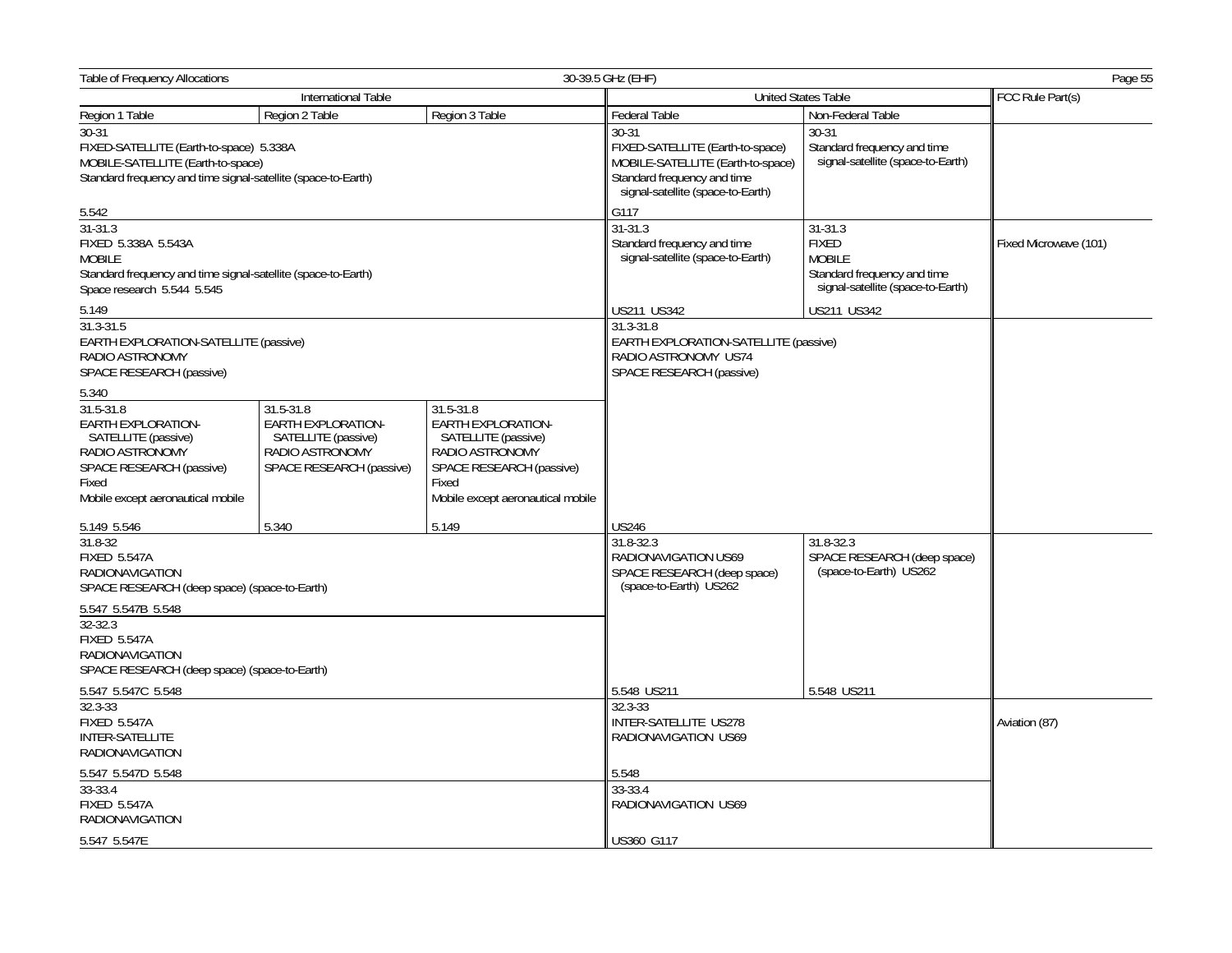| $33.4 - 34.2$<br>RADIOLOCATION                                                                                                                                           | 33.4-34.2<br>RADIOLOCATION                                                                                                        | 33.4-34.2<br>Radiolocation                                                                                  | Private Land Mobile (90)                               |
|--------------------------------------------------------------------------------------------------------------------------------------------------------------------------|-----------------------------------------------------------------------------------------------------------------------------------|-------------------------------------------------------------------------------------------------------------|--------------------------------------------------------|
| 5.549<br>$34.2 - 34.7$<br><b>RADIOLOCATION</b><br>SPACE RESEARCH (deep space) (Earth-to-space)                                                                           | US360 G117<br>34.2-34.7<br>RADIOLOCATION<br>SPACE RESEARCH (deep space)<br>(Earth-to-space) US262                                 | <b>US360</b><br>34.2-34.7<br>Radiolocation<br>Space research (deep space)<br>(Earth-to-space) US262         |                                                        |
| 5.549<br>$34.7 - 35.2$<br><b>RADIOLOCATION</b><br>Space research 5.550<br>5.549<br>$35.2 - 35.5$<br>METEOROLOGICAL AIDS<br><b>RADIOLOCATION</b>                          | US360 G34 G117<br>34.7-35.5<br><b>RADIOLOCATION</b>                                                                               | <b>US360</b><br>34.7-35.5<br>Radiolocation                                                                  |                                                        |
| 5.549<br>35.5-36<br>METEOROLOGICAL AIDS<br>EARTH EXPLORATION-SATELLITE (active)<br><b>RADIOLOCATION</b><br>SPACE RESEARCH (active)                                       | US360 G117<br>35.5-36<br>EARTH EXPLORATION-SATELLITE<br>(active)<br>RADIOLOCATION<br>SPACE RESEARCH (active)                      | <b>US360</b><br>35.5-36<br>Earth exploration-satellite (active)<br>Radiolocation<br>Space research (active) |                                                        |
| 5.549 5.549A<br>$36 - 37$<br>EARTH EXPLORATION-SATELLITE (passive)<br><b>FIXED</b><br><b>MOBILE</b><br>SPACE RESEARCH (passive)<br>5.149 5.550A                          | US360 G117<br>36-37<br>EARTH EXPLORATION-SATELLITE (passive)<br>FIXED<br><b>MOBILE</b><br>SPACE RESEARCH (passive)<br>US263 US342 | <b>US360</b>                                                                                                |                                                        |
| $37-37.5$<br><b>FIXED</b><br><b>MOBILE</b><br>SPACE RESEARCH (space-to-Earth)<br>5.547                                                                                   | $37 - 38$<br><b>FIXED</b><br><b>MOBILE</b><br>SPACE RESEARCH (space-to-Earth)                                                     | $37-37.5$<br><b>FIXED</b><br><b>MOBILE</b>                                                                  |                                                        |
| 37.5-38<br><b>FIXED</b><br>FIXED-SATELLITE (space-to-Earth)<br><b>MOBILE</b><br>SPACE RESEARCH (space-to-Earth)<br>Earth exploration-satellite (space-to-Earth)<br>5.547 |                                                                                                                                   | 37.5-38.6<br><b>FIXED</b><br>FIXED-SATELLITE (space-to-Earth)<br><b>MOBILE</b>                              | Satellite Communications (25)                          |
| 38-39.5<br><b>FIXED</b><br>FIXED-SATELLITE (space-to-Earth)<br><b>MOBILE</b><br>Earth exploration-satellite (space-to-Earth)                                             | 38-38.6<br><b>FIXED</b><br><b>MOBILE</b><br>38.6-39.5                                                                             | 38.6-39.5<br><b>FIXED</b><br>FIXED-SATELLITE (space-to-Earth)<br>MOBILE NG175                               | Satellite Communications (25)<br>Fixed Microwave (101) |
| 5.547                                                                                                                                                                    |                                                                                                                                   |                                                                                                             | Page 56                                                |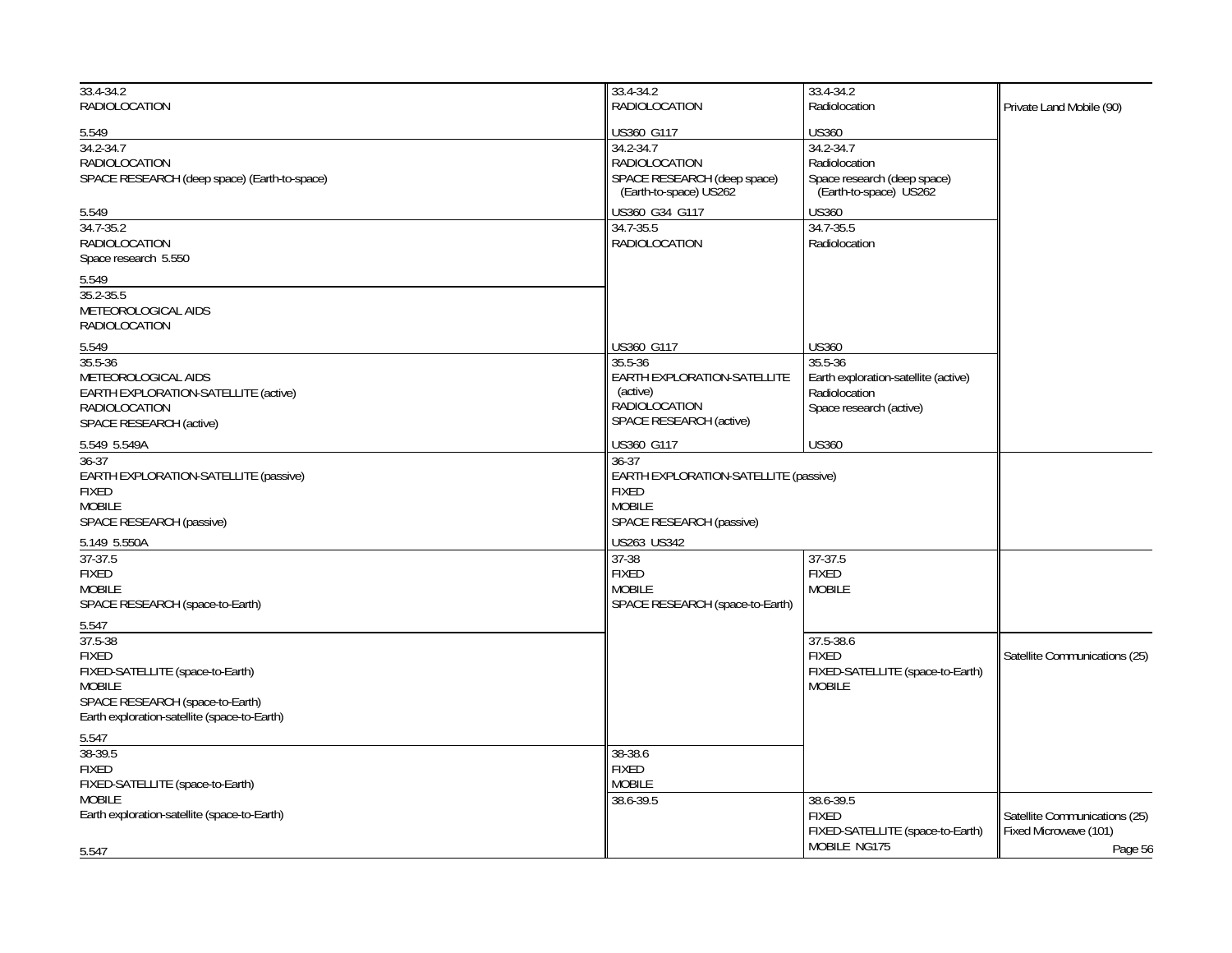| Table of Frequency Allocations                                                                                                                                                                                                                              |                                                                                                                                                                        |                                                                                                                            | 39.5-50.2 GHz (EHF)                                                                                                                                                                                                        |                                                                                                                                                      | Page 57                                                |
|-------------------------------------------------------------------------------------------------------------------------------------------------------------------------------------------------------------------------------------------------------------|------------------------------------------------------------------------------------------------------------------------------------------------------------------------|----------------------------------------------------------------------------------------------------------------------------|----------------------------------------------------------------------------------------------------------------------------------------------------------------------------------------------------------------------------|------------------------------------------------------------------------------------------------------------------------------------------------------|--------------------------------------------------------|
|                                                                                                                                                                                                                                                             | International Table                                                                                                                                                    |                                                                                                                            | <b>United States Table</b>                                                                                                                                                                                                 | FCC Rule Part(s)                                                                                                                                     |                                                        |
| Region 1 Table                                                                                                                                                                                                                                              | Region 2 Table                                                                                                                                                         | Region 3 Table                                                                                                             | Federal Table                                                                                                                                                                                                              | Non-Federal Table                                                                                                                                    |                                                        |
| 39.5-40<br><b>FIXED</b><br>FIXED-SATELLITE (space-to-Earth) 5.516B<br><b>MOBILE</b><br>MOBILE-SATELLITE (space-to-Earth)<br>Earth exploration-satellite (space-to-Earth)                                                                                    |                                                                                                                                                                        |                                                                                                                            | 39.5-40<br>FIXED-SATELLITE (space-to-Earth)<br>MOBILE-SATELLITE (space-to-Earth)<br><b>US382</b>                                                                                                                           | 39.5-40<br><b>FIXED</b><br>FIXED-SATELLITE (space-to-Earth)<br>MOBILE NG175                                                                          | Satellite Communications (25)<br>Fixed Microwave (101) |
| 5.547                                                                                                                                                                                                                                                       |                                                                                                                                                                        |                                                                                                                            | G117                                                                                                                                                                                                                       | <b>US382</b>                                                                                                                                         |                                                        |
| 40-40.5<br>EARTH EXPLORATION-SATELLITE (Earth-to-space)<br><b>FIXED</b><br>FIXED-SATELLITE (space-to-Earth) 5.516B<br><b>MOBILE</b><br>MOBILE-SATELLITE (space-to-Earth)<br>SPACE RESEARCH (Earth-to-space)<br>Earth exploration-satellite (space-to-Earth) |                                                                                                                                                                        |                                                                                                                            | 40-40.5<br>EARTH EXPLORATION-<br>SATELLITE (Earth-to-space)<br>FIXED-SATELLITE (space-to-Earth)<br>MOBILE-SATELLITE (space-to-Earth)<br>SPACE RESEARCH (Earth-to-space)<br>Earth exploration-satellite<br>(space-to-Earth) | 40-40.5<br>FIXED-SATELLITE (space-to-Earth)<br>MOBILE-SATELLITE (space-to-Earth)                                                                     | Satellite Communications (25)                          |
|                                                                                                                                                                                                                                                             |                                                                                                                                                                        |                                                                                                                            | G117                                                                                                                                                                                                                       |                                                                                                                                                      |                                                        |
| 40.5-41<br><b>FIXED</b><br>FIXED-SATELLITE (space-to-Earth)<br><b>BROADCASTING</b><br>BROADCASTING-SATELLITE<br>Mobile                                                                                                                                      | 40.5-41<br><b>FIXED</b><br>FIXED-SATELLITE (space-to-<br>Earth) 5.516B<br><b>BROADCASTING</b><br>BROADCASTING-SATELLITE<br>Mobile<br>Mobile-satellite (space-to-Earth) | 40.5-41<br><b>FIXED</b><br>FIXED-SATELLITE (space-to-<br>Earth)<br><b>BROADCASTING</b><br>BROADCASTING-SATELLITE<br>Mobile | 40.5-41<br>FIXED-SATELLITE (space-to-Earth)<br>Mobile-satellite (space-to-Earth)                                                                                                                                           | 40.5-41<br>FIXED-SATELLITE (space-to-Earth)<br><b>BROADCASTING</b><br>BROADCASTING-SATELLITE<br>Fixed<br>Mobile<br>Mobile-satellite (space-to-Earth) |                                                        |
| 5.547                                                                                                                                                                                                                                                       | 5.547                                                                                                                                                                  | 5.547                                                                                                                      | US211 G117                                                                                                                                                                                                                 | <b>US211</b>                                                                                                                                         |                                                        |
| 41-42.5<br><b>FIXED</b><br>FIXED-SATELLITE (space-to-Earth) 5.516B<br><b>BROADCASTING</b><br>BROADCASTING-SATELLITE<br>Mobile                                                                                                                               |                                                                                                                                                                        | 41-42.5                                                                                                                    | $41 - 42$<br><b>FIXED</b><br>FIXED-SATELLITE (space-to-Earth)<br><b>MOBILE</b><br><b>BROADCASTING</b><br>BROADCASTING-SATELLITE<br><b>US211</b>                                                                            |                                                                                                                                                      |                                                        |
|                                                                                                                                                                                                                                                             |                                                                                                                                                                        |                                                                                                                            |                                                                                                                                                                                                                            | 42-42.5<br><b>FIXED</b><br><b>MOBILE</b><br><b>BROADCASTING</b><br>BROADCASTING-SATELLITE                                                            |                                                        |
| 5.547 5.551F 5.551H 5.551I<br>42.5-43.5                                                                                                                                                                                                                     |                                                                                                                                                                        |                                                                                                                            | US211<br>42.5-43.5                                                                                                                                                                                                         | <b>US211</b><br>42.5-43.5                                                                                                                            |                                                        |
| <b>FIXED</b><br>FIXED-SATELLITE (Earth-to-space) 5.552<br>MOBILE except aeronautical mobile<br>RADIO ASTRONOMY                                                                                                                                              |                                                                                                                                                                        |                                                                                                                            | <b>FIXED</b><br>FIXED-SATELLITE (Earth-to-space)<br>MOBILE except aeronautical mobile<br>RADIO ASTRONOMY                                                                                                                   | RADIO ASTRONOMY                                                                                                                                      |                                                        |
| 5.149 5.547                                                                                                                                                                                                                                                 |                                                                                                                                                                        |                                                                                                                            | <b>US342</b>                                                                                                                                                                                                               | <b>US342</b>                                                                                                                                         |                                                        |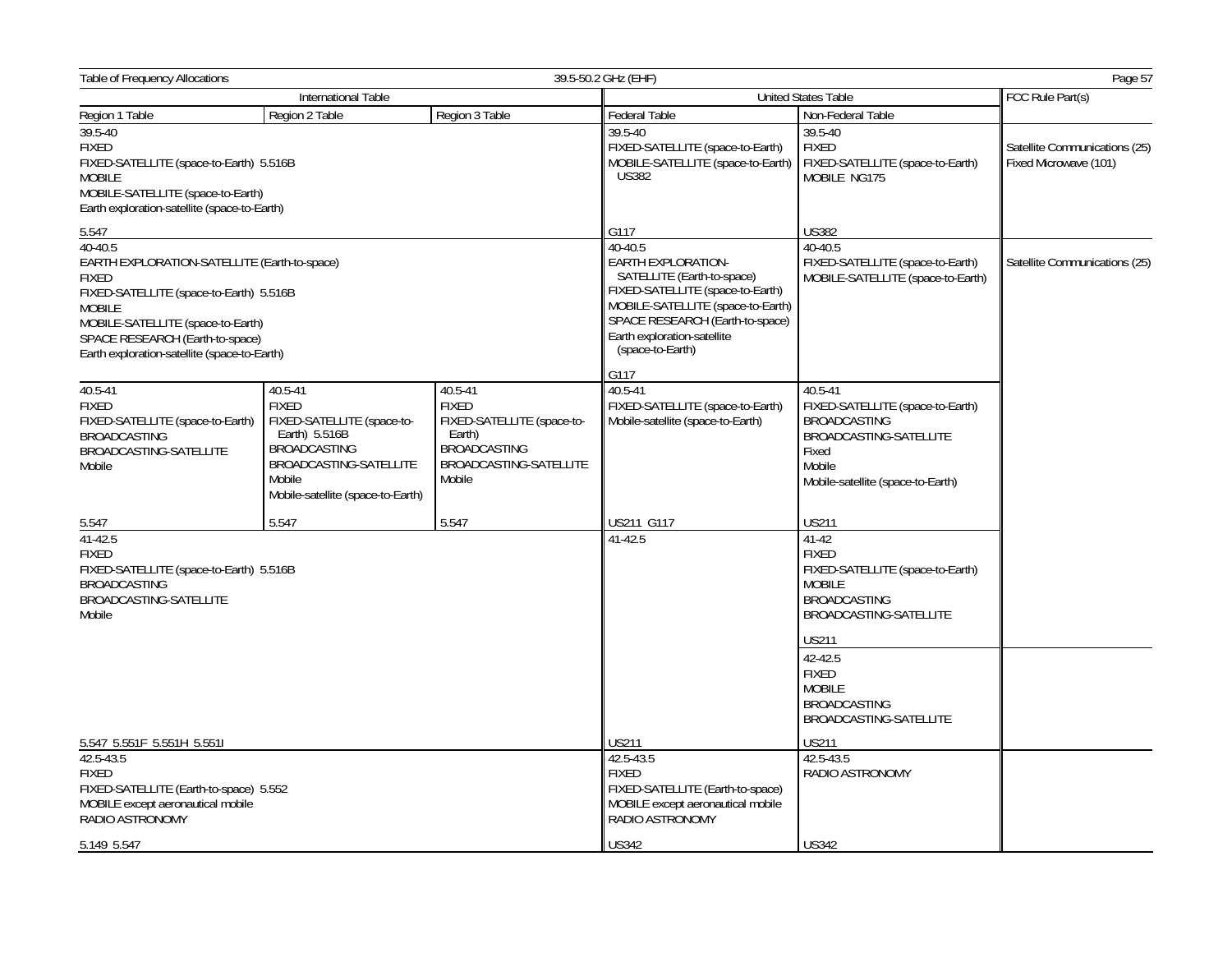| $43.5 - 47$<br>MOBILE 5.553<br>MOBILE-SATELLITE<br><b>RADIONAVIGATION</b><br>RADIONAVIGATION-SATELLITE                                                     |                                                                                                    | 43.5-45.5<br>FIXED-SATELLITE (Earth-to-space)<br>MOBILE-SATELLITE (Earth-to-space)<br>G117<br>45.5-46.9<br><b>MOBILE</b><br>MOBILE-SATELLITE (Earth-to-space)<br>RADIONAVIGATION-SATELLITE<br>5.554<br>46.9-47<br><b>MOBILE</b><br>MOBILE-SATELLITE (Earth-to-space)<br>RADIONAVIGATION-SATELLITE | 43.5-45.5<br>46.9-47<br><b>FIXED</b><br><b>MOBILE</b><br>MOBILE-SATELLITE (Earth-to-space)<br>RADIONAVIGATION-SATELLITE | RF Devices (15)               |
|------------------------------------------------------------------------------------------------------------------------------------------------------------|----------------------------------------------------------------------------------------------------|---------------------------------------------------------------------------------------------------------------------------------------------------------------------------------------------------------------------------------------------------------------------------------------------------|-------------------------------------------------------------------------------------------------------------------------|-------------------------------|
|                                                                                                                                                            |                                                                                                    |                                                                                                                                                                                                                                                                                                   |                                                                                                                         |                               |
| 5.554<br>$47-47.2$<br>AMATEUR<br>AMATEUR-SATELLITE                                                                                                         |                                                                                                    | 5.554<br>47-48.2                                                                                                                                                                                                                                                                                  | 5.554<br>47-47.2<br>AMATEUR<br>AMATEUR-SATELLITE                                                                        | Amateur Radio (97)            |
| 47.2-47.5<br><b>FIXED</b><br>FIXED-SATELLITE (Earth-to-space) 5.552<br><b>MOBILE</b>                                                                       |                                                                                                    |                                                                                                                                                                                                                                                                                                   | 47.2-48.2<br><b>FIXED</b><br>FIXED-SATELLITE (Earth-to-space)<br><b>US297</b><br><b>MOBILE</b>                          | Satellite Communications (25) |
| 5.552A<br>47.5-47.9<br><b>FIXED</b><br>FIXED-SATELLITE (Earth-to-space)<br>5.552 (space-to-Earth) 5.516B<br>5.554A<br><b>MOBILE</b>                        | 47.5-47.9<br><b>FIXED</b><br>FIXED-SATELLITE (Earth-to-space) 5.552<br><b>MOBILE</b>               |                                                                                                                                                                                                                                                                                                   |                                                                                                                         |                               |
| 47.9-48.2<br><b>FIXED</b><br>FIXED-SATELLITE (Earth-to-space) 5.552<br><b>MOBILE</b>                                                                       |                                                                                                    |                                                                                                                                                                                                                                                                                                   |                                                                                                                         |                               |
| 5.552A<br>48.2-48.54<br><b>FIXED</b><br>FIXED-SATELLITE (Earth-to-space)<br>5.552 (space-to-Earth) 5.516B<br>5.554A 5.555B<br><b>MOBILE</b><br>48.54-49.44 | 48.2-50.2<br><b>FIXED</b><br>FIXED-SATELLITE (Earth-to-space) 5.338A 5.516B 5.552<br><b>MOBILE</b> | 48.2-50.2<br><b>FIXED</b><br>FIXED-SATELLITE (Earth-to-space) US297<br>MOBILE US264                                                                                                                                                                                                               |                                                                                                                         |                               |
| <b>FIXED</b><br>FIXED-SATELLITE (Earth-to-space)<br>5.552<br><b>MOBILE</b><br>5.149 5.340 5.555                                                            | 5.149 5.340 5.555                                                                                  | 5.555 US342                                                                                                                                                                                                                                                                                       |                                                                                                                         | Page 58                       |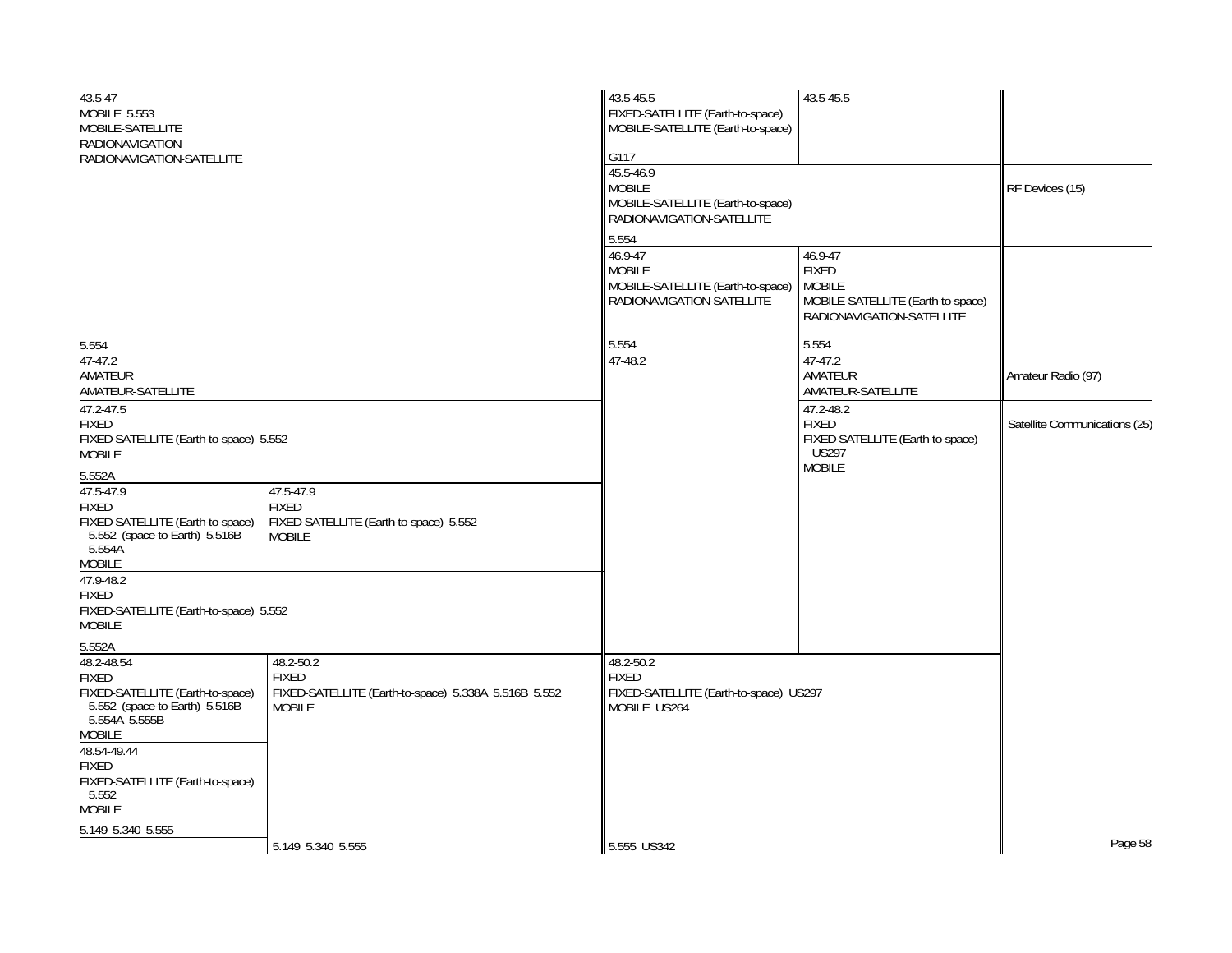| <b>Table of Frequency Allocations</b><br>50.2-71 GHz (EHF)                                                                                       |                     |                                                                   |                                                                                                                                          | Page 59                                                                                                             |                  |  |
|--------------------------------------------------------------------------------------------------------------------------------------------------|---------------------|-------------------------------------------------------------------|------------------------------------------------------------------------------------------------------------------------------------------|---------------------------------------------------------------------------------------------------------------------|------------------|--|
|                                                                                                                                                  | International Table |                                                                   |                                                                                                                                          | <b>United States Table</b>                                                                                          | FCC Rule Part(s) |  |
| Region 1 Table                                                                                                                                   | Region 2 Table      | Region 3 Table                                                    | Federal Table                                                                                                                            | Non-Federal Table                                                                                                   |                  |  |
| 49.44-50.2<br><b>FIXED</b><br>FIXED-SATELLITE (Earth-to-space)<br>5.338A 5.552 (space-to-Earth)                                                  | (See previous page) |                                                                   | (See previous page)                                                                                                                      |                                                                                                                     |                  |  |
| 5.516B 5.554A 5.555B<br><b>MOBILE</b>                                                                                                            |                     |                                                                   |                                                                                                                                          |                                                                                                                     |                  |  |
| 50.2-50.4<br>EARTH EXPLORATION-SATELLITE (passive)<br>SPACE RESEARCH (passive)                                                                   |                     |                                                                   | 50.2-50.4<br>EARTH EXPLORATION-SATELLITE (passive)<br>SPACE RESEARCH (passive)                                                           |                                                                                                                     |                  |  |
| 5.340                                                                                                                                            |                     |                                                                   | <b>US246</b>                                                                                                                             |                                                                                                                     |                  |  |
| 50.4-51.4<br><b>FIXED</b><br>FIXED-SATELLITE (Earth-to-space) 5.338A<br><b>MOBILE</b><br>Mobile-satellite (Earth-to-space)                       |                     |                                                                   | 50.4-51.4<br><b>FIXED</b><br>FIXED-SATELLITE (Earth-to-space)<br><b>MOBILE</b><br>MOBILE-SATELLITE (Earth-to-space)                      | 50.4-51.4<br><b>FIXED</b><br>FIXED-SATELLITE (Earth-to-space)<br><b>MOBILE</b><br>MOBILE-SATELLITE (Earth-to-space) |                  |  |
|                                                                                                                                                  |                     |                                                                   | G117                                                                                                                                     |                                                                                                                     |                  |  |
| 51.4-52.6<br><b>FIXED 5.338A</b><br><b>MOBILE</b>                                                                                                |                     |                                                                   | 51.4-52.6<br><b>FIXED</b><br><b>MOBILE</b>                                                                                               |                                                                                                                     |                  |  |
| 5.547 5.556                                                                                                                                      |                     |                                                                   |                                                                                                                                          |                                                                                                                     |                  |  |
| 52.6-54.25<br>EARTH EXPLORATION-SATELLITE (passive)<br>SPACE RESEARCH (passive)                                                                  |                     |                                                                   | 52.6-54.25<br>EARTH EXPLORATION-SATELLITE (passive)<br>SPACE RESEARCH (passive)                                                          |                                                                                                                     |                  |  |
| 5.340 5.556                                                                                                                                      |                     |                                                                   | <b>US246</b>                                                                                                                             |                                                                                                                     |                  |  |
| 54.25-55.78<br>EARTH EXPLORATION-SATELLITE (passive)<br>INTER-SATELLITE 5.556A<br>SPACE RESEARCH (passive)                                       |                     | 54.25-55.78<br>INTER-SATELLITE 5.556A<br>SPACE RESEARCH (passive) | EARTH EXPLORATION-SATELLITE (passive)                                                                                                    |                                                                                                                     |                  |  |
| 5.556B                                                                                                                                           |                     |                                                                   |                                                                                                                                          |                                                                                                                     |                  |  |
| 55.78-56.9<br>EARTH EXPLORATION-SATELLITE (passive)<br><b>FIXED 5.557A</b><br>INTER-SATELLITE 5.556A<br>MOBILE 5.558<br>SPACE RESEARCH (passive) |                     |                                                                   | 55.78-56.9<br>EARTH EXPLORATION-SATELLITE (passive)<br>FIXED US379<br>INTER-SATELLITE 5.556A<br>MOBILE 5.558<br>SPACE RESEARCH (passive) |                                                                                                                     |                  |  |
| 5.547 5.557                                                                                                                                      |                     |                                                                   | US263 US353                                                                                                                              |                                                                                                                     |                  |  |
| 56.9-57<br>EARTH EXPLORATION-SATELLITE (passive)<br><b>FIXED</b>                                                                                 |                     |                                                                   | 56.9-57<br><b>EARTH EXPLORATION-SATELLITE</b><br>(passive)                                                                               | 56.9-57<br>EARTH EXPLORATION-SATELLITE<br>(passive)                                                                 |                  |  |
| INTER-SATELLITE 5.558A<br><b>MOBILE 5.558</b><br>SPACE RESEARCH (passive)                                                                        |                     |                                                                   | <b>FIXED</b><br>INTER-SATELLITE G128<br>MOBILE 5.558<br>SPACE RESEARCH (passive)                                                         | <b>FIXED</b><br>MOBILE 5.558<br>SPACE RESEARCH (passive)                                                            |                  |  |
| 5.547 5.557                                                                                                                                      |                     |                                                                   | <b>US263</b>                                                                                                                             | <b>US263</b>                                                                                                        |                  |  |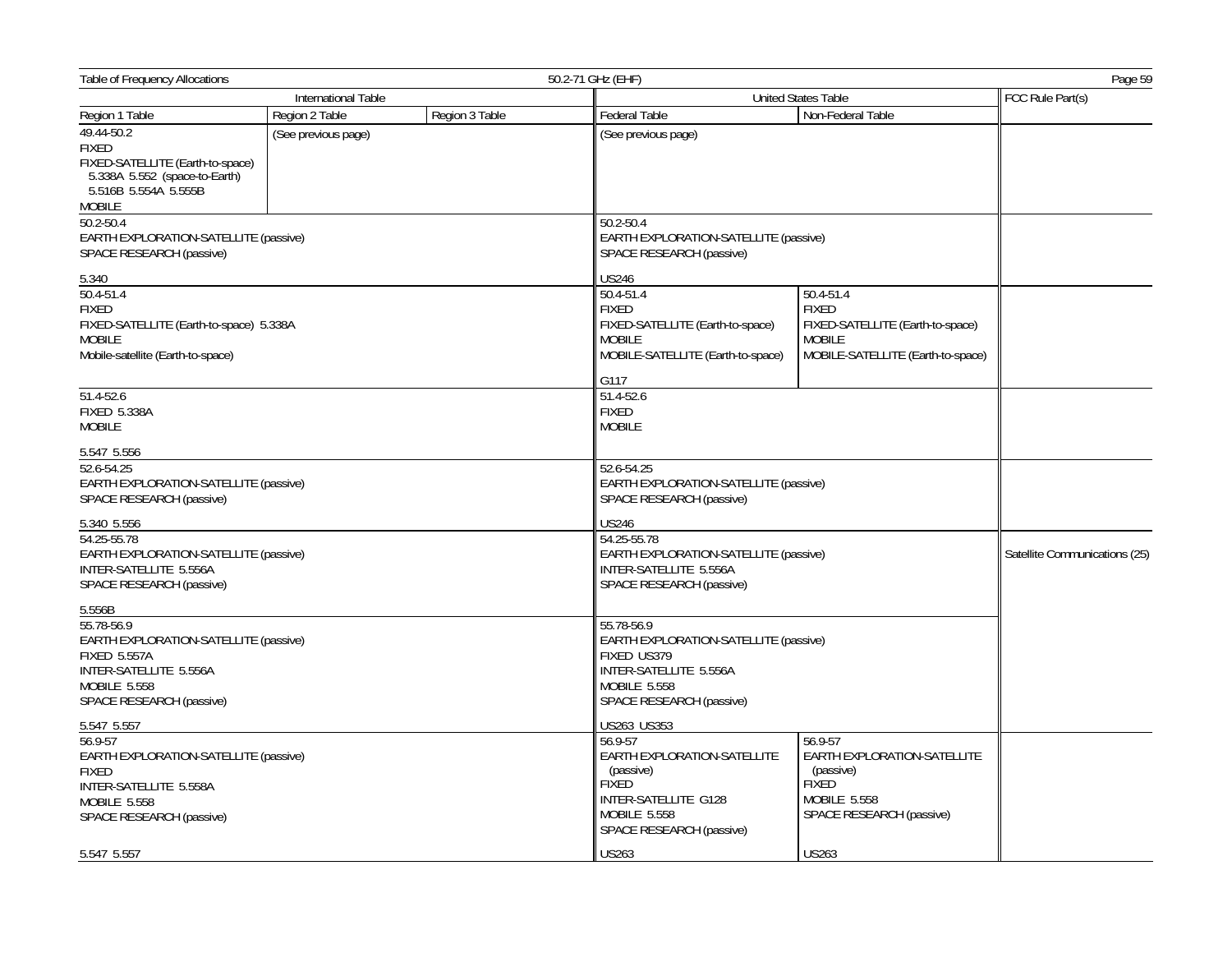| 57-58.2<br>EARTH EXPLORATION-SATELLITE (passive)<br><b>FIXED</b><br>INTER-SATELLITE 5.556A<br><b>MOBILE 5.558</b><br>SPACE RESEARCH (passive)<br>5.547 5.557<br>58.2-59<br>EARTH EXPLORATION-SATELLITE (passive)<br><b>FIXED</b> | 57-58.2<br><b>FIXED</b><br>INTER-SATELLITE 5.556A<br>MOBILE 5.558<br>SPACE RESEARCH (passive)<br><b>US263</b><br>58.2-59<br><b>FIXED</b>                                               | EARTH EXPLORATION-SATELLITE (passive)<br>EARTH EXPLORATION-SATELLITE (passive)                                                               |                                       |  |
|----------------------------------------------------------------------------------------------------------------------------------------------------------------------------------------------------------------------------------|----------------------------------------------------------------------------------------------------------------------------------------------------------------------------------------|----------------------------------------------------------------------------------------------------------------------------------------------|---------------------------------------|--|
| <b>MOBILE</b><br>SPACE RESEARCH (passive)                                                                                                                                                                                        | <b>MOBILE</b><br>SPACE RESEARCH (passive)                                                                                                                                              |                                                                                                                                              |                                       |  |
| 5.547 5.556<br>$59-59.3$<br>EARTH EXPLORATION-SATELLITE (passive)<br><b>FIXED</b><br>INTER-SATELLITE 5.556A<br><b>MOBILE 5.558</b><br>RADIOLOCATION 5.559<br>SPACE RESEARCH (passive)                                            | US353 US354<br>59-59.3<br>EARTH EXPLORATION-SATELLITE<br>(passive)<br><b>FIXED</b><br>INTER-SATELLITE 5.556A<br><b>MOBILE 5.558</b><br>RADIOLOCATION 5.559<br>SPACE RESEARCH (passive) | 59-59.3<br>EARTH EXPLORATION-SATELLITE<br>(passive)<br><b>FIXED</b><br>MOBILE 5.558<br>RADIOLOCATION 5.559<br>SPACE RESEARCH (passive)       |                                       |  |
| 59.3-64<br><b>FIXED</b><br>INTER-SATELLITE<br><b>MOBILE 5.558</b><br>RADIOLOCATION 5.559                                                                                                                                         | <b>US353</b><br>59.3-64<br><b>FIXED</b><br><b>INTER-SATELLITE</b><br>MOBILE 5.558<br>RADIOLOCATION 5.559                                                                               | <b>US353</b><br>59.3-64<br><b>FIXED</b><br>MOBILE 5.558<br>RADIOLOCATION 5.559                                                               | RF Devices (15)<br>ISM Equipment (18) |  |
| 5.138<br>$64 - 65$<br><b>FIXED</b><br><b>INTER-SATELLITE</b><br>MOBILE except aeronautical mobile                                                                                                                                | 5.138 US353<br>64-65<br><b>FIXED</b><br>INTER-SATELLITE<br>MOBILE except aeronautical mobile                                                                                           | 5.138 US353<br>64-65<br><b>FIXED</b><br>MOBILE except aeronautical mobile                                                                    |                                       |  |
| 5.547 5.556<br>65-66<br>EARTH EXPLORATION-SATELLITE<br><b>FIXED</b><br>INTER-SATELLITE<br>MOBILE except aeronautical mobile<br>SPACE RESEARCH                                                                                    | 65-66<br>EARTH EXPLORATION-SATELLITE<br><b>FIXED</b><br>MOBILE except aeronautical mobile<br><b>SPACE RESEARCH</b>                                                                     | 65-66<br>EARTH EXPLORATION-SATELLITE<br><b>FIXED</b><br><b>INTER-SATELLITE</b><br>MOBILE except aeronautical mobile<br><b>SPACE RESEARCH</b> | Satellite Communications (25)         |  |
| 5.547<br>$66 - 71$<br>INTER-SATELLITE<br>MOBILE 5.553 5.558<br>MOBILE-SATELLITE<br><b>RADIONAVIGATION</b><br>RADIONAVIGATION-SATELLITE                                                                                           | 66-71<br>MOBILE 5.553 5.558<br>MOBILE-SATELLITE<br><b>RADIONAVIGATION</b><br>RADIONAVIGATION-SATELLITE                                                                                 | 66-71<br><b>INTER-SATELLITE</b><br>MOBILE 5.553 5.558<br>MOBILE-SATELLITE<br><b>RADIONAVIGATION</b><br>RADIONAVIGATION-SATELLITE             |                                       |  |
| 5.554                                                                                                                                                                                                                            | 5.554                                                                                                                                                                                  | 5.554                                                                                                                                        | Page 60                               |  |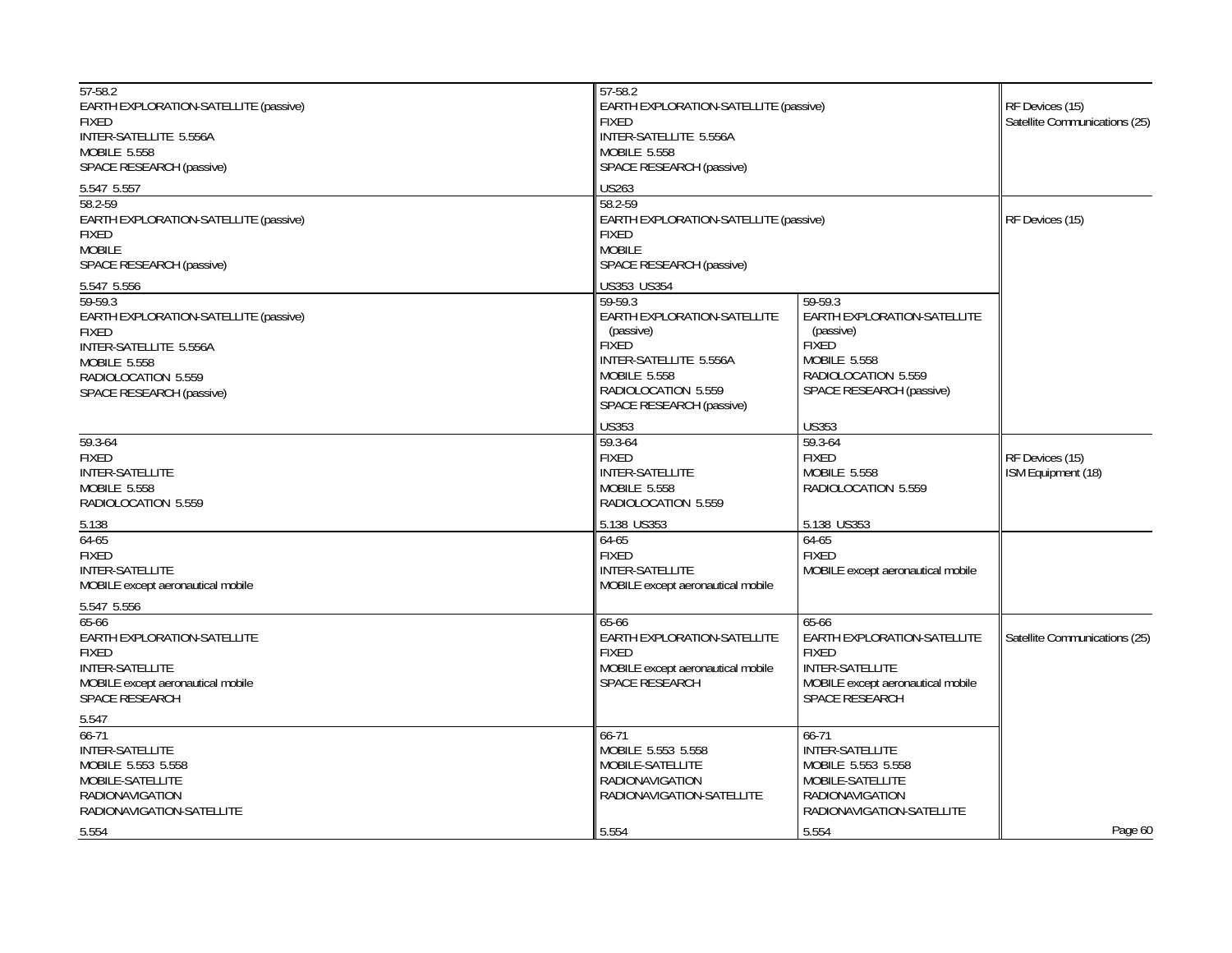| <b>Table of Frequency Allocations</b><br>71-100 GHz (EHF)                                                                                                                                                                                                                                                      |                |                            | Page 61                                                                                                                                                                                                            |                                                                                                                                                                                                                                                                                                                              |                       |
|----------------------------------------------------------------------------------------------------------------------------------------------------------------------------------------------------------------------------------------------------------------------------------------------------------------|----------------|----------------------------|--------------------------------------------------------------------------------------------------------------------------------------------------------------------------------------------------------------------|------------------------------------------------------------------------------------------------------------------------------------------------------------------------------------------------------------------------------------------------------------------------------------------------------------------------------|-----------------------|
| International Table                                                                                                                                                                                                                                                                                            |                | <b>United States Table</b> | FCC Rule Part(s)                                                                                                                                                                                                   |                                                                                                                                                                                                                                                                                                                              |                       |
| Region 1 Table                                                                                                                                                                                                                                                                                                 | Region 2 Table | Region 3 Table             | <b>Federal Table</b>                                                                                                                                                                                               | Non-Federal Table                                                                                                                                                                                                                                                                                                            |                       |
| $71-74$<br>FIXED<br>FIXED-SATELLITE (space-to-Earth)<br><b>MOBILE</b><br>MOBILE-SATELLITE (space-to-Earth)                                                                                                                                                                                                     |                |                            | $71 - 74$<br><b>FIXED</b><br>FIXED-SATELLITE (space-to-Earth)<br><b>MOBILE</b><br>MOBILE-SATELLITE (space-to-Earth)<br><b>US389</b>                                                                                |                                                                                                                                                                                                                                                                                                                              | Fixed Microwave (101) |
| $74-76$<br><b>FIXED</b><br>FIXED-SATELLITE (space-to-Earth)<br><b>MOBILE</b><br><b>BROADCASTING</b><br>BROADCASTING-SATELLITE<br>Space research (space-to-Earth)                                                                                                                                               |                |                            | 74-76<br><b>FIXED</b><br>FIXED-SATELLITE (space-to-Earth)<br><b>MOBILE</b><br>Space research (space-to-Earth)                                                                                                      | 74-76<br><b>FIXED</b><br>FIXED-SATELLITE (space-to-Earth)<br><b>MOBILE</b><br>BROADCASTING<br>BROADCASTING-SATELLITE<br>Space research (space-to-Earth)                                                                                                                                                                      |                       |
| 5.561<br>$76 - 77.5$<br>RADIO ASTRONOMY<br><b>RADIOLOCATION</b><br>Amateur<br>Amateur-satellite<br>Space research (space-to-Earth)                                                                                                                                                                             |                |                            | <b>US389</b><br>76-77.5<br>RADIO ASTRONOMY<br><b>RADIOLOCATION</b><br>Space research (space-to-Earth)                                                                                                              | <b>US389</b><br>$76 - 77$<br>RADIO ASTRONOMY<br><b>RADIOLOCATION</b><br>Amateur<br>Space research (space-to-Earth)<br><b>US342</b><br>$77 - 77.5$                                                                                                                                                                            | RF Devices (15)       |
| 5.149<br>77.5-78<br>AMATEUR<br>AMATEUR-SATELLITE<br>Radio astronomy                                                                                                                                                                                                                                            |                |                            | <b>US342</b><br>77.5-78<br>Radio astronomy<br>Space research (space-to-Earth)                                                                                                                                      | RADIO ASTRONOMY<br><b>RADIOLOCATION</b><br>Amateur<br>Amateur-satellite<br>Space research (space-to-Earth)<br><b>US342</b><br>77.5-78<br>AMATEUR<br>AMATEUR-SATELLITE<br>Radio astronomy                                                                                                                                     | Amateur Radio (97)    |
| Space research (space-to-Earth)<br>5.149<br>78-79<br><b>RADIOLOCATION</b><br>Amateur<br>Amateur-satellite<br>Radio astronomy<br>Space research (space-to-Earth)<br>5.149 5.560<br>79-81<br>RADIO ASTRONOMY<br><b>RADIOLOCATION</b><br>Amateur<br>Amateur-satellite<br>Space research (space-to-Earth)<br>5.149 |                |                            | <b>US342</b><br>78-79<br>RADIO ASTRONOMY<br><b>RADIOLOCATION</b><br>Space research (space-to-Earth)<br>5.560 US342<br>79-81<br>RADIO ASTRONOMY<br>RADIOLOCATION<br>Space research (space-to-Earth)<br><b>US342</b> | Space research (space-to-Earth)<br><b>US342</b><br>78-79<br>RADIO ASTRONOMY<br><b>RADIOLOCATION</b><br>Amateur<br>Amateur-satellite<br>Space research (space-to-Earth)<br>5.560 US342<br>79-81<br>RADIO ASTRONOMY<br><b>RADIOLOCATION</b><br>Amateur<br>Amateur-satellite<br>Space research (space-to-Earth)<br><b>US342</b> |                       |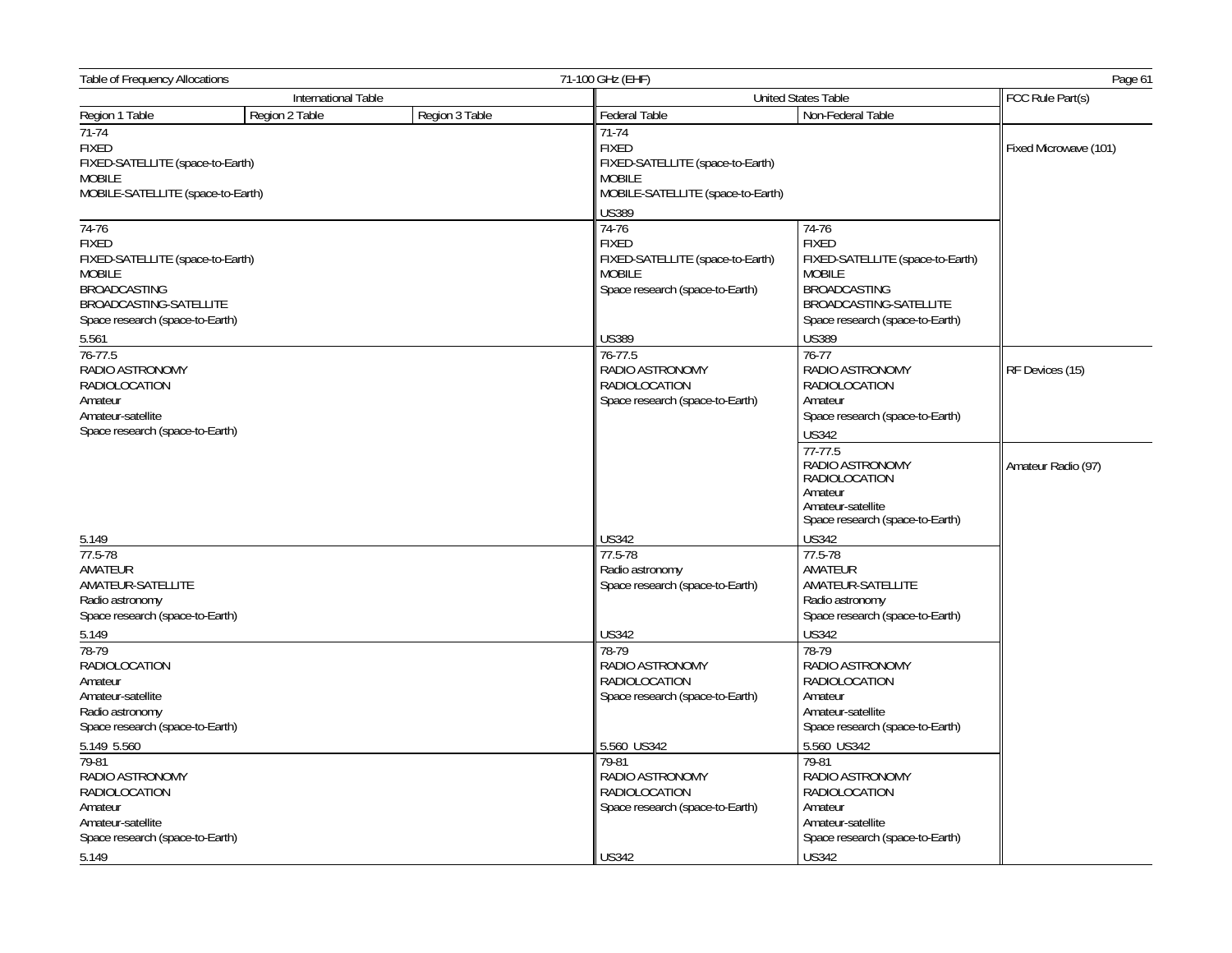| 81-84<br><b>FIXED</b><br>FIXED-SATELLITE (Earth-to-space)<br><b>MOBILE</b><br>MOBILE-SATELLITE (Earth-to-space)<br>RADIO ASTRONOMY<br>Space research (space-to-Earth)<br>5.149 5.561A<br>84-86<br><b>FIXED</b><br>FIXED-SATELLITE (Earth-to-space) 5.561B<br><b>MOBILE</b><br>RADIO ASTRONOMY | 81-84<br><b>FIXED</b><br>FIXED-SATELLITE (Earth-to-space) US297<br><b>MOBILE</b><br>MOBILE-SATELLITE (Earth-to-space)<br>RADIO ASTRONOMY<br>Space research (space-to-Earth)<br>US342 US388 US389<br>84-86<br><b>FIXED</b><br>FIXED-SATELLITE (Earth-to-space)<br><b>MOBILE</b><br>RADIO ASTRONOMY | Fixed Microwave (101)                              |                                          |
|-----------------------------------------------------------------------------------------------------------------------------------------------------------------------------------------------------------------------------------------------------------------------------------------------|---------------------------------------------------------------------------------------------------------------------------------------------------------------------------------------------------------------------------------------------------------------------------------------------------|----------------------------------------------------|------------------------------------------|
| 5.149                                                                                                                                                                                                                                                                                         | US342 US388 US389                                                                                                                                                                                                                                                                                 |                                                    |                                          |
| 86-92<br>EARTH EXPLORATION-SATELLITE (passive)<br>RADIO ASTRONOMY<br>SPACE RESEARCH (passive)                                                                                                                                                                                                 | 86-92<br>EARTH EXPLORATION-SATELLITE (passive)<br>RADIO ASTRONOMY US74<br>SPACE RESEARCH (passive)                                                                                                                                                                                                |                                                    |                                          |
| 5.340<br>$92 - 94$                                                                                                                                                                                                                                                                            | <b>US246</b><br>92-94                                                                                                                                                                                                                                                                             |                                                    |                                          |
| <b>FIXED</b><br><b>MOBILE</b><br>RADIO ASTRONOMY<br>RADIOLOCATION                                                                                                                                                                                                                             | <b>FIXED</b><br><b>MOBILE</b><br>RADIO ASTRONOMY<br>RADIOLOCATION                                                                                                                                                                                                                                 |                                                    | RF Devices (15)<br>Fixed Microwave (101) |
| 5.149                                                                                                                                                                                                                                                                                         | US342 US388                                                                                                                                                                                                                                                                                       |                                                    |                                          |
| 94-94.1<br>EARTH EXPLORATION-SATELLITE (active)<br><b>RADIOLOCATION</b><br>SPACE RESEARCH (active)<br>Radio astronomy                                                                                                                                                                         | 94-94.1<br>EARTH EXPLORATION-<br>SATELLITE (active)<br><b>RADIOLOCATION</b><br>SPACE RESEARCH (active)<br>Radio astronomy                                                                                                                                                                         | 94-94.1<br><b>RADIOLOCATION</b><br>Radio astronomy | RF Devices (15)                          |
| 5.562 5.562A                                                                                                                                                                                                                                                                                  | 5.562 5.562A                                                                                                                                                                                                                                                                                      | 5.562A                                             |                                          |
| 94.1-95<br><b>FIXED</b><br><b>MOBILE</b><br>RADIO ASTRONOMY<br>RADIOLOCATION                                                                                                                                                                                                                  | 94.1-95<br><b>FIXED</b><br><b>MOBILE</b><br>RADIO ASTRONOMY<br>RADIOLOCATION                                                                                                                                                                                                                      |                                                    | RF Devices (15)<br>Fixed Microwave (101) |
| 5.149                                                                                                                                                                                                                                                                                         | <b>US342 US388</b>                                                                                                                                                                                                                                                                                |                                                    |                                          |
| $95 - 100$<br><b>FIXED</b><br><b>MOBILE</b><br>RADIO ASTRONOMY<br>RADIOLOCATION<br><b>RADIONAVIGATION</b><br>RADIONAVIGATION-SATELLITE                                                                                                                                                        | 95-100<br><b>FIXED</b><br><b>MOBILE</b><br>RADIO ASTRONOMY<br>RADIOLOCATION<br><b>RADIONAVIGATION</b><br>RADIONAVIGATION-SATELLITE                                                                                                                                                                |                                                    |                                          |
| 5.149 5.554                                                                                                                                                                                                                                                                                   | 5.554 US342                                                                                                                                                                                                                                                                                       |                                                    | Page 62                                  |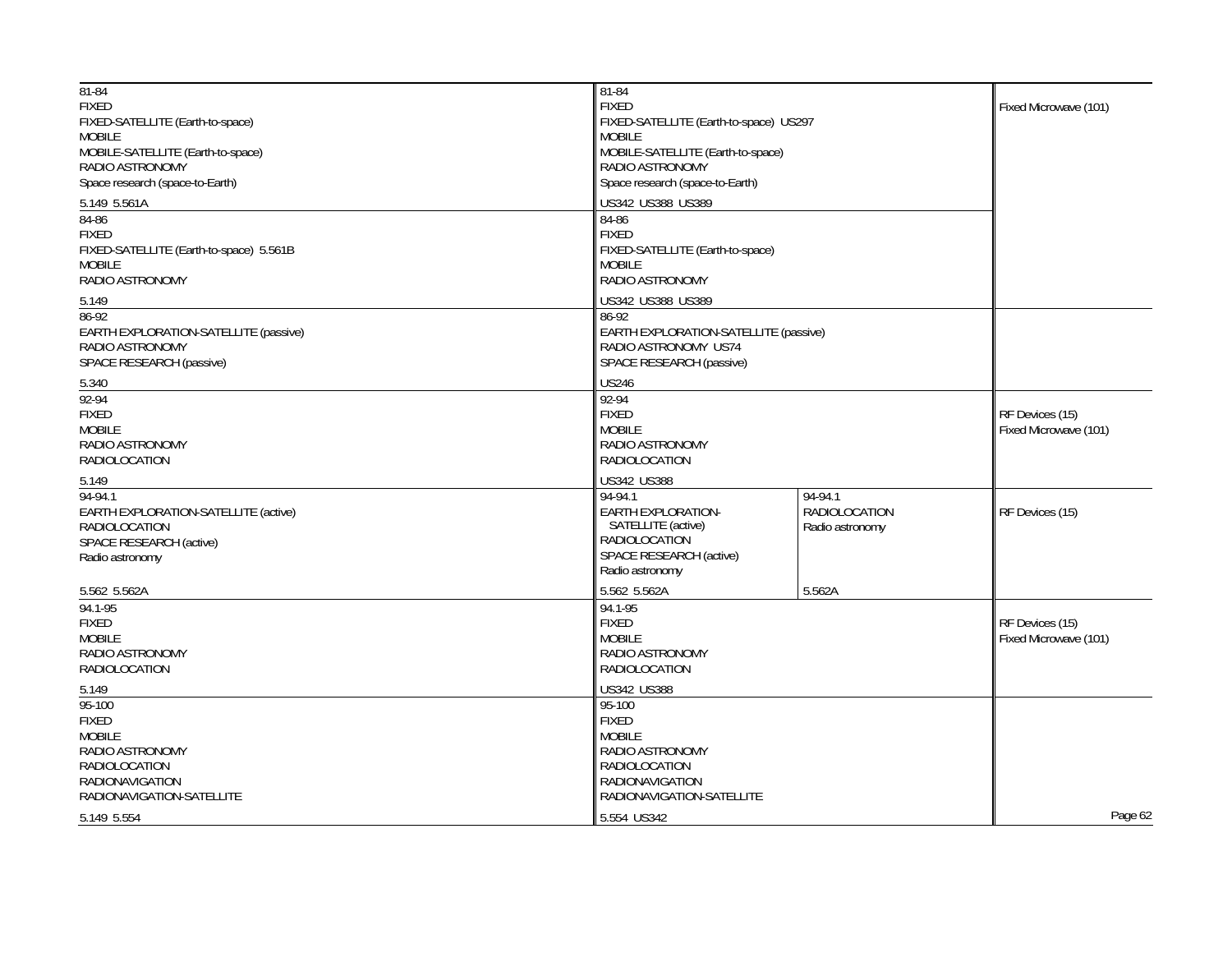| <b>Table of Frequency Allocations</b><br>International Table                                                             |                | 100-155.5 GHz (EHF)                                                                                 | Page 63                                                                                          |                                       |                    |
|--------------------------------------------------------------------------------------------------------------------------|----------------|-----------------------------------------------------------------------------------------------------|--------------------------------------------------------------------------------------------------|---------------------------------------|--------------------|
|                                                                                                                          |                | United States Table                                                                                 |                                                                                                  | FCC Rule Part(s)                      |                    |
| Region 1 Table                                                                                                           | Region 2 Table | Region 3 Table                                                                                      | Federal Table                                                                                    | Non-Federal Table                     |                    |
| 100-102<br>EARTH EXPLORATION-SATELLITE (passive)<br>RADIO ASTRONOMY<br>SPACE RESEARCH (passive)                          |                |                                                                                                     | 100-102<br>RADIO ASTRONOMY US74<br>SPACE RESEARCH (passive)                                      | EARTH EXPLORATION-SATELLITE (passive) |                    |
| 5.340 5.341                                                                                                              |                |                                                                                                     | 5.341 US246                                                                                      |                                       |                    |
| 102-105<br>FIXED<br><b>MOBILE</b><br>RADIO ASTRONOMY                                                                     |                |                                                                                                     | 102-105<br><b>FIXED</b><br><b>MOBILE</b><br>RADIO ASTRONOMY                                      |                                       |                    |
| 5.149 5.341                                                                                                              |                |                                                                                                     | 5.341 US342                                                                                      |                                       |                    |
| 105-109.5<br><b>FIXED</b><br>MOBILE<br>RADIO ASTRONOMY<br>SPACE RESEARCH (passive) 5.562B                                |                |                                                                                                     | 105-109.5<br><b>FIXED</b><br><b>MOBILE</b><br>RADIO ASTRONOMY<br>SPACE RESEARCH (passive) 5.562B |                                       |                    |
| 5.149 5.341                                                                                                              |                |                                                                                                     | 5.341 US342                                                                                      |                                       |                    |
| 109.5-111.8<br>EARTH EXPLORATION-SATELLITE (passive)<br>RADIO ASTRONOMY<br>SPACE RESEARCH (passive)                      |                |                                                                                                     | 109.5-111.8<br>RADIO ASTRONOMY US74<br>SPACE RESEARCH (passive)                                  | EARTH EXPLORATION-SATELLITE (passive) |                    |
| 5.340 5.341<br>111.8-114.25<br><b>FIXED</b><br><b>MOBILE</b><br>RADIO ASTRONOMY<br>SPACE RESEARCH (passive) 5.562B       |                | 5.341 US246                                                                                         |                                                                                                  |                                       |                    |
|                                                                                                                          |                | 111.8-114.25<br><b>FIXED</b><br><b>MOBILE</b><br>RADIO ASTRONOMY<br>SPACE RESEARCH (passive) 5.562B |                                                                                                  |                                       |                    |
| 5.149 5.341                                                                                                              |                |                                                                                                     | 5.341 US342                                                                                      |                                       |                    |
| 114.25-116<br>EARTH EXPLORATION-SATELLITE (passive)<br>RADIO ASTRONOMY<br>SPACE RESEARCH (passive)                       |                |                                                                                                     | 114.25-116<br>RADIO ASTRONOMY US74<br>SPACE RESEARCH (passive)                                   | EARTH EXPLORATION-SATELLITE (passive) |                    |
| 5.340 5.341<br>116-119.98<br>EARTH EXPLORATION-SATELLITE (passive)<br>INTER-SATELLITE 5.562C<br>SPACE RESEARCH (passive) |                |                                                                                                     | 5.341 US246<br>116-122.25<br>INTER-SATELLITE 5.562C<br>SPACE RESEARCH (passive)                  | EARTH EXPLORATION-SATELLITE (passive) | ISM Equipment (18) |
| 5.341                                                                                                                    |                |                                                                                                     |                                                                                                  |                                       |                    |
| 119.98-122.25<br>EARTH EXPLORATION-SATELLITE (passive)<br>INTER-SATELLITE 5.562C<br>SPACE RESEARCH (passive)             |                |                                                                                                     |                                                                                                  |                                       |                    |
| 5.138 5.341                                                                                                              |                |                                                                                                     | 5.138 5.341 US211                                                                                |                                       |                    |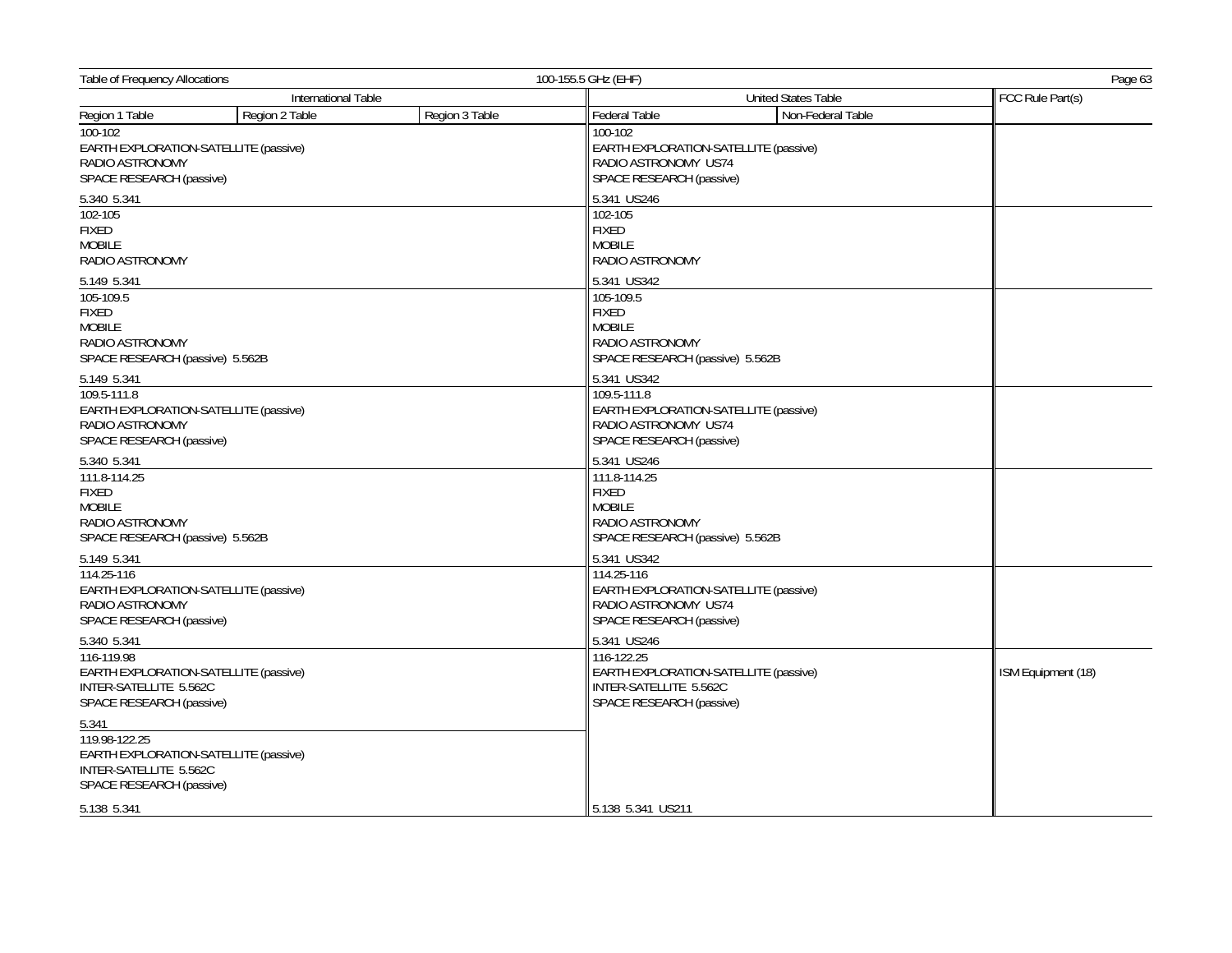| 122.25-123                                  | 122.25-123                                  | 122.25-123             |                    |
|---------------------------------------------|---------------------------------------------|------------------------|--------------------|
| <b>FIXED</b>                                | <b>FIXED</b>                                | <b>FIXED</b>           | ISM Equipment (18) |
| INTER-SATELLITE                             | <b>INTER-SATELLITE</b>                      | <b>INTER-SATELLITE</b> | Amateur Radio (97) |
| <b>MOBILE 5.558</b>                         | MOBILE 5.558                                | <b>MOBILE 5.558</b>    |                    |
| Amateur                                     |                                             | Amateur                |                    |
| 5.138                                       | 5.138                                       | 5.138                  |                    |
| 123-130                                     | 123-130                                     |                        |                    |
| FIXED-SATELLITE (space-to-Earth)            | FIXED-SATELLITE (space-to-Earth)            |                        |                    |
| MOBILE-SATELLITE (space-to-Earth)           | MOBILE-SATELLITE (space-to-Earth)           |                        |                    |
| <b>RADIONAVIGATION</b>                      | <b>RADIONAVIGATION</b>                      |                        |                    |
| RADIONAVIGATION-SATELLITE                   | RADIONAVIGATION-SATELLITE                   |                        |                    |
| Radio astronomy 5.562D                      | Radio astronomy                             |                        |                    |
| 5.149 5.554                                 | 5.554 US211 US342                           |                        |                    |
| 130-134                                     | 130-134                                     |                        |                    |
| EARTH EXPLORATION-SATELLITE (active) 5.562E | EARTH EXPLORATION-SATELLITE (active) 5.562E |                        |                    |
| <b>FIXED</b>                                | <b>FIXED</b>                                |                        |                    |
| <b>INTER-SATELLITE</b>                      | <b>INTER-SATELLITE</b>                      |                        |                    |
| <b>MOBILE 5.558</b>                         | MOBILE 5.558                                |                        |                    |
| RADIO ASTRONOMY                             | RADIO ASTRONOMY                             |                        |                    |
| 5.149 5.562A                                | 5.562A US342                                |                        |                    |
| 134-136                                     | 134-136                                     | 134-136                |                    |
| AMATEUR                                     | Radio astronomy                             | AMATEUR                | Amateur Radio (97) |
| AMATEUR-SATELLITE                           |                                             | AMATEUR-SATELLITE      |                    |
| Radio astronomy                             |                                             | Radio astronomy        |                    |
| 136-141                                     | 136-141                                     | 136-141                |                    |
| RADIO ASTRONOMY                             | RADIO ASTRONOMY                             | RADIO ASTRONOMY        |                    |
| <b>RADIOLOCATION</b>                        | RADIOLOCATION                               | RADIOLOCATION          |                    |
| Amateur                                     |                                             | Amateur                |                    |
| Amateur-satellite                           |                                             | Amateur-satellite      |                    |
| 5.149                                       | <b>US342</b>                                | <b>US342</b>           |                    |
| 141-148.5                                   | 141-148.5                                   |                        |                    |
| <b>FIXED</b>                                | <b>FIXED</b>                                |                        |                    |
| <b>MOBILE</b>                               | <b>MOBILE</b>                               |                        |                    |
| RADIO ASTRONOMY                             | RADIO ASTRONOMY                             |                        |                    |
| <b>RADIOLOCATION</b>                        | <b>RADIOLOCATION</b>                        |                        |                    |
| 5.149                                       | <b>US342</b>                                |                        |                    |
| 148.5-151.5                                 | $148.5 - 151.5$                             |                        |                    |
| EARTH EXPLORATION-SATELLITE (passive)       | EARTH EXPLORATION-SATELLITE (passive)       |                        |                    |
| RADIO ASTRONOMY                             | RADIO ASTRONOMY US74                        |                        |                    |
| SPACE RESEARCH (passive)                    | SPACE RESEARCH (passive)                    |                        |                    |
| 5.340                                       | <b>US246</b>                                |                        |                    |
| 151.5-155.5                                 | 151.5-155.5                                 |                        |                    |
| <b>FIXED</b>                                | <b>FIXED</b>                                |                        |                    |
| MOBILE                                      | <b>MOBILE</b>                               |                        |                    |
| RADIO ASTRONOMY                             | RADIO ASTRONOMY                             |                        |                    |
| RADIOLOCATION                               | RADIOLOCATION                               |                        |                    |
|                                             |                                             |                        |                    |
| 5.149                                       | <b>US342</b>                                |                        | Page 64            |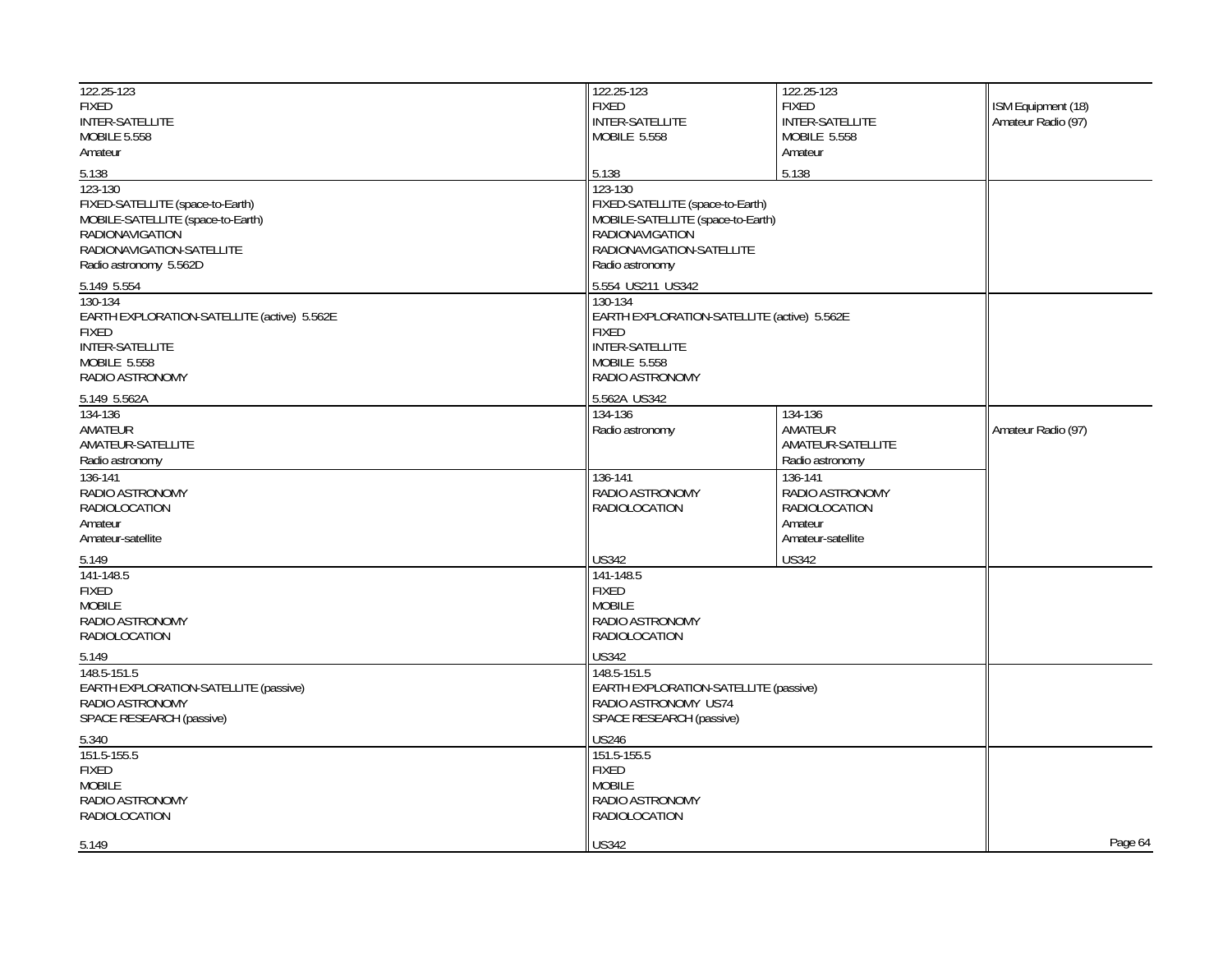| Table of Frequency Allocations                                                                                                              |                | 155.5-238 GHz (EHF)<br>Page 65 |                                                                                                                     |                                       |                  |
|---------------------------------------------------------------------------------------------------------------------------------------------|----------------|--------------------------------|---------------------------------------------------------------------------------------------------------------------|---------------------------------------|------------------|
| International Table                                                                                                                         |                |                                | United States Table                                                                                                 |                                       | FCC Rule Part(s) |
| Region 1 Table                                                                                                                              | Region 2 Table | Region 3 Table                 | <b>Federal Table</b>                                                                                                | Non-Federal Table                     |                  |
| 155.5-158.5<br>EARTH EXPLORATION-SATELLITE (passive)<br><b>FIXED</b><br><b>MOBILE</b><br>RADIO ASTRONOMY<br>SPACE RESEARCH (passive) 5.562B |                |                                | $155.5 - 158.5$<br><b>FIXED</b><br><b>MOBILE</b><br>RADIO ASTRONOMY<br>SPACE RESEARCH (passive) 5.562B              | EARTH EXPLORATION-SATELLITE (passive) |                  |
| 5.149 5.562F 5.562G                                                                                                                         |                |                                | 5.562F 5.562G US342                                                                                                 |                                       |                  |
| 158.5-164<br>FIXED<br>FIXED-SATELLITE (space-to-Earth)<br><b>MOBILE</b><br>MOBILE-SATELLITE (space-to-Earth)                                |                |                                | 158.5-164<br><b>FIXED</b><br>FIXED-SATELLITE (space-to-Earth)<br><b>MOBILE</b><br>MOBILE-SATELLITE (space-to-Earth) |                                       |                  |
|                                                                                                                                             |                |                                | <b>US211</b>                                                                                                        |                                       |                  |
| 164-167<br>EARTH EXPLORATION-SATELLITE (passive)<br>RADIO ASTRONOMY<br>SPACE RESEARCH (passive)                                             |                |                                | 164-167<br>RADIO ASTRONOMY US74<br>SPACE RESEARCH (passive)                                                         | EARTH EXPLORATION-SATELLITE (passive) |                  |
| 5.340                                                                                                                                       |                |                                | <b>US246</b>                                                                                                        |                                       |                  |
| 167-174.5<br><b>FIXED</b><br>FIXED-SATELLITE (space-to-Earth)<br>INTER-SATELLITE<br><b>MOBILE 5.558</b>                                     |                |                                | 167-174.5<br><b>FIXED</b><br>FIXED-SATELLITE (space-to-Earth)<br>INTER-SATELLITE<br><b>MOBILE 5.558</b>             |                                       |                  |
| 5.149 5.562D                                                                                                                                |                |                                | US211 US342                                                                                                         |                                       |                  |
| 174.5-174.8<br><b>FIXED</b><br><b>INTER-SATELLITE</b><br>MOBILE 5.558<br>174.8-182                                                          |                |                                | 174.5-174.8<br><b>FIXED</b><br><b>INTER-SATELLITE</b><br>MOBILE 5.558<br>174.8-182                                  |                                       |                  |
| EARTH EXPLORATION-SATELLITE (passive)<br>INTER-SATELLITE 5.562H<br>SPACE RESEARCH (passive)                                                 |                |                                | INTER-SATELLITE 5.562H<br>SPACE RESEARCH (passive)                                                                  | EARTH EXPLORATION-SATELLITE (passive) |                  |
| 182-185<br>EARTH EXPLORATION-SATELLITE (passive)<br>RADIO ASTRONOMY<br>SPACE RESEARCH (passive)                                             |                |                                | 182-185<br>RADIO ASTRONOMY<br>SPACE RESEARCH (passive)                                                              | EARTH EXPLORATION-SATELLITE (passive) |                  |
| 5.340                                                                                                                                       |                |                                | <b>US246</b>                                                                                                        |                                       |                  |
| 185-190<br>EARTH EXPLORATION-SATELLITE (passive)<br>INTER-SATELLITE 5.562H<br>SPACE RESEARCH (passive)                                      |                |                                | 185-190<br>INTER-SATELLITE 5.562H<br>SPACE RESEARCH (passive)                                                       | EARTH EXPLORATION-SATELLITE (passive) |                  |
| 190-191.8<br>EARTH EXPLORATION-SATELLITE (passive)<br>SPACE RESEARCH (passive)                                                              |                |                                | 190-191.8<br>SPACE RESEARCH (passive)                                                                               | EARTH EXPLORATION-SATELLITE (passive) |                  |
| 5.340                                                                                                                                       |                |                                | <b>US246</b>                                                                                                        |                                       |                  |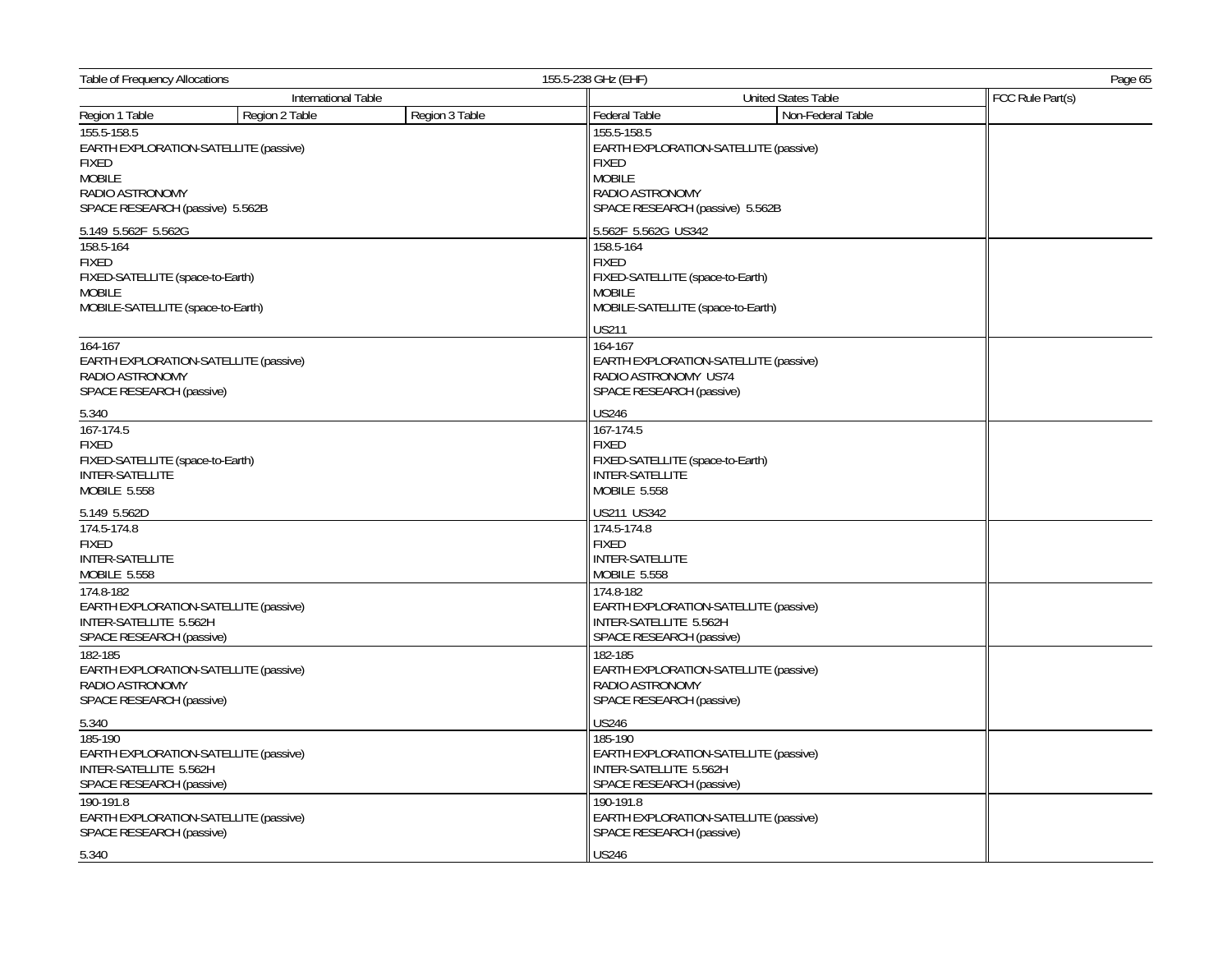| 191.8-200<br><b>FIXED</b>             | 191.8-200<br><b>FIXED</b>             |         |
|---------------------------------------|---------------------------------------|---------|
| <b>INTER-SATELLITE</b>                | <b>INTER-SATELLITE</b>                |         |
| MOBILE 5.558                          | MOBILE 5.558                          |         |
| MOBILE-SATELLITE                      | MOBILE-SATELLITE                      |         |
| <b>RADIONAVIGATION</b>                | <b>RADIONAVIGATION</b>                |         |
| RADIONAVIGATION-SATELLITE             | RADIONAVIGATION-SATELLITE             |         |
| 5.149 5.341 5.554                     | 5.341 5.554 US211 US342               |         |
| 200-209                               | 200-209                               |         |
| EARTH EXPLORATION-SATELLITE (passive) | EARTH EXPLORATION-SATELLITE (passive) |         |
| RADIO ASTRONOMY                       | RADIO ASTRONOMY US74                  |         |
| SPACE RESEARCH (passive)              | SPACE RESEARCH (passive)              |         |
| 5.340 5.341 5.563A                    | 5.341 5.563A US246                    |         |
| 209-217                               | 209-217                               |         |
| <b>FIXED</b>                          | <b>FIXED</b>                          |         |
| FIXED-SATELLITE (Earth-to-space)      | FIXED-SATELLITE (Earth-to-space)      |         |
| <b>MOBILE</b>                         | <b>MOBILE</b>                         |         |
| RADIO ASTRONOMY                       | RADIO ASTRONOMY                       |         |
| 5.149 5.341                           | 5.341 US342                           |         |
| 217-226                               | 217-226                               |         |
| <b>FIXED</b>                          | <b>FIXED</b>                          |         |
| FIXED-SATELLITE (Earth-to-space)      | FIXED-SATELLITE (Earth-to-space)      |         |
| <b>MOBILE</b>                         | <b>MOBILE</b>                         |         |
| RADIO ASTRONOMY                       | RADIO ASTRONOMY                       |         |
| SPACE RESEARCH (passive) 5.562B       | SPACE RESEARCH (passive) 5.562B       |         |
| 5.149 5.341                           | 5.341 US342                           |         |
| 226-231.5                             | 226-231.5                             |         |
| EARTH EXPLORATION-SATELLITE (passive) | EARTH EXPLORATION-SATELLITE (passive) |         |
| RADIO ASTRONOMY                       | RADIO ASTRONOMY                       |         |
| SPACE RESEARCH (passive)              | SPACE RESEARCH (passive)              |         |
| 5.340                                 | <b>US246</b>                          |         |
| 231.5-232                             | 231.5-232                             |         |
| <b>FIXED</b>                          | <b>FIXED</b>                          |         |
| <b>MOBILE</b>                         | <b>MOBILE</b>                         |         |
| Radiolocation                         | Radiolocation                         |         |
| 232-235                               | 232-235                               |         |
| <b>FIXED</b>                          | <b>FIXED</b>                          |         |
| FIXED-SATELLITE (space-to-Earth)      | FIXED-SATELLITE (space-to-Earth)      |         |
| <b>MOBILE</b>                         | <b>MOBILE</b>                         |         |
| Radiolocation                         | Radiolocation                         |         |
| 235-238                               | 235-238                               |         |
| EARTH EXPLORATION-SATELLITE (passive) | EARTH EXPLORATION-SATELLITE (passive) |         |
| FIXED-SATELLITE (space-to-Earth)      | FIXED-SATELLITE (space-to-Earth)      |         |
| SPACE RESEARCH (passive)              | SPACE RESEARCH (passive)              |         |
| 5.563A 5.563B                         | 5.563A 5.563B                         | Page 66 |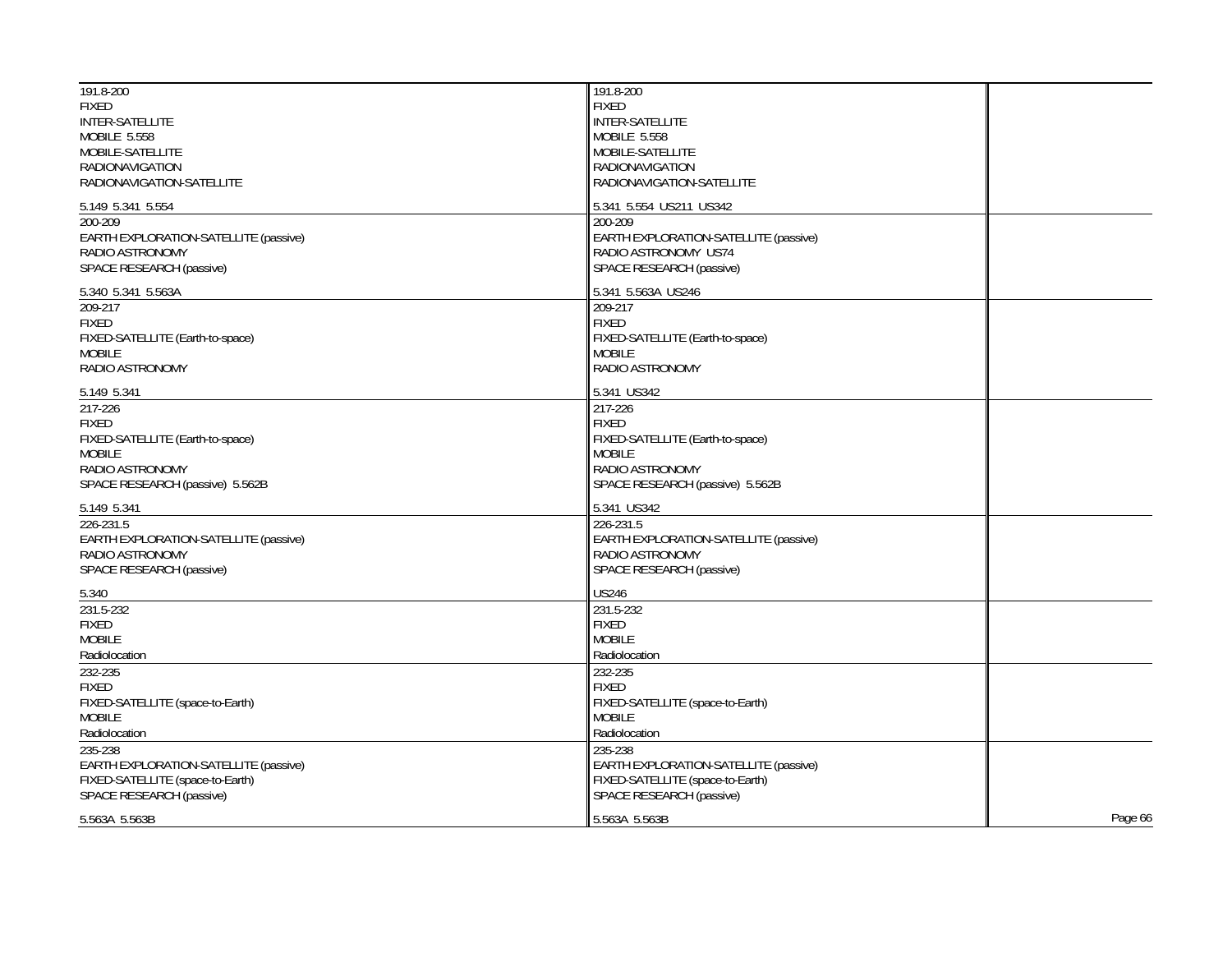| Table of Frequency Allocations                   |                |                | 238-1000 GHz (EHF)                               | Page 67                                                       |                    |  |
|--------------------------------------------------|----------------|----------------|--------------------------------------------------|---------------------------------------------------------------|--------------------|--|
| International Table                              |                |                | <b>United States Table</b>                       |                                                               |                    |  |
| Region 1 Table                                   | Region 2 Table | Region 3 Table | Federal Table                                    | Non-Federal Table                                             |                    |  |
| 238-240                                          |                |                | 238-240                                          |                                                               |                    |  |
| <b>FIXED</b>                                     |                |                | <b>FIXED</b>                                     |                                                               |                    |  |
| FIXED-SATELLITE (space-to-Earth)                 |                |                | FIXED-SATELLITE (space-to-Earth)                 |                                                               |                    |  |
| <b>MOBILE</b>                                    |                |                | <b>MOBILE</b>                                    |                                                               |                    |  |
| <b>RADIOLOCATION</b>                             |                |                | RADIOLOCATION                                    |                                                               |                    |  |
| <b>RADIONAVIGATION</b>                           |                |                | <b>RADIONAVIGATION</b>                           |                                                               |                    |  |
| RADIONAVIGATION-SATELLITE                        |                |                | RADIONAVIGATION-SATELLITE                        |                                                               |                    |  |
| 240-241                                          |                |                | 240-241                                          |                                                               |                    |  |
| <b>FIXED</b>                                     |                |                | <b>FIXED</b>                                     |                                                               |                    |  |
| <b>MOBILE</b>                                    |                |                | <b>MOBILE</b>                                    |                                                               |                    |  |
| <b>RADIOLOCATION</b>                             |                |                | <b>RADIOLOCATION</b>                             |                                                               |                    |  |
|                                                  |                |                |                                                  |                                                               |                    |  |
| 241-248                                          |                |                | 241-248                                          | 241-248                                                       |                    |  |
| RADIO ASTRONOMY                                  |                |                | RADIO ASTRONOMY                                  | RADIO ASTRONOMY                                               | ISM Equipment (18) |  |
| <b>RADIOLOCATION</b>                             |                |                | RADIOLOCATION                                    | RADIOLOCATION                                                 | Amateur Radio (97) |  |
| Amateur                                          |                |                |                                                  | Amateur                                                       |                    |  |
| Amateur-satellite                                |                |                |                                                  | Amateur-satellite                                             |                    |  |
| 5.138 5.149                                      |                |                | 5.138 US342                                      | 5.138 US342                                                   |                    |  |
| 248-250                                          |                |                | 248-250                                          | 248-250                                                       |                    |  |
| AMATEUR                                          |                |                | Radio astronomy                                  | AMATEUR                                                       | Amateur Radio (97) |  |
| AMATEUR-SATELLITE                                |                |                |                                                  | AMATEUR-SATELLITE                                             |                    |  |
| Radio astronomy                                  |                |                |                                                  | Radio astronomy                                               |                    |  |
| 5.149                                            |                |                | <b>US342</b>                                     | <b>US342</b>                                                  |                    |  |
| 250-252                                          |                |                | 250-252                                          |                                                               |                    |  |
| EARTH EXPLORATION-SATELLITE (passive)            |                |                |                                                  |                                                               |                    |  |
| RADIO ASTRONOMY                                  |                |                |                                                  | EARTH EXPLORATION-SATELLITE (passive)<br>RADIO ASTRONOMY US74 |                    |  |
| SPACE RESEARCH (passive)                         |                |                | SPACE RESEARCH (passive)                         |                                                               |                    |  |
|                                                  |                |                |                                                  |                                                               |                    |  |
| 5.340 5.563A                                     |                |                | 5.563A US246                                     |                                                               |                    |  |
| 252-265                                          |                |                | 252-265                                          |                                                               |                    |  |
| <b>FIXED</b>                                     |                |                | <b>FIXED</b>                                     |                                                               |                    |  |
| <b>MOBILE</b>                                    |                |                | <b>MOBILE</b>                                    |                                                               |                    |  |
| MOBILE-SATELLITE (Earth-to-space)                |                |                | MOBILE-SATELLITE (Earth-to-space)                |                                                               |                    |  |
| RADIO ASTRONOMY                                  |                |                | RADIO ASTRONOMY                                  |                                                               |                    |  |
| <b>RADIONAVIGATION</b>                           |                |                | <b>RADIONAVIGATION</b>                           |                                                               |                    |  |
| RADIONAVIGATION-SATELLITE                        |                |                | RADIONAVIGATION-SATELLITE                        |                                                               |                    |  |
| 5.149 5.554                                      |                |                | 5.554 US211 US342                                |                                                               |                    |  |
| 265-275                                          |                |                | 265-275                                          |                                                               |                    |  |
| <b>FIXED</b><br>FIXED-SATELLITE (Earth-to-space) |                |                | <b>FIXED</b><br>FIXED-SATELLITE (Earth-to-space) |                                                               |                    |  |
|                                                  |                |                |                                                  |                                                               |                    |  |
| <b>MOBILE</b>                                    |                |                | <b>MOBILE</b>                                    |                                                               |                    |  |
| RADIO ASTRONOMY                                  |                |                | RADIO ASTRONOMY                                  |                                                               |                    |  |
| 5.149 5.563A                                     |                |                | 5.563A US342                                     |                                                               |                    |  |
| 275-1000 (Not allocated)                         |                |                | 275-1000 (Not allocated)                         |                                                               |                    |  |
| 5.565                                            |                | 5.565          |                                                  | Amateur Radio (97)                                            |                    |  |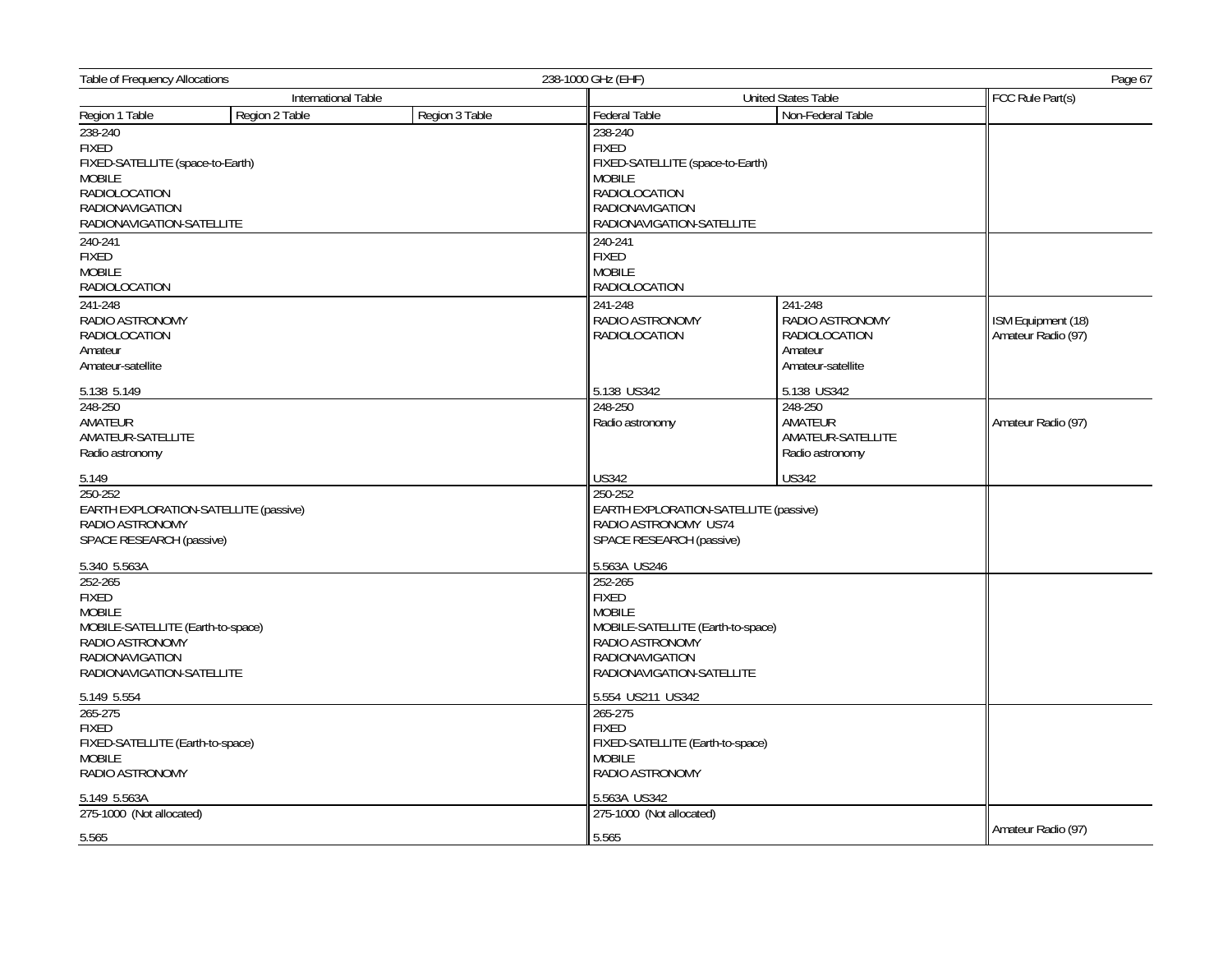## **INTERNATIONAL FOOTNOTES**

**5.53** Administrations authorizing the use of frequencies below 9 kHz shall ensure that no harmful interference is caused thereby to the services to which the bands above 9 kHz are allocated.

**5.54** Administrations conducting scientific research using frequencies below 9 kHz are urged to advise other administrations that may be concerned in order that such research may be afforded all practicable protection from harmful interference.

**5.55** *Additional allocation:* in Armenia, Azerbaijan, the Russian Federation, Georgia, Kyrgyzstan, Tajikistan and Turkmenistan, the band 14-17 kHz is also allocated to the radionavigation service on a primary basis. (WRC-07)

**5.56** The stations of services to which the bands 14-19.95 kHz and 20.05-70 kHz and in Region 1 also the bands 72-84 kHz and 86-90 kHz are allocated may transmit standard frequency and time signals. Such stations shall be afforded protection from harmful interference. In Armenia, Azerbaijan, Belarus, Bulgaria, the Russian Federation, Georgia, Kazakhstan, Mongolia, Kyrgyzstan, Slovakia, Tajikistan and Turkmenistan, the frequencies 25 kHz and 50 kHz will be used for this purpose under the same conditions. (WRC-07)

**5.57** The use of the bands 14-19.95 kHz, 20.05-70 kHz and 70-90 kHz (72-84 kHz and 86-90 kHz in Region 1) by the maritime mobile service is limited to coast radiotelegraph stations (A1A and F1B only). Exceptionally, the use of class J2B or J7B emissions is authorized subject to the necessary bandwidth not exceeding that normally used for class A1A or F1B emissions in the band concerned.

**5.58** *Additional allocation:* in Armenia, Azerbaijan, the Russian Federation, Georgia, Kazakhstan, Kyrgyzstan, Tajikistan and Turkmenistan, the band 67-70 kHz is also allocated to the radionavigation service on a primary basis.

**5.59** *Different category of service:* in Bangladesh and Pakistan, the allocation of the bands 70-72 kHz and 84-86 kHz to the fixed and maritime mobile services is on a primary basis (see No. 5.33).

**5.60** In the bands 70-90 kHz (70-86 kHz in Region 1) and 110-130 kHz (112-130 kHz in Region 1), pulsed radionavigation systems may be used on condition that they do not cause harmful interference to other services to which these bands are allocated.

**5.61** In Region 2, the establishment and operation of stations in the maritime radionavigation service in the bands 70-90 kHz and 110-130 kHz shall be subject to agreement obtained under No. 9.21 with administrations whose services, operating in accordance with the Table, may be affected. However, stations of the fixed, maritime mobile and radiolocation services shall not cause harmful interference to stations in the maritime radionavigation service established under such agreements.

**5.62** Administrations which operate stations in the radionavigation service in the band 90-110 kHz are urged to coordinate technical and operating characteristics in such a way as to avoid harmful interference to the services provided by these stations.

**5.64** Only classes A1A or F1B, A2C, A3C, F1C or F3C emissions are authorized for stations of the fixed service in the bands allocated to this service between 90 kHz and 160 kHz (148.5 kHz in Region 1) and for stations of the maritime mobile service in the bands allocated to this service between 110 kHz and 160 kHz (148.5 kHz in Region 1). Exceptionally, class J2B or J7B emissions are also authorized in the bands between 110 kHz and 160 kHz (148.5 kHz in Region 1) for stations of the maritime mobile service.

**5.65** *Different category of service:* in Bangladesh, the allocation of the bands 112-117.6 kHz and 126- 129 kHz to the fixed and maritime mobile services is on a primary basis (see No. 5.33).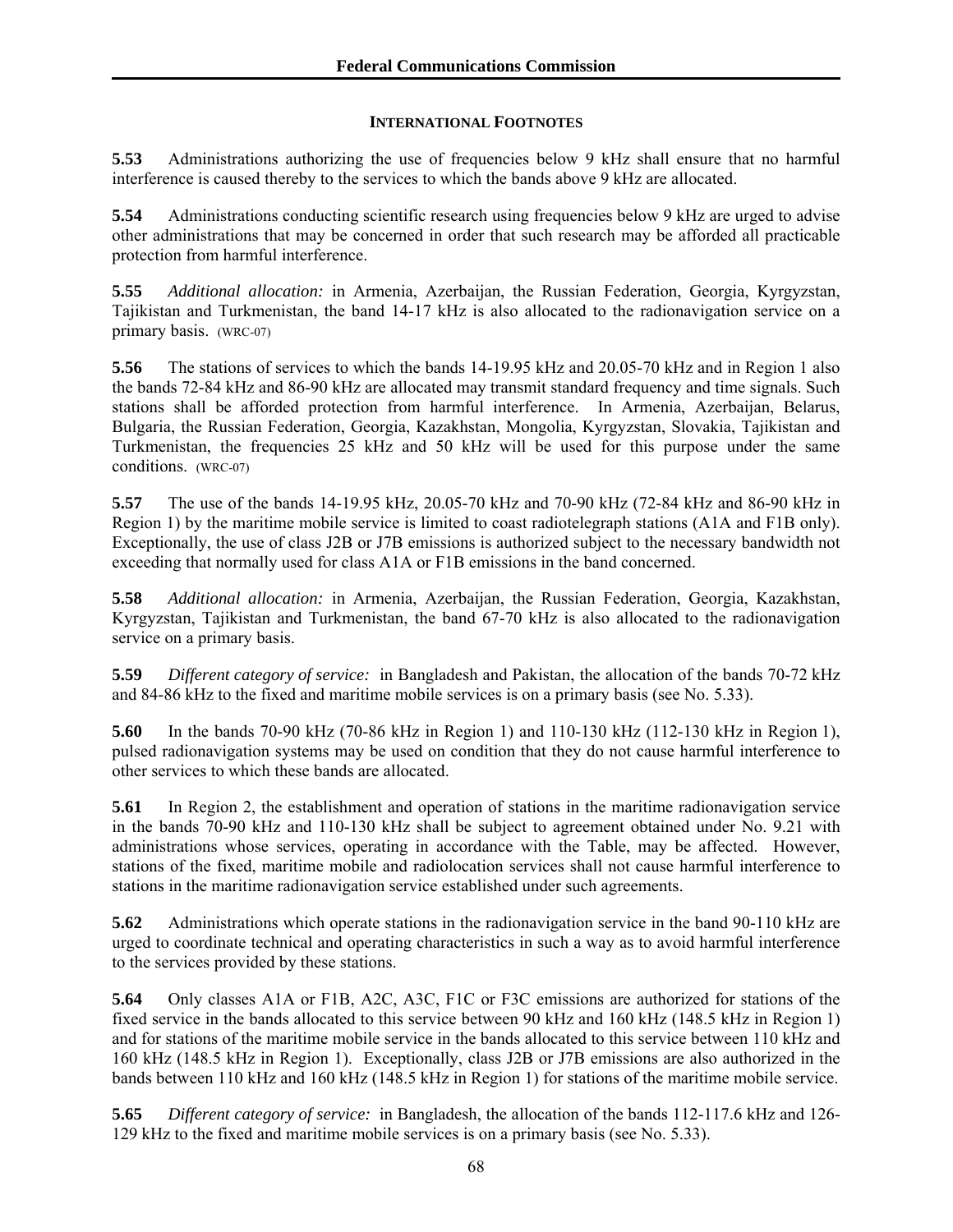**5.66** *Different category of service:* in Germany, the allocation of the band 115-117.6 kHz to the fixed and maritime mobile services is on a primary basis (see No. 5.33) and to the radionavigation service on a secondary basis (see No. 5.32).

**5.67** *Additional allocation:* in Mongolia, Kyrgyzstan and Turkmenistan, the band 130-148.5 kHz is also allocated to the radionavigation service on a secondary basis. Within and between these countries this service shall have an equal right to operate. (WRC-07)

**5.67A** Stations in the amateur service using frequencies in the band 135.7-137.8 kHz shall not exceed a maximum radiated power of 1 W (e.i.r.p.) and shall not cause harmful interference to stations of the radionavigation service operating in countries listed in No. 5.67. (WRC-07)

**5.67B** The use of the band 135.7-137.8 kHz in Algeria, Egypt, Iran (Islamic Republic of), Iraq, Libyan Arab Jamahiriya, Lebanon, Syrian Arab Republic, Sudan and Tunisia is limited to the fixed and maritime mobile services. The amateur service shall not be used in the above-mentioned countries in the band 135.7-137.8 kHz, and this should be taken into account by the countries authorizing such use. (WRC-07)

**5.68** *Alternative allocation:* in Angola, Burundi, Congo (Rep. of the), Malawi, the Dem. Rep. of the Congo, Rwanda and South Africa, the band 160-200 kHz is allocated to the fixed service on a primary basis.

**5.69** *Additional allocation:* in Somalia, the band 200-255 kHz is also allocated to the aeronautical radionavigation service on a primary basis.

**5.70** *Alternative allocation:* in Angola, Botswana, Burundi, the Central African Rep., Congo (Rep. of the), Ethiopia, Kenya, Lesotho, Madagascar, Malawi, Mozambique, Namibia, Nigeria, Oman, the Dem. Rep. of the Congo, Rwanda, South Africa, Swaziland, Tanzania, Chad, Zambia and Zimbabwe, the band 200-283.5 kHz is allocated to the aeronautical radionavigation service on a primary basis. (WRC-07)

**5.71** *Alternative allocation:* in Tunisia, the band 255-283.5 kHz is allocated to the broadcasting service on a primary basis.

**5.72** Norwegian stations of the fixed service situated in northern areas (north of 60° N) subject to auroral disturbances are allowed to continue operation on four frequencies in the bands 283.5-490 kHz and 510-526.5 kHz.

**5.73** The band 285-325 kHz (283.5-325 kHz in Region 1) in the maritime radionavigation service may be used to transmit supplementary navigational information using narrow-band techniques, on condition that no harmful interference is caused to radiobeacon stations operating in the radionavigation service.

**5.74** *Additional Allocation:* in Region 1, the frequency band 285.3-285.7 kHz is also allocated to the maritime radionavigation service (other than radiobeacons) on a primary basis.

**5.75** *Different category of service:* in Armenia, Azerbaijan, Belarus, the Russian Federation, Georgia, Moldova, Kyrgyzstan, Tajikistan, Turkmenistan, Ukraine and the Black Sea areas of Romania, the allocation of the band 315-325 kHz to the maritime radionavigation service is on a primary basis under the condition that in the Baltic Sea area, the assignment of frequencies in this band to new stations in the maritime or aeronautical radionavigation services shall be subject to prior consultation between the administrations concerned. (WRC-07)

**5.76** The frequency 410 kHz is designated for radio direction-finding in the maritime radionavigation service. The other radionavigation services to which the band 405-415 kHz is allocated shall not cause harmful interference to radio direction-finding in the band 406.5-413.5 kHz.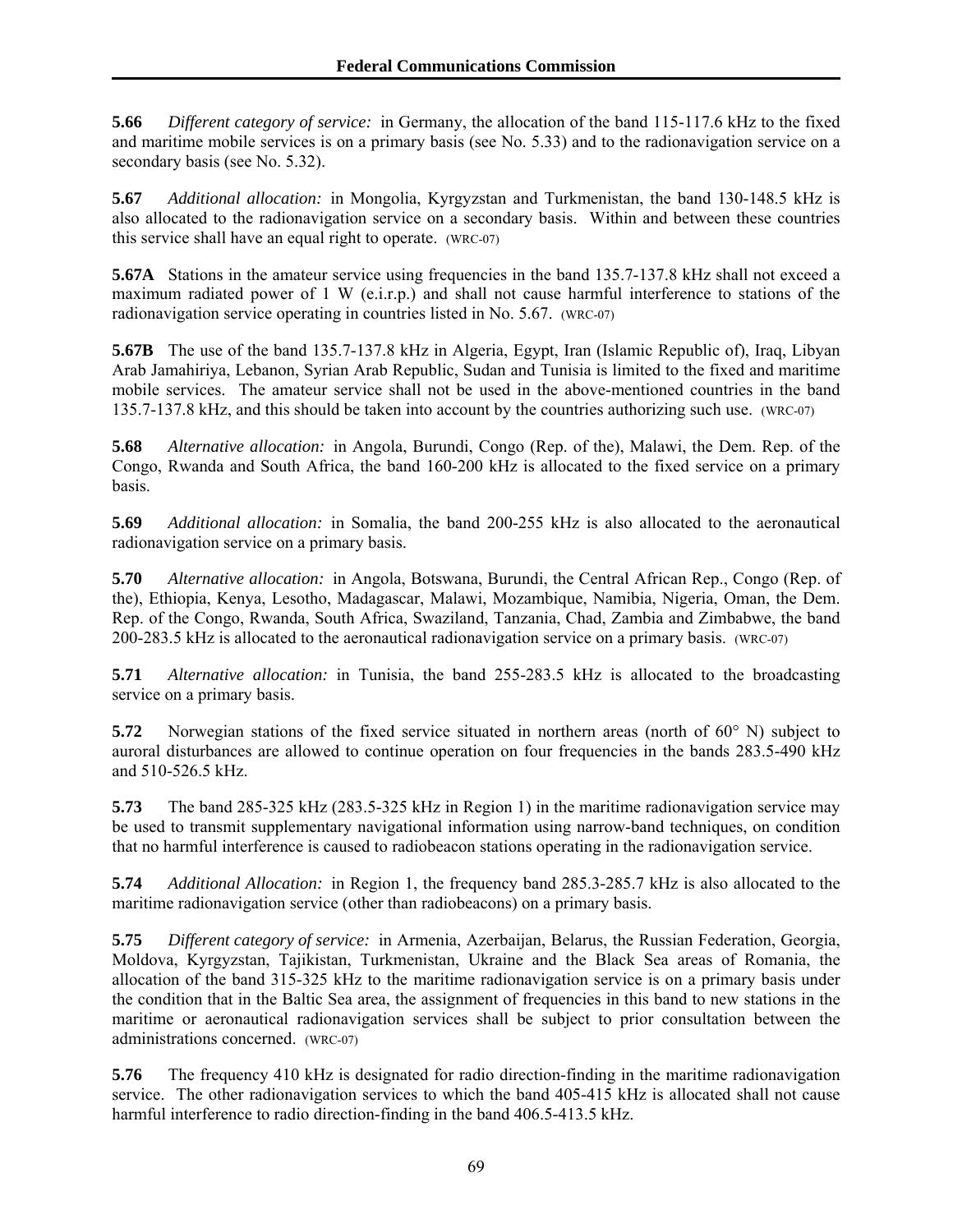**5.77** *Different category of service:* in Australia, China, the French overseas communities of Region 3, India, Iran (Islamic Republic of), Japan, Pakistan, Papua New Guinea and Sri Lanka, the allocation of the band 415-495 kHz to the aeronautical radionavigation service is on a primary basis. Administrations in these countries shall take all practical steps necessary to ensure that aeronautical radionavigation stations in the band 435-495 kHz do not cause interference to reception by coast stations of ship stations transmitting on frequencies designated for ship stations on a worldwide basis (see No. 52.39). (WRC-07)

**5.78** *Different category of service:* in Cuba, the United States of America and Mexico, the allocation of the band 415-435 kHz to the aeronautical radionavigation service is on a primary basis.

**5.79** The use of the bands 415-495 kHz and 505-526.5 kHz (505-510 kHz in Region 2) by the maritime mobile service is limited to radiotelegraphy.

**5.79A** When establishing coast stations in the NAVTEX service on the frequencies 490 kHz, 518 kHz and 4209.5 kHz, administrations are strongly recommended to coordinate the operating characteristics in accordance with the procedures of the International Maritime Organization (IMO) (see Resolution 339 (Rev.WRC-07)). (WRC-07)

**5.80** In Region 2, the use of the band 435-495 kHz by the aeronautical radionavigation service is limited to non-directional beacons not employing voice transmission.

**5.82** In the maritime mobile service, the frequency 490 kHz is to be used exclusively for the transmission by coast stations of navigational and meteorological warnings and urgent information to ships, by means of narrow-band direct-printing telegraphy. The conditions for use of the frequency 490 kHz are prescribed in Articles 31 and 52. In using the band 415-495 kHz for the aeronautical radionavigation service, administrations are requested to ensure that no harmful interference is caused to the frequency 490 kHz. (WRC-07)

**5.82A** The use of the band 495-505 kHz is limited to radiotelegraphy. (WRC-07)

**5.82B** Administrations authorizing the use of frequencies in the band 495-505 kHz by services other than the maritime mobile service shall ensure that no harmful interference is caused to the maritime mobile service in this band or to the services having allocations in the adjacent bands, noting in particular the conditions of use of the frequencies 490 kHz and 518 kHz, as prescribed in Articles 31 and 52. (WRC-07)

**5.84** The conditions for the use of the frequency 518 kHz by the maritime mobile service are prescribed in Articles 31 and 52. (WRC-07)

**5.86** In Region 2, in the band 525-535 kHz the carrier power of broadcasting stations shall not exceed 1 kW during the day and 250 W at night.

**5.87** *Additional allocation:* in Angola, Botswana, Lesotho, Malawi, Mozambique, Namibia, South Africa, Swaziland and Zimbabwe, the band 526.5-535 kHz is also allocated to the mobile service on a secondary basis.

**5.87A** *Additional allocation:* in Uzbekistan, the band 526.5-1606.5 kHz is also allocated to the radionavigation service on a primary basis. Such use is subject to agreement obtained under No. 9.21 with administrations concerned and limited to ground-based radiobeacons in operation on 27 October 1997 until the end of their lifetime.

**5.88** *Additional allocation:* in China, the band 526.5-535 kHz is also allocated to the aeronautical radionavigation service on a secondary basis.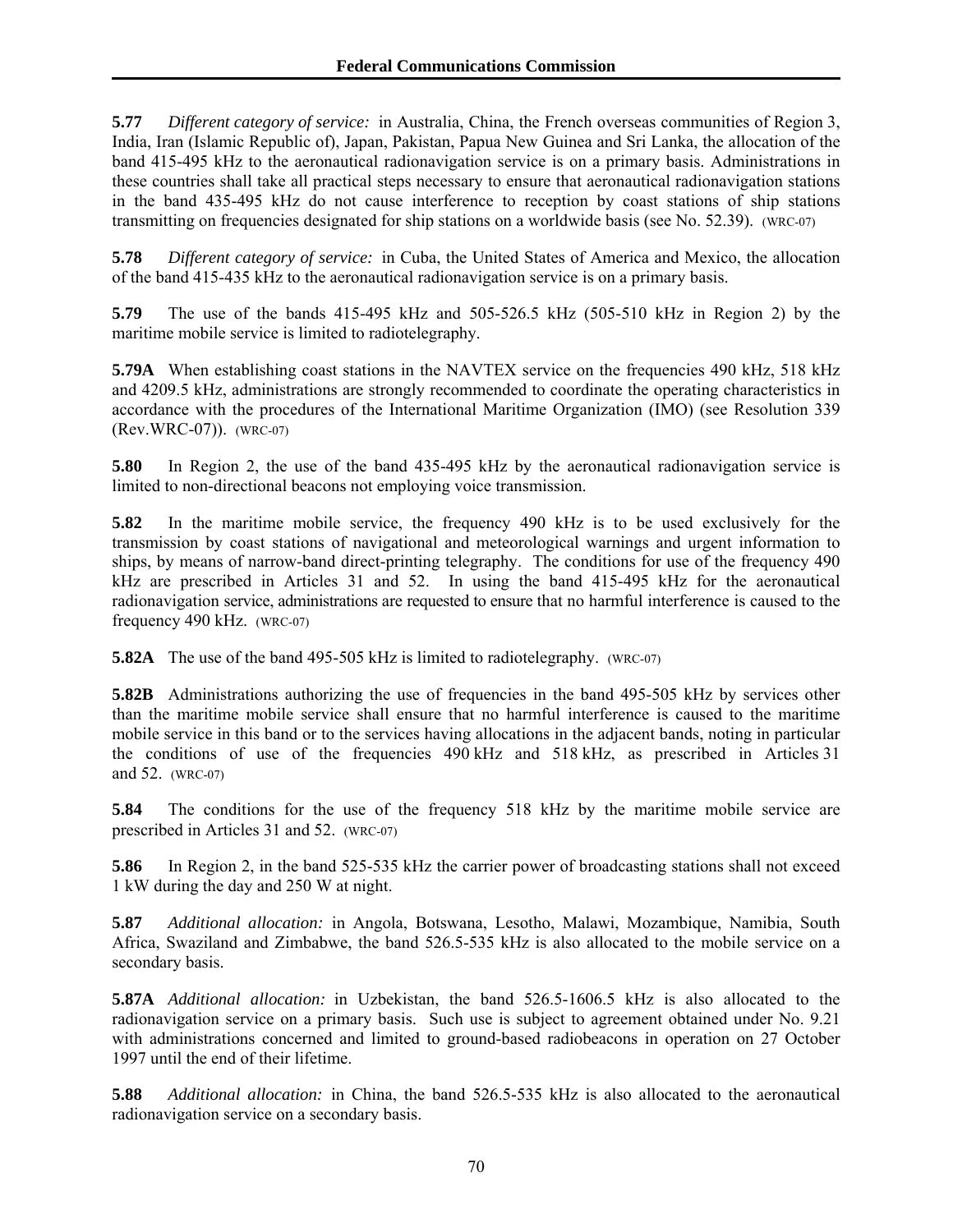**5.89** In Region 2, the use of the band 1605-1705 kHz by stations of the broadcasting service is subject to the Plan established by the Regional Administrative Radio Conference (Rio de Janeiro, 1988).

 The examination of frequency assignments to stations of the fixed and mobile services in the band 1625-1705 kHz shall take account of the allotments appearing in the Plan established by the Regional Administrative Radio Conference (Rio de Janeiro, 1988).

**5.90** In the band 1605-1705 kHz, in cases where a broadcasting station of Region 2 is concerned, the service area of the maritime mobile stations in Region 1 shall be limited to that provided by ground-wave propagation.

**5.91** *Additional allocation:* in the Philippines and Sri Lanka, the band 1606.5-1705 kHz is also allocated to the broadcasting service on a secondary basis.

**5.92** Some countries of Region 1 use radiodetermination systems in the bands 1606.5-1625 kHz, 1635- 1800 kHz, 1850-2160 kHz, 2194-2300 kHz, 2502-2850 kHz and 3500-3800 kHz, subject to agreement obtained under No. 9.21. The radiated mean power of these stations shall not exceed 50 W.

**5.93** *Additional allocation:* in Angola, Armenia, Azerbaijan, Belarus, the Russian Federation, Georgia, Hungary, Kazakhstan, Latvia, Lithuania, Moldova, Mongolia, Nigeria, Uzbekistan, Poland, Kyrgyzstan, Slovakia, the Czech Rep., Tajikistan, Chad, Turkmenistan and Ukraine, the bands 1625-1635 kHz, 1800-1810 kHz and 2160-2170 kHz are also allocated to the fixed and land mobile services on a primary basis, subject to agreement obtained under No. 9.21. (WRC-07)

**5.96** In Germany, Armenia, Austria, Azerbaijan, Belarus, Denmark, Estonia, the Russian Federation, Finland, Georgia, Hungary, Ireland, Iceland, Israel, Kazakhstan, Latvia, Liechtenstein, Lithuania, Malta, Moldova, Norway, Uzbekistan, Poland, Kyrgyzstan, Slovakia, the Czech Rep., the United Kingdom, Sweden, Switzerland, Tajikistan, Turkmenistan and Ukraine, administrations may allocate up to 200 kHz to their amateur service in the bands 1715-1800 kHz and 1850-2000 kHz. However, when allocating the bands within this range to their amateur service, administrations shall, after prior consultation with administrations of neighbouring countries, take such steps as may be necessary to prevent harmful interference from their amateur service to the fixed and mobile services of other countries. The mean power of any amateur station shall not exceed 10 W.

**5.97** In Region 3, the Loran system operates either on 1850 kHz or 1950 kHz, the bands occupied being 1825-1875 kHz and 1925-1975 kHz respectively. Other services to which the band 1800-2000 kHz is allocated may use any frequency therein on condition that no harmful interference is caused to the Loran system operating on 1850 kHz or 1950 kHz.

**5.98** *Alternative allocation:* in Angola, Armenia, Azerbaijan, Belarus, Belgium, Cameroon, Congo (Rep. of the), Denmark, Egypt, Eritrea, Spain, Ethiopia, the Russian Federation, Georgia, Greece, Italy, Kazakhstan, Lebanon, Lithuania, Moldova, the Syrian Arab Republic, Kyrgyzstan, Somalia, Tajikistan, Tunisia, Turkmenistan, Turkey and Ukraine, the band 1810-1830 kHz is allocated to the fixed and mobile, except aeronautical mobile, services on a primary basis. (WRC-07)

**5.99** *Additional allocation:* in Saudi Arabia, Austria, Iraq, the Libyan Arab Jamahiriya, Uzbekistan, Slovakia, Romania, Serbia, Slovenia, Chad, and Togo, the band 1810-1830 kHz is also allocated to the fixed and mobile, except aeronautical mobile, services on a primary basis. (WRC-07)

**5.100** In Region 1, the authorization to use the band 1810-1830 kHz by the amateur service in countries situated totally or partially north of 40° N shall be given only after consultation with the countries mentioned in Nos. 5.98 and 5.99 to define the necessary steps to be taken to prevent harmful interference between amateur stations and stations of other services operating in accordance with Nos. 5.98 and 5.99.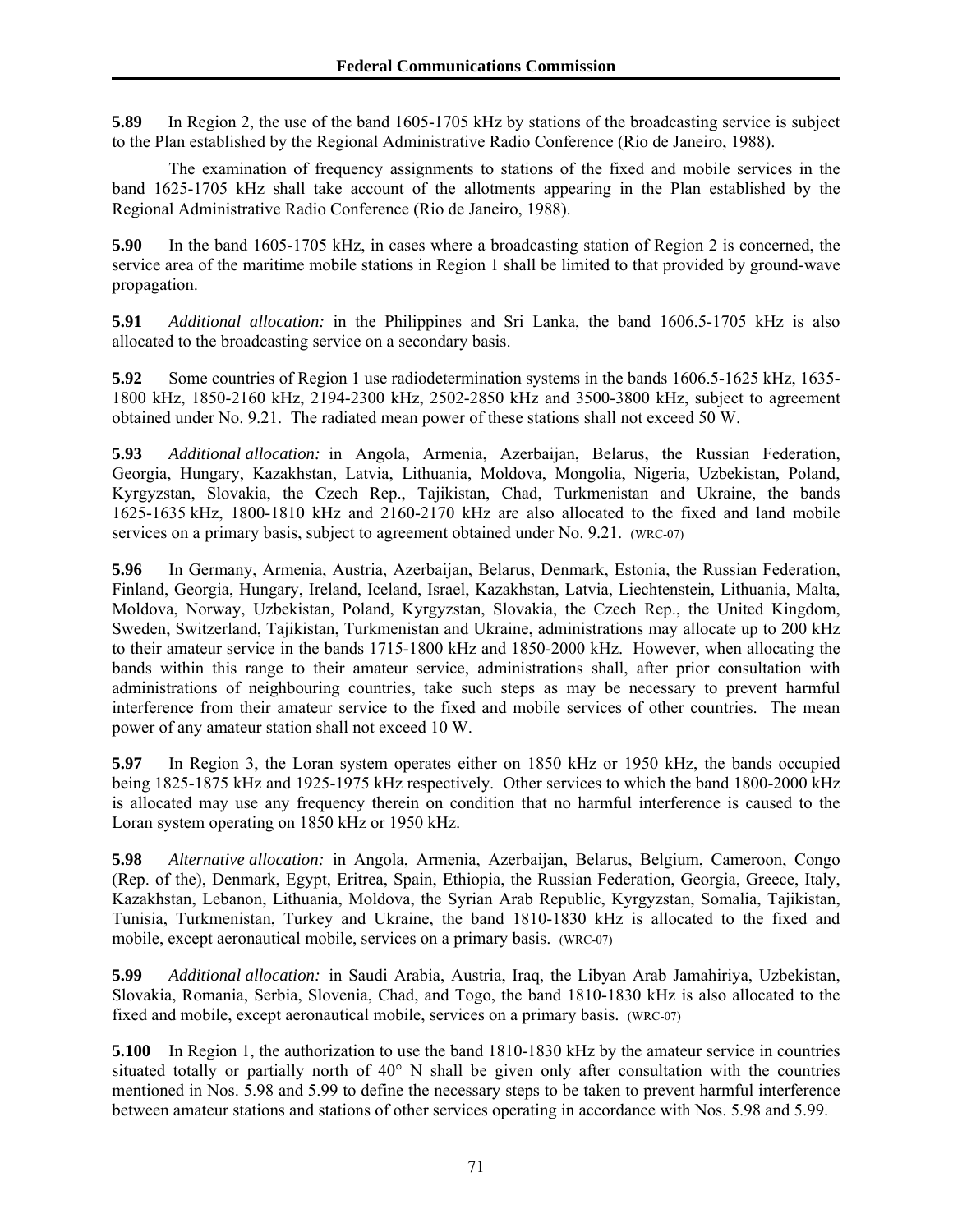**5.101** *Alternative allocation:* in Burundi and Lesotho, the band 1810-1850 kHz is allocated to the fixed and mobile, except aeronautical mobile, services on a primary basis.

**5.102** *Alternative allocation:* in Bolivia, Chile, Mexico, Paraguay, Peru and Uruguay, the band 1850-2000 kHz is allocated to the fixed, mobile except aeronautical mobile, radiolocation and radionavigation services on a primary basis. (WRC-07)

**5.103** In Region 1, in making assignments to stations in the fixed and mobile services in the bands 1850-2045 kHz, 2194-2498 kHz, 2502-2625 kHz and 2650-2850 kHz, administrations should bear in mind the special requirements of the maritime mobile service.

**5.104** In Region 1, the use of the band 2025-2045 kHz by the meteorological aids service is limited to oceanographic buoy stations.

**5.105** In Region 2, except in Greenland, coast stations and ship stations using radiotelephony in the band 2065-2107 kHz shall be limited to class J3E emissions and to a peak envelope power not exceeding 1 kW. Preferably, the following carrier frequencies should be used: 2065.0 kHz, 2079.0 kHz, 2082.5 kHz, 2086.0 kHz, 2093.0 kHz, 2096.5 kHz, 2100.0 kHz and 2103.5 kHz. In Argentina and Uruguay, the carrier frequencies 2068.5 kHz and 2075.5 kHz are also used for this purpose, while the frequencies within the band 2072-2075.5 kHz are used as provided in No. 52.165.

**5.106** In Regions 2 and 3, provided no harmful interference is caused to the maritime mobile service, the frequencies between 2065 kHz and 2107 kHz may be used by stations of the fixed service communicating only within national borders and whose mean power does not exceed 50 W. In notifying the frequencies, the attention of the Bureau should be drawn to these provisions.

**5.107** *Additional allocation:* in Saudi Arabia, Eritrea, Ethiopia, Iraq, the Libyan Arab Jamahiriya, Lesotho, Somalia and Swaziland, the band 2160-2170 kHz is also allocated to the fixed and mobile, except aeronautical mobile (R), services on a primary basis. The mean power of stations in these services shall not exceed 50 W.

**5.108** The carrier frequency 2182 kHz is an international distress and calling frequency for radiotelephony. The conditions for the use of the band 2173.5-2190.5 kHz are prescribed in Articles 31 and 52. (WRC-07)

**5.109** The frequencies 2187.5 kHz, 4207.5 kHz, 6312 kHz, 8414.5 kHz, 12577 kHz and 16804.5 kHz are international distress frequencies for digital selective calling. The conditions for the use of these frequencies are prescribed in Article 31.

**5.110** The frequencies 2174.5 kHz, 4177.5 kHz, 6268 kHz, 8376.5 kHz, 12520 kHz and 16695 kHz are international distress frequencies for narrow-band direct-printing telegraphy. The conditions for the use of these frequencies are prescribed in Article 31.

**5.111** The carrier frequencies 2182 kHz, 3023 kHz, 5680 kHz, 8364 kHz and the frequencies 121.5 MHz, 156.525 MHz, 156.8 MHz and 243 MHz may also be used, in accordance with the procedures in force for terrestrial radiocommunication services, for search and rescue operations concerning manned space vehicles. The conditions for the use of the frequencies are prescribed in Article 31.

 The same applies to the frequencies 10003 kHz, 14993 kHz and 19993 kHz, but in each of these cases emissions must be confined in a band of  $\pm$  3 kHz about the frequency. (WRC-07)

**5.112** *Alternative allocation:* in Denmark, Malta, Serbia and Sri Lanka, the band 2194-2300 kHz is allocated to the fixed and mobile, except aeronautical mobile, services on a primary basis. (WRC-07)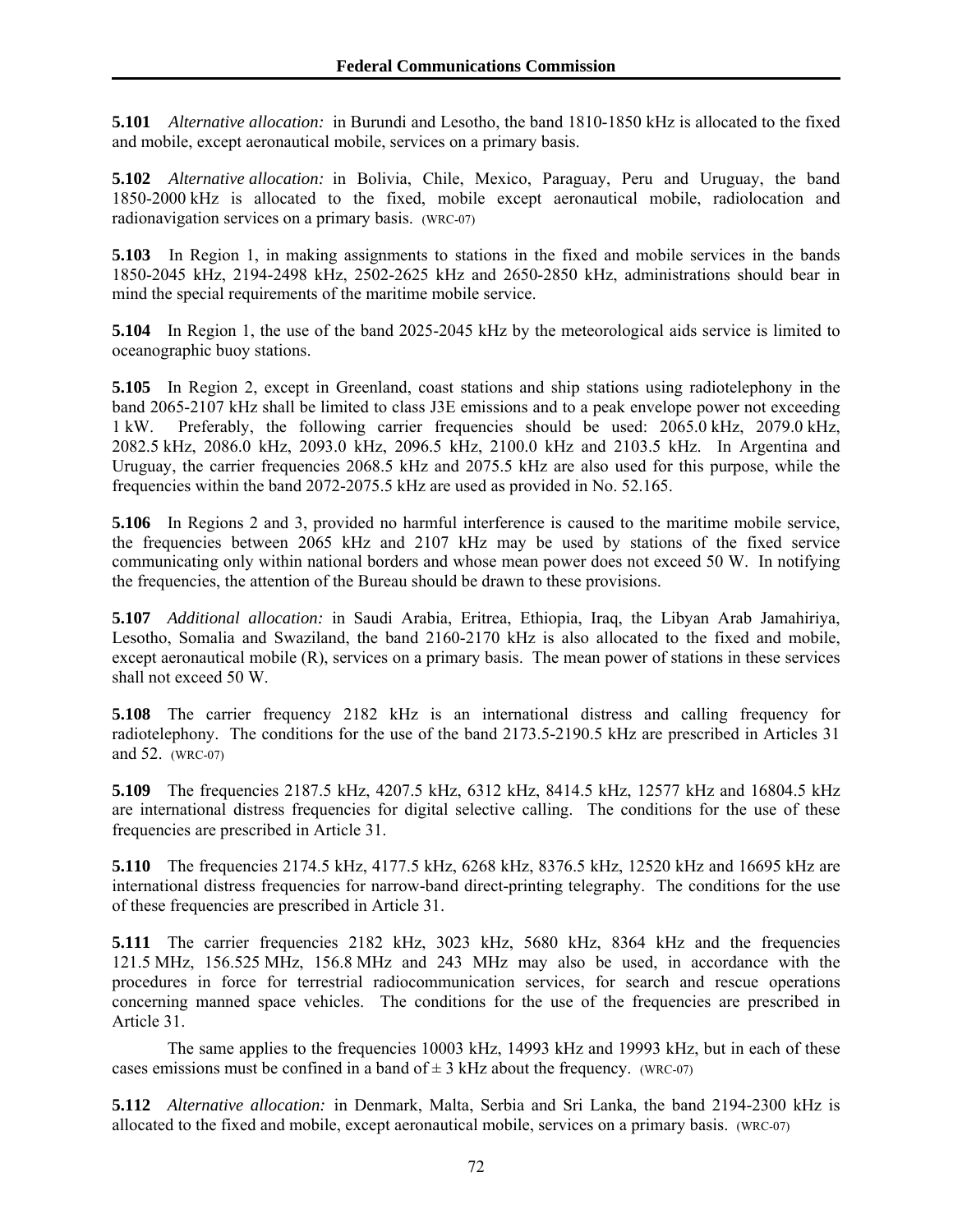**5.113** For the conditions for the use of the bands 2300-2495 kHz (2498 kHz in Region 1), 3200-3400 kHz, 4750-4995 kHz and 5005-5060 kHz by the broadcasting service, see Nos. 5.16 to 5.20, 5.21 and 23.3 to 23.10.

**5.114** *Alternative allocation:* in Denmark, Iraq, Malta and Serbia, the band 2502-2625 kHz is allocated to the fixed and mobile, except aeronautical mobile, services on a primary basis. (WRC-07)

**5.115** The carrier (reference) frequencies 3023 kHz and 5680 kHz may also be used, in accordance with Article 31, by stations of the maritime mobile service engaged in coordinated search and rescue operations. (WRC-07)

**5.116** Administrations are urged to authorize the use of the band 3155-3195 kHz to provide a common worldwide channel for low power wireless hearing aids. Additional channels for these devices may be assigned by administrations in the bands between 3155 kHz and 3400 kHz to suit local needs.

 It should be noted that frequencies in the range 3000 kHz to 4000 kHz are suitable for hearing aid devices which are designed to operate over short distances within the induction field.

**5.117** *Alternative allocation:* in Côte d'Ivoire, Denmark, Egypt, Liberia, Malta, Serbia, Sri Lanka and Togo, the band 3155-3200 kHz is allocated to the fixed and mobile, except aeronautical mobile, services on a primary basis. (WRC-07)

**5.118** *Additional allocation:* in the United States, Mexico, Peru and Uruguay, the band 3230-3400 kHz is also allocated to the radiolocation service on a secondary basis.

**5.119** *Additional allocation:* in Honduras, Mexico and Peru, the band 3500-3750 kHz is also allocated to the fixed and mobile services on a primary basis. (WRC-07)

**5.122** *Alternative allocation:* in Bolivia, Chile, Ecuador, Paraguay, Peru and Uruguay, the band 3750-4000 kHz is allocated to the fixed and mobile, except aeronautical mobile, services on a primary basis. (WRC-07)

**5.123** *Additional allocation:* in Botswana, Lesotho, Malawi, Mozambique, Namibia, South Africa, Swaziland, Zambia and Zimbabwe, the band 3900-3950 kHz is also allocated to the broadcasting service on a primary basis, subject to agreement obtained under No. 9.21.

**5.125** *Additional allocation:* in Greenland, the band 3950-4000 kHz is also allocated to the broadcasting service on a primary basis. The power of the broadcasting stations operating in this band shall not exceed that necessary for a national service and shall in no case exceed 5 kW.

**5.126** In Region 3, the stations of those services to which the band 3995-4005 kHz is allocated may transmit standard frequency and time signals.

**5.127** The use of the band 4000-4063 kHz by the maritime mobile service is limited to ship stations using radiotelephony (see No. 52.220 and Appendix 17).

**5.128** Frequencies in the bands 4063-4123 kHz and 4130-4438 kHz may be used exceptionally by stations in the fixed service, communicating only within the boundary of the country in which they are located, with a mean power not exceeding 50 W, on condition that harmful interference is not caused to the maritime mobile service. In addition, in Afghanistan, Argentina, Armenia, Azerbaijan, Belarus, Botswana, Burkina Faso, the Central African Rep., China, the Russian Federation, Georgia, India, Kazakhstan, Mali, Niger, Kyrgyzstan, Tajikistan, Chad, Turkmenistan and Ukraine, in the bands 4063-4123 kHz, 4130-4133 kHz and 4408-4438 kHz, stations in the fixed service, with a mean power not exceeding 1 kW, can be operated on condition that they are situated at least 600 km from the coast and that harmful interference is not caused to the maritime mobile service. (WRC-07)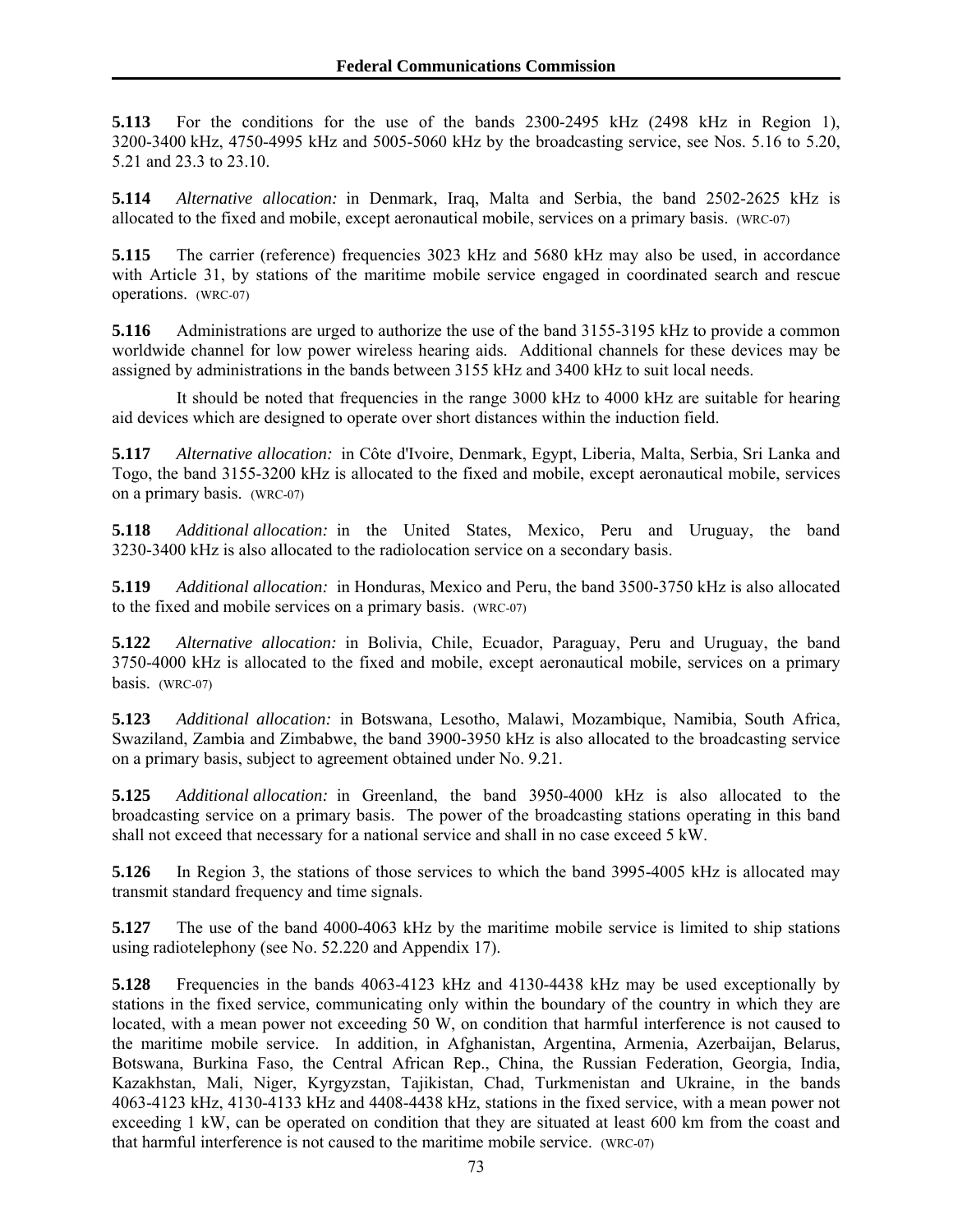**5.130** The conditions for the use of the carrier frequencies 4125 kHz and 6215 kHz are prescribed in Articles 31 and 52. (WRC-07)

**5.131** The frequency 4209.5 kHz is used exclusively for the transmission by coast stations of meteorological and navigational warnings and urgent information to ships by means of narrow-band direct-printing techniques.

**5.132** The frequencies 4210 kHz, 6314 kHz, 8416.5 kHz, 12579 kHz, 16806.5 kHz, 19680.5 kHz, 22376 kHz and 26100.5 kHz are the international frequencies for the transmission of maritime safety information (MSI) (see Appendix 17).

**5.133** *Different category of service:* in Armenia, Azerbaijan, Belarus, the Russian Federation, Georgia, Kazakhstan, Latvia, Lithuania, Uzbekistan, Kyrgyzstan, Tajikistan, Turkmenistan and Ukraine, the allocation of the band 5130-5250 kHz to the mobile, except aeronautical mobile, service is on a primary basis (see No. 5.33). (WRC-07)

**5.134** The use of the bands 5900-5950 kHz, 7300-7350 kHz, 9400-9500 kHz, 11600-11650 kHz, 12050-12100 kHz, 13570-13600 kHz, 13800-13870 kHz, 15600-15800 kHz, 17480-17550 kHz and 18900-19020 kHz by the broadcasting service is subject to the application of the procedure of Article 12. Administrations are encouraged to use these bands to facilitate the introduction of digitally modulated emissions in accordance with the provisions of Resolution 517 (Rev.WRC-07). (WRC-07)

**5.136** *Additional allocation:* frequencies in the band 5900-5950 kHz may be used by stations in the following services, communicating only within the boundary of the country in which they are located: fixed service (in all three Regions), land mobile service (in Region 1), mobile except aeronautical mobile (R) service (in Regions 2 and 3), on condition that harmful interference is not caused to the broadcasting service. When using frequencies for these services, administrations are urged to use the minimum power required and to take account of the seasonal use of frequencies by the broadcasting service published in accordance with the Radio Regulations. (WRC-07)

**5.137** On condition that harmful interference is not caused to the maritime mobile service, the bands 6200-6213.5 kHz and 6220.5-6525 kHz may be used exceptionally by stations in the fixed service, communicating only within the boundary of the country in which they are located, with a mean power not exceeding 50 W. At the time of notification of these frequencies, the attention of the Bureau will be drawn to the above conditions.

**5.138** The following bands:

6765-6795 kHz (centre frequency 6780 kHz),

- 433.05-434.79 MHz (centre frequency 433.92 MHz) in Region 1 except in the countries mentioned in No. 5.280,
- 61-61.5 GHz (centre frequency 61.25 GHz),

122-123 GHz (centre frequency 122.5 GHz), and

244-246 GHz (centre frequency 245 GHz)

are designated for industrial, scientific and medical (ISM) applications. The use of these frequency bands for ISM applications shall be subject to special authorization by the administration concerned, in agreement with other administrations whose radiocommunication services might be affected. In applying this provision, administrations shall have due regard to the latest relevant ITU-R Recommendations.

## **5.138A and 5.139** (Expired 2009) (FCC)

**5.140** *Additional allocation:* in Angola, Iraq, Kenya, Rwanda, Somalia and Togo, the band 7000-7050 kHz is also allocated to the fixed service on a primary basis.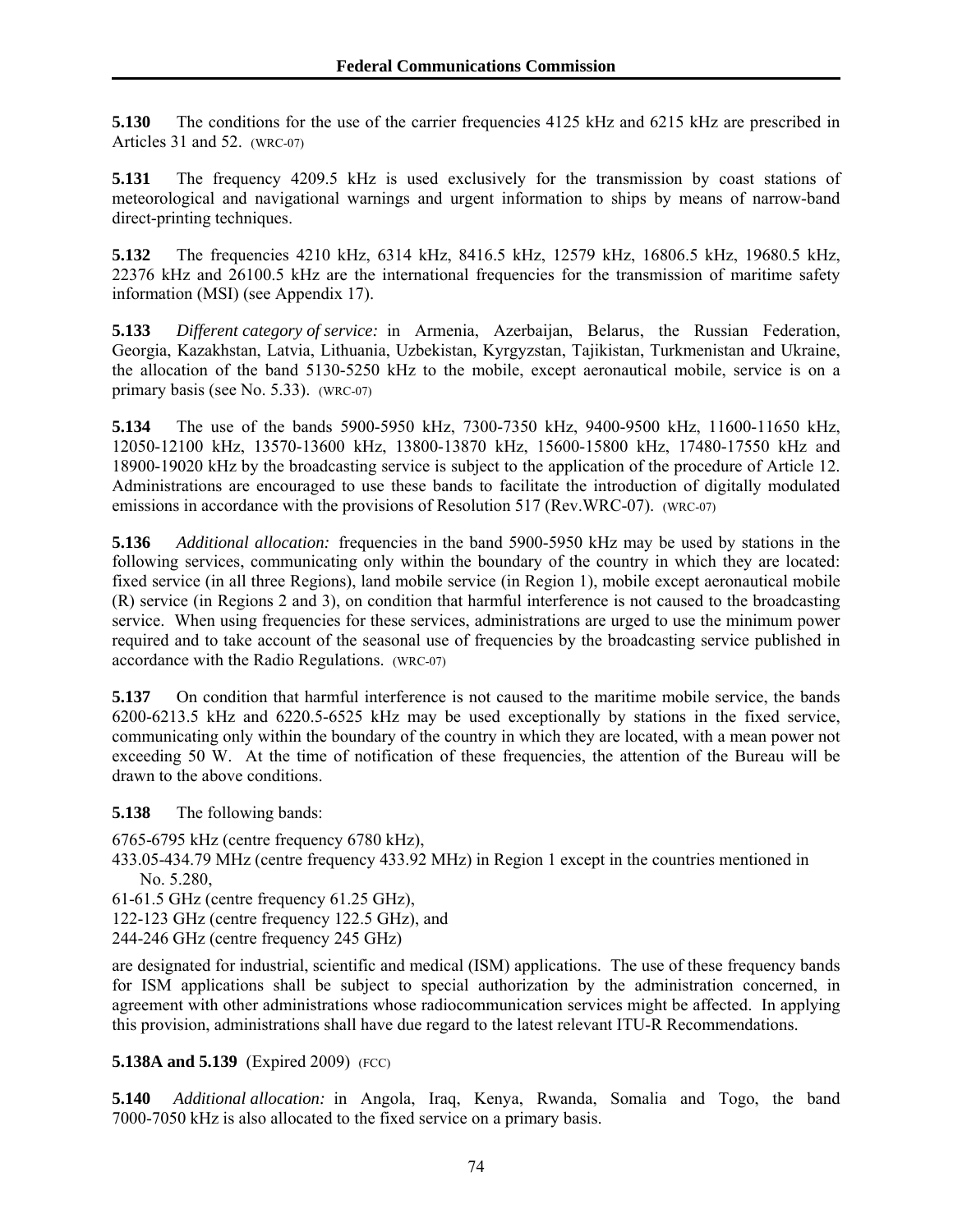**5.141** *Alternative allocation:* in Egypt, Eritrea, Ethiopia, Guinea, the Libyan Arab Jamahiriya and Madagascar, the band 7000-7050 kHz is allocated to the fixed service on a primary basis.

**5.141A** *Additional allocation:* in Uzbekistan and Kyrgyzstan, the bands 7000-7100 kHz and 7100-7200 kHz are also allocated to the fixed and land mobile services on a secondary basis.

**5.141B** *Additional allocation:* after 29 March 2009, in Algeria, Saudi Arabia, Australia, Bahrain, Botswana, Brunei Darussalam, China, Comoros, Korea (Rep. of), Diego Garcia, Djibouti, Egypt, United Arab Emirates, Eritrea, Indonesia, Iran (Islamic Republic of), Japan, Jordan, Kuwait, the Libyan Arab Jamahiriya, Morocco, Mauritania, New Zealand, Oman, Papua New Guinea, Qatar, the Syrian Arab Republic, Singapore, Sudan, Tunisia, Viet Nam and Yemen, the band 7100-7200 kHz is also allocated to the fixed and the mobile, except aeronautical mobile (R), services on a primary basis.

## **5.141C** (Expired 2009) (FCC)

**5.142** Until 29 March 2009, the use of the band 7100-7300 kHz in Region 2 by the amateur service shall not impose constraints on the broadcasting service intended for use within Region 1 and Region 3. After 29 March 2009 the use of the band 7200-7300 kHz in Region 2 by the amateur service shall not impose constraints on the broadcasting service intended for use within Region 1 and Region 3.

**5.143** *Additional allocation:* frequencies in the band 7300-7350 kHz may be used by stations in the fixed service and in the land mobile service, communicating only within the boundary of the country in which they are located, on condition that harmful interference is not caused to the broadcasting service. When using frequencies for these services, administrations are urged to use the minimum power required and to take account of the seasonal use of frequencies by the broadcasting service published in accordance with the Radio Regulations. (WRC-07)

**5.143A** In Region 3, the band 7350-7450 kHz is allocated, until 29 March 2009, to the fixed service on a primary basis and to the land mobile service on a secondary basis. After 29 March 2009, frequencies in this band may be used by stations in the above-mentioned services, communicating only within the boundary of the country in which they are located, on condition that harmful interference is not caused to the broadcasting service. When using frequencies for these services, administrations are urged to use the minimum power required and to take account of the seasonal use of frequencies by the broadcasting service published in accordance with the Radio Regulations.

**5.143B** In Region 1, the band 7350-7450 kHz is allocated, until 29 March 2009, to the fixed service on a primary basis and to the land mobile service on a secondary basis. After 29 March 2009, on condition that harmful interference is not caused to the broadcasting service, frequencies in the band 7350-7450 kHz may be used by stations in the fixed and land mobile services communicating only within the boundary of the country in which they are located, each station using a total radiated power that shall not exceed 24 dBW.

**5.143C** *Additional allocation:* after 29 March 2009 in Algeria, Saudi Arabia, Bahrain, Comoros, Djibouti, Egypt, United Arab Emirates, Iran (Islamic Republic of), the Libyan Arab Jamahiriya, Jordan, Kuwait, Morocco, Mauritania, Oman, Qatar, the Syrian Arab Republic, Sudan, Tunisia and Yemen, the bands 7350-7400 kHz and 7400-7450 kHz are also allocated to the fixed service on a primary basis.

**5.143D** In Region 2, the band 7350-7400 kHz is allocated, until 29 March 2009, to the fixed service on a primary basis and to the land mobile service on a secondary basis. After 29 March 2009, frequencies in this band may be used by stations in the above-mentioned services, communicating only within the boundary of the country in which they are located, on condition that harmful interference is not caused to the broadcasting service. When using frequencies for these services, administrations are urged to use the minimum power required and to take account of the seasonal use of frequencies by the broadcasting service published in accordance with the Radio Regulations.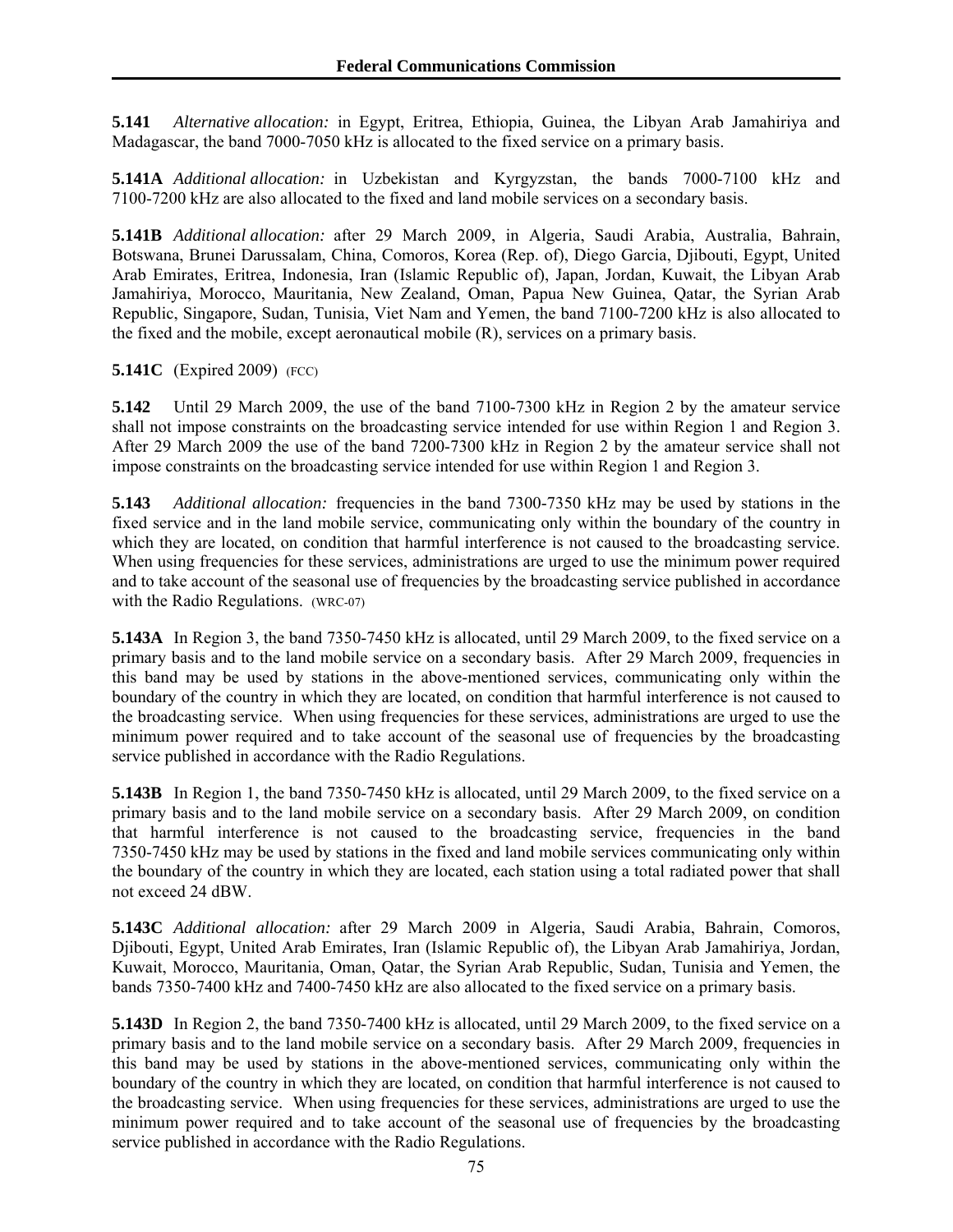**5.143E** (Expired 2009) (FCC)

**5.144** In Region 3, the stations of those services to which the band 7995-8005 kHz is allocated may transmit standard frequency and time signals.

**5.145** The conditions for the use of the carrier frequencies 8291 kHz, 12290 kHz and 16420 kHz are prescribed in Articles 31 and 52. (WRC-07)

**5.146** *Additional allocation:* frequencies in the bands 9400-9500 kHz, 11600-11650 kHz, 12050-12100 kHz, 15600-15800 kHz, 17480-17550 kHz and 18900-19020 kHz may be used by stations in the fixed service, communicating only within the boundary of the country in which they are located, on condition that harmful interference is not caused to the broadcasting service. When using frequencies in the fixed service, administrations are urged to use the minimum power required and to take account of the seasonal use of frequencies by the broadcasting service published in accordance with the Radio Regulations. (WRC-07)

**5.147** On condition that harmful interference is not caused to the broadcasting service, frequencies in the bands 9775-9900 kHz, 11650-11700 kHz and 11975-12050 kHz may be used by stations in the fixed service communicating only within the boundary of the country in which they are located, each station using a total radiated power not exceeding 24 dBW.

**5.149** In making assignments to stations of other services to which the bands:

| 13360-13410 kHz,   | 22.81-22.86 GHz,   |
|--------------------|--------------------|
| 25550-25670 kHz,   | 23.07-23.12 GHz,   |
| 37.5-38.25 MHz,    | 31.2-31.3 GHz,     |
| 73-74.6 MHz in     | 31.5-31.8 GHz in   |
| Regions 1 and 3,   | Regions 1 and 3,   |
| 150.05-153 MHz in  | 36.43-36.5 GHz,    |
| Region 1,          | 42.5-43.5 GHz,     |
| 322-328.6 MHz,     | 48.94-49.04 GHz,   |
| 406.1-410 MHz,     | 76-86 GHz,         |
| 608-614 MHz in     | 92-94 GHz,         |
| Regions 1 and 3,   | 94.1-100 GHz,      |
| 1330-1400 MHz,     | 102-109.5 GHz,     |
| 1610.6-1613.8 MHz, | 111.8-114.25 GHz,  |
| 1660-1670 MHz,     | 128.33-128.59 GHz, |
| 1718.8-1722.2 MHz, | 129.23-129.49 GHz, |
| 2655-2690 MHz,     | 130-134 GHz,       |
| 3260-3267 MHz,     | 136-148.5 GHz,     |
| 3332-3339 MHz,     | 151.5-158.5 GHz,   |
| 3345.8-3352.5 MHz, | 168.59-168.93 GHz, |
| 4825-4835 MHz,     | 171.11-171.45 GHz, |
| 4950-4990 MHz,     | 172.31-172.65 GHz, |
| 4990-5000 MHz,     | 173.52-173.85 GHz, |
| 6650-6675.2 MHz,   | 195.75-196.15 GHz, |
| 10.6-10.68 GHz,    | 209-226 GHz,       |
| 14.47-14.5 GHz,    | 241-250 GHz,       |
| 22.01-22.21 GHz,   | 252-275 GHz        |
| 22.21-22.5 GHz,    |                    |

are allocated, administrations are urged to take all practicable steps to protect the radio astronomy service from harmful interference. Emissions from spaceborne or airborne stations can be particularly serious sources of interference to the radio astronomy service (see Nos. 4.5 and 4.6 and Article 29). (WRC-07)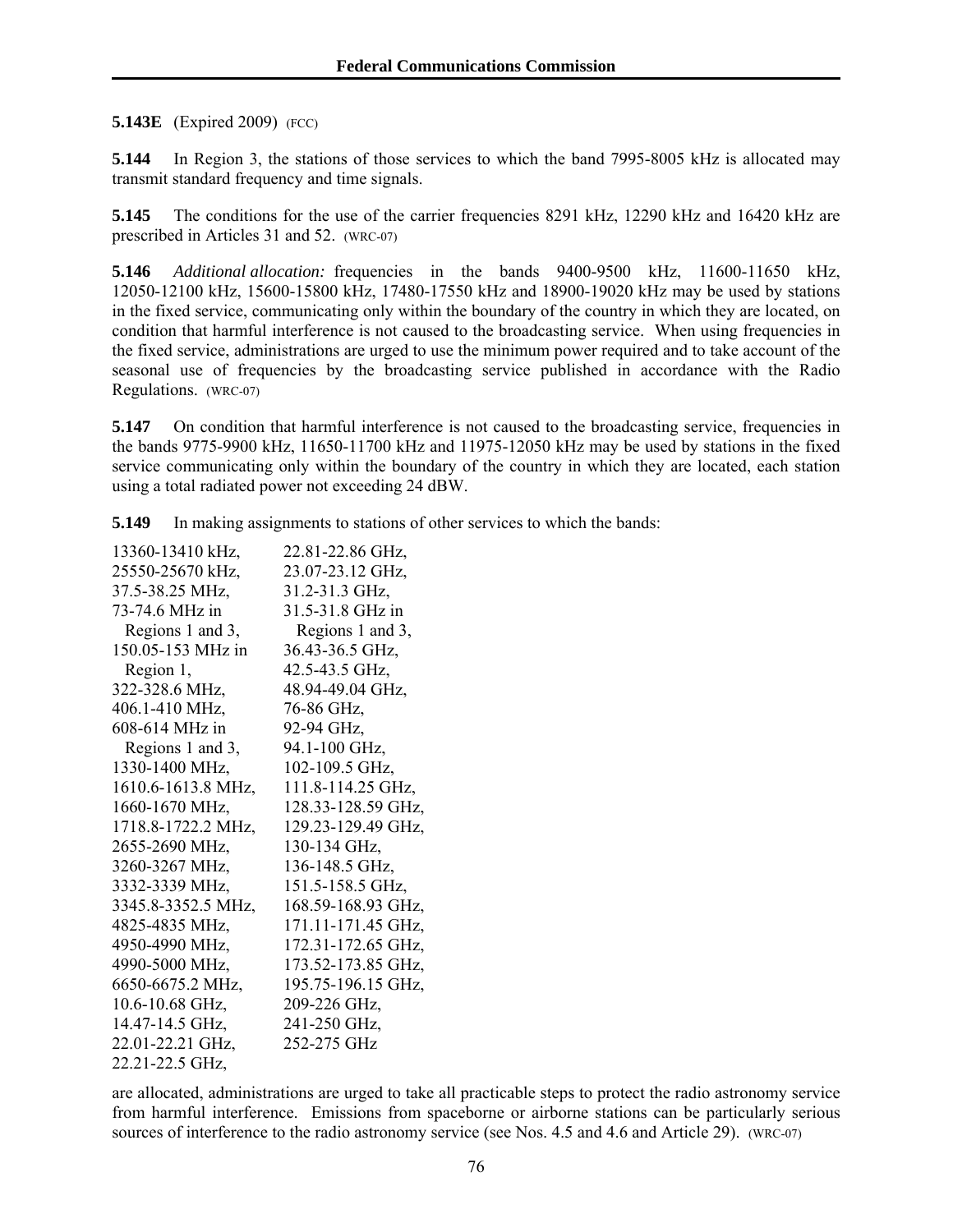**5.150** The following bands:

13553-13567 kHz (centre frequency 13560 kHz), 26957-27283 kHz (centre frequency 27120 kHz), 40.66-40.70 MHz (centre frequency 40.68 MHz), 902-928 MHz in Region 2 (centre frequency 915 MHz), 2400-2500 MHz (centre frequency 2450 MHz), 5725-5875 MHz (centre frequency 5800 MHz), and

24-24.25 GHz (centre frequency 24.125 GHz)

are also designated for industrial, scientific and medical (ISM) applications. Radiocommunication services operating within these bands must accept harmful interference which may be caused by these applications. ISM equipment operating in these bands is subject to the provisions of No. 15.13.

**5.151** *Additional allocation:* frequencies in the bands 13570-13600 kHz and 13800-13870 kHz may be used by stations in the fixed service and in the mobile except aeronautical mobile (R) service, communicating only within the boundary of the country in which they are located, on the condition that harmful interference is not caused to the broadcasting service. When using frequencies in these services, administrations are urged to use the minimum power required and to take account of the seasonal use of frequencies by the broadcasting service published in accordance with the Radio Regulations. (WRC-07)

**5.152** *Additional allocation:* in Armenia, Azerbaijan, China, Côte d'Ivoire, the Russian Federation, Georgia, Iran (Islamic Republic of), Kazakhstan, Uzbekistan, Kyrgyzstan, Tajikistan, Turkmenistan and Ukraine, the band 14250-14350 kHz is also allocated to the fixed service on a primary basis. Stations of the fixed service shall not use a radiated power exceeding 24 dBW.

**5.153** In Region 3, the stations of those services to which the band 15995-16005 kHz is allocated may transmit standard frequency and time signals.

**5.154** *Additional allocation:* in Armenia, Azerbaijan, the Russian Federation, Georgia, Kazakhstan, Kyrgyzstan, Tajikistan, Turkmenistan and Ukraine, the band 18068-18168 kHz is also allocated to the fixed service on a primary basis for use within their boundaries, with a peak envelope power not exceeding 1 kW.

**5.155** *Additional allocation:* in Armenia, Azerbaijan, Belarus, the Russian Federation, Georgia, Kazakhstan, Moldova, Mongolia, Uzbekistan, Kyrgyzstan, Slovakia, Tajikistan, Turkmenistan and Ukraine, the band 21850-21870 kHz is also allocated to the aeronautical mobile (R) service on a primary basis. (WRC-07)

**5.155A** In Armenia, Azerbaijan, Belarus, the Russian Federation, Georgia, Kazakhstan, Moldova, Mongolia, Uzbekistan, Kyrgyzstan, Slovakia, Tajikistan, Turkmenistan and Ukraine, the use of the band 21850-21870 kHz by the fixed service is limited to provision of services related to aircraft flight safety. (WRC-07)

**5.155B** The band 21870-21924 kHz is used by the fixed service for provision of services related to aircraft flight safety.

**5.156** *Additional allocation:* in Nigeria, the band 22720-23200 kHz is also allocated to the meteorological aids service (radiosondes) on a primary basis.

**5.156A** The use of the band 23200-23350 kHz by the fixed service is limited to provision of services related to aircraft flight safety.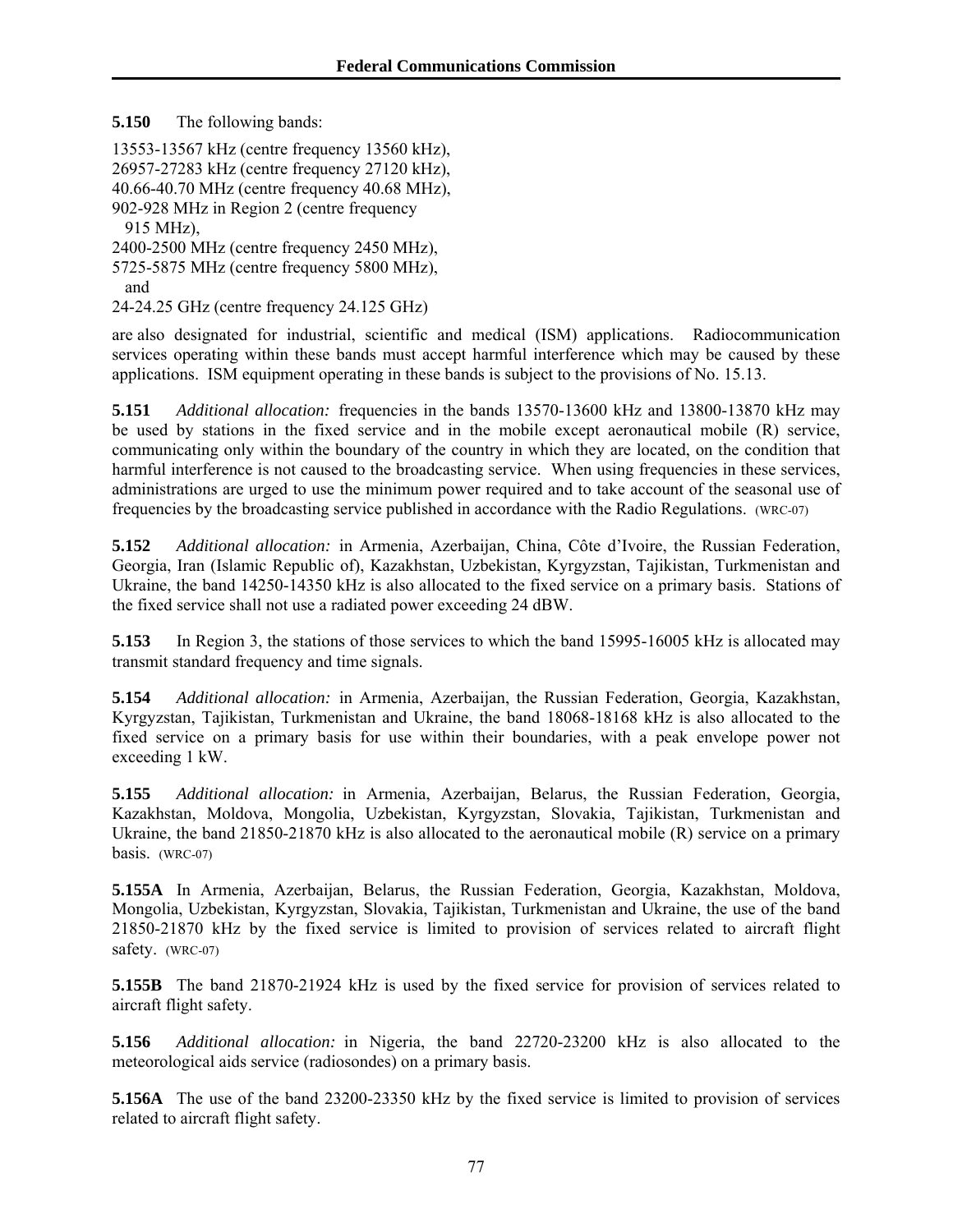**5.157** The use of the band 23350-24000 kHz by the maritime mobile service is limited to inter-ship radiotelegraphy.

**5.160** *Additional allocation:* in Botswana, Burundi, Lesotho, Malawi, Dem. Rep. of the Congo, Rwanda and Swaziland, the band 41-44 MHz is also allocated to the aeronautical radionavigation service on a primary basis.

**5.161** *Additional allocation:* in Iran (Islamic Republic of) and Japan, the band 41-44 MHz is also allocated to the radiolocation service on a secondary basis.

**5.162** *Additional allocation:* in Australia and New Zealand, the band 44-47 MHz is also allocated to the broadcasting service on a primary basis.

**5.162A** *Additional allocation:* in Germany, Austria, Belgium, Bosnia and Herzegovina, China, Vatican, Denmark, Spain, Estonia, the Russian Federation, Finland, France, Ireland, Iceland, Italy, Latvia, The Former Yugoslav Republic of Macedonia, Liechtenstein, Lithuania, Luxembourg, Monaco, Montenegro, Norway, the Netherlands, Poland, Portugal, Slovakia, the Czech Rep., the United Kingdom, Serbia, Slovenia, Sweden and Switzerland the band 46-68 MHz is also allocated to the radiolocation service on a secondary basis. This use is limited to the operation of wind profiler radars in accordance with Resolution 217 (WRC-97). (WRC-07)

**5.163** *Additional allocation:* in Armenia, Belarus, the Russian Federation, Georgia, Hungary, Kazakhstan, Latvia, Lithuania, Moldova, Uzbekistan, Kyrgyzstan, Slovakia, the Czech Rep., Tajikistan, Turkmenistan and Ukraine, the bands 47-48.5 MHz and 56.5-58 MHz are also allocated to the fixed and land mobile services on a secondary basis. (WRC-07)

**5.164** *Additional allocation:* in Albania, Germany, Austria, Belgium, Bosnia and Herzegovina, Botswana, Bulgaria, Côte d'Ivoire, Denmark, Spain, Estonia, Finland, France, Gabon, Greece, Ireland, Israel, Italy, the Libyan Arab Jamahiriya, Jordan, Lebanon, Liechtenstein, Luxembourg, Madagascar, Mali, Malta, Morocco, Mauritania, Monaco, Montenegro, Nigeria, Norway, the Netherlands, Poland, Syrian Arab Republic, Romania, the United Kingdom, Serbia, Slovenia, Sweden, Switzerland, Swaziland, Chad, Togo, Tunisia and Turkey, the band 47-68 MHz, in South Africa the band 47-50 MHz, in the Czech Rep. the band 66-68 MHz, and in Latvia and Lithuania the band 48.5-56.5 MHz, are also allocated to the land mobile service on a primary basis. However, stations of the land mobile service in the countries mentioned in connection with each band referred to in this footnote shall not cause harmful interference to, or claim protection from, existing or planned broadcasting stations of countries other than those mentioned in connection with the band. (WRC-07)

**5.165** *Additional allocation:* in Angola, Cameroon, Congo (Rep. of the), Madagascar, Mozambique, Somalia, Sudan, Tanzania and Chad, the band 47-68 MHz is also allocated to the fixed and mobile, except aeronautical mobile, services on a primary basis.

**5.166** *Alternative allocation:* in New Zealand, the band 50-51 MHz is allocated to the fixed, mobile and broadcasting services on a primary basis; the band 53-54 MHz is allocated to the fixed and mobile services on a primary basis.

**5.167** *Alternative allocation:* in Bangladesh, Brunei Darussalam, India, Iran (Islamic Republic of), Pakistan, Singapore and Thailand, the band 50-54 MHz is allocated to the fixed, mobile and broadcasting services on a primary basis. (WRC-07)

**5.167A** *Additional allocation:* in Indonesia, the band 50-54 MHz is also allocated to the fixed, mobile and broadcasting services on a primary basis. (WRC-07)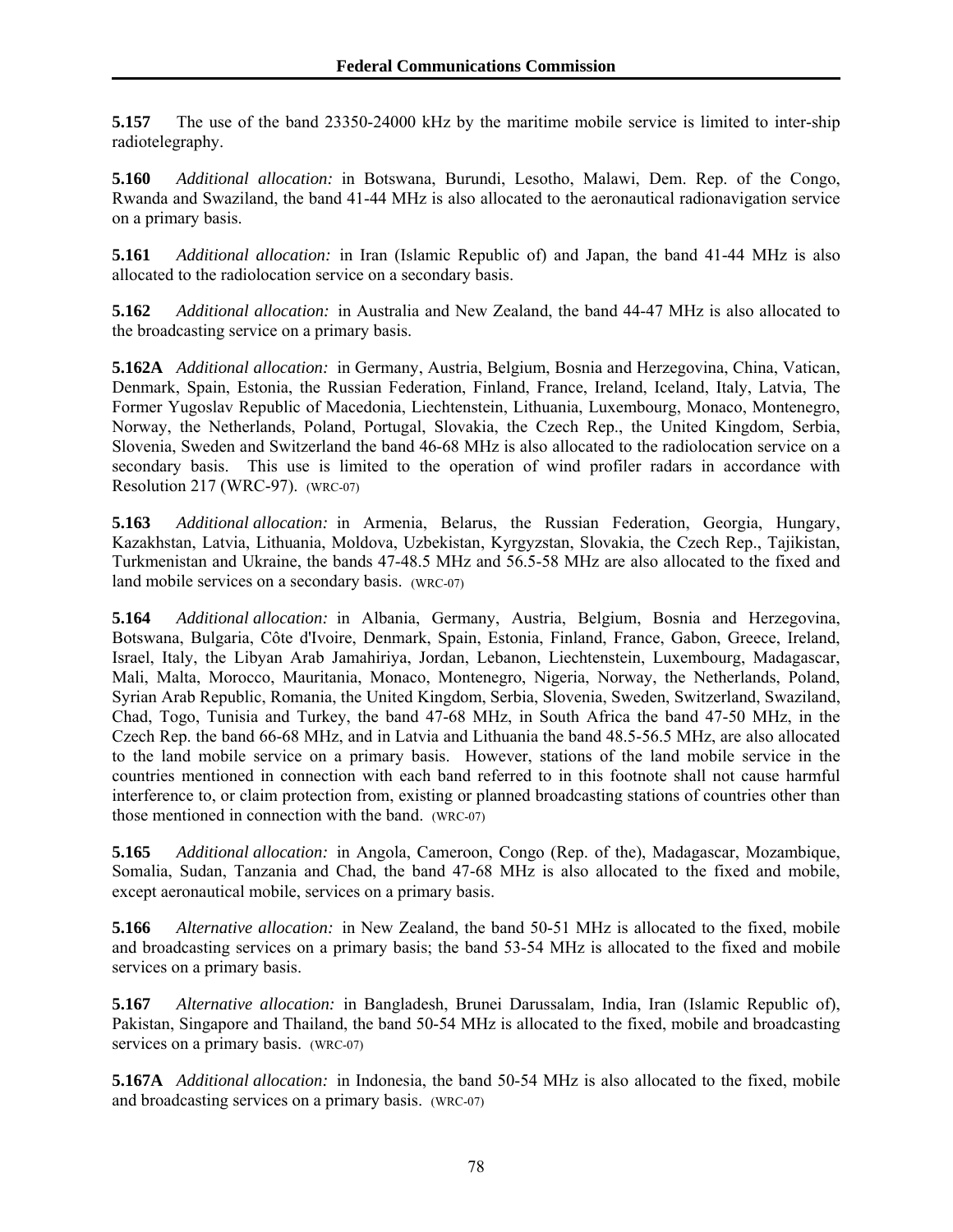**5.168** *Additional allocation:* in Australia, China and the Dem. People's Rep. of Korea, the band 50-54 MHz is also allocated to the broadcasting service on a primary basis.

**5.169** *Alternative allocation:* in Botswana, Burundi, Lesotho, Malawi, Namibia, the Dem. Rep. of the Congo, Rwanda, South Africa, Swaziland, Zambia and Zimbabwe, the band 50-54 MHz is allocated to the amateur service on a primary basis.

**5.170** *Additional allocation:* in New Zealand, the band 51-53 MHz is also allocated to the fixed and mobile services on a primary basis.

**5.171** *Additional allocation:* in Botswana, Burundi, Lesotho, Malawi, Mali, Namibia, Dem. Rep. of the Congo, Rwanda, South Africa, Swaziland and Zimbabwe, the band 54-68 MHz is also allocated to the fixed and mobile, except aeronautical mobile, services on a primary basis.

**5.172** *Different category of service:* in the French overseas departments and communities in Region 2, Guyana, Jamaica and Mexico, the allocation of the band 54-68 MHz to the fixed and mobile services is on a primary basis (see No. 5.33).

**5.173** *Different category of service:* in the French overseas departments and communities in Region 2, Guyana, Jamaica and Mexico, the allocation of the band 68-72 MHz to the fixed and mobile services is on a primary basis (see No. 5.33).

**5.175** *Alternative allocation:* in Armenia, Azerbaijan, Belarus, the Russian Federation, Georgia, Kazakhstan, Moldova, Uzbekistan, Kyrgyzstan, Tajikistan, Turkmenistan and Ukraine, the bands 68-73 MHz and 76-87.5 MHz are allocated to the broadcasting service on a primary basis. In Latvia and Lithuania, the bands 68-73 MHz and 76-87.5 MHz are allocated to the broadcasting and mobile, except aeronautical mobile, services on a primary basis. The services to which these bands are allocated in other countries and the broadcasting service in the countries listed above are subject to agreements with the neighbouring countries concerned. (WRC-07)

**5.176** *Additional allocation:* in Australia, China, Korea (Rep. of), the Philippines, the Dem. People's Rep. of Korea and Samoa, the band 68-74 MHz is also allocated to the broadcasting service on a primary basis. (WRC-07)

**5.177** *Additional allocation:* in Armenia, Azerbaijan, Belarus, the Russian Federation, Georgia, Kazakhstan, Uzbekistan, Kyrgyzstan, Tajikistan, Turkmenistan and Ukraine, the band 73-74 MHz is also allocated to the broadcasting service on a primary basis, subject to agreement obtained under No. 9.21. (WRC-07)

**5.178** *Additional allocation:* in Colombia, Costa Rica, Cuba, El Salvador, Guatemala, Guyana, Honduras and Nicaragua, the band 73-74.6 MHz is also allocated to the fixed and mobile services on a secondary basis.

**5.179** *Additional allocation:* in Armenia, Azerbaijan, Belarus, China, the Russian Federation, Georgia, Kazakhstan, Lithuania, Mongolia, Kyrgyzstan, Slovakia, Tajikistan, Turkmenistan and Ukraine, the bands 74.6-74.8 MHz and 75.2-75.4 MHz are also allocated to the aeronautical radionavigation service, on a primary basis, for ground-based transmitters only. (WRC-07)

**5.180** The frequency 75 MHz is assigned to marker beacons. Administrations shall refrain from assigning frequencies close to the limits of the guardband to stations of other services which, because of their power or geographical position, might cause harmful interference or otherwise place a constraint on marker beacons.

 Every effort should be made to improve further the characteristics of airborne receivers and to limit the power of transmitting stations close to the limits 74.8 MHz and 75.2 MHz.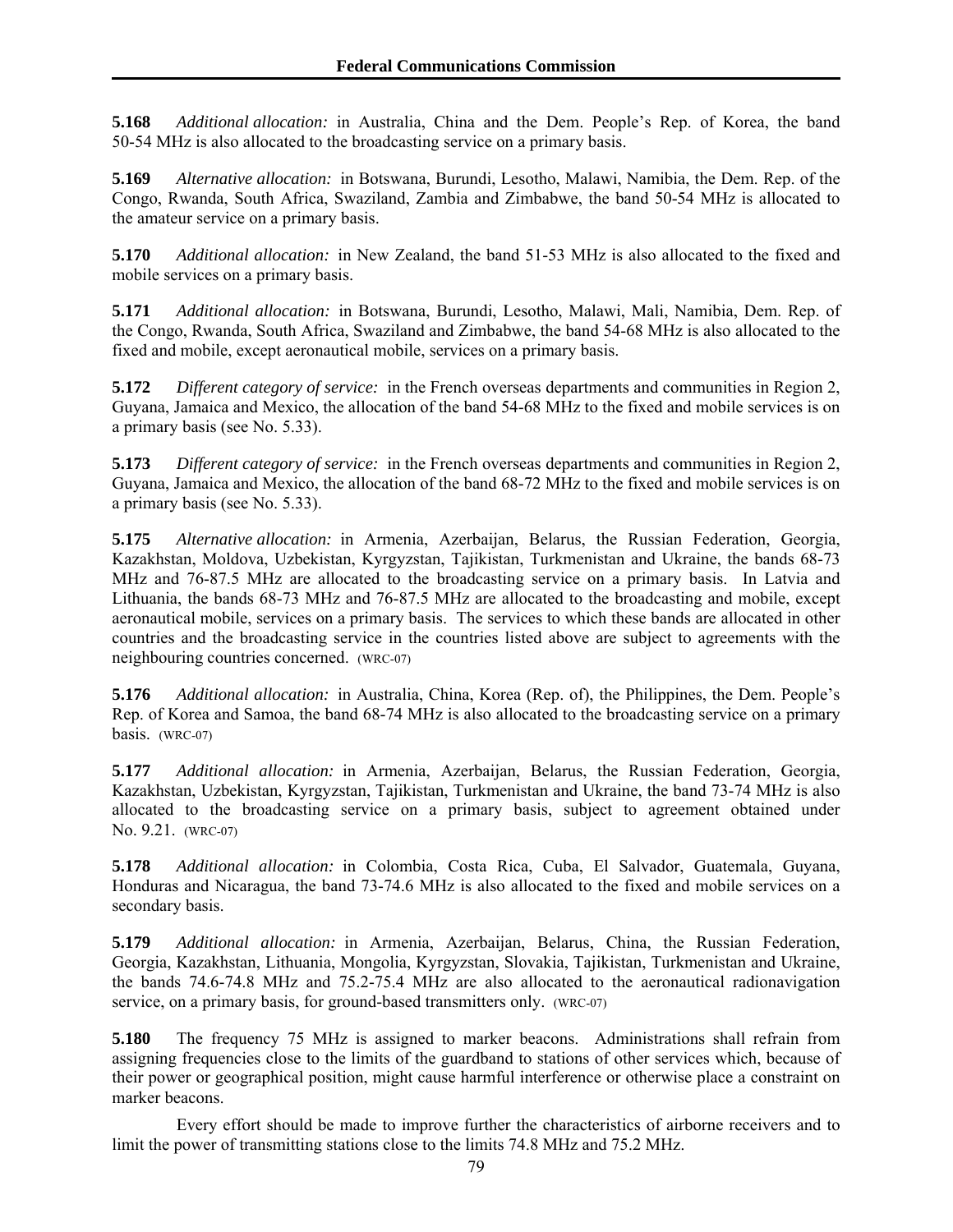**5.181** *Additional allocation:* in Egypt, Israel and the Syrian Arab Republic, the band 74.8-75.2 MHz is also allocated to the mobile service on a secondary basis, subject to agreement obtained under No. 9.21. In order to ensure that harmful interference is not caused to stations of the aeronautical radionavigation service, stations of the mobile service shall not be introduced in the band until it is no longer required for the aeronautical radionavigation service by any administration which may be identified in the application of the procedure invoked under No. 9.21.

**5.182** *Additional allocation:* in Western Samoa, the band 75.4-87 MHz is also allocated to the broadcasting service on a primary basis.

**5.183** *Additional allocation:* in China, Korea (Rep. of), Japan, the Philippines and the Dem. People's Rep. of Korea, the band 76-87 MHz is also allocated to the broadcasting service on a primary basis.

**5.185** *Different category of service:* in the United States, the French overseas departments and communities in Region 2, Guyana, Jamaica, Mexico and Paraguay, the allocation of the band 76-88 MHz to the fixed and mobile services is on a primary basis (see No. 5.33).

**5.187** *Alternative allocation:* in Albania, the band 81-87.5 MHz is allocated to the broadcasting service on a primary basis and used in accordance with the decisions contained in the Final Acts of the Special Regional Conference (Geneva, 1960).

**5.188** *Additional allocation:* in Australia, the band 85-87 MHz is also allocated to the broadcasting service on a primary basis. The introduction of the broadcasting service in Australia is subject to special agreements between the administrations concerned.

**5.190** *Additional allocation:* in Monaco, the band 87.5-88 MHz is also allocated to the land mobile service on a primary basis, subject to agreement obtained under No. 9.21.

**5.192** *Additional allocation:* in China and Korea (Rep. of), the band 100-108 MHz is also allocated to the fixed and mobile services on a primary basis.

**5.194** *Additional allocation:* in Azerbaijan, Kyrgyzstan, Somalia and Turkmenistan, the band 104-108 MHz is also allocated to the mobile, except aeronautical mobile (R), service on a secondary basis. (WRC-07)

**5.197** *Additional allocation:* in Pakistan and the Syrian Arab Republic, the band 108-111.975 MHz is also allocated to the mobile service on a secondary basis, subject to agreement obtained under No. 9.21. In order to ensure that harmful interference is not caused to stations of the aeronautical radionavigation service, stations of the mobile service shall not be introduced in the band until it is no longer required for the aeronautical radionavigation service by any administration which may be identified in the application of the procedures invoked under No. 9.21. (WRC-07)

**5.197A** *Additional allocation:* the band 108-117.975 MHz is also allocated on a primary basis to the aeronautical mobile (R) service, limited to systems operating in accordance with recognized international aeronautical standards. Such use shall be in accordance with Resolution 413 (Rev.WRC-07). The use of the band 108-112 MHz by the aeronautical mobile (R) service shall be limited to systems composed of ground-based transmitters and associated receivers that provide navigational information in support of air navigation functions in accordance with recognized international aeronautical standards. (WRC-07)

**5.200** In the band 117.975-137 MHz, the frequency 121.5 MHz is the aeronautical emergency frequency and, where required, the frequency 123.1 MHz is the aeronautical frequency auxiliary to 121.5 MHz. Mobile stations of the maritime mobile service may communicate on these frequencies under the conditions laid down in Article 31 for distress and safety purposes with stations of the aeronautical mobile service. (WRC-07)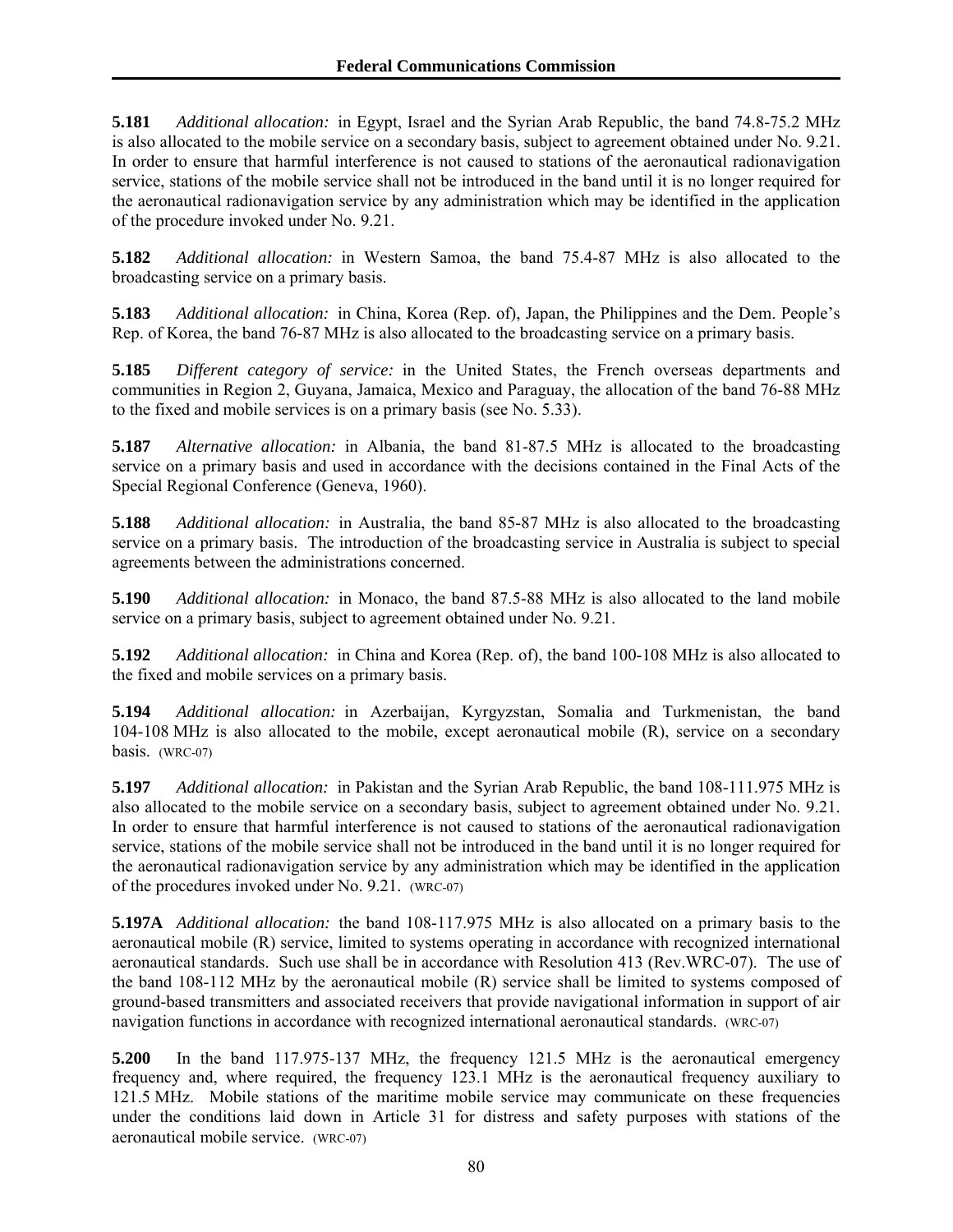**5.201** *Additional allocation:* in Angola, Armenia, Azerbaijan, Belarus, Bulgaria, Estonia, the Russian Federation, Georgia, Hungary, Iran (Islamic Republic of), Iraq, Japan, Kazakhstan, Latvia, Moldova, Mongolia, Mozambique, Uzbekistan, Papua New Guinea, Poland, Kyrgyzstan, Slovakia, the Czech Rep., Romania, Tajikistan, Turkmenistan and Ukraine, the band 132-136 MHz is also allocated to the aeronautical mobile (OR) service on a primary basis. In assigning frequencies to stations of the aeronautical mobile (OR) service, the administration shall take account of the frequencies assigned to stations in the aeronautical mobile (R) service.

**5.202** *Additional allocation:* in Saudi Arabia, Armenia, Azerbaijan, Belarus, Bulgaria, the United Arab Emirates, the Russian Federation, Georgia, Iran (Islamic Republic of), Jordan, Latvia, Moldova, Oman, Uzbekistan, Poland, the Syrian Arab Republic, Kyrgyzstan, Slovakia, the Czech Rep., Romania, Tajikistan, Turkmenistan and Ukraine, the band 136-137 MHz is also allocated to the aeronautical mobile (OR) service on a primary basis. In assigning frequencies to stations of the aeronautical mobile (OR) service, the administration shall take account of the frequencies assigned to stations in the aeronautical mobile (R) service.

**5.204** *Different category of service:* in Afghanistan, Saudi Arabia, Bahrain, Bangladesh, Brunei Darussalam, China, Cuba, the United Arab Emirates, India, Indonesia, Iran (Islamic Republic of), Iraq, Kuwait, Montenegro, Oman, Pakistan, the Philippines, Qatar, Serbia, Singapore, Thailand and Yemen, the band 137-138 MHz is allocated to the fixed and mobile, except aeronautical mobile (R), services on a primary basis (see No. 5.33). (WRC-07)

**5.205** *Different category of service:* in Israel and Jordan, the allocation of the band 137-138 MHz to the fixed and mobile, except aeronautical mobile, services is on a primary basis (see No. 5.33).

**5.206** *Different category of service:* in Armenia, Azerbaijan, Belarus, Bulgaria, Egypt, the Russian Federation, Finland, France, Georgia, Greece, Kazakhstan, Lebanon, Moldova, Mongolia, Uzbekistan, Poland, Kyrgyzstan, the Syrian Arab Republic, Slovakia, the Czech Rep., Romania, Tajikistan, Turkmenistan and Ukraine, the allocation of the band 137-138 MHz to the aeronautical mobile (OR) service is on a primary basis (see No. 5.33).

**5.207** *Additional allocation:* in Australia, the band 137-144 MHz is also allocated to the broadcasting service on a primary basis until that service can be accommodated within regional broadcasting allocations.

**5.208** The use of the band 137-138 MHz by the mobile-satellite service is subject to coordination under No. 9.11A.

**5.208A** In making assignments to space stations in the mobile-satellite service in the bands 137-138 MHz, 387-390 MHz and 400.15-401 MHz, administrations shall take all practicable steps to protect the radio astronomy service in the bands 150.05-153 MHz, 322-328.6 MHz, 406.1-410 MHz and 608-614 MHz from harmful interference from unwanted emissions. The threshold levels of interference detrimental to the radio astronomy service are shown in the relevant ITU-R Recommendation. (WRC-07)

**5.208B** In the bands:

137-138 MHz, 387-390 MHz, 400.15-401 MHz, 1452-1492 MHz, 1525-1610 MHz, 1613.8-1626.5 MHz, 2655-2690 MHz,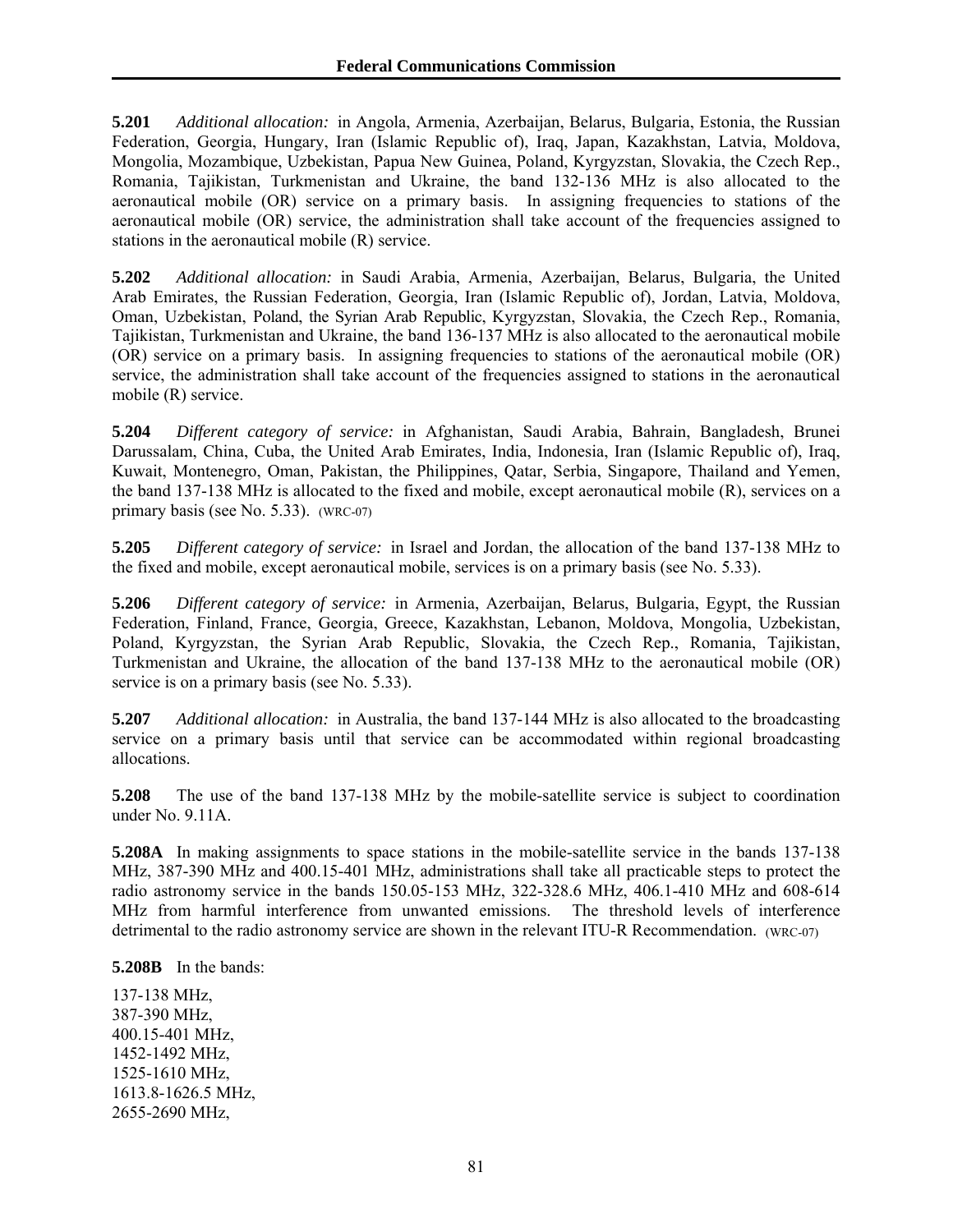21.4-22 GHz,

Resolution 739 (Rev.WRC-07) applies. (WRC-07) (FCC)

**5.209** The use of the bands 137-138 MHz, 148-150.05 MHz, 399.9-400.05 MHz, 400.15-401 MHz, 454-456 MHz and 459-460 MHz by the mobile-satellite service is limited to non-geostationary-satellite systems.

**5.210** *Additional allocation:* in Italy, the Czech Rep. and the United Kingdom, the bands 138-143.6 MHz and 143.65-144 MHz are also allocated to the space research service (space-to-Earth) on a secondary basis. (WRC-07)

**5.211** *Additional allocation:* in Germany, Saudi Arabia, Austria, Bahrain, Belgium, Denmark, the United Arab Emirates, Spain, Finland, Greece, Ireland, Israel, Kenya, Kuwait, The Former Yugoslav Republic of Macedonia, Lebanon, Liechtenstein, Luxembourg, Mali, Malta, Montenegro, Norway, the Netherlands, Qatar, the United Kingdom, Serbia, Slovenia, Somalia, Sweden, Switzerland, Tanzania, Tunisia and Turkey, the band 138-144 MHz is also allocated to the maritime mobile and land mobile services on a primary basis. (WRC-07)

**5.212** *Alternative allocation:* in Angola, Botswana, Burundi, Cameroon, the Central African Rep., Congo (Rep. of the), Gabon, Gambia, Ghana, Guinea, Iraq, Libyan Arab Jamahiriya, Jordan, Lesotho, Liberia, Malawi, Mozambique, Namibia, Oman, Uganda, Syrian Arab Republic, the Dem. Rep. of the Congo, Rwanda, Sierra Leone, South Africa, Swaziland, Chad, Togo, Zambia and Zimbabwe, the band 138-144 MHz is allocated to the fixed and mobile services on a primary basis. (WRC-07)

**5.213** *Additional allocation:* in China, the band 138-144 MHz is also allocated to the radiolocation service on a primary basis.

**5.214** *Additional allocation:* in Eritrea, Ethiopia, Kenya, The Former Yugoslav Republic of Macedonia, Malta, Montenegro, Serbia, Somalia, Sudan and Tanzania, the band 138-144 MHz is also allocated to the fixed service on a primary basis. (WRC-07)

**5.216** *Additional allocation:* in China, the band 144-146 MHz is also allocated to the aeronautical mobile (OR) service on a secondary basis.

**5.217** *Alternative allocation:* in Afghanistan, Bangladesh, Cuba, Guyana and India, the band 146-148 MHz is allocated to the fixed and mobile services on a primary basis.

**5.218** *Additional allocation:* the band 148-149.9 MHz is also allocated to the space operation service (Earth-to-space) on a primary basis, subject to agreement obtained under No. 9.21. The bandwidth of any individual transmission shall not exceed  $\pm$  25 kHz.

**5.219** The use of the band 148-149.9 MHz by the mobile-satellite service is subject to coordination under No. 9.11A. The mobile-satellite service shall not constrain the development and use of the fixed, mobile and space operation services in the band 148-149.9 MHz.

**5.220** The use of the bands 149.9-150.05 MHz and 399.9-400.05 MHz by the mobile-satellite service is subject to coordination under No. 9.11A. The mobile-satellite service shall not constrain the development and use of the radionavigation-satellite service in the bands 149.9-150.05 MHz and 399.9-400.05 MHz.

**5.221** Stations of the mobile-satellite service in the band 148-149.9 MHz shall not cause harmful interference to, or claim protection from, stations of the fixed or mobile services operating in accordance with the Table of Frequency Allocations in the following countries: Albania, Algeria, Germany, Saudi Arabia, Australia, Austria, Bahrain, Bangladesh, Barbados, Belarus, Belgium, Benin, Bosnia and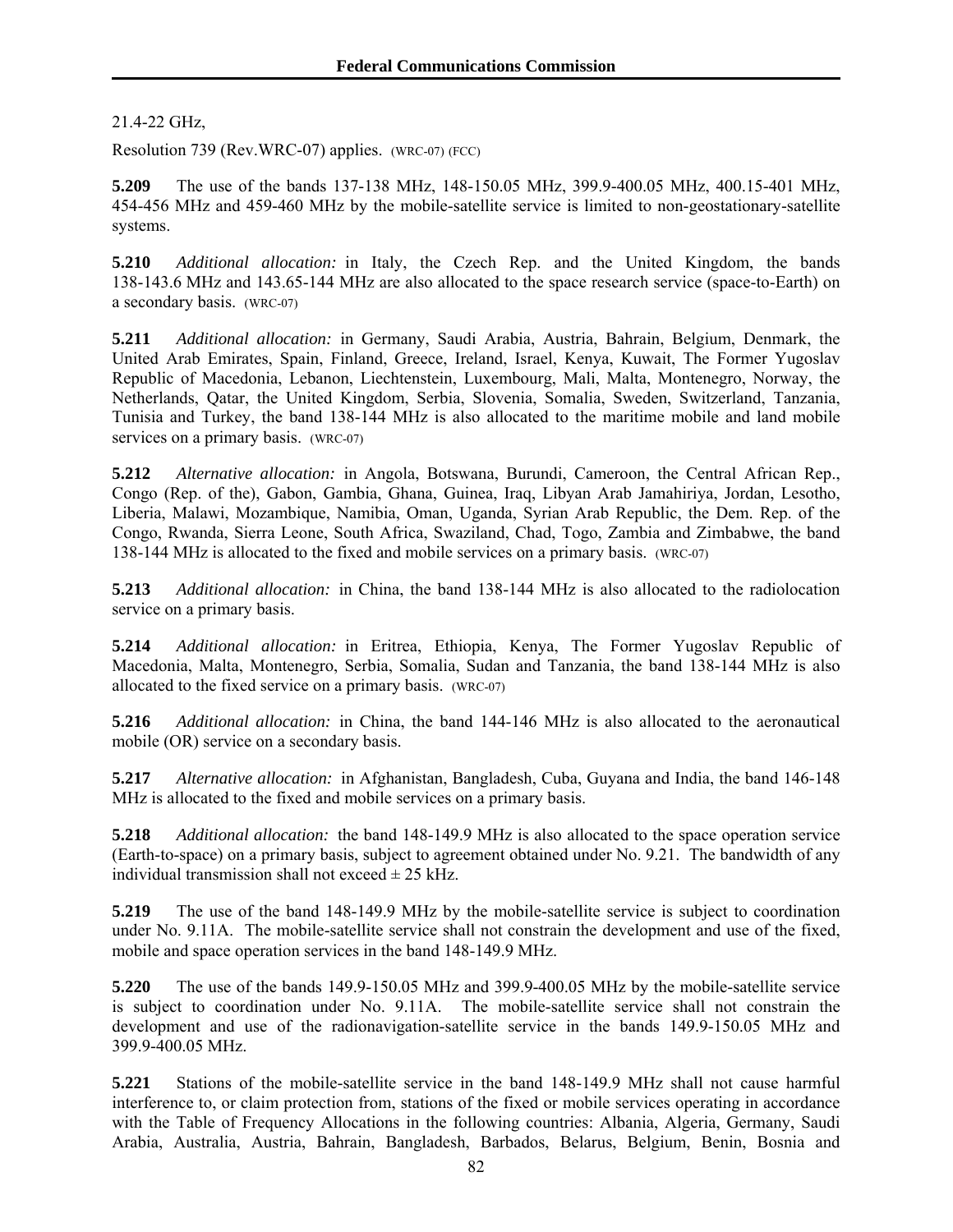Herzegovina, Botswana, Brunei Darussalam, Bulgaria, Cameroon, China, Cyprus, Congo (Rep. of the), Korea (Rep. of), Côte d'Ivoire, Croatia, Cuba, Denmark, Egypt, the United Arab Emirates, Eritrea, Spain, Estonia, Ethiopia, the Russian Federation, Finland, France, Gabon, Ghana, Greece, Guinea, Guinea Bissau, Hungary, India, Iran (Islamic Republic of), Ireland, Iceland, Israel, Italy, the Libyan Arab Jamahiriya, Jamaica, Japan, Jordan, Kazakhstan, Kenya, Kuwait, The Former Yugoslav Republic of Macedonia, Lesotho, Latvia, Lebanon, Liechtenstein, Lithuania, Luxembourg, Malaysia, Mali, Malta, Mauritania, Moldova, Mongolia, Montenegro, Mozambique, Namibia, Norway, New Zealand, Oman, Uganda, Uzbekistan, Pakistan, Panama, Papua New Guinea, Paraguay, the Netherlands, the Philippines, Poland, Portugal, Qatar, the Syrian Arab Republic, Kyrgyzstan, Dem. People's Rep. of Korea, Slovakia, Romania, the United Kingdom, Senegal, Serbia, Sierra Leone, Singapore, Slovenia, Sri Lanka, South Africa, Sweden, Switzerland, Swaziland, Tanzania, Chad, Thailand, Togo, Tonga, Trinidad and Tobago, Tunisia, Turkey, Ukraine, Viet Nam, Yemen, Zambia and Zimbabwe. (WRC-07)

**5.222** Emissions of the radionavigation-satellite service in the bands 149.9-150.05 MHz and 399.9-400.05 MHz may also be used by receiving earth stations of the space research service.

**5.223** Recognizing that the use of the band 149.9-150.05 MHz by the fixed and mobile services may cause harmful interference to the radionavigation-satellite service, administrations are urged not to authorize such use in application of No. 4.4.

**5.224A** The use of the bands 149.9-150.05 MHz and 399.9-400.05 MHz by the mobile-satellite service (Earth-to-space) is limited to the land mobile-satellite service (Earth-to-space) until 1 January 2015.

**5.224B** The allocation of the bands 149.9-150.05 MHz and 399.9-400.05 MHz to the radionavigationsatellite service shall be effective until 1 January 2015.

**5.225** *Additional allocation:* in Australia and India, the band 150.05-153 MHz is also allocated to the radio astronomy service on a primary basis.

**5.226** The frequency 156.525 MHz is the international distress, safety and calling frequency for the maritime mobile VHF radiotelephone service using digital selective calling (DSC). The conditions for the use of this frequency and the band 156.4875-156.5625 MHz are contained in Articles 31 and 52, and in Appendix 18.

The frequency 156.8 MHz is the international distress, safety and calling frequency for the maritime mobile VHF radiotelephone service. The conditions for the use of this frequency and the band 156.7625- 156.8375 MHz are contained in Article 31 and Appendix 18.

In the bands 156-156.4875 MHz, 156.5625-156.7625 MHz, 156.8375-157.45 MHz, 160.6-160.975 MHz and 161.475-162.05 MHz, each administration shall give priority to the maritime mobile service on only such frequencies as are assigned to stations of the maritime mobile service by the administration (see Articles 31 and 52, and Appendix 18).

Any use of frequencies in these bands by stations of other services to which they are allocated should be avoided in areas where such use might cause harmful interference to the maritime mobile VHF radiocommunication service.

However, the frequencies 156.8 MHz and 156.525 MHz and the frequency bands in which priority is given to the maritime mobile service may be used for radiocommunications on inland waterways subject to agreement between interested and affected administrations and taking into account current frequency usage and existing agreements. (WRC-07)

**5.227** *Additional allocation:* the bands 156.4875-156.5125 MHz and 156.5375-156.5625 MHz are also allocated to the fixed and land mobile services on a primary basis. The use of these bands by the fixed and land mobile services shall not cause harmful interference to nor claim protection from the maritime mobile VHF radiocommunication service. (WRC-07)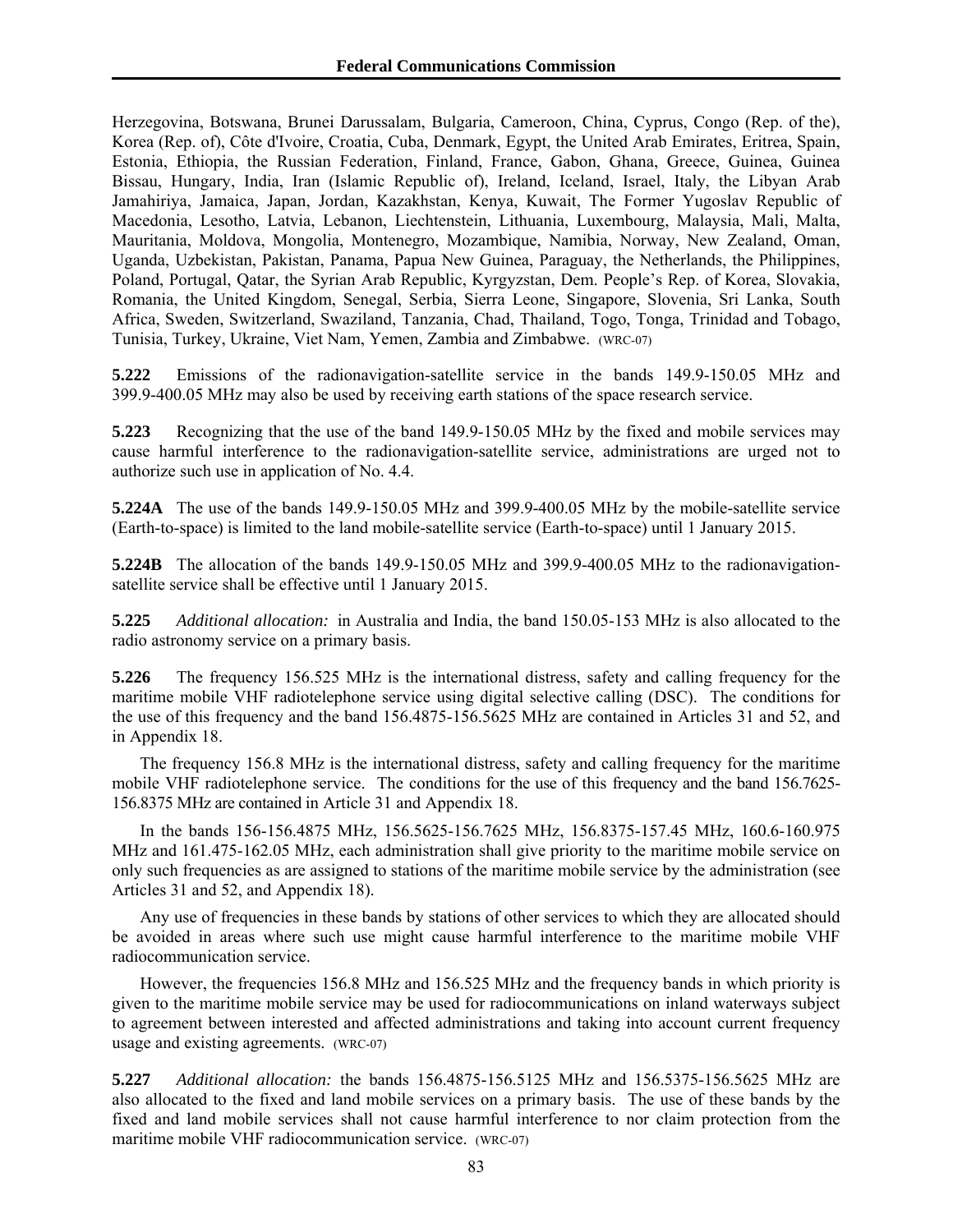**5.227A** *Additional allocation:* the bands 161.9625-161.9875 MHz and 162.0125-162.0375 MHz are also allocated to the mobile-satellite service (Earth-to-space) on a secondary basis for the reception of automatic identification system (AIS) emissions from stations operating in the maritime-mobile service (see Appendix 18). (WRC-07)

**5.229** *Alternative allocation:* in Morocco, the band 162-174 MHz is allocated to the broadcasting service on a primary basis. The use of this band shall be subject to agreement with administrations having services, operating or planned, in accordance with the Table which are likely to be affected. Stations in existence on 1 January 1981, with their technical characteristics as of that date, are not affected by such agreement.

**5.230** *Additional allocation:* in China, the band 163-167 MHz is also allocated to the space operation service (space-to-Earth) on a primary basis, subject to agreement obtained under No. 9.21.

**5.231** *Additional allocation:* in Afghanistan, China and Pakistan, the band 167-174 MHz is also allocated to the broadcasting service on a primary basis. The introduction of the broadcasting service into this band shall be subject to agreement with the neighbouring countries in Region 3 whose services are likely to be affected.

**5.232** *Additional allocation:* in Japan, the band 170-174 MHz is also allocated to the broadcasting service on a primary basis.

**5.233** *Additional allocation:* in China, the band 174-184 MHz is also allocated to the space research (space-to-Earth) and the space operation (space-to-Earth) services on a primary basis, subject to agreement obtained under No. 9.21. These services shall not cause harmful interference to, or claim protection from, existing or planned broadcasting stations.

**5.234** *Different category of service:* in Mexico, the allocation of the band 174-216 MHz to the fixed and mobile services is on a primary basis (see No. 5.33).

**5.235** *Additional allocation:* in Germany, Austria, Belgium, Denmark, Spain, Finland, France, Israel, Italy, Liechtenstein, Malta, Monaco, Norway, the Netherlands, the United Kingdom, Sweden and Switzerland, the band 174-223 MHz is also allocated to the land mobile service on a primary basis. However, the stations of the land mobile service shall not cause harmful interference to, or claim protection from, broadcasting stations, existing or planned, in countries other than those listed in this footnote.

**5.237** *Additional allocation:* in Congo (Rep. of the), Eritrea, Ethiopia, Gambia, Guinea, the Libyan Arab Jamahiriya, Malawi, Mali, Sierra Leone, Somalia and Chad, the band 174-223 MHz is also allocated to the fixed and mobile services on a secondary basis. (WRC-07)

**5.238** *Additional allocation:* in Bangladesh, India, Pakistan and the Philippines, the band 200-216 MHz is also allocated to the aeronautical radionavigation service on a primary basis.

**5.240** *Additional allocation:* in China and India, the band 216-223 MHz is also allocated to the aeronautical radionavigation service on a primary basis and to the radiolocation service on a secondary basis.

**5.241** In Region 2, no new stations in the radiolocation service may be authorized in the band 216-225 MHz. Stations authorized prior to 1 January 1990 may continue to operate on a secondary basis.

**5.242** *Additional allocation:* in Canada, the band 216-220 MHz is also allocated to the land mobile service on a primary basis.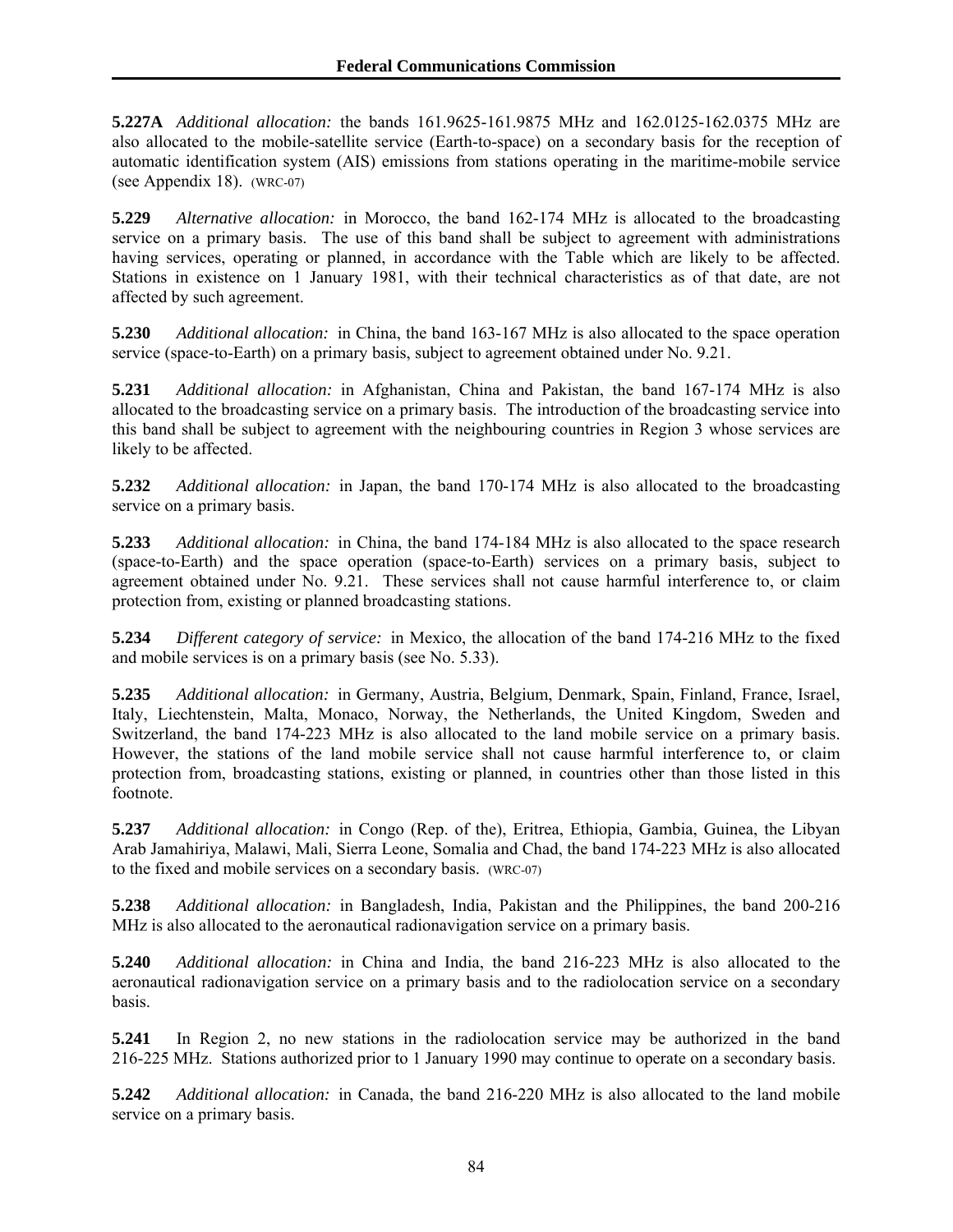**5.243** *Additional allocation:* in Somalia, the band 216-225 MHz is also allocated to the aeronautical radionavigation service on a primary basis, subject to not causing harmful interference to existing or planned broadcasting services in other countries.

**5.245** *Additional allocation:* in Japan, the band 222-223 MHz is also allocated to the aeronautical radionavigation service on a primary basis and to the radiolocation service on a secondary basis.

**5.246** *Alternative allocation:* in Spain, France, Israel and Monaco, the band 223-230 MHz is allocated to the broadcasting and land mobile services on a primary basis (see No. 5.33) on the basis that, in the preparation of frequency plans, the broadcasting service shall have prior choice of frequencies; and allocated to the fixed and mobile, except land mobile, services on a secondary basis. However, the stations of the land mobile service shall not cause harmful interference to, or claim protection from, existing or planned broadcasting stations in Morocco and Algeria.

**5.247** *Additional allocation:* in Saudi Arabia, Bahrain, the United Arab Emirates, Jordan, Oman, Qatar and Syrian Arab Republic, the band 223-235 MHz is also allocated to the aeronautical radionavigation service on a primary basis.

**5.250** *Additional allocation*: in China, the band 225-235 MHz is also allocated to the radio astronomy service on a secondary basis.

**5.251** *Additional allocation:* in Nigeria, the band 230-235 MHz is also allocated to the aeronautical radionavigation service on a primary basis, subject to agreement obtained under No. 9.21.

**5.252** *Alternative allocation:* in Botswana, Lesotho, Malawi, Mozambique, Namibia, South Africa, Swaziland, Zambia and Zimbabwe, the bands 230-238 MHz and 246-254 MHz are allocated to the broadcasting service on a primary basis, subject to agreement obtained under No. 9.21.

**5.254** The bands 235-322 MHz and 335.4-399.9 MHz may be used by the mobile-satellite service, subject to agreement obtained under No. 9.21, on condition that stations in this service do not cause harmful interference to those of other services operating or planned to be operated in accordance with the Table of Frequency Allocations except for the additional allocation made in footnote No. 5.256A.

**5.255** The bands 312-315 MHz (Earth-to-space) and 387-390 MHz (space-to-Earth) in the mobile-satellite service may also be used by non-geostationary-satellite systems. Such use is subject to coordination under No. 9.11A.

**5.256** The frequency 243 MHz is the frequency in this band for use by survival craft stations and equipment used for survival purposes. (WRC-07)

**5.256A** *Additional allocation:* in China, the Russian Federation, Kazakhstan and Ukraine, the band 258-261 MHz is also allocated to the space research service (Earth-to-space) and space operation service (Earth-to-space) on a primary basis. Stations in the space research service (Earth-to-space) and space operation service (Earth-to-space) shall not cause harmful interference to, nor claim protection from, nor constrain the use and development of the mobile service systems and mobile-satellite service systems operating in the band. Stations in space research service (Earth-to-space) and space operation service (Earth-to-space) shall not constrain the future development of fixed service systems of other countries.

**5.257** The band 267-272 MHz may be used by administrations for space telemetry in their countries on a primary basis, subject to agreement obtained under No. 9.21.

**5.258** The use of the band 328.6-335.4 MHz by the aeronautical radionavigation service is limited to Instrument Landing Systems (glide path).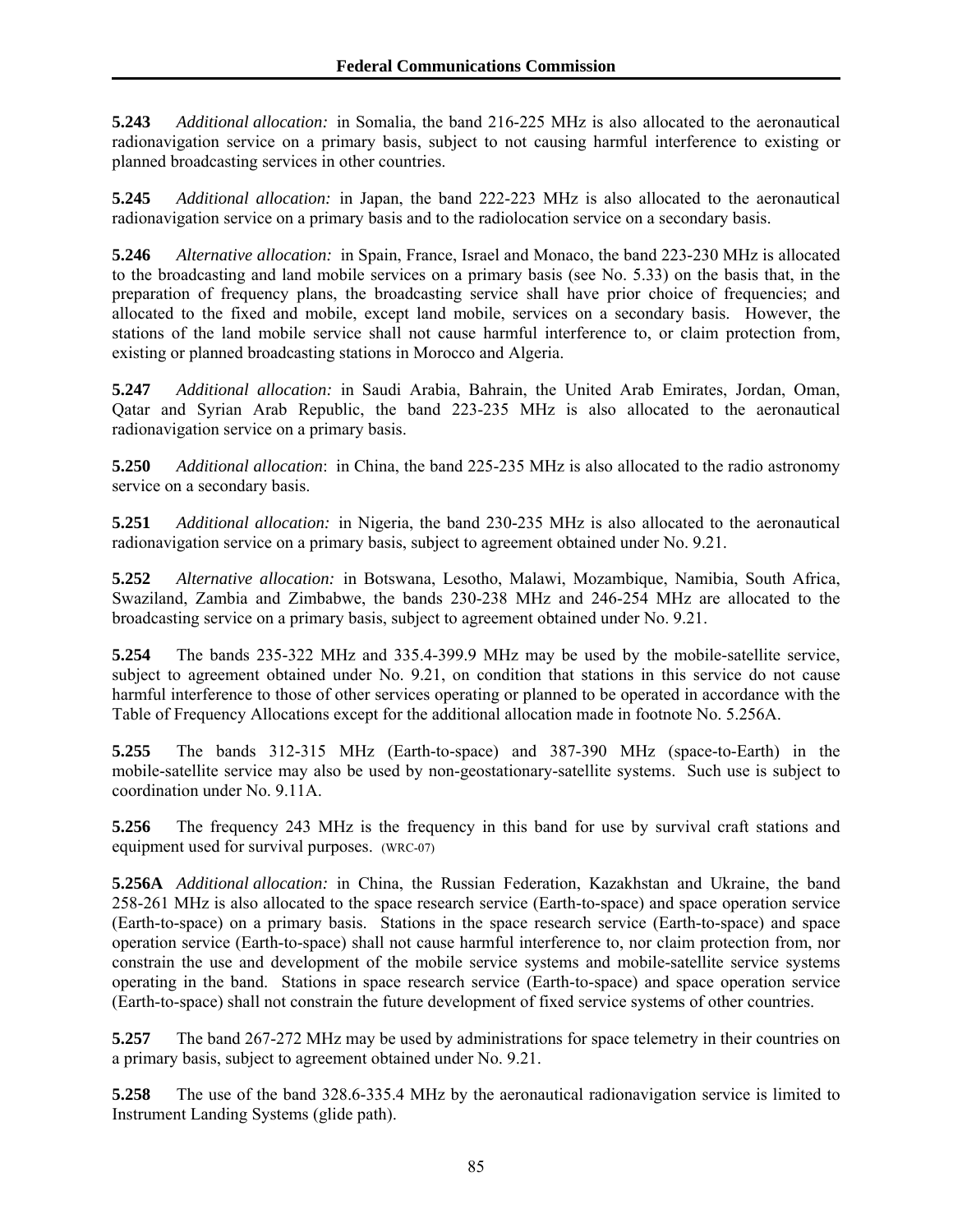**5.259** *Additional allocation:* in Egypt, Israel and the Syrian Arab Republic, the band 328.6-335.4 MHz is also allocated to the mobile service on a secondary basis, subject to agreement obtained under No. 9.21. In order to ensure that harmful interference is not caused to stations of the aeronautical radionavigation service, stations of the mobile service shall not be introduced in the band until it is no longer required for the aeronautical radionavigation service by any administration which may be identified in the application of the procedure invoked under No. 9.21. (WRC-07)

**5.260** Recognizing that the use of the band 399.9-400.05 MHz by the fixed and mobile services may cause harmful interference to the radionavigation satellite service, administrations are urged not to authorize such use in application of No. 4.4.

**5.261** Emissions shall be confined in a band of  $\pm$  25 kHz about the standard frequency 400.1 MHz.

**5.262** *Additional allocation:* in Saudi Arabia, Armenia, Azerbaijan, Bahrain, Belarus, Botswana, Colombia, Costa Rica, Cuba, Egypt, the United Arab Emirates, Ecuador, the Russian Federation, Georgia, Hungary, Iran (Islamic Republic of), Iraq, Israel, Jordan, Kazakhstan, Kuwait, Liberia, Malaysia, Moldova, Uzbekistan, Pakistan, the Philippines, Qatar, the Syrian Arab Republic, Kyrgyzstan, Romania, Singapore, Somalia, Tajikistan, Turkmenistan and Ukraine, the band 400.05-401 MHz is also allocated to the fixed and mobile services on a primary basis. (WRC-07)

**5.263** The band 400.15-401 MHz is also allocated to the space research service in the space-to-space direction for communications with manned space vehicles. In this application, the space research service will not be regarded as a safety service.

**5.264** The use of the band 400.15-401 MHz by the mobile-satellite service is subject to coordination under No. 9.11A. The power flux-density limit indicated in Annex 1 of Appendix 5 shall apply until such time as a competent world radiocommunication conference revises it.

**5.266** The use of the band 406-406.1 MHz by the mobile-satellite service is limited to low power satellite emergency position-indicating radiobeacons (see also Article 31). (WRC-07)

**5.267** Any emission capable of causing harmful interference to the authorized uses of the band 406-406.1 MHz is prohibited.

**5.268** Use of the band 410-420 MHz by the space research service is limited to communications within 5 km of an orbiting, manned space vehicle. The power flux-density at the surface of the Earth produced by emissions from extra-vehicular activities shall not exceed –153 dB(W/m<sup>2</sup>) for  $0^{\circ} \le \delta \le 5^{\circ}$ , –153 + 0.077 ( $\delta$  – 5) dB(W/m<sup>2</sup>) for  $5^{\circ} \le \delta \le 70^{\circ}$  and –148 dB(W/m<sup>2</sup>) for  $70^{\circ} \le \delta \le 90^{\circ}$ , where  $\delta$  is the angle of arrival of the radio-frequency wave and the reference bandwidth is 4 kHz. No. 4.10 does not apply to extra-vehicular activities. In this frequency band the space research (space-to-space) service shall not claim protection from, nor constrain the use and development of, stations of the fixed and mobile services.

**5.269** *Different category of service:* in Australia, the United States, India, Japan and the United Kingdom, the allocation of the bands 420-430 MHz and 440-450 MHz to the radiolocation service is on a primary basis (see No. 5.33).

**5.270** *Additional allocation:* in Australia, the United States, Jamaica and the Philippines, the bands 420-430 MHz and 440-450 MHz are also allocated to the amateur service on a secondary basis.

**5.271** *Additional allocation:* in Belarus, China, India, Kyrgyzstan and Turkmenistan, the band 420-460 MHz is also allocated to the aeronautical radionavigation service (radio altimeters) on a secondary basis. (WRC-07)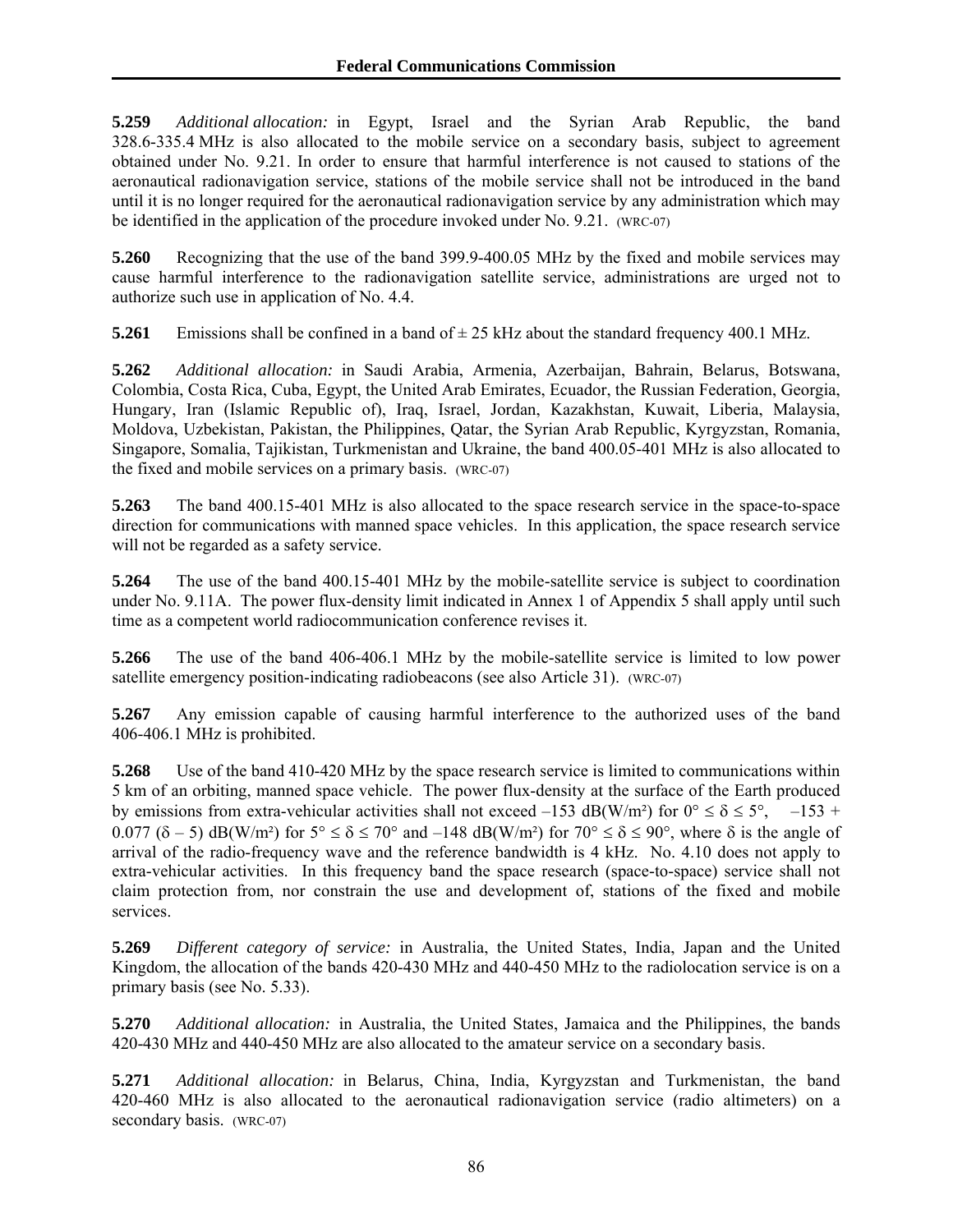**5.272** *Different category of service:* in France, the allocation of the band 430-434 MHz to the amateur service is on a secondary basis (see No. 5.32).

**5.273** *Different category of service:* in the Libyan Arab Jamahiriya, the allocation of the bands 430-432 MHz and 438-440 MHz to the radiolocation service is on a secondary basis (see No. 5.32).

**5.274** *Alternative allocation:* in Denmark, Norway and Sweden, the bands 430-432 MHz and 438-440 MHz are allocated to the fixed and mobile, except aeronautical mobile, services on a primary basis.

**5.275** *Additional allocation:* in Croatia, Estonia, Finland, Libyan Arab Jamahiriya, The Former Yugoslav Republic of Macedonia, Montenegro, Serbia and Slovenia, the bands 430-432 MHz and 438-440 MHz are also allocated to the fixed and mobile, except aeronautical mobile, services on a primary basis. (WRC-07)

**5.276** *Additional allocation:* in Afghanistan, Algeria, Saudi Arabia, Bahrain, Bangladesh, Brunei Darussalam, Burkina Faso, Burundi, Egypt, the United Arab Emirates, Ecuador, Eritrea, Ethiopia, Greece, Guinea, India, Indonesia, Iran (Islamic Republic of), Iraq, Israel, Italy, Libyan Arab Jamahiriya, Jordan, Kenya, Kuwait, Lebanon, Malaysia, Malta, Nigeria, Oman, Pakistan, the Philippines, Qatar, the Syrian Arab Republic, the Dem. People's Rep. of Korea, Singapore, Somalia, Switzerland, Tanzania, Thailand, Togo, Turkey and Yemen, the band 430-440 MHz is also allocated to the fixed service on a primary basis and the bands 430-435 MHz and 438-440 MHz are also allocated to the mobile, except aeronautical mobile, service on a primary basis. (WRC-07)

**5.277** *Additional allocation:* in Angola, Armenia, Azerbaijan, Belarus, Cameroon, Congo (Rep. of the), Djibouti, the Russian Federation, Georgia, Hungary, Israel, Kazakhstan, Mali, Moldova, Mongolia, Uzbekistan, Poland, Kyrgyzstan, Slovakia, Romania, Rwanda, Tajikistan, Chad, Turkmenistan and Ukraine, the band 430-440 MHz is also allocated to the fixed service on a primary basis. (WRC-07)

**5.278** *Different category of service:* in Argentina, Colombia, Costa Rica, Cuba, Guyana, Honduras, Panama and Venezuela, the allocation of the band 430-440 MHz to the amateur service is on a primary basis (see No. 5.33).

**5.279** *Additional allocation:* in Mexico, the bands 430-435 MHz and 438-440 MHz are also allocated on a primary basis to the land mobile service, subject to agreement obtained under No. 9.21.

**5.279A** The use of this band by sensors in the Earth exploration-satellite service (active) shall be in accordance with Recommendation ITU-R RS.1260-1. Additionally, the Earth exploration-satellite service (active) in the band 432-438 MHz shall not cause harmful interference to the aeronautical radionavigation service in China. The provisions of this footnote in no way diminish the obligation of the Earth exploration-satellite service (active) to operate as a secondary service in accordance with Nos. 5.29 and 5.30.

**5.280** In Germany, Austria, Bosnia and Herzegovina, Croatia, The Former Yugoslav Republic of Macedonia, Liechtenstein, Montenegro, Portugal, Serbia, Slovenia and Switzerland, the band 433.05-434.79 MHz (centre frequency 433.92 MHz) is designated for industrial, scientific and medical (ISM) applications. Radiocommunication services of these countries operating within this band must accept harmful interference which may be caused by these applications. ISM equipment operating in this band is subject to the provisions of No. 15.13. (WRC-07)

**5.281** *Additional allocation:* in the French overseas departments and communities in Region 2 and India, the band 433.75-434.25 MHz is also allocated to the space operation service (Earth-to-space) on a primary basis. In France and in Brazil, the band is allocated to the same service on a secondary basis.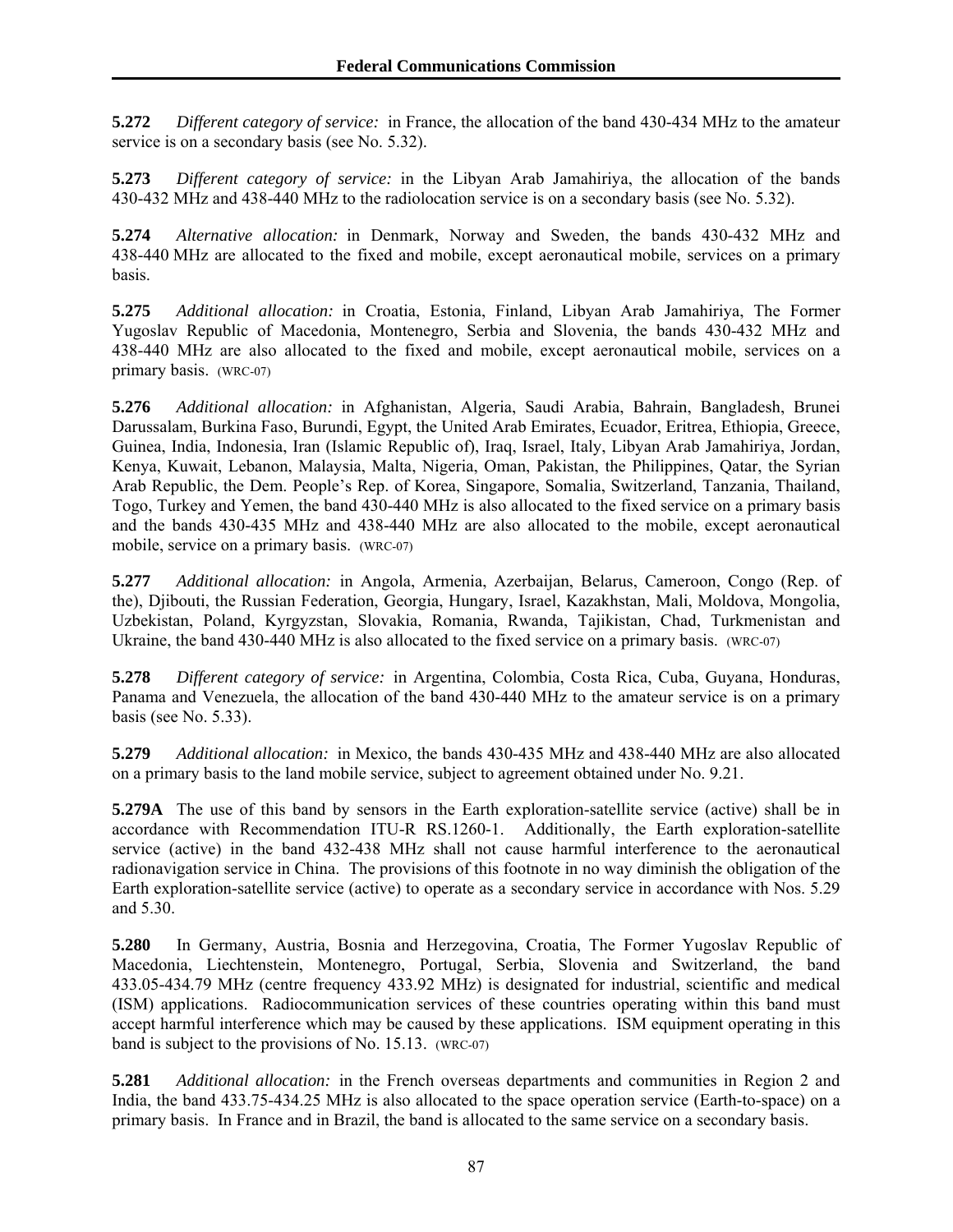**5.282** In the bands 435-438 MHz, 1260-1270 MHz, 2400-2450 MHz, 3400-3410 MHz (in Regions 2 and 3 only) and 5650-5670 MHz, the amateur-satellite service may operate subject to not causing harmful interference to other services operating in accordance with the Table (see No. 5.43). Administrations authorizing such use shall ensure that any harmful interference caused by emissions from a station in the amateur-satellite service is immediately eliminated in accordance with the provisions of No. 25.11. The use of the bands 1260-1270 MHz and 5650-5670 MHz by the amateur-satellite service is limited to the Earth-to-space direction.

**5.283** *Additional allocation:* in Austria, the band 438-440 MHz is also allocated to the fixed and mobile, except aeronautical mobile, services on a primary basis.

**5.284** *Additional allocation:* in Canada, the band 440-450 MHz is also allocated to the amateur service on a secondary basis.

**5.285** *Different category of service:* in Canada, the allocation of the band 440-450 MHz to the radiolocation service is on a primary basis (see No. 5.33).

**5.286** The band 449.75-450.25 MHz may be used for the space operation service (Earth-to-space) and the space research service (Earth-to-space), subject to agreement obtained under No. 9.21.

**5.286A** The use of the bands 454-456 MHz and 459-460 MHz by the mobile-satellite service is subject to coordination under No. 9.11A.

**5.286AA** The band 450-470 MHz is identified for use by administrations wishing to implement International Mobile Telecommunications (IMT). See Resolution 224 (Rev.WRC-07). identification does not preclude the use of this band by any application of the services to which it is allocated and does not establish priority in the Radio Regulations. (WRC-07)

**5.286B** The use of the band 454-455 MHz in the countries listed in No. 5.286D, 455-456 MHz and 459-460 MHz in Region 2, and 454-456 MHz and 459-460 MHz in the countries listed in No. 5.286E, by stations in the mobile-satellite service, shall not cause harmful interference to, or claim protection from, stations of the fixed or mobile services operating in accordance with the Table of Frequency Allocations.

**5.286C** The use of the band 454-455 MHz in the countries listed in No. 5.286D, 455-456 MHz and 459-460 MHz in Region 2, and 454-456 MHz and 459-460 MHz in the countries listed in No. 5.286E, by stations in the mobile-satellite service, shall not constrain the development and use of the fixed and mobile services operating in accordance with the Table of Frequency Allocations.

**5.286D** *Additional allocation:* in Canada, the United States and Panama, the band 454-455 MHz is also allocated to the mobile-satellite service (Earth-to-space) on a primary basis. (WRC-07)

**5.286E** *Additional allocation:* in Cape Verde, Nepal and Nigeria, the bands 454-456 MHz and 459-460 MHz are also allocated to the mobile-satellite (Earth-to-space) service on a primary basis. (WRC-07)

**5.287** In the maritime mobile service, the frequencies 457.525 MHz, 457.550 MHz, 457.575 MHz, 467.525 MHz, 467.550 MHz and 467.575 MHz may be used by on-board communication stations. Where needed, equipment designed for 12.5 kHz channel spacing using also the additional frequencies 457.5375 MHz, 457.5625 MHz, 467.5375 MHz and 467.5625 MHz may be introduced for on-board communications. The use of these frequencies in territorial waters may be subject to the national regulations of the administration concerned. The characteristics of the equipment used shall conform to those specified in Recommendation ITU-R M.1174-2. (WRC-07)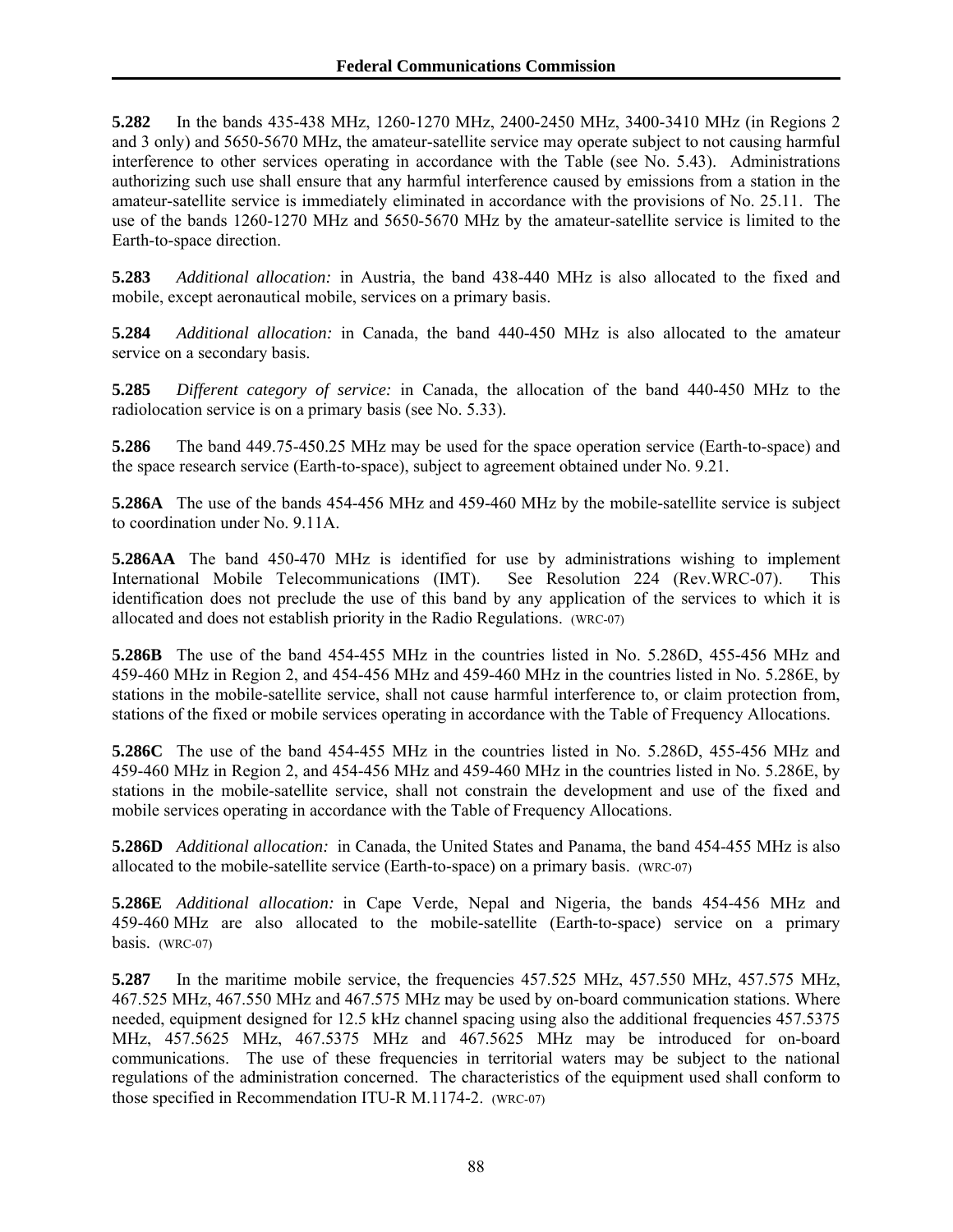**5.288** In the territorial waters of the United States and the Philippines, the preferred frequencies for use by on-board communication stations shall be 457.525 MHz, 457.550 MHz, 457.575 MHz and 457.600 MHz paired, respectively, with 467.750 MHz, 467.775 MHz, 467.800 MHz and 467.825 MHz. The characteristics of the equipment used shall conform to those specified in Recommendation ITU-R M.1174-2. (WRC-07) (FCC)

**5.289** Earth exploration-satellite service applications, other than the meteorological-satellite service, may also be used in the bands 460-470 MHz and 1690-1710 MHz for space-to-Earth transmissions subject to not causing harmful interference to stations operating in accordance with the Table.

**5.290** *Different category of service:* in Afghanistan, Azerbaijan, Belarus, China, the Russian Federation, Japan, Mongolia, Kyrgyzstan, Slovakia, Tajikistan, Turkmenistan and Ukraine, the allocation of the band 460-470 MHz to the meteorological-satellite service (space-to-Earth) is on a primary basis (see No. 5.33), subject to agreement obtained under No. 9.21. (WRC-07)

**5.291** *Additional allocation:* in China, the band 470-485 MHz is also allocated to the space research (space-to-Earth) and the space operation (space-to-Earth) services on a primary basis subject to agreement obtained under No. 9.21 and subject to not causing harmful interference to existing and planned broadcasting stations.

**5.291A** *Additional allocation:* in Germany, Austria, Denmark, Estonia, Finland, Liechtenstein, Norway, Netherlands, the Czech Rep. and Switzerland, the band 470-494 MHz is also allocated to the radiolocation service on a secondary basis. This use is limited to the operation of wind profiler radars in accordance with Resolution 217 (WRC-97).

**5.292** *Different category of service:* in Mexico, the allocation of the band 470-512 MHz to the fixed and mobile services, and in Argentina, Uruguay and Venezuela to the mobile service, is on a primary basis (see No. 5.33), subject to agreement obtained under No. 9.21. (WRC-07)

**5.293** *Different category of service:* in Canada, Chile, Colombia, Cuba, the United States, Guyana, Honduras, Jamaica, Mexico, Panama and Peru, the allocation of the bands 470-512 MHz and 614-806 MHz to the fixed service is on a primary basis (see No. 5.33), subject to agreement obtained under No. 9.21. In Canada, Chile, Colombia, Cuba, the United States, Guyana, Honduras, Jamaica, Mexico, Panama and Peru, the allocation of the bands 470-512 MHz and 614-698 MHz to the mobile service is on a primary basis (see No. 5.33), subject to agreement obtained under No. 9.21. In Argentina and Ecuador, the allocation of the band 470-512 MHz to the fixed and mobile services is on a primary basis (see No. 5.33), subject to agreement obtained under No. 9.21. (WRC-07)

**5.294** *Additional allocation:* in Saudi Arabia, Burundi, Cameroon, Côte d'Ivoire, Egypt, Ethiopia, Israel, the Libyan Arab Jamahiriya, Kenya, Malawi, the Syrian Arab Republic, Sudan, Chad and Yemen, the band 470-582 MHz is also allocated to the fixed service on a secondary basis. (WRC-07)

**5.296** *Additional allocation:* in Germany, Saudi Arabia, Austria, Belgium, Côte d'Ivoire, Denmark, Egypt, Spain, Finland, France, Ireland, Israel, Italy, the Libyan Arab Jamahiriya, Jordan, Lithuania, Malta, Morocco, Monaco, Norway, Oman, the Netherlands, Portugal, the Syrian Arab Republic, the United Kingdom, Sweden, Switzerland, Swaziland and Tunisia, the band 470-790 MHz is also allocated on a secondary basis to the land mobile service, intended for applications ancillary to broadcasting. Stations of the land mobile service in the countries listed in this footnote shall not cause harmful interference to existing or planned stations operating in accordance with the Table in countries other than those listed in this footnote. (WRC-07)

**5.297** *Additional allocation:* in Canada, Costa Rica, Cuba, El Salvador, the United States, Guatemala, Guyana, Honduras, Jamaica and Mexico, the band 512-608 MHz is also allocated to the fixed and mobile services on a primary basis, subject to agreement obtained under No. 9.21. (WRC-07)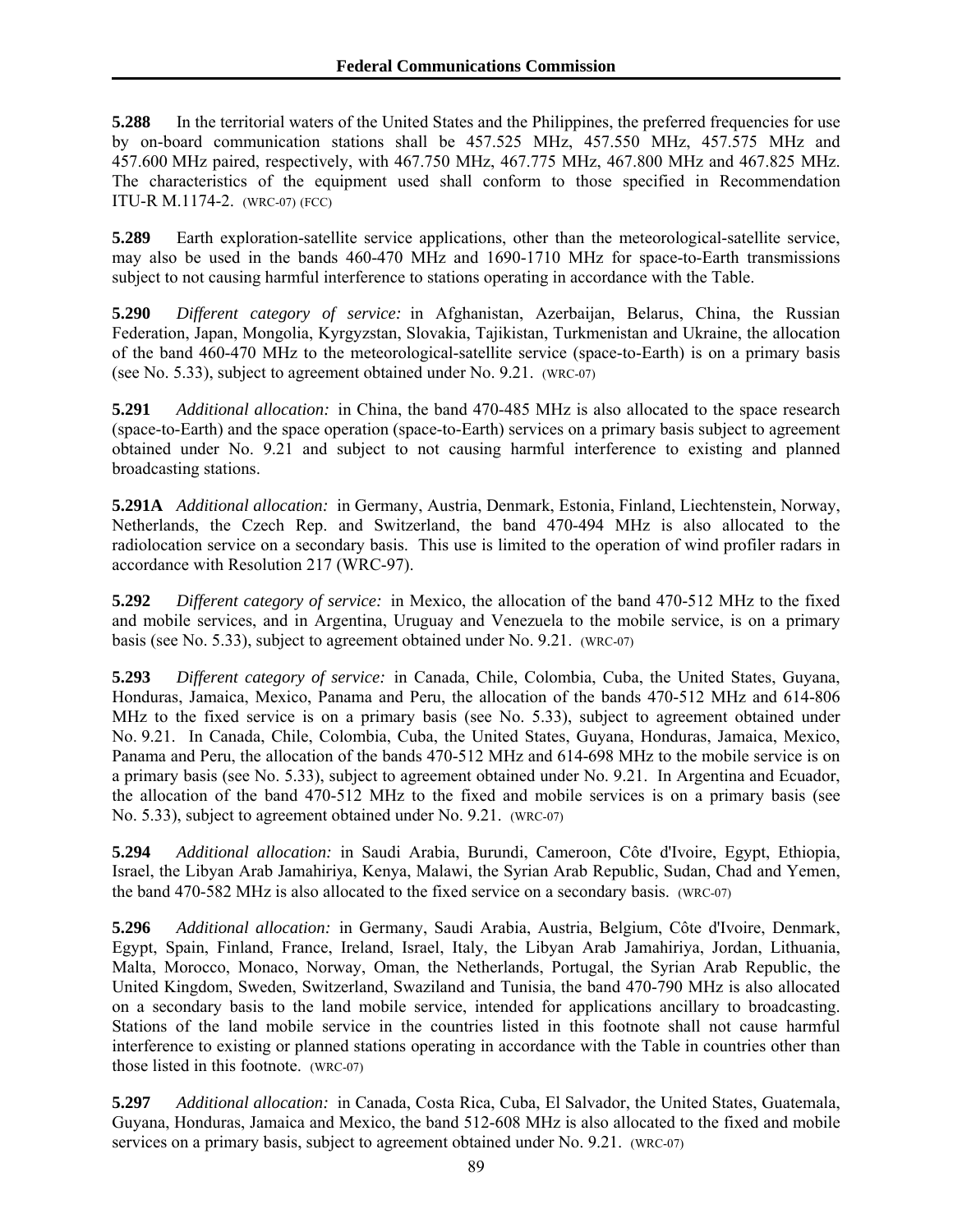**5.298** *Additional allocation:* in India, the band 549.75-550.25 MHz is also allocated to the space operation service (space-to-Earth) on a secondary basis.

**5.300** *Additional allocation:* in Saudi Arabia, Egypt, Israel, the Libyan Arab Jamahiriya, Jordan, Oman, the Syrian Arab Republic and Sudan, the band 582-790 MHz is also allocated to the fixed and mobile, except aeronautical mobile, services on a secondary basis. (WRC-07)

**5.302** *Additional allocation:* in the United Kingdom, the band 590-598 MHz is also allocated to the aeronautical radionavigation service on a primary basis. All new assignments to stations in the aeronautical radionavigation service, including those transferred from the adjacent bands, shall be subject to coordination with the Administrations of the following countries: Germany, Belgium, Denmark, Spain, France, Ireland, Luxembourg, Morocco, Norway and the Netherlands.

**5.304** *Additional allocation:* in the African Broadcasting Area (see Nos. 5.10 to 5.13), the band 606-614 MHz is also allocated to the radio astronomy service on a primary basis.

**5.305** *Additional allocation:* in China, the band 606-614 MHz is also allocated to the radio astronomy service on a primary basis.

**5.306** *Additional allocation:* in Region 1, except in the African Broadcasting Area (see Nos. 5.10 to 5.13), and in Region 3, the band 608-614 MHz is also allocated to the radio astronomy service on a secondary basis.

**5.307** *Additional allocation:* in India, the band 608-614 MHz is also allocated to the radio astronomy service on a primary basis.

**5.309** *Different category of service*: in Costa Rica, El Salvador and Honduras, the allocation of the band 614-806 MHz to the fixed service is on a primary basis (see No. 5.33), subject to agreement obtained under No. 9.21.

**5.311A** For the frequency band 620-790 MHz, see also Resolution 549 (WRC-07). (WRC-07)

**5.312** *Additional allocation*: in Armenia, Azerbaijan, Belarus, Bulgaria, the Russian Federation, Georgia, Hungary, Kazakhstan, Moldova, Mongolia, Uzbekistan, Poland, Kyrgyzstan, Slovakia, the Czech Rep., Romania, Tajikistan, Turkmenistan and Ukraine, the band 645-862 MHz is also allocated to the aeronautical radionavigation service on a primary basis.

**5.313A** The band, or portions of the band 698-790 MHz, in Bangladesh, China, Korea (Rep. of), India, Japan, New Zealand, Papua New Guinea, Philippines and Singapore are identified for use by these administrations wishing to implement International Mobile Telecommunications (IMT). This identification does not preclude the use of these bands by any application of the services to which they are allocated and does not establish priority in the Radio Regulations. In China, the use of IMT in this band will not start until 2015. (WRC-07)

**5.313B** *Different category of service:* in Brazil, the allocation of the band 698-806 MHz to the mobile service is on a secondary basis (see No. 5.32). (WRC-07)

**5.314** *Additional allocation*: in Austria, Italy, Moldova, Uzbekistan, Kyrgyzstan, the United Kingdom and Swaziland, the band 790-862 MHz is also allocated to the land mobile service on a secondary basis. (WRC-07)

**5.315** *Alternative allocation*: in Greece, Italy and Tunisia, the band 790-838 MHz is allocated to the broadcasting service on a primary basis.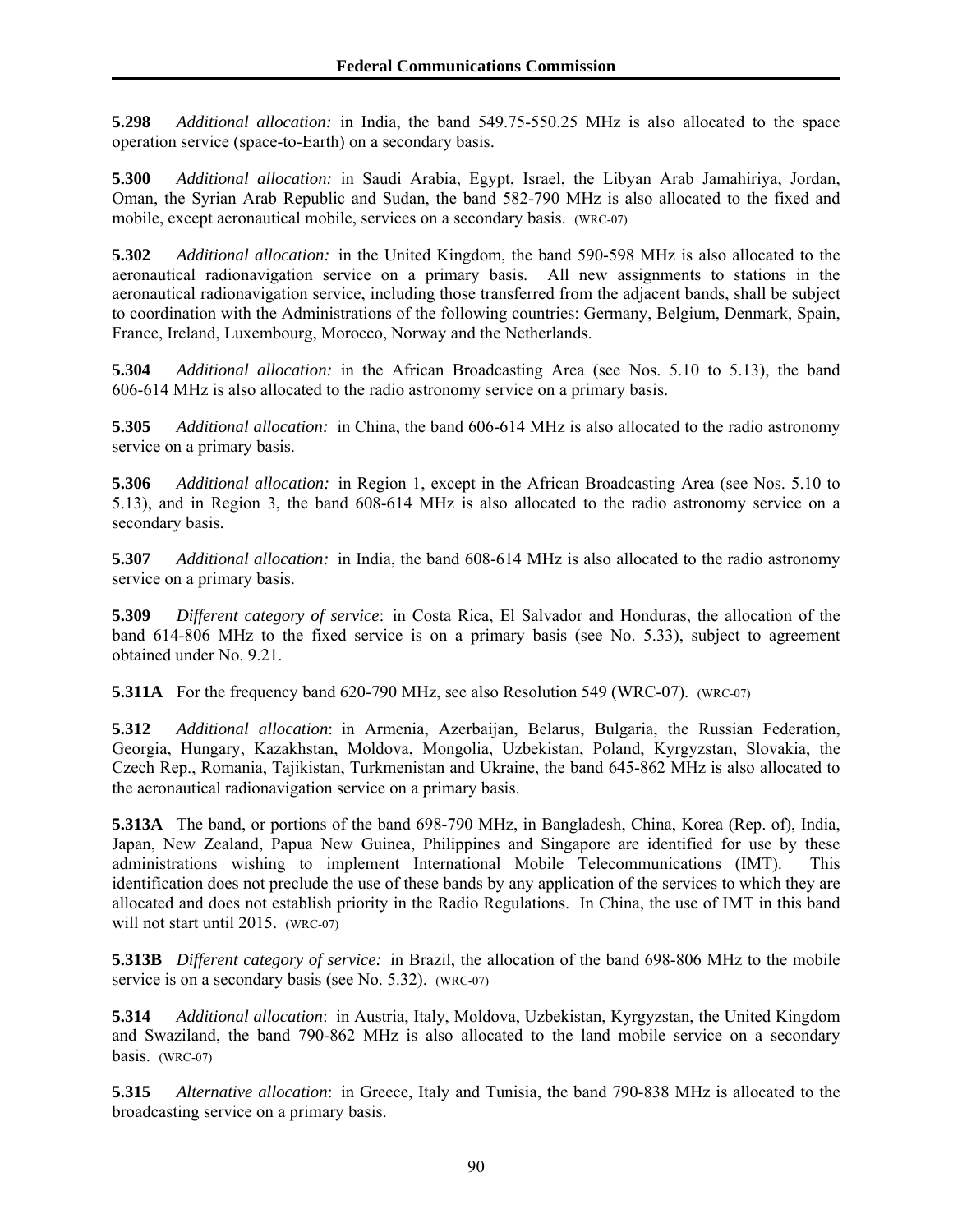**5.316** *Additional allocation:* in Germany, Saudi Arabia, Bosnia and Herzegovina, Burkina Faso, Cameroon, Côte d'Ivoire, Croatia, Denmark, Egypt, Finland, Greece, Israel, the Libyan Arab Jamahiriya, Jordan, Kenya, The Former Yugoslav Republic of Macedonia, Liechtenstein, Mali, Monaco, Montenegro, Norway, the Netherlands, Portugal, the United Kingdom, the Syrian Arab Republic, Serbia, Sweden and Switzerland, the band 790-830 MHz, and in these same countries and in Spain, France, Gabon and Malta, the band 830-862 MHz, are also allocated to the mobile, except aeronautical mobile, service on a primary basis. However, stations of the mobile service in the countries mentioned in connection with each band referred to in this footnote shall not cause harmful interference to, or claim protection from, stations of services operating in accordance with the Table in countries other than those mentioned in connection with the band. This allocation is effective until 16 June 2015. (WRC-07)

**5.316A** *Additional allocation:* in Spain, France, Gabon and Malta, the band 790-830 MHz, in Angola, Bahrain, Benin, Botswana, Congo (Rep. of the), French overseas departments and communities of Region 1, Gambia, Ghana, Guinea, Kuwait, Lesotho, Lebanon, Malawi, Morocco, Mauritania, Mozambique, Namibia, Niger, Oman, Uganda, Poland, Qatar, Rwanda, Senegal, Sudan, South Africa, Swaziland, Tanzania, Chad, Togo, Yemen, Zambia and Zimbabwe, the band 790-862 MHz, in Georgia, the band 806-862 MHz, and in Lithuania, the band 830-862 MHz is also allocated to the mobile, except aeronautical mobile, service on a primary basis subject to the agreement by the administrations concerned obtained under No. 9.21 and under the GE06 Agreement, as appropriate, including those administrations mentioned in No. 5.312 where appropriate. However, stations of the mobile service in the countries mentioned in connection with each band referred to in this footnote shall not cause unacceptable interference to, nor claim protection from, stations of services operating in accordance with the Table in countries other than those mentioned in connection with the band. Frequency assignments to the mobile service under this allocation in Lithuania and Poland shall not be used without the agreement of the Russian Federation and Belarus. This allocation is effective until 16 June 2015. (WRC-07)

**5.316B** In Region 1, the allocation to the mobile, except aeronautical mobile, service on a primary basis in the frequency band 790-862 MHz shall come into effect from 17 June 2015 and shall be subject to agreement obtained under No. 9.21 with respect to the aeronautical radionavigation service in countries mentioned in No. 5.312. For countries party to the GE06 Agreement, the use of stations of the mobile service is also subject to the successful application of the procedures of that Agreement. Resolutions 224 (Rev.WRC-07) and 749 (WRC-07) shall apply. (WRC-07)

**5.317** *Additional allocation*: in Region 2 (except Brazil and the United States), the band 806-890 MHz is also allocated to the mobile-satellite service on a primary basis, subject to agreement obtained under No. 9.21. The use of this service is intended for operation within national boundaries.

**5.317A** Those parts of the band 698-960 MHz in Region 2 and the band 790-960 MHz in Regions 1 and 3 which are allocated to the mobile service on a primary basis are identified for use by administrations wishing to implement International Mobile Telecommunications (IMT). See Resolutions 224 (Rev.WRC-07) and 749 (WRC-07). This identification does not preclude the use of these bands by any application of the services to which they are allocated and does not establish priority in the Radio Regulations. (WRC-07)

**5.318** *Additional allocation*: in Canada, the United States and Mexico, the bands 849-851 MHz and 894-896 MHz are also allocated to the aeronautical mobile service on a primary basis, for public correspondence with aircraft. The use of the band 849-851 MHz is limited to transmissions from aeronautical stations and the use of the band 894-896 MHz is limited to transmissions from aircraft stations.

**5.319** *Additional allocation*: in Belarus, the Russian Federation and Ukraine, the bands 806-840 MHz (Earth-to-space) and 856-890 MHz (space-to-Earth) are also allocated to the mobile-satellite, except aeronautical mobile-satellite (R), service. The use of these bands by this service shall not cause harmful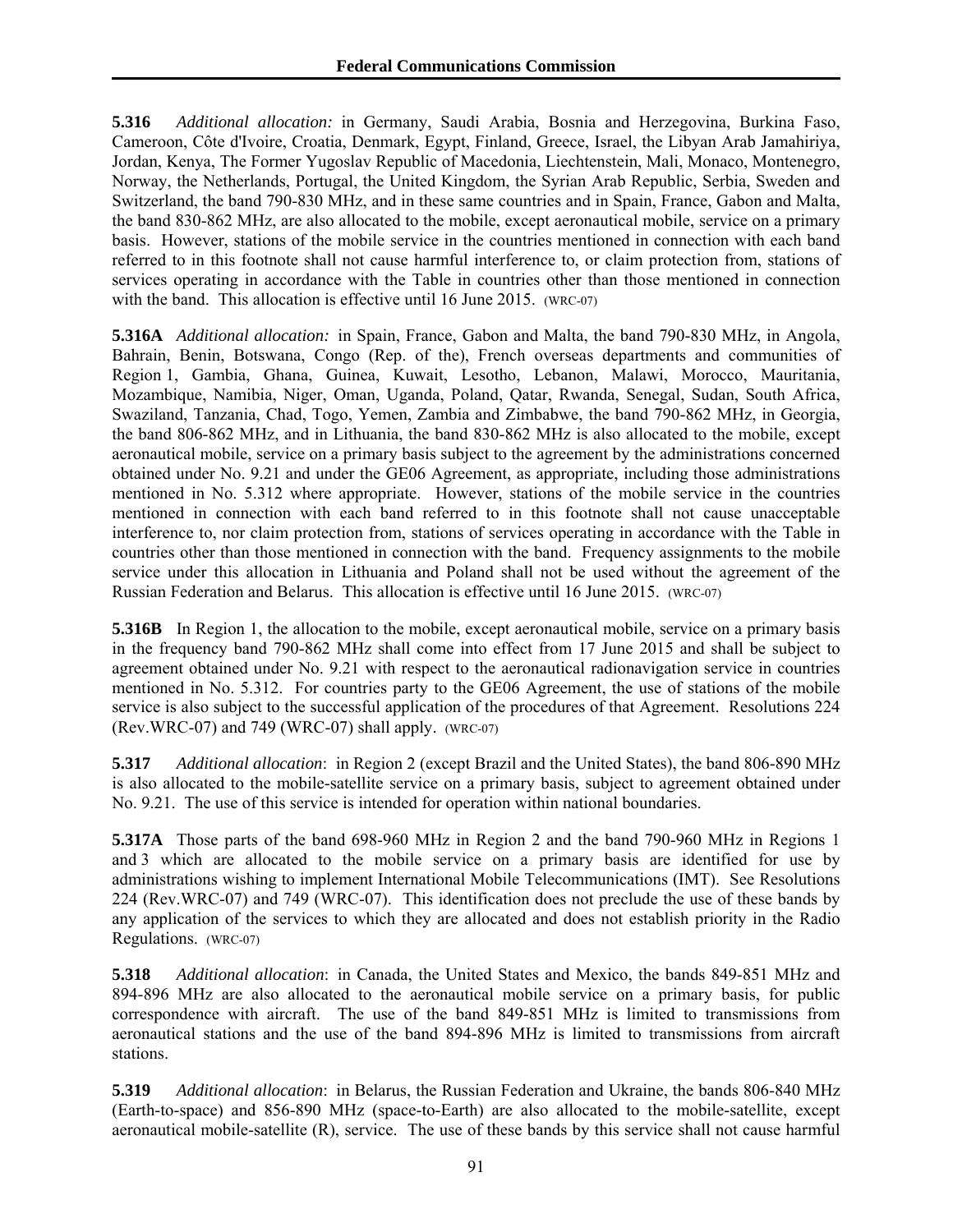interference to, or claim protection from, services in other countries operating in accordance with the Table of Frequency Allocations and is subject to special agreements between the administrations concerned.

**5.320** *Additional allocation*: in Region 3, the bands 806-890 MHz and 942-960 MHz are also allocated to the mobile-satellite, except aeronautical mobile-satellite (R), service on a primary basis, subject to agreement obtained under No. 9.21. The use of this service is limited to operation within national boundaries. In seeking such agreement, appropriate protection shall be afforded to services operating in accordance with the Table, to ensure that no harmful interference is caused to such services.

**5.322** In Region 1, in the band 862-960 MHz, stations of the broadcasting service shall be operated only in the African Broadcasting Area (see Nos. 5.10 to 5.13) excluding Algeria, Egypt, Spain, the Libyan Arab Jamahiriya, Morocco, Namibia, Nigeria, South Africa, Tanzania, Zimbabwe and Zambia, subject to agreement obtained under No. 9.21.

**5.323** *Additional allocation:* in Armenia, Azerbaijan, Belarus, Bulgaria, the Russian Federation, Hungary, Kazakhstan, Moldova, Uzbekistan, Poland, Kyrgyzstan, Romania, Tajikistan, Turkmenistan and Ukraine, the band 862-960 MHz is also allocated to the aeronautical radionavigation service on a primary basis. Such use is subject to agreement obtained under No. 9.21 with administrations concerned and limited to ground-based radiobeacons in operation on 27 October 1997 until the end of their lifetime. (WRC-07)

**5.325** *Different category of service*: in the United States, the allocation of the band 890-942 MHz to the radiolocation service is on a primary basis (see No. 5.33), subject to agreement obtained under No. 9.21.

**5.325A** *Different category of service:* in Cuba, the allocation of the band 902-915 MHz to the land mobile service is on a primary basis.

**5.326** *Different category of service*: in Chile, the band 903-905 MHz is allocated to the mobile, except aeronautical mobile, service on a primary basis, subject to agreement obtained under No. 9.21.

**5.327** *Different category of service*: in Australia, the allocation of the band 915-928 MHz to the radiolocation service is on a primary basis (see No. 5.33).

**5.327A** The use of the band 960-1164 MHz by the aeronautical mobile (R) service is limited to systems that operate in accordance with recognized international aeronautical standards. Such use shall be in accordance with Resolution 417 (WRC-07). (WRC-07)

**5.328** The use of the band 960-1215 MHz by the aeronautical radionavigation service is reserved on a worldwide basis for the operation and development of airborne electronic aids to air navigation and any directly associated ground-based facilities.

**5.328A** Stations in the radionavigation-satellite service in the band 1164-1215 MHz shall operate in accordance with the provisions of Resolution 609 (Rev.WRC-07) and shall not claim protection from stations in the aeronautical radionavigation service in the band 960-1215 MHz. No. 5.43A does not apply. The provisions of No. 21.18 shall apply. (WRC-07)

**5.328B** The use of the bands 1164-1300 MHz, 1559-1610 MHz and 5010-5030 MHz by systems and networks in the radionavigation-satellite service for which complete coordination or notification information, as appropriate, is received by the Radiocommunication Bureau after 1 January 2005 is subject to the application of the provisions of Nos. 9.12, 9.12A and 9.13. Resolution 610 (WRC-03) shall also apply; however, in the case of radionavigation-satellite service (space-to-space) networks and systems, Resolution 610 (WRC-03) shall only apply to transmitting space stations. In accordance with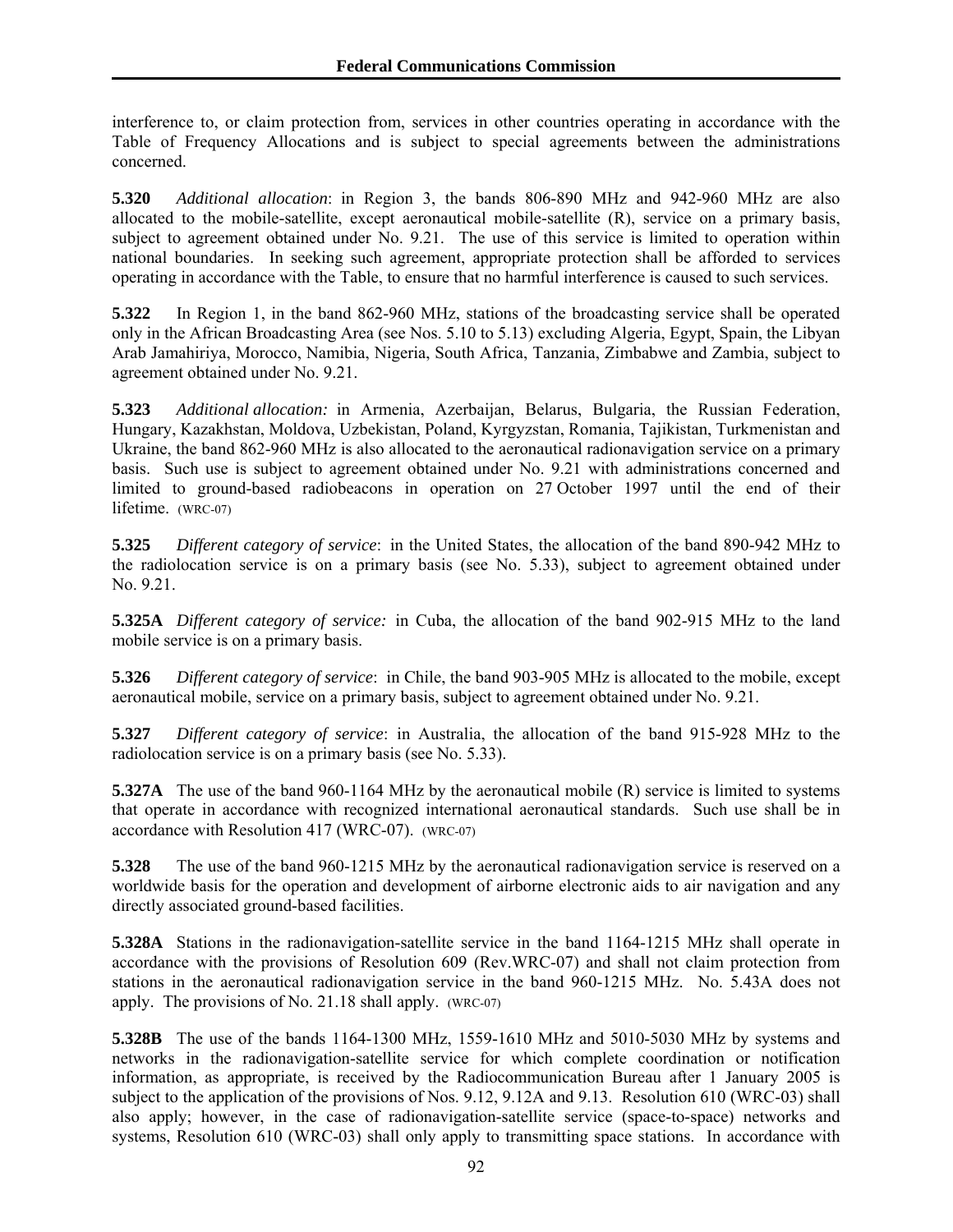No. 5.329A, for systems and networks in the radionavigation-satellite service (space-to-space) in the bands 1215-1300 MHz and 1559-1610 MHz, the provisions of Nos. 9.7, 9.12, 9.12A and 9.13 shall only apply with respect to other systems and networks in the radionavigation-satellite service (space-tospace). (WRC-07)

**5.329** Use of the radionavigation-satellite service in the band 1215-1300 MHz shall be subject to the condition that no harmful interference is caused to, and no protection is claimed from, the radionavigation service authorized under No. 5.331. Furthermore, the use of the radionavigation-satellite service in the band 1215-1300 MHz shall be subject to the condition that no harmful interference is caused to the radiolocation service. No. 5.43 shall not apply in respect of the radiolocation service. Resolution 608 (WRC-03) shall apply.

**5.329A** Use of systems in the radionavigation-satellite service (space-to-space) operating in the bands 1215-1300 MHz and 1559-1610 MHz is not intended to provide safety service applications, and shall not impose any additional constraints on radionavigation-satellite service (space-to-Earth) systems or on other services operating in accordance with the Table of Frequency Allocations. (WRC-07)

**5.330** *Additional allocation:* in Angola, Saudi Arabia, Bahrain, Bangladesh, Cameroon, China, the United Arab Emirates, Eritrea, Ethiopia, Guyana, India, Indonesia, Iran (Islamic Republic of), Iraq, Israel, the Libyan Arab Jamahiriya, Japan, Jordan, Kuwait, Lebanon, Mozambique, Nepal, Pakistan, the Philippines, Qatar, the Syrian Arab Republic, Somalia, Sudan, Chad, Togo and Yemen, the band 1215-1300 MHz is also allocated to the fixed and mobile services on a primary basis.

**5.331** *Additional allocation:* in Algeria, Germany, Saudi Arabia, Australia, Austria, Bahrain, Belarus, Belgium, Benin, Bosnia and Herzegovina, Brazil, Burkina Faso, Burundi, Cameroon, China, Korea (Rep. of), Croatia, Denmark, Egypt, the United Arab Emirates, Estonia, the Russian Federation, Finland, France, Ghana, Greece, Guinea, Equatorial Guinea, Hungary, India, Indonesia, Iran (Islamic Republic of), Iraq, Ireland, Israel, Jordan, Kenya, Kuwait, The Former Yugoslav Republic of Macedonia, Lesotho, Latvia, Lebanon, Liechtenstein, Lithuania, Luxembourg, Madagascar, Mali, Mauritania, Montenegro, Nigeria, Norway, Oman, the Netherlands, Poland, Portugal, Qatar, the Syrian Arab Republic, Dem. People's Rep. of Korea, Slovakia, the United Kingdom, Serbia, Slovenia, Somalia, Sudan, Sri Lanka, South Africa, Sweden, Switzerland, Thailand, Togo, Turkey, Venezuela and Viet Nam, the band 1215-1300 MHz is also allocated to the radionavigation service on a primary basis. In Canada and the United States, the band 1240-1300 MHz is also allocated to the radionavigation service, and use of the radionavigation service shall be limited to the aeronautical radionavigation service. (WRC-07)

**5.332** In the band 1215-1260 MHz, active spaceborne sensors in the Earth exploration-satellite and space research services shall not cause harmful interference to, claim protection from, or otherwise impose constraints on operation or development of the radiolocation service, the radionavigation-satellite service and other services allocated on a primary basis.

**5.334** *Additional allocation:* in Canada and the United States, the band 1350-1370 MHz is also allocated to the aeronautical radionavigation service on a primary basis.

**5.335** In Canada and the United States in the band 1240-1300 MHz, active spaceborne sensors in the Earth exploration-satellite and space research services shall not cause interference to, claim protection from, or otherwise impose constraints on operation or development of the aeronautical radionavigation service. (FCC)

**5.335A** In the band 1260-1300 MHz, active spaceborne sensors in the Earth exploration-satellite and space research services shall not cause harmful interference to, claim protection from, or otherwise impose constraints on operation or development of the radiolocation service and other services allocated by footnotes on a primary basis.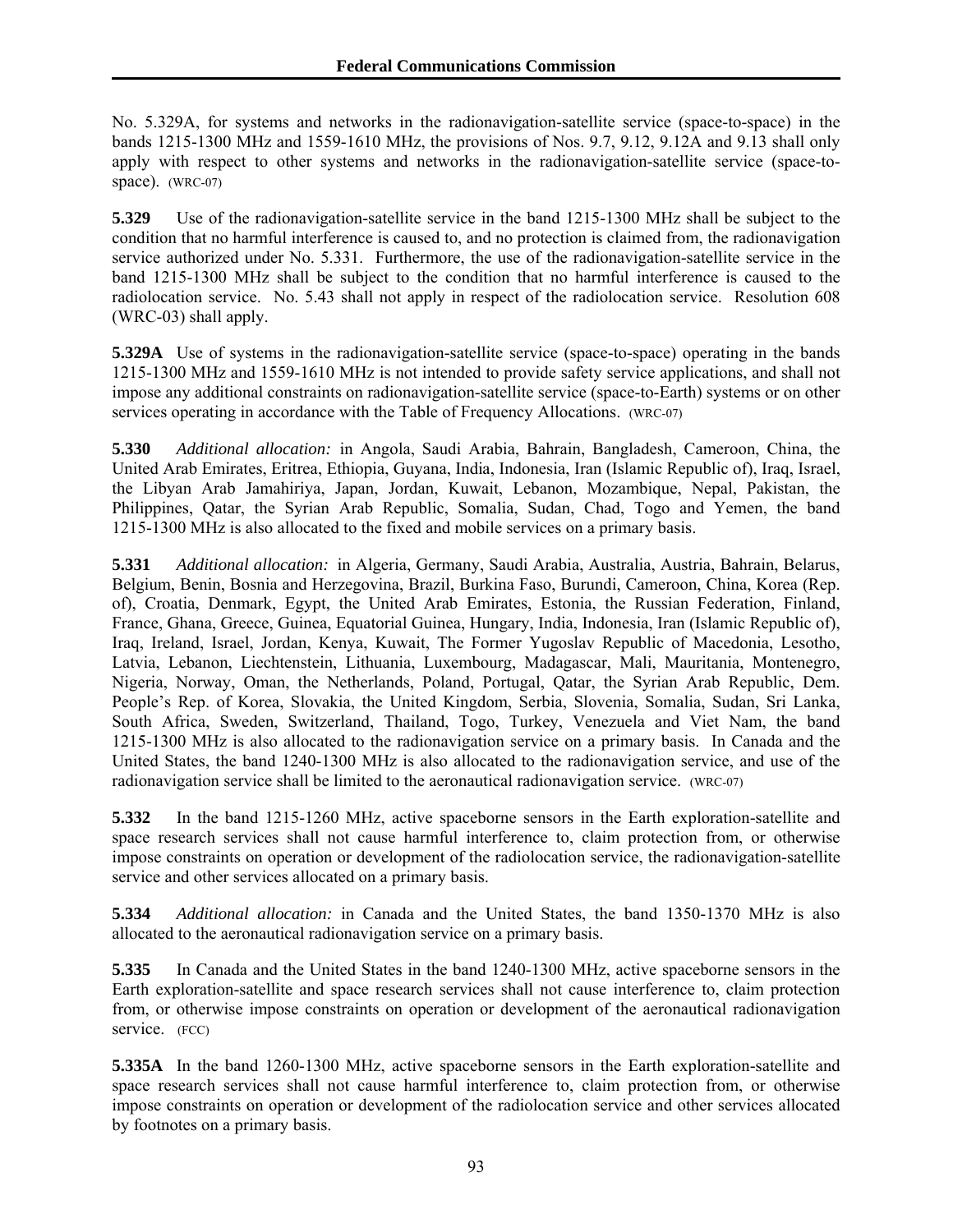**5.337** The use of the bands 1300-1350 MHz, 2700-2900 MHz and 9000-9200 MHz by the aeronautical radionavigation service is restricted to ground-based radars and to associated airborne transponders which transmit only on frequencies in these bands and only when actuated by radars operating in the same band.

**5.337A** The use of the band 1300-1350 MHz by earth stations in the radionavigation-satellite service and by stations in the radiolocation service shall not cause harmful interference to, nor constrain the operation and development of, the aeronautical-radionavigation service.

**5.338** In Mongolia, Kyrgyzstan, Slovakia, the Czech Rep. and Turkmenistan, existing installations of the radionavigation service may continue to operate in the band 1350-1400 MHz. (WRC-07)

**5.338A** In the bands 1350-1400 MHz, 1427-1452 MHz, 22.55-23.55 GHz, 30-31.3 GHz, 49.7-50.2 GHz, 50.4-50.9 GHz and 51.4-52.6 GHz, Resolution 750 (WRC-07) applies. (WRC-07)

**5.339** The bands 1370-1400 MHz, 2640-2655 MHz, 4950-4990 MHz and 15.20-15.35 GHz are also allocated to the space research (passive) and Earth exploration-satellite (passive) services on a secondary basis.

**5.340** All emissions are prohibited in the following bands:

1400-1427 MHz, 2690-2700 MHz, except those provided for by No. 5.422, 10.68-10.7 GHz, except those provided for by No. 5.483, 15.35-15.4 GHz, except those provided for by No. 5.511, 23.6-24 GHz, 31.3-31.5 GHz, 31.5-31.8 GHz, in Region 2, 48.94-49.04 GHz, from airborne stations  $50.2 - 50.4$  GHz<sup>2</sup>, 52.6-54.25 GHz, 86-92 GHz, 100-102 GHz, 109.5-111.8 GHz, 114.25-116 GHz, 148.5-151.5 GHz, 164-167 GHz, 182-185 GHz, 190-191.8 GHz, 200-209 GHz, 226-231.5 GHz, 250-252 GHz.

 $\overline{a}$ 

**5.341** In the bands 1400-1727 MHz, 101-120 GHz and 197-220 GHz, passive research is being conducted by some countries in a programme for the search for intentional emissions of extraterrestrial origin.

 $2^{2}$  5.340.1 The allocation to the Earth exploration-satellite service (passive) and the space research service (passive) in the band 50.2-50.4 GHz should not impose undue constraints on the use of the adjacent bands by the primary allocated services in those bands.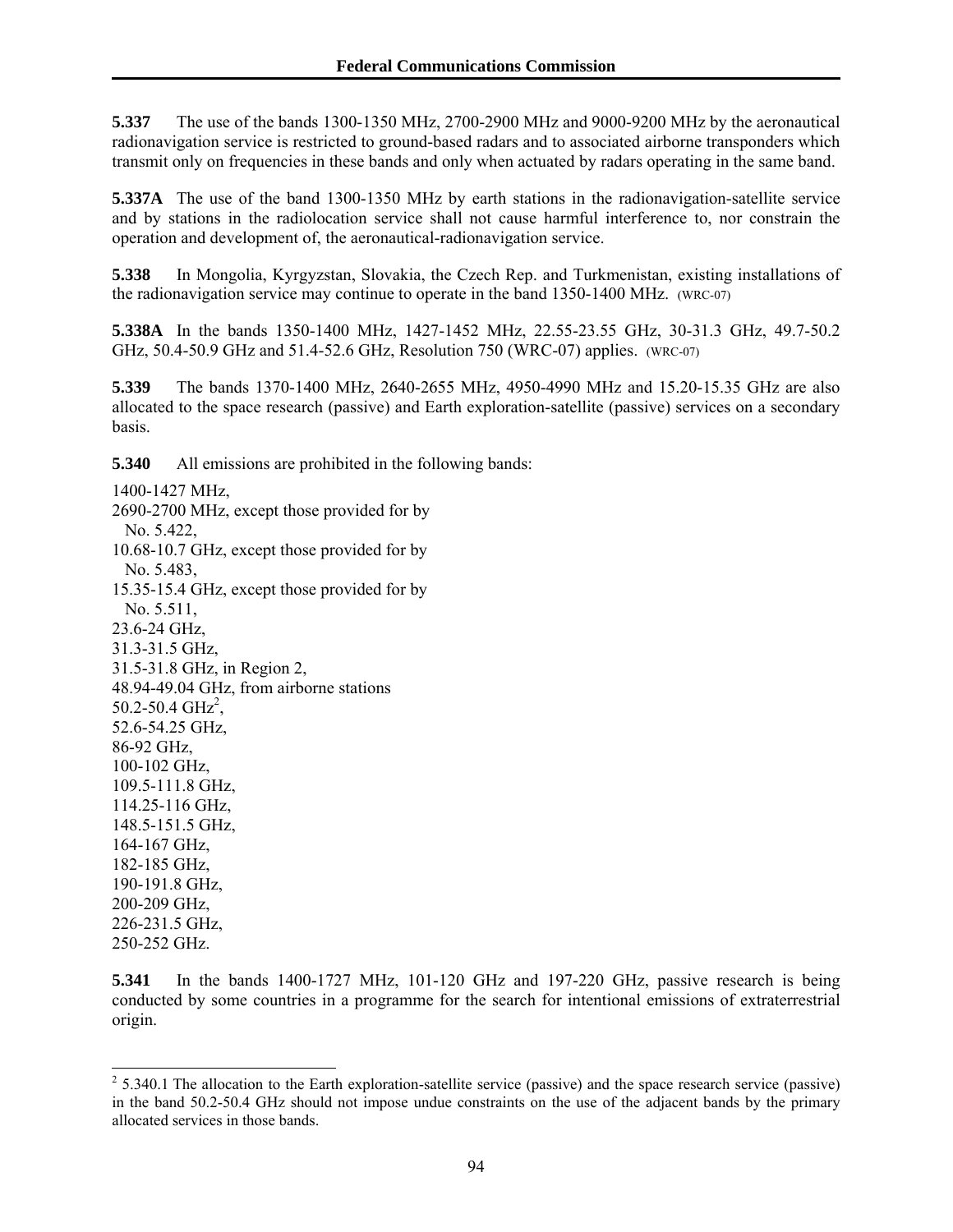**5.342** *Additional allocation:* in Armenia, Azerbaijan, Belarus, Bulgaria, the Russian Federation, Uzbekistan, Kyrgystan and Ukraine, the band 1429-1535 MHz is also allocated to the aeronautical mobile service on a primary basis exclusively for the purposes of aeronautical telemetry within the national territory. As of 1 April 2007, the use of the band 1452-1492 MHz is subject to agreement between the administrations concerned.

**5.343** In Region 2, the use of the band 1435-1535 MHz by the aeronautical mobile service for telemetry has priority over other uses by the mobile service.

**5.344** *Alternative allocation:* in the United States, the band 1452-1525 MHz is allocated to the fixed and mobile services on a primary basis (see also No. 5.343).

**5.345** Use of the band 1452-1492 MHz by the broadcasting-satellite service, and by the broadcasting service, is limited to digital audio broadcasting and is subject to the provisions of Resolution 528 (Rev.WRC-03). (FCC)

**5.348** The use of the band 1518-1525 MHz by the mobile-satellite service is subject to coordination under No. 9.11A. In the band 1518-1525 MHz stations in the mobile-satellite service shall not claim protection from the stations in the fixed service. No. 5.43A does not apply.

**5.348A** In the band 1518-1525 MHz, the coordination threshold in terms of the power flux-density levels at the surface of the Earth in application of No. 9.11A for space stations in the mobile-satellite (space-to-Earth) service, with respect to the land mobile service use for specialized mobile radios or used in conjunction with public switched telecommunication networks (PSTN) operating within the territory of Japan, shall be  $-150$  dB(W/m<sup>2</sup>) in any 4 kHz band for all angles of arrival, instead of those given in Table 5-2 of Appendix 5. In the band 1518-1525 MHz stations in the mobile-satellite service shall not claim protection from stations in the mobile service in the territory of Japan. No. 5.43A does not apply.

**5.348B** In the band 1518-1525 MHz, stations in the mobile-satellite service shall not claim protection from aeronautical mobile telemetry stations in the mobile service in the territory of the United States (see Nos. 5.343 and 5.344) and in the countries listed in No. 5.342. No. 5.43A does not apply.

**5.349** *Different category of service:* in Saudi Arabia, Azerbaijan, Bahrain, Cameroon, Egypt, France, Iran (Islamic Republic of), Iraq, Israel, Kazakhstan, Kuwait, The Former Yugoslav Republic of Macedonia, Lebanon, Morocco, Qatar, Syrian Arab Republic, Kyrgyzstan, Turkmenistan and Yemen, the allocation of the band 1525-1530 MHz to the mobile, except aeronautical mobile, service is on a primary basis (see No. 5.33). (WRC-07)

**5.350** *Additional allocation:* in Azerbaijan, Kyrgyzstan and Turkmenistan, the band 1525-1530 MHz is also allocated to the aeronautical mobile service on a primary basis.

**5.351** The bands 1525-1544 MHz, 1545-1559 MHz, 1626.5-1645.5 MHz and 1646.5-1660.5 MHz shall not be used for feeder links of any service. In exceptional circumstances, however, an earth station at a specified fixed point in any of the mobile-satellite services may be authorized by an administration to communicate via space stations using these bands.

**5.351A** For the use of the bands 1518-1544 MHz, 1545-1559 MHz, 1610-1645.5 MHz, 1646.5-1660.5 MHz, 1668-1675 MHz, 1980-2010 MHz, 2170-2200 MHz, 2483.5-2520 MHz and 2670-2690 MHz by the mobile-satellite service, see Resolutions 212 (Rev.WRC-07) and 225 (Rev.WRC-07). (WRC-07)

**5.352A** In the band 1525-1530 MHz, stations in the mobile-satellite service, except stations in the maritime mobile-satellite service, shall not cause harmful interference to, or claim protection from, stations of the fixed service in France and French overseas communities of Region 3, Algeria, Saudi Arabia, Egypt, Guinea, India, Israel, Italy, Jordan, Kuwait, Mali, Malta, Morocco, Mauritania, Nigeria,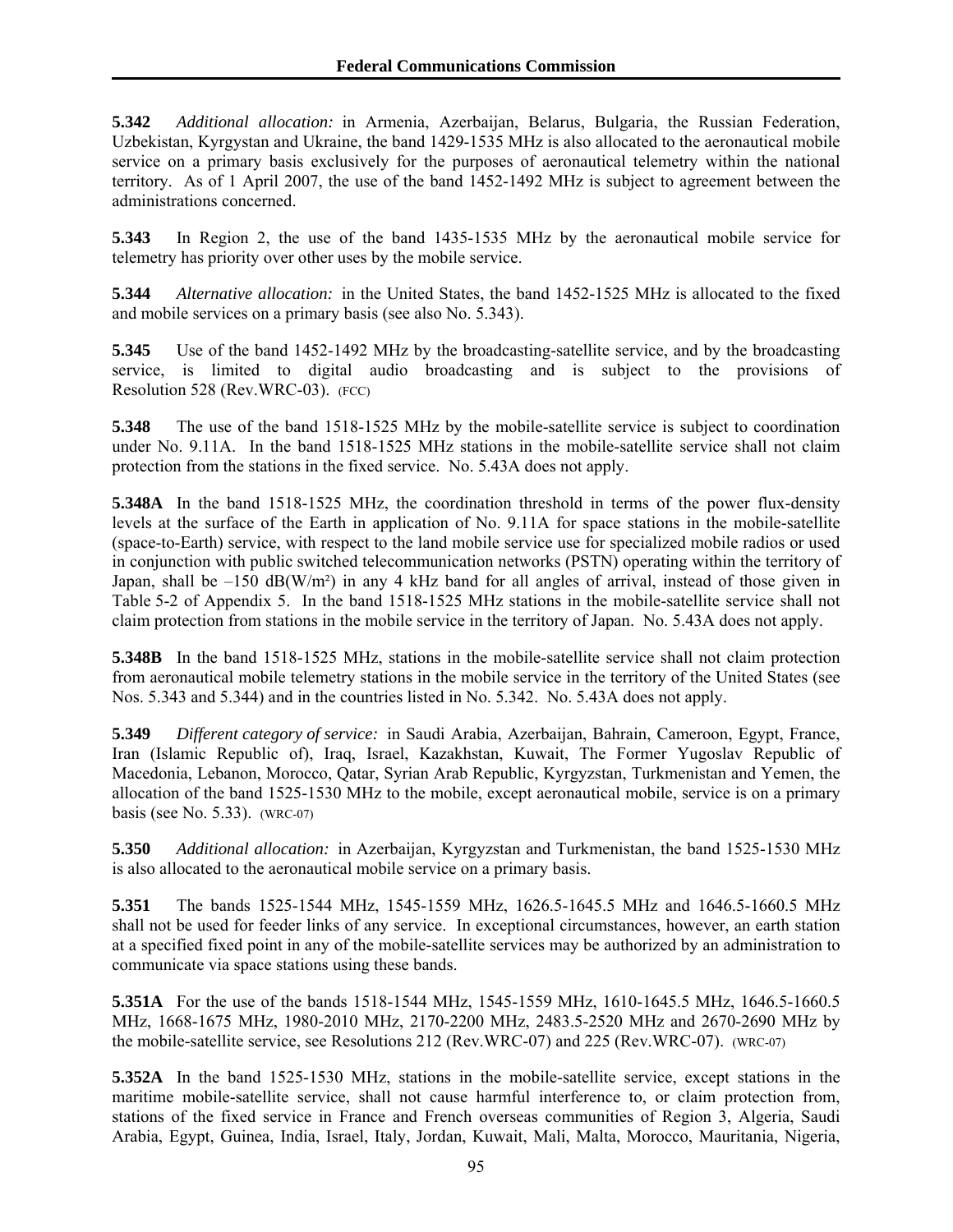Oman, Pakistan, the Philippines, Qatar, Syrian Arab Republic, Tanzania, Viet Nam and Yemen notified prior to 1 April 1998.

**5.353A** In applying the procedures of Section II of Article 9 to the mobile-satellite service in the bands 1530-1544 MHz and 1626.5-1645.5 MHz, priority shall be given to accommodating the spectrum requirements for distress, urgency and safety communications of the Global Maritime Distress and Safety System (GMDSS). Maritime mobile-satellite distress, urgency and safety communications shall have priority access and immediate availability over all other mobile satellite communications operating within a network. Mobile-satellite systems shall not cause unacceptable interference to, or claim protection from, distress, urgency and safety communications of the GMDSS. Account shall be taken of the priority of safety-related communications in the other mobile-satellite services. (The provisions of Resolution 222 (Rev.WRC-07) shall apply.) (FCC)

**5.354** The use of the bands 1525-1559 MHz and 1626.5-1660.5 MHz by the mobile-satellite services is subject to coordination under No. 9.11A.

**5.355** *Additional allocation:* in Bahrain, Bangladesh, Congo (Rep. of the), Egypt, Eritrea, Iraq, Israel, Kuwait, Lebanon, Malta, Qatar, Syrian Arab Republic, Somalia, Sudan, Chad, Togo and Yemen, the bands 1540-1559 MHz, 1610-1645.5 MHz and 1646.5-1660 MHz are also allocated to the fixed service on a secondary basis.

**5.356** The use of the band 1544-1545 MHz by the mobile-satellite service (space-to-Earth) is limited to distress and safety communications (see Article 31).

**5.357** Transmissions in the band 1545-1555 MHz from terrestrial aeronautical stations directly to aircraft stations, or between aircraft stations, in the aeronautical mobile (R) service are also authorized when such transmissions are used to extend or supplement the satellite-to-aircraft links.

**5.357A** In applying the procedures of Section II of Article 9 to the mobile-satellite service in the bands 1545-1555 MHz and 1646.5-1656.5 MHz, priority shall be given to accommodating the spectrum requirements of the aeronautical mobile-satellite (R) service providing transmission of messages with priority 1 to 6 in Article 44. Aeronautical mobile-satellite (R) service communications with priority 1 to 6 in Article 44 shall have priority access and immediate availability, by pre-emption if necessary, over all other mobile-satellite communications operating within a network. Mobile-satellite systems shall not cause unacceptable interference to, or claim protection from, aeronautical mobile-satellite (R) service communications with priority 1 to 6 in Article 44. Account shall be taken of the priority of safety-related communications in the other mobile-satellite services. (The provisions of Resolution 222 (Rev.WRC-07) shall apply.)  $(FCC)$ 

**5.359** *Additional allocation:* in Germany, Saudi Arabia, Armenia, Austria, Azerbaijan, Belarus, Benin, Bulgaria, Cameroon, Spain, the Russian Federation, France, Gabon, Georgia, Greece, Guinea, Guinea-Bissau, the Libyan Arab Jamahiriya, Jordan, Kazakhstan, Kuwait, Lebanon, Lithuania, Mauritania, Moldova, Uganda, Uzbekistan, Pakistan, Poland, the Syrian Arab Republic, Kyrgyzstan, the Dem. People's Rep. of Korea, Romania, Swaziland, Tajikistan, Tanzania, Tunisia, Turkmenistan and Ukraine, the bands 1550-1559 MHz, 1610-1645.5 MHz and 1646.5-1660 MHz are also allocated to the fixed service on a primary basis. Administrations are urged to make all practicable efforts to avoid the implementation of new fixed-service stations in these bands. (WRC-07)

**5.362A** In the United States, in the bands 1555-1559 MHz and 1656.5-1660.5 MHz, the aeronautical mobile-satellite (R) service shall have priority access and immediate availability, by pre-emption if necessary, over all other mobile-satellite communications operating within a network. Mobile-satellite systems shall not cause unacceptable interference to, or claim protection from, aeronautical mobilesatellite (R) service communications with priority 1 to 6 in Article 44. Account shall be taken of the priority of safety-related communications in the other mobile-satellite services.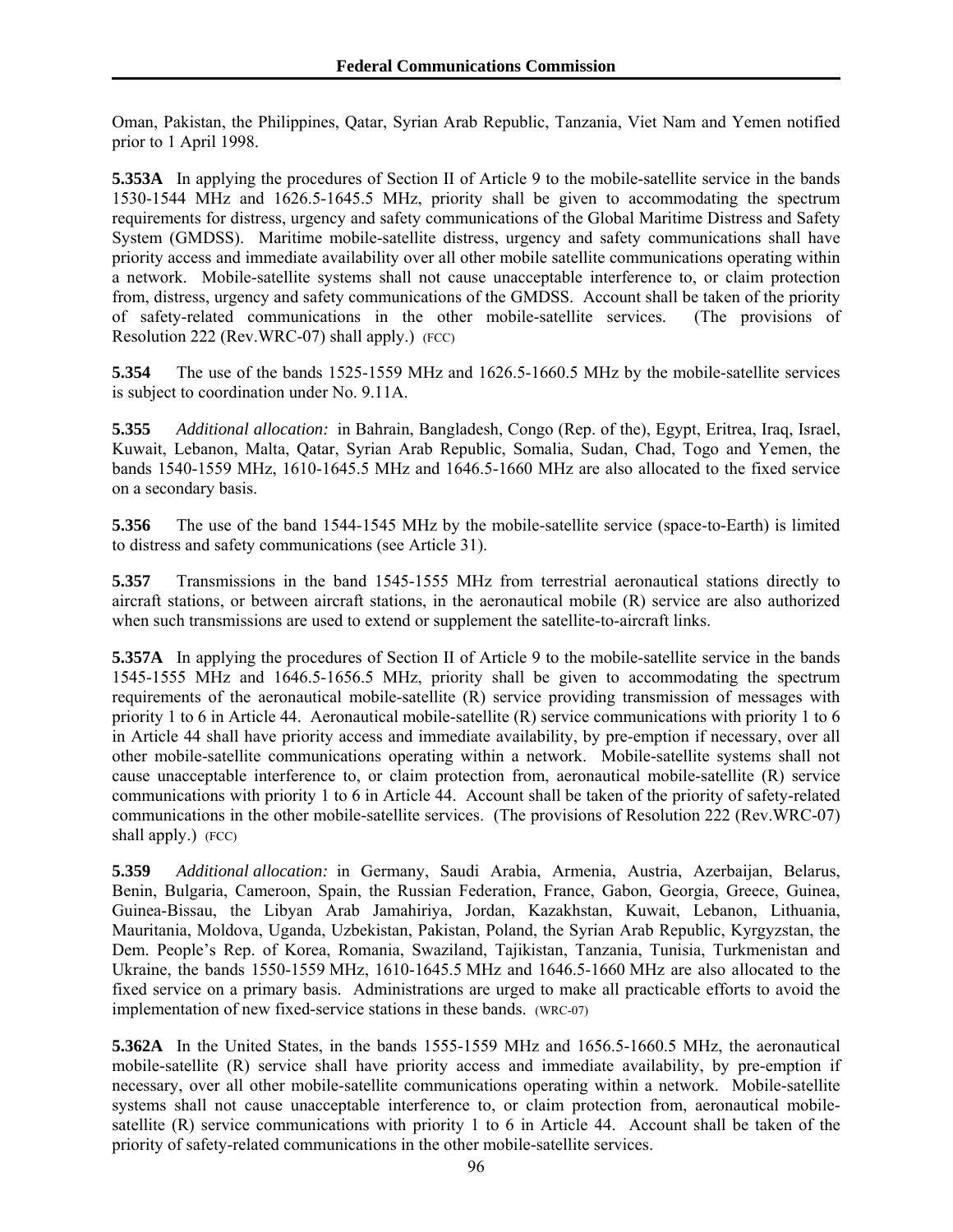**5.362B** *Additional allocation:* The band 1559-1610 MHz is also allocated to the fixed service on a primary basis until 1 January 2010 in Algeria, Saudi Arabia, Cameroon, Libyan Arab Jamahiriya, Jordan, Mali, Mauritania, Syrian Arab Republic and Tunisia. After this date, the fixed service may continue to operate on a secondary basis until 1 January 2015, at which time this allocation shall no longer be valid. The band 1559-1610 MHz is also allocated to the fixed service on a secondary basis in Algeria, Germany, Armenia, Azerbaijan, Belarus, Benin, Bulgaria, Spain, Russian Federation, France, Gabon, Georgia, Guinea, Guinea-Bissau, Kazakhstan, Lithuania, Moldova, Nigeria, Uganda, Uzbekistan, Pakistan, Poland, Kyrgyzstan, Dem. People's Rep. of Korea, Romania, Senegal, Swaziland, Tajikistan, Tanzania, Turkmenistan and Ukraine until 1 January 2015, at which time this allocation shall no longer be valid. Administrations are urged to take all practicable steps to protect the radionavigation-satellite service and the aeronautical radionavigation service and not authorize new frequency assignments to fixed-service systems in this band. (WRC-07)

**5.362C** *Additional allocation:* in Congo (Rep. of the), Egypt, Eritrea, Iraq, Israel, Jordan, Malta, Qatar, the Syrian Arab Republic, Somalia, Sudan, Chad, Togo and Yemen, the band 1559-1610 MHz is also allocated to the fixed service on a secondary basis until 1 January 2015, at which time this allocation shall no longer be valid. Administrations are urged to take all practicable steps to protect the radionavigationsatellite service and not authorize new frequency assignments to fixed-service systems in this band. (WRC-07)

**5.364** The use of the band 1610-1626.5 MHz by the mobile-satellite service (Earth-to-space) and by the radiodetermination-satellite service (Earth-to-space) is subject to coordination under No. 9.11A. A mobile earth station operating in either of the services in this band shall not produce a peak e.i.r.p. density in excess of -15 dB(W/4 kHz) in the part of the band used by systems operating in accordance with the provisions of No. 5.366 (to which No. 4.10 applies), unless otherwise agreed by the affected administrations. In the part of the band where such systems are not operating, the mean e.i.r.p. density of a mobile earth station shall not exceed –3 dB(W/4 kHz). Stations of the mobile-satellite service shall not claim protection from stations in the aeronautical radionavigation service, stations operating in accordance with the provisions of No. 5.366 and stations in the fixed service operating in accordance with the provisions of No. 5.359. Administrations responsible for the coordination of mobile-satellite networks shall make all practicable efforts to ensure protection of stations operating in accordance with the provisions of No. 5.366.

**5.365** The use of the band 1613.8-1626.5 MHz by the mobile-satellite service (space-to-Earth) is subject to coordination under No. 9.11A.

**5.366** The band 1610-1626.5 MHz is reserved on a worldwide basis for the use and development of airborne electronic aids to air navigation and any directly associated ground-based or satellite-borne facilities. Such satellite use is subject to agreement obtained under No. 9.21.

**5.367** *Additional allocation*: The bands 1610-1626.5 MHz and 5000-5150 MHz are also allocated to the aeronautical mobile-satellite (R) service on a primary basis, subject to agreement obtained under No. 9.21.

**5.368** With respect to the radiodetermination-satellite and mobile-satellite services the provisions of No. 4.10 do not apply in the band 1610-1626.5 MHz, with the exception of the aeronautical radionavigation-satellite service.

**5.369** *Different category of service:* in Angola, Australia, Burundi, China, Eritrea, Ethiopia, India, Iran (Islamic Republic of), Israel, the Libyan Arab Jamahiriya, Lebanon, Liberia, Madagascar, Mali, Pakistan, Papua New Guinea, Syrian Arab Republic, the Dem. Rep. of the Congo, Sudan, Swaziland, Togo and Zambia, the allocation of the band 1610-1626.5 MHz to the radiodetermination-satellite service (Earth-to-space) is on a primary basis (see No. 5.33), subject to agreement obtained under No. 9.21 from countries not listed in this provision.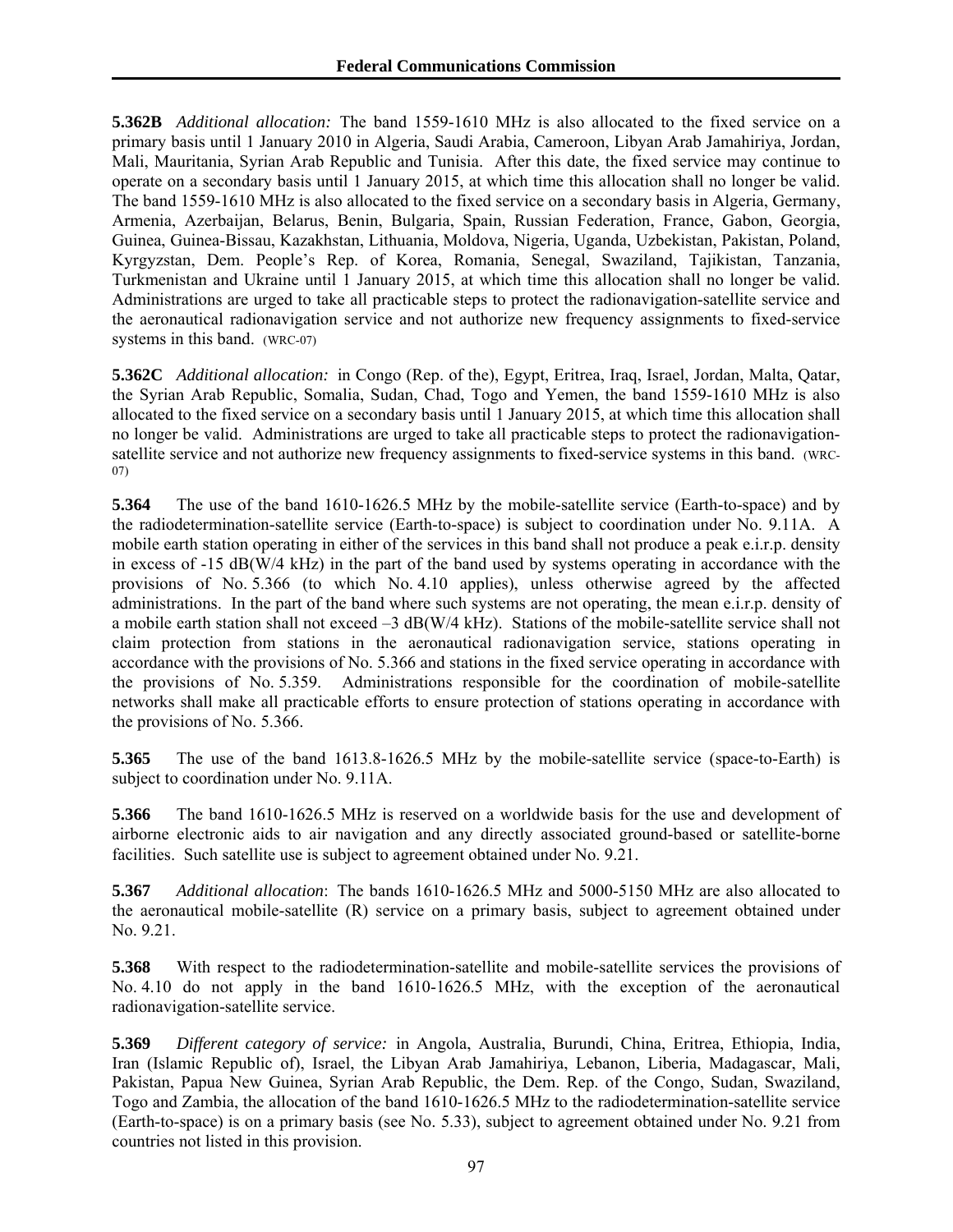**5.370** *Different category of service:* in Venezuela, the allocation to the radiodetermination-satellite service in the band 1610-1626.5 MHz (Earth-to-space) is on a secondary basis.

**5.371** *Additional allocation:* in Region 1, the bands 1610-1626.5 MHz (Earth-to-space) and 2483.5-2500 MHz (space-to-Earth) are also allocated to the radiodetermination-satellite service on a secondary basis, subject to agreement obtained under No. 9.21.

**5.372** Harmful interference shall not be caused to stations of the radio astronomy service using the band 1610.6-1613.8 MHz by stations of the radiodetermination-satellite and mobile-satellite services (No. 29.13 applies).

**5.374** Mobile earth stations in the mobile-satellite service operating in the bands 1631.5-1634.5 MHz and 1656.5-1660 MHz shall not cause harmful interference to stations in the fixed service operating in the countries listed in No. 5.359.

**5.375** The use of the band 1645.5-1646.5 MHz by the mobile-satellite service (Earth-to-space) and for inter-satellite links is limited to distress and safety communications (see Article 31).

**5.376** Transmissions in the band 1646.5-1656.5 MHz from aircraft stations in the aeronautical mobile (R) service directly to terrestrial aeronautical stations, or between aircraft stations, are also authorized when such transmissions are used to extend or supplement the aircraft-to-satellite links.

**5.376A** Mobile earth stations operating in the band 1660-1660.5 MHz shall not cause harmful interference to stations in the radio astronomy service.

**5.379** *Additional allocation:* in Bangladesh, India, Indonesia, Nigeria and Pakistan, the band 1660.5-1668.4 MHz is also allocated to the meteorological aids service on a secondary basis.

**5.379A** Administrations are urged to give all practicable protection in the band 1660.5-1668.4 MHz for future research in radio astronomy, particularly by eliminating air-to-ground transmissions in the meteorological aids service in the band 1664.4-1668.4 MHz as soon as practicable.

**5.379B** The use of the band 1668-1675 MHz by the mobile-satellite service is subject to coordination under No. 9.11A. In the band 1668-1668.4 MHz, Resolution 904 (WRC-07) shall apply. (WRC-07)

**5.379C** In order to protect the radio astronomy service in the band 1668-1670 MHz, the aggregate power flux-density values produced by mobile earth stations in a network of the mobile-satellite service operating in this band shall not exceed –181 dB(W/m<sup>2</sup>) in 10 MHz and –194 dB(W/m<sup>2</sup>) in any 20 kHz at any radio astronomy station recorded in the Master International Frequency Register, for more than 2% of integration periods of 2000 s.

**5.379D** For sharing of the band 1668.4-1675 MHz between the mobile-satellite service and the fixed and mobile services, Resolution 744 (Rev.WRC-07) shall apply. (WRC-07)

**5.379E** In the band 1668.4-1675 MHz, stations in the mobile-satellite service shall not cause harmful interference to stations in the meteorological aids service in China, Iran (Islamic Republic of), Japan and Uzbekistan. In the band 1668.4-1675 MHz, administrations are urged not to implement new systems in the meteorological aids service and are encouraged to migrate existing meteorological aids service operations to other bands as soon as practicable.

**5.380A** In the band 1670-1675 MHz, stations in the mobile-satellite service shall not cause harmful interference to, nor constrain the development of, existing earth stations in the meteorological-satellite service notified before 1 January 2004. Any new assignment to these earth stations in this band shall also be protected from harmful interference from stations in the mobile-satellite service. (WRC-07)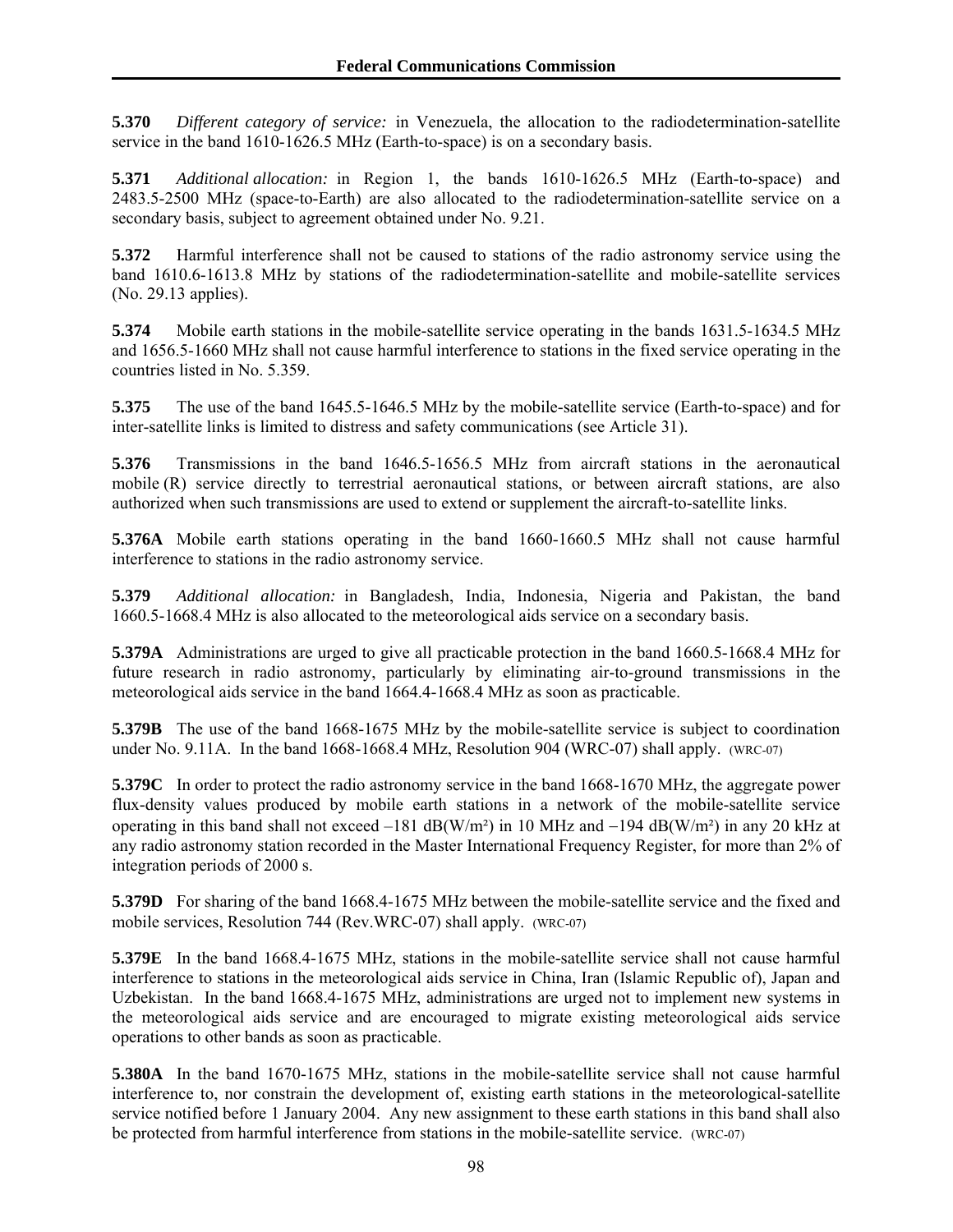**5.381** *Additional allocation:* in Afghanistan, Costa Rica, Cuba, India, Iran (Islamic Republic of) and Pakistan, the band 1690-1700 MHz is also allocated to the fixed and mobile, except aeronautical mobile, services on a primary basis.

**5.382** *Different category of service:* in Saudi Arabia, Armenia, Azerbaijan, Bahrain, Belarus, Congo (Rep. of the), Egypt, the United Arab Emirates, Eritrea, Ethiopia, the Russian Federation, Guinea, Iraq, Israel, Jordan, Kazakhstan, Kuwait, the Former Yugoslav Republic of Macedonia, Lebanon, Mauritania, Moldova, Mongolia, Oman, Uzbekistan, Poland, Qatar, the Syrian Arab Republic, Kyrgyzstan, Serbia, Somalia, Tajikistan, Tanzania, Turkmenistan, Ukraine and Yemen, the allocation of the band 1690-1700 MHz to the fixed and mobile, except aeronautical mobile, services is on a primary basis (see No. 5.33), and in the Dem. People's Rep. of Korea, the allocation of the band 1690-1700 MHz to the fixed service is on a primary basis (see No. 5.33) and to the mobile, except aeronautical mobile, service on a secondary basis. (WRC-07)

**5.384** *Additional allocation:* in India, Indonesia and Japan, the band 1700-1710 MHz is also allocated to the space research service (space-to-Earth) on a primary basis.

**5.384A** The bands, or portions of the bands, 1710-1885 MHz, 2300-2400 MHz and 2500-2690 MHz, are identified for use by administrations wishing to implement International Mobile Telecommunications (IMT) in accordance with Resolution 223 (Rev.WRC-07). This identification does not preclude the use of these bands by any application of the services to which they are allocated and does not establish priority in the Radio Regulations. (WRC-07)

**5.385** *Additional allocation:* the band 1718.8-1722.2 MHz is also allocated to the radio astronomy service on a secondary basis for spectral line observations.

**5.386** *Additional allocation:* the band 1750-1850 MHz is also allocated to the space operation (Earthto-space) and space research (Earth-to-space) services in Region 2, in Australia, Guam, India, Indonesia and Japan on a primary basis, subject to agreement obtained under No. 9.21, having particular regard to troposcatter systems.

**5.387** *Additional allocation:* in Belarus, Georgia, Kazakhstan, Mongolia, Kyrgyzstan, Slovakia, Romania, Tajikistan and Turkmenistan, the band 1770-1790 MHz is also allocated to the meteorologicalsatellite service on a primary basis, subject to agreement obtained under No. 9.21. (WRC-07)

**5.388** The bands 1885-2025 MHz and 2110-2200 MHz are intended for use, on a worldwide basis, by administrations wishing to implement International Mobile Telecommunications-2000 (IMT-2000). Such use does not preclude the use of these bands by other services to which they are allocated. The bands should be made available for IMT-2000 in accordance with Resolution 212 (Rev.WRC-07). (See also Resolution 223 (Rev.WRC-07).) (FCC)

**5.388A** In Regions 1 and 3, the bands 1885-1980 MHz, 2010-2025 MHz and 2110-2170 MHz and, in Region 2, the bands 1885-1980 MHz and 2110-2160 MHz may be used by high altitude platform stations as base stations to provide International Mobile Telecommunications-2000 (IMT-2000), in accordance with Resolution 221 (Rev.WRC-07). Their use by IMT-2000 applications using high altitude platform stations as base stations does not preclude the use of these bands by any station in the services to which they are allocated and does not establish priority in the Radio Regulations. (FCC)

**5.388B** In Algeria, Saudi Arabia, Bahrain, Benin, Burkina Faso, Cameroon, Comoros, Côte d'Ivoire, China, Cuba, Djibouti, Egypt, United Arab Emirates, Eritrea, Ethiopia, Gabon, Ghana, India, Iran (Islamic Republic of), Israel, the Libyan Arab Jamahiriya, Jordan, Kenya, Kuwait, Mali, Morocco, Mauritania, Nigeria, Oman, Uganda, Qatar, the Syrian Arab Republic, Senegal, Singapore, Sudan, Tanzania, Chad, Togo, Tunisia, Yemen, Zambia and Zimbabwe, for the purpose of protecting fixed and mobile services, including IMT-2000 mobile stations, in their territories from co-channel interference, a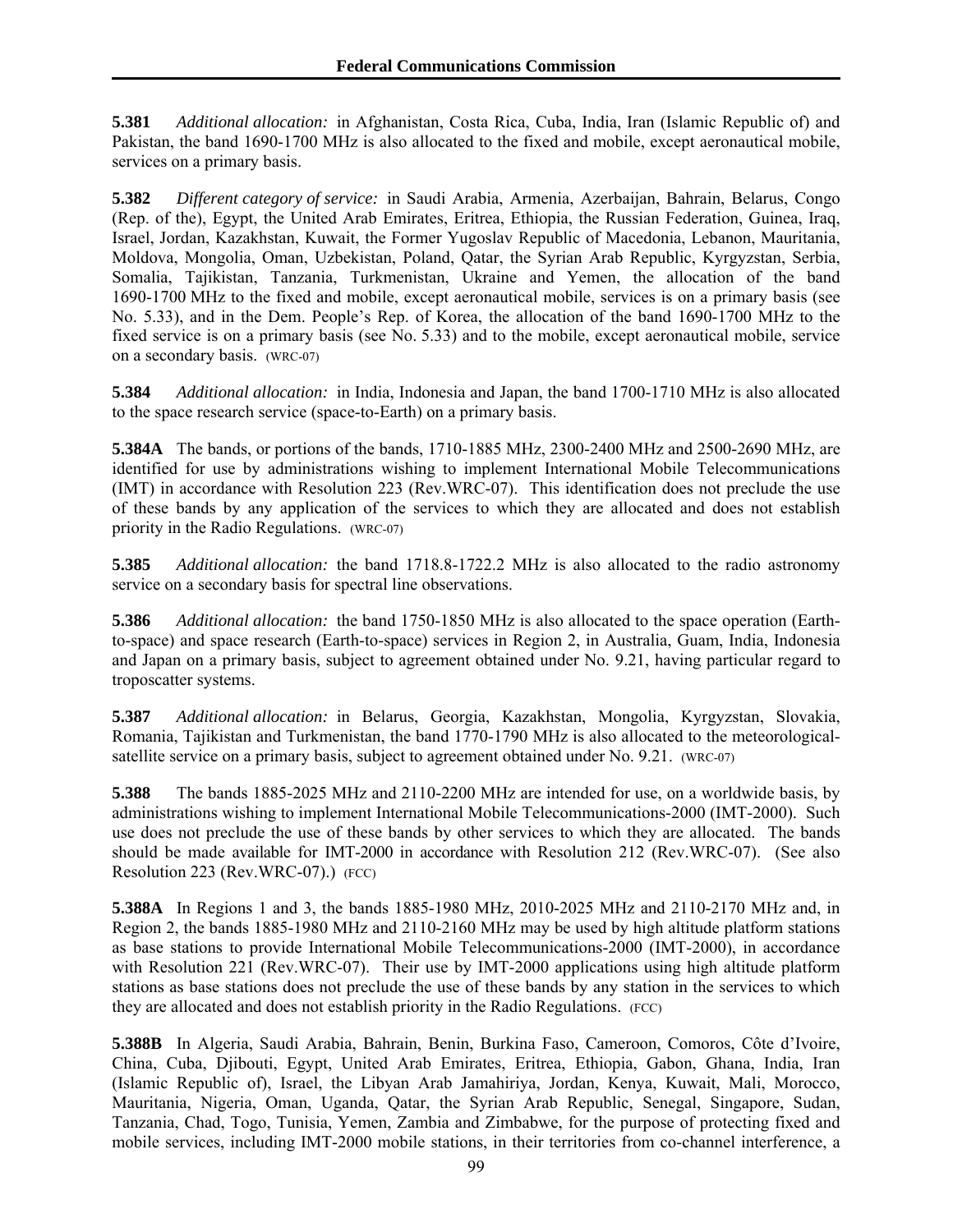high altitude platform station (HAPS) operating as an IMT-2000 base station in neighbouring countries, in the bands referred to in No. 5.388A, shall not exceed a co-channel power flux-density of  $-127$  dB(W/(m<sup>2</sup> · MHz)) at the Earth's surface outside a country's borders unless explicit agreement of the affected administration is provided at the time of the notification of HAPS.

**5.389A** The use of the bands 1980-2010 MHz and 2170-2200 MHz by the mobile-satellite service is subject to coordination under No. 9.11A and to the provisions of Resolution 716 (Rev.WRC-2000). (WRC-07)

**5.389B** The use of the band 1980-1990 MHz by the mobile-satellite service shall not cause harmful interference to or constrain the development of the fixed and mobile services in Argentina, Brazil, Canada, Chile, Ecuador, the United States, Honduras, Jamaica, Mexico, Peru, Suriname, Trinidad and Tobago, Uruguay and Venezuela.

**5.389C** The use of the bands 2010-2025 MHz and 2160-2170 MHz in Region 2 by the mobile-satellite service is subject to coordination under No. 9.11A and to the provisions of Resolution 716 (Rev.WRC-2000). (WRC-07)

**5.389E** The use of the bands 2010-2025 MHz and 2160-2170 MHz by the mobile-satellite service in Region 2 shall not cause harmful interference to or constrain the development of the fixed and mobile services in Regions 1 and 3.

**5.389F** In Algeria, Benin, Cape Verde, Egypt, Iran (Islamic Republic of), Mali, Syrian Arab Republic and Tunisia, the use of the bands 1980-2010 MHz and 2170-2200 MHz by the mobile-satellite service shall neither cause harmful interference to the fixed and mobile services, nor hamper the development of those services prior to 1 January 2005, nor shall the former service request protection from the latter services.

**5.391** In making assignments to the mobile service in the bands 2025-2110 MHz and 2200-2290 MHz, administrations shall not introduce high-density mobile systems, as described in Recommendation ITU-R SA.1154, and shall take that Recommendation into account for the introduction of any other type of mobile system.

**5.392** Administrations are urged to take all practicable measures to ensure that space-to-space transmissions between two or more non-geostationary satellites, in the space research, space operations and Earth exploration-satellite services in the bands 2025-2110 MHz and 2200-2290 MHz, shall not impose any constraints on Earth-to-space, space-to-Earth and other space-to-space transmissions of those services and in those bands between geostationary and non-geostationary satellites.

**5.393** *Additional allocation:* in Canada, the United States, India and Mexico, the band 2310-2360 MHz is also allocated to the broadcasting-satellite service (sound) and complementary terrestrial sound broadcasting service on a primary basis. Such use is limited to digital audio broadcasting and is subject to the provisions of Resolution 528 (Rev.WRC-03), with the exception of *resolves* 3 in regard to the limitation on broadcasting-satellite systems in the upper 25 MHz. (WRC-07)

**5.394** In the United States, the use of the band 2300-2390 MHz by the aeronautical mobile service for telemetry has priority over other uses by the mobile services. In Canada, the use of the band 2360-2400 MHz by the aeronautical mobile service for telemetry has priority over other uses by the mobile services. (WRC-07)

**5.395** In France and Turkey, the use of the band 2310-2360 MHz by the aeronautical mobile service for telemetry has priority over other uses by the mobile service.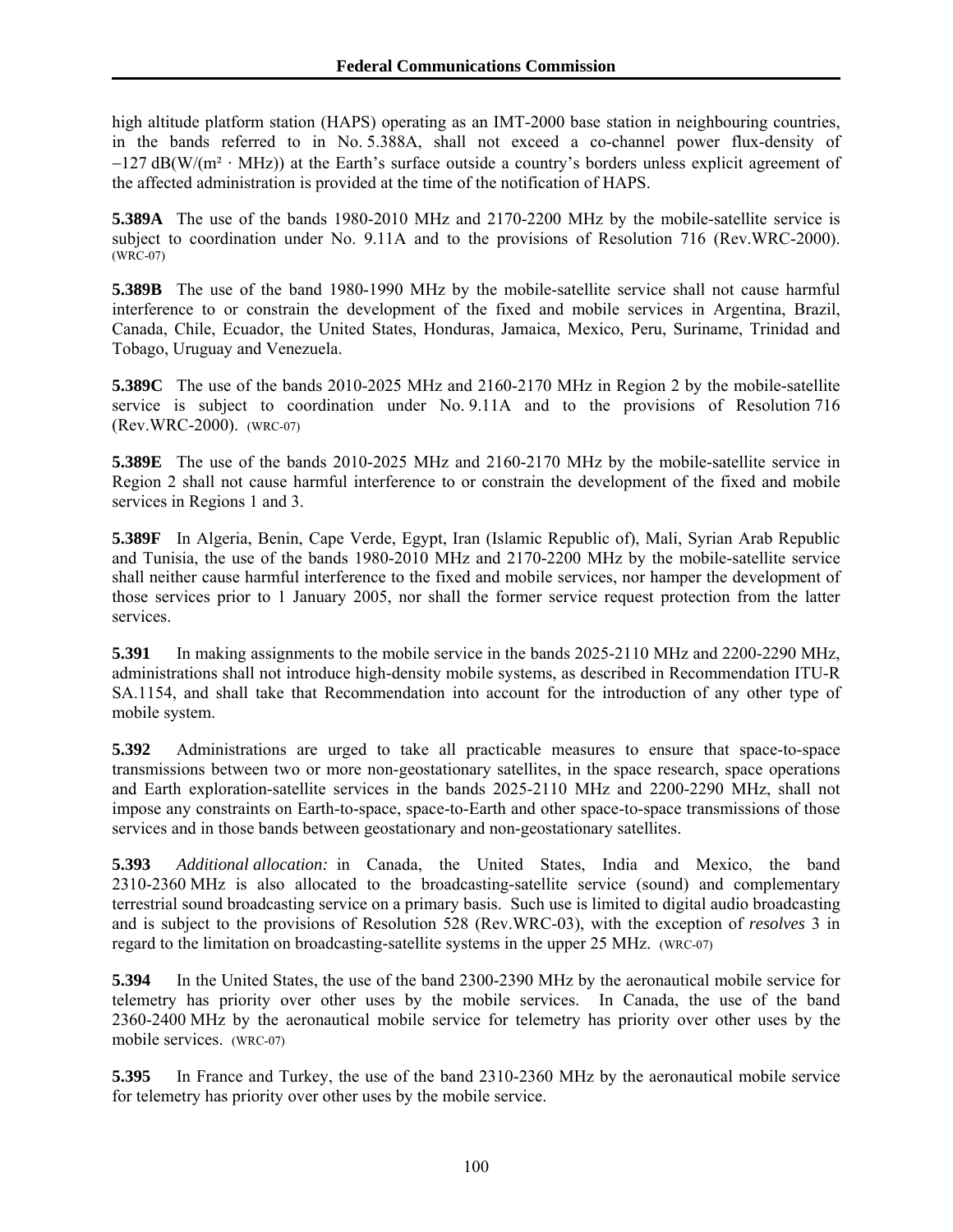**5.396** Space stations of the broadcasting-satellite service in the band 2310-2360 MHz operating in accordance with No. 5.393 that may affect the services to which this band is allocated in other countries shall be coordinated and notified in accordance with Resolution 33 (Rev.WRC-03). Complementary terrestrial broadcasting stations shall be subject to bilateral coordination with neighbouring countries prior to their bringing into use. (FCC)

**5.397** *Different category of service:* in France, the band 2450-2500 MHz is allocated on a primary basis to the radiolocation service (see No. 5.33). Such use is subject to agreement with administrations having services operating or planned to operate in accordance with the Table of Frequency Allocations which may be affected.

**5.398** In respect of the radiodetermination-satellite service in the band 2483.5-2500 MHz, the provisions of No. 4.10 do not apply.

**5.399** In Region 1, in countries other than those listed in No. 5.400, harmful interference shall not be caused to, or protection shall not be claimed from, stations of the radiolocation service by stations of the radiodetermination satellite service.

**5.400** *Different category of service:* in Angola, Australia, Bangladesh, Burundi, China, Eritrea, Ethiopia, India, Iran (Islamic Republic of), the Libyan Arab Jamahiriya, Lebanon, Liberia, Madagascar, Mali, Pakistan, Papua New Guinea, the Dem. Rep. of the Congo, the Syrian Arab Republic, Sudan, Swaziland, Togo and Zambia, the allocation of the band 2483.5-2500 MHz to the radiodeterminationsatellite service (space-to-Earth) is on a primary basis (see No. 5.33), subject to agreement obtained under No. 9.21 from countries not listed in this provision.

**5.402** The use of the band 2483.5-2500 MHz by the mobile-satellite and the radiodeterminationsatellite services is subject to the coordination under No. 9.11A. Administrations are urged to take all practicable steps to prevent harmful interference to the radio astronomy service from emissions in the 2483.5-2500 MHz band, especially those caused by second-harmonic radiation that would fall into the 4990-5000 MHz band allocated to the radio astronomy service worldwide.

**5.403** Subject to agreement obtained under No. 9.21, the band 2520-2535 MHz may also be used for the mobile-satellite (space-to-Earth), except aeronautical mobile-satellite, service for operation limited to within national boundaries. The provisions of No. 9.11A apply. (WRC-07)

**5.404** *Additional allocation:* in India and Iran (Islamic Republic of), the band 2500-2516.5 MHz may also be used for the radiodetermination-satellite service (space-to-Earth) for operation limited to within national boundaries, subject to agreement obtained under No. 9.21.

**5.405** *Additional allocation:* in France, the band 2500-2550 MHz is also allocated to the radiolocation service on a primary basis. Such use is subject to agreement with the administrations having services operating or planned to operate in accordance with the Table which may be affected.

**5.407** In the band 2500-2520 MHz, the power flux-density at the surface of the Earth from space stations operating in the mobile-satellite (space-to-Earth) service shall not exceed  $-152 \text{ dB}$  $(W/(m^2 \cdot 4 \text{ kHz}))$  in Argentina, unless otherwise agreed by the administrations concerned.

**5.410** The band 2500-2690 MHz may be used for tropospheric scatter systems in Region 1, subject to agreement obtained under No. 9.21. Administrations shall make all practicable efforts to avoid developing new tropospheric scatter systems in this band. When planning new tropospheric scatter radio-relay links in this band, all possible measures shall be taken to avoid directing the antennas of these links towards the geostationary-satellite orbit. (WRC-07)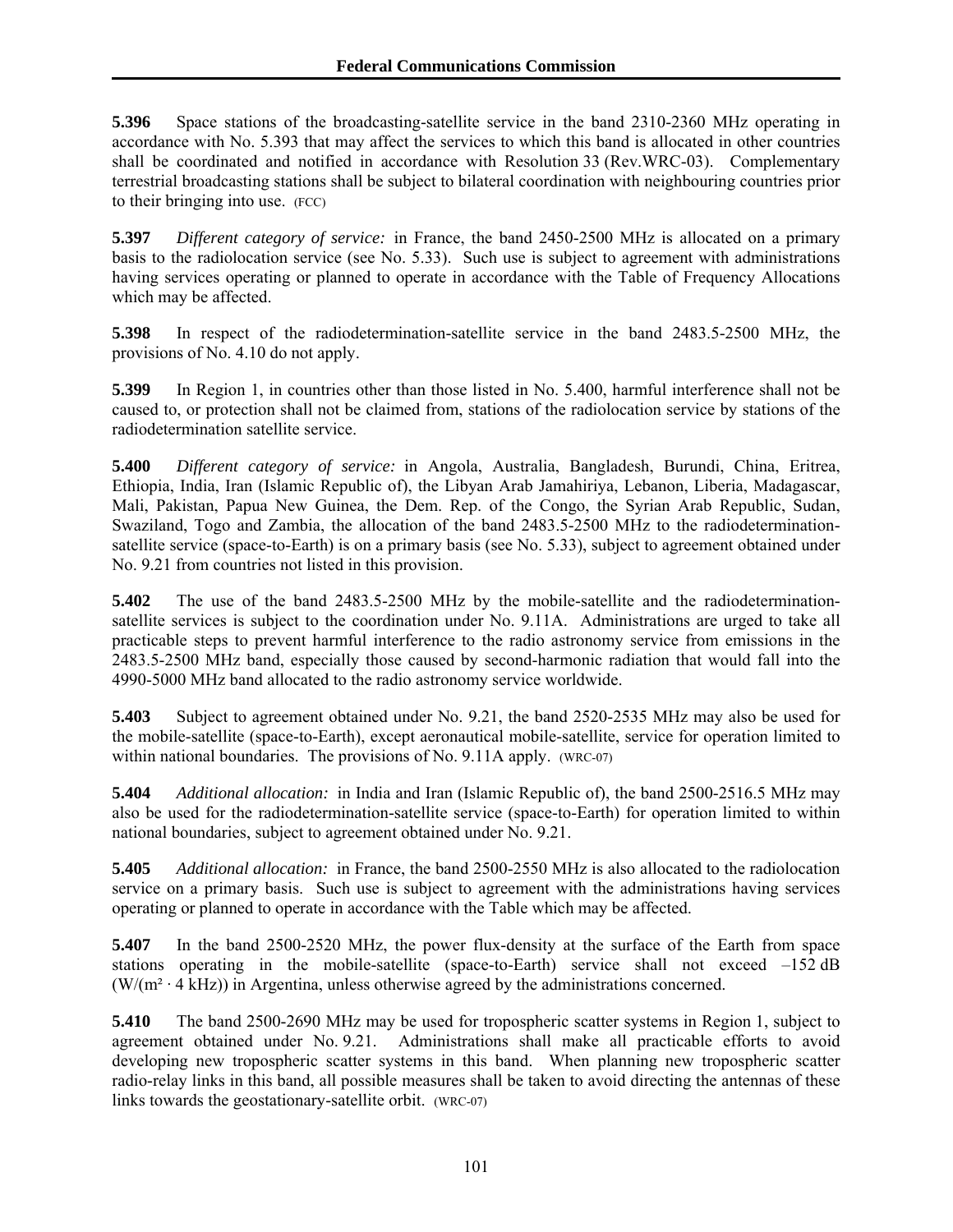**5.412** *Alternative allocation:* in Azerbaijan, Kyrgyzstan and Turkmenistan, the band 2500-2690 MHz is allocated to the fixed and mobile, except aeronautical mobile, services on a primary basis. (WRC-07)

**5.413** In the design of systems in the broadcasting-satellite service in the bands between 2500 MHz and 2690 MHz, administrations are urged to take all necessary steps to protect the radio astronomy service in the band 2690-2700 MHz.

**5.414** The allocation of the frequency band 2500-2520 MHz to the mobile-satellite service (space-to-Earth) is subject to coordination under No. 9.11A. (WRC-07)

**5.414A** In Japan and India, the use of the bands 2500-2520 MHz and 2520-2535 MHz, under No. 5.403, by a satellite network in the mobile-satellite service (space-to-Earth) is limited to operation within national boundaries and subject to the application of No. 9.11A. The following pfd values shall be used as a threshold for coordination under No. 9.11A, for all conditions and for all methods of modulation, in an area of 1000 km around the territory of the administration notifying the mobile-satellite service network:

 $-136$  dB(W/(m<sup>2</sup> · MHz)) for  $0^{\circ} \le \theta \le 5^{\circ}$  $-136 + 0.55 (\theta - 5) \text{ dB}(W/(m^2 \cdot \text{MHz}))$  for  $5^{\circ} < \theta \le 25^{\circ}$  $-125$  dB(W/(m<sup>2</sup> · MHz)) for  $25^{\circ} < \theta \le 90^{\circ}$ 

where  $\theta$  is the angle of arrival of the incident wave above the horizontal plane, in degrees. Outside this area Table 21-4 of Article 21 shall apply. Furthermore, the coordination thresholds in Table 5-2 of Annex 1 to Appendix 5 of the Radio Regulations (Edition of 2004), in conjunction with the applicable provisions of Articles 9 and 11 associated with No. 9.11A, shall apply to systems for which complete notification information has been received by the Radicommunication Bureau by 14 November 2007 and that have been brought into use by that date. (WRC-07)

**5.415** The use of the bands 2500-2690 MHz in Region 2 and 2500-2535 MHz and 2655-2690 MHz in Region 3 by the fixed-satellite service is limited to national and regional systems, subject to agreement obtained under No. 9.21, giving particular attention to the broadcasting-satellite service in Region 1. (WRC-07)

**5.415A** *Additional allocation*: in India and Japan, subject to agreement obtained under No. 9.21, the band 2515-2535 MHz may also be used for the aeronautical mobile-satellite service (space-to-Earth) for operation limited to within their national boundaries.

**5.416** The use of the band 2520-2670 MHz by the broadcasting-satellite service is limited to national and regional systems for community reception, subject to agreement obtained under No. 9.21. The provisions of No. 9.19 shall be applied by administrations in this band in their bilateral and multilateral negotiations. (WRC-07)

**5.417A** In applying provision No. 5.418, in Korea (Rep. of) and Japan, *resolves* 3 of Resolution 528 (Rev.WRC-03) is relaxed to allow the broadcasting-satellite service (sound) and the complementary terrestrial broadcasting service to additionally operate on a primary basis in the band 2605-2630 MHz. This use is limited to systems intended for national coverage. An administration listed in this provision shall not have simultaneously two overlapping frequency assignments, one under this provision and the other under No. 5.416. The provisions of No. 5.416 and Table 21-4 of Article 21 do not apply. Use of non-geostationary-satellite systems in the broadcasting-satellite service (sound) in the band 2605-2630 MHz is subject to the provisions of Resolution 539 (Rev.WRC-03). The power flux-density at the Earth's surface produced by emissions from a geostationary broadcasting-satellite service (sound) space station operating in the band 2605-2630 MHz for which complete Appendix 4 coordination information, or notification information, has been received after 4 July 2003, for all conditions and for all methods of modulation, shall not exceed the following limits: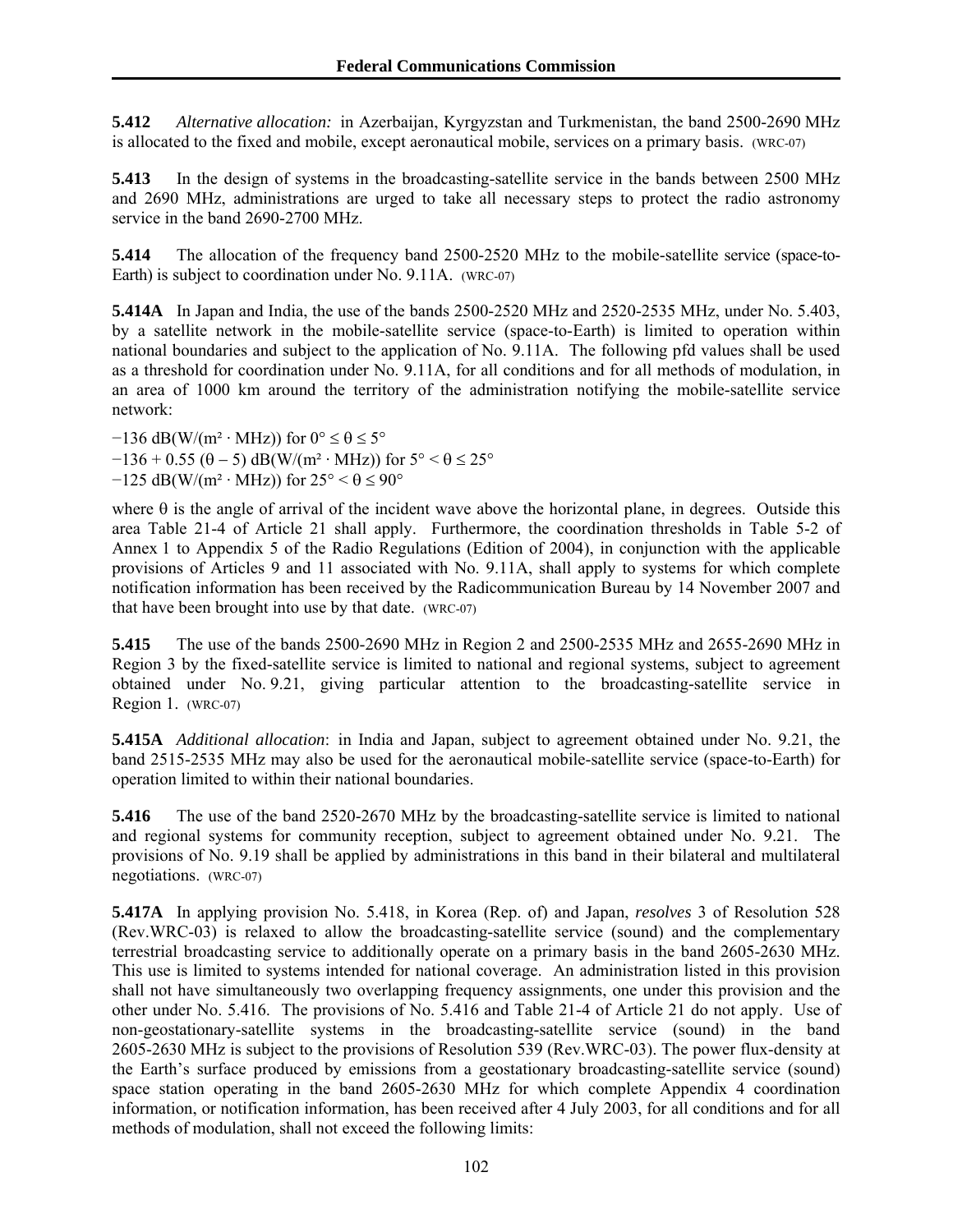$-130$  dB(W/(m<sup>2</sup> · MHz)) for  $0^{\circ} \le \theta \le 5^{\circ}$  $-130 + 0.4$  ( $\theta$  - 5) dB(W/(m<sup>2</sup> · MHz)) for  $5^{\circ} < \theta \leq 25^{\circ}$  $-122$  dB(W/(m<sup>2</sup> · MHz)) for  $25^{\circ} < \theta \le 90^{\circ}$ 

where  $\theta$  is the angle of arrival of the incident wave above the horizontal plane, in degrees. These limits may be exceeded on the territory of any country whose administration has so agreed. In the case of the broadcasting-satellite service (sound) networks of Korea (Rep. of), as an exception to the limits above, the power flux-density value of  $-122$  dB(W/(m<sup>2</sup> · MHz)) shall be used as a threshold for coordination under No. 9.11 in an area of 1000 km around the territory of the administration notifying the broadcastingsatellite service (sound) system, for angles of arrival greater than 35°.

**5.417B** In Korea (Rep. of) and Japan, use of the band 2605-2630 MHz by non-geostationary-satellite systems in the broadcasting-satellite service (sound), pursuant to No. 5.417A, for which complete Appendix 4 coordination information, or notification information, has been received after 4 July 2003, is subject to the application of the provisions of No. 9.12A, in respect of geostationary-satellite networks for which complete Appendix 4 coordination information, or notification information, is considered to have been received after 4 July 2003, and No. 22.2 does not apply. No. 22.2 shall continue to apply with respect to geostationary-satellite networks for which complete Appendix 4 coordination information, or notification information, is considered to have been received before 5 July 2003.

**5.417C** Use of the band 2605-2630 MHz by non-geostationary-satellite systems in the broadcastingsatellite service (sound), pursuant to No. 5.417A, for which complete Appendix 4 coordination information, or notification information, has been received after 4 July 2003, is subject to the application of the provisions of No. 9.12.

**5.417D** Use of the band 2605-2630 MHz by geostationary-satellite networks for which complete Appendix 4 coordination information, or notification information, has been received after 4 July 2003 is subject to the application of the provisions of No. 9.13 with respect to non-geostationary-satellite systems in the broadcasting-satellite service (sound), pursuant to No. 5.417A, and No. 22.2 does not apply.

**5.418** *Additional allocation:* in Korea (Rep. of), India, Japan, Pakistan and Thailand, the band 2535-2655 MHz is also allocated to the broadcasting-satellite service (sound) and complementary terrestrial broadcasting service on a primary basis. Such use is limited to digital audio broadcasting and is subject to the provisions of Resolution 528 (Rev.WRC-03). The provisions of No. 5.416 and Table 21-4 of Article 21, do not apply to this additional allocation. Use of non-geostationary-satellite systems in the broadcasting-satellite service (sound) is subject to Resolution 539 (Rev.WRC-03). Geostationary broadcasting-satellite service (sound) systems for which complete Appendix 4 coordination information has been received after 1 June 2005 are limited to systems intended for national coverage. The power flux-density at the Earth's surface produced by emissions from a geostationary broadcasting-satellite service (sound) space station operating in the band 2630-2655 MHz, and for which complete Appendix 4 coordination information has been received after 1 June 2005, shall not exceed the following limits, for all conditions and for all methods of modulation:

 $-130$  dB(W/(m<sup>2</sup> · MHz)) for  $0^{\circ} \le \theta \le 5^{\circ}$  $-130 + 0.4$  ( $\theta$  - 5) dB(W/(m<sup>2</sup> · MHz)) for  $5^{\circ} < \theta \leq 25^{\circ}$  $-122$  dB(W/(m<sup>2</sup> · MHz)) for  $25^{\circ} < \theta \le 90^{\circ}$ 

where  $\theta$  is the angle of arrival of the incident wave above the horizontal plane, in degrees. These limits may be exceeded on the territory of any country whose administration has so agreed. As an exception to the limits above, the pfd value of  $-122$  dB(W/(m<sup>2</sup> · MHz)) shall be used as a threshold for coordination under No. 9.11 in an area of 1500 km around the territory of the administration notifying the broadcasting-satellite service (sound) system.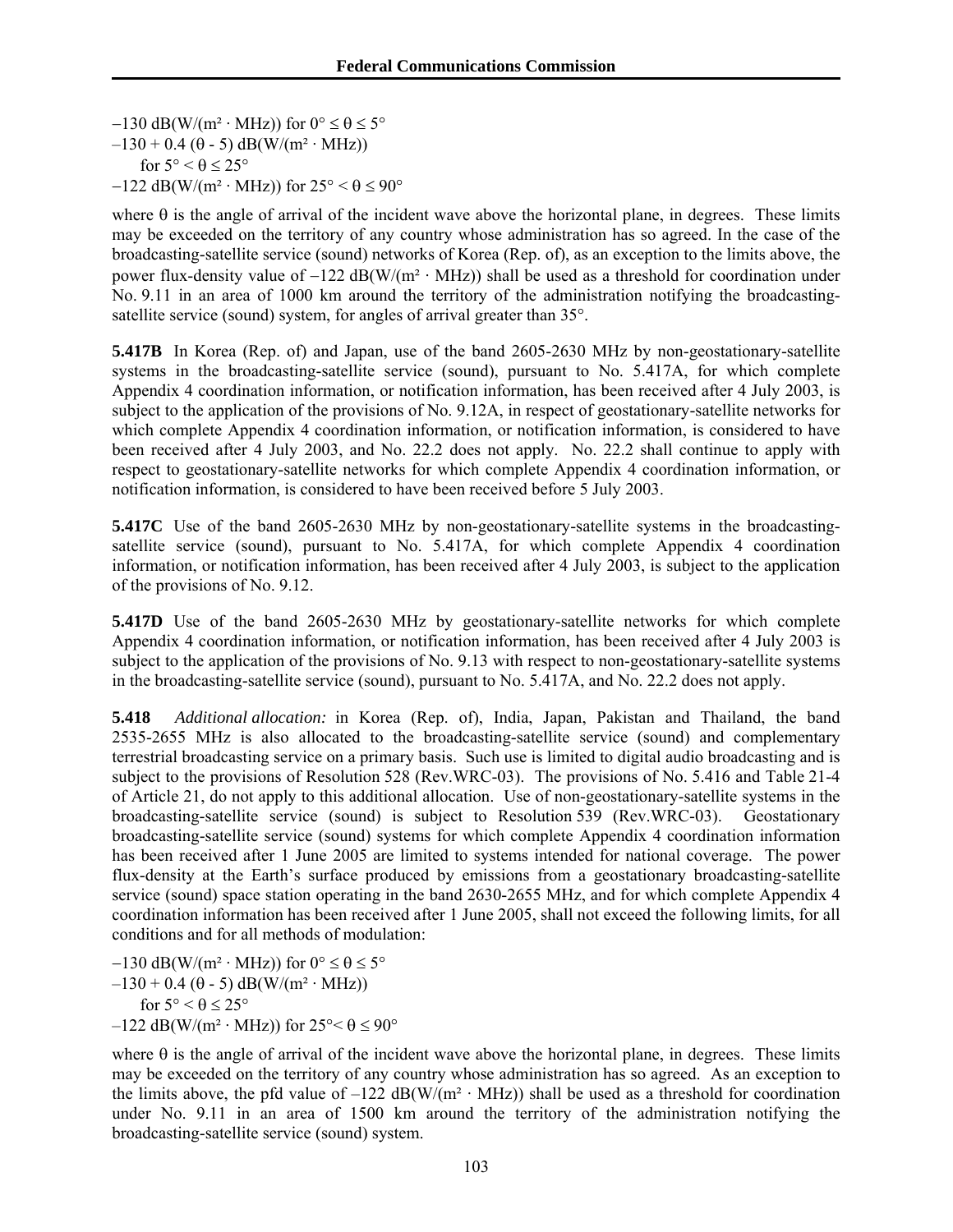In addition, an administration listed in this provision shall not have simultaneously two overlapping frequency assignments, one under this provision and the other under No. 5.416 for systems for which complete Appendix 4 coordination information has been received after 1 June 2005. (WRC-07)

**5.418A** In certain Region 3 countries listed in No. 5.418, use of the band 2630-2655 MHz by non-geostationary-satellite systems in the broadcasting-satellite service (sound) for which complete Appendix 4 coordination information, or notification information, has been received after 2 June 2000, is subject to the application of the provisions of No. 9.12A, in respect of geostationary-satellite networks for which complete Appendix 4 coordination information, or notification information, is considered to have been received after 2 June 2000, and No. 22.2 does not apply. No. 22.2 shall continue to apply with respect to geostationary-satellite networks for which complete Appendix 4 coordination information, or notification information, is considered to have been received before 3 June 2000.

**5.418B** Use of the band 2630-2655 MHz by non-geostationary-satellite systems in the broadcastingsatellite service (sound), pursuant to No. 5.418, for which complete Appendix 4 coordination information, or notification information, has been received after 2 June 2000, is subject to the application of the provisions of No. 9.12.

**5.418C** Use of the band 2630-2655 MHz by geostationary-satellite networks for which complete Appendix 4 coordination information, or notification information, has been received after 2 June 2000 is subject to the application of the provisions of No. 9.13 with respect to non-geostationary-satellite systems in the broadcasting-satellite service (sound), pursuant to No. 5.418 and No. 22.2 does not apply.

**5.419** When introducing systems of the mobile-satellite service in the band 2670-2690 MHz, administrations shall take all necessary steps to protect the satellite systems operating in this band prior to 3 March 1992. The coordination of mobile-satellite systems in the band shall be in accordance with No. 9.11A. (WRC-07)

**5.420** The band 2655-2670 MHz may also be used for the mobile-satellite (Earth-to-space), except aeronautical mobile-satellite, service for operation limited to within national boundaries, subject to agreement obtained under No. 9.21. The coordination under No. 9.11A applies. (WRC-07)

**5.422** *Additional allocation:* in Saudi Arabia, Armenia, Azerbaijan, Bahrain, Belarus, Brunei Darussalam, Congo (Rep. of the), Côte d'Ivoire, Cuba, Egypt, the United Arab Emirates, Eritrea, Ethiopia, Gabon, Georgia, Guinea, Guinea-Bissau, Iran (Islamic Republic of), Iraq, Israel, Jordan, Kuwait, Lebanon, Mauritania, Moldova, Mongolia, Montenegro, Nigeria, Oman, Pakistan, the Philippines, Qatar, Syrian Arab Republic, Kyrgyzstan, the Dem. Rep. of the Congo, Romania, Somalia, Tajikistan, Tunisia, Turkmenistan, Ukraine and Yemen, the band 2690-2700 MHz is also allocated to the fixed and mobile, except aeronautical mobile, services on a primary basis. Such use is limited to equipment in operation by 1 January 1985. (WRC-07)

**5.423** In the band 2700-2900 MHz, ground-based radars used for meteorological purposes are authorized to operate on a basis of equality with stations of the aeronautical radionavigation service.

**5.424** *Additional allocation:* in Canada, the band 2850-2900 MHz is also allocated to the maritime radionavigation service, on a primary basis, for use by shore-based radars.

**5.424A** In the band 2900-3100 MHz, stations in the radiolocation service shall not cause harmful interference to, nor claim protection from, radar systems in the radionavigation service.

**5.425** In the band 2900-3100 MHz, the use of the shipborne interrogator-transponder (SIT) system shall be confined to the sub-band 2930-2950 MHz.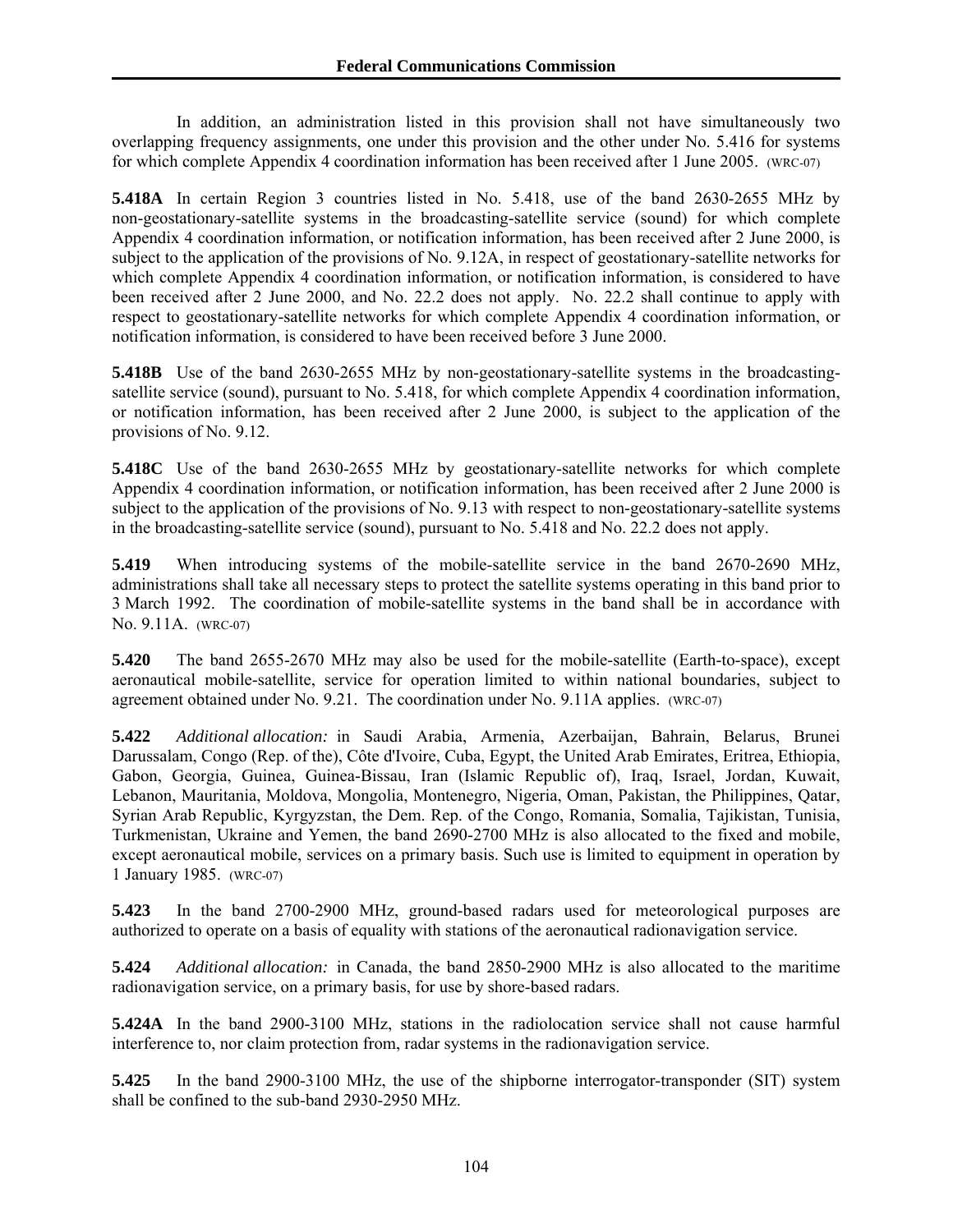**5.426** The use of the band 2900-3100 MHz by the aeronautical radionavigation service is limited to ground-based radars.

**5.427** In the bands 2900-3100 MHz and 9300-9500 MHz, the response from radar transponders shall not be capable of being confused with the response from radar beacons (racons) and shall not cause interference to ship or aeronautical radars in the radionavigation service, having regard, however, to No. 4.9.

**5.428** *Additional allocation:* in Azerbaijan, Mongolia, Kyrgyzstan, Romania and Turkmenistan, the band 3100-3300 MHz is also allocated to the radionavigation service on a primary basis. (WRC-07)

**5.429** *Additional allocation:* in Saudi Arabia, Bahrain, Bangladesh, Brunei Darussalam, China, Congo (Rep. of the), Korea (Rep. of), Côte d'Ivoire, the United Arab Emirates, India, Indonesia, Iran (Islamic Republic of), Iraq, Israel, the Libyan Arab Jamahiriya, Japan, Jordan, Kenya, Kuwait, Lebanon, Malaysia, Oman, Uganda, Pakistan, Qatar, the Syrian Arab Republic, the Dem. People's Rep. of Korea and Yemen, the band 3300-3400 MHz is also allocated to the fixed and mobile services on a primary basis. The countries bordering the Mediterranean shall not claim protection for their fixed and mobile services from the radiolocation service. (WRC-07)

**5.430** *Additional allocation:* in Azerbaijan, Mongolia, Kyrgyzstan, Romania and Turkmenistan, the band 3300-3400 MHz is also allocated to the radionavigation service on a primary basis. (WRC-07)

**5.430A** *Different category of service:* in Albania, Algeria, Germany, Andorra, Saudi Arabia, Austria, Azerbaijan, Bahrain, Belgium, Benin, Bosnia and Herzegovina, Botswana, Bulgaria, Burkina Faso, Cameroon, Cyprus, Vatican, Congo (Rep. of the), Côte d'Ivoire, Croatia, Denmark, Egypt, Spain, Estonia, Finland, France and French overseas departments and communities in Region 1, Gabon, Georgia, Greece, Guinea, Hungary, Ireland, Iceland, Israel, Italy, Jordan, Kuwait, Lesotho, Latvia, The Former Yugoslav Republic of Macedonia, Liechtenstein, Lithuania, Malawi, Mali, Malta, Morocco, Mauritania, Moldova, Monaco, Mongolia, Montenegro, Mozambique, Namibia, Niger, Norway, Oman, Netherlands, Poland, Portugal, Qatar, the Syrian Arab Republic, Slovakia, Czech Rep., Romania, United Kingdom, San Marino, Senegal, Serbia, Sierra Leone, Slovenia, South Africa, Sweden, Switzerland, Swaziland, Chad, Togo, Tunisia, Turkey, Ukraine, Zambia and Zimbabwe, the band 3400-3600 MHz is allocated to the mobile, except aeronautical mobile, service on a primary basis subject to agreement obtained under No. 9.21 with other administrations and is identified for International Mobile Telecommunications (IMT). This identification does not preclude the use of this band by any application of the services to which it is allocated and does not establish priority in the Radio Regulations. At the stage of coordination the provisions of Nos. 9.17 and 9.18 also apply. Before an administration brings into use a (base or mobile) station of the mobile service in this band, it shall ensure that the power flux-density (pfd) produced at 3 m above ground does not exceed  $-154.5$  dB(W/(m<sup>2</sup>  $\cdot$  4 kHz)) for more than 20% of time at the border of the territory of any other administration. This limit may be exceeded on the territory of any country whose administration has so agreed. In order to ensure that the pfd limit at the border of the territory of any other administration is met, the calculations and verification shall be made, taking into account all relevant information, with the mutual agreement of both administrations (the administration responsible for the terrestrial station and the administration responsible for the earth station), with the assistance of the Bureau if so requested. In case of disagreement, the calculation and verification of the pfd shall be made by the Bureau, taking into account the information referred to above. Stations of the mobile service in the band 3400-3600 MHz shall not claim more protection from space stations than that provided in Table 21-4 of the Radio Regulations (Edition of 2004). This allocation is effective from 17 November 2010. (WRC-07)

**5.431** *Additional allocation:* in Germany, Israel and the United Kingdom, the band 3400-3475 MHz is also allocated to the amateur service on a secondary basis.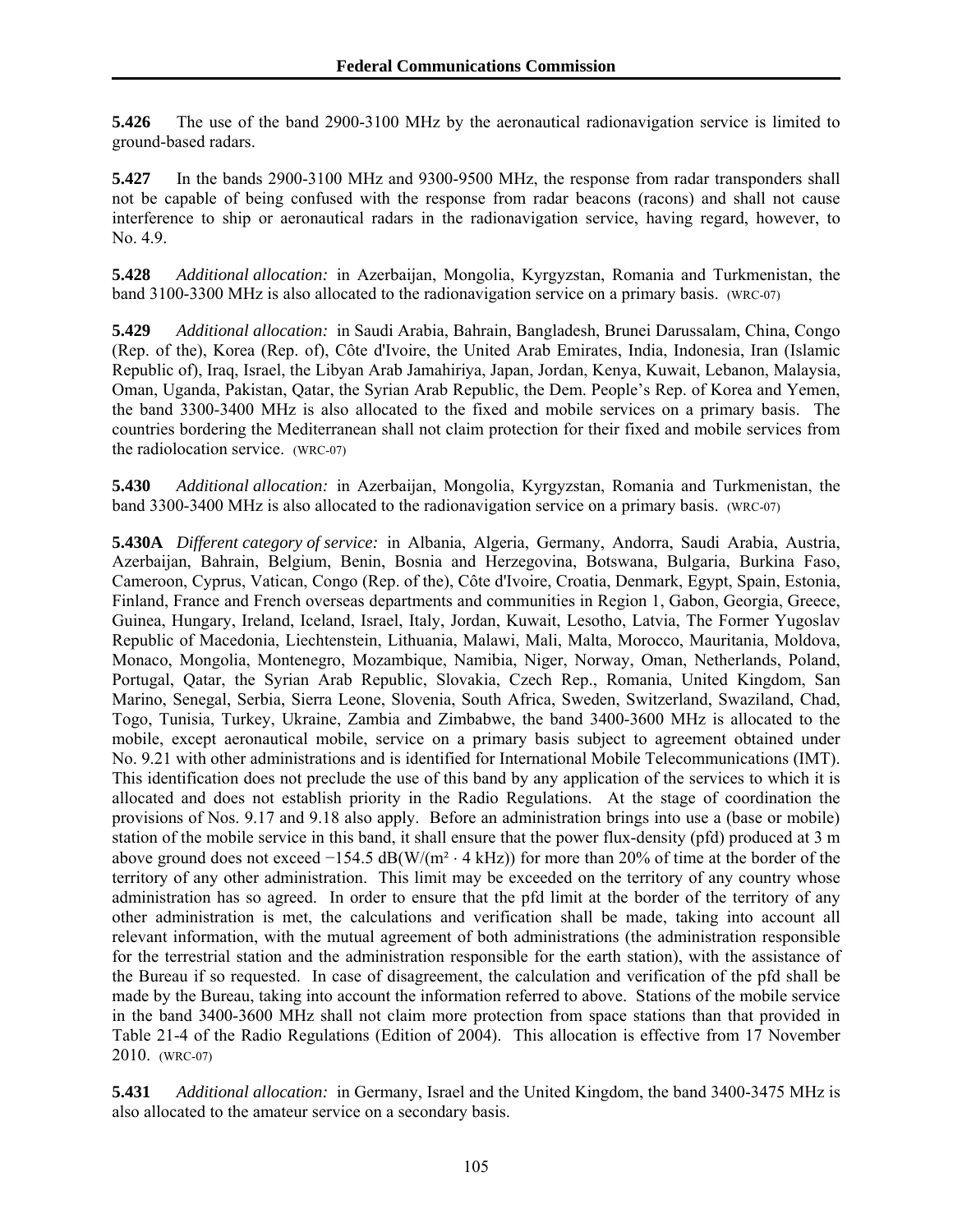**5.431A** *Different category of service:* in Argentina, Brazil, Chile, Costa Rica, Cuba, Dominican Republic, El Salvador, Guatemala, Mexico, Paraguay, Suriname, Uruguay, Venezuela and French overseas departments and communities in Region 2, the band 3400-3500 MHz is allocated to the mobile, except aeronautical mobile, service on a primary basis, subject to agreement obtained under No. 9.21. Stations of the mobile service in the band 3400-3500 MHz shall not claim more protection from space stations than that provided in Table 21-4 of the Radio Regulations (Edition of 2004). (WRC-07)

**5.432** *Different category of service:* in Korea (Rep. of), Japan and Pakistan, the allocation of the band 3400-3500 MHz to the mobile, except aeronautical mobile, service is on a primary basis (see No. 5.33).

**5.432A** In Korea (Rep. of), Japan and Pakistan, the band 3400-3500 MHz is identified for International Mobile Telecommunications (IMT). This identification does not preclude the use of this band by any application of the services to which it is allocated and does not establish priority in the Radio Regulations. At the stage of coordination the provisions of Nos. 9.17 and 9.18 also apply. Before an administration brings into use a (base or mobile) station of the mobile service in this band it shall ensure that the power flux-density (pfd) produced at 3 m above ground does not exceed  $-154.5$  dB(W/(m<sup>2</sup>  $\cdot$  4 kHz)) for more than 20% of time at the border of the territory of any other administration. This limit may be exceeded on the territory of any country whose administration has so agreed. In order to ensure that the pfd limit at the border of the territory of any other administration is met, the calculations and verification shall be made, taking into account all relevant information, with the mutual agreement of both administrations (the administration responsible for the terrestrial station and the administration responsible for the earth station), with the assistance of the Bureau if so requested. In case of disagreement, the calculation and verification of the pfd shall be made by the Bureau, taking into account the information referred to above. Stations of the mobile service in the band 3400-3500 MHz shall not claim more protection from space stations than that provided in Table 21-4 of the Radio Regulations (Edition of 2004). (WRC-07)

**5.432B** *Different category of service:* in Bangladesh, China, India, Iran (Islamic Republic of), New Zealand, Singapore and French overseas communities in Region 3, the band 3400-3500 MHz is allocated to the mobile, except aeronautical mobile, service on a primary basis, subject to agreement obtained under No. 9.21 with other administrations and is identified for International Mobile Telecommunications (IMT). This identification does not preclude the use of this band by any application of the services to which it is allocated and does not establish priority in the Radio Regulations. At the stage of coordination the provisions of Nos. 9.17 and 9.18 also apply. Before an administration brings into use a (base or mobile) station of the mobile service in this band it shall ensure that the power flux-density (pfd) produced at 3 m above ground does not exceed  $-154.5$  dB(W/(m<sup>2</sup>  $\cdot$  4 kHz)) for more than 20% of time at the border of the territory of any other administration. This limit may be exceeded on the territory of any country whose administration has so agreed. In order to ensure that the pfd limit at the border of the territory of any other administration is met, the calculations and verification shall be made, taking into account all relevant information, with the mutual agreement of both administrations (the administration responsible for the terrestrial station and the administration responsible for the earth station) with the assistance of the Bureau if so requested. In case of disagreement, the calculation and verification of the pfd shall be made by the Bureau, taking into account the information referred to above. Stations of the mobile service in the band 3400-3500 MHz shall not claim more protection from space stations than that provided in Table 21-4 of the Radio Regulations (Edition of 2004). This allocation is effective from 17 November 2010. (WRC-07)

**5.433** In Regions 2 and 3, in the band 3400-3600 MHz the radiolocation service is allocated on a primary basis. However, all administrations operating radiolocation systems in this band are urged to cease operations by 1985. Thereafter, administrations shall take all practicable steps to protect the fixed-satellite service and coordination requirements shall not be imposed on the fixed-satellite service.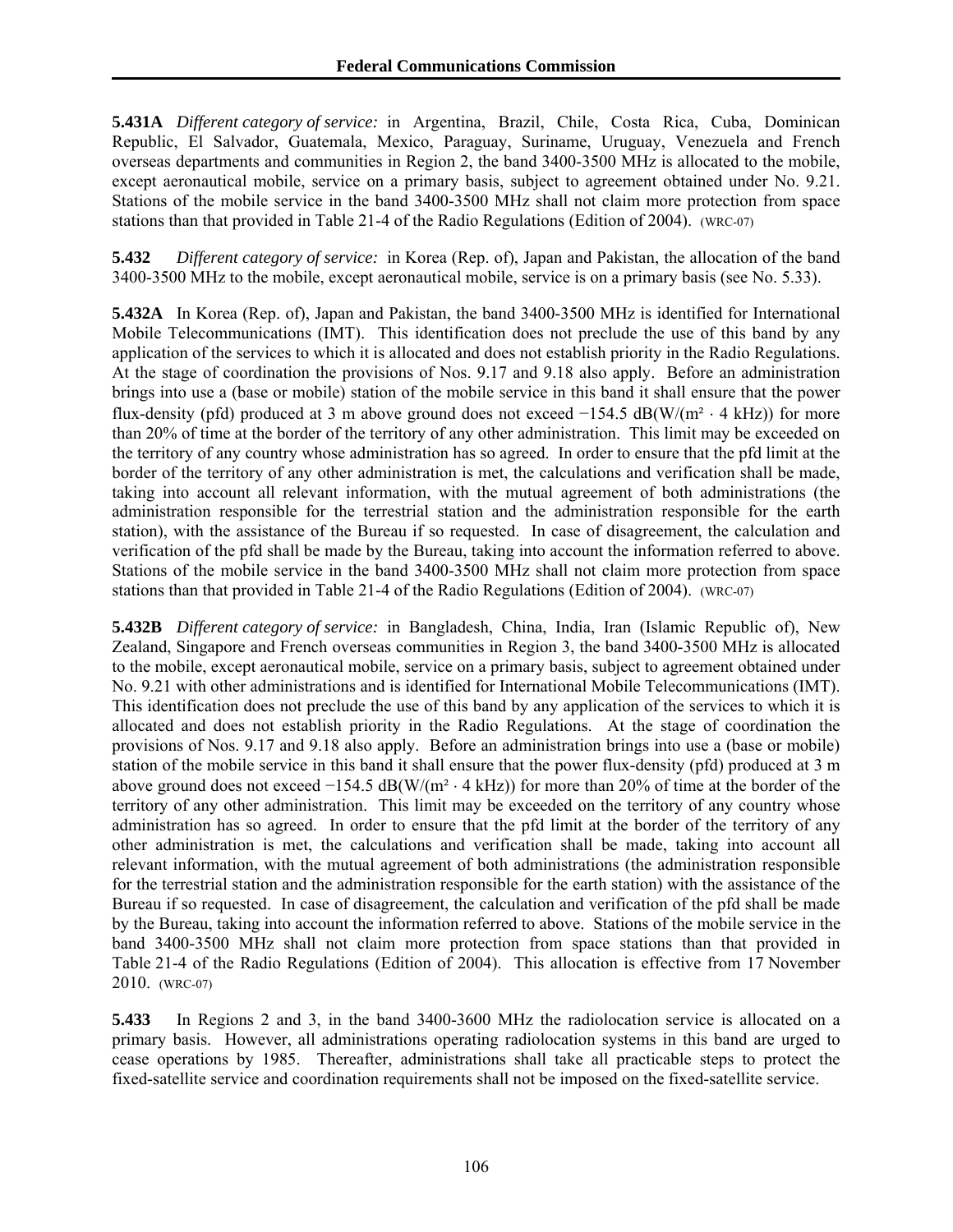**5.433A** In Bangladesh, China, Korea (Rep. of), India, Iran (Islamic Republic of), Japan, New Zealand, Pakistan and French overseas communities in Region 3, the band 3500-3600 MHz is identified for International Mobile Telecommunications (IMT). This identification does not preclude the use of this band by any application of the services to which it is allocated and does not establish priority in the Radio Regulations. At the stage of coordination the provisions of Nos. 9.17 and 9.18 also apply. Before an administration brings into use a (base or mobile) station of the mobile service in this band it shall ensure that the power flux-density (pfd) produced at 3 m above ground does not exceed −154.5 dB  $(W/(m^2 \cdot 4 \text{ kHz}))$  for more than 20% of time at the border of the territory of any other administration. This limit may be exceeded on the territory of any country whose administration has so agreed. In order to ensure that the pfd limit at the border of the territory of any other administration is met, the calculations and verification shall be made, taking into account all relevant information, with the mutual agreement of both administrations (the administration responsible for the terrestrial station and the administration responsible for the earth station), with the assistance of the Bureau if so requested. In case of disagreement, the calculation and verification of the pfd shall be made by the Bureau, taking into account the information referred to above. Stations of the mobile service in the band 3500-3600 MHz shall not claim more protection from space stations than that provided in Table 21-4 of the Radio Regulations (Edition of 2004). (WRC-07)

**5.435** In Japan, in the band 3620-3700 MHz, the radiolocation service is excluded.

**5.438** Use of the band 4200-4400 MHz by the aeronautical radionavigation service is reserved exclusively for radio altimeters installed on board aircraft and for the associated transponders on the ground. However, passive sensing in the Earth exploration-satellite and space research services may be authorized in this band on a secondary basis (no protection is provided by the radio altimeters).

**5.439** *Additional allocation:* in Iran (Islamic Republic of) and Libyan Arab Jamahiriya, the band 4200-4400 MHz is also allocated to the fixed service on a secondary basis.

**5.440** The standard frequency and time signal-satellite service may be authorized to use the frequency 4202 MHz for space-to-Earth transmissions and the frequency 6427 MHz for Earth-to-space transmissions. Such transmissions shall be confined within the limits of  $\pm 2$  MHz of these frequencies, subject to agreement obtained under No. 9.21.

**5.440A** In Region 2 (except Brazil, Cuba, French overseas departments and communities, Guatemala, Paraguay, Uruguay and Venezuela), and in Australia, the band 4400-4940 MHz may be used for aeronautical mobile telemetry for flight testing by aircraft stations (see No. 1.83). Such use shall be in accordance with Resolution 416 (WRC-07) and shall not cause harmful interference to, nor claim protection from, the fixed-satellite and fixed services. Any such use does not preclude the use of these bands by other mobile service applications or by other services to which these bands are allocated on a co-primary basis and does not establish priority in the Radio Regulations. (WRC-07)

**5.441** The use of the bands 4500-4800 MHz (space-to-Earth), 6725-7025 MHz (Earth-to-space) by the fixed-satellite service shall be in accordance with the provisions of Appendix 30B. The use of the bands 10.7-10.95 GHz (space-to-Earth), 11.2-11.45 GHz (space-to-Earth) and 12.75-13.25 GHz (Earth-tospace) by geostationary-satellite systems in the fixed-satellite service shall be in accordance with the provisions of Appendix 30B. The use of the bands 10.7-10.95 GHz (space-to-Earth), 11.2-11.45 GHz (space-to-Earth) and 12.75-13.25 GHz (Earth-to-space) by a non-geostationary-satellite system in the fixed-satellite service is subject to application of the provisions of No. 9.12 for coordination with other non-geostationary-satellite systems in the fixed-satellite service. Non-geostationary-satellite systems in the fixed-satellite service shall not claim protection from geostationary-satellite networks in the fixed-satellite service operating in accordance with the Radio Regulations, irrespective of the dates of receipt by the Bureau of the complete coordination or notification information, as appropriate, for the non-geostationary-satellite systems in the fixed-satellite service and of the complete coordination or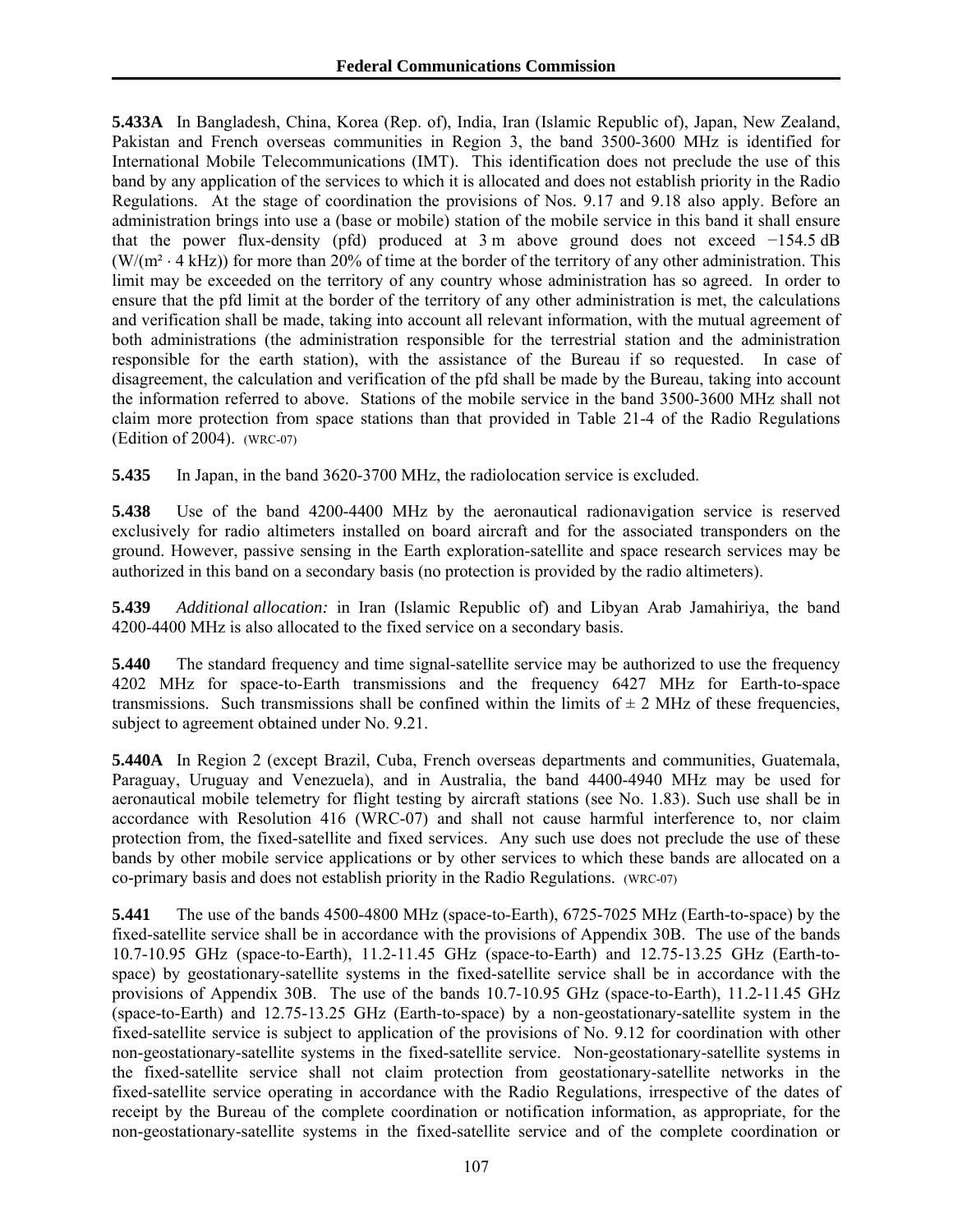notification information, as appropriate, for the geostationary-satellite networks, and No. 5.43A does not apply. Non-geostationary-satellite systems in the fixed-satellite service in the above bands shall be operated in such a way that any unacceptable interference that may occur during their operation shall be rapidly eliminated.

**5.442** In the bands 4825-4835 MHz and 4950-4990 MHz, the allocation to the mobile service is restricted to the mobile, except aeronautical mobile, service. In Region 2 (except Brazil, Cuba, Guatemala, Paraguay, Uruguay and Venezuela), and in Australia, the band 4825-4835 MHz is also allocated to the aeronautical mobile service, limited to aeronautical mobile telemetry for flight testing by aircraft stations. Such use shall be in accordance with Resolution 416 (WRC-07) and shall not cause harmful interference to the fixed service. (WRC-07)

**5.443** *Different category of service:* in Argentina, Australia and Canada, the allocation of the bands 4825-4835 MHz and 4950-4990 MHz to the radio astronomy service is on a primary basis (see No. 5.33).

**5.443B** In order not to cause harmful interference to the microwave landing system operating above 5030 MHz, the aggregate power flux-density produced at the Earth's surface in the band 5030-5150 MHz by all the space stations within any radionavigation-satellite service system (space-to-Earth) operating in the band 5010-5030 MHz shall not exceed  $-124.5$  dB(W/m<sup>2</sup>) in a 150 kHz band. In order not to cause harmful interference to the radio astronomy service in the band 4990-5000 MHz, radionavigation-satellite service systems operating in the band 5010-5030 MHz shall comply with the limits in the band 4990-5000 MHz defined in Resolution 741 (WRC-03).

**5.444** The band 5030-5150 MHz is to be used for the operation of the international standard system (microwave landing system) for precision approach and landing. In the band 5030-5091 MHz, the requirements of this system shall take precedence over other uses of this band. For the use of the band 5091-5150 MHz, No. 5.444A and Resolution 114 (Rev.WRC-03) apply. (WRC-07)

**5.444A** *Additional allocation:* the band 5091-5150 MHz is also allocated to the fixed-satellite service (Earth-to-space) on a primary basis. This allocation is limited to feeder links of non-geostationary satellite systems in the mobile-satellite service and is subject to coordination under No. 9.11A.

In the band 5091-5150 MHz, the following conditions also apply:

- prior to 1 January 2018, the use of the band 5091-5150 MHz by feeder links of non-geostationarysatellite systems in the mobile-satellite service shall be made in accordance with Resolution 114 (Rev.WRC-03);
- after 1 January 2016, no new assignments shall be made to earth stations providing feeder links of non-geostationary mobile-satellite systems;
- after 1 January 2018, the fixed-satellite service will become secondary to the aeronautical radionavigation service. (WRC-07)

**5.444B** The use of the band 5091-5150 MHz by the aeronautical mobile service is limited to:

- systems operating in the aeronautical mobile  $(R)$  service and in accordance with international aeronautical standards, limited to surface applications at airports. Such use shall be in accordance with Resolution 748 (WRC-07);
- aeronautical telemetry transmissions from aircraft stations (see No. 1.83) in accordance with Resolution 418 (WRC-07);
- aeronautical security transmissions. Such use shall be in accordance with Resolution 419 (WRC-07). (WRC-07)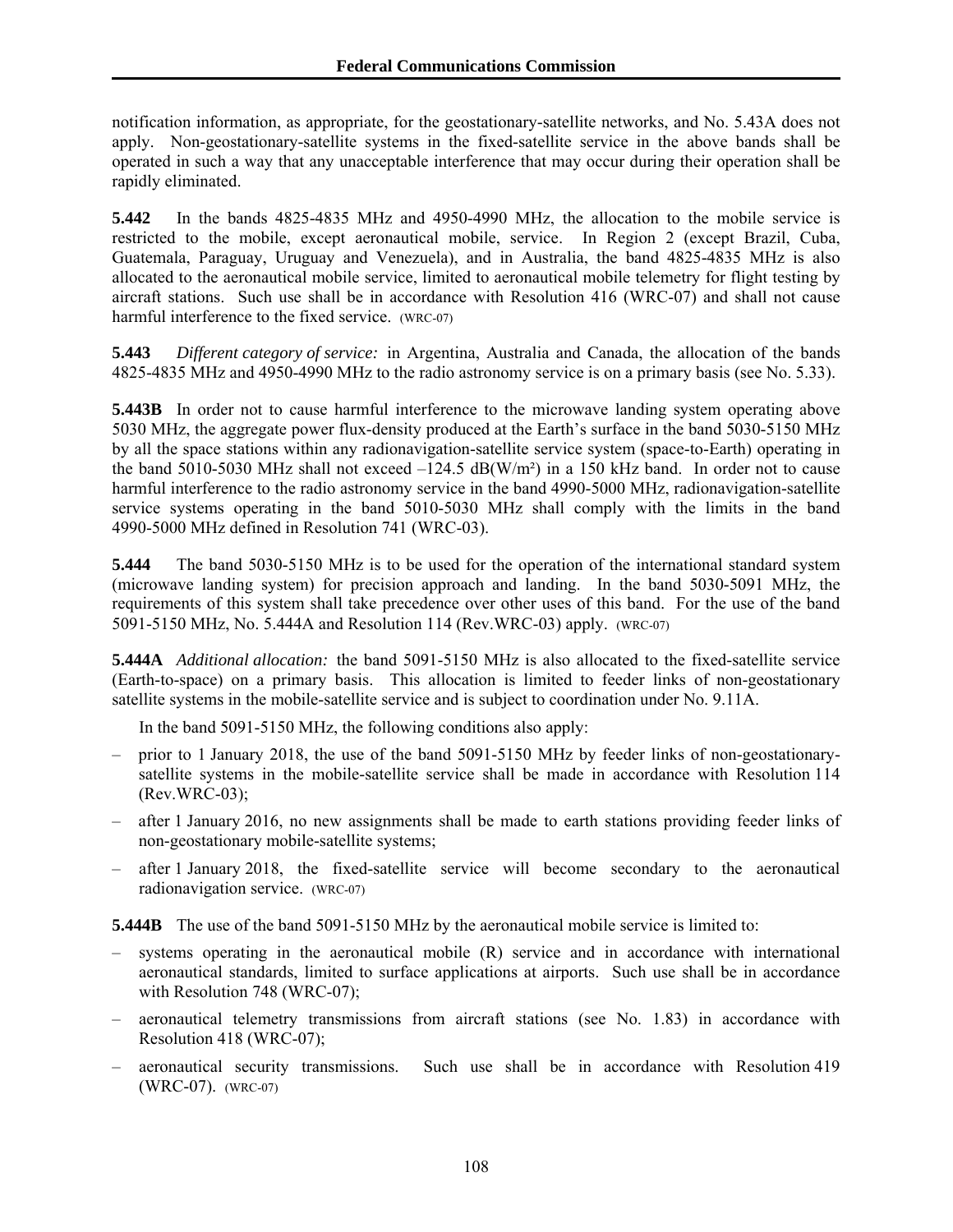**5.446** *Additional allocation:* in the countries listed in Nos. 5.369 and 5.400, the band 5150-5216 MHz is also allocated to the radiodetermination-satellite service (space-to-Earth) on a primary basis, subject to agreement obtained under No. 9.21. In Region 2, the band is also allocated to the radiodeterminationsatellite service (space-to-Earth) on a primary basis. In Regions 1 and 3, except those countries listed in Nos. 5.369 and 5.400, the band is also allocated to the radiodetermination-satellite service (space-to-Earth) on a secondary basis. The use by the radiodetermination-satellite service is limited to feeder links in conjunction with the radiodetermination-satellite service operating in the bands 1610-1626.5 MHz and/or 2483.5-2500 MHz. The total power flux-density at the Earth's surface shall in no case exceed –159 dB (W/m²) in any 4 kHz band for all angles of arrival.

**5.446A** The use of the bands 5150-5350 MHz and 5470-5725 MHz by the stations in the mobile, except aeronautical mobile, service shall be in accordance with Resolution 229 (WRC-03). (WRC-07)

**5.446B** In the band 5150-5250 MHz, stations in the mobile service shall not claim protection from earth stations in the fixed-satellite service. No. 5.43A does not apply to the mobile service with respect to fixed-satellite service earth stations.

**5.446C** *Additional allocation:* in Region 1 (except in Algeria, Saudi Arabia, Bahrain, Egypt, United Arab Emirates, Jordan, Kuwait, Lebanon, Morocco, Oman, Qatar, Syrian Arab Republic, Sudan and Tunisia) and in Brazil, the band 5150-5250 MHz is also allocated to the aeronautical mobile service on a primary basis, limited to aeronautical telemetry transmissions from aircraft stations (see No. 1.83), in accordance with Resolution 418 (WRC-07). These stations shall not claim protection from other stations operating in accordance with Article 5. No. 5.43A does not apply. (WRC-07)

**5.447** *Additional allocation:* in Côte d'Ivoire, Israel, Lebanon, Pakistan, the Syrian Arab Republic and Tunisia, the band 5150-5250 MHz is also allocated to the mobile service, on a primary basis, subject to agreement obtained under No. 9.21. In this case, the provisions of Resolution 229 (WRC-03) do not apply. (WRC-07)

**5.447A** The allocation to the fixed-satellite service (Earth-to-space) is limited to feeder links of non-geostationary-satellite systems in the mobile-satellite service and is subject to coordination under No. 9.11A.

**5.447B** *Additional allocation*: the band 5150-5216 MHz is also allocated to the fixed-satellite service (space-to-Earth) on a primary basis. This allocation is limited to feeder links of non-geostationarysatellite systems in the mobile-satellite service and is subject to provisions of No. 9.11A. The power flux-density at the Earth's surface produced by space stations of the fixed-satellite service operating in the space-to-Earth direction in the band 5150-5216 MHz shall in no case exceed  $-164$  dB(W/m<sup>2</sup>) in any 4 kHz band for all angles of arrival.

**5.447C** Administrations responsible for fixed-satellite service networks in the band 5150-5250 MHz operated under Nos. 5.447A and 5.447B shall coordinate on an equal basis in accordance with No. 9.11A with administrations responsible for non-geostationary-satellite networks operated under No. 5.446 and brought into use prior to 17 November 1995. Satellite networks operated under No. 5.446 brought into use after 17 November 1995 shall not claim protection from, and shall not cause harmful interference to, stations of the fixed-satellite service operated under Nos. 5.447A and 5.447B.

**5.447D** The allocation of the band 5250-5255 MHz to the space research service on a primary basis is limited to active spaceborne sensors. Other uses of the band by the space research service are on a secondary basis.

**5.447E** *Additional allocation:* The band 5250-5350 MHz is also allocated to the fixed service on a primary basis in the following countries in Region 3: Australia, Korea (Rep. of), India, Indonesia, Iran (Islamic Republic of), Japan, Malaysia, Papua New Guinea, the Philippines, Dem. People's Rep. of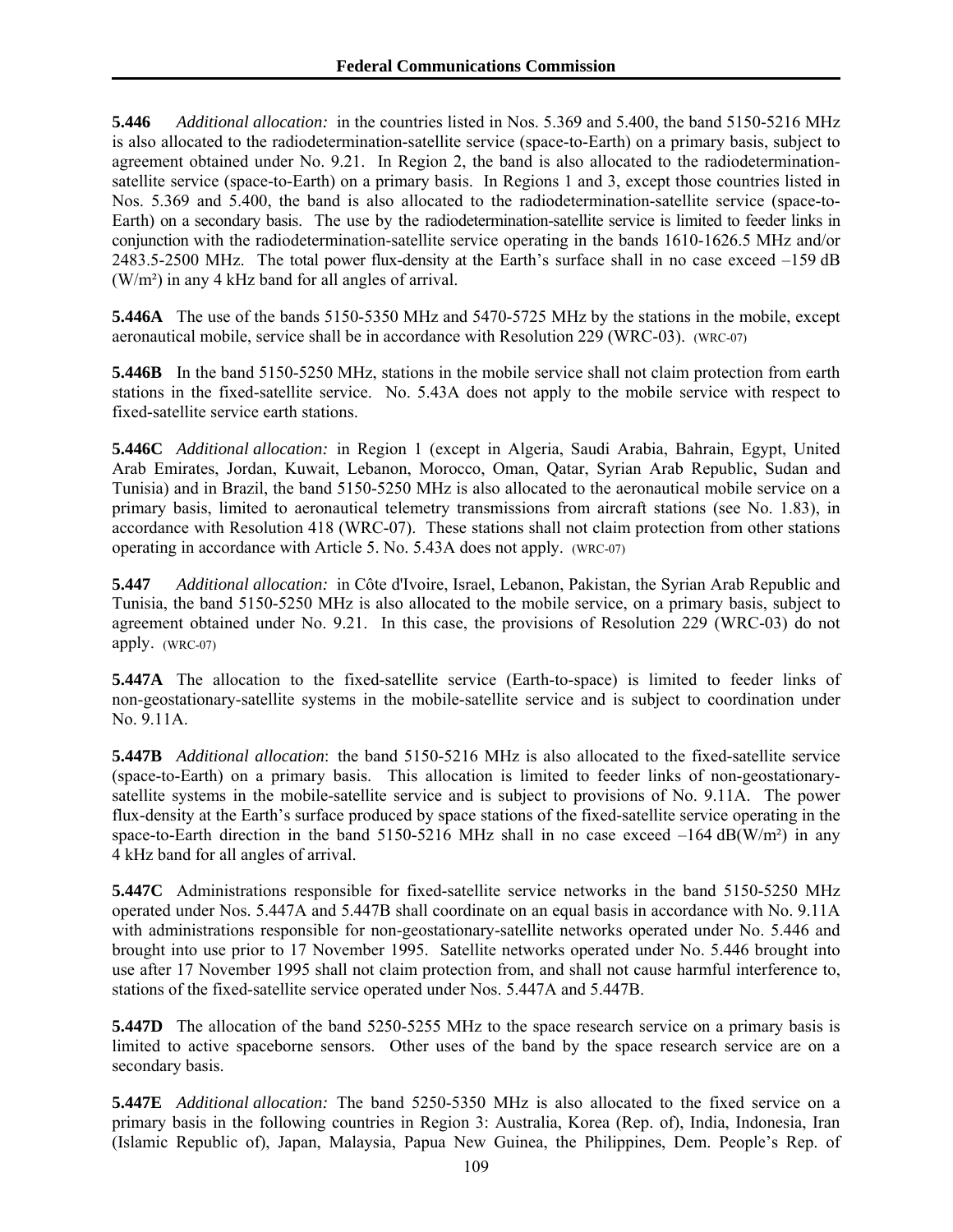Korea, Sri Lanka, Thailand and Viet Nam. The use of this band by the fixed service is intended for the implementation of fixed wireless access systems and shall comply with Recommendation ITU-R F.1613. In addition, the fixed service shall not claim protection from the radiodetermination, Earth explorationsatellite (active) and space research (active) services, but the provisions of No. 5.43A do not apply to the fixed service with respect to the Earth exploration-satellite (active) and space research (active) services. After implementation of fixed wireless access systems in the fixed service with protection for the existing radiodetermination systems, no more stringent constraints should be imposed on the fixed wireless access systems by future radiodetermination implementations. (WRC-07)

**5.447F** In the band 5250-5350 MHz, stations in the mobile service shall not claim protection from the radiolocation service, the Earth exploration-satellite service (active) and the space research service (active). These services shall not impose on the mobile service more stringent protection criteria, based on system characteristics and interference criteria, than those stated in Recommendations ITU-R M.1638 and ITU-R RS.1632.

**5.448** *Additional allocation:* in Azerbaijan, Libyan Arab Jamahiriya, Mongolia, Kyrgyzstan, Slovakia, Romania and Turkmenistan, the band 5250-5350 MHz is also allocated to the radionavigation service on a primary basis.

**5.448A** The Earth exploration-satellite (active) and space research (active) services in the frequency band 5250-5350 MHz shall not claim protection from the radiolocation service. No. 5.43A does not apply.

**5.448B** The Earth exploration-satellite service (active) operating in the band 5350-5570 MHz and space research service (active) operating in the band 5460-5570 MHz shall not cause harmful interference to the aeronautical radionavigation service in the band 5350-5460 MHz, the radionavigation service in the band 5460-5470 MHz and the maritime radionavigation service in the band 5470-5570 MHz.

**5.448C** The space research service (active) operating in the band 5350-5460 MHz shall not cause harmful interference to nor claim protection from other services to which this band is allocated.

**5.448D** In the frequency band 5350-5470 MHz, stations in the radiolocation service shall not cause harmful interference to, nor claim protection from, radar systems in the aeronautical radionavigation service operating in accordance with No. 5.449.

**5.449** The use of the band 5350-5470 MHz by the aeronautical radionavigation service is limited to airborne radars and associated airborne beacons.

**5.450** *Additional allocation:* in Austria, Azerbaijan, Iran (Islamic Republic of), Mongolia, Kyrgyzstan, Romania, Turkmenistan and Ukraine, the band 5470-5650 MHz is also allocated to the aeronautical radionavigation service on a primary basis.

**5.450A** In the band 5470-5725 MHz, stations in the mobile service shall not claim protection from radiodetermination services. Radiodetermination services shall not impose on the mobile service more stringent protection criteria, based on system characteristics and interference criteria, than those stated in Recommendation ITU-R M.1638.

**5.450B** In the frequency band 5470-5650 MHz, stations in the radiolocation service, except groundbased radars used for meteorological purposes in the band 5600-5650 MHz, shall not cause harmful interference to, nor claim protection from, radar systems in the maritime radionavigation service.

**5.451** *Additional allocation:* in the United Kingdom, the band 5470-5850 MHz is also allocated to the land mobile service on a secondary basis. The power limits specified in Nos. 21.2, 21.3, 21.4 and 21.5 shall apply in the band 5725-5850 MHz.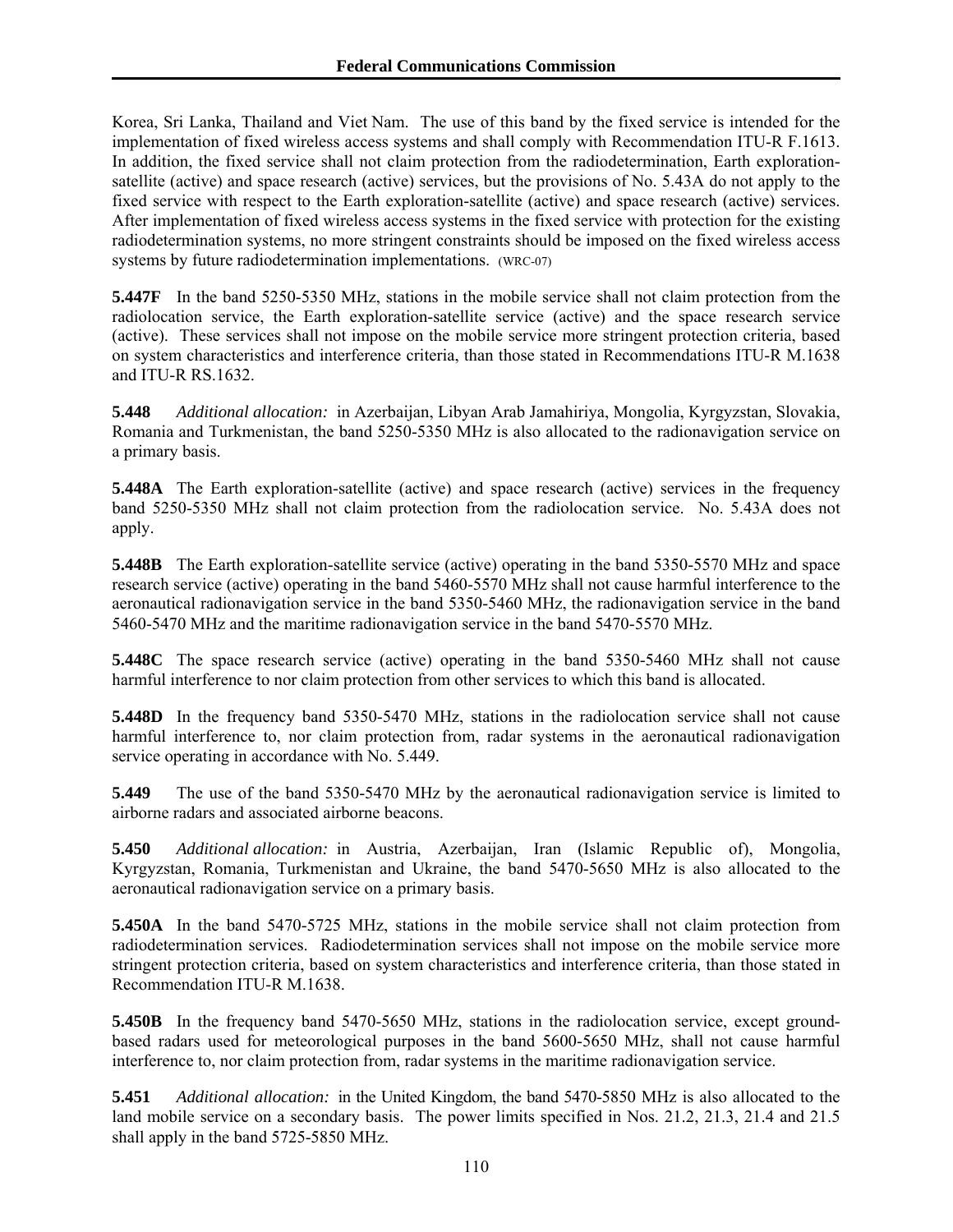**5.452** Between 5600 MHz and 5650 MHz, ground-based radars used for meteorological purposes are authorized to operate on a basis of equality with stations of the maritime radionavigation service.

**5.453** *Additional allocation:* in Saudi Arabia, Bahrain, Bangladesh, Brunei Darussalam, Cameroon, China, Congo (Rep. of the), Korea (Rep. of), Côte d'Ivoire, Egypt, the United Arab Emirates, Gabon, Guinea, Equatorial Guinea, India, Indonesia, Iran (Islamic Republic of), Iraq, Israel, the Libyan Arab Jamahiriya, Japan, Jordan, Kenya, Kuwait, Lebanon, Madagascar, Malaysia, Nigeria, Oman, Pakistan, the Philippines, Qatar, the Syrian Arab Republic, the Dem. People's Rep. of Korea, Singapore, Sri Lanka, Swaziland, Tanzania, Chad, Thailand, Togo, Viet Nam and Yemen, the band 5650-5850 MHz is also allocated to the fixed and mobile services on a primary basis. In this case, the provisions of Resolution 229 (WRC-03) do not apply.

**5.454** *Different category of service:* in Azerbaijan, the Russian Federation, Georgia, Mongolia, Kyrgyzstan, Tajikistan and Turkmenistan, the allocation of the band 5670-5725 MHz to the space research service is on a primary basis (see No. 5.33). (WRC-07)

**5.455** *Additional allocation:* in Armenia, Azerbaijan, Belarus, Cuba, the Russian Federation, Georgia, Hungary, Kazakhstan, Moldova, Mongolia, Uzbekistan, Kyrgyzstan, Tajikistan, Turkmenistan and Ukraine, the band 5670-5850 MHz is also allocated to the fixed service on a primary basis. (WRC-07)

**5.456** *Additional allocation:* in Cameroon, the band 5755-5850 MHz is also allocated to the fixed service on a primary basis.

**5.457A** In the bands 5925-6425 MHz and 14-14.5 GHz, earth stations located on board vessels may communicate with space stations of the fixed-satellite service. Such use shall be in accordance with Resolution 902 (WRC-03).

**5.457B** In the bands 5925-6425 MHz and 14-14.5 GHz, earth stations located on board vessels may operate with the characteristics and under the conditions contained in Resolution 902 (WRC-03) in Algeria, Saudi Arabia, Bahrain, Comoros, Djibouti, Egypt, United Arab Emirates, the Libyan Arab Jamahiriya, Jordan, Kuwait, Morocco, Mauritania, Oman, Qatar, the Syrian Arab Republic, Sudan, Tunisia and Yemen, in the maritime mobile-satellite service on a secondary basis. Such use shall be in accordance with Resolution 902 (WRC-03).

**5.457C** In Region 2 (except Brazil, Cuba, French overseas departments and communities, Guatemala, Paraguay, Uruguay and Venezuela), the band 5925-6700 MHz may be used for aeronautical mobile telemetry for flight testing by aircraft stations (see No. 1.83). Such use shall be in accordance with Resolution 416 (WRC-07) and shall not cause harmful interference to, nor claim protection from, the fixed-satellite and fixed services. Any such use does not preclude the use of these bands by other mobile service applications or by other services to which these bands are allocated on a co-primary basis and does not establish priority in the Radio Regulations. (WRC-07)

**5.458** In the band 6425-7075 MHz, passive microwave sensor measurements are carried out over the oceans. In the band 7075-7250 MHz, passive microwave sensor measurements are carried out. Administrations should bear in mind the needs of the Earth exploration-satellite (passive) and space research (passive) services in their future planning of the bands 6425-7025 MHz and 7075-7250 MHz.

**5.458A** In making assignments in the band 6700-7075 MHz to space stations of the fixed-satellite service, administrations are urged to take all practicable steps to protect spectral line observations of the radio astronomy service in the band 6650-6675.2 MHz from harmful interference from unwanted emissions.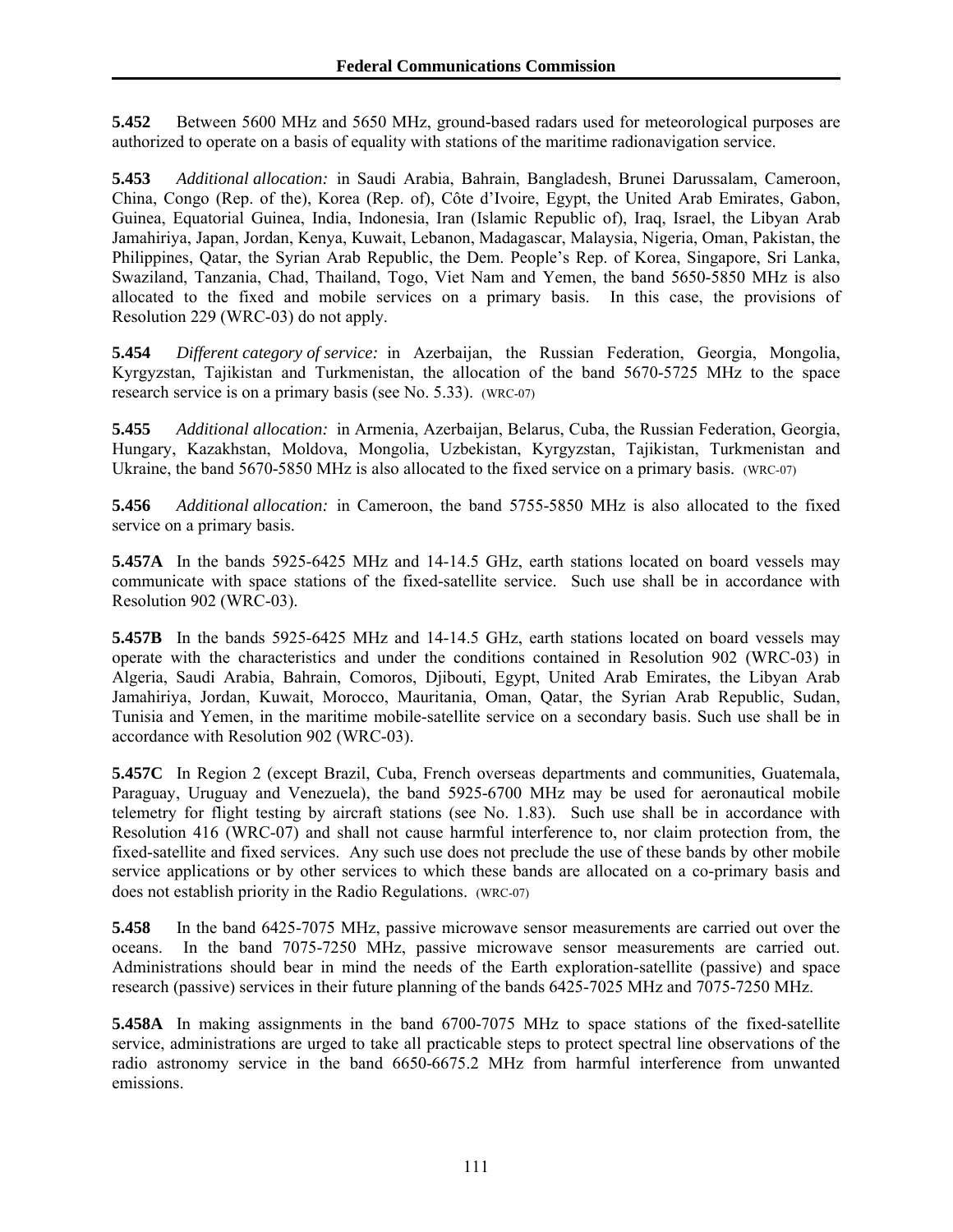**5.458B** The space-to-Earth allocation to the fixed-satellite service in the band 6700-7075 MHz is limited to feeder links for non-geostationary satellite systems of the mobile-satellite service and is subject to coordination under No. 9.11A. The use of the band 6700-7075 MHz (space-to-Earth) by feeder links for non-geostationary satellite systems in the mobile-satellite service is not subject to No. 22.2.

**5.458C** Administrations making submissions in the band 7025-7075 MHz (Earth-to-space) for geostationary-satellite systems in the fixed-satellite service after 17 November 1995 shall consult on the basis of relevant ITU-R Recommendations with the administrations that have notified and brought into use non-geostationary-satellite systems in this frequency band before 18 November 1995 upon request of the latter administrations. This consultation shall be with a view to facilitating shared operation of both geostationary-satellite systems in the fixed-satellite service and non-geostationary-satellite systems in this band.

**5.459** *Additional allocation:* in the Russian Federation, the frequency bands 7100-7155 MHz and 7190-7235 MHz are also allocated to the space operation service (Earth-to-space) on a primary basis, subject to agreement obtained under No. 9.21.

**5.460** The use of the band 7145-7190 MHz by the space research service (Earth-to-space) is restricted to deep space; no emissions to deep space shall be effected in the band 7190-7235 MHz. Geostationary satellites in the space research service operating in the band 7190-7235 MHz shall not claim protection from existing and future stations of the fixed and mobile services and No. 5.43A does not apply.

**5.461** *Additional allocation:* the bands 7250-7375 MHz (space-to-Earth) and 7900-8025 MHz (Earth-to-space) are also allocated to the mobile-satellite service on a primary basis, subject to agreement obtained under No. 9.21.

**5.461A** The use of the band 7450-7550 MHz by the meteorological-satellite service (space-to-Earth) is limited to geostationary-satellite systems. Non-geostationary meteorological-satellite systems in this band notified before 30 November 1997 may continue to operate on a primary basis until the end of their lifetime.

**5.461B** The use of the band 7750-7850 MHz by the meteorological-satellite service (space-to-Earth) is limited to non-geostationary satellite systems.

**5.462A** In Regions 1 and 3 (except for Japan), in the band 8025-8400 MHz, the Earth explorationsatellite service using geostationary satellites shall not produce a power flux-density in excess of the following provisional values for angles of arrival  $(\theta)$ , without the consent of the affected administration:

 $-174$  dB(W/m<sup>2</sup>) in a 4 kHz band for  $0^{\circ} \le \theta < 5^{\circ}$ 

 $-174 + 0.5$  ( $\theta - 5$ ) dB(W/m<sup>2</sup>) in a 4 kHz band for

```
5^{\circ} < \theta < 25^{\circ}
```
 $-164$  dB(W/m<sup>2</sup>) in a 4 kHz band for  $25^{\circ} \le \theta \le 90^{\circ}$ 

These values are subject to study under Resolution 124 (Rev.WRC-2000). (FCC)

**5.463** Aircraft stations are not permitted to transmit in the band 8025-8400 MHz.

**5.465** In the space research service, the use of the band 8400-8450 MHz is limited to deep space.

**5.466** *Different category of service:* in Israel, Singapore and Sri Lanka, the allocation of the band 8400-8500 MHz to the space research service is on a secondary basis (see No. 5.32).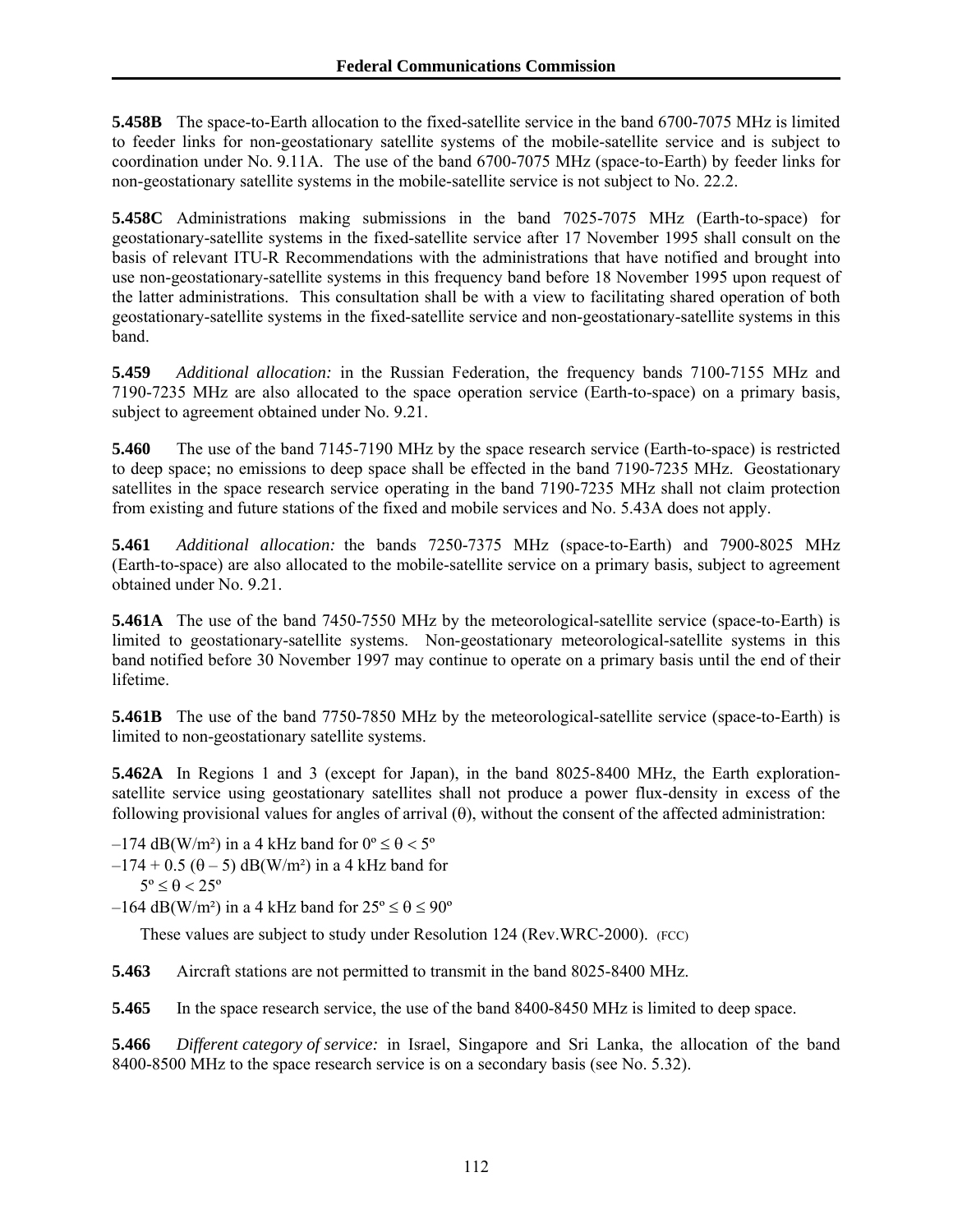**5.468** *Additional allocation:* in Saudi Arabia, Bahrain, Bangladesh, Brunei Darussalam, Burundi, Cameroon, China, Congo (Rep. of the), Costa Rica, Egypt, the United Arab Emirates, Gabon, Guyana, Indonesia, Iran (Islamic Republic of), Iraq, the Libyan Arab Jamahiriya, Jamaica, Jordan, Kenya, Kuwait, Lebanon, Malaysia, Mali, Morocco, Mauritania, Nepal, Nigeria, Oman, Pakistan, Qatar, Syrian Arab Republic, the Dem. People's Rep. of Korea, Senegal, Singapore, Somalia, Swaziland, Tanzania, Chad, Togo, Tunisia and Yemen, the band 8500-8750 MHz is also allocated to the fixed and mobile services on a primary basis.

**5.469** *Additional allocation:* in Armenia, Azerbaijan, Belarus, the Russian Federation, Georgia, Hungary, Lithuania, Moldova, Mongolia, Uzbekistan, Poland, Kyrgyzstan, the Czech Rep., Romania, Tajikistan, Turkmenistan and Ukraine, the band 8500-8750 MHz is also allocated to the land mobile and radionavigation services on a primary basis.

**5.469A** In the band 8550-8650 MHz, stations in the Earth exploration-satellite service (active) and space research service (active) shall not cause harmful interference to, or constrain the use and development of, stations of the radiolocation service.

**5.470** The use of the band 8750-8850 MHz by the aeronautical radionavigation service is limited to airborne Doppler navigation aids on a centre frequency of 8800 MHz.

**5.471** *Additional allocation:* in Algeria, Germany, Bahrain, Belgium, China, Egypt, the United Arab Emirates, France, Greece, Indonesia, Iran (Islamic Republic of), the Libyan Arab Jamahiriya, the Netherlands, Qatar and Sudan, the bands 8825-8850 MHz and 9000-9200 MHz are also allocated to the maritime radionavigation service, on a primary basis, for use by shore-based radars only. (WRC-07)

**5.472** In the bands 8850-9000 MHz and 9200-9225 MHz, the maritime radionavigation service is limited to shore-based radars.

**5.473** *Additional allocation:* in Armenia, Austria, Azerbaijan, Belarus, Cuba, the Russian Federation, Georgia, Hungary, Mongolia, Uzbekistan, Poland, Kyrgyzstan, Romania, Tajikistan, Turkmenistan and Ukraine, the bands 8850-9000 MHz and 9200-9300 MHz are also allocated to the radionavigation service on a primary basis. (WRC-07)

**5.473A** In the band 9000-9200 MHz, stations operating in the radiolocation service shall not cause harmful interference to, nor claim protection from, systems identified in No. 5.337 operating in the aeronautical radionavigation service, or radar systems in the maritime radionavigation service operating in this band on a primary basis in the countries listed in No. 5.471. (WRC-07)

**5.474** In the band 9200-9500 MHz, search and rescue transponders (SART) may be used, having due regard to the appropriate ITU-R Recommendation (see also Article 31).

**5.475** The use of the band 9300-9500 MHz by the aeronautical radionavigation service is limited to airborne weather radars and ground-based radars. In addition, ground-based radar beacons in the aeronautical radionavigation service are permitted in the band 9300-9320 MHz on condition that harmful interference is not caused to the maritime radionavigation service. (WRC-07)

**5.475A** The use of the band 9300-9500 MHz by the Earth exploration-satellite service (active) and the space research service (active) is limited to systems requiring necessary bandwidth greater than 300 MHz that cannot be fully accommodated within the 9500-9800 MHz band. (WRC-07)

**5.475B** In the band 9300-9500 MHz, stations operating in the radiolocation service shall not cause harmful interference to, nor claim protection from, radars operating in the radionavigation service in conformity with the Radio Regulations. Ground-based radars used for meteorological purposes have priority over other radiolocation uses. (WRC-07)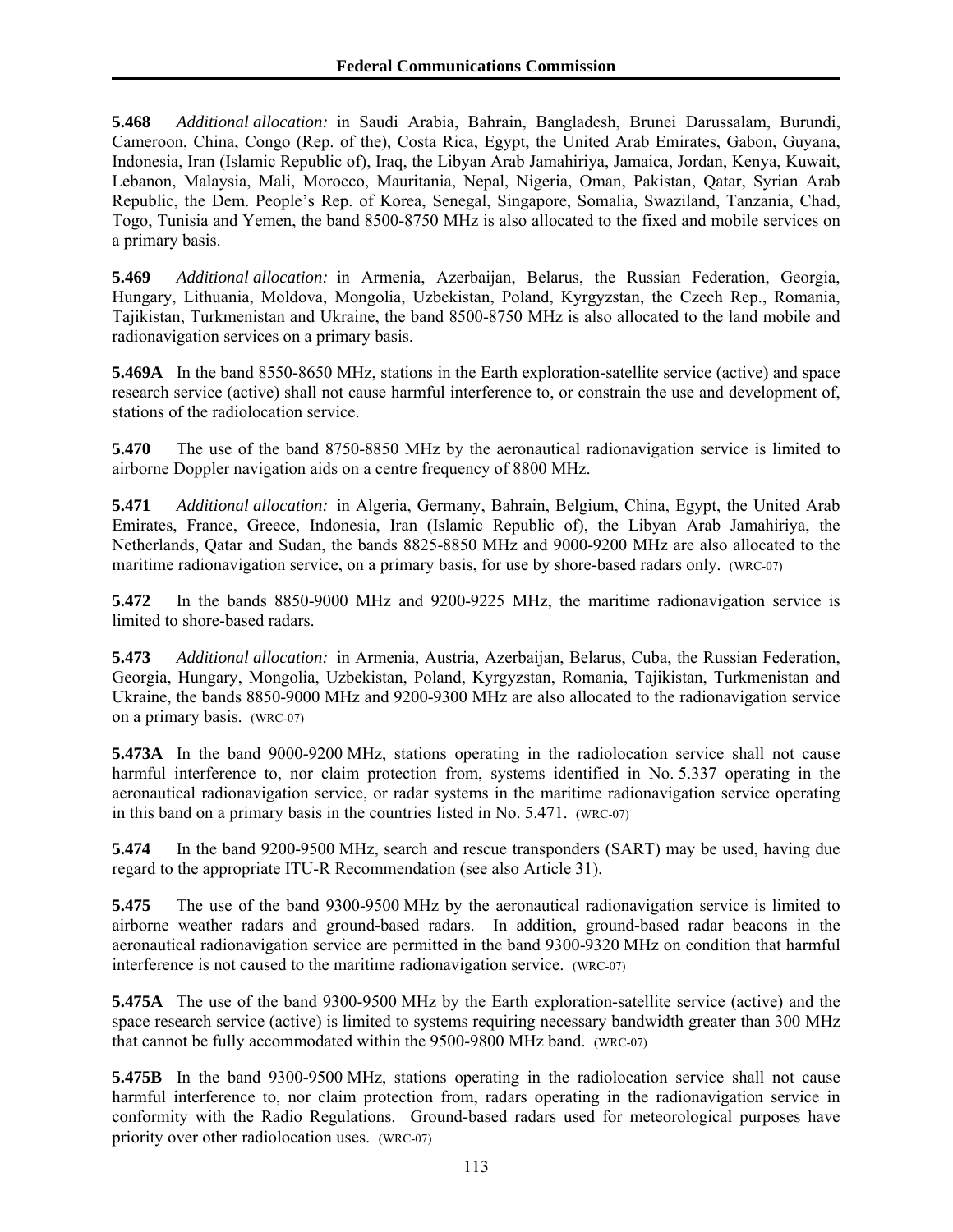**5.476A** In the band 9300-9800 MHz, stations in the Earth exploration-satellite service (active) and space research service (active) shall not cause harmful interference to, nor claim protection from, stations of the radionavigation and radiolocation services. (WRC-07)

**5.477** *Different category of service:* in Algeria, Saudi Arabia, Bahrain, Bangladesh, Brunei Darussalam, Cameroon, Egypt, the United Arab Emirates, Eritrea, Ethiopia, Guyana, India, Indonesia, Iran (Islamic Republic of), Iraq, Jamaica, Japan, Jordan, Kuwait, Lebanon, Liberia, Malaysia, Nigeria, Oman, Pakistan, Qatar, Syrian Arab Republic, the Dem. People's Rep. of Korea, Singapore, Somalia, Sudan, Trinidad and Tobago, and Yemen, the allocation of the band 9800-10000 MHz to the fixed service is on a primary basis (see No. 5.33). (WRC-07)

**5.478** *Additional allocation:* in Azerbaijan, Mongolia, Kyrgyzstan, Romania, Turkmenistan and Ukraine, the band 9800-10000 MHz is also allocated to the radionavigation service on a primary basis. (WRC-07)

**5.478A** The use of the band 9800-9900 MHz by the Earth exploration-satellite service (active) and the space research service (active) is limited to systems requiring necessary bandwidth greater than 500 MHz that cannot be fully accommodated within the 9300-9800 MHz band. (WRC-07)

**5.478B** In the band 9800-9900 MHz, stations in the Earth exploration-satellite service (active) and space research service (active) shall not cause harmful interference to, nor claim protection from stations of the fixed service to which this band is allocated on a secondary basis. (WRC-07)

**5.479** The band 9975-10025 MHz is also allocated to the meteorological-satellite service on a secondary basis for use by weather radars.

**5.480** *Additional allocation:* in Argentina, Brazil, Chile, Costa Rica, Cuba, El Salvador, Ecuador, Guatemala, Honduras, Mexico, Paraguay, the Netherlands Antilles, Peru and Uruguay, the band 10-10.45 GHz is also allocated to the fixed and mobile services on a primary basis. In Venezuela, the band 10-10.45 GHz is also allocated to the fixed service on a primary basis. (WRC-07)

**5.481** *Additional allocation:* in Germany, Angola, Brazil, China, Costa Rica, Côte d'Ivoire, El Salvador, Ecuador, Spain, Guatemala, Hungary, Japan, Kenya, Morocco, Nigeria, Oman, Uzbekistan, Paraguay, Peru, the Dem. People's Rep. of Korea, Romania, Tanzania, Thailand and Uruguay, the band 10.45-10.5 GHz is also allocated to the fixed and mobile services on a primary basis. (WRC-07)

**5.482** In the band 10.6-10.68 GHz, the power delivered to the antenna of stations of the fixed and mobile, except aeronautical mobile, services shall not exceed −3 dBW. This limit may be exceeded, subject to agreement obtained under No. 9.21. However, in Algeria, Saudi Arabia, Armenia, Azerbaijan, Bahrain, Bangladesh, Belarus, Egypt, United Arab Emirates, Georgia, India, Indonesia, Iran (Islamic Republic of), Iraq, Jordan, Libyan Arab Jamahiriya, Kazakhstan, Kuwait, Lebanon, Morocco, Mauritania, Moldova, Nigeria, Oman, Uzbekistan, Pakistan, Philippines, Qatar, Syrian Arab Republic, Kyrgyzstan, Singapore, Tajikistan, Tunisia, Turkmenistan and Viet Nam, this restriction on the fixed and mobile, except aeronautical mobile, services is not applicable. (WRC-07) (FCC)

**5.482A** For sharing of the band 10.6-10.68 GHz between the Earth exploration-satellite (passive) service and the fixed and mobile, except aeronautical mobile, services, Resolution 751 (WRC-07) applies. (WRC-07)

**5.483** *Additional allocation:* in Saudi Arabia, Armenia, Azerbaijan, Bahrain, Belarus, China, Colombia, Korea (Rep. of), Costa Rica, Egypt, the United Arab Emirates, Georgia, Iran (Islamic Republic of), Iraq, Israel, Jordan, Kazakhstan, Kuwait, Lebanon, Mongolia, Qatar, Kyrgyzstan, the Dem. People's Rep. of Korea, Romania, Tajikistan, Turkmenistan and Yemen, the band 10.68-10.7 GHz is also allocated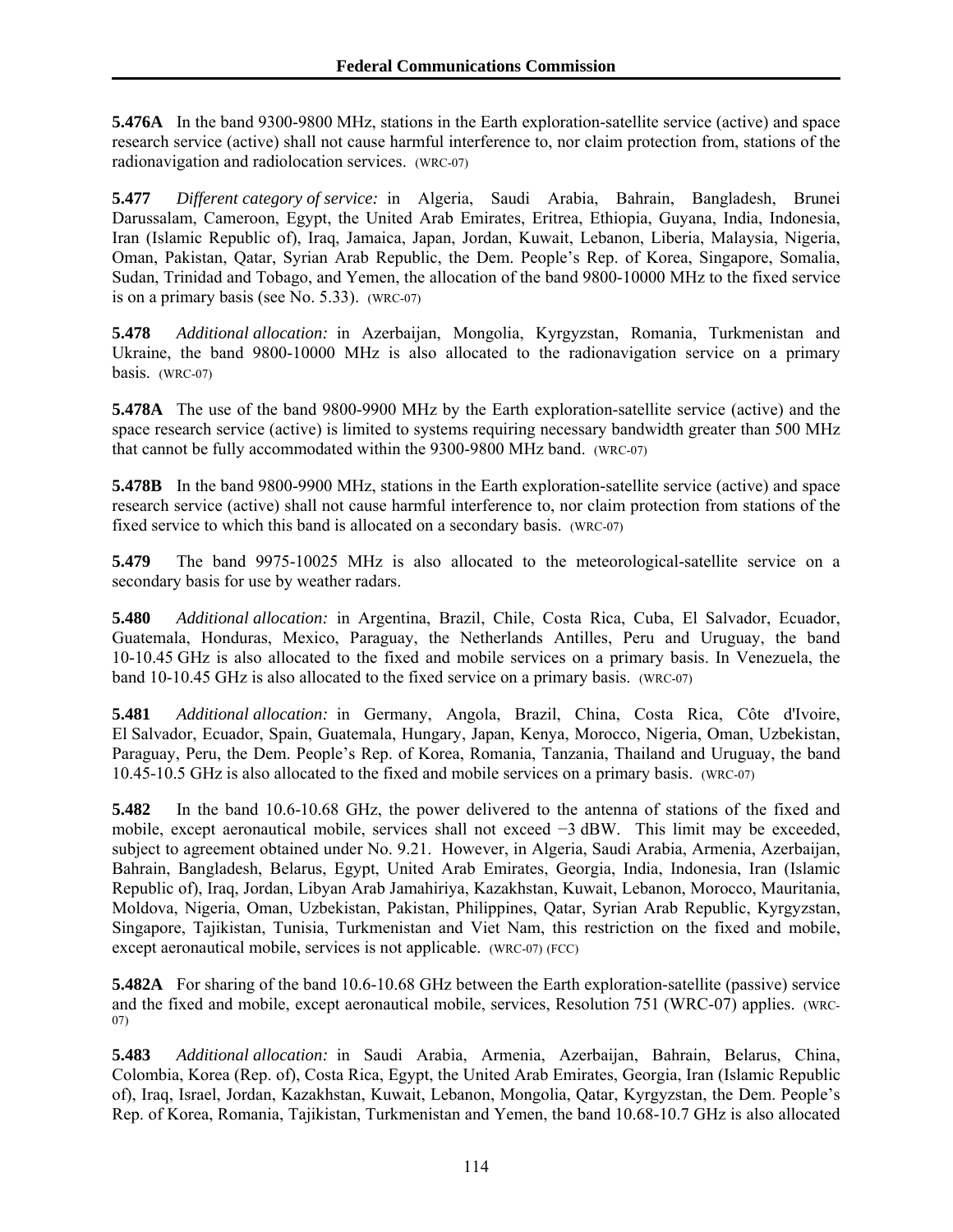to the fixed and mobile, except aeronautical mobile, services on a primary basis. Such use is limited to equipment in operation by 1 January 1985. (WRC-07)

**5.484** In Region 1, the use of the band 10.7-11.7 GHz by the fixed-satellite service (Earth-to-space) is limited to feeder links for the broadcasting-satellite service.

**5.484A** The use of the bands 10.95-11.2 GHz (space-to-Earth), 11.45-11.7 GHz (space-to-Earth), 11.7-12.2 GHz (space-to-Earth) in Region 2, 12.2-12.75 GHz (space-to-Earth) in Region 3, 12.5-12.75 GHz (space-to-Earth) in Region 1, 13.75-14.5 GHz (Earth-to-space), 17.8-18.6 GHz (space-to-Earth), 19.7-20.2 GHz (space-to-Earth), 27.5-28.6 GHz (Earth-to-space), 29.5-30 GHz (Earth-to-space) by a nongeostationary-satellite system in the fixed-satellite service is subject to application of the provisions of No. 9.12 for coordination with other non-geostationary-satellite systems in the fixed-satellite service. Non-geostationary-satellite systems in the fixed-satellite service shall not claim protection from geostationary-satellite networks in the fixed-satellite service operating in accordance with the Radio Regulations, irrespective of the dates of receipt by the Bureau of the complete coordination or notification information, as appropriate, for the non-geostationary-satellite systems in the fixed-satellite service and of the complete coordination or notification information, as appropriate, for the geostationary-satellite networks, and No. 5.43A does not apply. Non-geostationary-satellite systems in the fixed-satellite service in the above bands shall be operated in such a way that any unacceptable interference that may occur during their operation shall be rapidly eliminated.

**5.485** In Region 2, in the band 11.7-12.2 GHz, transponders on space stations in the fixed-satellite service may be used additionally for transmissions in the broadcasting-satellite service, provided that such transmissions do not have a maximum e.i.r.p. greater than 53 dBW per television channel and do not cause greater interference or require more protection from interference than the coordinated fixed-satellite service frequency assignments. With respect to the space services, this band shall be used principally for the fixed-satellite service.

**5.486** *Different category of service:* in Mexico and the United States, the allocation of the band 11.7-12.1 GHz to the fixed service is on a secondary basis (see No. 5.32).

**5.487** In the band 11.7-12.5 GHz in Regions 1 and 3, the fixed, fixed-satellite, mobile, except aeronautical mobile, and broadcasting services, in accordance with their respective allocations, shall not cause harmful interference to, or claim protection from, broadcasting-satellite stations operating in accordance with the Regions 1 and 3 Plan in Appendix 30.

**5.487A** *Additional allocation:* in Region 1, the band 11.7-12.5 GHz, in Region 2, the band 12.2-12.7 GHz and, in Region 3, the band 11.7-12.2 GHz, are also allocated to the fixed-satellite service (space-to-Earth) on a primary basis, limited to non-geostationary systems and subject to application of the provisions of No. 9.12 for coordination with other non-geostationary-satellite systems in the fixedsatellite service. Non-geostationary-satellite systems in the fixed-satellite service shall not claim protection from geostationary-satellite networks in the broadcasting-satellite service operating in accordance with the Radio Regulations, irrespective of the dates of receipt by the Bureau of the complete coordination or notification information, as appropriate, for the non-geostationary-satellite systems in the fixed-satellite service and of the complete coordination or notification information, as appropriate, for the geostationary-satellite networks, and No. 5.43A does not apply. Non-geostationary-satellite systems in the fixed-satellite service in the above bands shall be operated in such a way that any unacceptable interference that may occur during their operation shall be rapidly eliminated.

**5.488** The use of the band 11.7-12.2 GHz by geostationary-satellite networks in the fixed-satellite service in Region 2 is subject to application of the provisions of No. 9.14 for coordination with stations of terrestrial services in Regions 1, 2 and 3. For the use of the band 12.2-12.7 GHz by the broadcastingsatellite service in Region 2, see Appendix 30.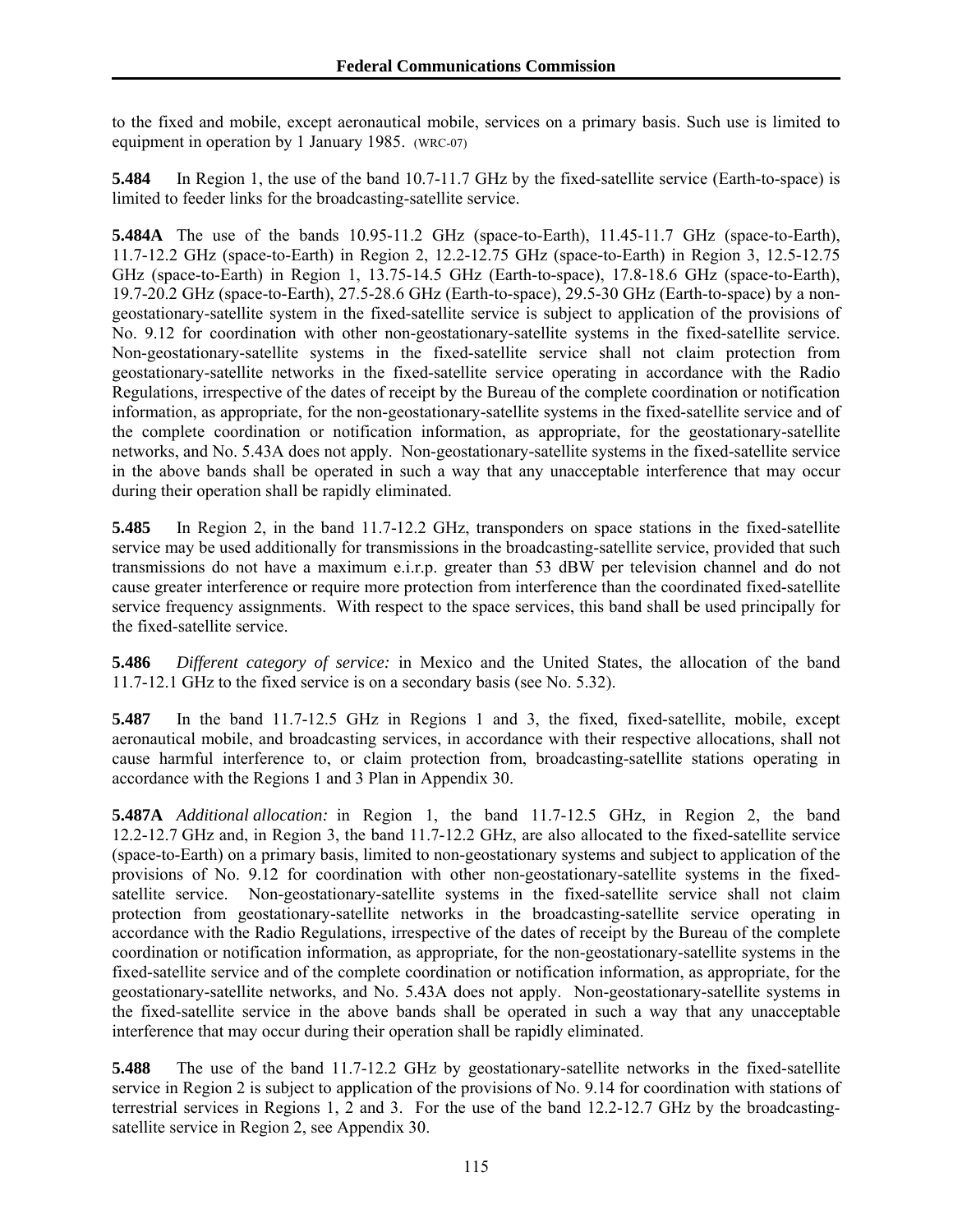**5.489** *Additional allocation:* in Peru, the band 12.1-12.2 GHz is also allocated to the fixed service on a primary basis.

**5.490** In Region 2, in the band 12.2-12.7 GHz, existing and future terrestrial radiocommunication services shall not cause harmful interference to the space services operating in conformity with the broadcasting-satellite Plan for Region 2 contained in Appendix 30.

**5.492** Assignments to stations of the broadcasting-satellite service which are in conformity with the appropriate regional Plan or included in the Regions 1 and 3 List in Appendix 30 may also be used for transmissions in the fixed-satellite service (space-to-Earth), provided that such transmissions do not cause more interference, or require more protection from interference, than the broadcasting-satellite service transmissions operating in conformity with the Plan or the List, as appropriate.

**5.493** The broadcasting-satellite service in the band 12.5-12.75 GHz in Region 3 is limited to a power flux-density not exceeding  $-111$  dB(W/(m<sup>2</sup> · 27 MHz)) for all conditions and for all methods of modulation at the edge of the service area.

**5.494** *Additional allocation:* in Algeria, Angola, Saudi Arabia, Bahrain, Cameroon, the Central African Rep., Congo (Rep. of the), Côte d'Ivoire, Egypt, the United Arab Emirates, Eritrea, Ethiopia, Gabon, Ghana, Guinea, Iraq, Israel, the Libyan Arab Jamahiriya, Jordan, Kuwait, Lebanon, Madagascar, Mali, Morocco, Mongolia, Nigeria, Qatar, the Syrian Arab Republic, the Dem. Rep. of the Congo, Somalia, Sudan, Chad, Togo and Yemen, the band 12.5-12.75 GHz is also allocated to the fixed and mobile, except aeronautical mobile, services on a primary basis.

**5.495** *Additional allocation:* in Bosnia and Herzegovina, France, Greece, Liechtenstein, Monaco, Montenegro, Uganda, Romania, Serbia, Switzerland, Tanzania and Tunisia, the band 12.5-12.75 GHz is also allocated to the fixed and mobile, except aeronautical mobile, services on a secondary basis. (WRC-07)

**5.496** *Additional allocation:* in Austria, Azerbaijan, Kyrgyzstan and Turkmenistan, the band 12.5-12.75 GHz is also allocated to the fixed service and the mobile, except aeronautical mobile, service on a primary basis. However, stations in these services shall not cause harmful interference to fixed-satellite service earth stations of countries in Region 1 other than those listed in this footnote. Coordination of these earth stations is not required with stations of the fixed and mobile services of the countries listed in this footnote. The power flux-density limit at the Earth's surface given in Table 21-4 of Article 21, for the fixed-satellite service shall apply on the territory of the countries listed in this footnote.

**5.497** The use of the band 13.25-13.4 GHz by the aeronautical radionavigation service is limited to Doppler navigation aids.

**5.498A** The Earth exploration-satellite (active) and space research (active) services operating in the band 13.25-13.4 GHz shall not cause harmful interference to, or constrain the use and development of, the aeronautical radionavigation service.

**5.499** *Additional allocation:* in Bangladesh, India and Pakistan, the band 13.25-14 GHz is also allocated to the fixed service on a primary basis.

**5.500** *Additional allocation:* in Algeria, Angola, Saudi Arabia, Bahrain, Brunei Darussalam, Cameroon, Egypt, the United Arab Emirates, Gabon, Indonesia, Iran (Islamic Republic of), Iraq, Israel, Jordan, Kuwait, Lebanon, Madagascar, Malaysia, Mali, Malta, Morocco, Mauritania, Nigeria, Pakistan, Qatar, the Syrian Arab Republic, Singapore, Sudan, Chad and Tunisia, the band 13.4-14 GHz is also allocated to the fixed and mobile services on a primary basis.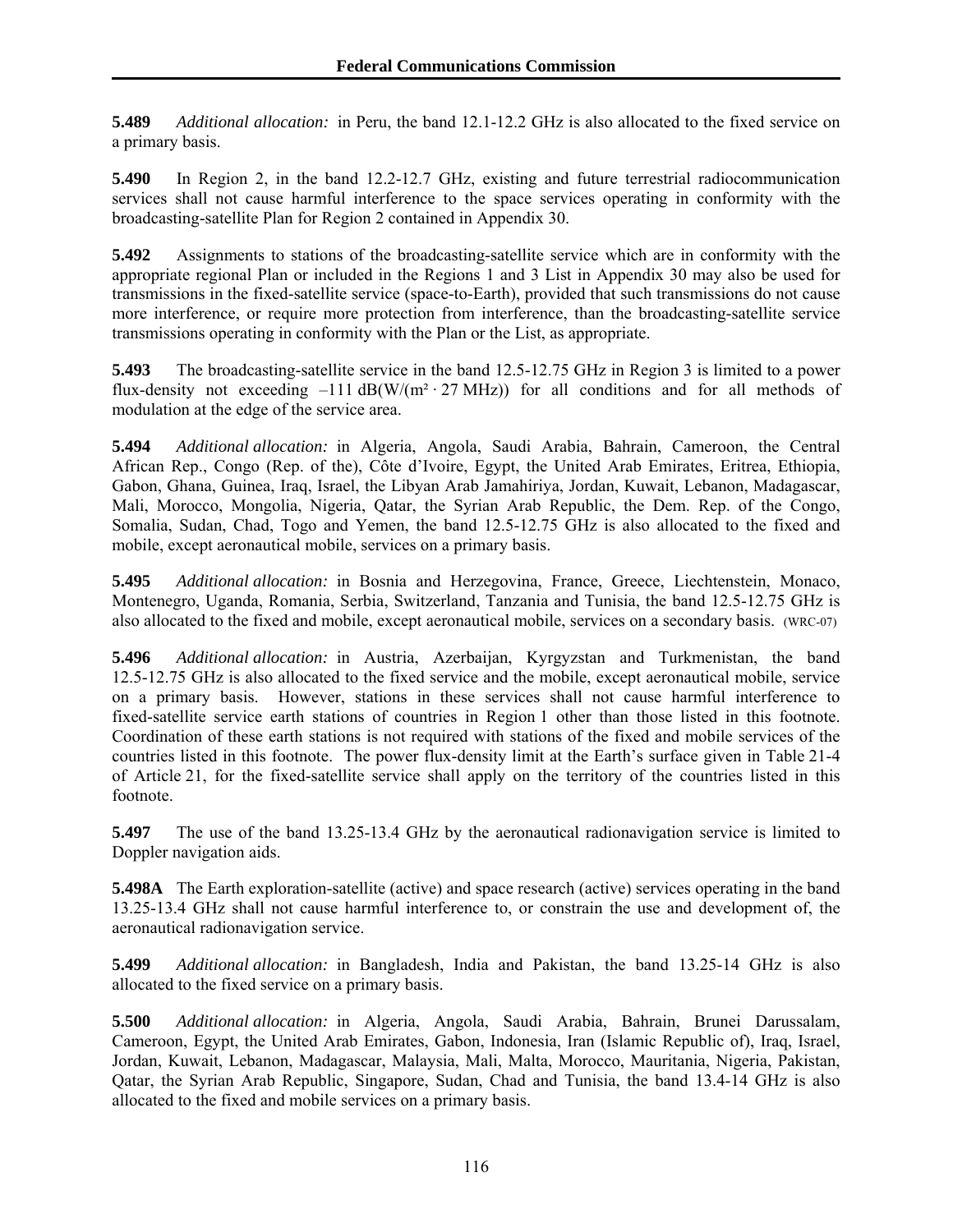**5.501** *Additional allocation:* in Azerbaijan, Hungary, Japan, Mongolia, Kyrgyzstan, Romania and Turkmenistan, the band 13.4-14 GHz is also allocated to the radionavigation service on a primary basis. (WRC-07)

**5.501A** The allocation of the band 13.4-13.75 GHz to the space research service on a primary basis is limited to active spaceborne sensors. Other uses of the band by the space research service are on a secondary basis.

**5.501B** In the band 13.4-13.75 GHz, the Earth exploration-satellite (active) and space research (active) services shall not cause harmful interference to, or constrain the use and development of, the radiolocation service.

**5.502** In the band 13.75-14 GHz, an earth station of a geostationary fixed-satellite service network shall have a minimum antenna diameter of 1.2 m and an earth station of a non-geostationary fixed-satellite service system shall have a minimum antenna diameter of 4.5 m. In addition, the e.i.r.p., averaged over one second, radiated by a station in the radiolocation or radionavigation services shall not exceed 59 dBW for elevation angles above 2° and 65 dBW at lower angles. Before an administration brings into use an earth station in a geostationary-satellite network in the fixed-satellite service in this band with an antenna diameter smaller than 4.5 m, it shall ensure that the power flux-density produced by this earth station does not exceed:

- $-$  –115 dB(W/(m<sup>2</sup> · 10 MHz)) for more than 1% of the time produced at 36 m above sea level at the low water mark, as officially recognized by the coastal State;
- $-$  –115 dB(W/(m<sup>2</sup> · 10 MHz)) for more than 1% of the time produced 3 m above ground at the border of the territory of an administration deploying or planning to deploy land mobile radars in this band, unless prior agreement has been obtained.

For earth stations within the fixed-satellite service having an antenna diameter greater than or equal to 4.5 m, the e.i.r.p. of any emission should be at least 68 dBW and should not exceed 85 dBW.

**5.503** In the band 13.75-14 GHz, geostationary space stations in the space research service for which information for advance publication has been received by the Bureau prior to 31 January 1992 shall operate on an equal basis with stations in the fixed-satellite service; after that date, new geostationary space stations in the space research service will operate on a secondary basis. Until those geostationary space stations in the space research service for which information for advance publication has been received by the Bureau prior to 31 January 1992 cease to operate in this band:

– in the band 13.77-13.78 GHz, the e.i.r.p. density of emissions from any earth station in the fixedsatellite service operating with a space station in geostationary-satellite orbit shall not exceed:

i)  $4.7D + 28$  dB (W/40 kHz), where *D* is the fixed-satellite service earth station antenna diameter (m) for antenna diameters equal to or greater than 1.2 m and less than 4.5 m;

ii)  $49.2 + 20 \log (D/4.5)$  dB(W/40 kHz), where *D* is the fixed-satellite service earth station antenna diameter (m) for antenna diameters equal to or greater than 4.5 m and less than 31.9 m;

iii) 66.2 dB(W/40 kHz) for any fixed-satellite service earth station for antenna diameters (m) equal to or greater than 31.9 m;

iv) 56.2 dB(W/4 kHz) for narrow-band (less than 40 kHz of necessary bandwidth) fixed-satellite service earth station emissions from any fixed-satellite service earth station having an antenna diameter of 4.5 m or greater;

– the e.i.r.p. density of emissions from any earth station in the fixed-satellite service operating with a space station in non-geostationary-satellite orbit shall not exceed 51 dBW in the 6 MHz band from 13.772 to 13.778 GHz.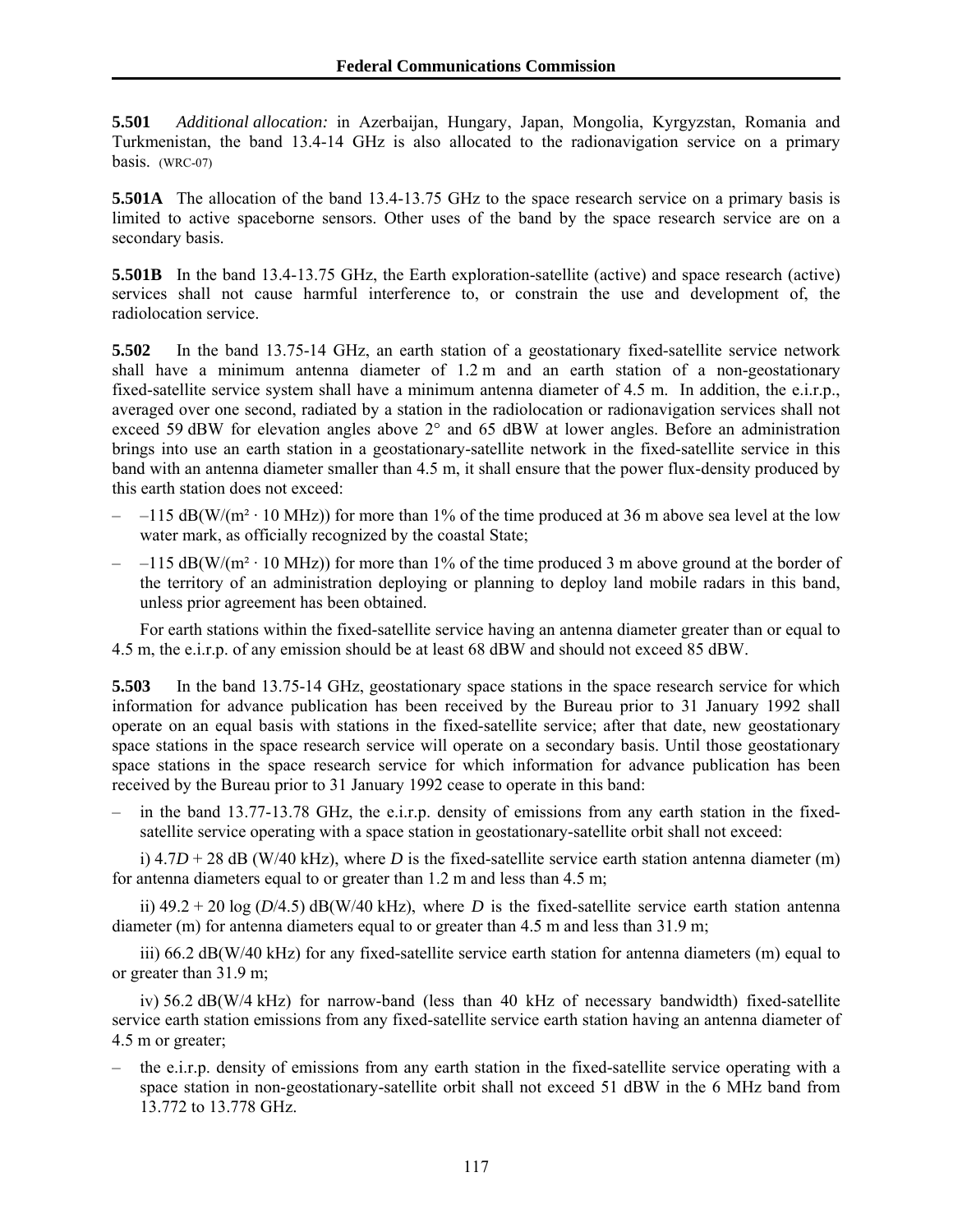Automatic power control may be used to increase the e.i.r.p. density in these frequency ranges to compensate for rain attenuation, to the extent that the power flux-density at the fixed-satellite service space station does not exceed the value resulting from use by an earth station of an e.i.r.p. meeting the above limits in clear-sky conditions.

**5.504** The use of the band 14-14.3 GHz by the radionavigation service shall be such as to provide sufficient protection to space stations of the fixed-satellite service.

**5.504A** In the band 14-14.5 GHz, aircraft earth stations in the secondary aeronautical mobile-satellite service may also communicate with space stations in the fixed-satellite service. The provisions of Nos. 5.29, 5.30 and 5.31 apply.

**5.504B** Aircraft earth stations operating in the aeronautical mobile-satellite service in the band 14-14.5 GHz shall comply with the provisions of Annex 1, Part C of Recommendation ITU-R M.1643, with respect to any radio astronomy station performing observations in the 14.47-14.5 GHz band located on the territory of Spain, France, India, Italy, the United Kingdom and South Africa.

**5.504C** In the band 14-14.25 GHz, the power flux-density produced on the territory of the countries of Saudi Arabia, Botswana, Côte d'Ivoire, Egypt, Guinea, India, Iran (Islamic Republic of), Kuwait, Lesotho, Nigeria, Oman, the Syrian Arab Republic and Tunisia by any aircraft earth station in the aeronautical mobile-satellite service shall not exceed the limits given in Annex 1, Part B of Recommendation ITU-R M.1643, unless otherwise specifically agreed by the affected administration(s). The provisions of this footnote in no way derogate the obligations of the aeronautical mobile-satellite service to operate as a secondary service in accordance with No. 5.29.

**5.505** *Additional allocation:* in Algeria, Angola, Saudi Arabia, Bahrain, Botswana, Brunei Darussalam, Cameroon, China, Congo (Rep. of the), Korea (Rep. of), Egypt, the United Arab Emirates, Gabon, Guinea, India, Indonesia, Iran (Islamic Republic of), Iraq, Israel, Japan, Jordan, Kuwait, Lesotho, Lebanon, Malaysia, Mali, Morocco, Mauritania, Oman, Pakistan, the Philippines, Qatar, the Syrian Arab Republic, the Dem. People's Rep. of Korea, Singapore, Somalia, Sudan, Swaziland, Tanzania, Chad, Viet Nam and Yemen, the band 14-14.3 GHz is also allocated to the fixed service on a primary basis. (WRC-07)

**5.506** The band 14-14.5 GHz may be used, within the fixed-satellite service (Earth-to-space), for feeder links for the broadcasting-satellite service, subject to coordination with other networks in the fixedsatellite service. Such use of feeder links is reserved for countries outside Europe.

**5.506A** In the band 14-14.5 GHz, ship earth stations with an e.i.r.p. greater than 21 dBW shall operate under the same conditions as earth stations located on board vessels, as provided in Resolution 902 (WRC-03). This footnote shall not apply to ship earth stations for which the complete Appendix 4 information has been received by the Bureau prior to 5 July 2003.

**5.506B** Earth stations located on board vessels communicating with space stations in the fixed-satellite service may operate in the frequency band 14-14.5 GHz without the need for prior agreement from Cyprus, Greece and Malta, within the minimum distance given in Resolution 902 (WRC-03) from these countries.

**5.508** *Additional allocation:* in Germany, Bosnia and Herzegovina, France, Italy, Libyan Arab Jamahiriya, The Former Yugoslav Rep. of Macedonia and the United Kingdom, the band 14.25-14.3 GHz is also allocated to the fixed service on a primary basis. (WRC-07)

**5.508A** In the band 14.25-14.3 GHz, the power flux-density produced on the territory of the countries of Saudi Arabia, Botswana, China, Côte d'Ivoire, Egypt, France, Guinea, India, Iran (Islamic Republic of), Italy, Kuwait, Lesotho, Nigeria, Oman, the Syrian Arab Republic, the United Kingdom and Tunisia by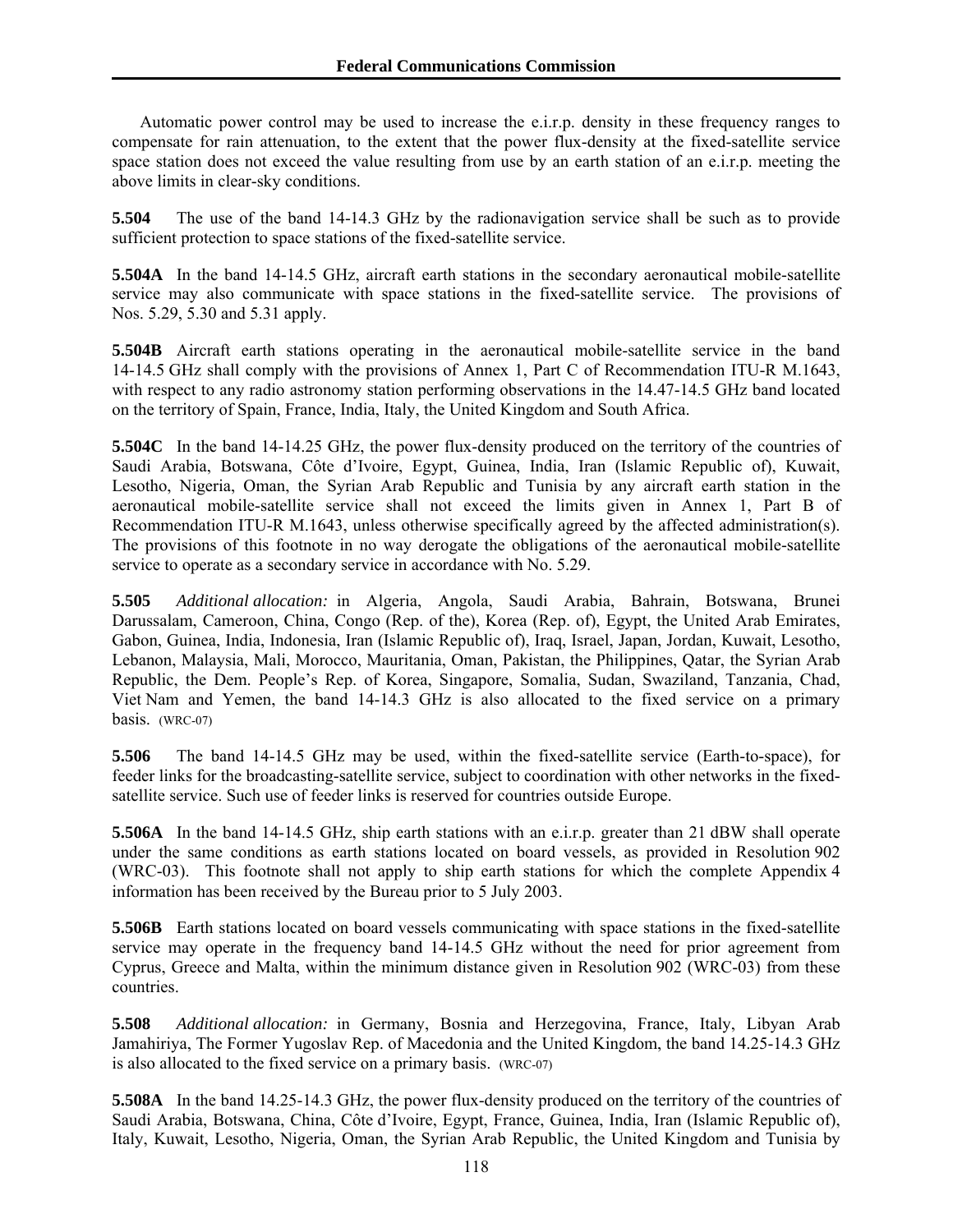any aircraft earth station in the aeronautical mobile-satellite service shall not exceed the limits given in Annex 1, Part B of Recommendation ITU-R M.1643, unless otherwise specifically agreed by the affected administration(s). The provisions of this footnote in no way derogate the obligations of the aeronautical mobile-satellite service to operate as a secondary service in accordance with No. 5.29.

**5.509A** In the band 14.3-14.5 GHz, the power flux-density produced on the territory of the countries of Saudi Arabia, Botswana, Cameroon, China, Côte d'Ivoire, Egypt, France, Gabon, Guinea, India, Iran (Islamic Republic of), Italy, Kuwait, Lesotho, Morocco, Nigeria, Oman, the Syrian Arab Republic, the United Kingdom, Sri Lanka, Tunisia and Viet Nam by any aircraft earth station in the aeronautical mobile-satellite service shall not exceed the limits given in Annex 1, Part B of Recommendation ITU-R M.1643, unless otherwise specifically agreed by the affected administration(s). The provisions of this footnote in no way derogate the obligations of the aeronautical mobile-satellite service to operate as a secondary service in accordance with No. 5.29.

**5.510** The use of the band 14.5-14.8 GHz by the fixed-satellite service (Earth-to-space) is limited to feeder links for the broadcasting-satellite service. This use is reserved for countries outside Europe.

**5.511** *Additional allocation:* in Saudi Arabia, Bahrain, Bosnia and Herzegovina, Cameroon, Egypt, the United Arab Emirates, Guinea, Iran (Islamic Republic of), Iraq, Israel, the Libyan Arab Jamahiriya, Kuwait, Lebanon, Pakistan, Qatar, the Syrian Arab Republic and Somalia, the band 15.35-15.4 GHz is also allocated to the fixed and mobile services on a secondary basis. (WRC-07)

**5.511A** The band 15.43-15.63 GHz is also allocated to the fixed-satellite service (space-to-Earth) on a primary basis. Use of the band 15.43-15.63 GHz by the fixed-satellite service (space-to-Earth and Earth-to-space) is limited to feeder links of non-geostationary systems in the mobile-satellite service, subject to coordination under No. 9.11A. The use of the frequency band 15.43-15.63 GHz by the fixed-satellite service (space-to-Earth) is limited to feeder links of non-geostationary systems in the mobile-satellite service for which advance publication information has been received by the Bureau prior to 2 June 2000. In the space-to-Earth direction, the minimum earth station elevation angle above and gain towards the local horizontal plane and the minimum coordination distances to protect an earth station from harmful interference shall be in accordance with Recommendation ITU-R S.1341. In order to protect the radio astronomy service in the band 15.35-15.4 GHz, the aggregate power flux-density radiated in the 15.35-15.4 GHz band by all the space stations within any feeder-link of a non-geostationary system in the mobile-satellite service (space-to-Earth) operating in the 15.43-15.63 GHz band shall not exceed the level of  $-156$  dB(W/m<sup>2</sup>) in a 50 MHz bandwidth, into any radio astronomy observatory site for more than 2% of the time.

**5.511C** Stations operating in the aeronautical radionavigation service shall limit the effective e.i.r.p. in accordance with Recommendation ITU-R S.1340. The minimum coordination distance required to protect the aeronautical radionavigation stations (No. 4.10 applies) from harmful interference from feeder-link earth stations and the maximum e.i.r.p. transmitted towards the local horizontal plane by a feeder-link earth station shall be in accordance with Recommendation ITU-R S.1340.

**5.511D** Fixed-satellite service systems for which complete information for advance publication has been received by the Bureau by 21 November 1997 may operate in the bands 15.4-15.43 GHz and 15.63-15.7 GHz in the space-to-Earth direction and 15.63-15.65 GHz in the Earth-to-space direction. In the bands 15.4-15.43 GHz and 15.65-15.7 GHz, emissions from a non-geostationary space station shall not exceed the power flux-density limits at the Earth's surface of  $-146$  dB(W/(m<sup>2</sup> · MHz)) for any angle of arrival. In the band 15.63-15.65 GHz, where an administration plans emissions from a non-geostationary space station that exceed  $-146$  dB(W/( $m<sup>2</sup>$  · MHz)) for any angle of arrival, it shall coordinate under No. 9.11A with the affected administrations. Stations in the fixed-satellite service operating in the band 15.63-15.65 GHz in the Earth-to-space direction shall not cause harmful interference to stations in the aeronautical radionavigation service (No. 4.10 applies).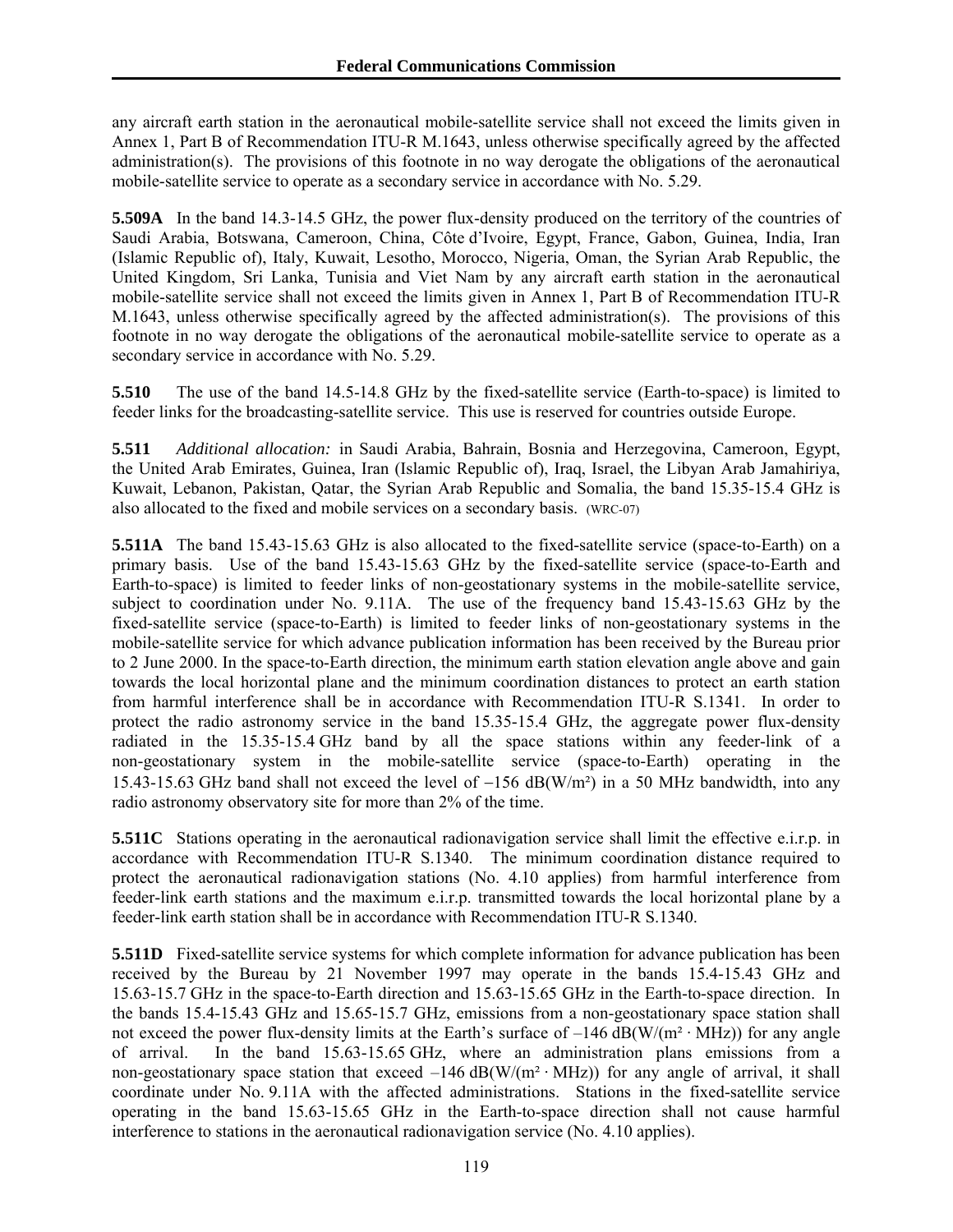**5.512** *Additional allocation:* in Algeria, Angola, Saudi Arabia, Austria, Bahrain, Bangladesh, Brunei Darussalam, Cameroon, Congo (Rep. of the), Costa Rica, Egypt, El Salvador, the United Arab Emirates, Eritrea, Finland, Guatemala, India, Indonesia, Iran (Islamic Republic of), the Libyan Arab Jamahiriya, Jordan, Kenya, Kuwait, Lebanon, Malaysia, Mali, Morocco, Mauritania, Montenegro, Mozambique, Nepal, Nicaragua, Oman, Pakistan, Qatar, Syrian Arab Republic, Serbia, Singapore, Somalia, Sudan, Swaziland, Tanzania, Chad, Togo and Yemen, the band 15.7-17.3 GHz is also allocated to the fixed and mobile services on a primary basis. (WRC-07)

**5.513** *Additional allocation:* in Israel, the band 15.7-17.3 GHz is also allocated to the fixed and mobile services on a primary basis. These services shall not claim protection from or cause harmful interference to services operating in accordance with the Table in countries other than those included in No. 5.512.

**5.513A** Spaceborne active sensors operating in the band 17.2-17.3 GHz shall not cause harmful interference to, or constrain the development of, the radiolocation and other services allocated on a primary basis.

**5.514** *Additional allocation:* in Algeria, Angola, Saudi Arabia, Bahrain, Bangladesh, Cameroon, Costa Rica, El Salvador, the United Arab Emirates, Guatemala, India, Iran (Islamic Republic of), Iraq, Israel, Italy, the Libyan Arab Jamahiriya, Japan, Jordan, Kuwait, Lithuania, Nepal, Nicaragua, Nigeria, Oman, Uzbekistan, Pakistan, Qatar, Kyrgyzstan and Sudan, the band 17.3-17.7 GHz is also allocated to the fixed and mobile services on a secondary basis. The power limits given in Nos. 21.3 and 21.5 shall apply. (WRC-07)

**5.515** In the band 17.3-17.8 GHz, sharing between the fixed-satellite service (Earth-to-space) and the broadcasting-satellite service shall also be in accordance with the provisions of § 1 of Annex 4 of Appendix 30A.

**5.516** The use of the band 17.3-18.1 GHz by geostationary-satellite systems in the fixed-satellite service (Earth-to-space) is limited to feeder links for the broadcasting-satellite service. The use of the band 17.3-17.8 GHz in Region 2 by systems in the fixed-satellite service (Earth-to-space) is limited to geostationary satellites. For the use of the band 17.3-17.8 GHz in Region 2 by feeder links for the broadcasting-satellite service in the band 12.2-12.7 GHz, see Article 11. The use of the bands 17.3-18.1 GHz (Earth-to-space) in Regions 1 and 3 and 17.8-18.1 GHz (Earth-to-space) in Region 2 by non-geostationary-satellite systems in the fixed-satellite service is subject to application of the provisions of No. 9.12 for coordination with other non-geostationary-satellite systems in the fixed-satellite service. Non-geostationary-satellite systems in the fixed-satellite service shall not claim protection from geostationary-satellite networks in the fixed-satellite service operating in accordance with the Radio Regulations, irrespective of the dates of receipt by the Bureau of the complete coordination or notification information, as appropriate, for the non-geostationary-satellite systems in the fixed-satellite service and of the complete coordination or notification information, as appropriate, for the geostationarysatellite networks, and No. 5.43A does not apply. Non-geostationary-satellite systems in the fixed-satellite service in the above bands shall be operated in such a way that any unacceptable interference that may occur during their operation shall be rapidly eliminated.

**5.516A** In the band 17.3-17.7 GHz, earth stations of the fixed-satellite service (space-to-Earth) in Region 1 shall not claim protection from the broadcasting-satellite service feeder-link earth stations operating under Appendix 30A, nor put any limitations or restrictions on the locations of the broadcasting-satellite service feeder-link earth stations anywhere within the service area of the feeder link.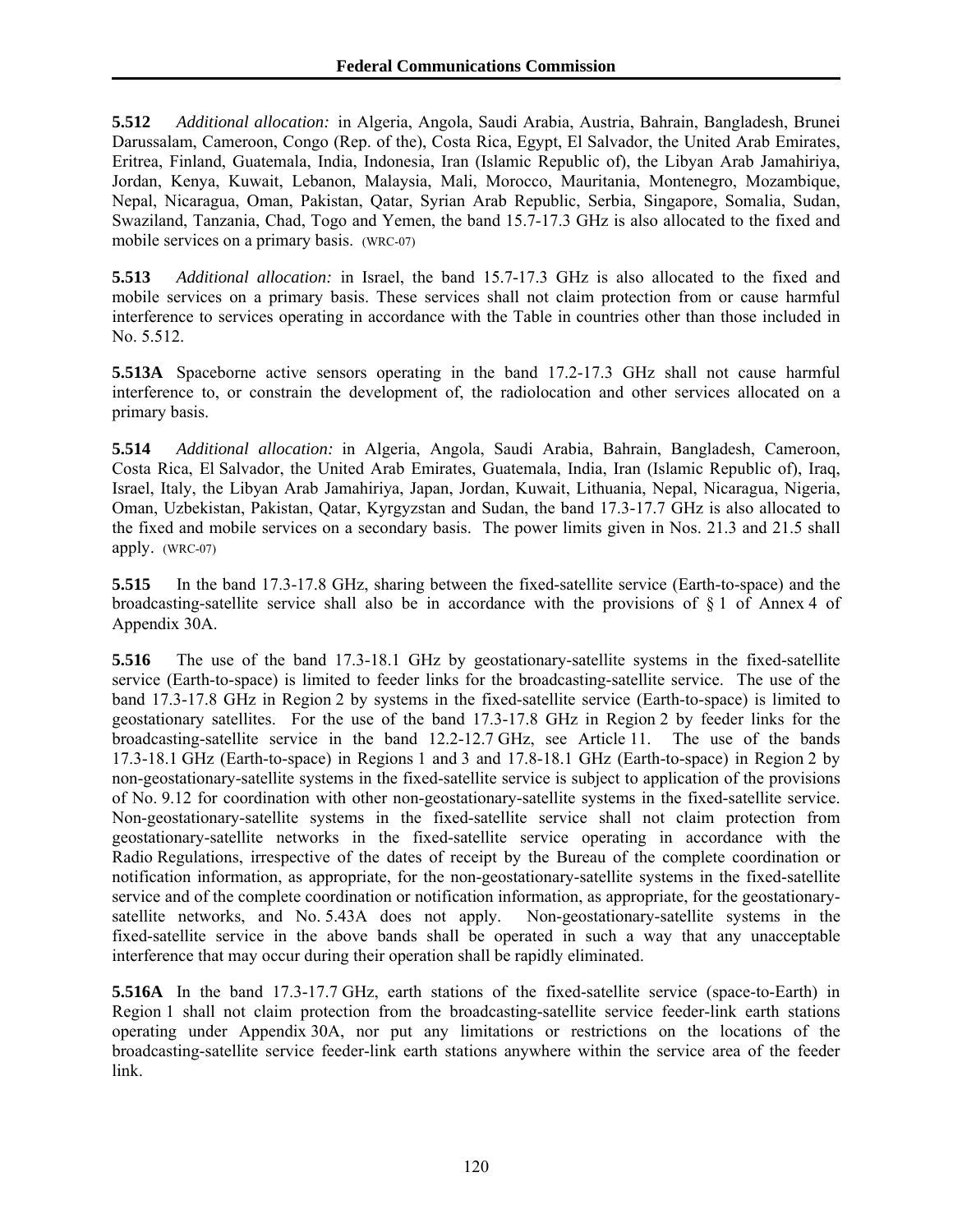**5.516B** The following bands are identified for use by high-density applications in the fixed-satellite service:

17.3-17.7 GHz (space-to-Earth) in Region 1,

18.3-19.3 GHz (space-to-Earth) in Region 2,

19.7-20.2 GHz (space-to-Earth) in all Regions,

39.5-40 GHz (space-to-Earth) in Region 1,

40-40.5 GHz (space-to-Earth) in all Regions,

40.5-42 GHz (space-to-Earth) in Region 2,

47.5-47.9 GHz (space-to-Earth) in Region 1,

- 48.2-48.54 GHz (space-to-Earth) in Region 1, 49.44-50.2 GHz (space-to-Earth) in Region 1,
- and
- 27.5-27.82 GHz (Earth-to-space) in Region 1,
- 28.35-28.45 GHz (Earth-to-space) in Region 2,

28.45-28.94 GHz (Earth-to-space) in all Regions,

28.94-29.1 GHz (Earth-to-space) in Region 2

and 3,

- 29.25-29.46 GHz (Earth-to-space) in Region 2,
- 29.46-30 GHz (Earth-to-space) in all Regions,

48.2-50.2 GHz (Earth-to-space) in Region 2.

This identification does not preclude the use of these bands by other fixed-satellite service applications or by other services to which these bands are allocated on a co-primary basis and does not establish priority in these Radio Regulations among users of the bands. Administrations should take this into account when considering regulatory provisions in relation to these bands. See Resolution 143 (Rev.WRC-07). (FCC)

**5.517** In Region 2, use of the fixed-satellite (space-to-Earth) service in the band 17.7-17.8 GHz shall not cause harmful interference to nor claim protection from assignments in the broadcasting-satellite service operating in conformity with the Radio Regulations. (WRC-07)

**5.519** *Additional allocation:* the bands 18-18.3 GHz in Region 2 and 18.1-18.4 GHz in Regions 1 and 3 are also allocated to the meteorological-satellite service (space-to-Earth) on a primary basis. Their use is limited to geostationary satellites. (WRC-07)

**5.520** The use of the band 18.1-18.4 GHz by the fixed-satellite service (Earth-to-space) is limited to feeder links of geostationary-satellite systems in the broadcasting-satellite service.

**5.521** *Alternative allocation:* in Germany, Denmark, the United Arab Emirates and Greece, the band 18.1-18.4 GHz is allocated to the fixed, fixed-satellite (space-to-Earth) and mobile services on a primary basis (see No. 5.33). The provisions of No. 5.519 also apply.

**5.522A** The emissions of the fixed service and the fixed-satellite service in the band 18.6-18.8 GHz are limited to the values given in Nos. 21.5A and 21.16.2, respectively.

**5.522B** The use of the band 18.6-18.8 GHz by the fixed-satellite service is limited to geostationary systems and systems with an orbit of apogee greater than 20000 km.

**5.522C** In the band 18.6-18.8 GHz, in Algeria, Saudi Arabia, Bahrain, Egypt, the United Arab Emirates, the Libyan Arab Jamahiriya, Jordan, Lebanon, Morocco, Oman, Qatar, the Syrian Arab Republic, Tunisia and Yemen, fixed-service systems in operation at the date of entry into force of the Final Acts of WRC-2000 are not subject to the limits of No. 21.5A.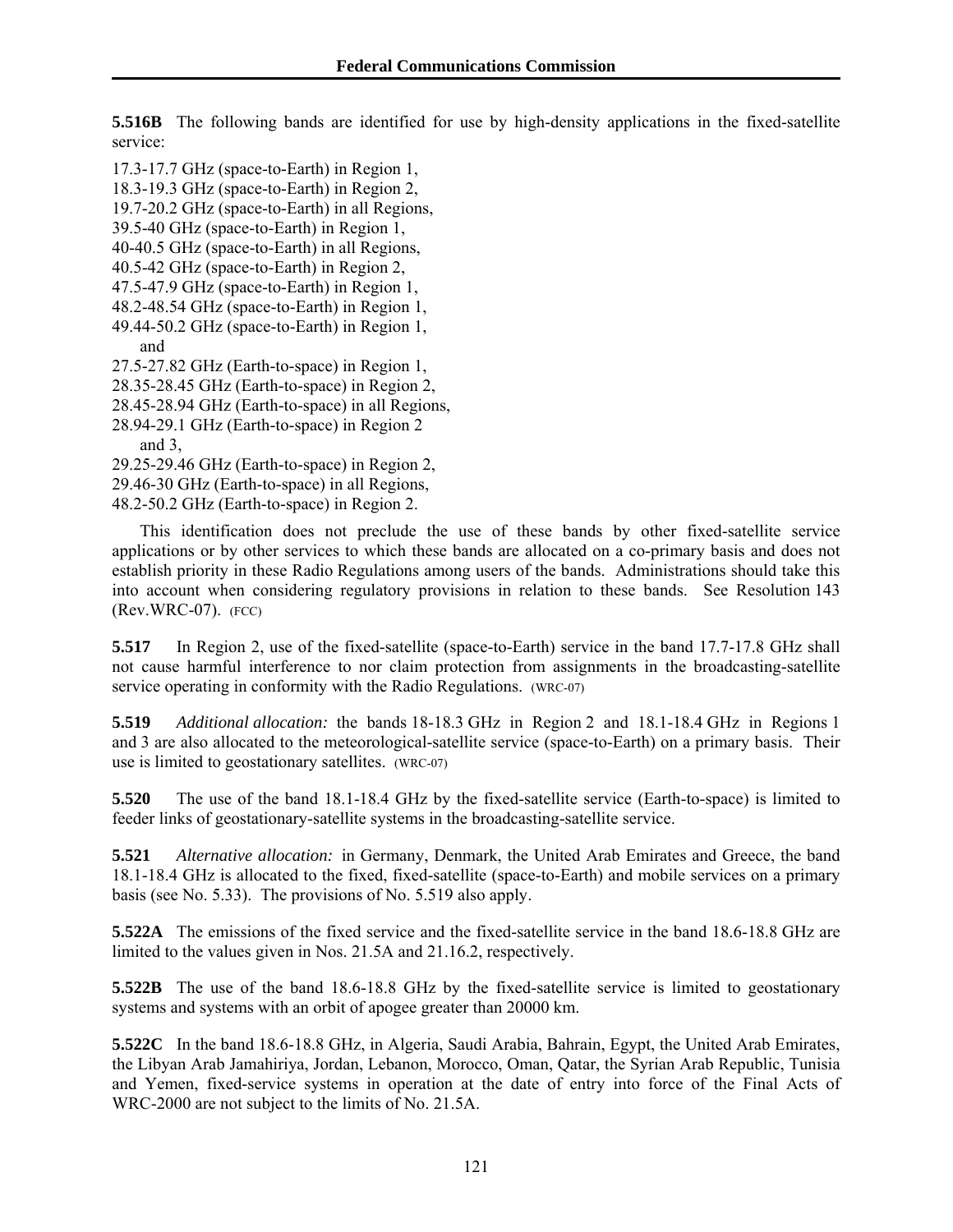**5.523A** The use of the bands 18.8-19.3 GHz (space-to-Earth) and 28.6-29.1 GHz (Earth-to-space) by geostationary and non-geostationary fixed-satellite service networks is subject to the application of the provisions of No. 9.11A and No. 22.2 does not apply. Administrations having geostationary-satellite networks under coordination prior to 18 November 1995 shall cooperate to the maximum extent possible to coordinate pursuant to No. 9.11A with non-geostationary-satellite networks for which notification information has been received by the Bureau prior to that date, with a view to reaching results acceptable to all the parties concerned. Non-geostationary-satellite networks shall not cause unacceptable interference to geostationary fixed-satellite service networks for which complete Appendix 4 notification information is considered as having been received by the Bureau prior to 18 November 1995.

**5.523B** The use of the band 19.3-19.6 GHz (Earth-to-space) by the fixed-satellite service is limited to feeder links for non-geostationary-satellite systems in the mobile-satellite service. Such use is subject to the application of the provisions of No. 9.11A, and No. 22.2 does not apply.

**5.523C** No. 22.2 shall continue to apply in the bands 19.3-19.6 GHz and 29.1-29.4 GHz, between feeder links of non-geostationary mobile-satellite service networks and those fixed-satellite service networks for which complete Appendix 4 coordination information, or notification information, is considered as having been received by the Bureau prior to 18 November 1995.

**5.523D** The use of the band 19.3-19.7 GHz (space-to-Earth) by geostationary fixed-satellite service systems and by feeder links for non-geostationary-satellite systems in the mobile-satellite service is subject to the application of the provisions of No. 9.11A, but not subject to the provisions of No. 22.2. The use of this band for other non-geostationary fixed-satellite service systems, or for the cases indicated in Nos. 5.523C and 5.523E, is not subject to the provisions of No. 9.11A and shall continue to be subject to Articles 9 (except No. 9.11A) and 11 procedures, and to the provisions of No. 22.2.

**5.523E** No. 22.2 shall continue to apply in the bands 19.6-19.7 GHz and 29.4-29.5 GHz, between feeder links of non-geostationary mobile-satellite service networks and those fixed-satellite service networks for which complete Appendix 4 coordination information, or notification information, is considered as having been received by the Bureau by 21 November 1997.

**5.524** *Additional allocation:* in Afghanistan, Algeria, Angola, Saudi Arabia, Bahrain, Brunei Darussalam, Cameroon, China, Congo (Rep. of the), Costa Rica, Egypt, the United Arab Emirates, Gabon, Guatemala, Guinea, India, Iran (Islamic Republic of), Iraq, Israel, Japan, Jordan, Kuwait, Lebanon, Malaysia, Mali, Morocco, Mauritania, Nepal, Nigeria, Oman, Pakistan, the Philippines, Qatar, the Syrian Arab Republic, the Dem. Rep. of the Congo, the Dem. People's Rep. of Korea, Singapore, Somalia, Sudan, Tanzania, Chad, Togo and Tunisia, the band 19.7-21.2 GHz is also allocated to the fixed and mobile services on a primary basis. This additional use shall not impose any limitation on the power flux-density of space stations in the fixed-satellite service in the band 19.7-21.2 GHz and of space stations in the mobile-satellite service in the band 19.7-20.2 GHz where the allocation to the mobile-satellite service is on a primary basis in the latter band. (WRC-07)

**5.525** In order to facilitate interregional coordination between networks in the mobile-satellite and fixed-satellite services, carriers in the mobile-satellite service that are most susceptible to interference shall, to the extent practicable, be located in the higher parts of the bands 19.7-20.2 GHz and 29.5-30 GHz.

**5.526** In the bands 19.7-20.2 GHz and 29.5-30 GHz in Region 2, and in the bands 20.1-20.2 GHz and 29.9-30 GHz in Regions 1 and 3, networks which are both in the fixed-satellite service and in the mobilesatellite service may include links between earth stations at specified or unspecified points or while in motion, through one or more satellites for point-to-point and point-to-multipoint communications.

**5.527** In the bands 19.7-20.2 GHz and 29.5-30 GHz, the provisions of No. 4.10 do not apply with respect to the mobile-satellite service.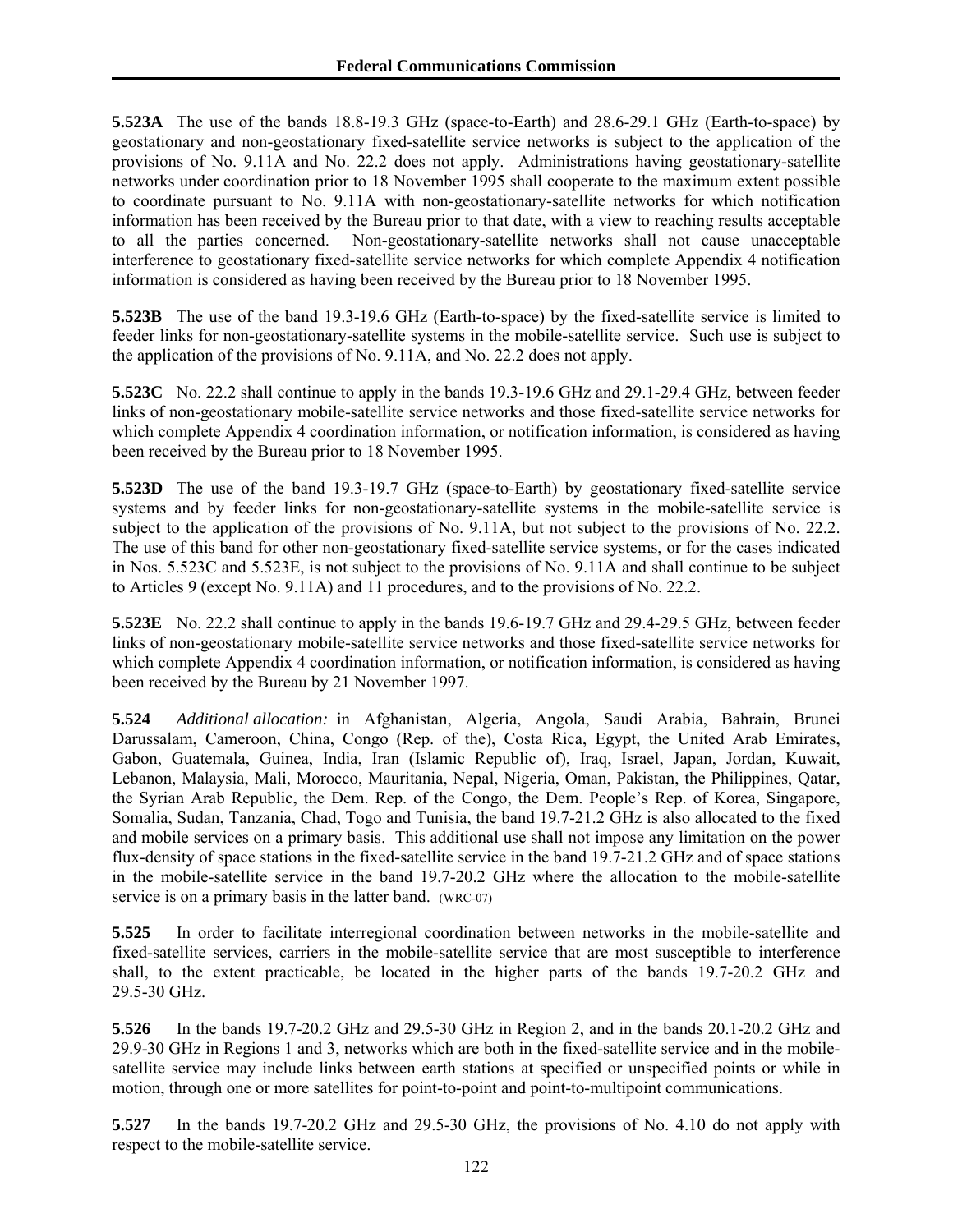**5.528** The allocation to the mobile-satellite service is intended for use by networks which use narrow spot-beam antennas and other advanced technology at the space stations. Administrations operating systems in the mobile-satellite service in the band 19.7-20.1 GHz in Region 2 and in the band 20.1-20.2 GHz shall take all practicable steps to ensure the continued availability of these bands for administrations operating fixed and mobile systems in accordance with the provisions of No. 5.524.

**5.529** The use of the bands 19.7-20.1 GHz and 29.5-29.9 GHz by the mobile-satellite service in Region 2 is limited to satellite networks which are both in the fixed-satellite service and in the mobilesatellite service as described in No. 5.526.

**5.530** In Regions 1 and 3, the use of the band 21.4-22 GHz by the broadcasting-satellite service is subject to the provisions of Resolution 525 (Rev.WRC-07). (WRC-07)

**5.531** *Additional allocation:* in Japan, the band 21.4-22 GHz is also allocated to the broadcasting service on a primary basis.

**5.532** The use of the band 22.21-22.5 GHz by the Earth exploration-satellite (passive) and space research (passive) services shall not impose constraints upon the fixed and mobile, except aeronautical mobile, services.

**5.533** The inter-satellite service shall not claim protection from harmful interference from airport surface detection equipment stations of the radionavigation service.

**5.535** In the band 24.75-25.25 GHz, feeder links to stations of the broadcasting-satellite service shall have priority over other uses in the fixed-satellite service (Earth-to-space). Such other uses shall protect and shall not claim protection from existing and future operating feeder-link networks to such broadcasting satellite stations.

**5.535A** The use of the band 29.1-29.5 GHz (Earth-to-space) by the fixed-satellite service is limited to geostationary-satellite systems and feeder links to non-geostationary-satellite systems in the mobile-satellite service. Such use is subject to the application of the provisions of No. 9.11A, but not subject to the provisions of No. 22.2, except as indicated in Nos. 5.523C and 5.523E where such use is not subject to the provisions of No. 9.11A and shall continue to be subject to Articles 9 (except No. 9.11A) and 11 procedures, and to the provisions of No. 22.2.

**5.536** Use of the 25.25-27.5 GHz band by the inter-satellite service is limited to space research and Earth exploration-satellite applications, and also transmissions of data originating from industrial and medical activities in space.

**5.536A** Administrations operating earth stations in the Earth exploration-satellite service or the space research service shall not claim protection from stations in the fixed and mobile services operated by other administrations. In addition, earth stations in the Earth exploration-satellite service or in the space research service should be operated taking into account Recommendations ITU-R SA.1278 and ITU-R SA.1625, respectively.

**5.536B** In Germany, Saudi Arabia, Austria, Belgium, Brazil, Bulgaria, China, Korea (Rep. of), Denmark, Egypt, United Arab Emirates, Spain, Estonia, Finland, France, Hungary, India, Iran (Islamic Republic of), Ireland, Israel, Italy, the Libyan Arab Jamahiriya, Jordan, Kenya, Kuwait, Lebanon, Liechtenstein, Lithuania, Moldova, Norway, Oman, Uganda, Pakistan, the Philippines, Poland, Portugal, the Syrian Arab Republic, Dem. People's Rep. of Korea, Slovakia, the Czech Rep., Romania, the United Kingdom, Singapore, Sweden, Switzerland, Tanzania, Turkey, Viet Nam and Zimbabwe, earth stations operating in the Earth exploration-satellite service in the band 25.5-27 GHz shall not claim protection from, or constrain the use and deployment of, stations of the fixed and mobile services. (WRC-07)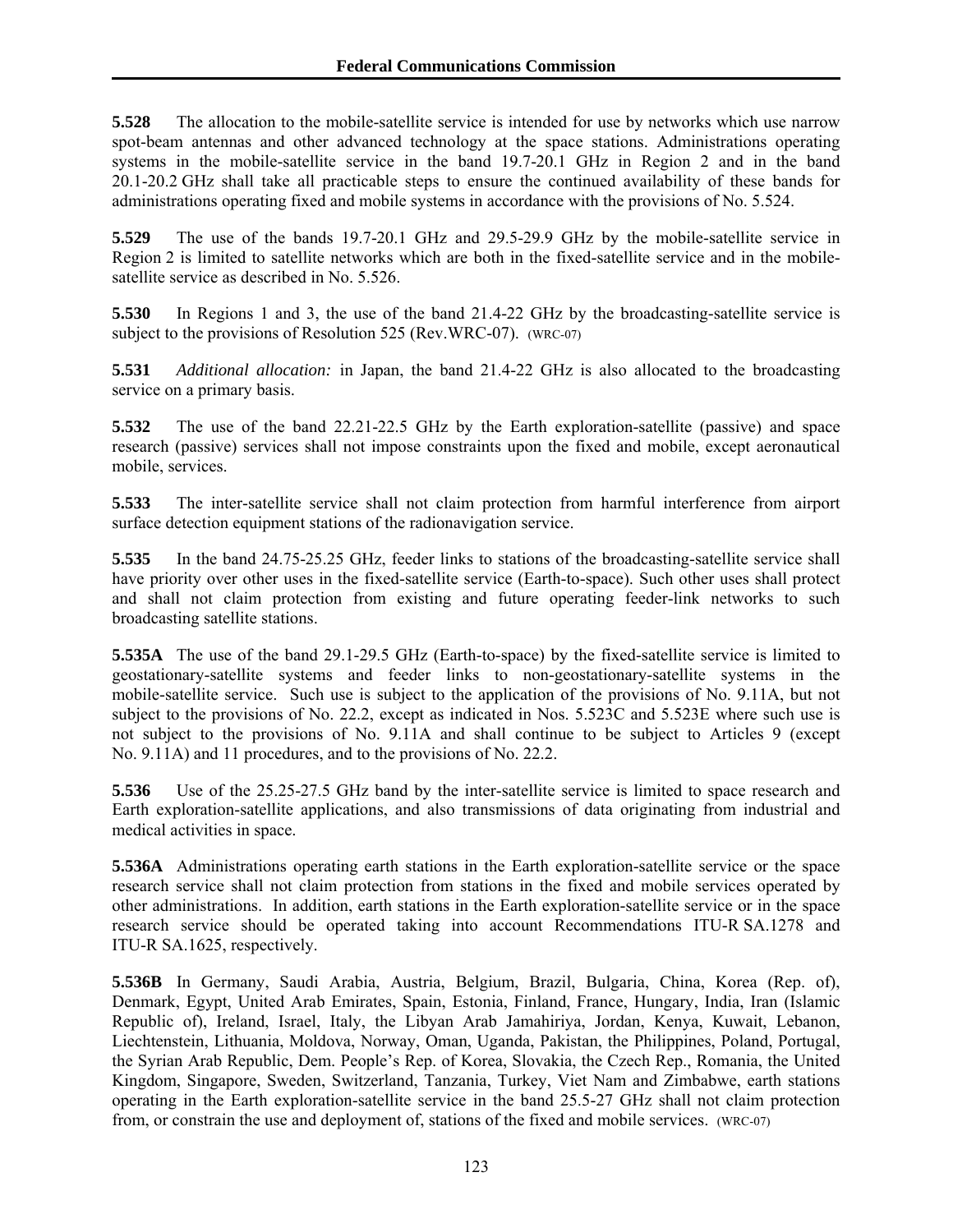**5.536C** In Algeria, Saudi Arabia, Bahrain, Botswana, Brazil, Cameroon, Comoros, Cuba, Djibouti, Egypt, United Arab Emirates, Estonia, Finland, Iran (Islamic Republic of), Israel, Jordan, Kenya, Kuwait, Lithuania, Malaysia, Morocco, Nigeria, Oman, Qatar, Syrian Arab Republic, Somalia, Sudan, Tanzania, Tunisia, Uruguay, Zambia and Zimbabwe, earth stations operating in the space research service in the band 25.5-27 GHz shall not claim protection from, or constrain the use and deployment of, stations of the fixed and mobile services.

**5.537** Space services using non-geostationary satellites operating in the inter-satellite service in the band 27-27.5 GHz are exempt from the provisions of No. 22.2.

**5.537A** In Bhutan, Cameroon, Korea (Rep. of), the Russian Federation, India, Indonesia, Iran (Islamic Republic of), Japan, Kazakhstan, Lesotho, Malaysia, Maldives, Mongolia, Myanmar, Uzbekistan, Pakistan, the Philippines, Kyrgyzstan, the Dem. People's Rep. of Korea, Sri Lanka, Thailand and Viet Nam, the allocation to the fixed service in the band 27.9-28.2 GHz may also be used by high altitude platform stations (HAPS) within the territory of these countries. Such use of 300 MHz of the fixed-service allocation by HAPS in the above countries is further limited to operation in the HAPS-toground direction and shall not cause harmful interference to, nor claim protection from, other types of fixed-service systems or other co-primary services. Furthermore, the development of these other services shall not be constrained by HAPS. See Resolution 145 (Rev.WRC-07). (WRC-07)

**5.538** *Additional allocation:* the bands 27.500-27.501 GHz and 29.999-30.000 GHz are also allocated to the fixed-satellite service (space-to-Earth) on a primary basis for the beacon transmissions intended for up-link power control. Such space-to-Earth transmissions shall not exceed an equivalent isotropically radiated power (e.i.r.p.) of +10 dBW in the direction of adjacent satellites on the geostationary-satellite orbit. (WRC-07)

**5.539** The band 27.5-30 GHz may be used by the fixed-satellite service (Earth-to-space) for the provision of feeder links for the broadcasting-satellite service.

**5.540** *Additional allocation:* the band 27.501-29.999 GHz is also allocated to the fixed-satellite service (space-to-Earth) on a secondary basis for beacon transmissions intended for up-link power control.

**5.541** In the band 28.5-30 GHz, the earth exploration-satellite service is limited to the transfer of data between stations and not to the primary collection of information by means of active or passive sensors.

**5.541A** Feeder links of non-geostationary networks in the mobile-satellite service and geostationary networks in the fixed-satellite service operating in the band 29.1-29.5 GHz (Earth-to-space) shall employ uplink adaptive power control or other methods of fade compensation, such that the earth station transmissions shall be conducted at the power level required to meet the desired link performance while reducing the level of mutual interference between both networks. These methods shall apply to networks for which Appendix 4 coordination information is considered as having been received by the Bureau after 17 May 1996 and until they are changed by a future competent world radiocommunication conference. Administrations submitting Appendix 4 information for coordination before this date are encouraged to utilize these techniques to the extent practicable.

**5.542** *Additional allocation:* in Algeria, Saudi Arabia, Bahrain, Brunei Darussalam, Cameroon, China, Congo (Rep. of the), Egypt, the United Arab Emirates, Eritrea, Ethiopia, Guinea, India, Iran (Islamic Republic of), Iraq, Japan, Jordan, Kuwait, Lebanon, Malaysia, Mali, Morocco, Mauritania, Nepal, Pakistan, Philippines, Qatar, the Syrian Arab Republic, the Dem. People's Rep. of Korea, Somalia, Sudan, Sri Lanka and Chad, the band 29.5-31 GHz is also allocated to the fixed and mobile services on a secondary basis. The power limits specified in Nos. 21.3 and 21.5 shall apply. (WRC-07)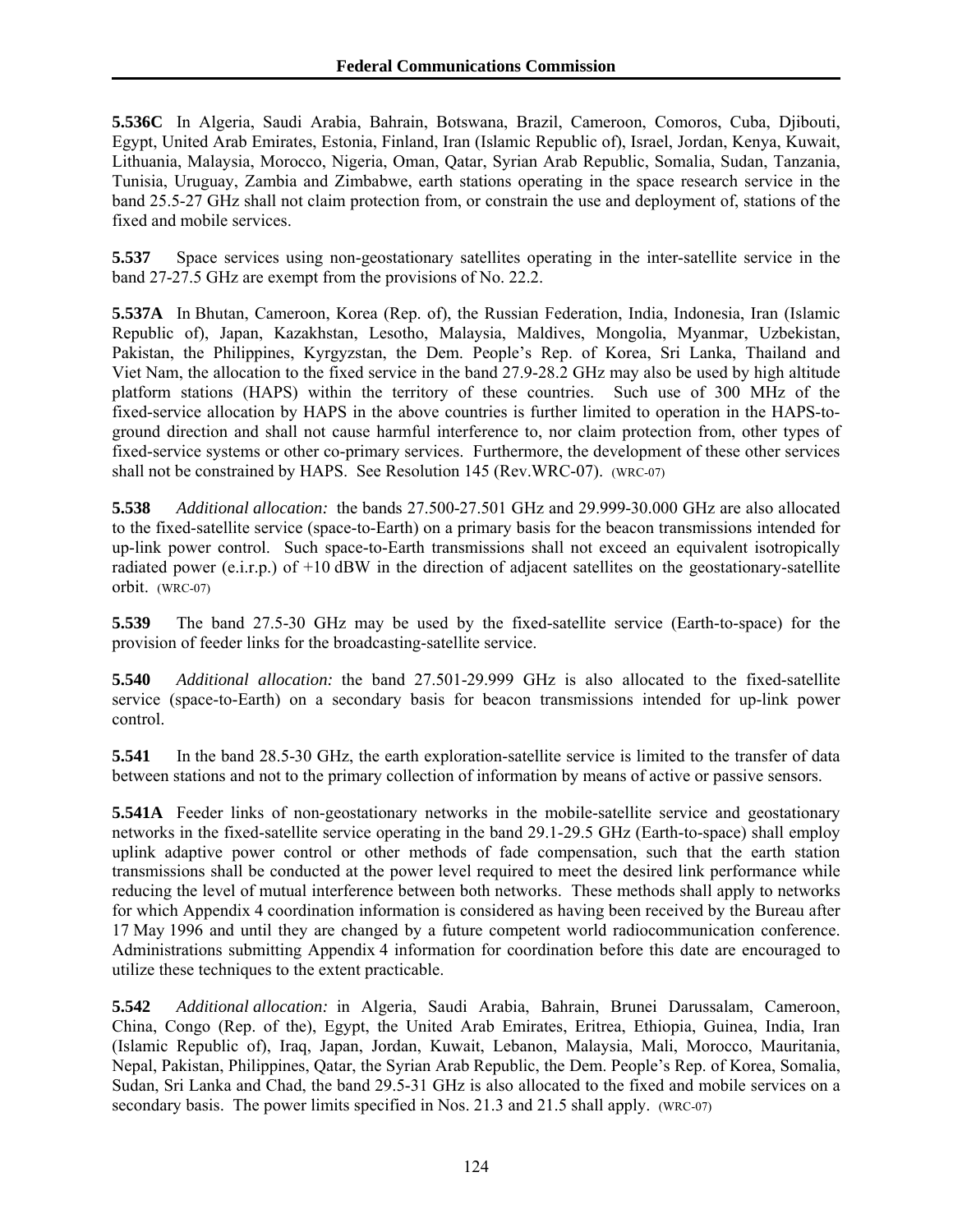**5.543** The band 29.95-30 GHz may be used for space-to-space links in the Earth exploration-satellite service for telemetry, tracking, and control purposes, on a secondary basis.

**5.543A** In Bhutan, Cameroon, Korea (Rep. of), the Russian Federation, India, Indonesia, Iran (Islamic Republic of), Japan, Kazakhstan, Lesotho, Malaysia, Maldives, Mongolia, Myanmar, Uzbekistan, Pakistan, the Philippines, Kyrgyzstan, the Dem. People's Rep. of Korea, Sri Lanka, Thailand and Viet Nam, the allocation to the fixed service in the band 31-31.3 GHz may also be used by systems using high altitude platform stations (HAPS) in the ground-to-HAPS direction. The use of the band 31-31.3 GHz by systems using HAPS is limited to the territory of the countries listed above and shall not cause harmful interference to, nor claim protection from, other types of fixed-service systems, systems in the mobile service and systems operated under No. 5.545. Furthermore, the development of these services shall not be constrained by HAPS. Systems using HAPS in the band 31-31.3 GHz shall not cause harmful interference to the radio astronomy service having a primary allocation in the band 31.3-31.8 GHz, taking into account the protection criterion as given in Recommendation ITU-R RA.769. In order to ensure the protection of satellite passive services, the level of unwanted power density into a HAPS ground station antenna in the band 31.3-31.8 GHz shall be limited to −106 dB(W/MHz) under clear-sky conditions, and may be increased up to −100 dB(W/MHz) under rainy conditions to mitigate fading due to rain, provided the effective impact on the passive satellite does not exceed the impact under clear-sky conditions. See Resolution 145 (Rev.WRC-07). (WRC-07)

**5.544** In the band 31-31.3 GHz the power flux-density limits specified in Article 21, Table 21-4 shall apply to the space research service.

**5.545** *Different category of service:* in Armenia, Georgia, Mongolia, Kyrgyzstan, Tajikistan and Turkmenistan, the allocation of the band 31-31.3 GHz to the space research service is on a primary basis (see No. 5.33). (WRC-07)

**5.546** *Different category of service:* in Saudi Arabia, Armenia, Azerbaijan, Belarus, Egypt, the United Arab Emirates, Spain, Estonia, the Russian Federation, Georgia, Hungary, Iran (Islamic Republic of), Israel, Jordan, Lebanon, Moldova, Mongolia, Uzbekistan, Poland, the Syrian Arab Republic, Kyrgyzstan, Romania, the United Kingdom, South Africa, Tajikistan, Turkmenistan and Turkey, the allocation of the band 31.5-31.8 GHz to the fixed and mobile, except aeronautical mobile, services is on a primary basis (see No. 5.33). (WRC-07)

**5.547** The bands 31.8-33.4 GHz, 37-40 GHz, 40.5-43.5 GHz, 51.4-52.6 GHz, 55.78-59 GHz and 64-66 GHz are available for high-density applications in the fixed service (see Resolution 75 (WRC-2000)). Administrations should take this into account when considering regulatory provisions in relation to these bands. Because of the potential deployment of high-density applications in the fixedsatellite service in the bands 39.5-40 GHz and 40.5-42 GHz (see No. 5.516B), administrations should further take into account potential constraints to high-density applications in the fixed service, as appropriate. (WRC-07)

**5.547A** Administrations should take practical measures to minimize the potential interference between stations in the fixed service and airborne stations in the radionavigation service in the 31.8-33.4 GHz band, taking into account the operational needs of the airborne radar systems.

**5.547B** *Alternative allocation*: in the United States, the band 31.8-32 GHz is allocated to the radionavigation and space research (deep space) (space-to-Earth) services on a primary basis.

**5.547C** *Alternative allocation*: in the United States, the band 32-32.3 GHz is allocated to the radionavigation and space research (deep space) (space-to-Earth) services on a primary basis.

**5.547D** *Alternative allocation*: in the United States, the band 32.3-33 GHz is allocated to the intersatellite and radionavigation services on a primary basis.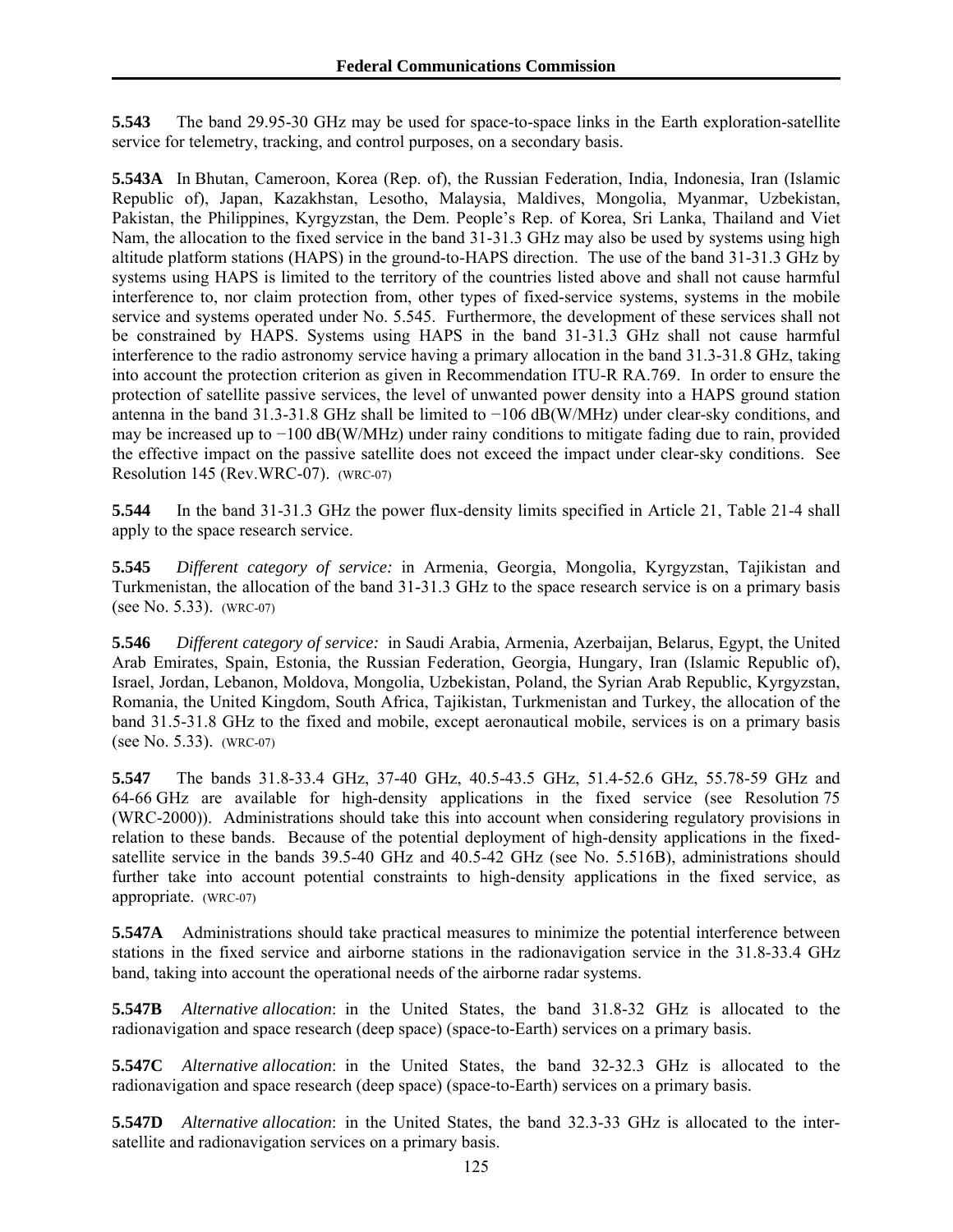**5.547E** *Alternative allocation*: in the United States, the band 33-33.4 GHz is allocated to the radionavigation service on a primary basis.

**5.548** In designing systems for the inter-satellite service in the band 32.3-33 GHz, for the radionavigation service in the band 32-33 GHz, and for the space research service (deep space) in the band 31.8-32.3 GHz, administrations shall take all necessary measures to prevent harmful interference between these services, bearing in mind the safety aspects of the radionavigation service (see Recommendation 707).

**5.549** *Additional allocation:* in Saudi Arabia, Bahrain, Bangladesh, Egypt, the United Arab Emirates, Gabon, Indonesia, Iran (Islamic Republic of), Iraq, Israel, the Libyan Arab Jamahiriya, Jordan, Kuwait, Lebanon, Malaysia, Mali, Malta, Morocco, Mauritania, Nepal, Nigeria, Oman, Pakistan, the Philippines, Qatar, the Syrian Arab Republic, the Dem. Rep. of the Congo, Singapore, Somalia, Sudan, Sri Lanka, Togo, Tunisia and Yemen, the band 33.4-36 GHz is also allocated to the fixed and mobile services on a primary basis.

**5.549A** In the band 35.5-36.0 GHz, the mean power flux-density at the Earth's surface, generated by any spaceborne sensor in the Earth exploration-satellite service (active) or space research service (active), for any angle greater than  $0.8^{\circ}$  from the beam centre shall not exceed  $-73.3$  dB(W/m<sup>2</sup>) in this band.

**5.550** *Different category of service:* in Armenia, Azerbaijan, Belarus, the Russian Federation, Georgia, Mongolia, Kyrgyzstan, Tajikistan and Turkmenistan, the allocation of the band 34.7-35.2 GHz to the space research service is on a primary basis (see No. 5.33). (WRC-07)

**5.550A** For sharing of the band 36-37 GHz between the Earth exploration-satellite (passive) service and the fixed and mobile services, Resolution 752 (WRC-07) shall apply. (WRC-07)

**5.551F** *Different category of service*: in Japan, the allocation of the band 41.5-42.5 GHz to the mobile service is on a primary basis (see No. 5.33).

**5.551H** The equivalent power flux-density (epfd) produced in the band 42.5-43.5 GHz by all space stations in any non-geostationary-satellite system in the fixed-satellite service (space-to-Earth), or in the broadcasting-satellite service operating in the 42-42.5 GHz band, shall not exceed the following values at the site of any radio astronomy station for more than 2% of the time:

 $-230$  dB(W/m<sup>2</sup>) in 1 GHz and  $-246$  dB(W/m<sup>2</sup>) in any 500 kHz of the 42.5-43.5 GHz band at the site of any radio astronomy station registered as a single-dish telescope; and

–209 dB(W/m²) in any 500 kHz of the 42.5-43.5 GHz band at the site of any radio astronomy station registered as a very long baseline interferometry station.

These epfd values shall be evaluated using the methodology given in Recommendation ITU-R S.1586-1 and the reference antenna pattern and the maximum gain of an antenna in the radio astronomy service given in Recommendation ITU-R RA.1631 and shall apply over the whole sky and for elevation angles higher than the minimum operating angle θ*min* of the radiotelescope (for which a default value of 5° should be adopted in the absence of notified information).

These values shall apply at any radio astronomy station that either:

- was in operation prior to 5 July 2003 and has been notified to the Bureau before 4 January 2004; or
- was notified before the date of receipt of the complete Appendix 4 information for coordination or notification, as appropriate, for the space station to which the limits apply.

Other radio astronomy stations notified after these dates may seek an agreement with administrations that have authorized the space stations. In Region 2, Resolution 743 (WRC-03) shall apply. The limits in this footnote may be exceeded at the site of a radio astronomy station of any country whose administration so agreed. (WRC-07)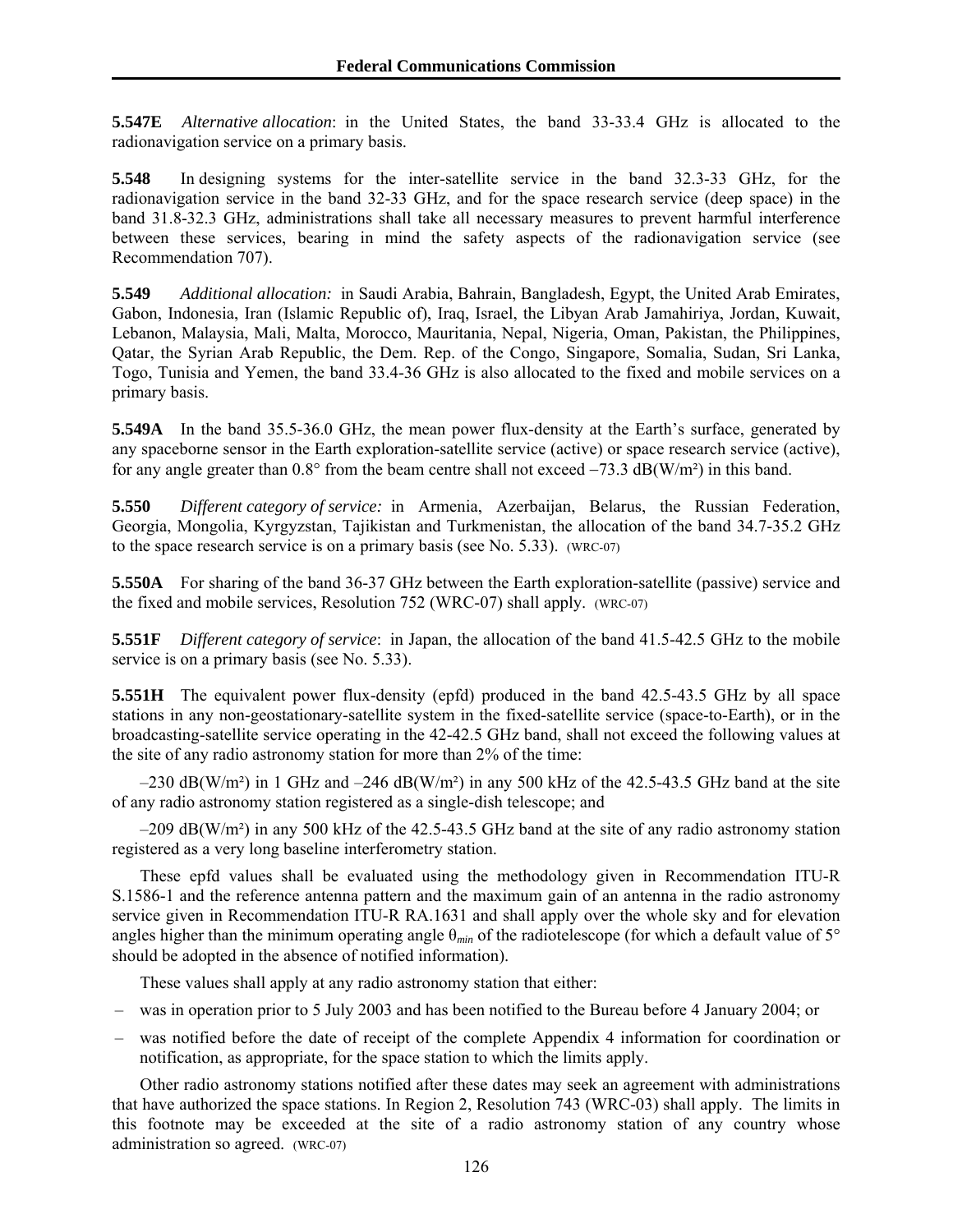**5.551I** The power flux-density in the band 42.5-43.5 GHz produced by any geostationary space station in the fixed-satellite service (space-to-Earth), or the broadcasting-satellite service operating in the 42-42.5 GHz band, shall not exceed the following values at the site of any radio astronomy station:

 $-137$  dB(W/m<sup>2</sup>) in 1 GHz and  $-153$  dB(W/m<sup>2</sup>) in any 500 kHz of the 42.5-43.5 GHz band at the site of any radio astronomy station registered as a single-dish telescope; and

–116 dB(W/m²) in any 500 kHz of the 42.5-43.5 GHz band at the site of any radio astronomy station registered as a very long baseline interferometry station.

These values shall apply at the site of any radio astronomy station that either:

- was in operation prior to 5 July 2003 and has been notified to the Bureau before 4 January 2004; or
- was notified before the date of receipt of the complete Appendix 4 information for coordination or notification, as appropriate, for the space station to which the limits apply.

Other radio astronomy stations notified after these dates may seek an agreement with administrations that have authorized the space stations. In Region 2, Resolution 743 (WRC-03) shall apply. The limits in this footnote may be exceeded at the site of a radio astronomy station of any country whose administration so agreed.

**5.552** The allocation of the spectrum for the fixed-satellite service in the bands 42.5-43.5 GHz and 47.2-50.2 GHz for Earth-to-space transmission is greater than that in the band 37.5-39.5 GHz for space-to-Earth transmission in order to accommodate feeder links to broadcasting satellites. Administrations are urged to take all practicable steps to reserve the band 47.2-49.2 GHz for feeder links for the broadcasting-satellite service operating in the band 40.5-42.5 GHz.

**5.552A** The allocation to the fixed service in the bands 47.2-47.5 GHz and 47.9-48.2 GHz is designated for use by high altitude platform stations. The use of the bands 47.2-47.5 GHz and 47.9-48.2 GHz is subject to the provisions of Resolution 122 (Rev.WRC-07). (WRC-07)

**5.553** In the bands 43.5-47 GHz and 66-71 GHz, stations in the land mobile service may be operated subject to not causing harmful interference to the space radiocommunication services to which these bands are allocated (see No. 5.43).

**5.554** In the bands 43.5-47 GHz, 66-71 GHz, 95-100 GHz, 123-130 GHz, 191.8-200 GHz and 252-265 GHz, satellite links connecting land stations at specified fixed points are also authorized when used in conjunction with the mobile-satellite service or the radionavigation-satellite service.

**5.554A** The use of the bands 47.5-47.9 GHz, 48.2-48.54 GHz and 49.44-50.2 GHz by the fixed-satellite service (space-to-Earth) is limited to geostationary satellites.

**5.555** *Additional allocation:* the band 48.94-49.04 GHz is also allocated to the radio astronomy service on a primary basis.

**5.555B** The power flux-density in the band 48.94-49.04 GHz produced by any geostationary space station in the fixed-satellite service (space-to-Earth) operating in the bands 48.2-48.54 GHz and 49.44-50.2 GHz shall not exceed  $-151.8$  dB(W/m<sup>2</sup>) in any 500 kHz band at the site of any radio astronomy station.

**5.556** In the bands 51.4-54.25 GHz, 58.2-59 GHz and 64-65 GHz, radio astronomy observations may be carried out under national arrangements.

**5.556A** Use of the bands 54.25-56.9 GHz, 57-58.2 GHz and 59-59.3 GHz by the inter-satellite service is limited to satellites in the geostationary-satellite orbit. The single-entry power flux-density at all altitudes from 0 km to 1000 km above the Earth's surface produced by a station in the inter-satellite service, for all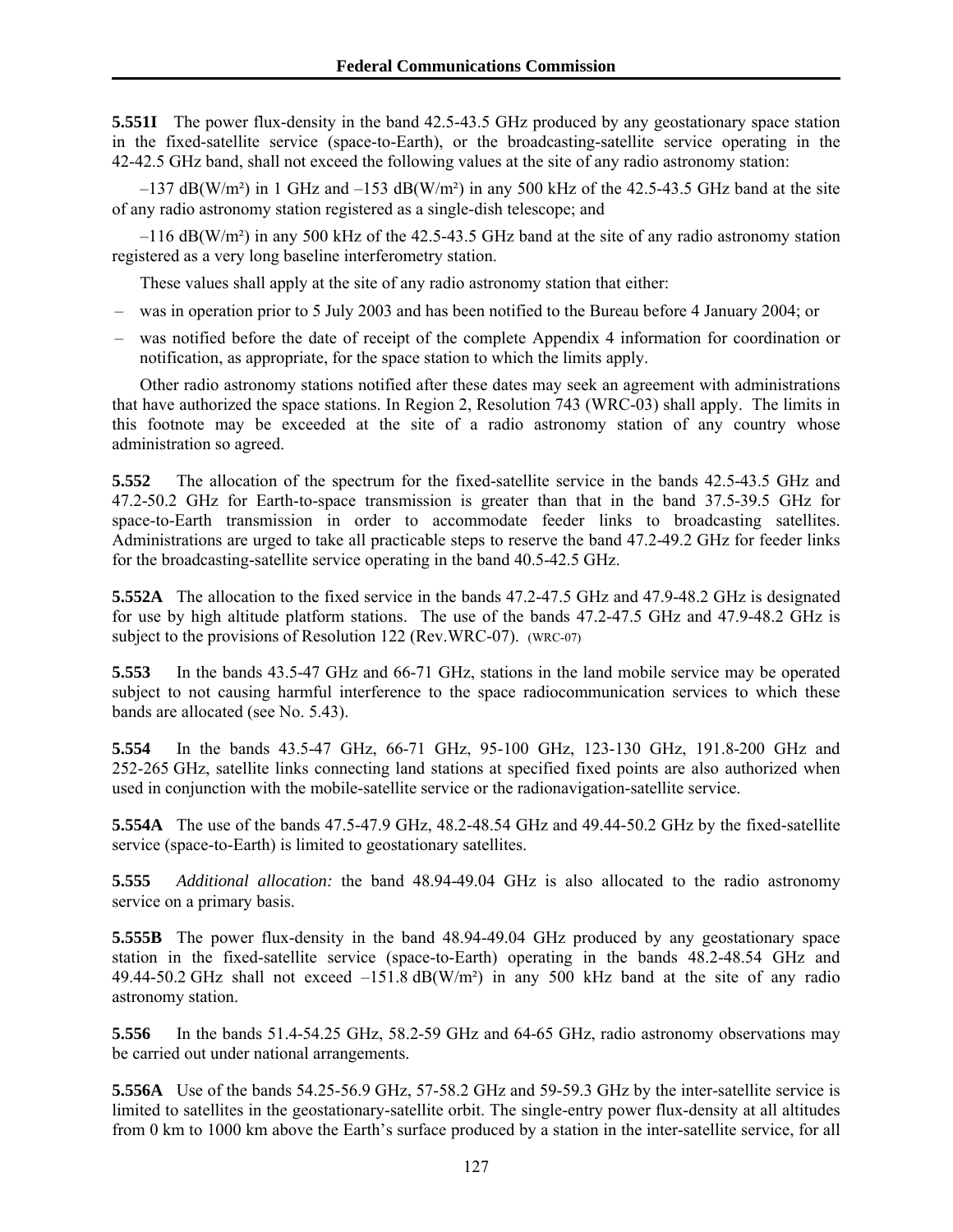conditions and for all methods of modulation, shall not exceed  $-147 \text{ dB}(W/(m^2 \cdot 100 \text{ MHz}))$  for all angles of arrival.

**5.556B** *Additional allocation:* in Japan, the band 54.25-55.78 GHz is also allocated to the mobile service on a primary basis for low-density use.

**5.557** *Additional allocation:* in Japan, the band 55.78-58.2 GHz is also allocated to the radiolocation service on a primary basis.

**5.557A** In the band 55.78-56.26 GHz, in order to protect stations in the Earth exploration-satellite service (passive), the maximum power density delivered by a transmitter to the antenna of a fixed service station is limited to  $-26$  dB(W/MHz).

**5.558** In the bands 55.78-58.2 GHz, 59-64 GHz, 66-71 GHz, 122.25-123 GHz, 130-134 GHz, 167-174.8 GHz and 191.8-200 GHz, stations in the aeronautical mobile service may be operated subject to not causing harmful interference to the inter-satellite service (see No. 5.43).

**5.558A** Use of the band 56.9-57 GHz by inter-satellite systems is limited to links between satellites in geostationary-satellite orbit and to transmissions from non-geostationary satellites in high-Earth orbit to those in low-Earth orbit. For links between satellites in the geostationary-satellite orbit, the single entry power flux-density at all altitudes from 0 km to 1000 km above the Earth's surface, for all conditions and for all methods of modulation, shall not exceed  $-147$  dB(W/(m<sup>2</sup> · 100 MHz)) for all angles of arrival.

**5.559** In the band 59-64 GHz, airborne radars in the radiolocation service may be operated subject to not causing harmful interference to the inter-satellite service (see No. 5.43).

**5.560** In the band 78-79 GHz radars located on space stations may be operated on a primary basis in the Earth exploration-satellite service and in the space research service.

**5.561** In the band 74-76 GHz, stations in the fixed, mobile and broadcasting services shall not cause harmful interference to stations of the fixed-satellite service or stations of the broadcasting-satellite service operating in accordance with the decisions of the appropriate frequency assignment planning conference for the broadcasting-satellite service.

**5.561A** The 81-81.5 GHz band is also allocated to the amateur and amateur-satellite services on a secondary basis.

**5.561B** In Japan, use of the band 84-86 GHz, by the fixed-satellite service (Earth-to-space) is limited to feeder links in the broadcasting-satellite service using the geostationary-satellite orbit.

**5.562** The use of the band 94-94.1 GHz by the Earth exploration-satellite (active) and space research (active) services is limited to spaceborne cloud radars.

**5.562A** In the bands 94-94.1 GHz and 130-134 GHz, transmissions from space stations of the Earth exploration-satellite service (active) that are directed into the main beam of a radio astronomy antenna have the potential to damage some radio astronomy receivers. Space agencies operating the transmitters and the radio astronomy stations concerned should mutually plan their operations so as to avoid such occurrences to the maximum extent possible.

**5.562B** In the bands 105-109.5 GHz, 111.8-114.25 GHz, 155.5-158.5 GHz and 217-226 GHz, the use of this allocation is limited to space-based radio astronomy only.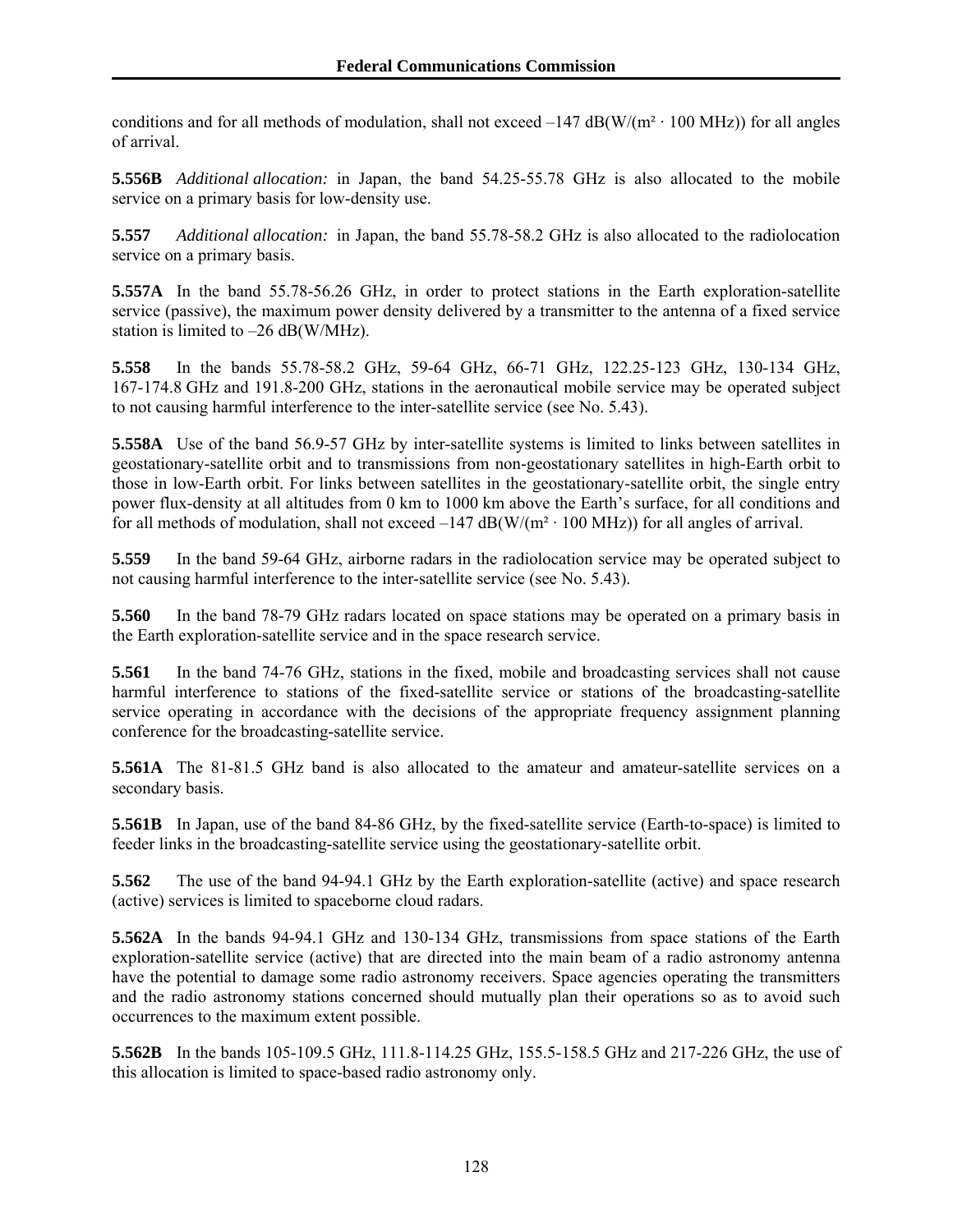**5.562C** Use of the band 116-122.25 GHz by the inter-satellite service is limited to satellites in the geostationary-satellite orbit. The single-entry power flux-density produced by a station in the inter-satellite service, for all conditions and for all methods of modulation, at all altitudes from 0 km to 1000 km above the Earth's surface and in the vicinity of all geostationary orbital positions occupied by passive sensors, shall not exceed  $-148$  dB(W/( $m<sup>2</sup> \cdot MHz$ )) for all angles of arrival.

**5.562D** *Additional allocation*: In Korea (Rep. of), the bands 128-130 GHz, 171-171.6 GHz, 172.2-172.8 GHz and 173.3-174 GHz are also allocated to the radio astronomy service on a primary basis until 2015.

**5.562E** The allocation to the Earth exploration-satellite service (active) is limited to the band 133.5-134 GHz.

**5.562F** In the band 155.5-158.5 GHz, the allocation to the Earth exploration-satellite (passive) and space research (passive) services shall terminate on 1 January 2018.

**5.562G** The date of entry into force of the allocation to the fixed and mobile services in the band 155.5-158.5 GHz shall be 1 January 2018.

**5.562H** Use of the bands 174.8-182 GHz and 185-190 GHz by the inter-satellite service is limited to satellites in the geostationary-satellite orbit. The single-entry power flux-density produced by a station in the inter-satellite service, for all conditions and for all methods of modulation, at all altitudes from 0 to 1000 km above the Earth's surface and in the vicinity of all geostationary orbital positions occupied by passive sensors, shall not exceed  $-144$  dB(W/(m<sup>2</sup>  $\cdot$  MHz)) for all angles of arrival.

**5.563A** In the bands 200-209 GHz, 235-238 GHz, 250-252 GHz and 265-275 GHz, ground-based passive atmospheric sensing is carried out to monitor atmospheric constituents.

**5.563B** The band 237.9-238 GHz is also allocated to the Earth exploration-satellite service (active) and the space research service (active) for spaceborne cloud radars only.

**5.565** The frequency band 275-1000 GHz may be used by administrations for experimentation with, and development of, various active and passive services. In this band a need has been identified for the following spectral line measurements for passive services:

- radio astronomy service: 275-323 GHz, 327-371 GHz, 388-424 GHz, 426-442 GHz, 453-510 GHz, 623-711 GHz, 795-909 GHz and 926-945 GHz;
- Earth exploration-satellite service (passive) and space research service (passive): 275-277 GHz, 294-306 GHz, 316-334 GHz, 342-349 GHz, 363-365 GHz, 371-389 GHz, 416-434 GHz, 442-444 GHz, 496-506 GHz, 546-568 GHz, 624-629 GHz, 634-654 GHz, 659-661 GHz, 684-692 GHz, 730-732 GHz, 851-853 GHz and 951-956 GHz.

Future research in this largely unexplored spectral region may yield additional spectral lines and continuum bands of interest to the passive services. Administrations are urged to take all practicable steps to protect these passive services from harmful interference until the date when the allocation Table is established in the above-mentioned frequency band.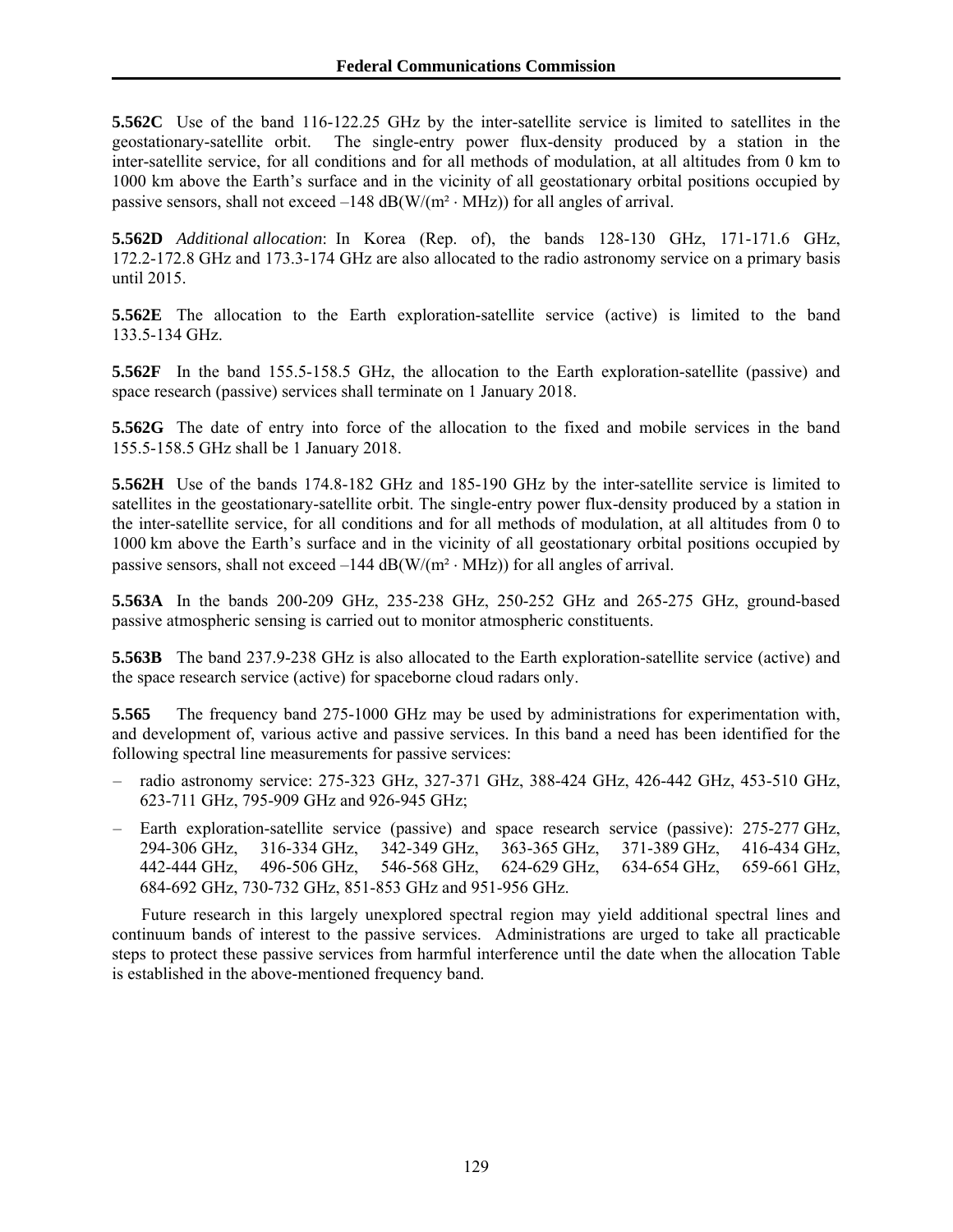## **UNITED STATES (US) FOOTNOTES**

(These footnotes, each consisting of the letters "US" followed by one or more digits, denote stipulations applicable to both Federal and non-Federal operations and thus appear in both the Federal Table and the non-Federal Table.)

**US1** The bands 2501-2502 kHz, 5003-5005 kHz, 10003-10005 kHz, 15005-15010 kHz, 19990-19995 kHz, 20005-20010 kHz, and 25005-25010 kHz are also allocated to the space research service on a secondary basis for Federal use. In the event of interference to the reception of the standard frequency and time broadcasts, these space research transmissions are subject to immediate temporary or permanent shutdown.

**US2** In the band 9-490 kHz, electric utilities operate Power Line Carrier (PLC) systems on power transmission lines for communications important to the reliability and security of electric service to the public. These PLC systems operate under the provisions of 47 CFR part 15, or Chapter 8 of the *NTIA Manual*, on an unprotected and non-interference basis with respect to authorized radio users. Notification of intent to place new or revised radio frequency assignments or PLC frequency uses in the band 9-490 kHz is to be made in accordance with the Rules and Regulations of the FCC and NTIA, and users are urged to minimize potential interference to the extent practicable. This footnote does not provide any allocation status to PLC radio frequency uses.

**US8** The use of the frequencies 170.475, 171.425, 171.575, and 172.275 MHz east of the Mississippi River, and 170.425, 170.575, 171.475, 172.225 and 172.375 MHz west of the Mississippi River may be authorized to fixed, land and mobile stations operated by non-Federal forest firefighting agencies. In addition, land stations and mobile stations operated by non-Federal conservation agencies, for mobile relay operation only, may be authorized to use the frequency 172.275 MHz east of the Mississippi River and the frequency 171.475 MHz west of the Mississippi River. The use of any of the foregoing nine frequencies shall be on the condition that no harmful interference will be caused to Government stations.

**US11** On the condition that harmful interference is not caused to present or future Federal stations in the band 162-174 MHz, the frequencies 166.25 MHz and 170.15 MHz may be authorized to non-Federal stations, as follows:

 (a) Eligibles in the Public Safety Radio Pool may be authorized to operate in the fixed and land mobile services for locations within 150 miles (241.4 kilometers) of New York City; and

 (b) Remote pickup broadcast stations may be authorized to operate in the land mobile service for locations within the conterminous United States, excluding locations within 150 miles of New York City and the Tennessee Valley Authority Area (TVA Area). The TVA Area is bounded on the west by the Mississippi River, on the north by the parallel of latitude 37° 30' N, and on the east and south by that arc of the circle with center at Springfield, IL, and radius equal to the airline distance between Springfield, IL and Montgomery, AL, subtended between the foregoing west and north boundaries.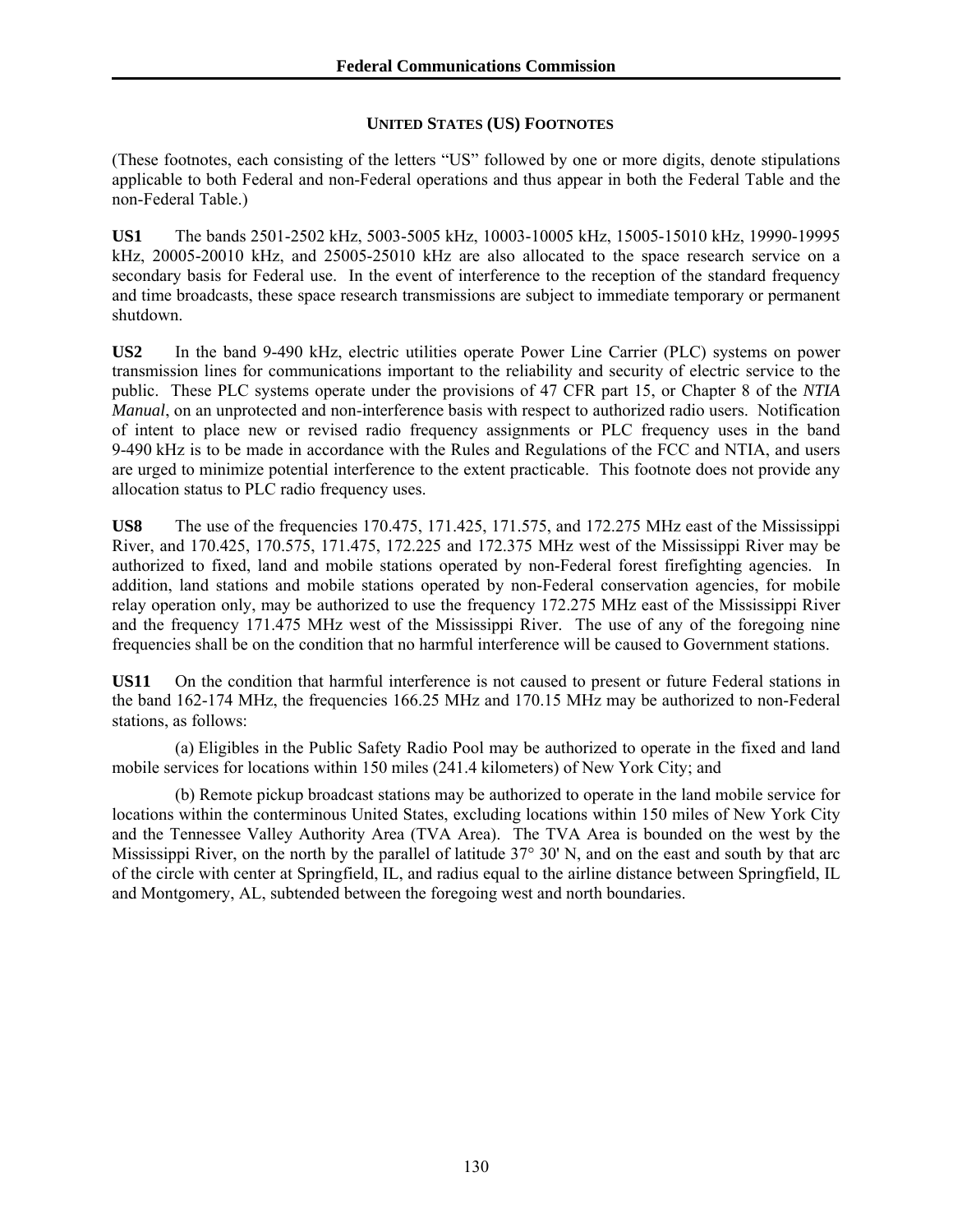**US13** The following center frequencies, each with a channel bandwidth not greater than 12.5 kHz, are available for assignment to non-Federal fixed stations for the specific purpose of transmitting hydrological and meteorological data in cooperation with Federal agencies, subject to the condition that harmful interference will not be caused to Federal stations:

| Hydro Channels (MHz) |          |          |          |
|----------------------|----------|----------|----------|
| 169.425              | 170.2625 | 171.100  | 406.1250 |
| 169.4375             | 170.275  | 171.1125 | 406.1750 |
| 169.450              | 170.2875 | 171.125  | 412.6625 |
| 169.4625             | 170.300  | 171.825  | 412.6750 |
| 169.475              | 170.3125 | 171.8375 | 412.6875 |
| 169.4875             | 170.325  | 171.850  | 412.7125 |
| 169.500              | 171.025  | 171.8625 | 412.7250 |
| 169.5125             | 171.0375 | 171.875  | 412.7375 |
| 169.525              | 171.050  | 171.8875 | 412.7625 |
| 170.225              | 171.0625 | 171.900  | 412.7750 |
| 170.2375             | 171.075  | 171.9125 | 415.1250 |
| 170.250              | 171.0875 | 171.925  | 415.1750 |

 New assignments on the frequencies 406.125 MHz and 406.175 MHz are to be primarily for paired operations with the frequencies 415.125 MHz and 415.175 MHz, respectively.

**US14** When 500 kHz is being used for distress purposes, ship and coast stations using morse telegraph may use 512 kHz for calling.

**US18** In the bands 9-14 kHz, 90-110 kHz, 190-415 kHz, 510-535 kHz, and 2700-2900 MHz, navigation aids in the U.S. and its insular areas are normally operated by the Federal Government. However, authorizations may be made by the FCC for non-Federal operations in these bands subject to the conclusion of appropriate arrangements between the FCC and the Federal agencies concerned and upon special showing of need for service which the Federal Government is not yet prepared to render.

**US22** The following provisions shall apply to non-Federal use of 68 carrier frequencies in the range 2-8 MHz, which are not coordinated with NTIA:

 (a) The frequencies authorized pursuant to 47 CFR 90.264 (Disaster Communications) and 47 CFR 90.266 (Long Distance Communications) are listed in columns 1-2 and columns 3-5, respectively. All stations are restricted to emission designator 2K80J3E, upper sideband transmissions, a maximum transmitter output power of 1 kW PEP, and to the class of station(s) listed in the column heading (*i.e.*, fixed (FX) for all frequencies; base and mobile (FB and ML) for the frequencies in column 1 and 3; itinerant FX for the frequencies in columns 4-5).

 (b) *Use, Geographic, and Time Restrictions*. Letter(s) to the right of a frequency indicate that the frequency is available only for the following purpose(s):

–A or I: *A*lternate channel or *I*nterstate coordination.

- –C, E, M, or W: For stations located in the *C*onterminous U.S., *E*ast of 108° West Longitude (WL), West of the *M*ississippi River, or *W*est of 90° WL.
- –D or N: From two hours after local sunrise until two hours before local sunset (*i.e.*, *D*ay only operations) or from two hours prior to local sunset until two hours after local sunrise (*i.e.*, *N*ight only operations).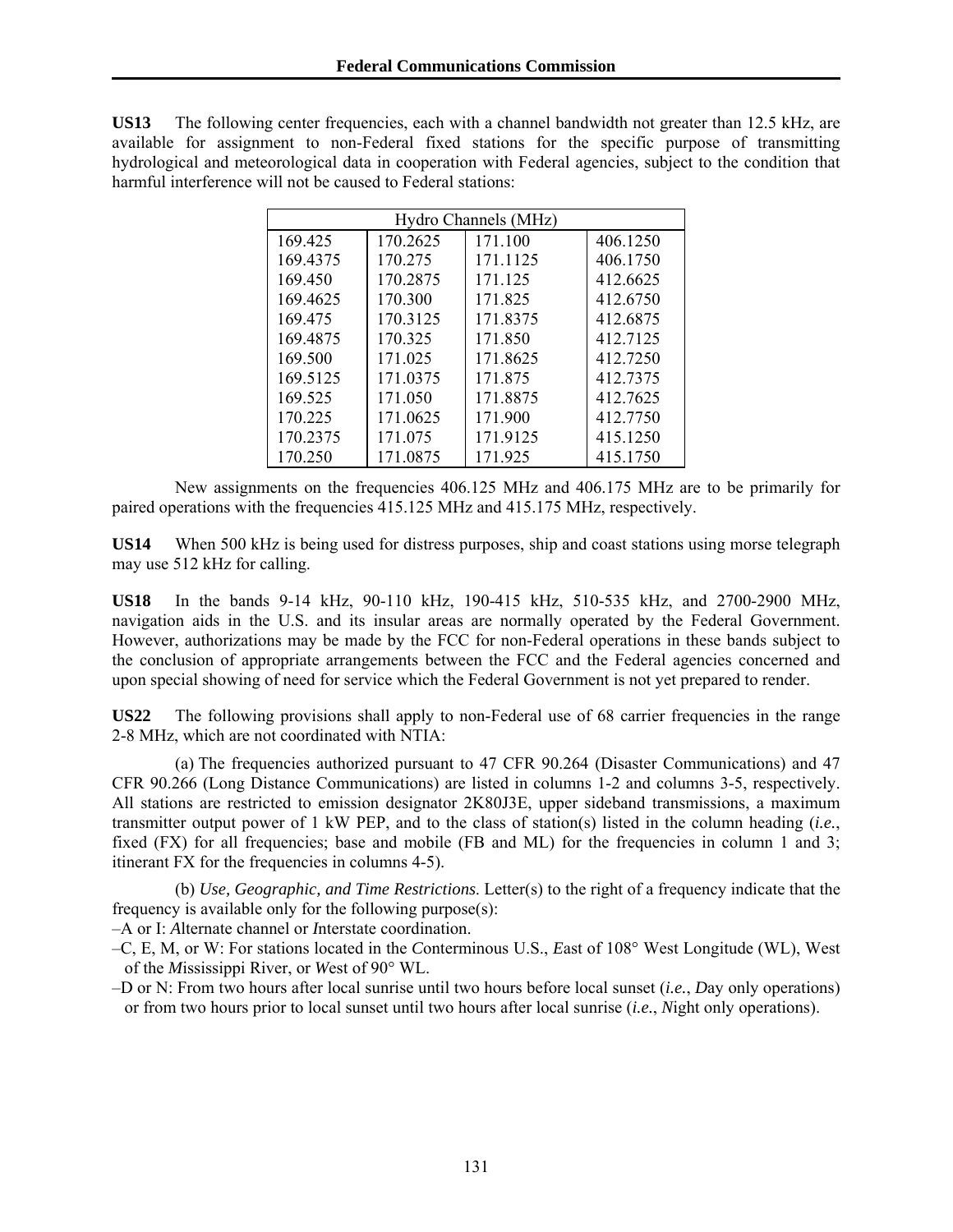| <b>Preferred Carrier Frequencies (kHz)</b> |           |                              |                                           |            |
|--------------------------------------------|-----------|------------------------------|-------------------------------------------|------------|
| <b>Disaster Communications</b>             |           | Long Distance Communications |                                           |            |
| FX, FB, ML                                 | FX        |                              | $FX, FB, ML$   $FX$ (including itinerant) |            |
| 2326I                                      | 5135A     | 2289                         | 5046.6 E                                  | 7480.1     |
| 2411                                       | 5140 A, I | 2292                         | 5052.6E                                   | 7483.1     |
| 2414                                       | $5192$ I  | 2395                         | 5055.6 E                                  | 7486.1E    |
| 2419                                       | $5195$ I  | 2398                         | $5061.6$ W                                | $7549.1$ D |
| 2422                                       | 7477A     | 3170                         | 5067.6                                    | 7552.1     |
| 2439                                       | 7480 A    | 4538.6N                      | 5074.6 E                                  | 7555.1W    |
| 2463                                       | 7802D     | $4548.6$ N                   | 5099.1                                    | 7558.1  W  |
| 2466                                       | $7805$ I  | 4575                         | 5102.1                                    | 7559.1W    |
| 2471                                       | 7932      | 4610.5                       | 5313.6                                    | $7562.1$ W |
| 2474                                       | 7935C, D  | 4613.5                       | 6800.1N                                   | 7697.1     |
| 2487                                       |           | 4634.5                       | 6803.1                                    |            |
| 2511                                       |           | 4637.5                       | 6806.1W                                   |            |
| 2535                                       |           | 4647                         | $6855.1$ N, M                             |            |
| 2569                                       |           |                              | 6858.1N                                   |            |
| 2587                                       |           |                              | 6861.1W                                   |            |
| 2801                                       |           |                              | 6885.1N                                   |            |
| 2804A                                      |           |                              | 6888.1N                                   |            |
| 2812                                       |           |                              |                                           |            |

NOTE: To determine the assigned frequency, add 1.4 kHz to the carrier frequency. Other emission designators may be authorized within the 2.8 kHz maximum necessary bandwidth pursuant to 47 CFR 90.264 and 90.266.

**US23** In the band 5330.5-5406.4 kHz (60 m band), the assigned frequencies 5332, 5348, 5358.5, 5373, and 5405 kHz are allocated to the amateur service on a secondary basis. Amateur service use of the 60 m band frequencies is restricted to a maximum effective radiated power of 100 W PEP and to the following emission types and designators: phone (2K80J3E), data (2K80J2D), RTTY (60H0J2B), and CW (150HA1A). Amateur operators using the data and RTTY emissions must exercise care to limit the length of transmissions so as to avoid causing harmful interference to Federal stations.

**US25** The use of frequencies in the band 25.85-26.175 MHz may be authorized in any area to non-Federal remote pickup broadcast base and mobile stations on the condition that harmful interference is not caused to stations of the broadcasting service in the band 25.85-26.1 MHz and to stations of the maritime mobile service in the band 26.1-26.175 MHz. Frequencies within the band 26.1-26.175 MHz may also be assigned for use by low power auxiliary stations.

**US26** The bands 117.975-121.4125 MHz, 123.5875-128.8125 MHz and 132.0125-136.0 MHz are for air traffic control communications.

**US28** The band 121.5875-121.9375 MHz is for use by aeronautical utility land and mobile stations, and for air traffic control communications.

**US30** The band 121.9375-123.0875 MHz is available to FAA aircraft for communications pursuant to flight inspection functions in accordance with the Federal Aviation Act of 1958.

**US31** The frequencies 122.700, 122.725, 122.750, 122.800, 122.950, 122.975, 123.000, 123.050 and 123.075 MHz may be assigned to aeronautical advisory stations. In addition, at landing areas having a parttime or no airdrome control tower or FAA flight service station, these frequencies may be assigned on a secondary non-interference basis to aeronautical utility mobile stations, and may be used by FAA ground vehicles for safety related communications during inspections conducted at such landing areas.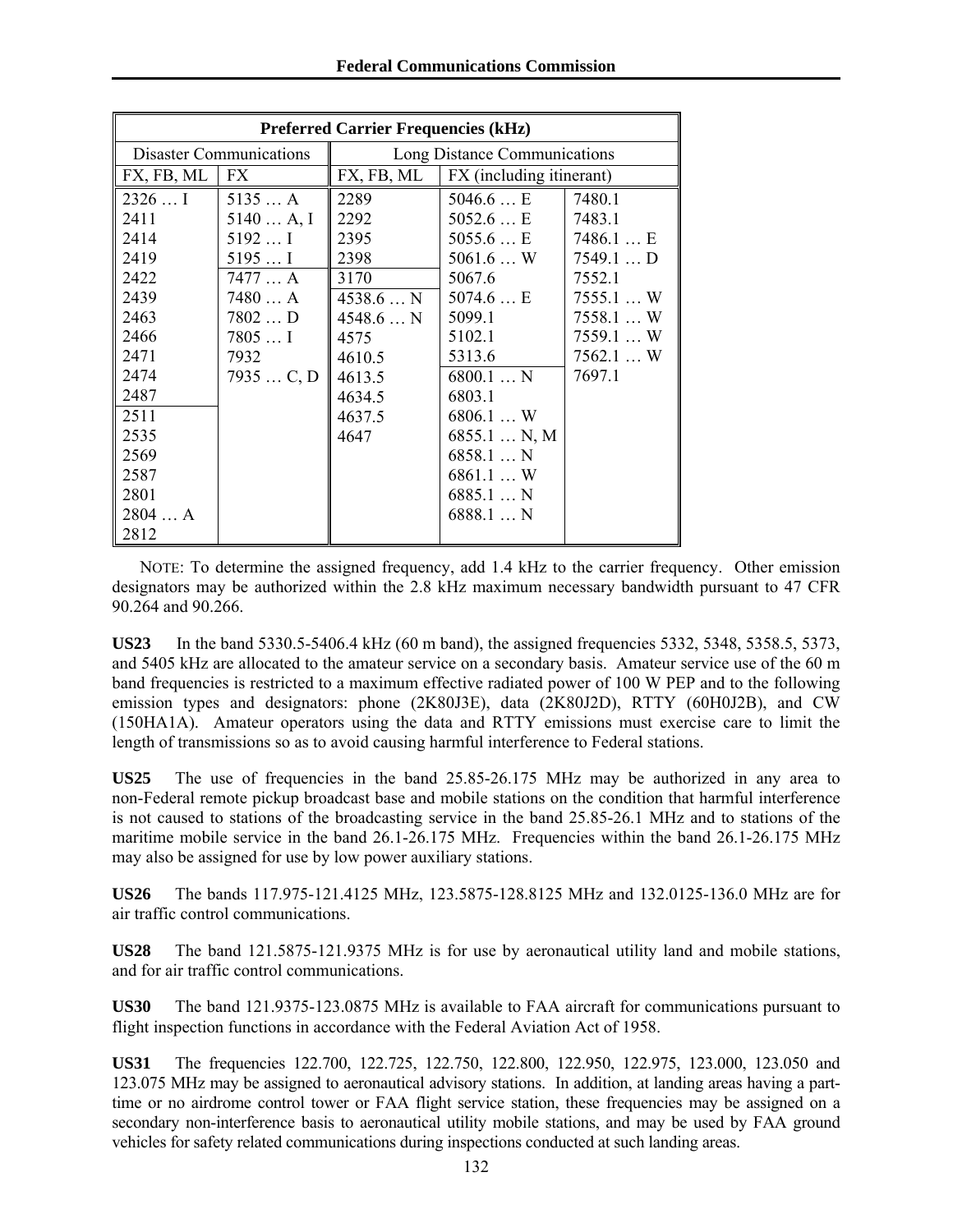The frequencies 122.850, 122.900 and 122.925 MHz may be assigned to aeronautical multicom stations. In addition, 122.850 MHz may be assigned on a secondary noninterference basis to aeronautical utility mobile stations. In case of 122.925 MHz, US213 applies.

 Air carrier aircraft stations may use 122.000 and 122.050 MHz for communication with aeronautical stations of the Federal Aviation Administration and 122.700, 122.800, 122.900 and 123.000 MHz for communications with aeronautical stations pertaining to safety of flight with and in the vicinity of landing areas not served by a control tower.

 Frequencies in the band 121.9375-122.6875 MHz may be used by aeronautical stations of the Federal Aviation Administration for communication with aircraft stations.

**US32** Except for the frequencies 123.3 and 123.5 MHz, which are not authorized for Federal use, the band 123.1125-123.5875 MHz is available for FAA communications incident to flight test and inspection activities pertinent to aircraft and facility certification on a secondary basis.

**US33** The band 123.1125-123.5875 MHz is for use by flight test and aviation instructional stations. The frequency 121.950 MHz is available for aviation instructional stations.

**US36** In Hawaii, the bands 120.647-120.653 MHz and 127.047-127.053 MHz are also allocated to the aeronautical mobile service on a primary basis for non-Federal aircraft air-to-air communications on 120.65 MHz (Maui) and 127.05 MHz (Hawaii and Kauai) as specified in 47 CFR 87.187.

**US37** In bands 1390-1400 and 1427-1432 MHz, Federal operations **(**except for devices authorized by the FCC for the Wireless Medical Telemetry Service) are on a non-interference basis to non-Federal operations and shall not constrain implementation of non-Federal operations.

**US41** In the band 2450-2500 MHz, the Federal radiolocation service is permitted on condition that harmful interference is not caused to non-Federal services.

**US44** In the band 2900-3100 MHz, the non-Federal radiolocation service may be authorized on the condition that no harmful interference is caused to Federal services.

**US48** In the band 9000-9200 MHz, the use of the radiolocation service by non-Federal licensees may be authorized on the condition that harmful interference is not caused to the aeronautical radionavigation service or to the Federal radiolocation service.

**US49** In the band 5460-5470 MHz, the non-Federal radiolocation service may be authorized on the condition that it does not cause harmful interference to the aeronautical or maritime radionavigation services or to the Federal radiolocation service.

**US50** In the band 5470-5650 MHz, the radiolocation service may be authorized for non-Federal use on the condition that harmful interference is not caused to the maritime radionavigation service or to the Federal radiolocation service.

**US51** In the band 9300-9500 MHz, the radiolocation service may be authorized for non-Federal use on the condition that harmful interference is not caused to the Federal radiolocation service.

**US53** In view of the fact that the band 13.25-13.4 GHz is allocated to doppler navigation aids, Federal and non-Federal airborne doppler radars in the aeronautical radionavigation service are permitted in the band 8750-8850 MHz only on the condition that they must accept any interference that may be experienced from stations in the radiolocation service in the band 8500-10000 MHz.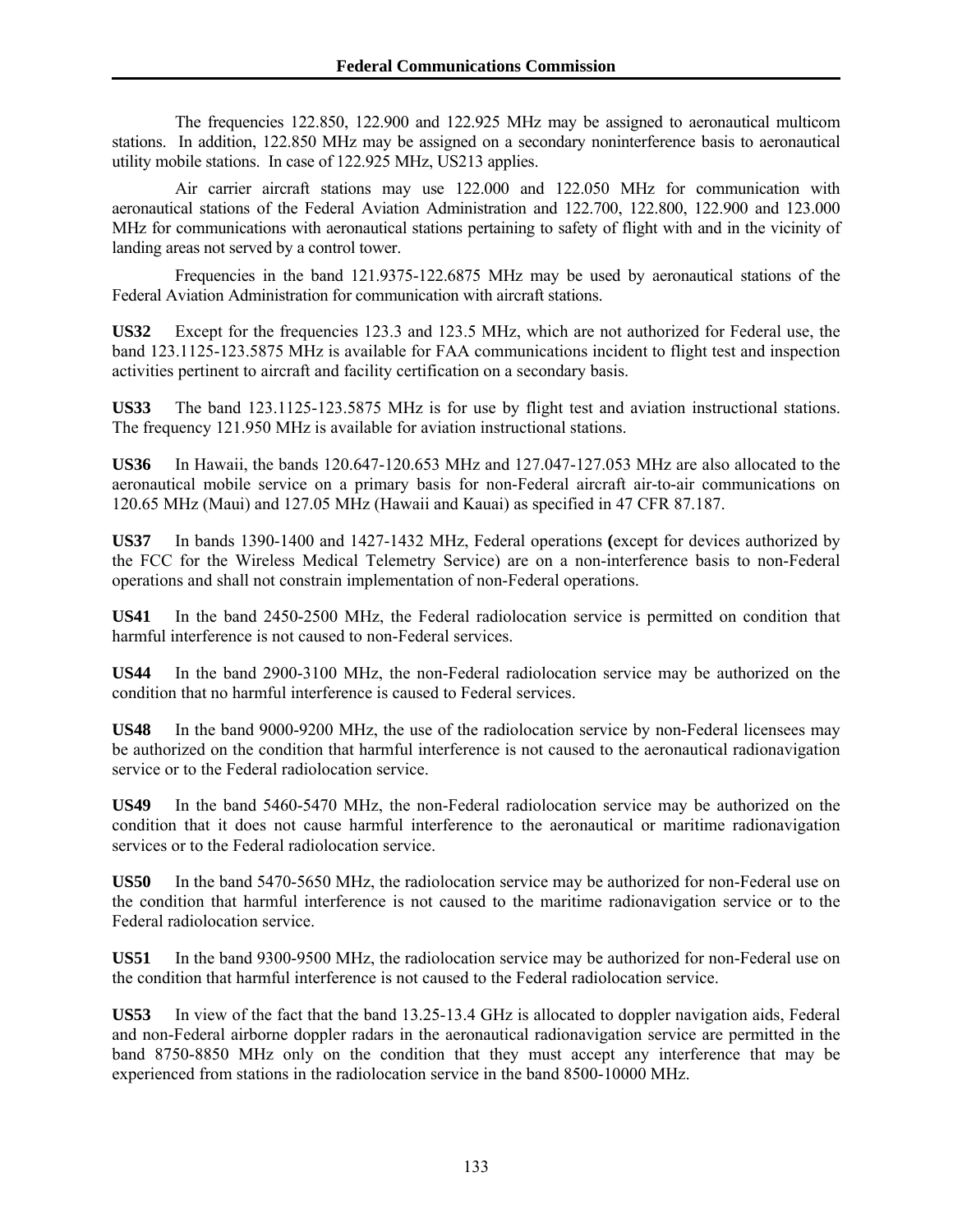**US58** In the band 10-10.5 GHz, pulsed emissions are prohibited, except for weather radars on board meteorological satellites in the band 10-10.025 GHz. The amateur service and the non-Federal radiolocation service, which shall not cause harmful interference to the Federal radiolocation service, are the only non-Federal services permitted in this band. The non-Federal radiolocation service is limited to survey operations as specified in footnote US108.

**US59** The band 10.5-10.55 GHz is restricted to systems using type NON (AO) emission with a power not to exceed 40 watts into the antenna.

**US64** (a) In the band 401-406 MHz, the mobile, except aeronautical mobile, service is allocated on a secondary basis and is limited to, with the exception of military tactical mobile stations, Medical Device Radiocommunication Service (MedRadio) operations. MedRadio stations are authorized by rule on the condition that harmful interference is not caused to stations in the meteorological aids, meteorologicalsatellite, and Earth exploration-satellite services, and that MedRadio stations accept interference from stations in the meteorological aids, meteorological-satellite, and Earth exploration-satellite services.

 (b) The bands 413-419 MHz, 426-432 MHz, 438-444 MHz, and 451-457 MHz are also allocated on a secondary basis to the mobile, except aeronautical mobile, service. The use of this allocation is limited to MedRadio operations. MedRadio stations are authorized by rule and operate in accordance with 47 CFR part 95.

**US65** The use of the band 5460-5650 MHz by the maritime radionavigation service is limited to shipborne radars.

**US66** The use of the band 9300-9500 MHz by the aeronautical radionavigation service is limited to airborne radars and associated airborne beacons. In addition, ground-based radar beacons in the aeronautical radionavigation service are permitted in the band 9300-9320 MHz on the condition that harmful interference is not caused to the maritime radionavigation service.

**US67** The use of the band 9300-9500 MHz by the meteorological aids service is limited to groundbased radars. Radiolocation installations will be coordinated with the meteorological aids service and, insofar as practicable, will be adjusted to meet the requirements of the meteorological aids service.

**US69** In the band 31.8-33.4 GHz, ground-based radionavigation aids are not permitted except where they operate in cooperation with airborne or shipborne radionavigation devices.

**US70** The meteorological aids service allocation in the band 400.15-406.0 MHz does not preclude the operation therein of associated ground transmitters.

**US71** In the band 9300-9320 MHz, low-powered maritime radionavigation stations shall be protected from harmful interference caused by the operation of land-based equipment.

**US73** The frequencies 150.775, 150.79, 152.0075, and 163.25 MHz, and the bands 462.94-463.19675 and 467.94-468.19675 MHz shall be authorized for the purpose of delivering or rendering medical services to individuals (medical radiocommunication systems), and shall be authorized on a primary basis for Federal and non-Federal use. The frequency 152.0075 MHz may also be used for the purpose of conducting public safety radio communications that inclu1de, but are not limited to, the delivering or rendering of medical services to individuals.

(a) The use of the frequencies 150.775 and 150.79 MHz is restricted to mobile stations operating with a maximum e.r.p. of 100 watts. Airborne operations are prohibited.

(b) The use of the frequencies 152.0075 and 163.25 MHz is restricted to base stations that are authorized only for one-way paging communications to mobile receivers. Transmissions for the purpose of activating or controlling remote objects on these frequencies shall not be authorized.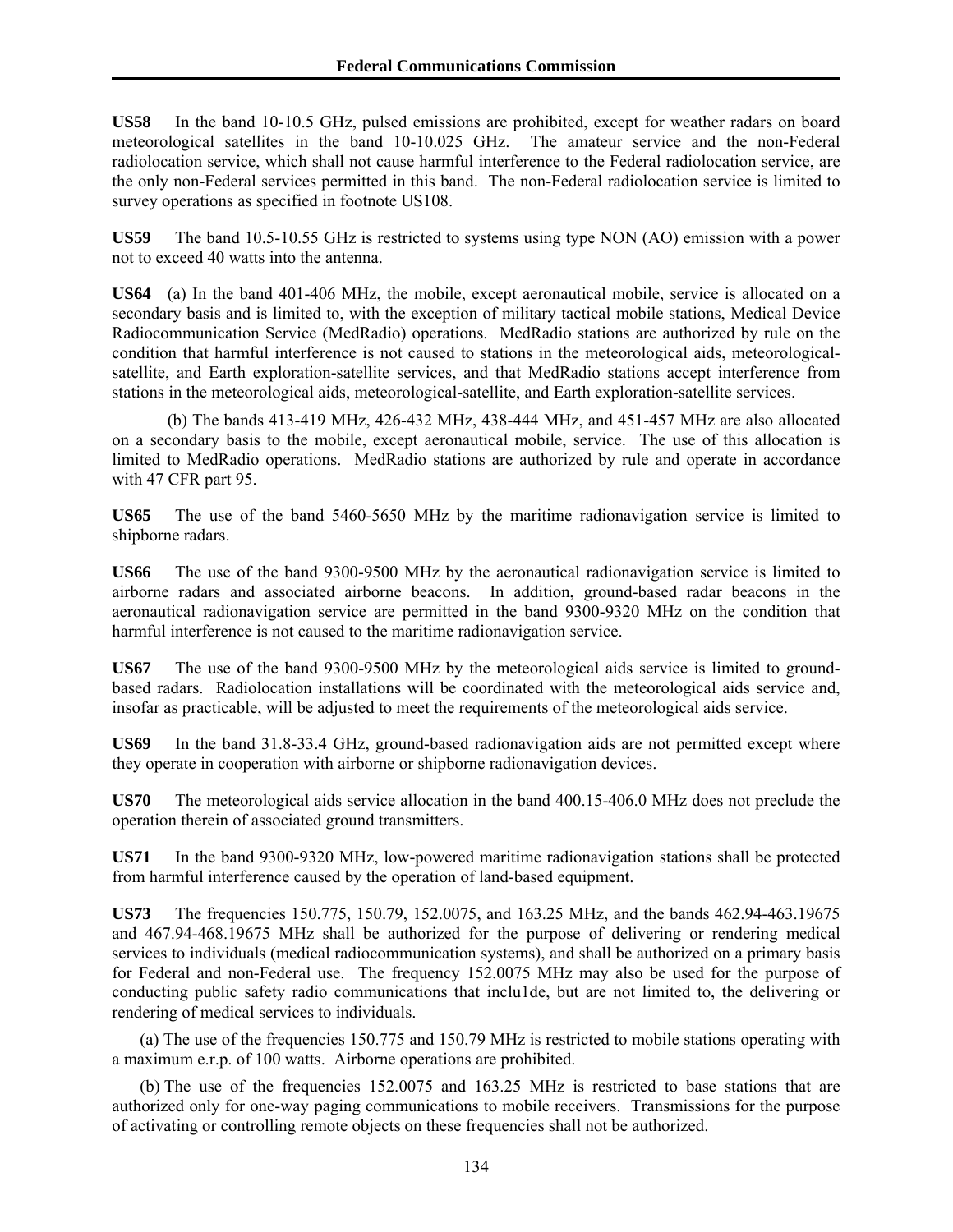(c) Non-Federal licensees in the Public Safety Radio Pool holding a valid authorization on May 27, 2005, to operate on the frequencies 150.7825 and 150.7975 MHz may, upon proper renewal application, continue to be authorized for such operation; provided that harmful interference is not caused to present or future Federal stations in the band 150.05-150.8 MHz and, should harmful interference result, that the interfering non-Federal operation shall immediately terminate.

**US74** In the bands 25.55-25.67, 73.0-74.6, 406.1-410.0, 608-614, 1400-1427 (see US368), 1660.5-1670.0, 2690-2700, and 4990-5000 MHz, and in the bands 10.68-10.7, 15.35-15.4, 23.6-24.0, 31.3-31.5, 86-92, 100-102, 109.5-111.8, 114.25-116, 148.5-151.5, 164-167, 200-209, and 250-252 GHz, the radio astronomy service shall be protected from unwanted emissions only to the extent that such radiation exceeds the level which would be present if the offending station were operating in compliance with the technical standards or criteria applicable to the service in which it operates. Radio astronomy observations in these bands are performed at the locations listed in US385.

**US77** Federal stations may also be authorized: (a) Port operations use on a simplex basis by coast and ship stations of the frequencies 156.6 and 156.7 MHz; (b) Duplex port operations use of the frequency 157.0 MHz for ship stations and 161.6 MHz for coast stations; (c) Inter-ship use of 156.3 MHz on a simplex basis; and (d) Vessel traffic services under the control of the U.S. Coast Guard on a simplex basis by coast and ship stations on the frequencies 156.25, 156.55, 156.6 and 156.7 MHz. (e) Navigational bridge-to-bridge and navigational communications on a simplex basis by coast and ship stations on the frequencies 156.375 and 156.65 MHz.

**US78** In the mobile service, the frequencies between 1435 and 1525 MHz will be assigned for aeronautical telemetry and associated telecommand operations for flight testing of manned or unmanned aircraft and missiles, or their major components. Permissible usage includes telemetry associated with launching and reentry into the Earth's atmosphere as well as any incidental orbiting prior to reentry of manned objects undergoing flight tests. The following frequencies are shared with flight telemetry mobile stations: 1444.5, 1453.5, 1501.5, 1515.5, and 1524.5 MHz.

**US80** Federal stations may use the frequency 122.9 MHz subject to the following conditions: (a) All operations by Federal stations shall be restricted to the purpose for which the frequency is authorized to non-Federal stations, and shall be in accordance with the appropriate provisions of the Commission's Rules and Regulations, Part 87, Aviation Services; (b) Use of the frequency is required for coordination of activities with Commission licensees operating on this frequency; and (c) Federal stations will not be authorized for operation at fixed locations.

**US81** The band 38-38.25 MHz is used by both Federal and non-Federal radio astronomy observatories. No new fixed or mobile assignments are to be made and Federal stations in the band 38-38.25 MHz will be moved to other bands on a case-by-case basis, as required, to protect radio astronomy observations from harmful interference. As an exception, however, low powered military transportable and mobile stations used for tactical and training purposes will continue to use the band. To the extent practicable, the latter operations will be adjusted to relieve such interference as may be caused to radio astronomy observations. In the event of harmful interference from such local operations, radio astronomy observatories may contact local military commands directly, with a view to effecting relief. A list of military commands, areas of coordination, and points of contact for purposes of relieving interference may be obtained upon request from the Office of Engineering and Technology, FCC, Washington, DC 20554.

**US82** In the bands 4146-4152 kHz, 6224-6233 kHz, 8294-8300 kHz, 12353-12368 kHz, 16528-16549 kHz, 18825-18846 kHz, 22159-22180 kHz, and 25100-25121 kHz, the assignable frequencies may be authorized on a shared non-priority basis to Federal and non-Federal ship and coast stations (SSB telephony, with peak envelope power not to exceed 1 kW).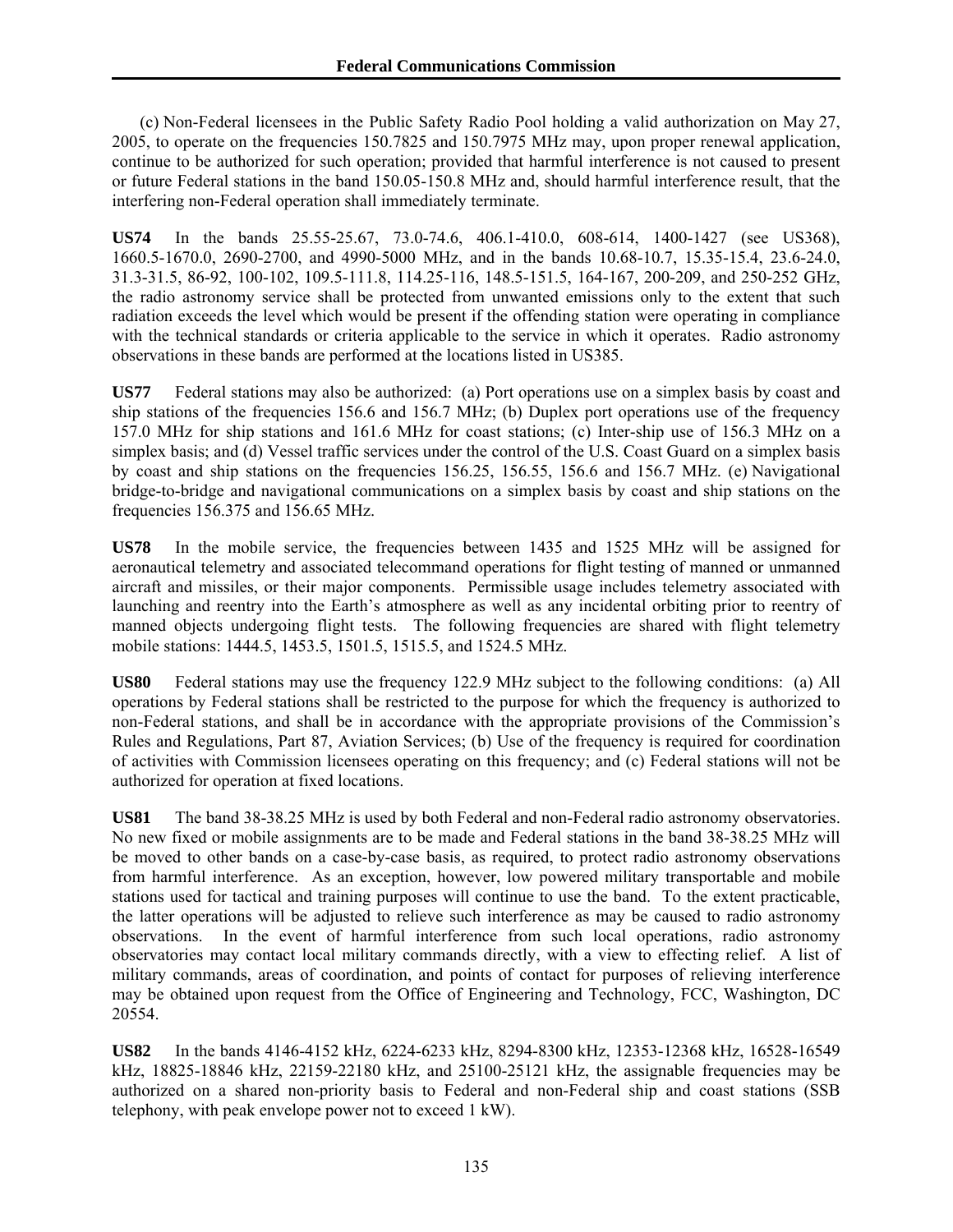**US87** The band 449.75-450.25 MHz may be used by Federal and non-Federal stations for space telecommand (Earth-to-space) at specific locations, subject to such conditions as may be applied on a case-by-case basis. Operators shall take all practical steps to keep the carrier frequency close to 450 MHz.

**US90** In the band 2025-2110 MHz, the power flux-density at the Earth's surface produced by emissions from a space station in the space operation, Earth exploration-satellite, or space research service that is transmitting in the space-to-space direction, for all conditions and all methods of modulation, shall not exceed the following values in any 4 kHz sub-band:

- (a) -154 dBW/m<sup>2</sup> for angles of arrival above the horizontal plane ( $\delta$ ) of 0° to 5°,
	- (b)  $-154 + 0.5(8-5)$  dBW/m<sup>2</sup> for  $\delta$  of  $5^{\circ}$  to  $25^{\circ}$ , and
	- (c)  $-144 \text{ dBW/m}^2$  for  $\delta$  of 25° to 90°.

**US93** In the conterminous United States, the frequency 108.0 MHz may be authorized for use by VOR test facilities, the operation of which is not essential for the safety of life or property, subject to the condition that no interference is caused to the reception of FM broadcasting stations operating in the band 88-108 MHz. In the event that such interference does occur, the licensee or other agency authorized to operate the facility shall discontinue operation on 108 MHz and shall not resume operation until the interference has been eliminated or the complaint otherwise satisfied. VOR test facilities operating on 108 MHz will not be protected against interference caused by FM broadcasting stations operating in the band 88-108 MHz nor shall the authorization of a VOR test facility on 108 MHz preclude the Commission from authorizing additional FM broadcasting stations.

**US99** In the band 1668.4-1670 MHz, the meteorological aids service (radiosonde) will avoid operations to the maximum extent practicable. Whenever it is necessary to operate radiosondes in the band 1668.4-1670 MHz within the United States, notification of the operations shall be sent as far in advance as possible to the Electromagnetic Management Unit, Room 1030, National Science Foundation, 4201 Wilson Blvd., Arlington, VA 22230.

**US102** In Alaska only, the frequency 122.1 MHz may also be used for air carrier air traffic control purposes at locations where other frequencies are not available to air carrier aircraft stations for air traffic control.

**US104** In the band 90-110 kHz, the LORAN radionavigation system has priority in the United States and its insular areas. Radiolocation land stations making use of LORAN type equipment may be authorized to both Federal and non-Federal licensees on a secondary basis for offshore radiolocation activities only at specific locations and subject to such technical and operational conditions (*e.g.*, power, emission, pulse rate and phase code, hours of operation), including on-the-air testing, as may be required on a case-by-case basis to ensure protection of the LORAN radionavigation system from harmful interference and to ensure mutual compatibility among radiolocation operators. Such authorizations to stations in the radiolocation service are further subject to showing of need for service which is not currently provided and which the Federal Government is not yet prepared to render by way of the radionavigation service.

**US106** The frequency 156.75 MHz is available for assignment to Federal and non-Federal stations for environmental communications in accordance with an agreed plan.

**US108** In the bands 3300-3500 MHz and 10-10.5 GHz, survey operations, using transmitters with a peak power not to exceed five watts into the antenna, may be authorized for Federal and non-Federal use on a secondary basis to other Federal radiolocation operations.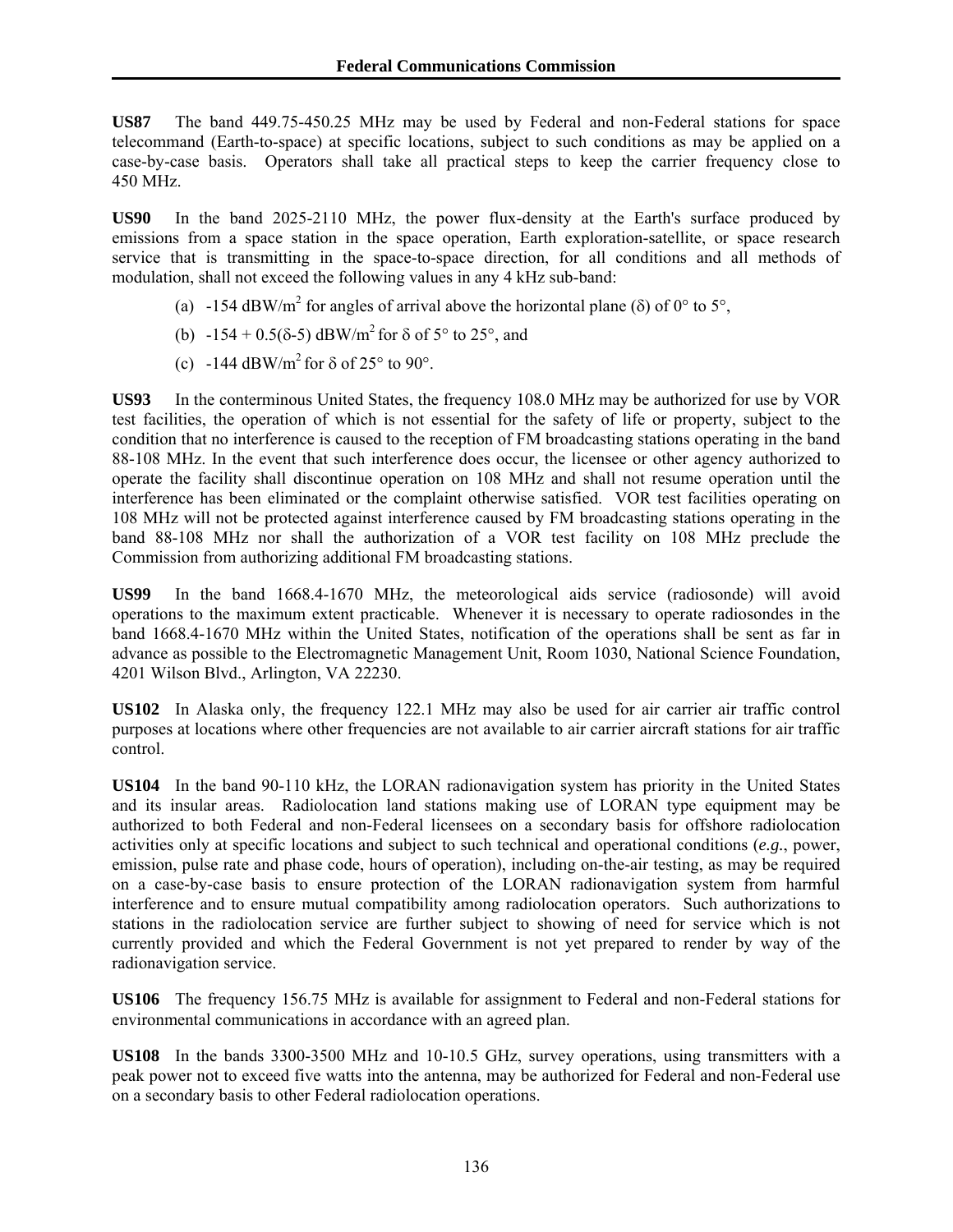**US110** In the band 9200-9300 MHz, the use of the radiolocation service by non-Federal licensees may be authorized on the condition that harmful interference is not caused to the maritime radionavigation service or to the Federal radiolocation service.

**US112** The frequency 123.1 MHz is for search and rescue communications. This frequency may be assigned for air traffic control communications at special aeronautical events on the condition that no harmful interference is caused to search and rescue communications during any period of search and rescue operations in the locale involved.

**US116** In the bands 890-902 MHz and 935-941 MHz, no new assignments are to be made to Federal radio stations after July 10, 1970, except on case-by-case basis to experimental stations. Federal assignments existing prior to July 10, 1970, shall be on a secondary basis to stations in the non-Federal land mobile service and shall be subject to adjustment or removal from the bands 890-902 MHz, 928-932 MHz, and 935-941 MHz at the request of the FCC.

**US117** In the band 406.1-410 MHz, the following provisions shall apply:

 (a) Stations in the fixed and mobile services are limited to a transmitter output power of 125 watts, and new authorizations for stations, other than mobile stations, are subject to prior coordination by the applicant in the following areas:

 (1) Within Puerto Rico and the U.S. Virgin Islands, contact Spectrum Manager, Arecibo Observatory, HC3 Box 53995, Arecibo, PR 00612. Phone: 787-878-2612, Fax: 787-878-1861, E-mail: prcz@naic.edu.

 (2) Within 350 km of the Very Large Array (34° 04' 44" N, 107° 37' 06" W), contact Spectrum Manager, National Radio Astronomy Observatory, P.O. Box O, 1003 Lopezville Road, Socorro, NM 87801. Phone: 505-835-7000, Fax: 505-835-7027, E-mail: nrao-rfi@nrao.edu.

 (3) Within 10 km of the Table Mountain Observatory (40° 07' 50" N, 105° 14' 40" W) and for operations only within the sub-band 407-409 MHz, contact Radio Frequency Manager, Department of Commerce, 325 Broadway, Boulder, CO 80305. Phone: 303-497-4619, Fax: 303-497-6982, E-mail: frequencymanager@its.bldrdoc.gov.

(b) Non-Federal use is limited to the radio astronomy service and as provided by US13.

**US136** The following provisions shall apply in eight HF bands that are allocated to the broadcasting service (HFBC) on a primary basis in all Regions.

 (a) In Alaska, the assigned frequency band 7368.48-7371.32 kHz is allocated exclusively to the fixed service (FS) on a primary basis for non-Federal use in accordance with 47 CFR 80.387.

 (b) On the condition that harmful interference is not caused to the broadcasting service (NIB operations), Federal and non-Federal stations that communicate wholly within the United States and its insular areas may operate as specified herein. All such stations must take account of the seasonal use of frequencies by the broadcasting service published in accordance with Article 12 of the ITU *Radio Regulations* and are limited to the minimum power needed for reliable communications.

 (1) *Federal stations*. Frequencies in the 13 HF bands/sub-bands listed in the table below (HF NIB Bands) may be authorized to Federal stations in the FS. In the bands 5.9-5.95, 7.3-7.4, 13.57-13.6, and 13.80-13.87 MHz (6, 7, 13.6, and 13.8 MHz bands), frequencies may also be authorized to Federal stations in the mobile except aeronautical mobile route (R) service (MS except AM(R)S). Federal use of the bands 9.775-9.9, 11.65-11.7, and 11.975-12.05 MHz is restricted to stations in the FS that were authorized as of June 12, 2003, and each grandfathered station is restricted to a total radiated power of 24 dBW. In all other HF NIB Bands (\*), new Federal stations may be authorized.

 (2) *Non-Federal stations*. Non-Federal use of the HF NIB Bands is restricted to stations in the FS, land mobile service (LMS), and maritime mobile service (MMS) that were licensed prior to March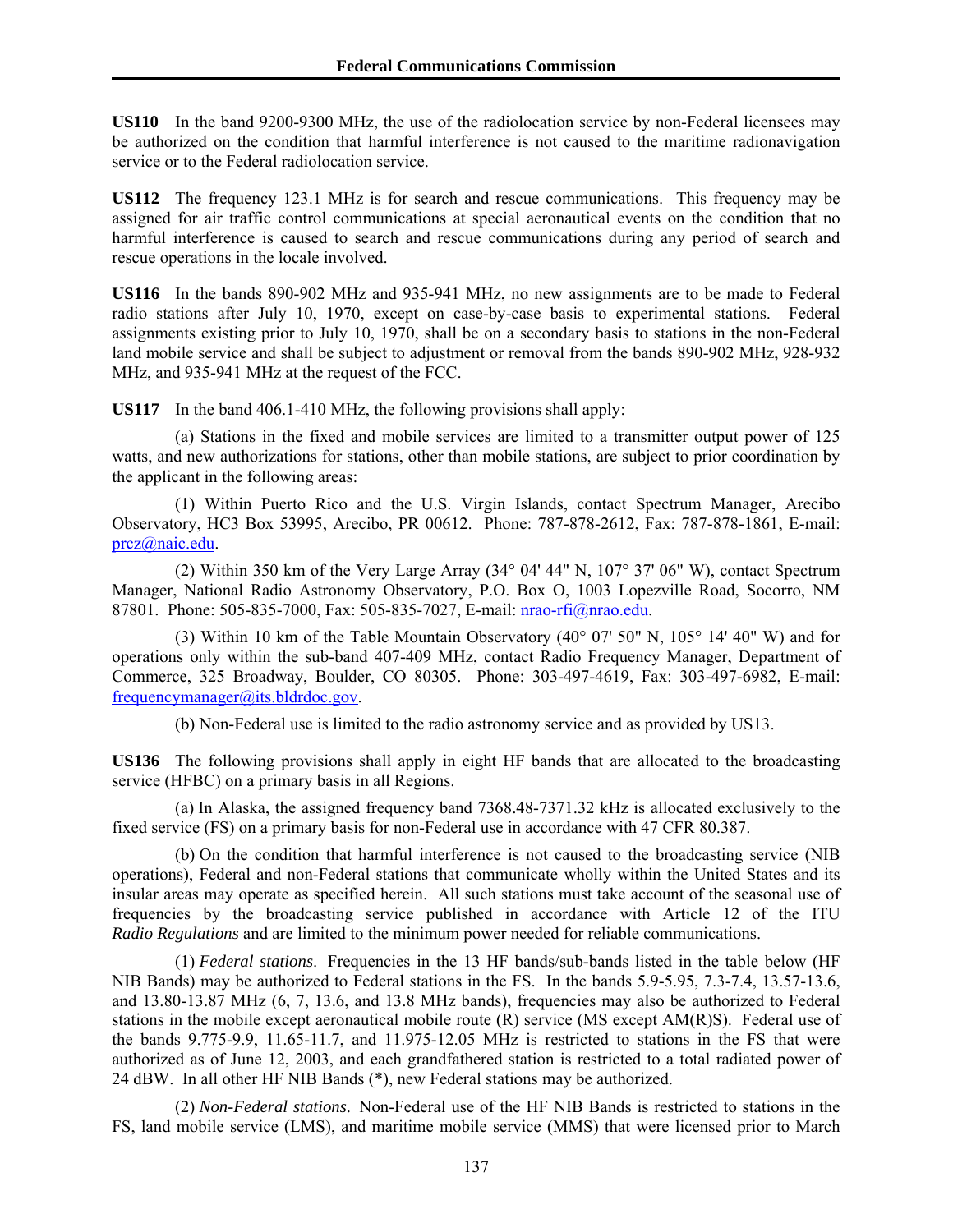25, 2007, except that, in the sub-band 7.35-7.4 MHz, use is restricted to stations that were licensed prior to March 29, 2009.

| THE OF EXAMPLE IN ERICH THE DU DARUS (INITIA) |                                          |                              |                   |
|-----------------------------------------------|------------------------------------------|------------------------------|-------------------|
| HF NIB Band                                   | Federal (*new stations permitted)        | Non-Federal                  | <b>HFBC</b> Band  |
| 5.90-5.95                                     |                                          | $MMS$                        | $\dots$ 5.90-6.20 |
| 7.30-7.40                                     | $*FS$ and MS except $AM(R)S$             | FS, LMS and MMS              | $\dots$ 7.30-7.40 |
| 9.40-9.50                                     |                                          | FS and LMS $\vert 9.40-9.90$ |                   |
| 9.775-9.90                                    | FS (Grandfathered, restricted to 24 dBW) |                              |                   |
| 11.60-11.65                                   |                                          |                              | 11.60-12.10       |
| 11.65-11.70                                   | FS (Grandfathered, restricted to 24 dBW) |                              |                   |
| 11.975-12.05                                  | FS (Grandfathered, restricted to 24 dBW) |                              |                   |
| 12.05-12.10                                   |                                          | FS                           |                   |
| 13.57-13.60                                   |                                          | $MMS$                        | 13.57-13.87       |
| 13.80-13.87                                   |                                          | <b>MMS</b>                   |                   |
| 15.60-15.80                                   |                                          |                              | 15.10-15.80       |
| 17.48-17.55                                   |                                          |                              | 17.48-17.90       |
| 18.90-19.02                                   |                                          | MMS                          | 18.90-19.02       |

NIB OPERATIONS IN EIGHT HFBC BANDS (MHZ)

NOTE: Non-Federal stations may continue to operate in nine HF NIB Bands as follows: (i) In the 6, 7, 13.6, 13.8, and 19 MHz bands, stations in the MMS; (ii) In the 7 and 9 MHz bands, stations in the FS and LMS; and (iii) In the 11, 12, and 15 MHz band, stations in the FS.

**US142** In the bands 7.2-7.3 and 7.4-7.45 MHz, the following provisions shall apply:

 (a) In the U.S. Pacific insular areas located in Region 3 (*see* 47 CFR 2.105(a), note 3), the bands 7.2-7.3 and 7.4-7.45 MHz are alternatively allocated to the broadcasting service on a primary basis. Use of this allocation is restricted to international broadcast stations that transmit to geographical zones and areas of reception in Region 1 or Region 3.

 (b) The use of the band 7.2-7.3 MHz in Region 2 by the amateur service shall not impose constraints on the broadcasting service intended for use within Region 1 and Region 3.

**US201** In the band 460-470 MHz, space stations in the Earth exploration-satellite service may be authorized for space-to-Earth transmissions on a secondary basis with respect to the fixed and mobile services. When operating in the meteorological-satellite service, such stations shall be protected from harmful interference from other applications of the Earth exploration-satellite service. The power flux-density produced at the Earth's surface by any space station in this band shall not exceed -152 dBW/m²/4 kHz.

| Bands to be observed |        | Observatory                                                       |
|----------------------|--------|-------------------------------------------------------------------|
| 4 GHz                | 14 GHz |                                                                   |
| $\boldsymbol{X}$     |        | National Astronomy and Ionosphere Center, Arecibo, Puerto Rico.   |
| X                    | X      | National Radio Astronomy Observatory, Green Bank, W. Va.          |
| X                    | Χ      | National Radio Astronomy Observatory, Socorro, New Mexico.        |
| X                    | Х      | Hat Creek Observatory (U of Calif.), Hat Creek, Cal.              |
| $\boldsymbol{X}$     | X      | Haystack Radio Observatory (MIT-Lincoln Lab), Tyngsboro, Mass.    |
| X                    | X      | Owens Valley Radio Observatory (Cal. Tech.), Big Pine, Cal.       |
|                      | X      | Five College Radio Astronomy Observatory, Quabbin Reservoir (near |
|                      |        | Amherst), Massachusetts                                           |

**US203** Radio astronomy observations of the formaldehyde line frequencies 4825-4835 MHz and 14.470-14.500 GHz may be made at certain radio astronomy observatories as indicated below: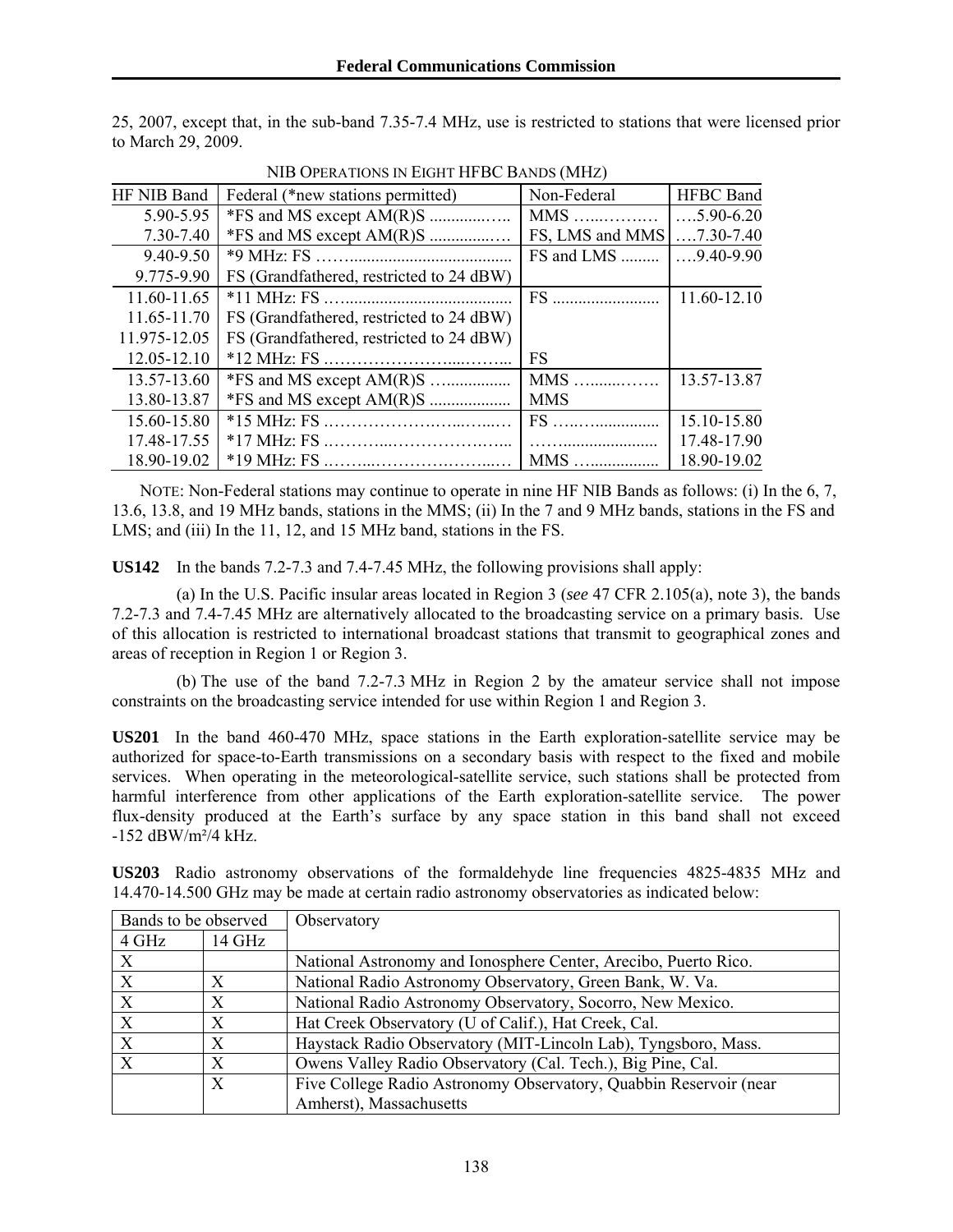Every practicable effort will be made to avoid the assignment of frequencies to stations in the fixed or mobile services in these bands. Should such assignments result in harmful interference to these observations, the situation will be remedied to the extent practicable.

**US205** Tropospheric scatter systems are prohibited in the band 2500-2690 MHz.

**US208** Planning and use of the band 1559-1626.5 MHz necessitate the development of technical and/or operational sharing criteria to ensure the maximum degree of electromagnetic compatibility with existing and planned systems within the band.

**US209** The use of frequencies 460.6625, 460.6875, 460.7125, 460.7375, 460.7625, 460.7875, 460.8125, 460.8375, 460.8625, 465.6625, 465.6875, 465.7125, 465.7375, 465.7625, 465.7875, 465.8125, 465.8375, and 465.8625 MHz may be authorized, with 100 mW or less output power, to Federal and non-Federal radio stations for one-way, non-voice bio-medical telemetry operations in hospitals, or medical or convalescent centers.

**US210** In the bands 40.66-40.7 MHz and 216-220 MHz, frequencies may be authorized to Federal and non-Federal stations on a secondary basis for the tracking of, and telemetering of scientific data from, ocean buoys and wildlife. Operation in these bands is subject to the technical standards specified in: (a) Section 8.2.42 of the NTIA Manual for Federal use, or (b) 47 CFR 90.248 for non-Federal use. After January 1, 2002, no new assignments shall be authorized in the band 216-217 MHz.

**US211** In the bands 1670-1690, 5000-5250 MHz and 10.7-11.7, 15.1365-15.35, 15.4-15.7, 22.5-22.55, 24-24.05, 31.0-31.3, 31.8-32.0, 40.5-42.5, 116-122.25, 123-130, 158.5-164, 167-168, 191.8-200, and 252-265 GHz, applicants for airborne or space station assignments are urged to take all practicable steps to protect radio astronomy observations in the adjacent bands from harmful interference; however, US74 applies.

**US212** In, or within 92.6 km (50 nautical miles) of, the State of Alaska, the carrier frequency 5167.5 kHz (assigned frequency 5168.9 kHz) is designated for emergency communications. This frequency may also be used in the Alaska-Private Fixed Service for calling and listening, but only for establishing communications before switching to another frequency. The maximum power is limited to 150 watts peak envelope power (PEP).

**US213** The frequency 122.925 MHz is for use only for communications with or between aircraft when coordinating natural resources programs of Federal or State natural resources, agencies, including forestry management and fire suppression, fish and game management and protection and environmental monitoring and protection.

**US214** The frequency 157.1 MHz is the primary frequency for liaison communications between ship stations and stations of the United States Coast Guard.

**US218** The band 902-928 MHz is available for Location and Monitoring Service (LMS) systems subject to not causing harmful interference to the operation of all Federal stations authorized in this band. These systems must tolerate interference from the operation of industrial, scientific, and medical (ISM) equipment and the operation of Federal stations authorized in this band.

**US220** The frequencies 36.25 and 41.71 MHz may be authorized to Federal stations and non-Federal stations in the petroleum radio service, for oil spill containment and cleanup operations. The use of these frequencies for oil spill containment or cleanup operations is limited to the inland and coastal waterway regions.

**US221** Use of the mobile service in the bands 525-535 kHz and 1605-1615 kHz is limited to distribution of public service information from Travelers Information stations operating on 530 kHz and 1610 kHz.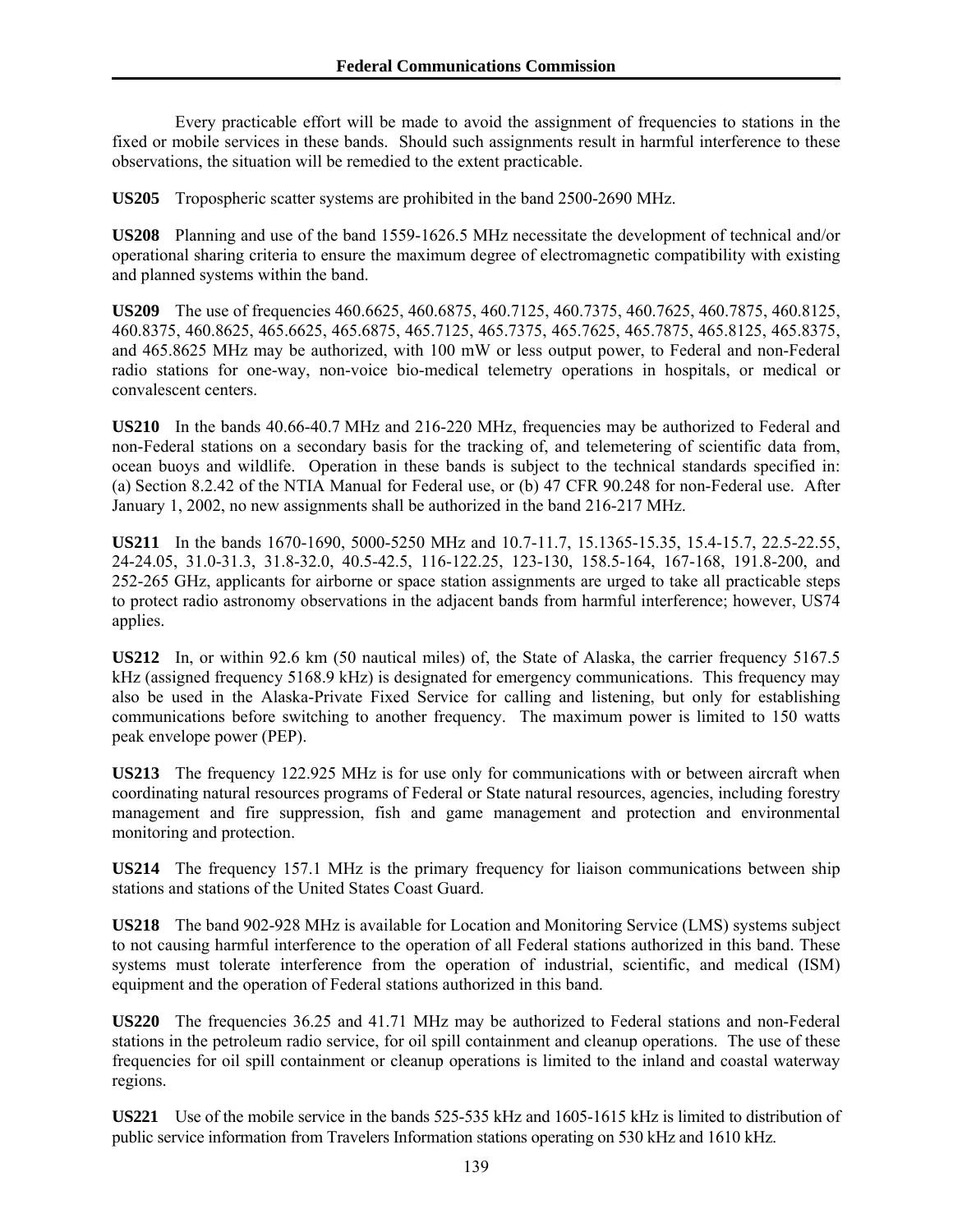**US222** In the band 2025-2035 MHz, geostationary operational environmental satellite (GOES) earth stations in the space research and Earth exploration-satellite services may be authorized on a coequal basis for Earth-to-space transmissions for tracking, telemetry, and telecommand at Honolulu, HI (21° 21' 12" N, 157° 52' 36" W); Seattle, WA (47° 34' 15" N, 122° 33' 10" W); and Wallops Island, VA (37° 56' 44" N, 75° 27' 42" W).

**US224** Federal systems utilizing spread spectrum techniques for terrestrial communication, navigation and identification may be authorized to operate in the band 960-1215 MHz on the condition that harmful interference will not be caused to the aeronautical radionavigation service. These systems will be handled on a case-by-case basis. Such systems shall be subject to a review at the national level for operational requirements and electromagnetic compatibility prior to development, procurement or modification.

**US225** In addition to its present Federal use, the band 510-525 kHz is available to Federal and non-Federal aeronautical radionavigation stations inland of the Territorial Base Line as coordinated with the military services. In addition, the frequency 510 kHz is available for non-Federal ship-helicopter operations when beyond 100 nautical miles from shore and required for aeronautical radionavigation.

**US226** In the maritime mobile VHF service the frequency 156.525 MHz is to be used exclusively for digital selective calling for distress, safety and calling. The conditions for the use of this frequency are prescribed in Articles 31 and 52, and Appendix 18.

 In the band 156.2475-156.7625 MHz, each administration shall give priority to the maritime mobile service on only such frequencies as are assigned to stations of the maritime mobile service by the administration (see Articles 31 and 52). Any use of frequencies in this band by stations of other services to which they are allocated should be avoided in areas where such use might cause harmful interference to the maritime mobile VHF radiocommunication service.

**US228** The use of the bands 161.9625-161.9875 MHz (AIS 1 with center frequency 161.975 MHz) and 162.0125-162.0375 MHz (AIS 2 with center frequency 162.025 MHz) by the maritime mobile service is restricted to Automatic Identification Systems (AIS), except that non-Federal stations in the band 161.9625- 161.9875 MHz may continue to operate on a primary basis according to the following schedule: (a) In VHF Public Coast Service Areas (VPCSAs) 1-9, site-based stations licensed prior to November 13, 2006 may continue to operate until expiration of the license term for licenses in active status as of November 13, 2006; (b) In VPCSAs 10-42, site-based stations licensed prior to March 2, 2009 may continue to operate until March 2, 2024; and (c) In VPCSAs 10-42, geographical stations licensed prior to March 2, 2009 may continue to operate until March 2, 2011. *See* 47 CFR 80.371(c)(1)(ii) for the definitions of VPCSAs and geographic license.

**US230** The bands 422.1875-425.4875 MHz and 427.1875-429.9875 MHz are allocated to the land mobile service on a primary basis for non-Federal use within 80.5 kilometers (50 miles) of Cleveland, OH (41° 29' 51.2'' N, 81° 41' 49.5'' W) and Detroit, MI (42° 19' 48.1'' N, 83° 02' 56.7'' W). The bands 423.8125-425.4875 MHz and 428.8125-429.9875 MHz are allocated to the land mobile service on a primary basis for non-Federal use within 80.5 kilometers of Buffalo, NY (42° 52' 52.2'' N, 78° 52' 20.1'' W).

**US231** When an assignment cannot be obtained in the bands between 200 kHz and 525 kHz, which are allocated to aeronautical radionavigation, assignments may be made to aeronautical radiobeacons in the maritime mobile band 435-490 kHz, on a secondary basis, subject to the coordination and agreement of those agencies having assignments within the maritime mobile band which may be affected. Assignments to Federal aeronautical radionavigation radiobeacons in the band 435-490 kHz shall not be a bar to any required changes to the maritime mobile radio service and shall be limited to non-voice emissions.

**US239** Aeronautical radionavigation stations (radiobeacons) may be authorized, primarily for off-shore use, in the band 525-535 kHz on a non-interference basis to travelers information stations.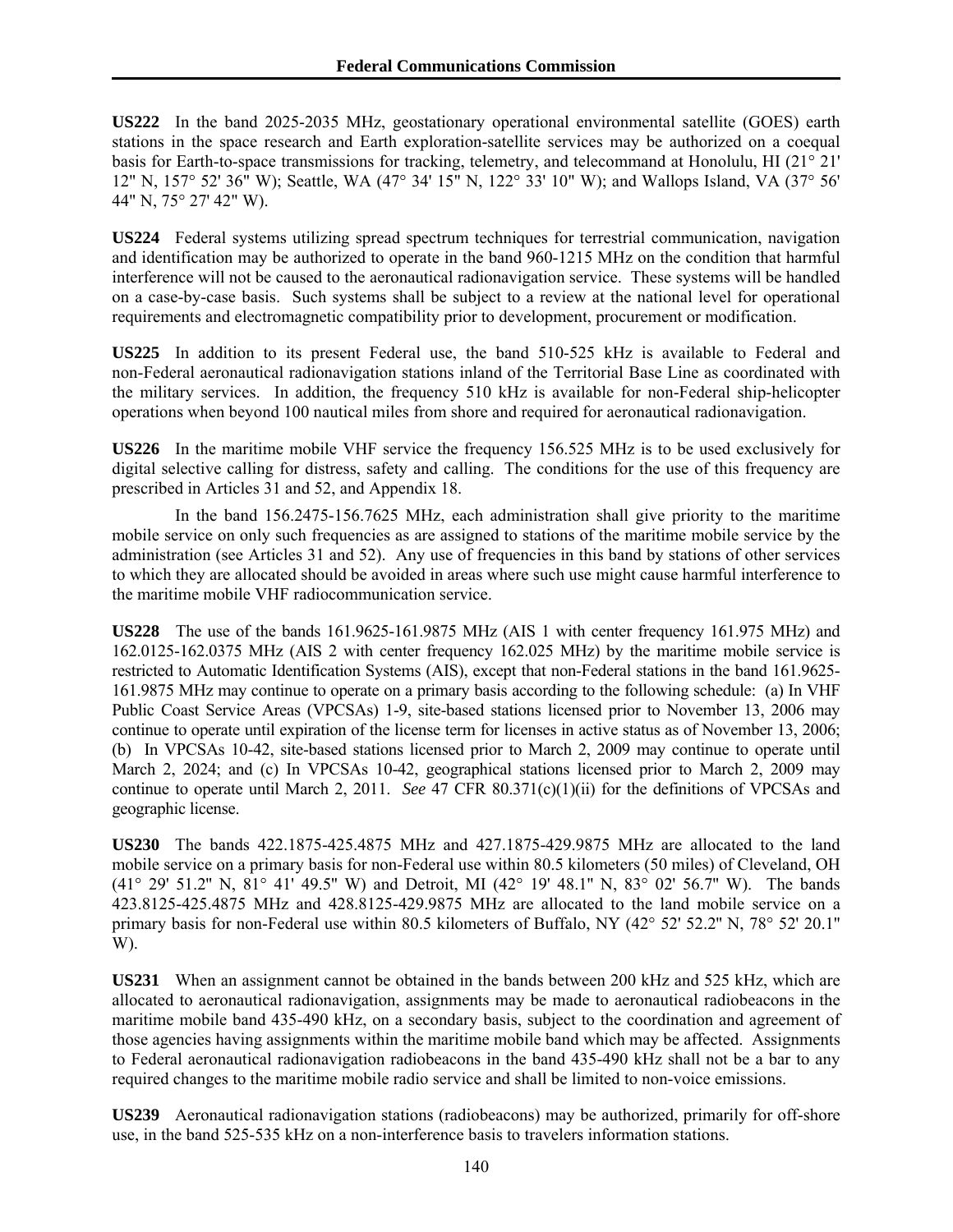**US240** The bands 1715-1725 and 1740-1750 kHz are allocated on a primary basis and the bands 1705- 1715 kHz and 1725-1740 kHz on a secondary basis to the aeronautical radionavigation service (radiobeacons).

**US241** The following provision shall apply to Federal operations in the band 216-220.035 MHz:

 (a) Use of the fixed and land mobile services in the band 216-220 MHz and of the aeronautical mobile service in the sub-band 217-220 MHz is restricted to telemetry and associated telecommand operations. New stations in the fixed and land mobile services shall not be authorized in the sub-band 216-217 MHz.

 (b) The sub-band 216.965-216.995 MHz is also allocated to the Federal radiolocation service on a primary basis and the use of this allocation is restricted to the Air Force Space Surveillance System (AFSSS) radar system. AFSSS stations transmit on the frequency 216.98 MHz and other operations may be affected within: 1) 250 km of Lake Kickapoo (Archer City), TX (33° 2' 48'' N, 98° 45' 46'' W); and 2) 150 km of Gila River (Phoenix), AZ (33° 6' 32'' N, 112° 1' 45'' W) and Jordan Lake (Wetumpka), AL (32° 39' 33'' N, 86° 15' 52'' W). AFSSS reception shall be protected from harmful interference within 50 km of: 1) Elephant Butte, NM (33° 26' 35'' N, 106° 59' 50'' W); 2) Fort Stewart, GA (31° 58' 36'' N, 81° 30' 34'' W); 3) Hawkinsville, GA (32° 17' 20'' N, 83° 32' 10'' W); 4) Red River, AR (33° 19' 48'' N, 93° 33' 1'' W); 5) San Diego, CA (32° 34' 42'' N, 116° 58' 11'' W); and 6) Silver Lake, MS (33° 8' 42'' N,  $91^{\circ}$  1' 16" W).

 (c) The sub-band 219.965-220.035 MHz is also allocated to the Federal radiolocation service on a secondary basis and the use of this allocation is restricted to air-search radars onboard Coast Guard vessels.

**US242** Use of the fixed and land mobile services in the band 220-222 MHz shall be in accordance with the following plan:

 (a) Frequencies are assigned in pairs, with base station transmit frequencies taken from the subband 220-221 MHz and with corresponding mobile and control station transmit frequencies being 1 MHz higher and taken from the sub-band 221-222 MHz.

 (b) In the non-Federal exclusive sub-bands, temporary fixed geophysical telemetry operations are also permitted on a secondary basis.

(c) The use of Channels 161-170 is restricted to public safety/mutual aid communications.

(d) The use of Channels 181-185 is restricted to emergency medical communications.

| Use                   | Base Transmit  | Mobile Transmit | Channel Nos. |
|-----------------------|----------------|-----------------|--------------|
| Non-Federal exclusive | 220.00-220.55  | 221.00-221.55   | $001 - 110$  |
| Federal exclusive     | 220.55-220.60  | 221.55-221.60   | 111-120      |
| Non-Federal exclusive | 220.60-220.80  | 221.60-221.80   | $121 - 160$  |
|                       | 220.80-220.85  | 221.80-221.85   | $161 - 170$  |
| Non-Federal exclusive | 220.85-220.90  | 221.85-221.90   | 171-180      |
|                       | 220.90-220.925 | 221.90-221.925  | 181-185      |
| Non-Federal exclusive | 220.925-221    | 221.925-222     | 186-200      |

220 MHZ PLAN

**US244** The band 136-137 MHz is allocated to the non-Federal aeronautical mobile (R) service on a primary basis, and is subject to pertinent international treaties and agreements. The frequencies 136, 136.025, 136.05, 136.075, 136.1, 136.125, 136.15, 136.175, 136.2, 136.225, 136.25, 136.275, 136.3, 136.325, 136.35, 136.375, 136.4, 136.425, 136.45, and 136.475 MHz are available on a shared basis to the Federal Aviation Administration for air traffic control purposes, such as automatic weather observation stations (AWOS), automatic terminal information services (ATIS), flight information services-broadcast (FIS-B), and airport control tower communications.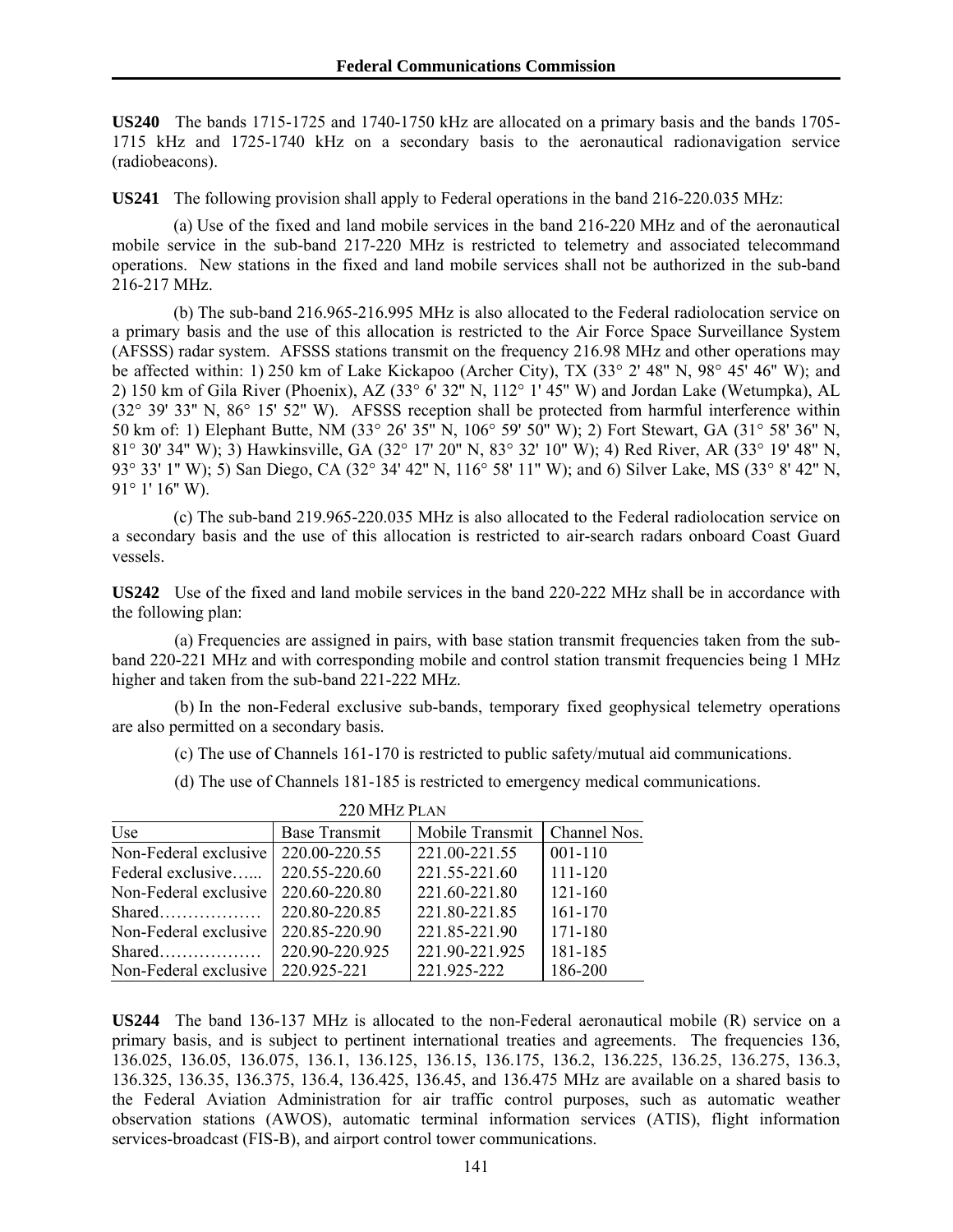**US245** In the bands 3600-3650 MHz (space-to-Earth), 4500-4800 MHz (space-to-Earth), and 5850-5925 MHz (Earth-to-space), the use of the non-Federal fixed-satellite service is limited to international inter-continental systems and is subject to case-by-case electromagnetic compatibility analysis. The FCC's policy for these bands is codified at 47 CFR 2.108.

**US246** No station shall be authorized to transmit in the following bands:

 73-74.6 MHz, 608-614 MHz, except for medical telemetry equipment, $<sup>1</sup>$ </sup> 1400-1427 MHz, 1660.5-1668.4 MHz, 2690-2700 MHz, 4990-5000 MHz, 10.68-10.7 GHz, 15.35-15.4 GHz, 23.6-24 GHz, 31.3-31.8 GHz, 50.2-50.4 GHz, 52.6-54.25 GHz, 86-92 GHz, 100-102 GHz, 109.5-111.8 GHz, 114.25-116 GHz, 148.5-151.5 GHz, 164-167 GHz, 182-185 GHz, 190-191.8 GHz, 200-209 GHz, 226-231.5 GHz,

250-252 GHz.

 $\overline{a}$ 

**US247** The band 10100-10150 kHz is allocated to the fixed service on a primary basis outside the United States and its insular areas. Transmissions from stations in the amateur service shall not cause harmful interference to this fixed service use and stations in the amateur service shall make all necessary adjustments (including termination of transmission) if harmful interference is caused.

**US251** The band 12.75-13.25 GHz is also allocated to the space research (deep space) (space-to-Earth) service for reception only at Goldstone, CA (35° 20' N, 116° 53' W).

**US252** The band 2110-2120 MHz is also allocated to the space research service (deep space) (Earth-tospace) on a primary basis at Goldstone, CA (35° 20' N, 116° 53' W).

**US254** In the band 18.6-18.8 GHz the fixed and mobile services shall be limited to a maximum equivalent isotropically radiated power of +35 dBW and the power delivered to the antenna shall not exceed -3 dBW.

**US255** In addition to any other applicable limits, the power flux-density across the 200 MHz band 18.6-18.8 GHz produced at the surface of the Earth by emissions from a space station under assumed free-space propagation conditions shall not exceed -95  $dB(W/m<sup>2</sup>)$  for all angles of arrival. This limit may be exceeded by up to 3 dB for no more than 5% of the time.

<sup>&</sup>lt;sup>1</sup> Medical telemetry equipment shall not cause harmful interference to radio astronomy operations in the band 608-614 MHz and shall be coordinated under the requirements found in 47 CFR 95.1119.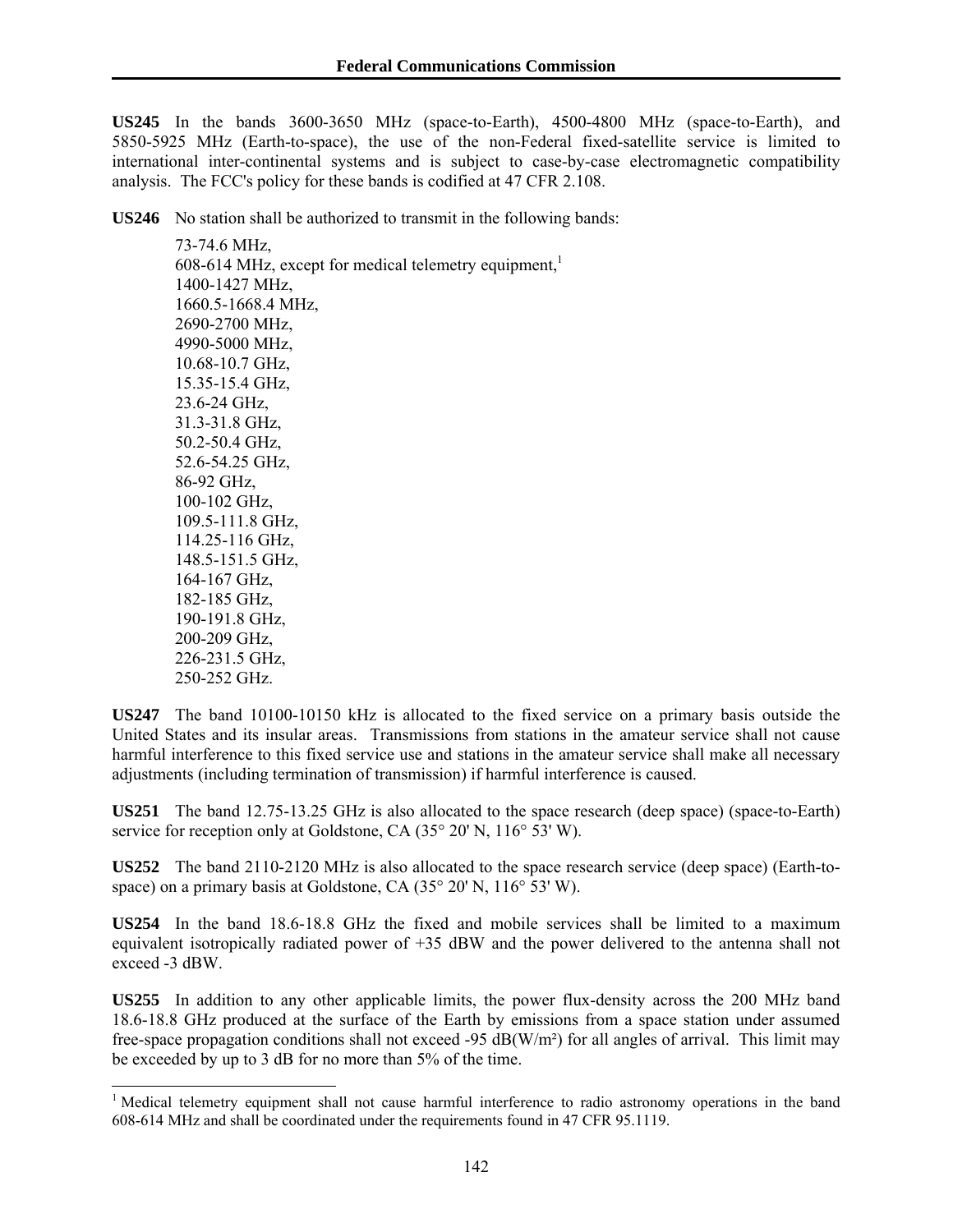**US258** In the bands 8025-8400 MHz and 25.5-27 GHz, the Earth exploration-satellite service (space-to-Earth) is allocated on a primary basis for non-Federal use. Authorizations are subject to a case-by-case electromagnetic compatibility analysis.

**US259** In the band 17.3-17.7 GHz, Federal stations in the radiolocation service shall operate with an e.i.r.p. of less than 51 dBW.

**US260** Aeronautical mobile communications which are an integral part of aeronautical radionavigation systems may be satisfied in the bands 1559-1626.5 MHz, 5000-5250 MHz and 15.4-15.7 GHz.

**US261** The use of the band 4200-4400 MHz by the aeronautical radionavigation service is reserved exclusively for airborne radio altimeters. Experimental stations will not be authorized to develop equipment for operational use in this band other than equipment related to altimeter stations. However, passive sensing in the Earth-exploration satellite and space research services may be authorized in this band on a secondary basis (no protection is provided from the radio altimeters).

**US262** The band 7145-7190 MHz is also allocated to the space research service (deep space) (Earth-tospace) on a secondary basis for non-Federal use. Federal and non-Federal use of the bands 7145-7190 MHz and 34.2-34.7 GHz by the space research service (deep space) (Earth-to-space) and of the band 31.8-32.3 GHz by the space research service (deep space) (space-to-Earth) is limited to Goldstone, CA (35° 20' N, 116° 53' W).

**US263** In the bands 21.2-21.4 GHz, 22.21-22.5 GHz, 36-37 GHz, and 56.26-58.2 GHz, the space research and Earth exploration-satellite services shall not receive protection from the fixed and mobile services operating in accordance with the Table of Frequency Allocations.

**US264** In the band 48.94-49.04 GHz, airborne stations shall not be authorized.

**US265** In the band 10.6-10.68 GHz, the fixed service shall be limited to an e.i.r.p. of 40 dBW and the power delivered to the antenna shall not exceed -3 dBW per 250 kHz.

**US266** Non-Federal licensees in the Public Safety Radio Pool holding a valid authorization on June 30, 1958, to operate in the frequency band 156.27-157.45 MHz or on the frequencies 161.85 MHz or 161.91 MHz may, upon proper application, continue to be authorized for such operation, including expansion of existing systems, until such time as harmful interference is caused to the operation of any authorized station other than those licensed in the Public Safety Radio Pool.

**US267** In the band 902-928 MHz, amateur stations shall transmit only in the sub-bands 902-902.4, 902.6-904.3, 904.7-925.3, 925.7-927.3, and 927.7-928 MHz within the States of Colorado and Wyoming, bounded by the area of latitudes 39° N and 42° N and longitudes 103° W and 108° W.

**US268** The bands 890-902 MHz and 928-942 MHz are also allocated to the radiolocation service for Federal ship stations (off-shore ocean areas) on the condition that harmful interference is not caused to non-Federal land mobile stations. The provisions of footnote US116 apply.

**US269** In the band 420-450 MHz, the following provisions shall apply to the non-Federal radiolocation service:

 (a) Pulse-ranging radiolocation systems may be authorized for use along the shoreline of the conterminous United States and Alaska.

 (b) In the sub-band 420-435 MHz, spread spectrum radiolocation systems may be authorized within the conterminous United States and Alaska.

 (c) All stations operating in accordance with this provision shall be secondary to stations operating in accordance with the Table of Frequency Allocations.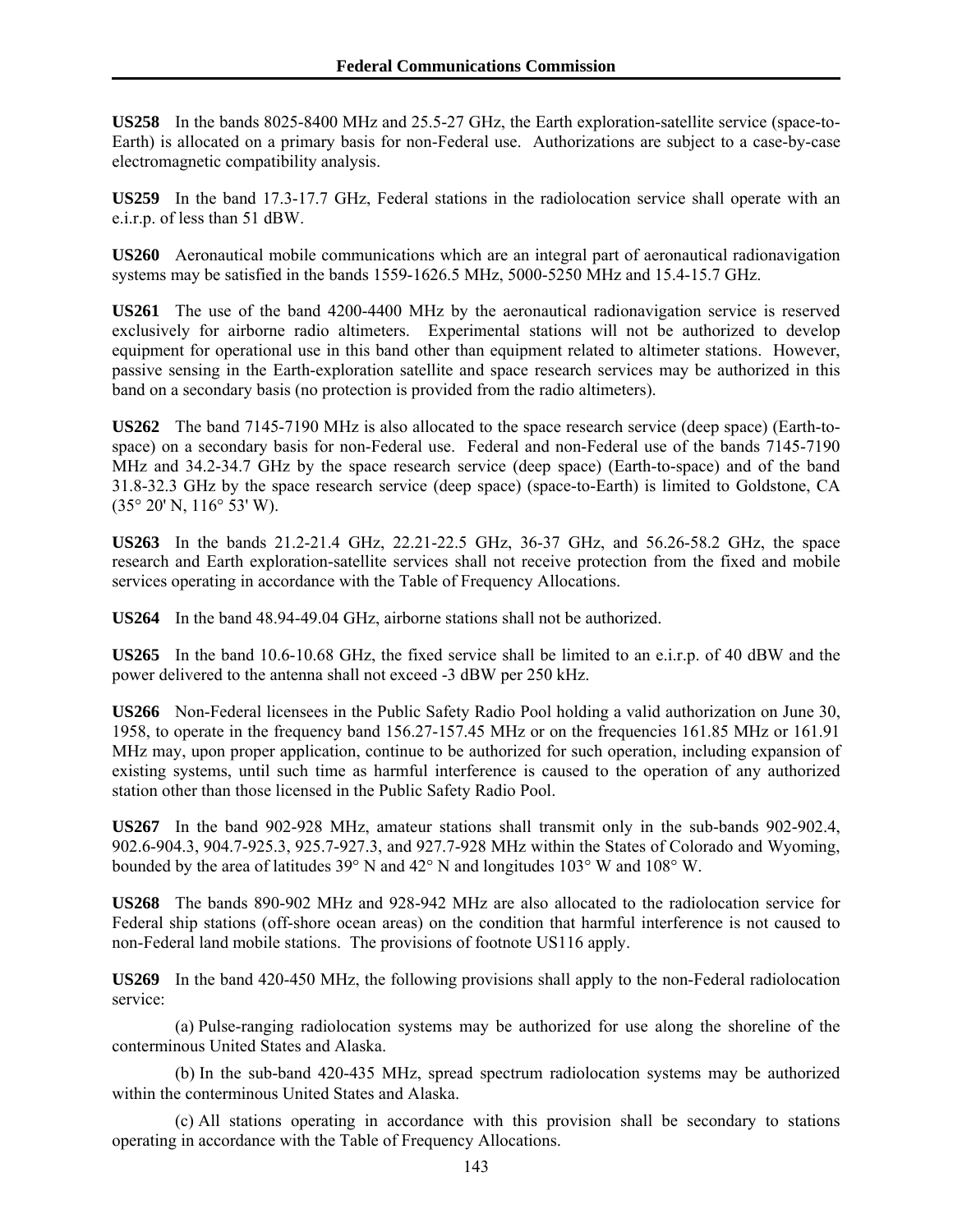(d) Authorizations shall be granted on a case-by-case basis; however, operations proposed to be located within the areas listed in paragraph (a) of US270 should not expect to be accommodated.

**US270** In the band 420-450 MHz, the following provisions shall apply to the amateur service:

 (a) The peak envelope power of an amateur station shall not exceed 50 watts in the following areas, unless expressly authorized by the FCC after mutual agreement, on a case-by-case basis, between the District Director of the applicable field office and the military area frequency coordinator at the applicable military base. For areas (5) through (7), the appropriate military coordinator is located at Peterson AFB, CO.

(1) Arizona, Florida and New Mexico.

(2) Within those portions of California and Nevada that are south of latitude 37° 10' N.

(3) Within that portion of Texas that is west of longitude 104° W.

 (4) Within 322 km of Eglin AFB, FL (30° 30' N, 86° 30' W); Patrick AFB, FL (28° 21' N, 80° 43' W); and the Pacific Missile Test Center, Point Mugu, CA (34° 09' N, 119° 11' W).

(5) Within 240 km of Beale AFB, CA (39° 08' N, 121° 26' W).

 (6) Within 200 km of Goodfellow AFB, TX (31° 25' N, 100° 24' W) and Warner Robins AFB, GA (32° 38' N, 83° 35' W).

 (7) Within 160 km of Clear AFS, AK (64° 17' N, 149° 10' W); Concrete, ND (48° 43' N, 97° 54' W); and Otis AFB, MA (41° 45' N, 70° 32' W).

 (b) In the sub-band 420-430 MHz, the amateur service is not allocated north of Line A (def.  $§$  2.1).

**US271** The use of the band 17.3-17.8 GHz by the fixed-satellite service (Earth-to-space) is limited to feeder links for broadcasting-satellite service.

**US273** In the bands 74.6-74.8 MHz and 75.2-75.4 MHz, stations in the fixed and mobile services are limited to a maximum power of 1 watt from the transmitter into the antenna transmission line.

**US275** The band 902-928 MHz is allocated on a secondary basis to the amateur service subject to not causing harmful interference to the operations of Federal stations authorized in this band or to Location and Monitoring Service (LMS) systems. Stations in the amateur service must tolerate any interference from the operations of industrial, scientific, and medical (ISM) devices, LMS systems, and the operations of Federal stations authorized in this band. Further, the amateur service is prohibited in those portions of Texas and New Mexico bounded on the south by latitude 31° 41' North, on the east by longitude 104° 11' West, and on the north by latitude 34° 30' North, and on the west by longitude 107° 30' West; in addition, outside this area but within 150 miles of these boundaries of White Sands Missile Range the service is restricted to a maximum transmitter peak envelope power output of 50 watts.

**US276** Except as otherwise provided for herein, use of the band 2360-2395 MHz by the mobile service is limited to aeronautical telemetering and associated telecommand operations for flight testing of aircraft, missiles or major components thereof. The following three frequencies are shared on a co-equal basis by Federal and non-Federal stations for telemetering and associated telecommand operations of expendable and reusable launch vehicles, whether or not such operations involve flight testing: 2364.5 MHz, 2370.5 MHz, and 2382.5 MHz. All other mobile telemetering uses shall not cause harmful interference to, or claim protection from interference from, the above uses.

**US277** The band 10.6-10.68 GHz is also allocated on a primary basis to the radio astronomy service. However, the radio astronomy service shall not receive protection from stations in the fixed service which are licensed to operate in the one hundred most populous urbanized areas as defined by the 1990 U.S. Census. For the list of observatories operating in this band *see* 47 CFR 2.106, footnote US355.

**US278** In the bands 22.55-23.55 GHz and 32.3-33 GHz, non-geostationary inter-satellite links may operate on a secondary basis to geostationary inter-satellite links.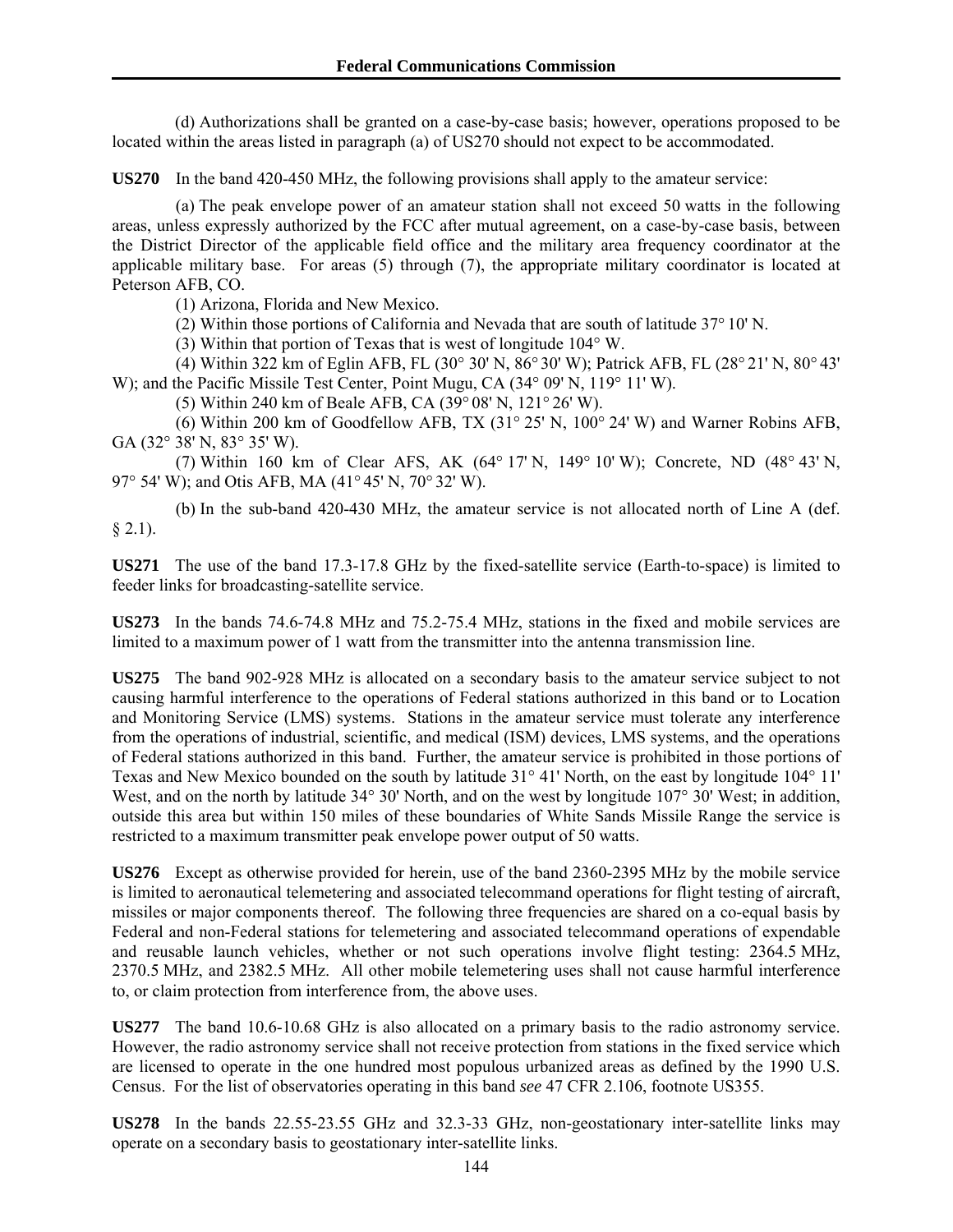**US279** The frequency 2182 kHz may be authorized to fixed stations associated with the maritime mobile service for the sole purpose of transmitting distress calls and distress traffic, and urgency and safety signals and messages.

**US281** In the band 25070-25210 kHz, non-Federal stations in the Industrial/Business Pool shall not cause harmful interference to, and must accept interference from, stations in the maritime mobile service operating in accordance with the Table of Frequency Allocations.

**US282** In the band 4650-4700 kHz, frequencies may be authorized for non-Federal communication with helicopters in support of off-shore drilling operations on the condition that harmful interference will not be caused to services operating in accordance with the Table of Frequency Allocations.

**US283** In the bands 2850-3025 kHz, 3400-3500 kHz, 4650-4700 kHz, 5450-5680 kHz, 6525-6685 kHz, 10005-10100 kHz, 11275-11400 kHz, 13260-13360 kHz, and 17900-17970 kHz, frequencies may be authorized for non-Federal flight test purposes on the condition that harmful interference will not be caused to services operating in accordance with the Table of Frequency Allocations.

**US285** Under exceptional circumstances, the carrier frequencies 2635 kHz, 2638 kHz, and 2738 kHz may be authorized to coast stations.

**US290** In the band 1900-2000 kHz, amateur stations may continue to operate on a secondary basis to the radiolocation service, pending a decision as to their disposition through a future rule making proceeding in conjunction with the implementation of the standard broadcasting service in the band 1625-1705 kHz.

**US296** In the bands designated for ship wide-band telegraphy, facsimile and special transmission systems, the following assignable frequencies are available to non-Federal stations on a shared basis with Federal stations: 2070.5 kHz, 2072.5 kHz, 2074.5 kHz, 2076.5 kHz, 4154 kHz, 4170 kHz, 6235 kHz, 6259 kHz, 8302 kHz, 8338 kHz, 12370 kHz, 12418 kHz, 16551 kHz, 16615 kHz, 18848 kHz, 18868 kHz, 22182 kHz, 22238 kHz, 25123 kHz, and 25159 kHz.

**US297** The bands 47.2-49.2 GHz and 81-82.5 GHz are also available for feeder links for the broadcasting-satellite service.

**US298** The assigned frequencies 27.555, 27.615, 27.635, 27.655, 27.765, and 27.860 MHz are available for use by forest product licensees on a secondary basis to Federal operations including experimental stations. Non-Federal operations on these frequencies will not exceed 150 watts output power and are limited to the states of Washington, Oregon, Maine, North Carolina, South Carolina, Tennessee, Georgia, Florida, Alabama, Mississippi, Louisiana, and Texas (eastern portion).

**US299** In Alaska, the band 1615-1705 kHz is also allocated to the maritime mobile and Alaska fixed services on a secondary basis to Region 2 broadcast operations.

**US300** The frequencies 169.445, 169.505, 170.245, 170.305, 171.045, 171.105, 171.845 and 171.905 MHz are available for wireless microphone operations on a secondary basis to Federal and non-Federal operations.

**US301** Except as provided in NG30, broadcast auxiliary stations licensed as of November 21, 1984, to operate in the band 942-944 MHz may continue to operate on a co-equal primary basis to other stations and services operating in the band in accordance with the Table of Frequency Allocations.

**US303** In the band 2285-2290 MHz, non-Federal space stations in the space research, space operations and Earth exploration-satellite services may be authorized to transmit to the Tracking and Data Relay Satellite System subject to such conditions as may be applied on a case-by-case basis. Such transmissions shall not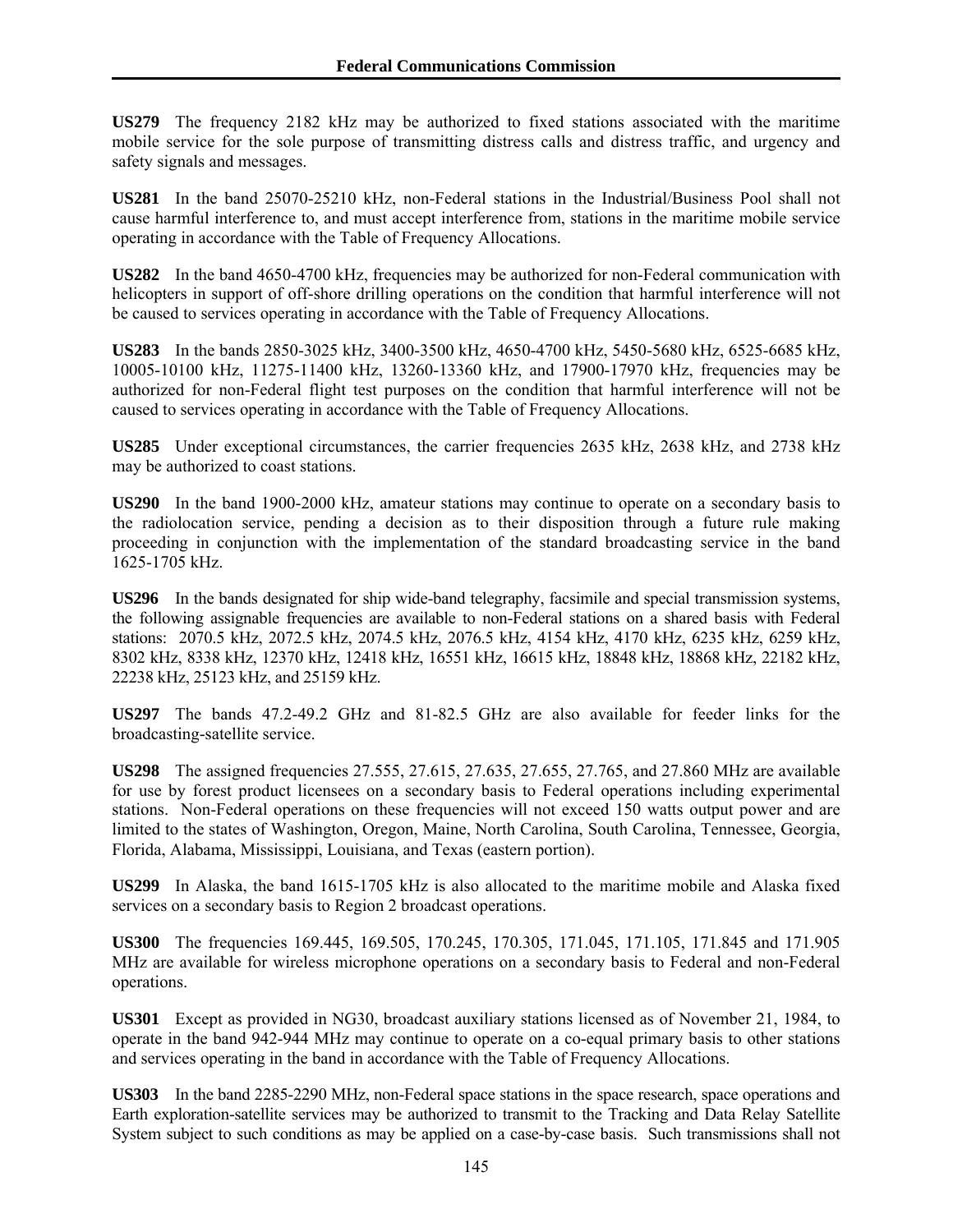cause harmful interference to authorized Federal stations. The power flux-density at the Earth's surface from such non-Federal stations shall not exceed -144 to -154 dBW/m<sup>2</sup>/4 kHz, depending on angle of arrival, in accordance with ITU Radio Regulation 21.16.

**US307** The band 5150-5216 MHz is also allocated to the fixed-satellite service (space-to-Earth) for feeder links in conjunction with the radiodetermination-satellite service operating in the bands 1610-1626.5 MHz and 2483.5-2500 MHz. The total power flux-density at the Earth's surface shall in no case exceed -159 dBW/m² per 4 kHz for all angles of arrival.

**US308** In the bands 1549.5-1558.5 MHz and 1651-1660 MHz, those requirements of the aeronautical mobile-satellite (R) service that cannot be accommodated in the bands 1545-1549.5 MHz, 1558.5-1559 MHz, 1646.5-1651 MHz and 1660-1660.5 MHz shall have priority access with real-time preemptive capability for communications in the mobile-satellite service. Systems not interoperable with the aeronautical mobile-satellite (R) service shall operate on a secondary basis. Account shall be taken of the priority of safety-related communications in the mobile-satellite service.

**US309** In the bands 1545-1559 MHz, transmissions from terrestrial aeronautical stations directly to aircraft stations, or between aircraft stations, in the aeronautical mobile (R) service are also authorized when such transmissions are used to extend or supplement the satellite-to-aircraft links. In the band 1646.5-1660.5 MHz, transmissions from aircraft stations in the aeronautical mobile (R) service directly to terrestrial aeronautical stations, or between aircraft stations, are also authorized when such transmissions are used to extend or supplement the aircraft-to-satellite links.

**US310** In the band 14.896-15.121 GHz, non-Federal space stations in the space research service may be authorized on a secondary basis to transmit to Tracking and Data Relay Satellites subject to such conditions as may be applied on a case-by-case basis. Such transmissions shall not cause harmful interference to authorized Federal stations. The power flux-density (pfd) produced by such non-Federal stations at the Earth's surface in any 1 MHz band for all conditions and methods of modulation shall not exceed:

| $-124 \text{ dB}(W/m^2)$                      | for $0^{\circ} < \theta < 5^{\circ}$   |
|-----------------------------------------------|----------------------------------------|
| $-124 + (\theta - 5)/2$ dB(W/m <sup>2</sup> ) | for $5^\circ < \theta < 25^\circ$      |
| $-114 \text{ dB}(W/m^2)$                      | for $25^{\circ} < \theta < 90^{\circ}$ |

where  $\theta$  is the angle of arrival of the radio-frequency wave (degrees above the horizontal). These limits relate to the pfd and angles of arrival which would be obtained under free-space propagation conditions.

**US312** The frequency 173.075 MHz may also be authorized on a primary basis to non-Federal stations in the Public Safety Radio Pool, limited to police licensees, for stolen vehicle recovery systems (SVRS). As of May 27, 2005, new SVRS licenses shall be issued for an authorized bandwidth not to exceed 12.5 kHz.Stations that operate as part of a stolen vehicle recovery system that was authorized and in operation prior to May 27, 2005 may operate with an authorized bandwidth not to exceed 20 kHz until May 27, 2019. After that date, all SVRS shall operate with an authorized bandwidth not to exceed 12.5 kHz.

**US315** In the bands 1530-1544 MHz and 1626.5-1645.5 MHz, maritime mobile-satellite distress and safety communications, *e.g.*, GMDSS, shall have priority access with real-time preemptive capability in the mobile-satellite service. Communications of mobile-satellite system stations not participating in the GMDSS shall operate on a secondary basis to distress and safety communications of stations operating in the GMDSS. Account shall be taken of the priority of safety-related communications in the mobilesatellite service.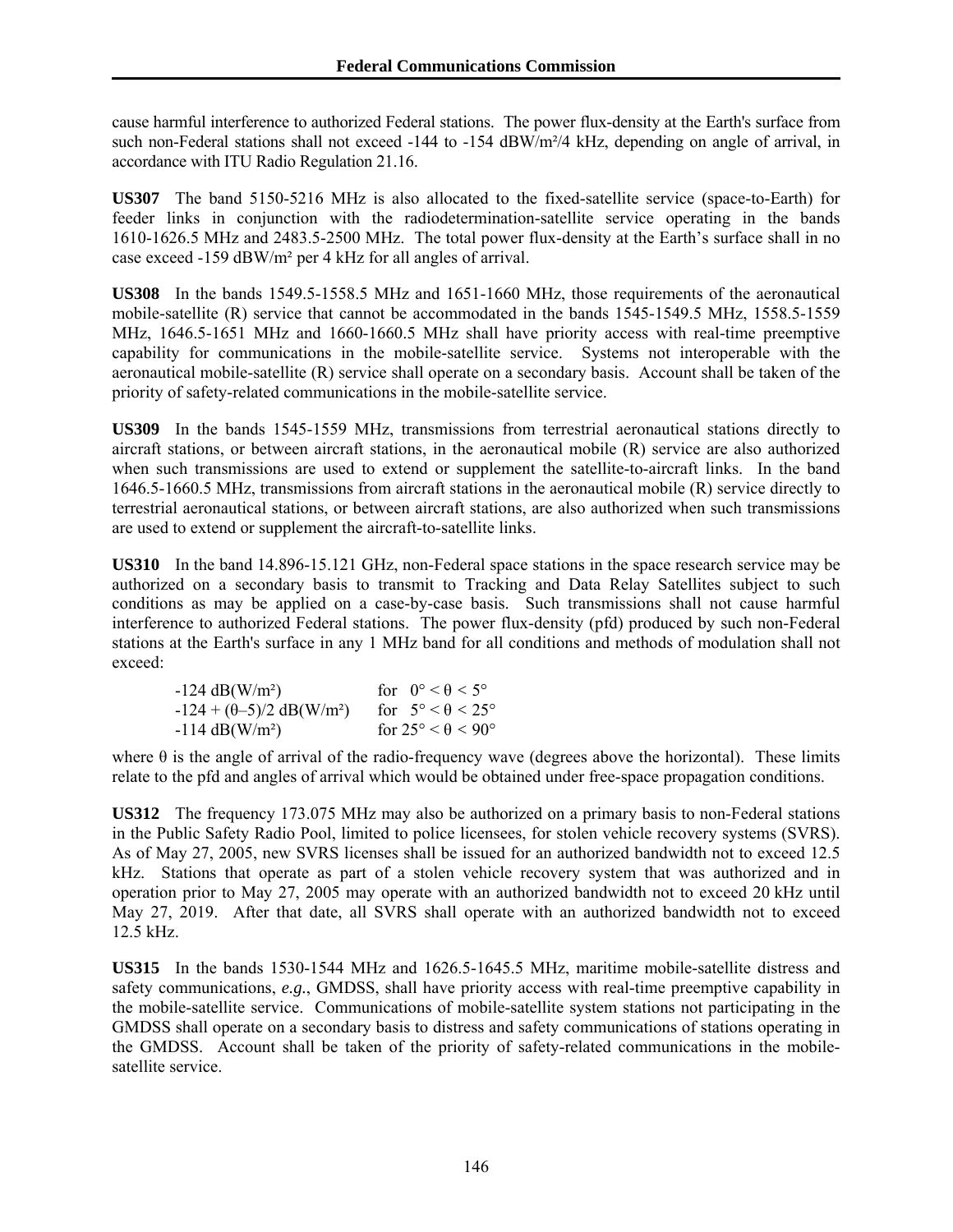**US316** The band 2900-3000 MHz is also allocated to the meteorological aids service on a primary basis for Federal use. Operations in this service are limited to Next Generation Weather Radar (NEXRAD) systems where accommodation in the band 2700-2900 MHz is not technically practical and are subject to coordination with existing authorized stations.

**US319** In the bands 137-138 MHz, 148-149.9 MHz, 149.9-150.05 MHz, 399.9-400.05 MHz, 400.15-401 MHz, 1610-1626.5 MHz, and 2483.5-2500 MHz, Federal stations in the mobile-satellite service shall be limited to earth stations operating with non-Federal space stations.

**US320** The use of the bands 137-138 MHz, 148-150.05 MHz, 399.9-400.05 MHz, and 400.15-401 MHz by the mobile-satellite service is limited to non-voice, non-geostationary satellite systems and may include satellite links between land earth stations at fixed locations.

**US323** In the band 148-149.9 MHz, no individual mobile earth station shall transmit on the same frequency being actively used by fixed and mobile stations and shall transmit no more than 1% of the time during any 15 minute period; except, individual mobile earth stations in this band that do not avoid frequencies actively being used by the fixed and mobile services shall not exceed a power density of −16 dBW/4 kHz and shall transmit no more than 0.25% of the time during any 15 minute period. Any single transmission from any individual mobile earth station operating in this band shall not exceed 450 ms in duration and consecutive transmissions from a single mobile earth station on the same frequency shall be separated by at least 15 seconds. Land earth stations in this band shall be subject to electromagnetic compatibility analysis and coordination with terrestrial fixed and mobile stations.

**US324** In the band 400.15-401 MHz, Federal and non-Federal satellite systems shall be subject to electromagnetic compatibility analysis and coordination.

**US325** In the band 148-149.9 MHz fixed and mobile stations shall not claim protection from land earth stations in the mobile-satellite service that have been previously coordinated; Federal fixed and mobile stations exceeding 27 dBW EIRP, or an emission bandwidth greater than 38 kHz, will be coordinated with existing mobile-satellite service space stations.

**US327** The band 2310-2360 MHz is allocated to the broadcasting-satellite service (sound) and complementary terrestrial broadcasting service on a primary basis. Such use is limited to digital audio broadcasting and is subject to the provisions of Resolution 528.

**US334** In the band 17.8-20.2 GHz, Federal space stations in both geostationary (GSO) and non-geostationary satellite orbits (NGSO) and associated earth stations in the fixed-satellite service (space-to-Earth) may be authorized on a primary basis. For a Federal geostationary satellite network to operate on a primary basis, the space station shall be located outside the arc, measured from east to west, 70° West longitude to 120° West longitude. Coordination between Federal fixed-satellite systems and non-Federal space and terrestrial systems operating in accordance with the United States Table of Frequency Allocations is required.

 (a) In the sub-band 17.8-19.7 GHz, the power flux-density (pfd) at the surface of the Earth produced by emissions from a Federal GSO space station or from a Federal space station in a NGSO constellation of 50 or fewer satellites, for all conditions and for all methods of modulation, shall not exceed the following values in any 1 MHz band:

- (1) -115 dB(W/m<sup>2</sup>) for angles of arrival above the horizontal plane ( $\delta$ ) between 0° and 5°,
- (2)  $-115 + 0.5(8 5)$  dB(W/m<sup>2</sup>) for  $\delta$  between 5° and 25°, and
- (3) -105 dB(W/m<sup>2</sup>) for  $\delta$  between 25° and 90°.

 (b) In the sub-band 17.8-19.3 GHz, the pfd at the surface of the Earth produced by emissions from a Federal space station in an NGSO constellation of 51 or more satellites, for all conditions and for all methods of modulation, shall not exceed the following values in any 1 MHz band: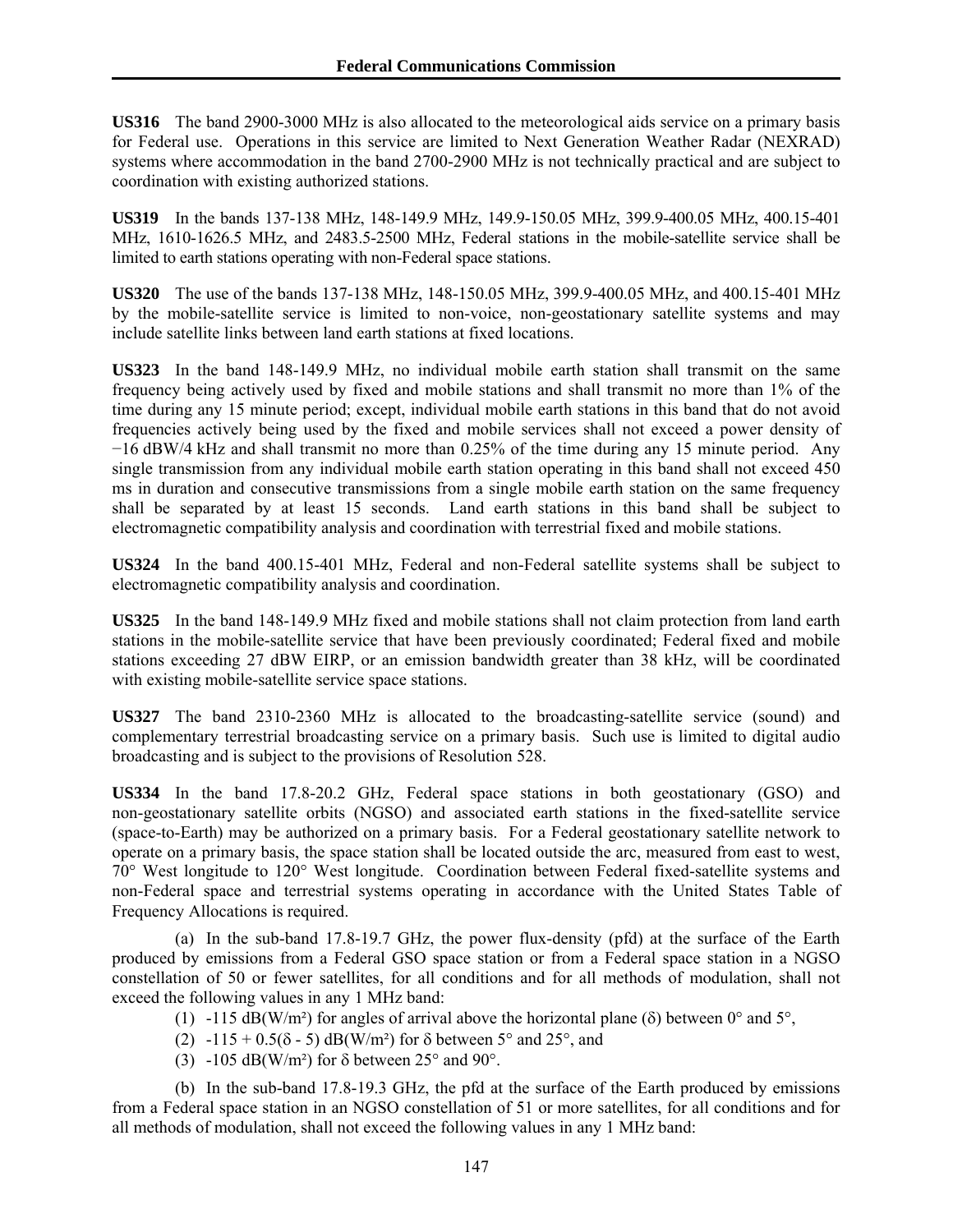(1) -115 - X dB(W/m<sup>2</sup>) for  $\delta$  between 0° and 5°,

(2) -115 - X + ((10 + X)/20)( $\delta$  - 5) dB(W/m<sup>2</sup>) for  $\delta$  between 5° and 25°, and

(3) -105 dB(W/m<sup>2</sup>) for  $\delta$  between 25° and 90°; where X is defined as a function of the number of satellites, n, in an NGSO constellation as follows:

For  $n \le 288$ ,  $X = (5/119)$  (n - 50) dB; and

For  $n > 288$ ,  $X = (1/69) (n + 402) dB$ .

**US337** In the band 13.75-13.8 GHz, the FCC shall coordinate earth stations in the fixed-satellite service with NTIA on a case-by-case basis in order to minimize harmful interference to the Tracking and Data Relay Satellite System's forward space-to-space link (TDRSS forward link-to-LEO).

**US338** The following provisions shall apply in the band 2305-2320 MHz:

(a) In the sub-band 2305-2310 MHz, space-to-Earth operations are prohibited.

 (b) Within 145 km of Goldstone, CA (35° 25' 33" N, 116° 53' 23" W), Wireless Communications Service (WCS) licensees operating base stations in the band 2305-2320 MHz shall, prior to operation of those base stations, achieve a mutually satisfactory coordination agreement with the National Aeronautics and Space Administration (NASA).

NOTE: NASA operates a deep space facility in Goldstone in the band 2290-2300 MHz.

**US339** The bands 2310-2320 and 2345-2360 MHz are also available for aeronautical telemetering and associated telecommand operations for flight testing of manned or unmanned aircraft, missiles or major components thereof on a secondary basis to the Wireless Communications Service. The following two frequencies are shared on a co-equal basis by Federal and non-Federal stations for telemetering and associated telecommand operations of expendable and re-usable launch vehicles whether or not such operations involve flight testing: 2312.5 and 2352.5 MHz. Other mobile telemetering uses may be provided on a non-interference basis to the above uses. The broadcasting-satellite service (sound) during implementation should also take cognizance of the expendable and reusable launch vehicle frequencies 2312.5 and 2352.5 MHz, to minimize the impact on this mobile service use to the extent possible.

**US340** The band 2-30 MHz is available on a non-interference basis to Federal and non-Federal maritime and aeronautical stations for the purposes of measuring the quality of reception on radio channels. See 47 CFR 87.149 for the list of protected frequencies and bands within this frequency range. Actual communications shall be limited to those frequencies specifically allocated to the maritime mobile and aeronautical mobile services.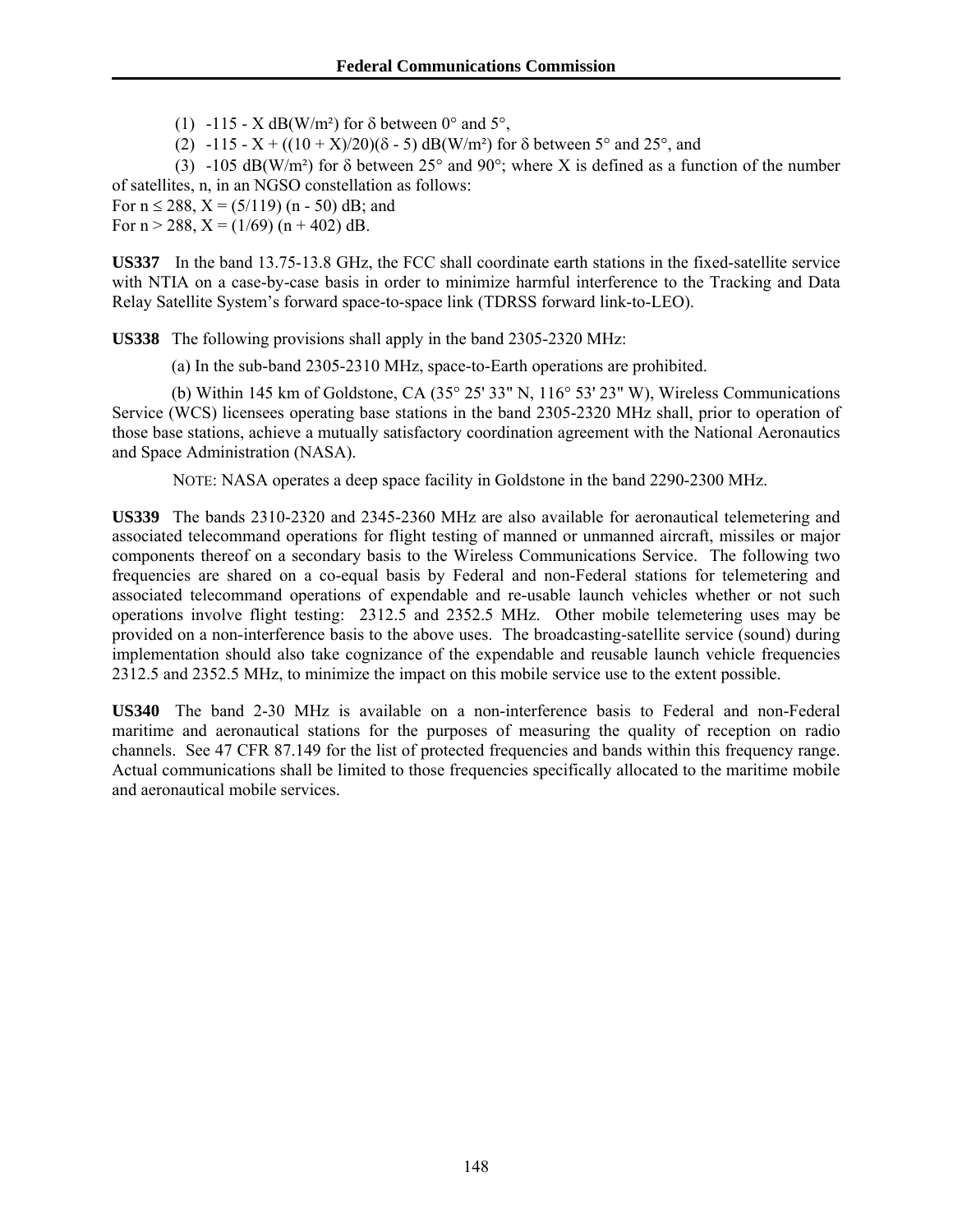| 42.77-42.87 GHz*   |
|--------------------|
| 43.07-43.17 GHz*   |
| 43.37-43.47 GHz*   |
| 48.94-49.04 GHz*   |
| 76-86 GHz          |
| 92-94 GHz          |
| 94.1-100 GHz       |
| 102-109.5 GHz      |
| 111.8-114.25 GHz   |
| 128.33-128.59 GHz* |
| 129.23-129.49 GHz* |
| 130-134 GHz        |
| 136-148.5 GHz      |
| 151.5-158.5 GHz    |
| 168.59-168.93 GHz* |
| 171.11-171.45 GHz* |
| 172.31-172.65 GHz* |
| 173.52-173.85 GHz* |
| 195.75-196.15 GHz* |
| 209-226 GHz        |
| 241-250 GHz        |
| 252-275 GHz        |
|                    |

**US342** In making assignments to stations of other services to which the bands:

are allocated (\*indicates radio astronomy use for spectral line observations), all practicable steps shall be taken to protect the radio astronomy service from harmful interference. Emissions from spaceborne or airborne stations can be particularly serious sources of interference to the radio astronomy service (*see* ITU *Radio Regulations* at Nos. 4.5 and 4.6 and Article 29).

**US343** Differential-Global-Positioning-System (DGPS) Stations, limited to ground-based transmitters, may be authorized on a primary basis in the bands 108-117.975 and 1559-1610 MHz for the specific purpose of transmitting DGPS information intended for aircraft navigation. Such use shall be in accordance with ITU Resolution 413 (WRC-03).

**US344** In the band 5091-5250 MHz, the FCC shall coordinate earth stations in the fixed-satellite service (Earth-to-space) with NTIA (see Recommendation ITU-R S.1342). In order to better protect the operation of the international standard system (microwave landing system) in the band 5000-5091 MHz, non-Federal tracking and telecommand operations should be conducted in the band 5150-5250 MHz.

**US346** Except as provided for below and by US222, Federal use of the band 2025-2110 MHz by the space operation service (Earth-to-space), Earth exploration-satellite service (Earth-to-space), and space research service (Earth-to-space) shall not constrain the deployment of the Television Broadcast Auxiliary Service, the Cable Television Relay Service, or the Local Television Transmission Service. To facilitate compatible operations between non-Federal terrestrial receiving stations at fixed sites and Federal earth station transmitters, coordination is required. To facilitate compatible operations between non-Federal terrestrial transmitting stations and Federal spacecraft receivers, the terrestrial transmitters in the band 2025-2110 MHz shall not be high-density systems (see Recommendations ITU-R SA.1154 and ITU-R F.1247). Military satellite control stations at the following sites shall operate on a co-equal, primary basis with non-Federal operations: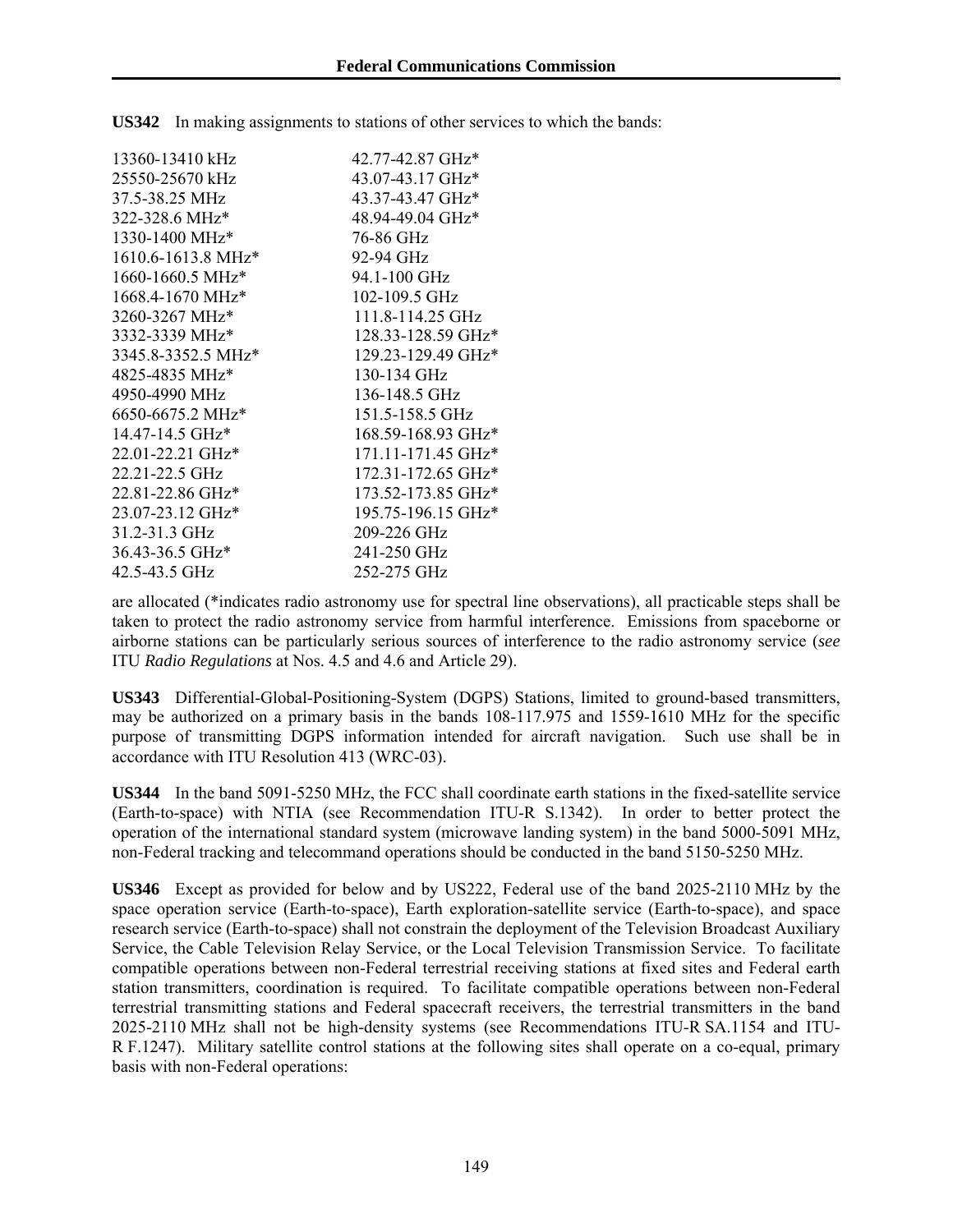| Facility                                                  |                         | Coordinates             |
|-----------------------------------------------------------|-------------------------|-------------------------|
| Naval Satellite Control Network, Prospect Harbor, ME      | 44° 24′ 16″ N           | $068^{\circ}$ 00' 46" W |
| New Hampshire Tracking Station, New Boston AFS, NH        | 42° 56' 52" N           | $071^{\circ}$ 37' 36" W |
| Eastern Vehicle Check-out Facility & GPS Ground Antenna & | 28° 29' 09" N           | 080° 34' 33" W          |
| Monitoring Station, Cape Canaveral, FL                    |                         |                         |
| Buckley AFB, CO                                           | 39° 42' 55" N           | $104^{\circ}$ 46' 36" W |
| Colorado Tracking Station, Schriever AFB, CO              | 38° 48′ 21″ N           | $104^{\circ}$ 31' 43" W |
| Kirtland AFB, NM                                          | $34^{\circ} 59' 46'' N$ | $106^{\circ}$ 30' 28" W |
| Camp Parks Communications Annex, Pleasanton, CA           | 37° 43' 51" N           | 121° 52' 50" W          |
| Naval Satellite Control Network, Laguna Peak, CA          | 34° 06' 31" N           | 119° 03' 53" W          |
| Vandenberg Tracking Station, Vandenberg AFB, CA           | 34° 49' 21" N           | 120° 30' 07" W          |
| Hawaii Tracking Station, Kaena Pt, Oahu, HI               | $21^{\circ}$ 33' 44" N  | 158° 14' 31" W          |
| Guam Tracking Stations, Anderson AFB, and Naval CTS, Guam | 13° 36' 54" N           | 144° 51' 18" E          |

**US347** In the band 2025-2110 MHz, non-Federal Earth-to-space and space-to-space transmissions may be authorized in the space research and Earth exploration-satellite services subject to such conditions as may be applied on a case-by-case basis. Such transmissions shall not cause harmful interference to Federal and non-Federal stations operating in accordance with the Table of Frequency Allocations.

**US348** The band 3650-3700 MHz is also allocated to the Federal radiolocation service on a primary basis at the following sites: St. Inigoes, MD (38 $^{\circ}$  10' N, 76 $^{\circ}$  23' W); Pascagoula, MS (30 $^{\circ}$  22' N, 88 $^{\circ}$  29' W); and Pensacola, FL (30° 21' 28" N, 87° 16' 26" W). The FCC shall coordinate all non-Federal operations within 80 km of these sites with NTIA on a case-by-case basis.

**US349** The band 3650-3700 MHz is also allocated to the Federal radiolocation service on a non-interference basis for use by ship stations located at least 44 nautical miles in off-shore ocean areas on the condition that harmful interference is not caused to non-Federal operations.

**US350** In the band 1427-1432 MHz, Federal use of the land mobile service and non-Federal use of the fixed and land mobile services is limited to telemetry and telecommand operations as described further:

(a) *Medical operations*. The use of the band 1427-1432 MHz for medical telemetry and telecommand operations (medical operations) shall be authorized for both Federal and non-Federal stations.

(1) Medical operations shall be authorized in the band 1427-1429.5 MHz in the United States and its insular areas, except in the following locations: Austin/Georgetown, Texas; Detroit and Battle Creek, Michigan; Pittsburgh, Pennsylvania; Richmond/Norfolk, Virginia; Spokane, Washington; and Washington DC metropolitan area (collectively, the "carved-out" locations). See Section 47 C.F.R. 90.259(b)(4) for a detailed description of these areas.

(2) In the carved-out locations, medical operations shall be authorized in the band 1429-1431.5 MHz.

(3) Medical operations may operate on frequencies in the band 1427-1432 MHz other than those described in paragraphs (a)(1) and (2) only if the operations were registered with a designated frequency coordinator prior to April 14, 2010.

(b) *Non-medical operations*. The use of the band 1427-1432 MHz for non-medical telemetry and telecommand operations (non-medical operations) shall be limited to non-Federal stations.

(1) Non-medical operations shall be authorized on a secondary basis to the Wireless Medical Telemetry Service (WMTS) in the band 1427-1429.5 MHz and on a primary basis in the band 1429.5-1432 MHz in the United States and its insular areas, except in the carved-out locations.

(2) In the carved-out locations, non-medical operations shall be authorized on a secondary basis in the band 1429-1431.5 MHz and on a primary basis in the bands 1427-1429 MHz and 1431.5-1432 MHz.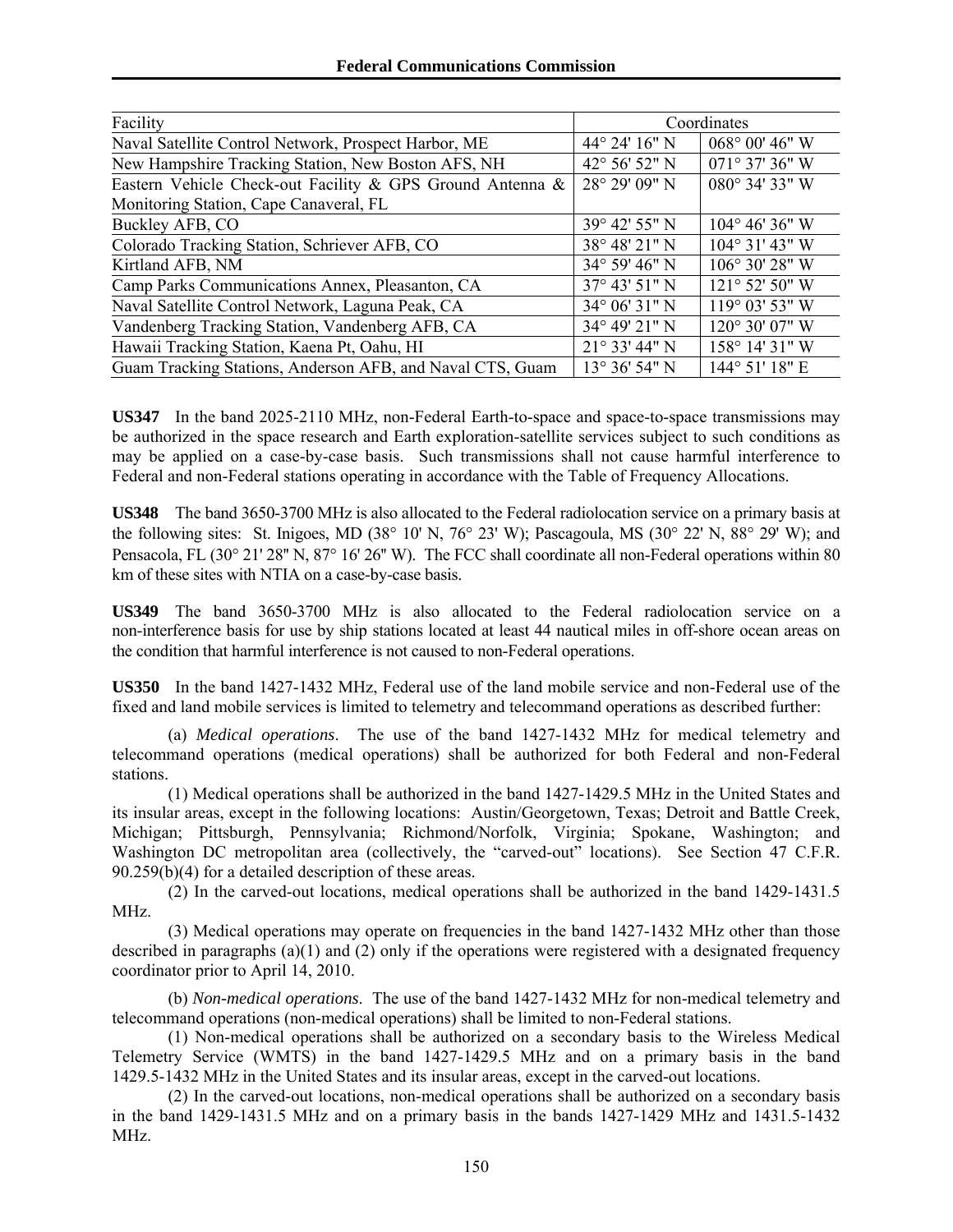**US353** In the bands 56.24-56.29 GHz, 58.422-58.472 GHz, 59.139-59.189 GHz, 59.566-59.616 GHz, 60.281-60.331 GHz, 60.41-60.46 GHz, and 62.461-62.511 GHz, space-based radio astronomy observations may be made on an unprotected basis.

**US354** In the band 58.422-58.472 GHz, airborne stations and space stations in the space-to-Earth direction shall not be authorized.

**US355** In the band 10.7-11.7 GHz, non-geostationary satellite orbit licensees in the fixed-satellite service (space-to-Earth), prior to commencing operations, shall coordinate with the following radio astronomy observatories to achieve a mutually acceptable agreement regarding the protection of the radio telescope facilities operating in the band 10.6-10.7 GHz:

| Observatory                               | North latitude        | West longitude         | Elevation (in meters) |
|-------------------------------------------|-----------------------|------------------------|-----------------------|
|                                           | 18° 20' 39"           | 66° 45' 10"            | 496                   |
| Green Bank Telescope (GBT), WV            | 38° 25' 59"           | 79° 50' 23"            | 825                   |
| Very Large Array (VLA), Socorro, NM       | 34° 04' 44"           | $107^{\circ}$ 37' 06"  | 2126                  |
| Very Long Baseline Array (VLBA) Stations: |                       |                        |                       |
|                                           | 48° 07' 52"           | $119^{\circ} 41' 00''$ | 255                   |
|                                           | 30° 38' 06"           | $103^{\circ} 56' 41''$ | 1615                  |
|                                           | 42° 56' 01"           | 71° 59' 12"            | 309                   |
|                                           | 31° 57' 23"           | $111^{\circ}36'45"$    | 1916                  |
|                                           | $35^{\circ} 46' 30''$ | $106^{\circ}$ 14' 44"  | 1967                  |
|                                           | 19° 48' 05"           | 155° 27' 20"           | 3720                  |
|                                           | $41^{\circ} 46' 17"$  | $91^{\circ}$ 34' 27"   | 241                   |
|                                           | $37^{\circ}$ 13' 54"  | $118^{\circ} 16' 37"$  | 1207                  |
|                                           | 34° 18' 04"           | 108° 07' 09"           | 2371                  |
|                                           | 17° 45' 24"           | 64° 35' 01"            | 16                    |

**US356** In the band 13.75-14 GHz, an earth station in the fixed-satellite service shall have a minimum antenna diameter of 4.5 m and the e.i.r.p. of any emission should be at least 68 dBW and should not exceed 85 dBW. In addition the e.i.r.p., averaged over one second, radiated by a station in the radiolocation service shall not exceed 59 dBW. Receiving space stations in the fixed-satellite service shall not claim protection from radiolocation transmitting stations operating in accordance with the United States Table of Frequency Allocations. ITU Radio Regulation No. 5.43A does not apply.

**US357** In the band 13.75-14 GHz, geostationary space stations in the space research service for which information for advance publication has been received by the ITU Radiocommunication Bureau (Bureau) prior to 31 January 1992 shall operate on an equal basis with stations in the fixed-satellite service; after that date, new geostationary space stations in the space research service will operate on a secondary basis. Until those geostationary space stations in the space research service for which information for advance publication has been received by the Bureau prior to 31 January 1992 cease to operate in this band:

a) the e.i.r.p. density of emissions from any earth station in the fixed-satellite service operating with a space station in geostationary-satellite orbit shall not exceed 71 dBW in any 6 MHz band from 13.77 to 13.78 GHz;

b) the e.i.r.p. density of emissions from any earth station in the fixed-satellite service operating with a space station in non-geostationary-satellite orbit shall not exceed 51 dBW in any 6 MHz band from 13.77 to 13.78 GHz.

 Automatic power control may be used to increase the e.i.r.p. density in any 6 MHz band in these frequency ranges to compensate for rain attenuation, to the extent that the power flux-density at the fixed-satellite service space station does not exceed the value resulting from use by an earth station of an e.i.r.p. of 71 dBW or 51 dBW, as appropriate, in any 6 MHz band in clear-sky conditions.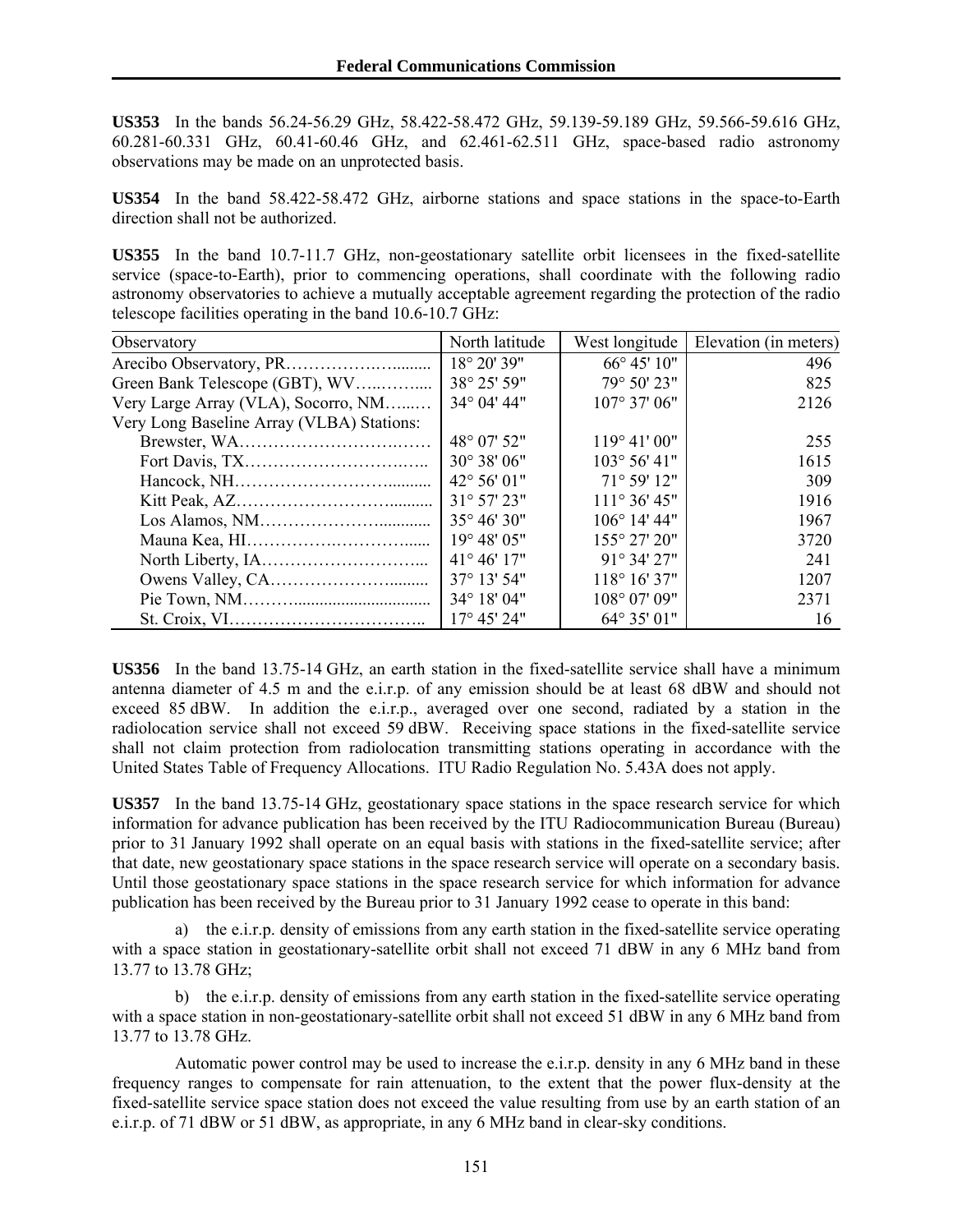**US359** In the band 15.43-15.63 GHz, use of the fixed-satellite service (Earth-to-space) is limited to non-Federal feeder links of non-geostationary systems in the mobile-satellite service. The FCC shall coordinate earth stations in this band with NTIA (see Annex 3 of Recommendation ITU-R S.1340).

**US360** The band 33-36 GHz is also allocated to the fixed-satellite service (space-to-Earth) on a primary basis for Federal use. Coordination between Federal fixed-satellite service systems and non-Federal systems operating in accordance with the United States Table of Frequency Allocations is required.

**US361** In the band 1432-1435 MHz, Federal stations in the fixed and mobile services may operate indefinitely on a primary basis at the 23 sites listed below. All other Federal stations in the fixed and mobile services shall operate in the band 1432-1435 MHz on a primary basis until reaccommodated in accordance with the National Defense Authorization Act of 1999.

| Location                                                                       | North Latitude/<br>West Longitude | Operating<br>Radius | Location                            | North Latitude/<br>West Longitude               | Operating<br>Radius |
|--------------------------------------------------------------------------------|-----------------------------------|---------------------|-------------------------------------|-------------------------------------------------|---------------------|
| China Lake/ Edwards<br>AFB, CA                                                 | 35° 29' / 117° 16'                | 100 km              | <b>AUTEC</b>                        | 24° 30' / 078°<br>00'                           | 80 km               |
| White Sands Missile<br>Range/Holloman AFB,<br><b>NM</b>                        | 32° 11' / 106° 20'                | 160 km              | Beaufort<br>MCAS, SC                | 32° 26' / 080°<br>40'                           | 160 km              |
| <b>Utah Test and Training</b><br>Range/ Dugway Proving<br>Ground, Hill AFB, UT | 40° 57' / 113° 05'                | 160 km              | <b>MCAS Cherry</b><br>Point, NC     | $34^{\circ} 54' / 076^{\circ}$<br>53'           | $100 \mathrm{km}$   |
| Patuxent River, MD                                                             | 38° 17' / 076° 24'                | 70 km               | <b>NAS Cecil</b><br>Field, FL       | 30° 13' / 081°<br>52'                           | 160 km              |
| Nellis AFB, NV                                                                 | 37° 29' / 114° 14'                | 130 km              | NAS Fallon,<br>NV                   | 39° 30' / 118°<br>46'                           | 100 km              |
| Fort Huachuca, AZ                                                              | 31° 33' / 110° 18'                | 80 km               | NAS Oceana,<br>VA                   | 36° 49' / 076°<br>01'                           | 100 km              |
| Eglin AFB/Gulfport ANG<br>Range, MS/Fort Rucker,<br>AL                         | 30° 28' / 086° 31'                | 140 km              | <b>NAS</b><br>Whidbey<br>Island, WA | 48° 21' / 122°<br>39'                           | 70 km               |
| Yuma Proving Ground,<br>AZ                                                     | 32° 29' / 114° 20'                | 160 km              | NCTAMS,<br><b>GUM</b>               | $13^{\circ} 35' / 144^{\circ}$<br>51'<br>(East) | 80 km               |
| Fort Greely, AK                                                                | 63° 47' / 145° 52'                | 80 km               | Lemoore, CA                         | 36° 20' / 119°<br>57'                           | 120 km              |
| Redstone Arsenal, AL                                                           | 34° 35' / 086° 35'                | 80 km               | Savannah<br>River, SC               | $33^{\circ} 15' / 081^{\circ}$<br>39'           | 3 km                |
| Alpene Range, MI                                                               | 44° 23' / 083° 20'                | 80 km               | Naval Space                         | 44° 24' / 068°                                  | 80 km               |
| Camp Shelby, MS                                                                | 31° 20' / 089° 18'                | 80 km               | Operations<br>Center, ME            | 01'                                             |                     |

**US362** The band 1670-1675 MHz is allocated to the meteorological-satellite service (space-to-Earth) on a primary basis for Federal use. Earth station use of this allocation is limited to Wallops Island, VA (37° 56' 44'' N, 75° 27' 37'' W), Fairbanks, AK (64° 58' 22'' N, 147° 30' 04'' W), and Greenbelt, MD (39° 00' 02'' N, 76° 50' 29'' W). Applicants for non-Federal stations within 100 kilometers of the Wallops Island or Fairbanks coordinates and within 65 kilometers of the Greenbelt coordinates shall notify NOAA in accordance with the procedures specified in 47 CFR 1.924.

**US364** Consistent with US18, stations may be authorized on a primary basis in the band 285-325 kHz for the specific purpose of transmitting differential global positioning system information.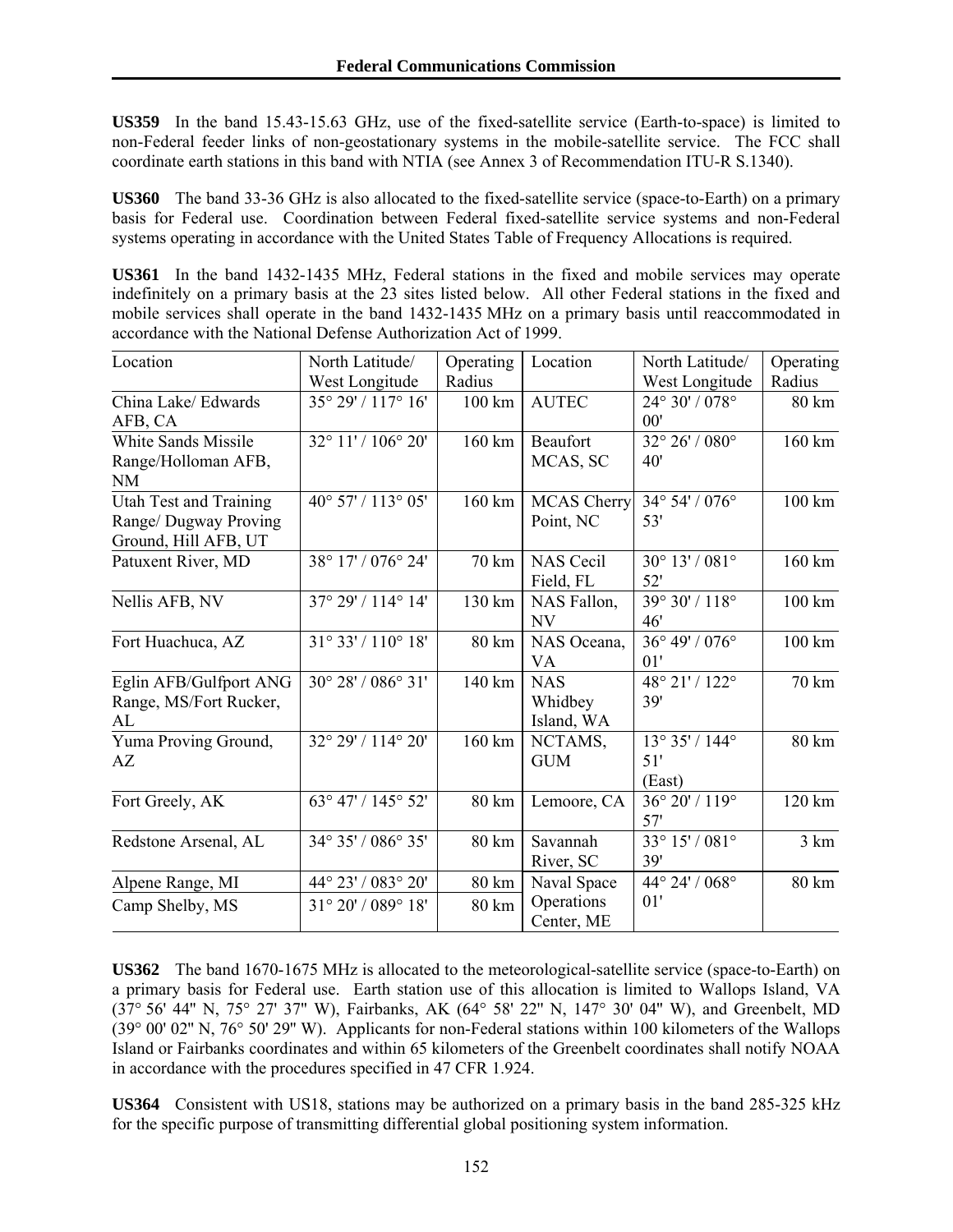**US368** (a) The use of the bands 1390-1392 MHz and 1430-1432 MHz by the fixed-satellite service is limited to feeder links for the Non-Voice Non-Geostationary Mobile-Satellite Service and is contingent on:

 (1) The completion of ITU-R studies on all identified compatibility issues as shown in Annex 1 of Resolution 745 (WRC-2003);

 (2) Measurement of emissions from equipment that would be employed in operational systems and demonstrations to validate the studies as called for in Resolution 745 (WRC-2003); and

 (3) Compliance with any technical and operational requirements that may be imposed at WRC-07 to protect other services in these bands and passive services in the band 1400-1427 MHz from unwanted emissions.

 (b) The FCC shall coordinate individual assignments with NTIA (see, for example, Recommendations ITU-R RA.769-2 and ITU-R SA.1029-2) to ensure the protection of passive services in the band 1400-1427 MHz. As part of the coordination requirements, the feeder uplink and downlink systems shall be tested and certified to be in conformance with the technical and operational out-of-band requirements for the protection of passive services in the band 1400-1427 MHz. Certification and all supporting documentation shall be submitted to the FCC at least three months prior to launch.

**US378** In the band 1710-1755 MHz, the following provisions apply:

 (a) Federal fixed and tactical radio relay stations may operate indefinitely on a primary basis within 80 km of Cherry Point, NC (34° 58' N, 76° 56' W) and Yuma, AZ (32° 32' N, 113° 58' W).

 (b) Federal fixed and tactical radio relay stations shall operate on a secondary basis to primary non-Federal operations at the 14 sites listed below:

| 80 km radius of operation centered on: |                                        |                                         |  |  |
|----------------------------------------|----------------------------------------|-----------------------------------------|--|--|
| <b>State</b>                           | Location                               | Coordinates                             |  |  |
| CA                                     | China Lake                             | 35° 41' N 117° 41' W                    |  |  |
| CA                                     | Pacific Missile Test Range/Point Mugu  | 34° 07' N 119° 30' W                    |  |  |
| FL                                     | Eglin AFB                              | $30^{\circ}$ 29' N $086^{\circ}$ 31' W  |  |  |
| <b>MD</b>                              | Patuxent River                         | 38° 17' N 076° 25' W                    |  |  |
| NM                                     | White Sands Missile Range              | 33° 00' N 106° 30' W                    |  |  |
| <b>NV</b>                              | <b>Nellis AFB</b>                      | $36^{\circ}$ 14' N $115^{\circ}$ 02' W  |  |  |
| UT                                     | <b>Hill AFB</b>                        | 41° 07' N 111° 58' W                    |  |  |
|                                        | 50 km radius of operation centered on: |                                         |  |  |
| AI                                     | <b>Fort Rucker</b>                     | $31^{\circ}$ 13' N 085° 49' W           |  |  |
| CA                                     | Fort Irwin                             | $35^{\circ}$ 16' N $116^{\circ}$ 41' W  |  |  |
| <b>GA</b>                              | Fort Benning                           | $32^{\circ}$ 22' N 084 $^{\circ}$ 56' W |  |  |
| <b>GA</b>                              | Fort Stewart                           | 31° 52' N 081° 37' W                    |  |  |
| KY.                                    | Fort Campbell                          | 36° 41' N 087° 28' W                    |  |  |
| NC.                                    | Fort Bragg                             | 35° 09' N 079° 01' W                    |  |  |
| <b>WA</b>                              | Fort Lewis                             | 47° 05' N 122° 36' W                    |  |  |

 (c) In the sub-band 1710-1720 MHz, precision guided munitions shall operate on a primary basis until inventory is exhausted or until December 31, 2008, whichever is earlier.

 (d) All other Federal stations in the fixed and mobile services shall operate on a primary basis until reaccommodated in accordance with the Commercial Spectrum Enhancement Act.

**US379** In the band 55.78-56.26 GHz, in order to protect stations in the Earth exploration-satellite service (passive), the maximum power density delivered by a transmitter to the antenna of a fixed service station is limited to -28.5 dB(W/MHz).

**US380** In the bands 1525-1544 MHz, 1545-1559 MHz, 1610-1645.5 MHz, 1646.5-1660.5 MHz, and 2483.5-2500 MHz, a non-Federal licensee in the mobile-satellite service (MSS) may also operate an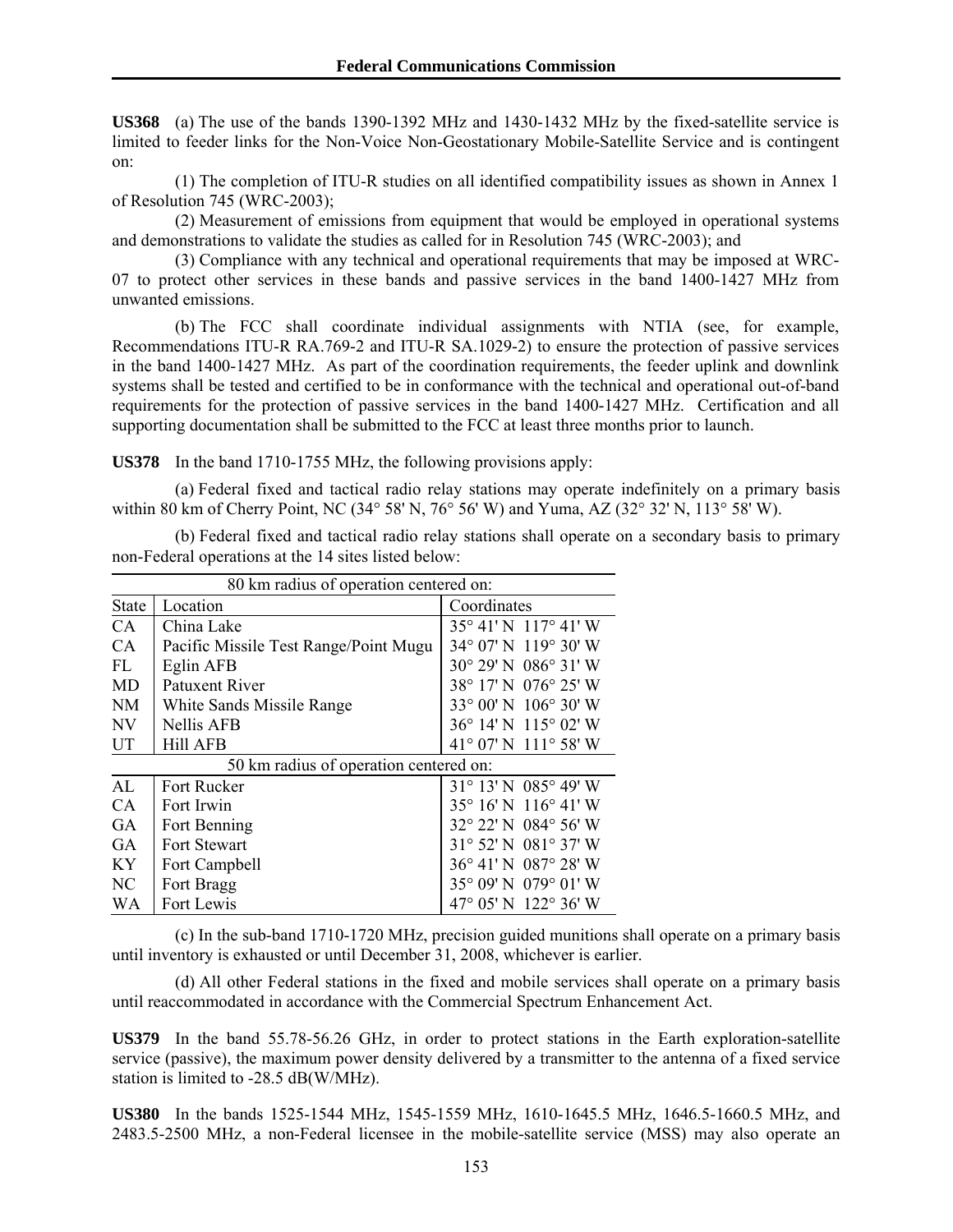ancillary terrestrial component in conjunction with its MSS network, subject to the Commission's rules for ancillary terrestrial components and subject to all applicable conditions and provisions of its MSS authorization.

**US382** In the band 39.5-40 GHz, Federal earth stations in the mobile-satellite service (space-to-Earth) shall not claim protection from non-Federal stations in the fixed and mobile services. ITU Radio Regulation No. 5.43A does not apply.

**US384** In the band 401-403 MHz, the non-Federal Earth exploration-satellite (Earth-to-space) and meteorological-satellite (Earth-to-space) services are limited to earth stations transmitting to Federal space stations.

**US385** Radio astronomy observations may be made in the bands 1350-1400 MHz, 1718.8-1722.2 MHz, and 4950-4990 MHz on an unprotected basis, and in the band 2655-2690 MHz on a secondary basis, at the following radio astronomy observatories:

| Allen Telescope Array, Hat Creek, CA  | Rectangle between latitudes 40° 00' N and 42° 00' N and<br>between longitudes 120° 15' W and 122° 15' W. |                                                         |  |  |
|---------------------------------------|----------------------------------------------------------------------------------------------------------|---------------------------------------------------------|--|--|
| NASA Goldstone Deep Space             | 80 kilometers (50 mile) radius centered on 35° 20' N, 116°                                               |                                                         |  |  |
| Communications Complex, Goldstone, CA | 53'W.                                                                                                    |                                                         |  |  |
| National Astronomy and Ionosphere     |                                                                                                          | Rectangle between latitudes 17° 30' N and 19° 00' N and |  |  |
| Center, Arecibo, PR                   | between longitudes $65^{\circ}$ 10' W and $68^{\circ}$ 00' W.                                            |                                                         |  |  |
| National Radio Astronomy Observatory, |                                                                                                          | Rectangle between latitudes 32° 30' N and 35° 30' N and |  |  |
| Socorro, NM                           | between longitudes 106° 00' W and 109° 00' W.                                                            |                                                         |  |  |
| National Radio Astronomy Observatory, |                                                                                                          | Rectangle between latitudes 37° 30' N and 39° 15' N and |  |  |
| Green Bank, WV                        | between longitudes 78° 30' W and 80° 30' W.                                                              |                                                         |  |  |
| National Radio Astronomy Observatory, | 80 kilometer radius centered on:                                                                         |                                                         |  |  |
| Very Long Baseline Array Stations     | North latitude                                                                                           | West longitude                                          |  |  |
| Brewster, WA                          | 48° 08'                                                                                                  | 119°41'                                                 |  |  |
| Fort Davis, TX                        | $30^{\circ} 38'$                                                                                         | $103^{\circ} 57'$                                       |  |  |
| Hancock, NH                           | 42° 56'                                                                                                  | 71° 59'                                                 |  |  |
| Kitt Peak, AZ                         | $31^{\circ}$ 57'                                                                                         | $111^{\circ}37'$                                        |  |  |
| Los Alamos, NM                        | 35° 47'                                                                                                  | $106^{\circ} 15'$                                       |  |  |
| Mauna Kea, HI                         | $19^{\circ} 48'$                                                                                         | 155° 27'                                                |  |  |
| North Liberty, IA                     | $41^{\circ} 46'$                                                                                         | $91^{\circ} 34'$                                        |  |  |
| Owens Valley, CA                      | 37° 14'                                                                                                  | 118°17'                                                 |  |  |
| Pie Town, NM                          | 34° 18'                                                                                                  | 108° 07'                                                |  |  |
| Saint Croix, VI                       | $17^{\circ} 45'$                                                                                         | $64^{\circ}35'$                                         |  |  |
| Owens Valley Radio Observatory, Big   | Two contiguous rectangles, one between latitudes 36° 00' N                                               |                                                         |  |  |
| Pine, CA                              | and 37° 00' N and between longitudes 117° 40' W and                                                      |                                                         |  |  |
|                                       | 118° 30' W and the second between latitudes 37° 00' N and                                                |                                                         |  |  |
|                                       | 38° 00' N and between longitudes 118° 00' W and                                                          |                                                         |  |  |
|                                       | $118^{\circ} 50'$ W.                                                                                     |                                                         |  |  |

(a) In the bands 1350-1400 MHz and 4950-4990 MHz, every practicable effort will be made to avoid the assignment of frequencies to stations in the fixed and mobile services that could interfere with radio astronomy observations within the geographic areas given above. In addition, every practicable effort will be made to avoid assignment of frequencies in these bands to stations in the aeronautical mobile service which operate outside of those geographic areas, but which may cause harmful interference to the listed observatories. Should such assignments result in harmful interference to these observatories, the situation will be remedied to the extent practicable.

(b) In the band 2655-2690 MHz, for radio astronomy observations performed at the locations listed above, licensees are urged to coordinate their systems through the Electromagnetic Spectrum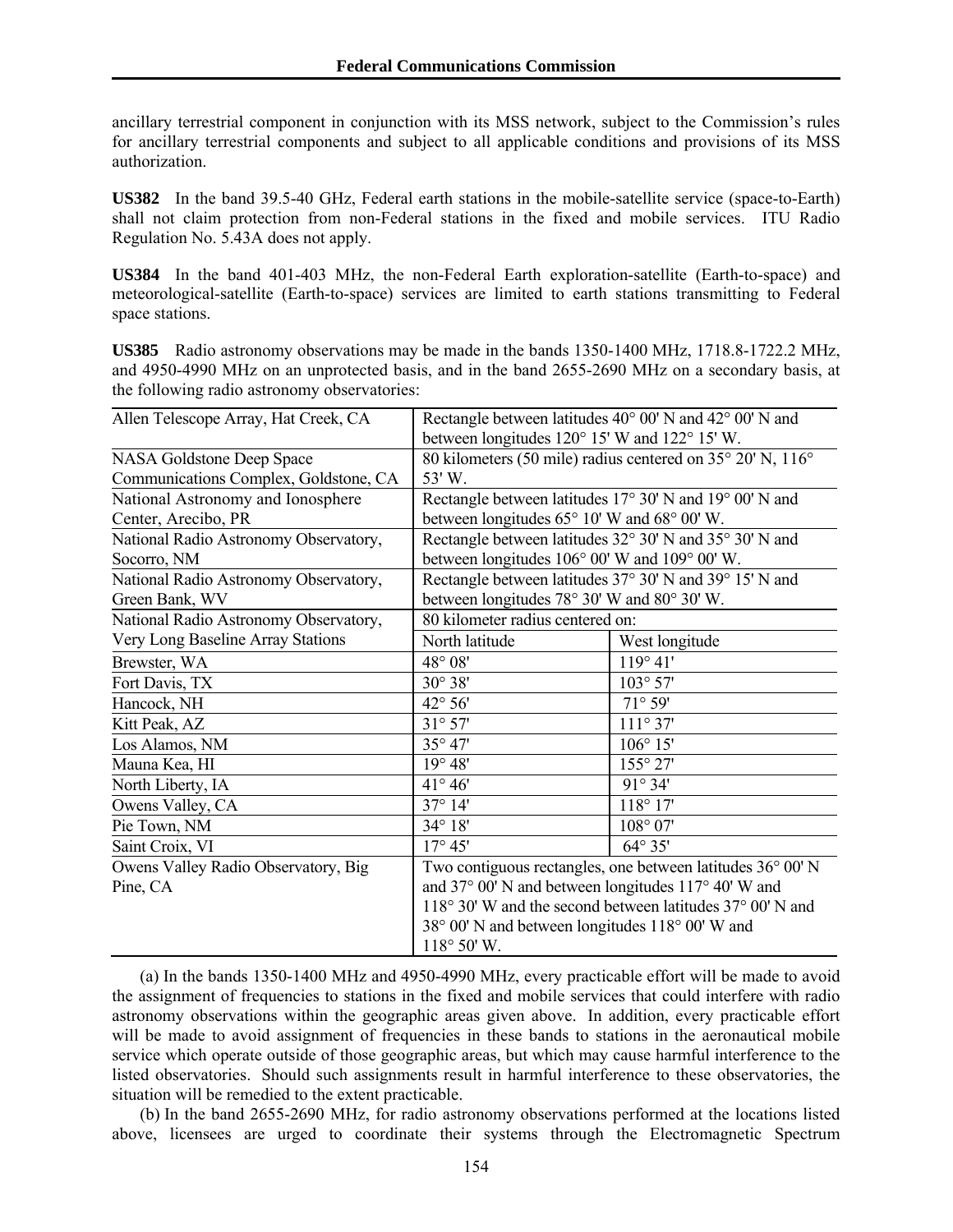Management Unit, Division of Astronomical Sciences, National Science Foundation, Room 1030, 4201 Wilson Blvd., Arlington, VA 22230.

**US388** In the bands 81-86 GHz, 92-94 GHz, and 94.1-95 GHz and within the coordination distances indicated below, assignments to allocated services shall be coordinated with the following radio astronomy observatories. New observatories shall not receive protection from fixed stations that are licensed to operate in the one hundred most populous urbanized areas as defined by the U.S. Census Bureau for the year 2000.

 NOTE: Satisfactory completion of the coordination procedure utilizing the automated mechanism, see 47 CFR 101.1523, will be deemed to establish sufficient separation from radio astronomy observatories, regardless of whether the distances set forth above are met.

| Telescope and site                                  | 150 kilometer (93 mile) radius centered on:                     |                                                                 |  |
|-----------------------------------------------------|-----------------------------------------------------------------|-----------------------------------------------------------------|--|
|                                                     | North latitude                                                  | West longitude                                                  |  |
| National Radio Astronomy Observatory (NRAO),        |                                                                 |                                                                 |  |
| Robert C. Byrd Telescope, Green Bank, WV            | $\ldots$ 38° 25' 59"                                            | $\ldots \ldots \ldots \ldots \ldots$ . 79° 50' 23"              |  |
| NRAO, Very Large Array, Socorro, NM                 | $\ldots \ldots \ldots \ldots \ldots 34^{\circ} 04' 44''$        | $\ldots \ldots \ldots \ldots 107^{\circ} 37' 06''$              |  |
| University of Arizona 12-m Telescope, Kitt Peak, AZ | $\ldots \ldots \ldots \ldots \ldots \ldots 31^{\circ} 57' 12''$ | $\ldots \ldots \ldots \ldots 111^{\circ}36'53''$                |  |
|                                                     | $\ldots \ldots \ldots \ldots \ldots \ldots 37^{\circ} 13' 54''$ | $\ldots \ldots \ldots \ldots 118^{\circ} 17' 36''$              |  |
| Five College Observatory, Amherst, MA               | $\ldots \ldots \ldots \ldots \ldots 42^{\circ} 23' 30''$        | $\ldots \ldots \ldots \ldots \ldots 72^{\circ} 20' 42''$        |  |
| Haystack Observatory, Westford, MA                  | $\ldots \ldots \ldots \ldots \ldots 42^{\circ} 37' 24''$        |                                                                 |  |
| James Clerk Maxwell Telescope, Mauna Kea, HI        | $\ldots \ldots \ldots \ldots 19^{\circ} 49' 33''$               | $\ldots \ldots \ldots \ldots 155^{\circ} 28' 47''$              |  |
| Combined Array for Research in Millimeter-wave      |                                                                 |                                                                 |  |
| Astronomy (CARMA), CA                               | $37^{\circ}$ 16' 43"                                            | 118° 08' 32"                                                    |  |
| NRAO, Very Long Baseline Array Stations             | 25 kilometer (15.5 mile) radius centered on:                    |                                                                 |  |
|                                                     | North latitude                                                  | West longitude                                                  |  |
|                                                     |                                                                 |                                                                 |  |
|                                                     | $\ldots$ 48° 07' 52"                                            | $\ldots$ 119°41'00"                                             |  |
|                                                     | $\ldots \ldots \ldots \ldots \ldots 30^{\circ} 38' 06''$        | $\ldots \ldots \ldots \ldots 103^{\circ} 56' 41''$              |  |
|                                                     | $\ldots$ 42° 56' 01"                                            | $\ldots \ldots \ldots \ldots \ldots 71^{\circ} 59' 12''$        |  |
|                                                     | $\ldots$ 31° 57' 23"                                            | $\ldots \ldots \ldots \ldots 111^{\circ} 36' 45"$               |  |
|                                                     | $\ldots \ldots \ldots \ldots \ldots \ldots 35^{\circ} 46' 30''$ | $\ldots \ldots \ldots \ldots 106^{\circ}$ 14' 44"               |  |
|                                                     |                                                                 | $\ldots \ldots \ldots \ldots 155^{\circ} 27' 20''$              |  |
|                                                     | $\ldots$ 41° 46' 17"                                            | $\ldots \ldots \ldots \ldots \ldots \ldots 91^{\circ} 34' 27''$ |  |
|                                                     | $\ldots \ldots \ldots \ldots \ldots \ldots 37^{\circ} 13' 54''$ | $\ldots \ldots \ldots \ldots 118^{\circ} 16' 37''$              |  |
| Saint Croix, VI                                     | $\ldots$ 34° 18′ 04″<br>$17^{\circ}$ 45' 24"                    | $\ldots \ldots \ldots \ldots 108^{\circ} 07' 09''$              |  |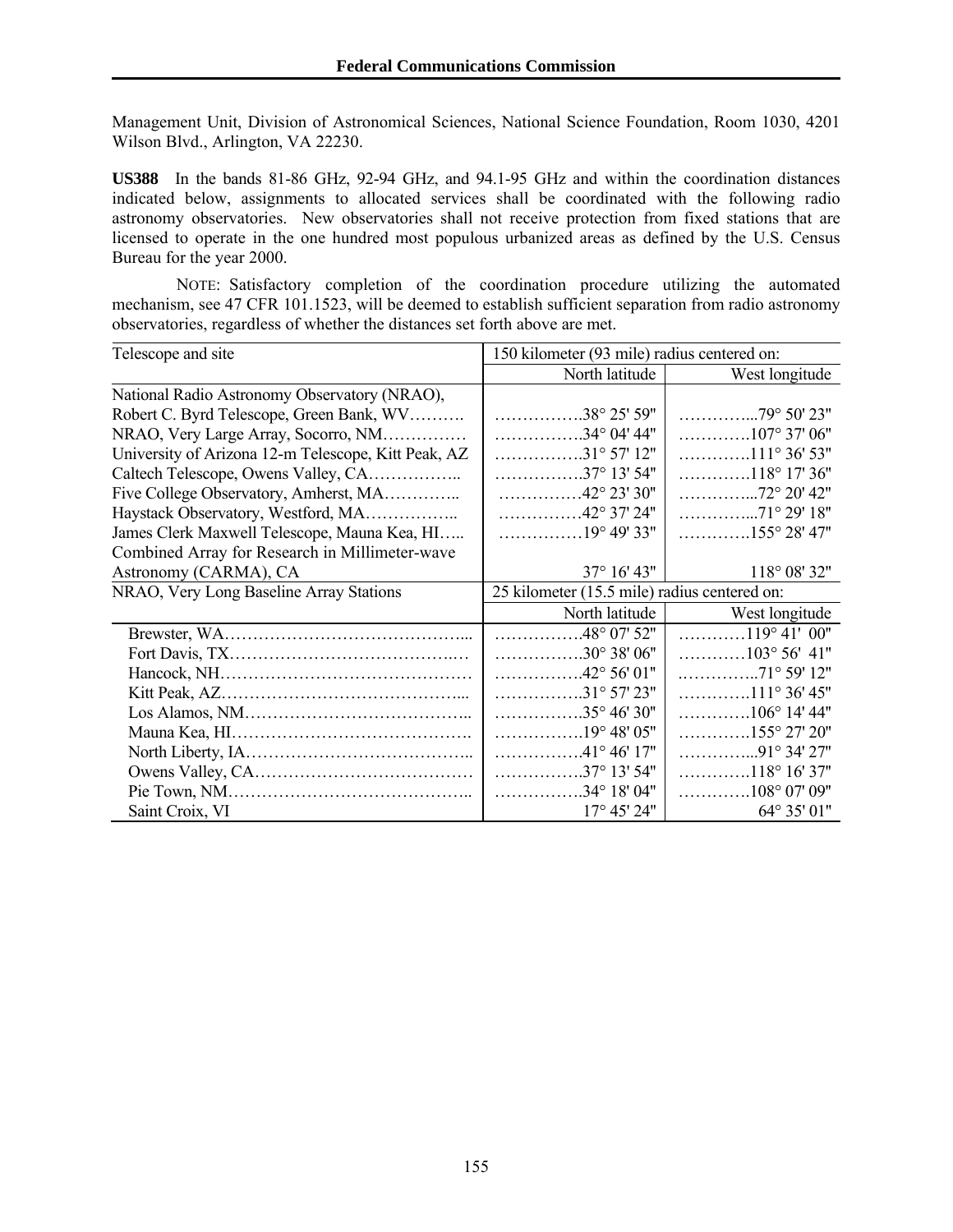| Military Installation<br><u> 1989 - Johann Stoff, deutscher Stoffen und der Stoffen und der Stoffen und der Stoffen und der Stoffen und der</u> | <b>State</b> | Nearby city             |
|-------------------------------------------------------------------------------------------------------------------------------------------------|--------------|-------------------------|
|                                                                                                                                                 | AL           | Huntsville              |
|                                                                                                                                                 | AZ           | Sierra Vista            |
|                                                                                                                                                 | AZ           | Yuma                    |
|                                                                                                                                                 | CA           | Marysville              |
|                                                                                                                                                 | CA           | Dublin                  |
|                                                                                                                                                 | CA           | Ridgecrest              |
|                                                                                                                                                 | CA           | Rosamond                |
|                                                                                                                                                 | CA           | <b>Barstow</b>          |
|                                                                                                                                                 | CA           | <b>Twentynine Palms</b> |
|                                                                                                                                                 | CO           | Aurora (Denver)         |
|                                                                                                                                                 | CO           | Colorado Springs        |
|                                                                                                                                                 | <b>GA</b>    | Augusta                 |
|                                                                                                                                                 | GU           | Finegayan (Guam)        |
| Naval Computer and Telecommunications Area Master Station,                                                                                      |              |                         |
|                                                                                                                                                 | HI           | Wahiawa (Oahu Is.)      |
|                                                                                                                                                 | <b>MD</b>    | Frederick               |
|                                                                                                                                                 | <b>NV</b>    | Las Vegas               |
|                                                                                                                                                 | <b>NV</b>    | Amargosa Valley         |
|                                                                                                                                                 | <b>NV</b>    | Tonapah                 |
|                                                                                                                                                 | <b>NM</b>    | Clovis                  |
|                                                                                                                                                 | <b>NM</b>    | <b>White Sands</b>      |
|                                                                                                                                                 | <b>TX</b>    | Abilene                 |
|                                                                                                                                                 | <b>TX</b>    | El Paso                 |
|                                                                                                                                                 | <b>TX</b>    | San Antonio             |
|                                                                                                                                                 | <b>TX</b>    | San Angelo              |
|                                                                                                                                                 | <b>TX</b>    | San Antonio             |
|                                                                                                                                                 | <b>UT</b>    | 1.1.1.1                 |
|                                                                                                                                                 | <b>VA</b>    | Alexandria              |
|                                                                                                                                                 | <b>VA</b>    | Chesapeake              |

**US389** In the bands 71-76 GHz and 81-86 GHz, stations in the fixed, mobile, and broadcasting services shall not cause harmful interference to, nor claim protection from, Federal stations in the fixed-satellite service at any of the following 28 military installations:

**US390** Federal stations in the space research service (active) operating in the band 5350-5460 MHz shall not cause harmful interference to, nor claim protection from, Federal and non-Federal stations in the aeronautical radionavigation service nor Federal stations in the radiolocation service.

**US391** In the band 2495-2500 MHz, the mobile-satellite service (space-to-Earth) shall not receive protection from non-Federal stations in the fixed and mobile except aeronautical mobile services operating in that band.

**US393** In the band 2025-2110 MHz, the military services may operate stations in the fixed and mobile except aeronautical mobile services on a secondary and coordinated basis at the following sites:

| Site                                    | Coordinates                             | Radius of Operation (km) |
|-----------------------------------------|-----------------------------------------|--------------------------|
|                                         |                                         | 80                       |
|                                         |                                         | 50                       |
|                                         |                                         | 50                       |
| Pacific Missile Test Range/Pt. Mugu, CA | $34^{\circ}$ 07' N 119 $^{\circ}$ 30' W | 80                       |
|                                         | $32^{\circ}$ 32' N 113 $^{\circ}$ 58' W | 80                       |
|                                         |                                         | 80                       |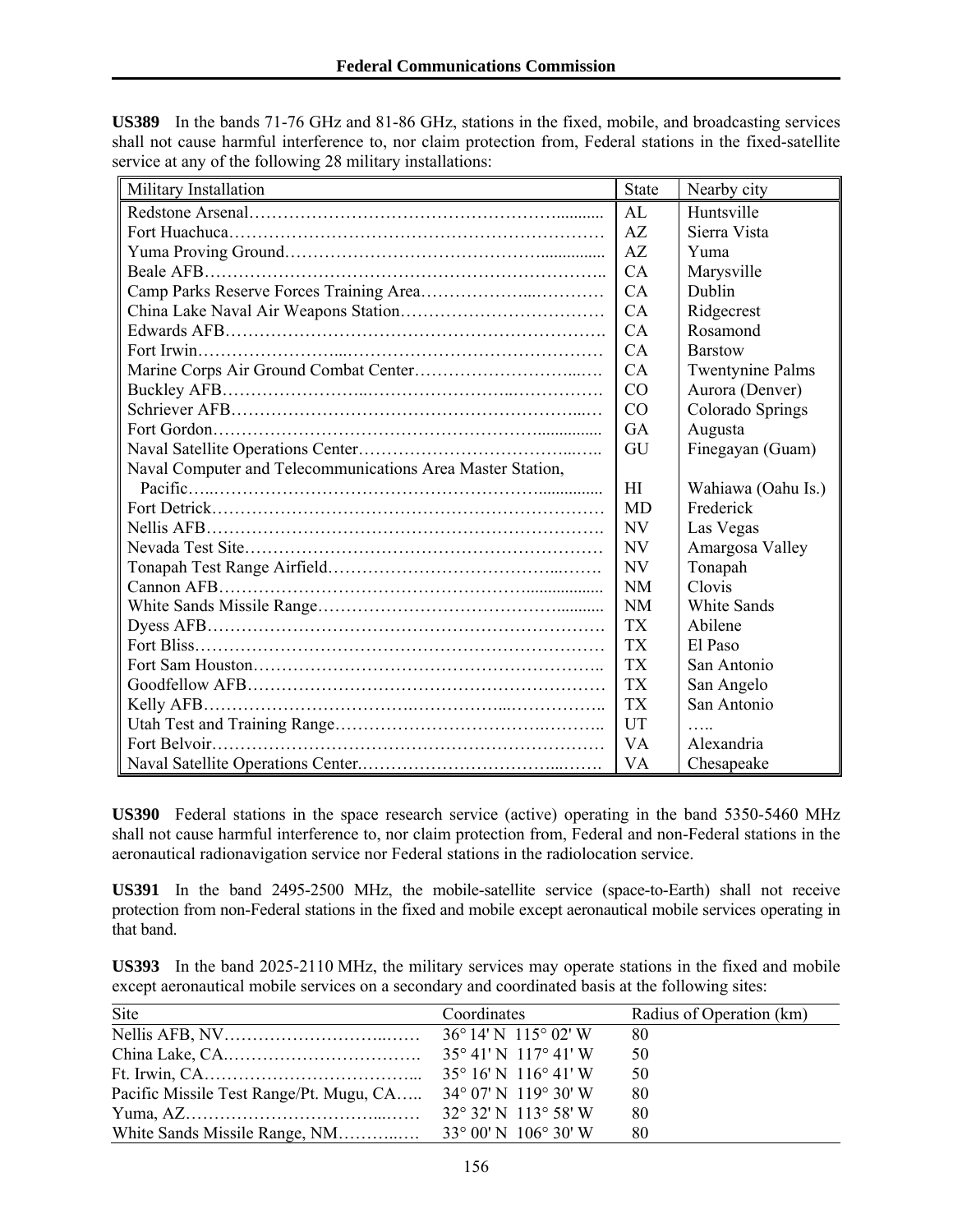**US397** In the band 432-438 MHz, the Earth exploration-satellite service (active) is allocated on a secondary basis for Federal use. Stations in the Earth exploration-satellite service (active) shall not be operated within line-of-sight of the United States except for the purpose of short duration pre-operational testing. Operations under this allocation shall not cause harmful interference to, nor claim protection from, any other services allocated in the band 432-438 MHz in the United States, including secondary services and the amateur-satellite service.

**US398** In the bands 1390-1400 MHz and 1427-1432 MHz, airborne and space-to-Earth operations, except for feeder downlinks for the Non-Voice Non-Geostationary Mobile-Satellite Service in the band 1430-1432 MHz (see US368), are prohibited.

**US400** The use of the center frequency 978 MHz may be authorized to Universal Access Transceiver (UAT) stations on a primary basis for the specific purpose of transmitting datalink information in support of the Automatic Dependent Surveillance – Broadcast (ADS-B) Service, Traffic Information Services – Broadcast (TIS-B), and Flight Information – Broadcast (FIS-B).

**US401** In the band 17.7-17.8 GHz, Federal earth stations in the fixed-satellite service (space-to-Earth) may be authorized in the Denver, CO and Washington, DC areas on a primary basis. Before commencement of operations, the FCC shall coordinate fixed service applications supporting Multichannel Video Programming Distributors (MVPD) with NTIA.

**US402** In the band 17.3-17.7 GHz, existing Federal satellites and associated earth stations in the fixedsatellite service (Earth-to-space) are authorized to operate on a primary basis in the frequency bands and areas listed below. Receiving earth stations in the broadcasting-satellite service within the bands and areas listed below shall not claim protection from Federal earth stations in the fixed-satellite service.

(a) 17.600-17.700 GHz for stations within a 120 km radius of 38° 49' N latitude and 76° 52' W longitude.

(b) 17.375-17.475 GHz for stations within a 160 km radius of 39 $^{\circ}$  42' N latitude and 104 $^{\circ}$  45' W longitude.

**US444** The band 5030-5150 MHz is to be used for the operation of the international standard system (microwave landing system) for precision approach and landing. The requirements of this system shall take precedence over other uses of this band. For the use of this band, US444A and Resolution 114 (Rev.WRC-03) of the ITU *Radio Regulations* apply.

**US444A** The band 5091-5150 MHz is also allocated to the fixed-satellite service (Earth-to-space) on a primary basis for non-Federal use. This allocation is limited to feeder links of non-geostationary mobilesatellite systems in the mobile-satellite service and is subject to coordination under No. 9.11A of the ITU *Radio Regulations*.

In the band 5091-5150 MHz, the following conditions also apply:

- prior to 1 January 2018, the use of the band 5091-5150 MHz by feeder links of non-geostationarysatellite systems in the mobile-satellite service shall be made in accordance with Resolution 114 (Rev.WRC-03) of the ITU *Radio Regulations*;
- prior to 1 January 2018, the requirements of existing and planned international standard systems for the aeronautical radionavigation service which cannot be met in the 5000-5091 MHz band, shall take precedence over other uses of this band;
- after 1 January 2012, no new assignments shall be made to earth stations providing feeder links of non-geostationary mobile-satellite systems;
- after 1 January 2018, the fixed-satellite service will become secondary to the aeronautical radionavigation service.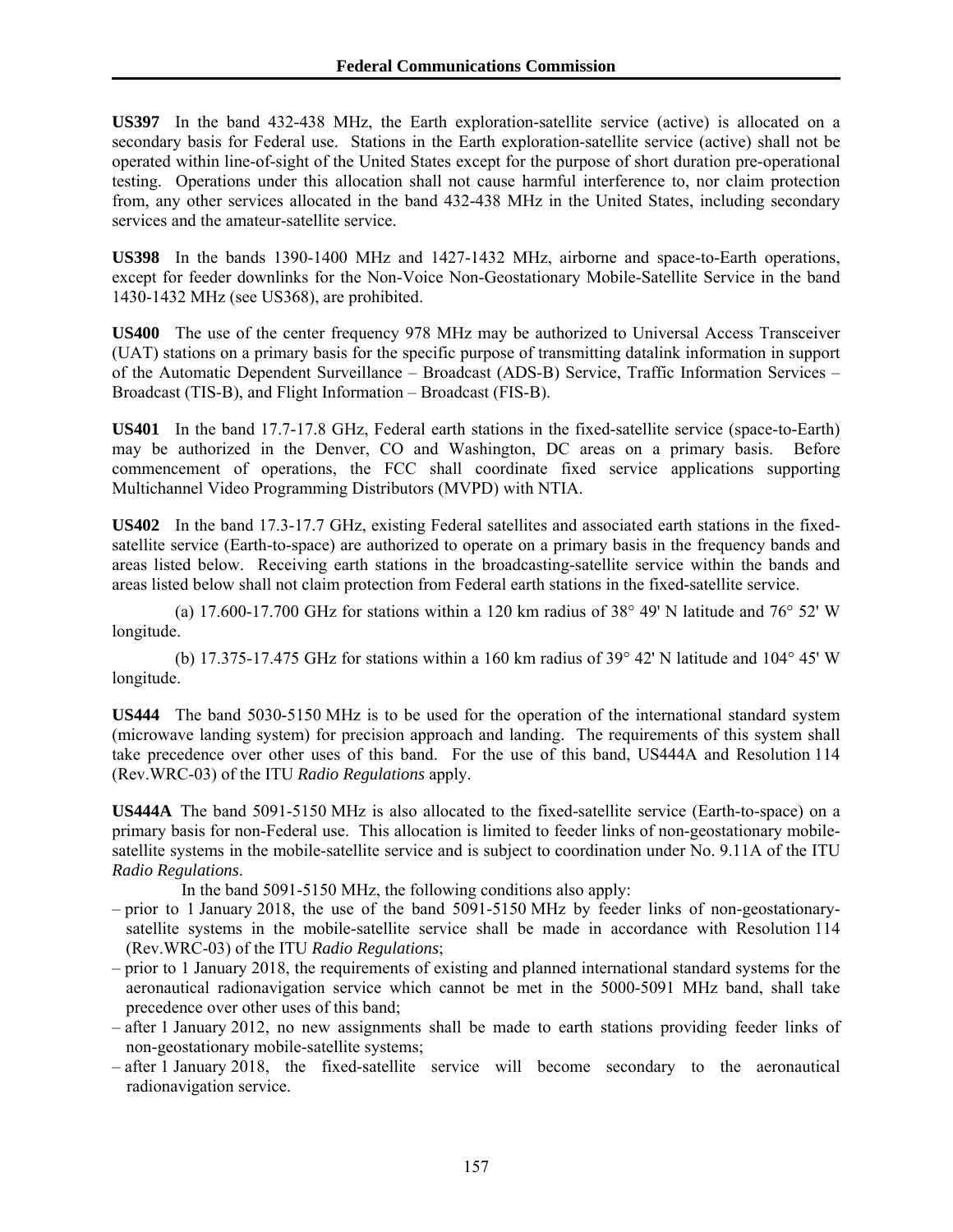**US519** The band 18.1-18.3 GHz is also allocated to the meteorological-satellite service (space-to-Earth) on a primary basis. Its use is limited to geostationary satellites and shall be in accordance with the provisions of Article 21, Table 21-4 of the ITU *Radio Regulations*.

## **NON-FEDERAL GOVERNMENT (NG) FOOTNOTES**

(These footnotes, each consisting of the letters ''NG'' followed by one or more digits, denote stipulations applicable only to non-Federal operations and thus appear solely in the non-Federal Table.)

**NG1** The band 535-1705 kHz is also allocated to the mobile service on a secondary basis for the distribution of public service information from Travelers Information Stations operating in accordance with the provisions of 47 CFR 90.242 on 10 kilohertz spaced channels from 540 kHz to 1700 kHz.

**NG2** Facsimile broadcasting stations may be authorized in the band 88-108 MHz.

**NG3** Control stations in the domestic public mobile radio service may be authorized frequencies in the band 72-73 and 75.4-76 MHz on the condition that harmful interference will not be caused to operational fixed stations.

**NG4** The use of the frequencies in the band 152.84-153.38 MHz may be authorized, in any area, to remote pickup broadcast base and mobile stations on the condition that harmful interference will not be caused to stations operating in accordance with the Table of Frequency Allocations.

**NG5** In the band 535-1705 kHz, AM broadcast licensees and permittees may use their AM carrier on a secondary basis to transmit signals intended for both broadcast and non-broadcast purposes. In the band 88-108 MHz, FM broadcast licensees and permittees are permitted to use subcarriers on a secondary basis to transmit signals intended for both broadcast and non-broadcast purposes. In the bands 54-72, 76-88, 174-216, 470-608, and 614-698 MHz, TV broadcast licensees and permittees are permitted to use subcarriers on a secondary basis for both broadcast and non-broadcast purposes.

**NG6** Stations in the public safety radio services authorized as of June 30, 1958, to use frequencies in the band 159.51-161.79 MHz in areas other than Puerto Rico and the Virgin Islands may continue such operation, including expansion of existing systems, on the condition that harmful interference will not be caused to stations in the services to which these bands are allocated. In Puerto Rico and the Virgin Islands this authority is limited to frequencies in the band 160.05-161.37 MHz. No new public radio service system will be authorized to operate on these frequencies.

**NG7** In the bands 2000-2065, 2107-2170, and 2194-2495 kHz, fixed stations associated with the maritime mobile service may be authorized, for purposes of communication with coast stations, to use frequencies assignable to ship stations in these bands on the condition that harmful interference will not be caused to services operating in accordance with the Table of Frequency Allocations. *See* 47 CFR 80.371(a) for the list of available carrier frequencies.

**NG12** Frequencies in the bands 454.40-455 MHz and 459.40-460 MHz may be assigned to domestic public land and mobile stations to provide a two-way air-ground public radiotelephone service.

**NG14** TV broadcast stations authorized to operate in the bands 54-72, 76-88, 174-216, 470-608, and 614-698 MHz may use a portion of the television vertical blanking interval for the transmission of telecommunications signals, on the condition that harmful interference will not be caused to the reception of primary services, and that such telecommunications services must accept any interference caused by primary services operating in these bands.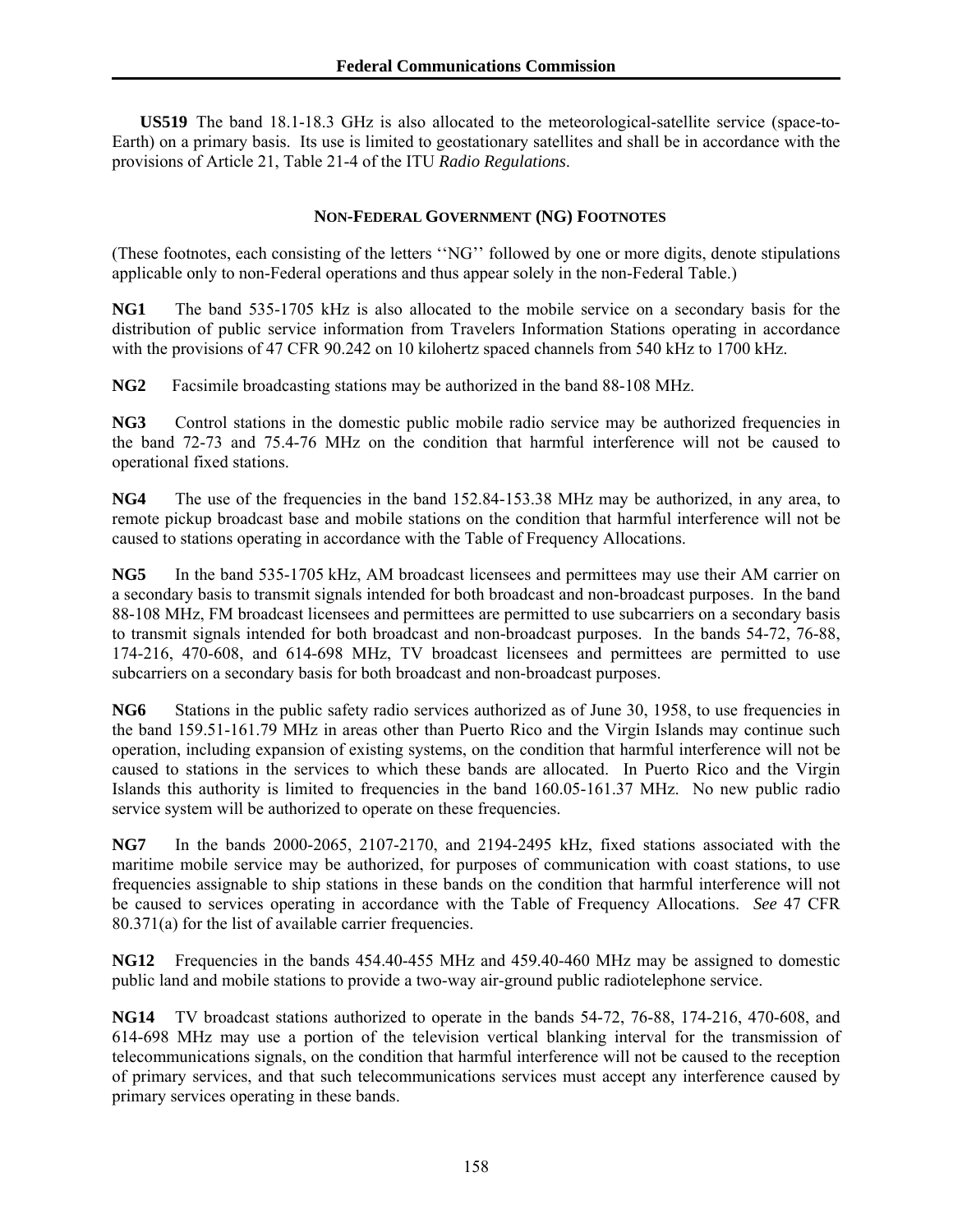**NG17** Stations in the land transportation radio services authorized as of May 15, 1958 to operate on the frequency 161.61 MHz may, upon proper application, continue to be authorized for such operation, including expansion of existing systems, on the condition that harmful interference will not be caused to the operation of any authorized station in the maritime mobile service. No new land transportation radio service system will be authorized to operate on 161.61 MHz.

**NG28** In Puerto Rico and the United States Virgin Islands, the band 160.86-161.4 MHz is available for assignment to remote pickup broadcast stations on a shared basis with stations in the Industrial/Business Pool.

**NG30** In Puerto Rico, the band 942-944 MHz is alternatively allocated to the fixed service (aural broadcast auxiliary stations).

**NG42** In the band 10-10.5 GHz, non-Federal stations in the radiolocation service shall not cause harmful interference to the amateur service.

**NG49** The following frequencies may be authorized for mobile operations in the Manufacturers Radio Service subject to the condition that no interference is caused to the reception of television stations operating on channels 4 and 5 and that their use is limited to a manufacturing facility:

|       |       | <b>MHz</b> |       |       |
|-------|-------|------------|-------|-------|
| 72.02 | 72.10 | 72.18      | 72.26 | 72.34 |
| 72.04 | 72.12 | 72.20      | 72.28 | 72.36 |
| 72.06 | 72 14 | 72.22      | 72.30 | 72.38 |
| 72.08 | 72.16 | 72.24      | 72.32 | 72.40 |

 Further, the following frequencies may be authorized for mobile operations in the Special Industrial Radio Service, Manufacturers Radio Service, Railroad Radio Service and Forest Products Radio Service subject to the condition that no interference is caused to the reception of television stations operating on channels 4 and 5; and that their use is limited to a railroad yard, manufacturing plant, logging site, mill, or similar industrial facility.

| 72.44 |       | MHz   |       |       |
|-------|-------|-------|-------|-------|
|       | 72.52 | 72.60 | 75.48 | 75.56 |
| 72.48 | 72.56 | 75.44 | 75.52 | 75.60 |

**NG51** In Puerto Rico and the United States Virgin Islands, the use of band 150.8-151.49 MHz by the fixed and land mobile services is limited to stations in the Industrial/Business Pool.

**NG53** In the band 13.15-13.25 GHz, the following provisions shall apply:

 (a) The sub-band 13.15-13.2 GHz is reserved for television pickup (TVPU) and cable television relay service (CARS) pickup stations inside a 50 km radius of the 100 television markets delineated in 47 CFR 76.51; and outside these areas, TVPU stations, CARS stations and non-geostationary satellite orbit fixed-satellite service (NGSO FSS) gateway earth stations shall operate on a co-primary basis.

 (b) The sub-band 13.2-13.2125 GHz is reserved for TVPU stations on a primary basis and for CARS pickup stations on a secondary basis inside a 50 km radius of the 100 television markets delineated in 47 CFR 76.51; and outside these areas, TVPU stations and NGSO FSS gateway earth stations shall operate on a co-primary basis and CARS stations shall operate on a secondary basis.

 (c) In the band 13.15-13.25 GHz, fixed television auxiliary stations licensed pursuant to applications accepted for filing before September 1, 1979, may continue operation, subject to periodic license renewals.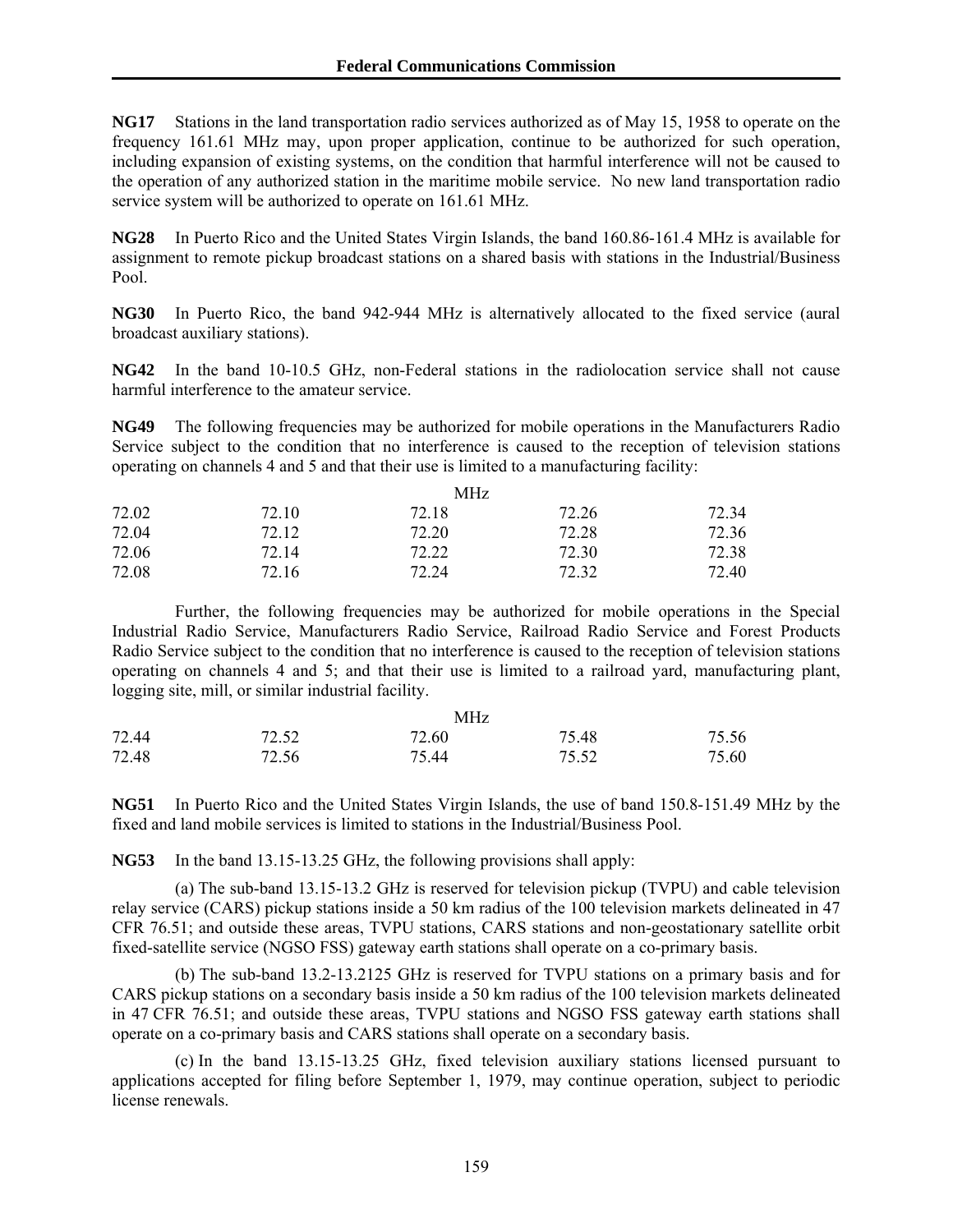(d) In the sub-band 13.15-13.2125 GHz, NGSO FSS gateway uplink transmissions shall be limited to a maximum e.i.r.p. of 3.2 dBW towards 0° on the radio horizon.

 NOTE: The above provisions shall not apply to geostationary satellite orbit (GSO) FSS operations in the band 12.75-13.25 GHz.

**NG56** In the bands 72-73 and 75.4-76 MHz, the use of mobile radio remote control of models is on a secondary basis to all other fixed and mobile operations. Such operations are subject to the condition that interference will not be caused to common carrier domestic public stations, to remote control of industrial equipment operating in the band 72-76 MHz, or to the reception of television signals on channels 4 (66-72 MHz) or 5 (76-82 MHz). Television interference shall be considered to occur whenever reception of regularly used television signals is impaired or destroyed, regardless of the strength of the television signal or the distance to the television station.

**NG59** The frequencies 37.60 and 37.85 MHz may be authorized only for use by base, mobile, and operational fixed stations participating in an interconnected or coordinated power service utility system.

**NG66** The band 470-512 MHz (TV channels 14-20) is allocated to the broadcasting service on an exclusive basis throughout the United States and its insular areas, except as described below:

 (a) In the urbanized areas listed in the table below, the indicated frequency bands are allocated to the land mobile service on an exclusive basis for assignment to eligibles in the Public Mobile Services, the Public Safety Radio Pool, and the Industrial/Business Radio Pool, except that:

 (1) Licensees in the land mobile service that are regulated as Commercial Mobile Radio Service (CMRS) providers may also use their assigned spectrum to provide fixed service on a primary basis.

 $(2)$  The use of the band 482-488 MHz (TV channel 16) is limited to eligibles in the Public Safety Radio Pool in or near (i) the Los Angeles urbanized area; and (ii) New York City; Nassau, Suffolk, and Westchester Counties in New York State; and Bergen County, NJ.

| Urbanized area                                                                  | Bands (MHz)                              | TV channels |
|---------------------------------------------------------------------------------|------------------------------------------|-------------|
|                                                                                 |                                          |             |
|                                                                                 |                                          | 14, 15      |
|                                                                                 |                                          | 14, 15      |
|                                                                                 |                                          | 16          |
|                                                                                 | $476-482, 482-488$ [15, 16               |             |
|                                                                                 |                                          | $\vert$ 17  |
| $\text{Los Angeles}, \text{CA} \dots \dots \dots \dots \dots \dots \dots \dots$ |                                          |             |
|                                                                                 |                                          |             |
|                                                                                 | $470-476, 476-482, 482-488$   14, 15, 16 |             |
|                                                                                 |                                          | 19, 20      |
|                                                                                 |                                          | 14, 18      |
|                                                                                 |                                          |             |
|                                                                                 |                                          |             |

 (b) In the Gulf of Mexico offshore from the Louisiana-Texas coast, the band 476-494 MHz (TV channels 15-17) is allocated to the fixed and mobile services on a primary basis for assignment to eligibles in the Public Mobile and Private Land Mobile Radio Services.

 (c) In Hawaii, the band 488-494 MHz (TV channel 17) is allocated exclusively to the fixed service for use by common carrier control and repeater stations for point-to-point inter-island communications only.

 (d) The use of these allocations is further subject to the conditions set forth in 47 CFR parts 22 and 90.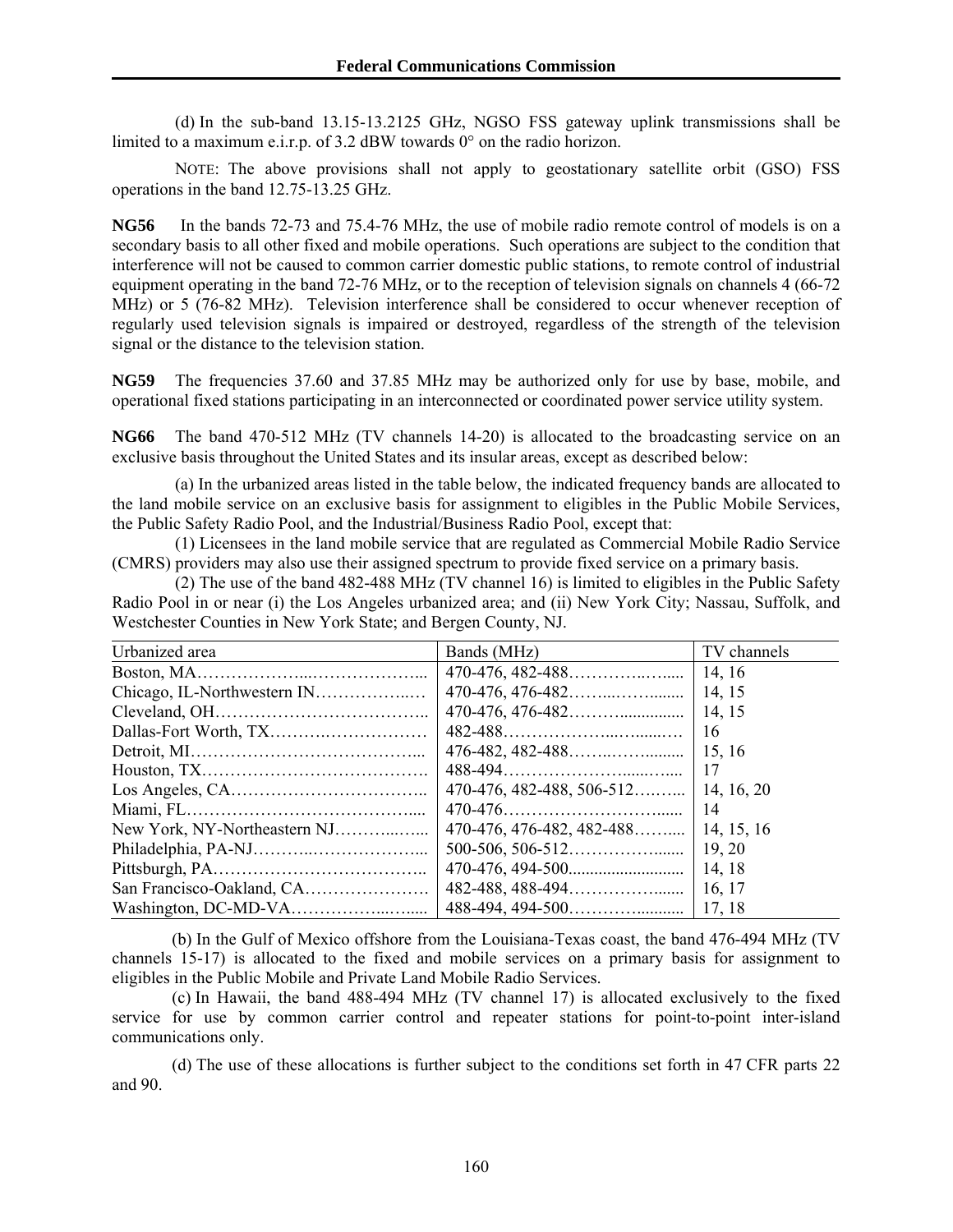**NG70** In Puerto Rico and the Virgin Islands only, the bands 159.240-159.435 and 160.410-160.620 MHz are also available for assignment to base stations and mobile stations in the special industrial radio service.

**NG104** The use of the bands 10.7-11.7 GHz (space-to-Earth) and 12.75-13.25 GHz (Earth-to-space) by the fixed-satellite service in the geostationary-satellite orbit shall be limited to international systems, *i.e.*, other than domestic systems.

**NG111** The band 157.4375-157.4625 MHz may be used for one way paging operations in the special emergency radio service.

**NG112** The frequencies 25.04, 25.08, 150.980, 154.585, 158.445, 159.480, 454.000 and 459.000 MHz may be authorized to stations in the Industrial/Business Pool for use primarily in oil spill containment and cleanup operations and secondarily in regular land mobile communication.

**NG115** In the bands 54-72 MHz, 76-88 MHz, 174-216 MHz, 470-608 MHz, and 614-698 MHz, wireless microphones and wireless assist video devices may be authorized on a non-interference basis, subject to the terms and conditions set forth in 47 CFR part 74, subpart H.

**NG117** The frequency 156.050 and 156.175 MHz may be assigned to stations in the maritime mobile service for commercial and port operations in the New Orleans Vessel Traffic Service (VTS) area and the frequency 156.250 MHz may be assigned to stations in the maritime mobile service for port operating in the New Orleans and Houston VTS areas.

**NG118** In the bands 2025-2110 MHz, 6875-7125 MHz, and 12.7-13.25 GHz, television translator relay stations may be authorized to use frequencies on a secondary basis to other stations in the Television Broadcast Auxiliary Service that are operating in accordance with the Table of Frequency Allocations.

**NG120** Frequencies in the band 928-960 MHz may be assigned for multiple address systems and mobile operations on a primary basis as specified in 47 CFR part 101.

**NG124** In the bands 30.85-34, 37-38, 39-40, 42-47.41, 150.995-156.25, 158.715-159.465, 453.0125- 453.9875, 458.0125-458.9875, 460.0125-465.6375, and 467.9375-467.9875 MHz, police licensees are authorized to operate low power transmitters on a secondary basis in accordance with the provisions of 47 CFR 2.803 and 90.20(e)(5).

**NG134** In the band 10.45-10.5 GHz, non-Federal stations in the radiolocation service shall not cause harmful interference to the amateur and amateur-satellite services.

**NG141** In Alaska, the frequencies 42.4 MHz and 44.1 MHz are authorized on a primary basis for meteor burst communications by fixed stations in the Rural Radio Service operating under the provisions of 47 CFR part 22. In Alaska, the frequencies 44.2 MHz and 45.9 MHz are authorized on a primary basis for meteor burst communications by fixed private radio stations operating under the provisions of 47 CFR part 90. The private radio station frequencies may be used by Common Carrier stations on a secondary, noninterference basis and the Common Carrier frequencies may be used by private radio stations for meteor burst communications on a secondary, noninterference basis. Users shall cooperate to the extent practical to minimize potential interference. Stations utilizing meteor burst communications shall not cause harmful interference to stations of other radio services operating in accordance with the Table of Frequency Allocations.

**NG143** In the band 11.7-12.2 GHz, protection from harmful interference shall be afforded to transmissions from space stations not in conformance with ITU Radio Regulation No. 5.488 only if the operations of such space stations impose no unacceptable constraints on operations or orbit locations of space stations in conformance with No. 5.488.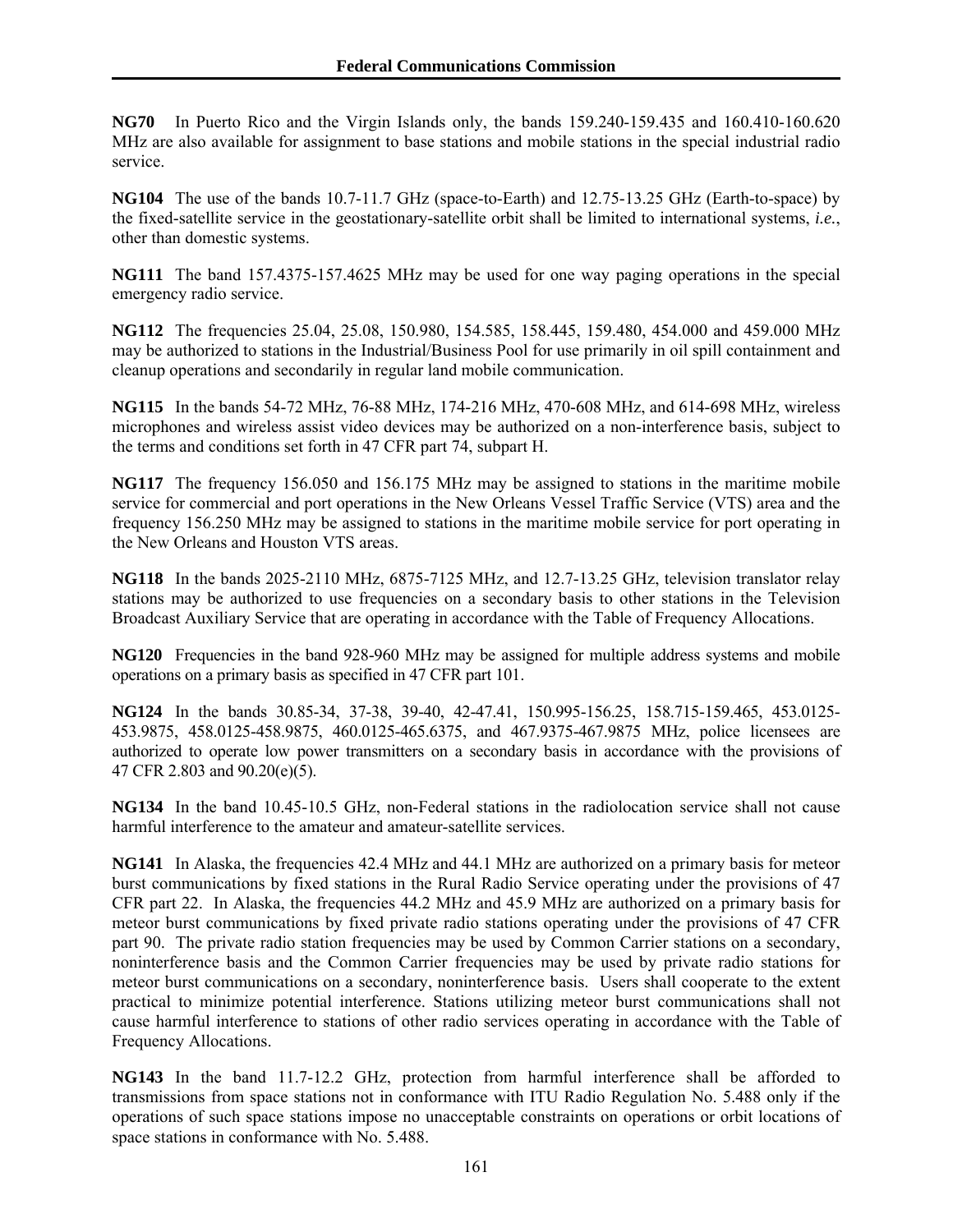**NG144** Stations authorized as of September 9, 1983 to use frequencies in the bands 17.7-18.3 GHz and 19.3-19.7 GHz may, upon proper application, continue operations. Fixed stations authorized in the band 18.3-19.3 GHz that remain co-primary under the provisions of 47 CFR 21.901(e), 74.502(c), 74.602(g), 78.18(a)(4), and 101.147(r) may continue operations consistent with the provisions of those sections.

**NG147** In the band 2483.5-2500 MHz, non-Federal stations in the fixed and mobile services that are licensed under 47 CFR parts 74, 90, or 101, which were licensed as of July 25, 1985, and those whose initial applications were filed on or before July 25, 1985, may continue to operate on a primary basis with the mobile-satellite and radiodetermination-satellite services, and in the sub-band 2495-2500 MHz, these grandfathered stations may also continue to operate on a primary basis with stations in the fixed and mobile except aeronautical mobile services that are licensed under 47 CFR part 27.

**NG148** The frequencies 154.585 MHz, 159.480 MHz, 160.725 MHz, 160.785 MHz, 454.000 MHz and 459.000 MHz may be authorized to maritime mobile stations for offshore radio-location and associated telecommand operations.

**NG149** The bands 54-72 MHz, 76-88 MHz, 174-216 MHz, 470-512 MHz, 512-608 MHz, and 614-698 MHz are also allocated to the fixed service to permit subscription television operations in accordance with 47 CFR part 73.

**NG152** The use of the band 219-220 MHz by the amateur service is limited to stations participating, as forwarding stations, in point-to-point fixed digital message forwarding systems, including intercity packet backbone networks.

**NG153** The band 2160-2165 MHz is reserved for future emerging technologies on a co-primary basis with the fixed and mobile services. Allocations to specific services will be made in future proceedings. Authorizations in the band 2160-2162 MHz for stations in the Multipoint Distribution Service applied for after January 16, 1992 shall be on a secondary basis to emerging technologies.

**NG155** The bands 159.500-159.675 MHz and 161.375-161.550 MHz are allocated to the maritime service as described in 47 CFR part 80. Additionally, the frequencies 159.550, 159.575 and 159.600 MHz are available for low-power intership communications.

**NG158** The bands 763-775 MHz and 793-805 MHz are available for assignment to the public safety services, as described in 47 CFR part 90.

**NG159** In the band 698-806 MHz, stations authorized under 47 CFR part 74, subparts E, F, and G may continue to operate indefinitely on a secondary basis to all other stations operating in that band.

**NG160** In the band 5850-5925 MHz, the use of the non-Federal mobile service is limited to Dedicated Short Range Communications operating in the Intelligent Transportation System radio service.

**NG163** The use of the band 17.3-17.7 GHz by the broadcasting-satellite service is limited to geostationary satellites.

**NG164** The use of the band 18.3-18.8 GHz by the fixed-satellite service (space-to-Earth) is limited to systems in the geostationary-satellite orbit.

**NG165** The use of the band 18.8-19.3 GHz by the fixed-satellite service (space-to-Earth) is limited to systems in non-geostationary-satellite orbits.

**NG166** The use of the band 19.3-19.7 GHz by the fixed-satellite service (space-to-Earth) is limited to feeder links for the mobile-satellite service.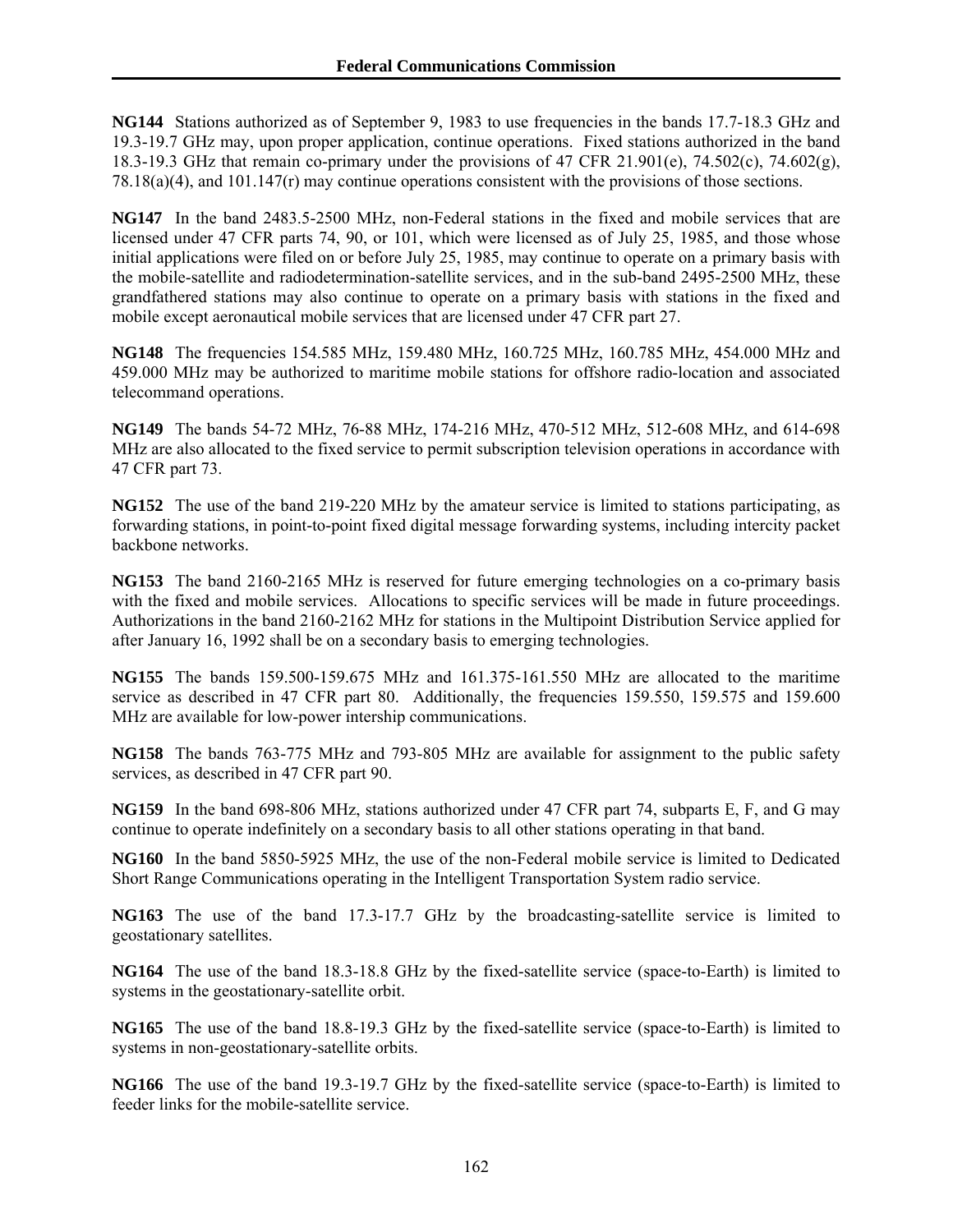**NG167** The use of the band 24.75-25.25 GHz by the fixed-satellite service (Earth-to-space) is limited to feeder links for the broadcasting-satellite service.

**NG168** Except as permitted below, the use of the 2180-2200 MHz band is limited to the mobile-satellite service (MSS) and ancillary terrestrial components offered in conjunction with an MSS network, subject to the Commission's rules for ancillary terrestrial components and subject to all applicable conditions and provisions of an MSS authorization. In the 2180-2200 MHz band, where the receipt date of the initial application for facilities in the fixed and mobile services was prior to January 16, 1992, said facilities shall operate on a primary basis and all later-applied-for facilities shall operate on a secondary basis to the MSS; and not later than December 9, 2013, all such facilities shall operate on a secondary basis.

**NG169** After December 1, 2000, operations on a primary basis by the fixed-satellite service (space-to-Earth) in the band 3650-3700 MHz shall be limited to grandfathered earth stations. All other fixedsatellite service earth station operations in the band 3650-3700 MHz shall be on a secondary basis. Grandfathered earth stations are those authorized prior to December 1, 2000, or granted as a result of an application filed prior to December 1, 2000, and constructed within 12 months of initial authorization. License applications for primary operations for new earth stations, major amendments to pending earth station applications, or applications for major modifications to earth station facilities filed on or after December 18, 1998, and prior to December 1, 2000, shall not be accepted unless the proposed facilities are within 16.1 kilometers (10 miles) of an authorized primary earth station operating in the band 3650-3700 MHz. License applications for primary operations by new earth stations, major amendments to pending earth station applications, and applications for major modifications to earth station facilities, filed after December 1, 2000, shall not be accepted, except for changes in polarization, antenna orientation or ownership of a grandfathered earth station.

**NG171** In the band 6875-7125 MHz, the following two channels should be used for airborne TV pickup stations, wherever possible: 7075-7100 MHz and 7100-7125 MHz.

**NG172** In the band 7025-7075 MHz, the fixed-satellite service (space-to-Earth) is allocated on a primary basis, but the use of this allocation shall be limited to two grandfathered satellite systems. Associated earth stations located within 300 meters of the following locations shall be grandfathered: (a) In the band 7025-7075 MHz, Brewster, WA (48º 08' 46.7" N, 119º 42' 8.0" W); and (b) In the sub-band 7025-7055 MHz, Clifton, TX (31º 47' 58.5" N, 97º 36' 46.7" W) and Finca Pascual, PR (17º 58' 41.8" N, 67º 8' 12.6" W).

**NG173** In the band 216-220 MHz, secondary telemetry operations are permitted subject to the requirements of 47 CFR 90.259. After January 1, 2002, no new assignments shall be authorized in the sub-band 216-217 MHz.

**NG175** In the band 38.6-40 GHz, television pickup stations that were authorized on or before April 16, 2003, may continue to operate on a secondary basis to stations operating in accordance with the Table of Frequency Allocations.

**NG177** In the bands 1990-2000 MHz and 2020-2025 MHz, where the receipt date of the initial application for facilities in the fixed and mobile services was prior to June 27, 2000, said facilities shall operate on a primary basis and all later-applied-for facilities shall operate on a secondary basis to any service licensed pursuant to the allocation adopted in FCC 03-16, 68 FR 11986, March 13, 2003 ("Advanced Wireless Services"). Not later than December 9, 2013, all such facilities in the bands 1990-2000 MHz and 2020-2025 MHz shall operate on a secondary basis to Advanced Wireless Services.

**NG178** In the band 2165-2180 MHz, where the receipt date of the initial application for facilities in the fixed and mobile services was prior to January 16, 1992, said facilities shall operate on a primary basis and all later-applied-for facilities shall operate on a secondary basis to any service licensed pursuant to the allocation adopted in FCC 03-16, 68 FR 11986, March 13, 2003 ("Advanced Wireless Services"). Not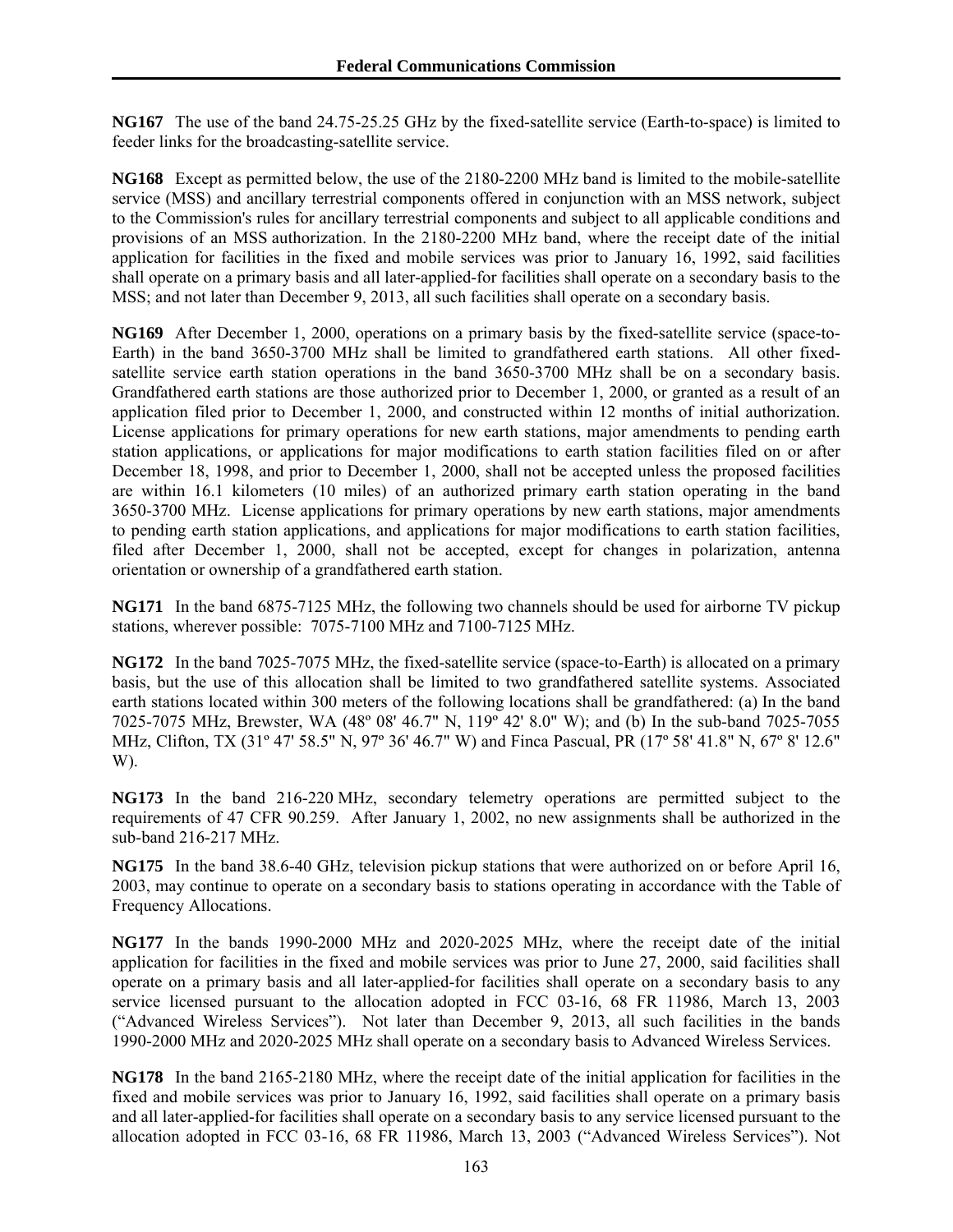later than December 9, 2013, all such facilities in the band 2165-2180 MHz shall operate on a secondary basis to Advanced Wireless Services.

**NG180** In the band 3700-4200 MHz (space-to-Earth) earth stations on vessels (ESVs) may be authorized to communicate with space stations of the fixed-satellite service and, while docked, may be coordinated for up to 180 days, renewable. ESVs in motion must operate on a secondary basis.

**NG181** In the band 5925-6425 MHz (Earth-to-space), earth stations on vessels (ESVs) are an application of the fixed-satellite service (FSS) and may be authorized to communicate with space stations of the FSS on a primary basis.

**NG182** In the bands 10.95-11.2 GHz and 11.45-11.7 GHz, earth stations on vessels (ESVs) may be authorized to communicate with U.S. earth stations through space stations of the fixed-satellite service but must accept interference from terrestrial systems operating in accordance with Commission Rules.

**NG183** In the bands 11.7-12.2 GHz (space-to-Earth) and 14.0-14.5 GHz (Earth-to-space), earth stations on vessels (ESVs) are an application of the fixed-satellite service (FSS) and may be authorized to communicate with space stations of the FSS on a primary basis.

**NG184** Land mobile stations in the bands 11.7-12.2 GHz and 14.2-14.4 GHz and fixed stations in the band 11.7-12.1 GHz that are licensed pursuant to 47 CFR part 101, subpart J as of March 1, 2005 may continue to operate on a secondary basis until their license expires. Existing licenses issued pursuant to 47 CFR part 101, subpart J will not be renewed in the bands 11.7-12.2 GHz and 14.2-14.4 GHz.

**NG185** In the band 3650-3700 MHz, the use of the non-Federal fixed-satellite service (space-to-Earth) is limited to international inter-continental systems.

**NG186** In the bands 10.95-11.2 GHz and 11.45-11.7 GHz (space-to-Earth), Vehicle-Mounted Earth Stations (VMES) as regulated under 47 CFR part 25 may be authorized to communicate with geostationary satellite orbit space stations of the fixed-satellite service but must accept interference from stations of the fixed service operating in accordance with the Commission's Rules.

**NG187** In the bands 11.7-12.2 GHz (space-to-Earth) and 14.0-14.5 GHz (Earth-to-space), Vehicle-Mounted Earth Stations (VMES) as regulated under 47 CFR part 25 are an application of the fixedsatellite service and may be authorized to communicate with geostationary satellite orbit space stations of the fixed-satellite service on a primary basis.

## **FEDERAL GOVERNMENT (G) FOOTNOTES**

(These footnotes, each consisting of the letter ''G'' followed by one or more digits, denote stipulations applicable only to Federal operations and thus appear solely in the Federal Table.)

**G2** In the bands 216.965-216.995 MHz, 420-450 MHz (except as provided for in G129), 890-902 MHz, 928-942 MHz, 1300-1390 MHz, 2310-2390 MHz, 2417-2450 MHz, 2700-2900 MHz, 3300-3500 MHz (except as provided for in US108), 5650-5925 MHz, and 9000-9200 MHz, use of the Federal radiolocation service is restricted to the military services.

**G5** In the bands 162.0125-173.2, 173.4-174, 406.1-410 and 410-420 MHz, use by the military services is limited by the provisions specified in the channeling plans shown in Sections 4.3.7 and 4.3.9 of the NTIA Manual.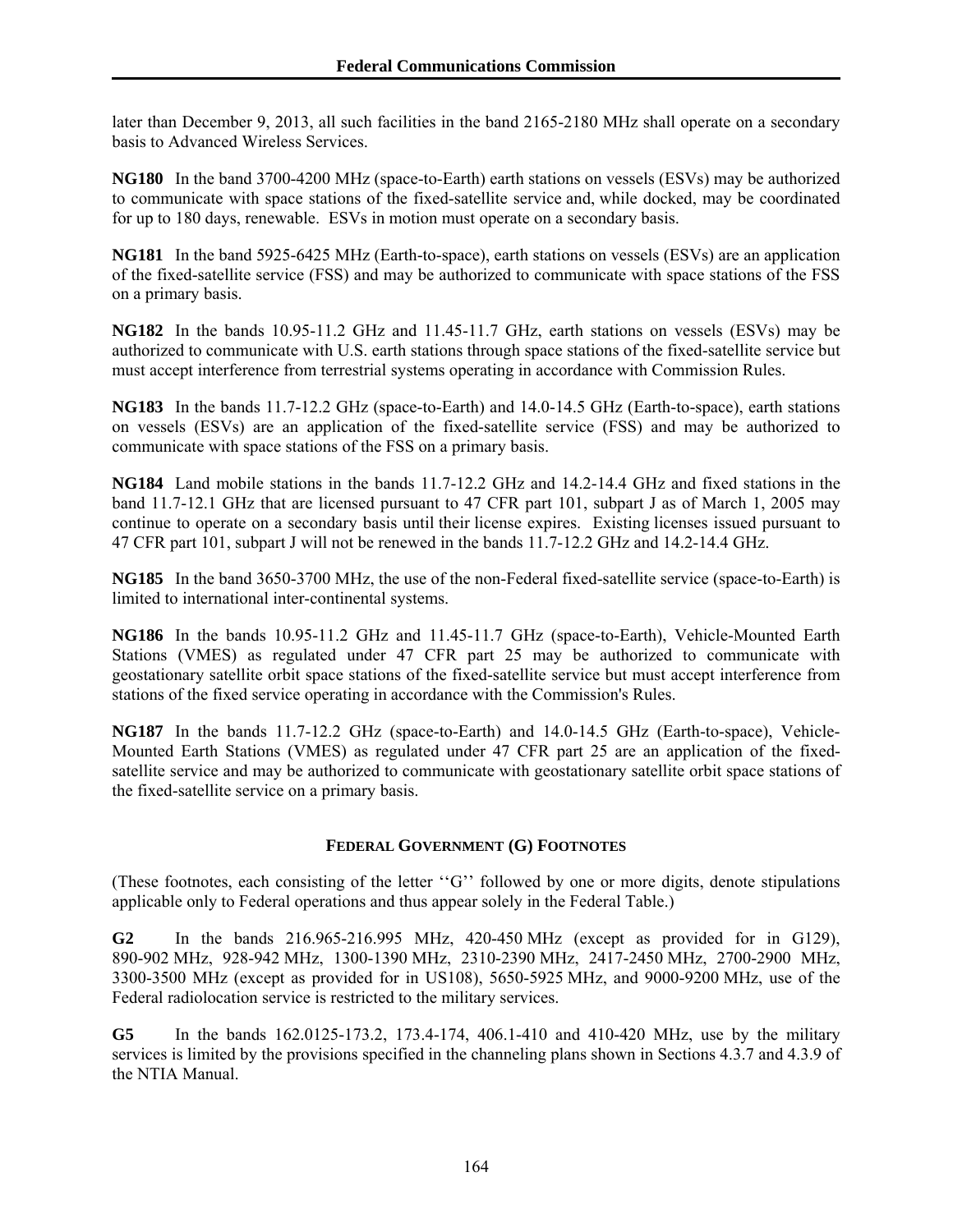**G6** Military tactical fixed and mobile operations may be conducted nationally on a secondary basis: (a) To the meteorological aids service in the band 403-406 MHz; and (b) To the radio astronomy service in the band 406.1-410 MHz. Such fixed and mobile operations are subject to local coordination to ensure that harmful interference will not be caused to the services to which the bands are allocated.

**G8** Low power Federal radio control operations are permitted in the band 420-450 MHz.

**G11** Federal fixed and mobile radio services, including low power radio control operations, are permitted in the band 902-928 MHz on a secondary basis.

**G15** Use of the band 2700-2900 MHz by the military fixed and shipborne air defense radiolocation installations will be fully coordinated with the meteorological aids and aeronautical radionavigation services. The military air defense installations will be moved from the band 2700-2900 MHz at the earliest practicable date. Until such time as military air defense installations can be accommodated satisfactorily elsewhere in the spectrum, such operations will, insofar as practicable, be adjusted to meet the requirements of the aeronautical radionavigation service.

**G19** Use of the band 9000-9200 MHz by military fixed and shipborne air defense radiolocation installations will be fully coordinated with the aeronautical radionavigation service, recognizing fully the safety aspects of the latter. Military air defense installations will be accommodated ultimately out-side this band. Until such time as military defense installations can be accommodated satisfactorily elsewhere in the spectrum such operations will, insofar as practicable, be adjusted to meet the requirements of the aeronautical radionavigation services.

**G27** In the bands 225-328.6 MHz, 335.4-399.9 MHz, and 1350-1390 MHz, the fixed and mobile services are limited to the military services.

**G30** In the bands 138-144 MHz, 148-149.9 MHz, and 150.05-150.8 MHz, the fixed and mobile services are limited primarily to operations by the military services.

**G32** Except for weather radars on meteorological satellites in the band 9975-10025 MHz and for Federal survey operations (see footnote US108), Federal radiolocation in the band 10-10.5 GHz is limited to the military services.

**G34** In the band 34.4-34.5 GHz, weather radars on board meteorological satellites for cloud detection are authorized to operate on the basis of equality with military radiolocation devices. All other nonmilitary radiolocation in the band 33.4-36.0 GHz shall be secondary to the military services.

**G42** The space operation service (Earth-to-space) is limited to the band 1761-1842 MHz, and is limited to space command, control, range and range rate systems.

**G56** Federal radiolocation in the bands 1215-1300, 2900-3100, 5350-5650 and 9300-9500 MHz is primarily for the military services; however, limited secondary use is permitted by other Federal agencies in support of experimentation and research programs. In addition, limited secondary use is permitted for survey operations in the band 2900-3100 MHz.

**G59** In the bands 902-928 MHz, 3100-3300 MHz, 3500-3650 MHz, 5250-5350 MHz, 8500-9000 MHz, 9200-9300 MHz, 13.4-14.0 GHz, 15.7-17.7 GHz and 24.05-24.25 GHz, all Federal non-military radiolocation shall be secondary to military radiolocation, except in the sub-band 15.7-16.2 GHz airport surface detection equipment (ASDE) is permitted on a co-equal basis subject to coordination with the military departments.

**G100** The bands 235-322 MHz and 335.4-399.9 MHz are also allocated on a primary basis to the mobile-satellite service, limited to military operations.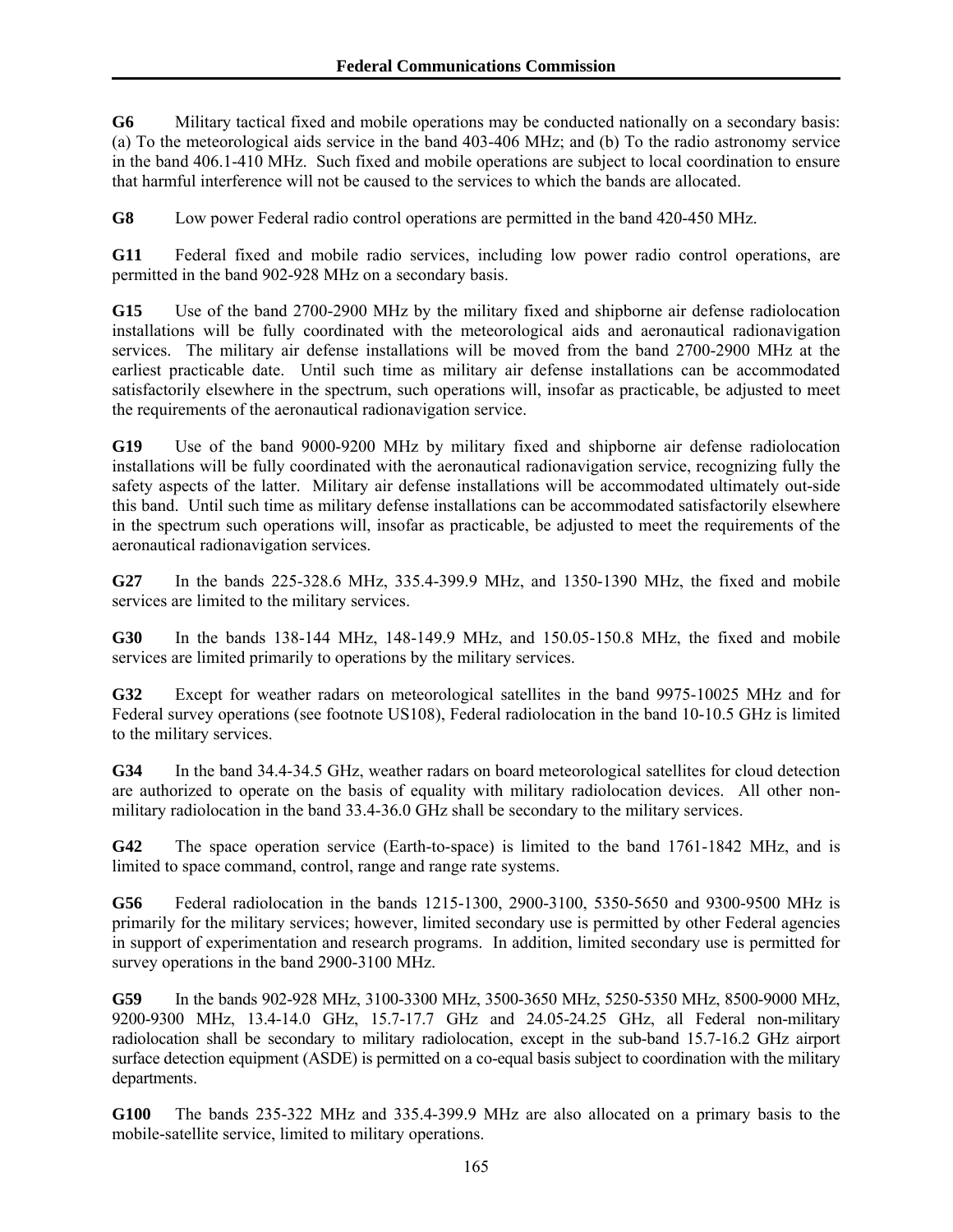**G104** In the bands 7450-7550 and 8175-8215 MHz, it is agreed that although the military space radio communication systems, which include earth stations near the proposed meteorological-satellite installations will precede the meteorological-satellite installations, engineering adjustments to either the military or the meteorological-satellite systems or both will be made as mutually required to assure compatible operations of the systems concerned.

**G109** All assignments in the band 157.0375-157.1875 MHz are subject to adjustment to other frequencies in this band as long term U.S. maritime VHF planning develops, particularly that planning incident to support of the National VHF-FM Radiotelephone Safety and Distress System (See Doc. 15624/1-1.9.111/1.9.125).

**G110** Federal ground-based stations in the aeronautical radionavigation service may be authorized between 3500-3650 MHz when accommodation in the band 2700-2900 MHz is not technically and/or economically feasible.

**G114** The band 1369.05-1390 MHz is also allocated to the fixed-satellite service (space-to-Earth) and to the mobile-satellite service (space-to-Earth) on a primary basis for the relay of nuclear burst data.

**G115** In the band 13360-13410 kHz, the fixed service is allocated on a primary basis outside the conterminous United States. Within the conterminous United States, assignments in the fixed service are permitted, and will be protected for national defense purposes or, if they are to be used only in an emergency jeopardizing life, public safety, or important property under conditions calling for immediate communication where other means of communication do not exist.

**G116** The band 7125-7155 MHz is also allocated for Earth-to-space transmissions in the Space Operations Service at a limited number of sites (not to exceed two), subject to established coordination procedures.

**G117** In the bands 7.25-7.75 GHz, 7.9-8.4 GHz, 17.3-17.7 GHz, 17.8-21.2 GHz, 30-31 GHz, 33-36 GHz, 39.5-41 GHz, 43.5-45.5 GHz and 50.4-51.4 GHz, the Federal fixed-satellite and mobile-satellite services are limited to military systems.

**G118** Federal fixed stations may be authorized in the band 1700-1710 MHz only if spectrum is not available in the band 1755-1850 MHz.

**G120** Development of airborne primary radars in the band 2360-2390 MHz with peak transmitter power in excess of 250 watts for use in the United States is not permitted.

**G122** In the bands 2300-2310 MHz, 2395-2400 MHz, 2400-2417 MHz, and 4940-4990 MHz, Federal operations may be authorized on a non-interference basis to authorized non-Federal operations, and shall not constrain the implementation of any non-Federal operations.

**G127** Federal Travelers Information Stations (TIS) on 1610 kHz have co-primary status with AM Broadcast assignments. Federal TIS authorized as of August 4, 1994, preclude subsequent assignment for conflicting allotments.

**G128** Use of the band 56.9-57 GHz by inter-satellite systems is limited to transmissions between satellites in geostationary orbit, to transmissions between satellites in geostationary satellite orbit and those in high-Earth orbit, to transmissions from satellites in geostationary satellite orbit to those in low-Earth orbit, and to transmissions from non-geostationary satellites in high-Earth orbit to those in low-Earth orbit. For links between satellites in the geostationary satellite orbit, the single entry power fluxdensity at all altitudes from 0 km to 1000 km above the Earth's surface, for all conditions and for all methods of modulation, shall not exceed -147 dB (W/m²/100 MHz) for all angles of arrival.